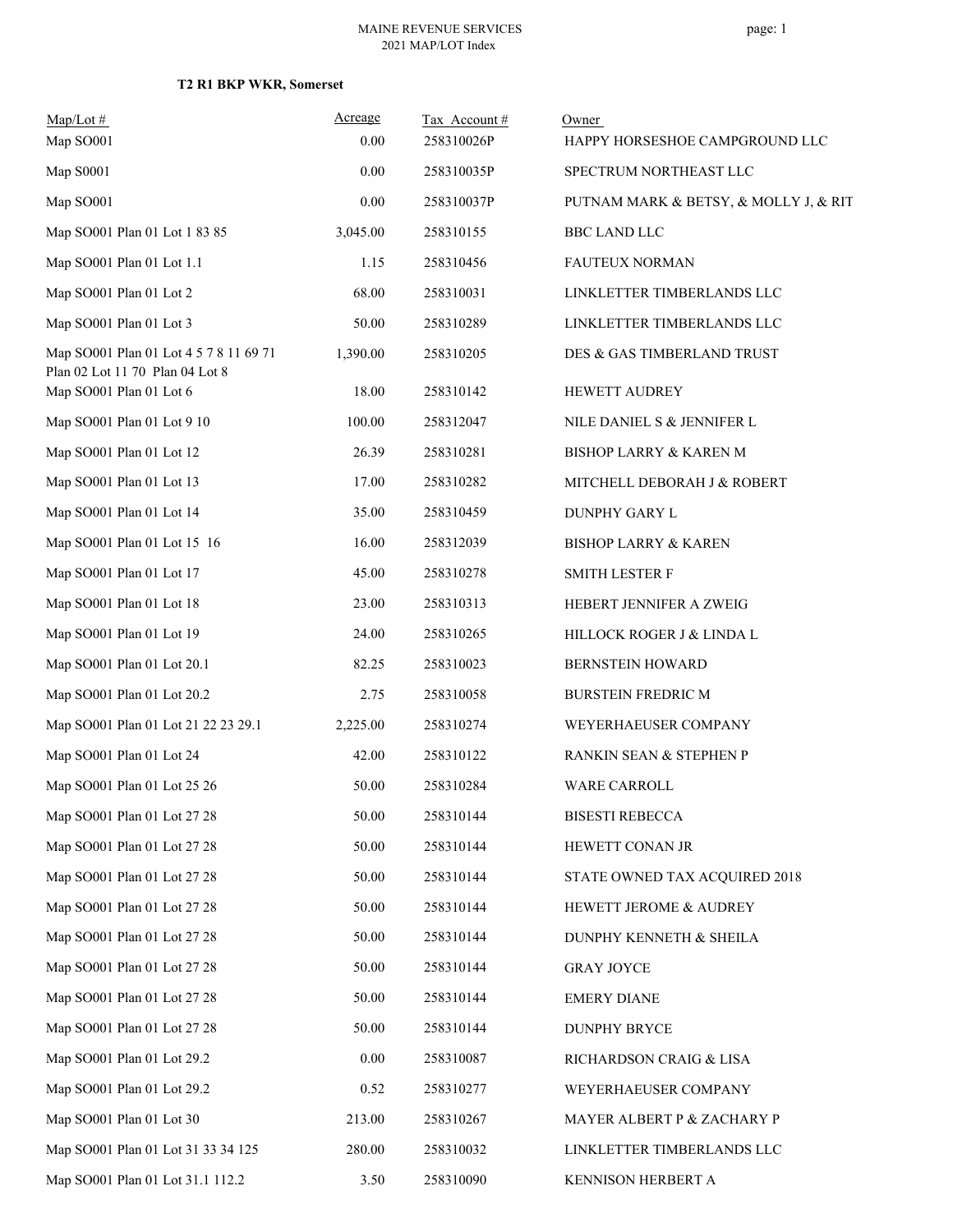| $Map/Lot \#$<br>Map SO001 Plan 01 Lot 32      | Acreage<br>121.90 | Tax Account#<br>258310297 | Owner                               |
|-----------------------------------------------|-------------------|---------------------------|-------------------------------------|
|                                               |                   |                           | HASSAM MAYHEW JOHN JR & JOAN M      |
| Map SO001 Plan 01 Lot 35                      | 50.00             | 258310270                 | MAIN JOHN S & ANDREW J              |
| Map SO001 Plan 01 Lot 36                      | 25.00             | 258310254                 | PINKHAM WRIGHT SR & CONSTANCE &     |
| Map SO001 Plan 01 Lot 37                      | 109.50            | 258310247                 | PRAY CHRISTOPHER A                  |
| Map SO001 Plan 01 Lot 37                      | 109.50            | 258310247                 | PINKHAM JASON W & DEBORAH CHESSMAN  |
| Map SO001 Plan 01 Lot 38                      | 56.15             | 258310146                 | HEWETT ERIC JEROME                  |
| Map SO001 Plan 01 Lot 38                      | 0.00              | 258310207                 | PALMER GEORGE                       |
| Map SO001 Plan 01 Lot 39 44                   | 33.00             | 258310472                 | THURLOW DENNIS A & BONNEY D         |
| Map SO001 Plan 01 Lot 39.1                    | 5.00              | 258312075                 | THURLOW RENEE & HOWARD              |
| Map SO001 Plan 01 Lot 40 41                   | 25.60             | 258310145                 | <b>EMERY RANDALL E JR</b>           |
| Map SO001 Plan 01 Lot 42 43                   | 20.75             | 258310143                 | DUNPHY BRYCE K & TAMERA A           |
| Map SO001 Plan 01 Lot 42.1                    | 2.00              | 258310473                 | NORTON TERRY & JEANNE               |
| Map SO001 Plan 01 Lot 43.2                    | 2.25              | 258310141                 | STATE OWNED TAX ACQUIRED 2017       |
| Map SO001 Plan 01 Lot 45 46                   | 174.00            | 258310035                 | LINKLETTER TIMBERLANDS LLC          |
| Map SO001 Plan 01 Lot 47 48 Plan 04<br>Lot 13 | 44.10             | 258310093                 | HUFF PAULA & ROY E                  |
| Map SO001 Plan 01 Lot 49                      | 30.50             | 258310095                 | NICKINELLO GREGORY & TATSIANA       |
| Map SO001 Plan 01 Lot 50 Plan 04 Lot 15       | 16.17             | 258310259                 | PRAY CHRISTOPHER A                  |
| Map SO001 Plan 01 Lot 51 52                   | 5.70              | 258310261                 | PRAY CHRISTOPHER A                  |
| Map SO001 Plan 01 Lot 53 54                   | 86.68             | 258310017                 | NUNES JOSHUA R & KRISTEN E          |
| Map SO001 Plan 01 Lot 54.1                    | 0.92              | 258310400                 | <b>BREWSTER JULIE</b>               |
| Map SO001 Plan 01 Lot 54.2                    | 0.90              | 258310409                 | STEVENS JAMES E JR & SANDRA         |
| Map SO001 Plan 01 Lot 55                      | 14.80             | 258310018                 | LEXINGTON HIGHLANDERS SNOWMOBILE (  |
| Map SO001 Plan 01 Lot 55.1                    | 2.51              | 258312028                 | BREWSTER SHAWN B                    |
| Map so001 Plan 01 Lot 55.2                    | 1.71              | 258312071                 | PADULA DOMENIC RAYMOND & PALMIRA /  |
| Map SO001 Plan 01 Lot 56                      | 77.79             | 258310460                 | NUNES JOSHUA R                      |
| Map SO001 Plan 01 Lot 56.1                    | 2.35              | 258312069                 | <b>BREWSTER BRIAN</b>               |
| Map SO001 Plan 01 Lot 57 58.1 58.2            | 80.00             | 258310414                 | SIMPSON KENNETH F & MAUREEN M       |
| Map SO001 Plan 01 Lot 58                      | 4.00              | 258310050                 | MICHAELSON TAMMY                    |
| Map SO001 Plan 01 Lot 59                      | 5.60              | 258310051                 | FOSTER DOUGLAS W & SANDRA L TRUSTEE |
| Map SO001 Plan 01 Lot 59.1 59.2               | 6.94              | 258310470                 | MANSFIELD MARK W SR                 |
| Map SO001 Plan 01 Lot 59.3 59.4               | 6.78              | 258312020                 | DUNLEA EDWARD J & LINDA R           |
| Map SO001 Plan 01 Lot 60 61 62                | 73.00             | 258310227                 | PINKHAM WRIGHT H SR & CONSTANCE A   |
| Map SO001 Plan 01 Lot 63                      | 18.00             | 258310226                 | PINKHAM WRIGHT H SR & CONSTANCE A   |
| Map SO001 Plan 01 Lot 64.1                    | 2.99              | 258310130                 | CLAY CHERYL M                       |
| Map SO001 Plan 01 Lot 64.2                    | 3.04              | 258310310                 | HORNE RICHARD WALLACE & CATHERINE I |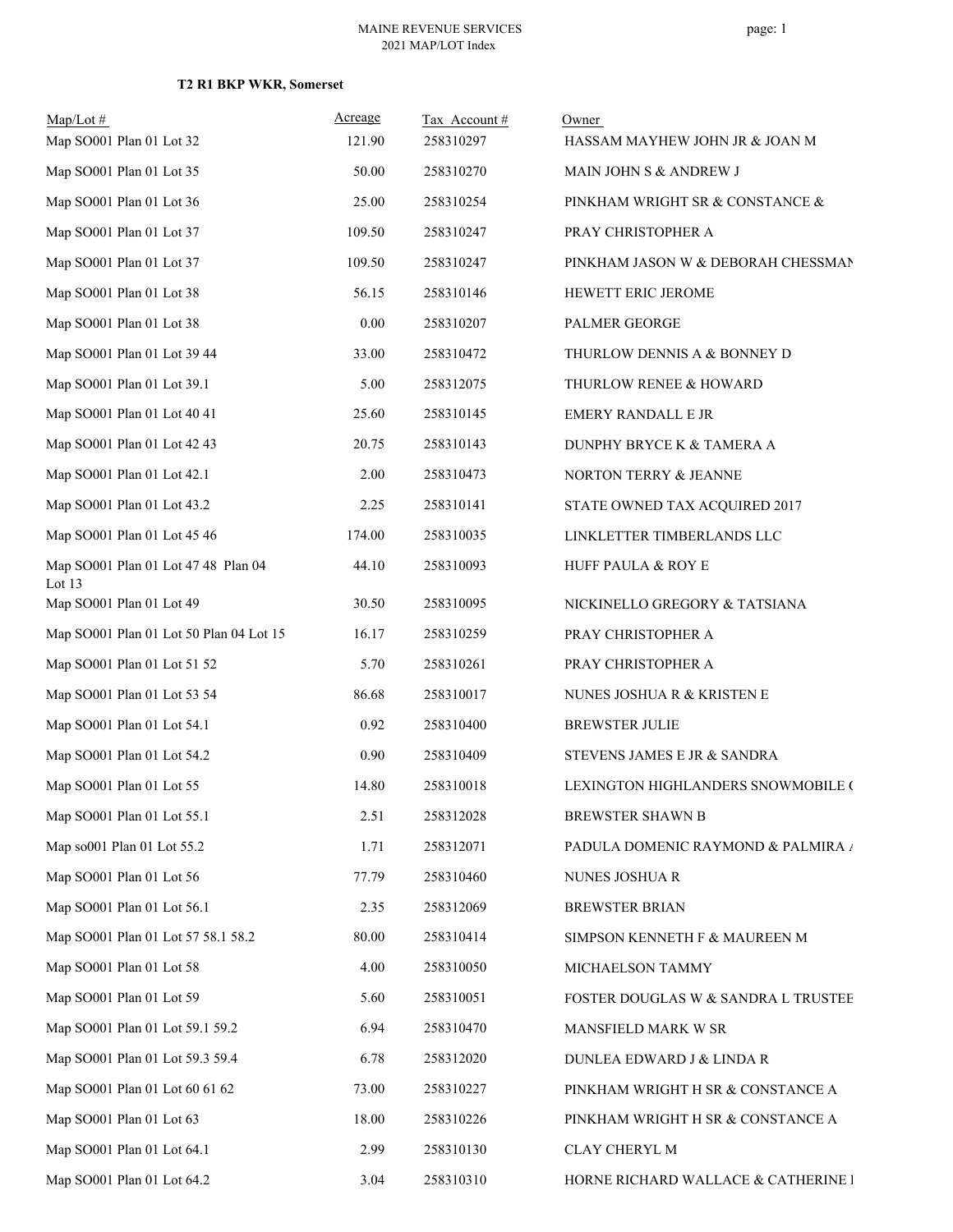| $Map/Lot \#$<br>Map SO001 Plan 01 Lot 65 66 67 68 | Acreage<br>170.00 | Tax Account#<br>258310150 | Owner<br>SACKETT NANCY H             |
|---------------------------------------------------|-------------------|---------------------------|--------------------------------------|
| Map SO001 Plan 01 Lot 65 66 67 68                 | 170.00            | 258310150                 | FRITZ MARTHA L                       |
|                                                   | 170.00            | 258310150                 |                                      |
| Map SO001 Plan 01 Lot 65 66 67 68                 |                   |                           | HILL ERIC T                          |
| Map SO001 Plan 01 Lot 65.1                        | 4.24              | 258310385                 | BILODEAU ROBERT W & CHERYL F         |
| Map SO001 Plan 01 Lot 65.2 65.3                   | 2.76              | 258310454                 | MOONEY DEBORAH D                     |
| Map SO001 Plan 01 Lot 70                          | 103.00            | 258312055                 | LEVESQUE RICHARD H                   |
| Map SO001 Plan 01 Lot 72                          | 0.25              | 258310216                 | PATTI DONALD P & BRUCE G & CONCETTA  |
| Map SO001 Plan 01 Lot 73                          | 49.75             | 258310053                 | PATTI DONALD, HISAE, PATTI           |
| Map SO001 Plan 01 Lot 74                          | 109.00            | 258310021                 | LINKLETTER TIMBERLANDS LLC           |
| Map SO001 Plan 01 Lot 75                          | 25.00             | 258310239                 | <b>SMITH BRENT S &amp; KATE</b>      |
| Map SO001 Plan 01 Lot 76                          | 200.00            | 258312027                 | NUNES RONALD T & LORI K              |
| Map SO001 Plan 01 Lot 77                          | 15.00             | 258310228                 | PINKHAM DAVID & LINDA                |
| Map SO001 Plan 01 Lot 78                          | 75.00             | 258312048                 | PADULA DOMENIC RAYMOND & PALMIRA /   |
| Map SO001 Plan 01 Lot 79                          | 25.00             | 258310107                 | PADULA DOMENIC R                     |
| Map SO001 Plan 01 Lot 80                          | 100.00            | 258310194                 | DES & GAS TIMBERLAND TRUST           |
| Map SO001 Plan 01 Lot 81                          | 200.00            | 258310250                 | PINKHAM RONALD D                     |
| Map SO001 Plan 01 Lot 82                          | 58.00             | 258310217                 | PETERSON ERLAND R & ELAINE H TRUSTEE |
| Map SO001 Plan 01 Lot 84                          | 224.00            | 258310040                 | <b>BAYROOT LLC</b>                   |
| Map SO001 Plan 01 Lot 86.1 Plan 02 Lot<br>1 2 4.2 | 1,070.00          | 258310029                 | <b>BAYROOT LLC</b>                   |
| Map SO001 Plan 01 Lot 86.2                        | 1.00              | 258310183                 | MCCLURE ERLAND P ET AL               |
| Map SO001 Plan 01 Lot 86.3                        | 39.00             | 258310321                 | CLIFFORD CATHLEEN K & PETER A        |
| Map SO001 Plan 01 Lot 87                          | 100.00            | 258310222                 | PINKHAM SAMUEL N & VALARIE J         |
| Map SO001 Plan 01 Lot 88                          | 100.00            | 258310371                 | WOOD DARRYL & SCOTT HARMON           |
| Map SO001 Plan 01 Lot 89                          | 80.00             | 258312059                 | MCCARTY EDWARD, ALLYSON, JEFFREY CE  |
| Map SO001 Plan 01 Lot 90 91                       | 120.00            | 258310219                 | PETERSON ERLAND R & ELAINE H TRUSTEE |
| Map SO001 Plan 01 Lot 92 93                       | 85.00             | 258310329                 | ROBERTS MAINE FAMILY TRUST           |
| Map SO001 Plan 01 Lot 92.2                        | 50.00             | 258310341                 | ALMQUIST TED W & MARY E HUNTER TTEE  |
| Map SO001 Plan 01 Lot 92.3                        | 40.00             | 258310391                 | VALLEE THOMAS A & LOLA A             |
| Map SO001 Plan 01 Lot 92.4                        | 1.94              | 258310350                 | WYMAN REGINALD R & TAMMY J           |
| Map SO001 Plan 01 Lot 92.41                       | 5.06              | 258312012                 | <b>BARBER ROBERT M</b>               |
| Map SO001 Plan 01 Lot 92.5                        | 39.84             | 258310353                 | RANKIN STEPHEN P & PAMELA            |
| Map SO001 Plan 01 Lot 92.51                       | 1.46              | 258312068                 | VALLEE THOMAS A & LOLA A             |
| Map SO001 Plan 01 Lot 92.6                        | 13.00             | 258310343                 | RIPA CHRISTOPHER J                   |
| Map SO001 Plan 01 Lot 92.7 93.1                   | 116.00            | 258310386                 | DRUMMEY JOHN F                       |
| Map SO001 Plan 01 Lot 92.8                        | 10.40             | 258310403                 | RANKIN STEPHEN P & PAMELA            |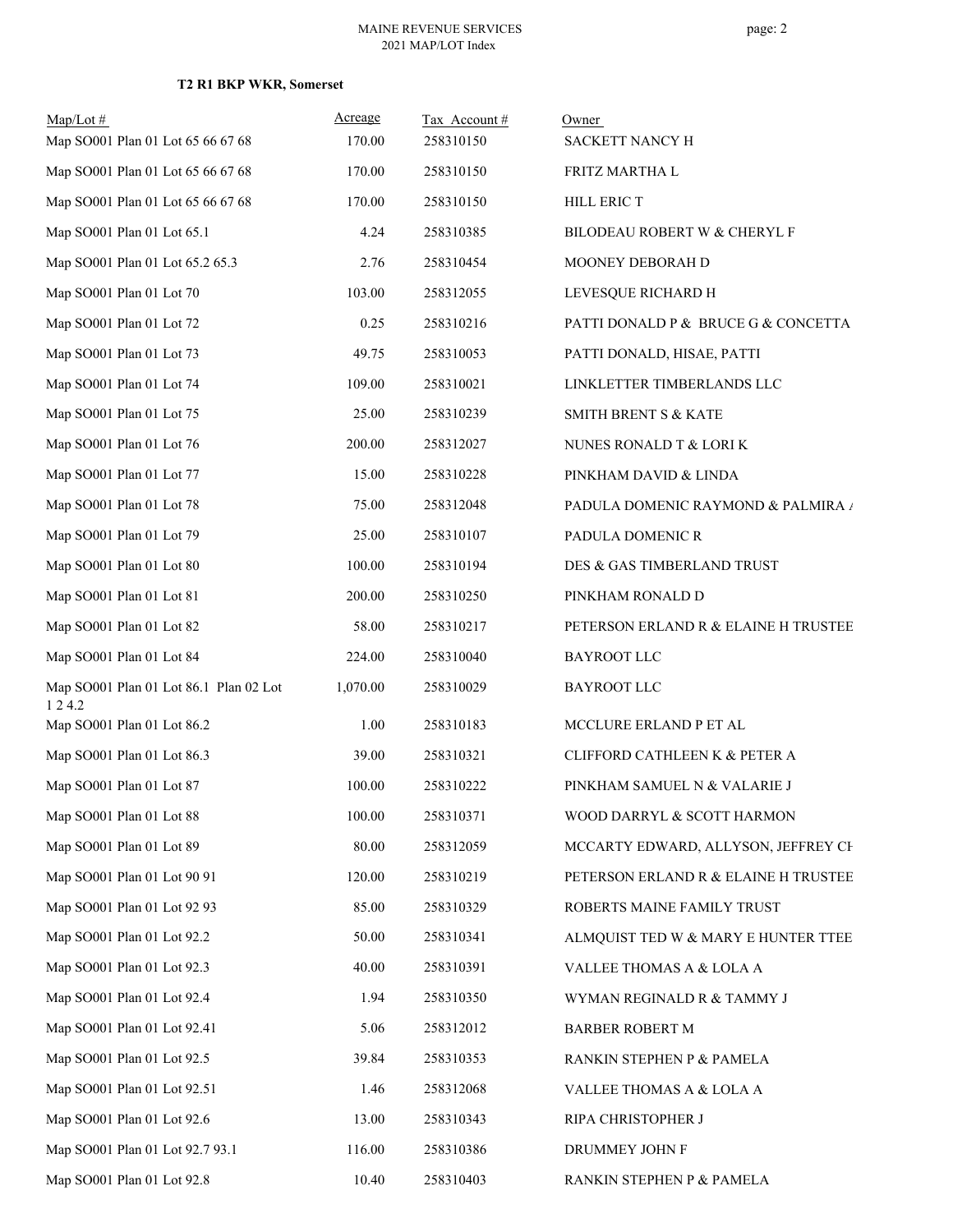| $Map/Lot \#$<br>Map SO001 Plan 01 Lot 94.1 | Acreage<br>22.00 | Tax Account#<br>258310103 | Owner<br>PRAY CHRISTOPHER A       |
|--------------------------------------------|------------------|---------------------------|-----------------------------------|
| Map SO001 Plan 01 Lot 94.11                | 21.30            | 258312011                 | DILLON TIMOTHY A & SUSAN B        |
| Map SO001 Plan 01 Lot 94.111               | 8.70             | 258312053                 | DILLON TIMOTHY A & SUSAN B        |
| Map SO001 Plan 01 Lot 94.2                 | 1.00             | 258310124                 | PRAY CHRISTOPHER A                |
| Map SO001 Plan 01 Lot 94.3                 | 1.72             | 258310332                 | PRAY EUGENE G III & PATRICIA R    |
| Map SO001 Plan 01 Lot 94.4                 | 1.00             | 258310451                 | PRAY CHRISTOPHER A                |
| Map SO001 Plan 01 Lot 95.1                 | 3.40             | 258310105                 | DILLON TIMOTHY A & SUSAN B        |
| Map SO001 Plan 01 Lot 95.11                | 32.00            | 258312029                 | HOCHMAN RYDER G & BRUCE B         |
| Map SO001 Plan 01 Lot 95.12                | 23.89            | 258312034                 | O'NEIL KIM D                      |
| Map SO001 Plan 01 Lot 95.121               | 2.06             | 258312045                 | <b>SKOVISH EDWARD</b>             |
| Map SO001 Plan 01 Lot 95.122               | 4.05             | 258312074                 | HOLLAND SCOTT C & TERESA LYNN     |
| Map SO001 Plan 01 Lot 95.13                | 1.60             | 258312063                 | HAYDEN JOSEPH P & ASHLEY M        |
| Map SO001 Plan 01 Lot 95.2                 | 1.03             | 258310192                 | MORRILL BRIAN R & CLAIRE S        |
| Map SO001 Plan 01 Lot 95.3                 | 2.41             | 258310300                 | NIX DARRELL J & MONICA L          |
| Map SO001 Plan 01 Lot 95.4                 | 1.00             | 258312007                 | O'NEIL KIM D                      |
| Map SO001 Plan 01 Lot 95.5                 | 7.30             | 258312014                 | HOCHMAN RYDER G & BRUCE B         |
| Map SO001 Plan 01 Lot 96.1                 | 44.30            | 258310339                 | PRAY SHARON                       |
| Map SO001 Plan 01 Lot 96.11 97             | 14.00            | 258312044                 | PRAY STEVEN E                     |
| Map SO001 Plan 01 Lot 96.2                 | 0.86             | 258310187                 | CUNNINGHAM CAROL & DAVID          |
| Map SO001 Plan 01 Lot 96.3                 | 1.35             | 258310295                 | MCCARTY KASEY L                   |
| Map SO001 Plan 01 Lot 96.4                 | 2.00             | 258310258                 | BELANGER RAYMOND H & SUZANNE M MO |
| Map SO001 Plan 01 Lot 98.1                 | 19.44            | 258312005                 | <b>CASEY ALEXIS &amp; LISA</b>    |
| Map SO001 Plan 01 Lot 98.2 98.22           | 20.77            | 258310197                 | <b>CASEY LISA T &amp; ALEXIS</b>  |
| Map SO001 Plan 01 Lot 98.21                | 11.05            | 258310399                 | WILSON CECIL & CAROL              |
| Map SO001 Plan 01 Lot 98.3                 | 0.69             | 258310196                 | HASTINGS KEITH P                  |
| Map SO001 Plan 01 Lot 98.31                | 1.12             | 258310195                 | <b>BLAIS JEAN E</b>               |
| Map SO001 Plan 01 Lot 98.32 98.33          | 10.46            | 258310186                 | BLAIS JEAN E & RONALD P           |
| Map SO001 Plan 01 Lot 98.34                | 19.46            | 258312042                 | THERIAULT MICHAEL I               |
| Map SO001 Plan 01 Lot 98.4                 | 12.00            | 258312004                 | <b>BRACKETT MARK &amp; GALE</b>   |
| Map SO001 Plan 01 Lot 99                   | 13.00            | 258310241                 | MANSFIELD KENNETH & SHERRI        |
| Map SO001 Plan 01 Lot 100.1 100.2          | 2.22             | 258310171                 | LEVESQUE RICHARD H                |
| Map SO001 Plan 01 Lot 100.3                | 1.11             | 258312064                 | <b>GRAY IVAN W</b>                |
| Map SO001 Plan 01 Lot 100.4                | 1.11             | 258310169                 | LECOMPTE DANIEL A                 |
| Map SO001 Plan 01 Lot 100.5                | 0.64             | 258310191                 | HAMMOND GREGORY E & DEBORAH A     |
| Map SO001 Plan 01 Lot 100.6                | 0.68             | 258310188                 | CORCORAN JACQUELINE M & BRUCE B   |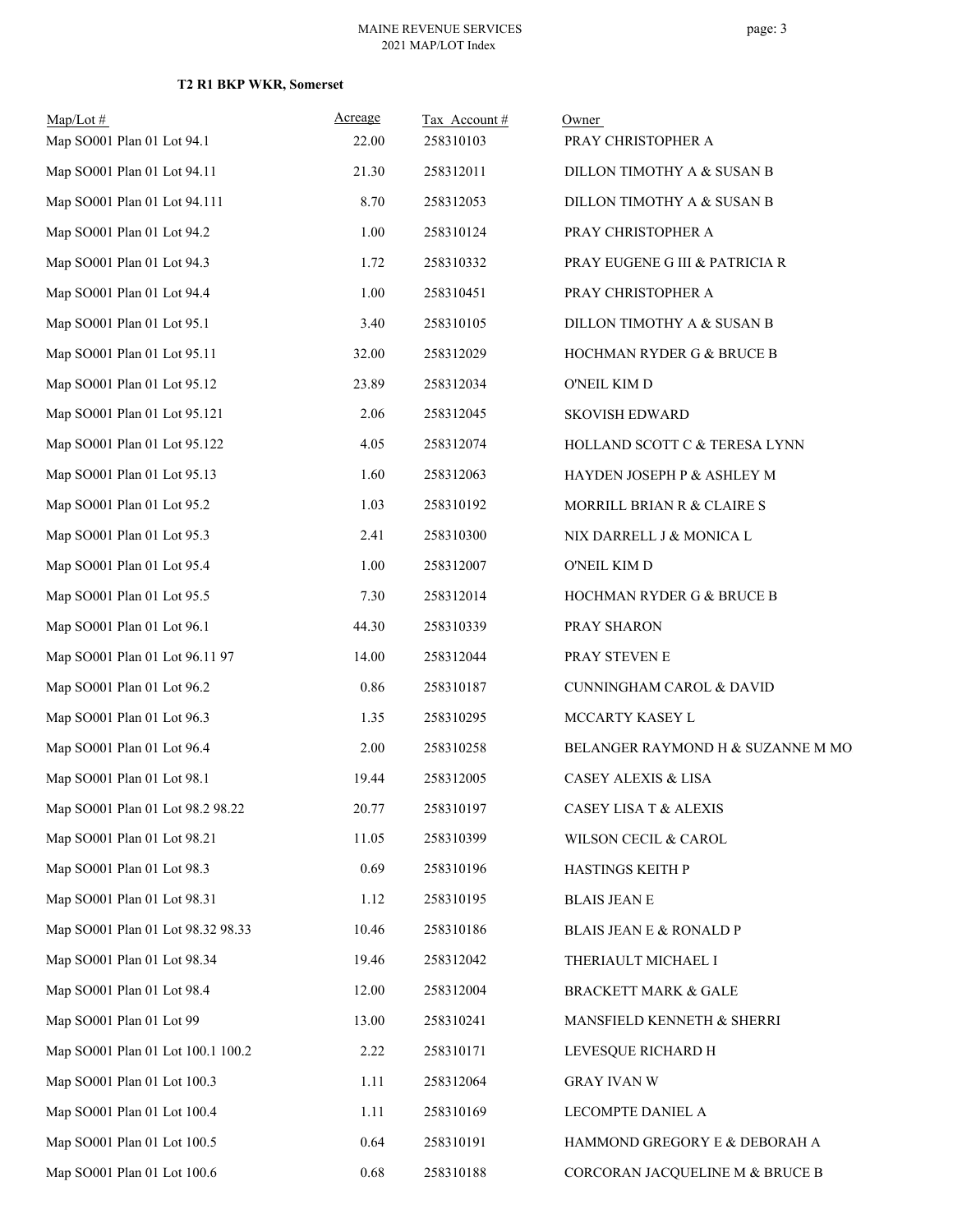| $Map/Lot$ #<br>Map SO001 Plan 01 Lot 100.61 100.7 | Acreage<br>2.29 | Tax Account#<br>258310179 | Owner<br>DUBOIS DANNY &              |
|---------------------------------------------------|-----------------|---------------------------|--------------------------------------|
| Map SO001 Plan 01 Lot 100.62                      | 0.64            | 258310411                 | PINKHAM EDWARD C & JOLENE L          |
| Map SO001 Plan 01 Lot 100.8                       | 0.36            | 258310074                 | HACHEY MICHAEL R                     |
| Map SO001 Plan 01 Lot 101                         | 77.00           | 258310240                 | MANSFIELD KENNETH & SHERRI           |
| Map SO001 Plan 01 Lot 102 103                     | 15.00           | 258310224                 | CHAMBERLAIN NATHAN & DIANE           |
| Map SO001 Plan 01 Lot 104                         | 20.00           | 258310178                 | MAJOROS JOHN A                       |
| Map SO001 Plan 01 Lot 105                         | 70.00           | 258310235                 | PINKHAM JASON W & WRIGHT JR          |
| Map SO001 Plan 01 Lot 106 107                     | 15.20           | 258310047                 | ROBERTSON THOMAS I & DEBRA A         |
| Map SO001 Plan 01 Lot 108 109                     | 91.74           | 258310198                 | <b>GAUDET GRANT &amp; CAROL</b>      |
| Map SO001 Plan 01 Lot 109                         | 0.00            | 258310407                 | PINKHAM MARILYN                      |
| Map SO001 Plan 01 Lot 109.2                       | 3.44            | 258310069                 | CHURCH STUART W                      |
| Map SO001 Plan 01 Lot 109.3                       | 4.82            | 258312006                 | CHURCH STUART W                      |
| Map SO001 Plan 01 Lot 110 111                     | 20.00           | 258310043                 | <b>BOURDON PETER T</b>               |
| Map SO001 Plan 01 Lot 112.1                       | 77.70           | 258310233                 | PINKHAM WRIGHT                       |
| Map SO001 Plan 01 Lot 112.3                       | 2.48            | 258310383                 | DOW BROOKS E ET AL                   |
| Map SO001 Plan 01 Lot 113 115                     | 47.00           | 258310041                 | PEASE STEVEN D & KAREN L             |
| Map SO001 Plan 01 Lot 114                         | 21.00           | 258310042                 | PEASE STEVEN D & KAREN L             |
| Map SO001 Plan 01 Lot 116                         | 369.00          | 258310290                 | MICHKA ALAN R & MELINDA KAY          |
| Map SO001 Plan 01 Lot 117                         | 152.14          | 258310039                 | LINKLETTER TIMBERLANDS LLC           |
| Map SO001 Plan 01 Lot 117.1                       | 1.40            | 258312057                 | <b>GOODMAN ROBERT</b>                |
| Map SO001 Plan 01 Lot 117.2                       | 1.46            | 258312066                 | ALLEN DAVID W & GRACE E              |
| Map SO001 Plan 01 Lot 118                         | 25.00           | 258310299                 | TRUDEL STEVEN M & ARLENE G           |
| Map SO001 Plan 01 Lot 118.1                       | 25.00           | 258312008                 | SKELTON WILLIAM, MICHAELA ELIZA & PA |
| Map SO001 Plan 01 Lot 119.1                       | 30.00           | 258310336                 | SKELTON WILLIAM, MICHAELA ELIZA & PA |
| Map SO001 Plan 01 Lot 119.2                       | 1.00            | 258310158                 | SKELTON WILLIAM, MICHAELA ELIZA & PA |
| Map SO001 Plan 01 Lot 120                         | 1.00            | 258310070                 | TRUDEL STEVEN M & ARLENE G           |
| Map SO001 Plan 01 Lot 121 122.2                   | 2.13            | 258310052                 | WATTERS JOHN E                       |
| Map SO001 Plan 01 Lot 122.1                       | 1.13            | 258310335                 | PEASE ELIAS B                        |
| Map SO001 Plan 01 Lot 123                         | 3.00            | 258312072                 | MCCAW RANDAL J                       |
| Map SO001 Plan 01 Lot 123.1                       | 20.95           | 258312024                 | LIBBY MICHAEL K & MELISSA S          |
| Map SO001 Plan 01 Lot 123.2                       | 4.00            | 258312025                 | GRAVES ROBERT G & RYAN J             |
| Map SO001 Plan 01 Lot 123.3 124.1                 | 5.00            | 258312062                 | MCCAW RANDAL J                       |
| Map SO001 Plan 01 Lot 124                         | 2.70            | 258310094                 | MCCAW RANDAL J                       |
| Map SO001 Plan 01 Lot 126 127                     | 199.01          | 258310137                 | BURPEAU JOHN A & MARA L              |
| Map SO001 Plan 01 Lot 126.1                       | 0.52            | 258310394                 | LAMBERT ARTHUR L, RANDY WALKER &     |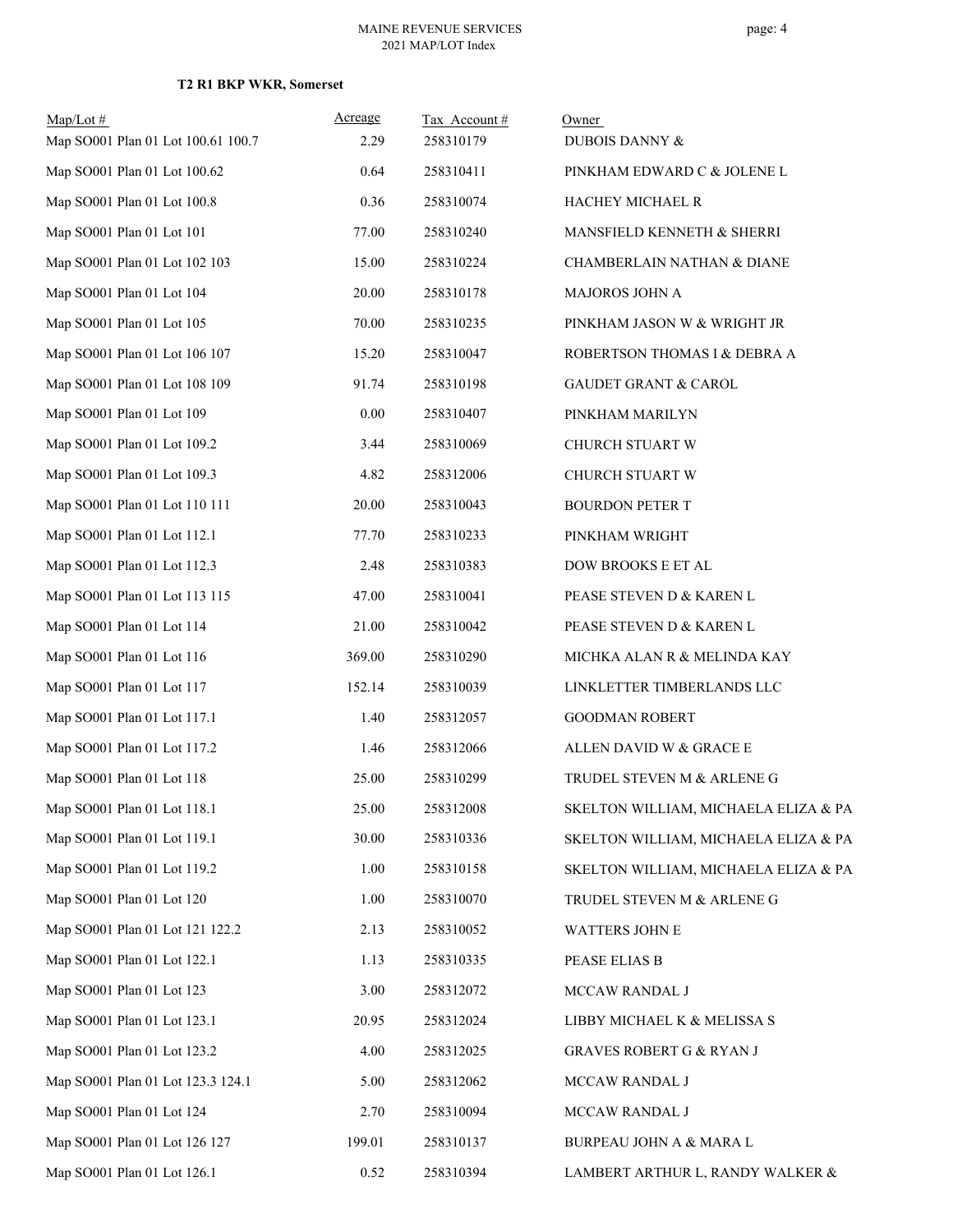| $Map/Lot \#$<br>Map SO001 Plan 01 Lot 126.2 | Acreage<br>0.52 | Tax Account#<br>258310395 | Owner<br>COBB ROBERT K ET AL           |
|---------------------------------------------|-----------------|---------------------------|----------------------------------------|
| Map SO001 Plan 01 Lot 500                   | 0.00            | 258310064                 | CENTRAL MAINE POWER CO                 |
| Map SO001 Plan 02 Lot 3                     | 100.00          | 258310163                 | HEVEY ROBERT P & DEBORAH J             |
| Map SO001 Plan 02 Lot 3.1                   | 11.00           | 258312030                 | HEVEY ROBERT P & DEBORAH J             |
| Map SO001 Plan 02 Lot 3.2                   | 89.00           | 258312038                 | HEVEY ROBERT P & DEBORAH J             |
| Map SO001 Plan 02 Lot 4.1                   | 135.50          | 258310468                 | EQUITY TRUST COMPANY CUSTODIAN FBO     |
| Map SO001 Plan 02 Lot 4.11                  | 18.50           | 258312041                 | HEVEY ROBERT P & DEBORAH J             |
| Map SO001 Plan 02 Lot 4.12                  | 211.00          | 258310322                 | MURILLO MARGARET M                     |
| Map SO001 Plan 02 Lot 4.13                  | 26.00           | 258312052                 | EQUITY TRUST COMPANY CUSTODIAN FBO     |
| Map SO001 Plan 02 Lot 4.131 4.14            | 30.00           | 258312067                 | PETERSEN DANIEL SCOTT                  |
| Map SO001 Plan 02 Lot 5 56 57 60 64.2       | 1,706.00        | 258310027                 | <b>BAYROOT LLC</b>                     |
| Map SO001 Plan 02 Lot 6.1 6.2               | 150.00          | 258310046                 | PRAY SHARON L                          |
| Map SO001 Plan 02 Lot 7                     | 224.00          | 258310272                 | <b>BAYROOT LLC</b>                     |
| Map SO001 Plan 02 Lot 8                     | 40.00           | 258310154                 | TYLER PARKER H & SHARON A              |
| Map SO001 Plan 02 Lot 9.1                   | 2.07            | 258310256                 | HASELTINE MATHEW R ET AL               |
| Map SO001 Plan 02 Lot 9.10                  | 0.31            | 258310318                 | <b>LANO THEODORE R</b>                 |
| Map SO001 Plan 02 Lot 9.11                  | 0.92            | 258310166                 | <b>LANO THEODORE R</b>                 |
| Map SO001 Plan 02 Lot 9.12                  | 0.68            | 258310338                 | CLEMENT JOEL K, JACOB R & JOSEPH M DIO |
| Map SO001 Plan 02 Lot 9.2                   | 0.60            | 258310045                 | LEEMAN JERRY S JR & VIDA E             |
| Map SO001 Plan 02 Lot 9.3 9.4               | 2.57            | 258310077                 | THAYER COLBY A                         |
| Map SO001 Plan 02 Lot 9.5                   | 0.96            | 258310406                 | TLUMAC COLTON M, BRICE C & BRENT KYL   |
| Map SO001 Plan 02 Lot 9.6                   | 1.99            | 258310128                 | THAYER COLBY A                         |
| Map SO001 Plan 02 Lot 9.7                   | 2.07            | 258310073                 | NOWICKI WILLIAM P & KATHERINE & STEPI  |
| Map SO001 Plan 02 Lot 9.8                   | 36.00           | 258310251                 | NOWICKI WILLIAM P & KAREN S            |
| Map SO001 Plan 02 Lot 9.9                   | 0.34            | 258310319                 | WING HILDA M & WENDELL L               |
| Map SO001 Plan 02 Lot 10                    | 10.00           | 258310236                 | PINKHAM CHARLES                        |
| Map SO001 Plan 02 Lot 12 13                 | 222.00          | 258310038                 | <b>BAYROOT LLC</b>                     |
| Map SO001 Plan 02 Lot 14 15                 | 50.00           | 258310019                 | BEANE LEO C ET AL                      |
| Map SO001 Plan 02 Lot 16                    | 58.75           | 258310113                 | DUNPHY BASIL C                         |
| Map SO001 Plan 02 Lot 17                    | 38.10           | 258310114                 | DUNPHY BASIL C                         |
| Map SO001 Plan 02 Lot 18                    | 12.20           | 258312032                 | SORENSON AARON                         |
| Map SO001 Plan 02 Lot 18.1                  | 12.80           | 258310048                 | MARCHANT CLIFFORD M & NORMA            |
| Map SO001 Plan 02 Lot 19.1 19.4             | 11.50           | 258310117                 | DUNPHY KENNETH & SHEILA                |
| Map SO001 Plan 02 Lot 19.2 19.5             | 22.00           | 258310181                 | HOLBROOK WILLIAM A ET AL               |
| Map SO001 Plan 02 Lot 19.3                  | 0.23            | 258310268                 | <b>LAUSIER DAVID</b>                   |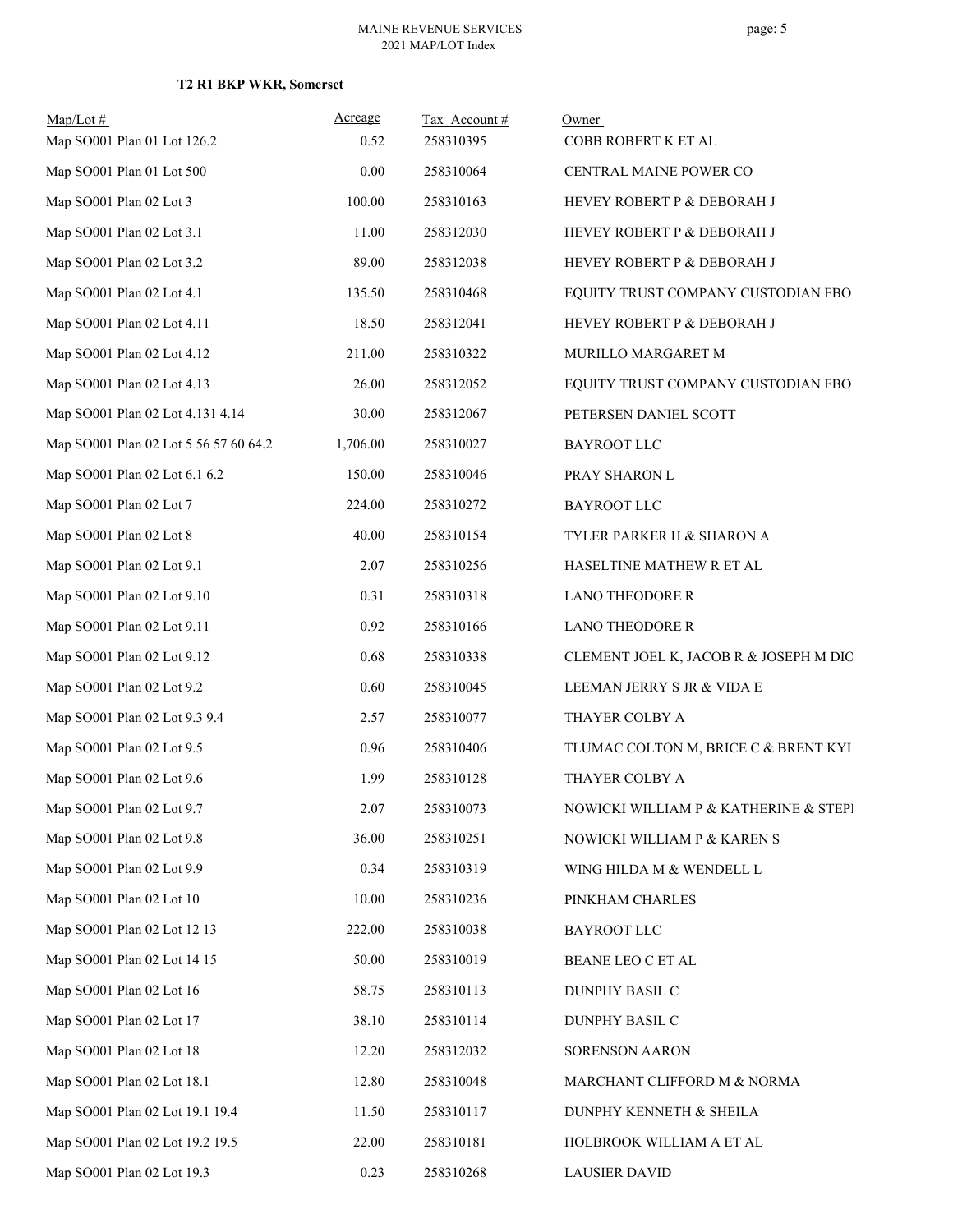| $Map/Lot$ #                          | Acreage  | Tax Account# | Owner                                   |
|--------------------------------------|----------|--------------|-----------------------------------------|
| Map SO001 Plan 02 Lot 19.3           | 0.23     | 258310268    | LAUSIER DAVID J & NANCY                 |
| Map SO001 Plan 02 Lot 19.3           | 0.23     | 258310268    | LAFLAMME MARCEL & SYLVIA                |
| Map SO001 Plan 02 Lot 19.3           | 0.23     | 258310268    | <b>EMOND NORMAND</b>                    |
| Map SO001 Plan 02 Lot 20             | 12.00    | 258310116    | DUNPHY KENNETH & SHEILA                 |
| Map SO001 Plan 02 Lot 20.1           | 6.00     | 258312026    | DUNPHY RYAN K & JENNIFER E              |
| Map SO001 Plan 02 Lot 21             | 0.00     | 258310202    | NICHOLS DONALD E                        |
| Map SO001 Plan 02 Lot 21.1           | 35.88    | 258310015    | STRICKLAND DENISE                       |
| Map SO001 Plan 02 Lot 21.2           | 2.00     | 258310078    | ADAMS DAVID & KATHY                     |
| Map SO001 Plan 02 Lot 21.3           | 0.65     | 258310127    | AINSLIE DEBRA A & JAY CHRIS             |
| Map SO001 Plan 02 Lot 21.4           | 37.13    | 258310363    | ROBERTSON PAUL EDWARD ET AL             |
| Map SO001 Plan 02 Lot 21.5           | 2.35     | 258310337    | <b>GROVES CHARLES &amp; SHERRY AMES</b> |
| Map SO001 Plan 02 Lot 21.6 21.8      | 2.87     | 258310330    | <b>BEANE GLENNIS</b>                    |
| Map SO001 Plan 02 Lot 21.7           | 1.51     | 258310448    | DUNPHY LISA M                           |
| Map SO001 Plan 02 Lot 21.9           | 5.04     | 258312003    | BERGGREN ROBERT & LOUIS SARDELLA TR     |
| Map SO001 Plan 02 Lot 22.1 22.2 23.3 | 37.70    | 258310013    | PRAY SHARON L                           |
| Map SO001 Plan 02 Lot 23.2           | 10.00    | 258310168    | <b>LEAHAN SHIRLEY</b>                   |
| Map SO001 Plan 02 Lot 23.21          | 1.00     | 258312073    | HOOPER SANDRA J & JEFFREY A             |
| Map SO001 Plan 02 Lot 24.1           | 50.00    | 258310248    | HAPPY HORSESHOE CAMPGROUND LLC          |
| Map SO001 Plan 02 Lot 24.2           | 45.00    | 258310020    | <b>BEANE LEO C</b>                      |
| Map SO001 Plan 02 Lot 25.1           | 80.50    | 258310237    | PINKHAM CHARLES & DENNIS A SR           |
| Map SO001 Plan 02 Lot 25.2           | 1.33     | 258312010    | HAMMOND BARBARA & CARLTON               |
| Map SO001 Plan 02 Lot 25.21          | 1.17     | 258310231    | BURNS CHERYL A                          |
| Map SO001 Plan 02 Lot 26             | 72.00    | 258310238    | PINKHAM CHARLES & DENNIS A SR           |
| Map SO001 Plan 02 Lot 27             | 110.00   | 258310275    | CARTER JONATHAN & DOROTHY               |
| Map SO001 Plan 02 Lot 28 29 30       | 440.00   | 258310285    | TAYLOR JAMES E & DONALIE TAYLOR BURT    |
| Map SO001 Plan 02 Lot 29.2           | $0.00\,$ | 258310042P   | TAYLOR JAMES E & LINDA L                |
| Map SO001 Plan 02 Lot 29.2           | 14.80    | 258312016    | TAYLOR JAMES E & LINDA L                |
| Map SO001 Plan 02 Lot 30.1           | 14.30    | 258312013    | BURBANK DONALIE & LOEN H                |
| Map SO001 Plan 02 Lot 31 32 38       | 1,782.00 | 258310028    | BAYROOT LLC                             |
| Map SO001 Plan 02 Lot 33             | 8.00     | 258310148    | HEWETT BYRON C                          |
| Map SO001 Plan 02 Lot 34             | 1.00     | 258310147    | HEWETT TRAVIS W                         |
| Map SO001 Plan 02 Lot 35             | 54.00    | 258310223    | MICHKA ALAN R & MELINDA KAY             |
| Map SO001 Plan 02 Lot 36             | 659.00   | 258310156    | PENOBSCOT FOREST LLC                    |
| Map SO001 Plan 02 Lot 37             | 400.00   | 258310312    | PUTNAM MARK & BETSY, & MOLLY J, & RIT   |
| Map SO001 Plan 02 Lot 39             | 100.00   | 258310306    | PUTNAM MARK R & BETSY J & RICHIE O      |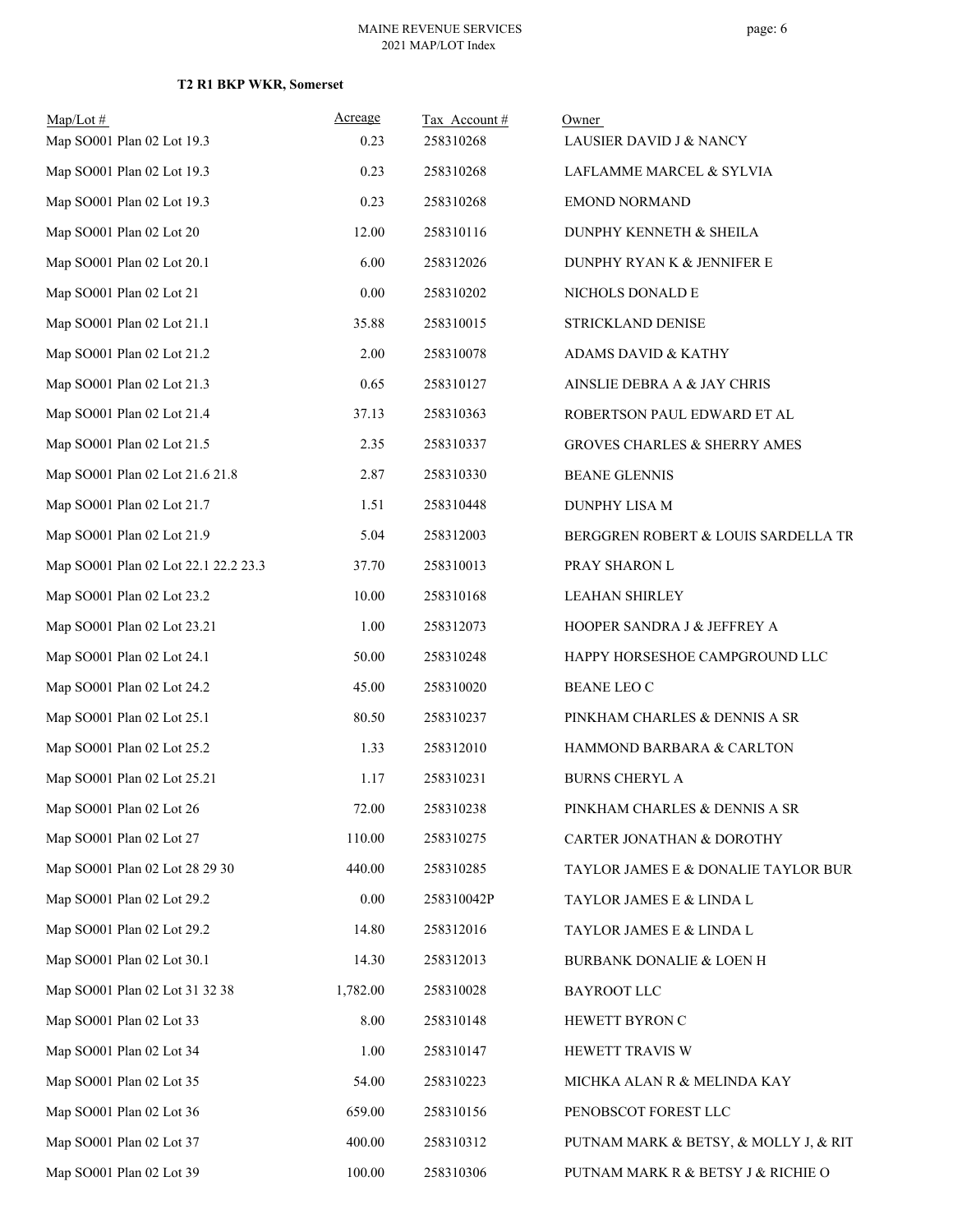| $Map/Lot$ #<br>Map SO001 Plan 02 Lot 40 | Acreage<br>89.00 | Tax Account#<br>258312061 | Owner<br>WEYERHAEUSER COMPANY         |
|-----------------------------------------|------------------|---------------------------|---------------------------------------|
|                                         | 55.00            |                           |                                       |
| Map SO001 Plan 02 Lot 41                |                  | 258310208                 | <b>WALKER DALE S</b>                  |
| Map SO001 Plan 02 Lot 41.1              | 30.00            | 258312018                 | <b>WALKER DALE S</b>                  |
| Map SO001 Plan 02 Lot 41.2              | 45.00            | 258312017                 | BEAN SHAWN G & HEATHER M BROOKS       |
| Map SO001 Plan 02 Lot 42                | 60.00            | 258310315                 | ST PIERRE MICHAEL J                   |
| Map SO001 Plan 02 Lot 43 44 45 73 74    | 172.00           | 258310049                 | TAYLOR JAMES E                        |
| Map SO001 Plan 02 Lot 45.1              | 0.09             | 258310461                 | HEWETT CONAN                          |
| Map SO001 Plan 02 Lot 46                | 27.00            | 258312009                 | DUPILL GARRY E & CHERYL A LUPIEN      |
| Map SO001 Plan 02 Lot 47                | 20.00            | 258310165                 | PIERCE JONATHON ALFRED                |
| Map SO001 Plan 02 Lot 48                | 0.25             | 258310005                 | <b>ADAMS DAVID S</b>                  |
| Map SO001 Plan 02 Lot 49                | 22.64            | 258310366                 | LYONS JAMES W & NOREEN                |
| Map SO001 Plan 02 Lot 49.2              | 9.96             | 258310292                 | LYONS JAMES W & NOREEN                |
| Map SO001 Plan 02 Lot 50                | 40.00            | 258310085                 | DONAHUE DOUGLAS M                     |
| Map SO001 Plan 02 Lot 51 52             | 73.00            | 258310211                 | TAYLOR REBECCA                        |
| Map SO001 Plan 02 Lot 53                | 10.00            | 258310316                 | LUCE NORMAN F & BRIAN                 |
| Map SO001 Plan 02 Lot 54                | 14.00            | 258310308                 | DES & GAS TIMBERLAND TRUST            |
| Map SO001 Plan 02 Lot 55                | 60.00            | 258310016                 | BEANE LEO C ET AL                     |
| Map SO001 Plan 02 Lot 58                | 116.00           | 258312065                 | <b>SCRIBNER MARK</b>                  |
| Map SO001 Plan 02 Lot 59                | 89.00            | 258312060                 | HASTINGS KEITH P & SARA J             |
| Map SO001 Plan 02 Lot 61                | 75.00            | 258310118                 | SPERANZO FAMILY TRUST                 |
| Map SO001 Plan 02 Lot 62.1 63           | 204.00           | 258310311                 | LAMPLOUGH CATHERINE L                 |
| Map SO001 Plan 02 Lot 62.2              | 1.00             | 258310209                 | ROGERS STEPHEN B & RANDY L MOORE      |
| Map SO001 Plan 02 Lot 64                | 15.00            | 258310102                 | JESTEADT EDWARD C & BONNIE FRICK-JEST |
| Map SO001 Plan 02 Lot 64.1 64.4         | 0.61             | 258310120                 | MCINTYRE WILLIAM A, BRUCE R & ELIZABI |
| Map SO001 Plan 02 Lot 64.3              | 14.50            | 258310355                 | CASEY TIMOTHY F & NITA                |
| Map SO001 Plan 02 Lot 65                | 25.00            | 258310133                 | PERRINO MICHAEL                       |
| Map SO001 Plan 02 Lot 66 67.3           | 39.92            | 258310304                 | <b>VENTOLA ANNE</b>                   |
| Map SO001 Plan 02 Lot 67.10             | 0.18             | 258310111                 | <b>ELDRED FELICITAS B</b>             |
| Map SO001 Plan 02 Lot 67.4              | 0.37             | 258310026                 | ROSE CARMEN                           |
| Map SO001 Plan 02 Lot 67.5              | 0.16             | 258310314                 | BATCHELDER STEPHEN & PAMELA           |
| Map SO001 Plan 02 Lot 67.6              | 0.17             | 258310264                 | BATCHELDER JUDITH H                   |
| Map SO001 Plan 02 Lot 67.81 67.82       | 0.37             | 258310072                 | MCINTIRE TIMOTHY                      |
| Map SO001 Plan 02 Lot 67.9              | 0.18             | 258310182                 | WAEGER ELMER J JR & FRANCES           |
| Map SO001 Plan 02 Lot 68 69             | 42.00            | 258310214                 | TAYLOR REBECCA                        |
| Map SO001 Plan 02 Lot 71 72             | 136.80           | 258310009                 | ADAMS DAVID S                         |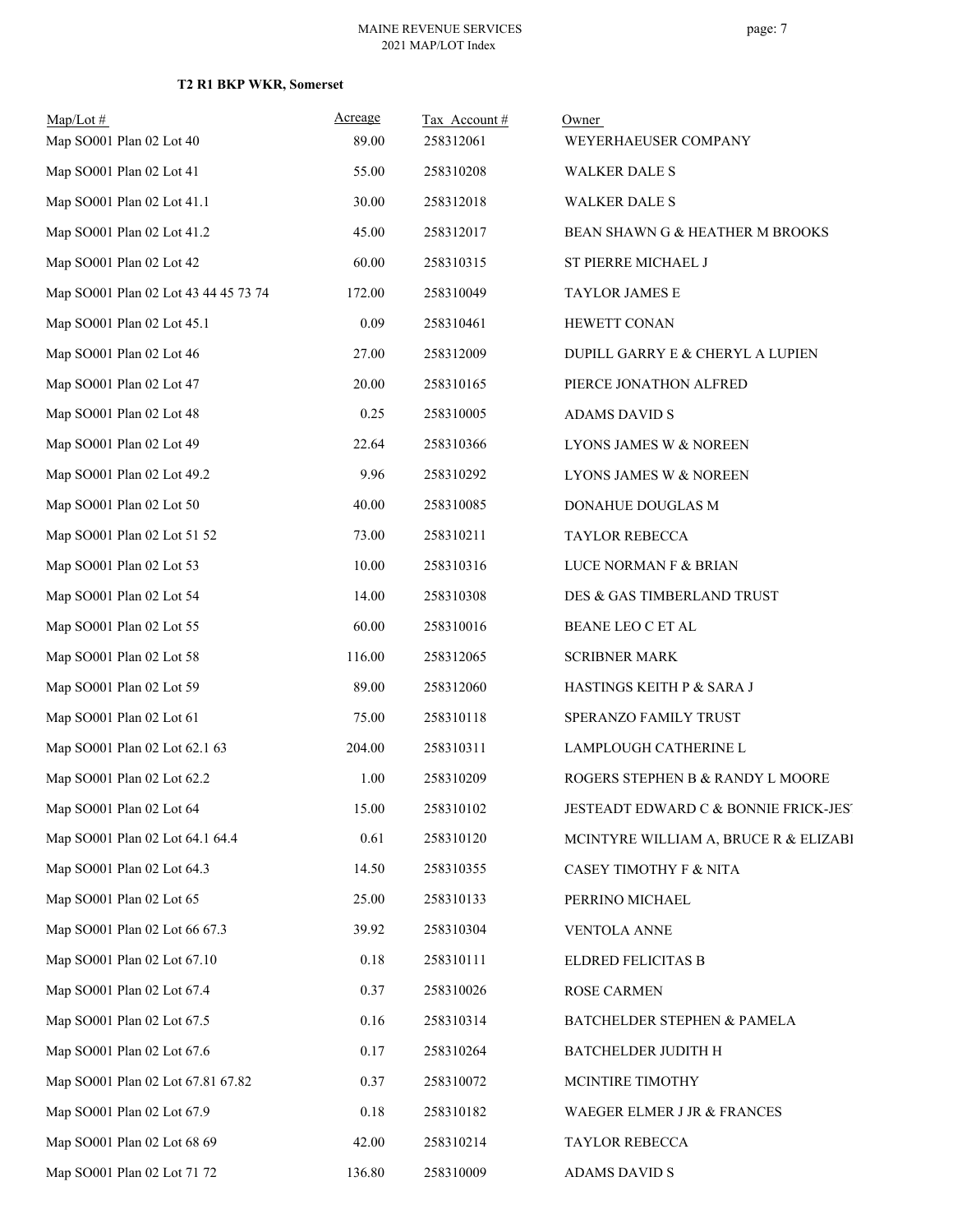| $Map/Lot$ #<br>Map SO001 Plan 02 Lot 72.1 72.3       | Acreage<br>31.20 | Tax Account#<br>258310379 | Owner<br>SHORT CHRISTOPHER & CAROL    |
|------------------------------------------------------|------------------|---------------------------|---------------------------------------|
| Map SO001 Plan 02 Lot 72.2                           | 20.42            | 258310380                 | ST JOHN LOUIS                         |
| Map SO001 Plan 02 Lot 72.21                          | 5.00             | 258310410                 | ADAMS DAVID S                         |
| Map SO001 Plan 02 Lot 73.2                           | 3.39             | 258310378                 | MALIESWSKI JOHN F                     |
| Map SO001 Plan 02 Lot 73.21                          | 29.00            | 258310377                 | <b>TREPANIER TODD</b>                 |
| Map SO001 Plan 02 Lot 73.22                          | 5.90             | 258310293                 | HURD JAMES M & SUSAN W                |
| Map SO001 Plan 02 Lot 73.23                          | 3.29             | 258310387                 | MALIESWSKI JOHN F                     |
| Map SO001 Plan 02 Lot 74                             | 0.00             | 258312050                 | LEXINGTON HIGHLAND HISTORICAL SOCIE'  |
| Map SO001 Plan 02 Lot 75                             | 39.30            | 258310212                 | CONSIGLI JOHN E & SYLVIA LEBEL TRUSTE |
| Map SO001 Plan 02 Lot 76                             | 40.08            | 258310412                 | BLACK LESLIE F & DEBORAH A            |
| Map SO001 Plan 02 Lot 76.1 79.1                      | 34.88            | 258310175                 | RICHARDSON PAUL & DENISE              |
| Map SO001 Plan 02 Lot 76.2                           | 0.03             | 258310283                 | SAWTELL JEAN W & CARTER               |
| Map SO001 Plan 02 Lot 76.3                           | 25.00            | 258310450                 | CONSIGLI JOHN E & SYLVIA LEBEL TRUSTE |
| Map SO001 Plan 02 Lot 77                             | 30.00            | 258310011                 | LEGER JAY A & GARY                    |
| Map SO001 Plan 02 Lot 78                             | 35.00            | 258310213                 | MILLICONE JOHN A                      |
| Map SO001 Plan 02 Lot 79.2 80                        | 58.20            | 258310271                 | DIRIGO TIMBERLANDS                    |
| Map SO001 Plan 02 Lot 80.1                           | 1.43             | 258312037                 | <b>BARRETT BRIAN</b>                  |
| Map SO001 Plan 02 Lot 80.2                           | 1.35             | 258312040                 | BARROWS STEVEN J & JOANNE M           |
| Map SO001 Plan 02 Lot 81                             | 265.00           | 258310036                 | LINKLETTER TIMBERLANDS LLC            |
| Map SO001 Plan 02 Lot 82                             | 42.00            | 258310210                 | PEASE CELIA B                         |
| Map SO001 Plan 02 Lot 83.1                           | 22.50            | 258310401                 | <b>CHASE EUNICE G</b>                 |
| Map SO001 Plan 02 Lot 83.2                           | 22.50            | 258310229                 | PINKHAM CRAIG                         |
| Map SO001 Plan 02 Lot 84                             | 60.00            | 258310001                 | ABRAHAMSEN EDWIN A & ROBERT B TRUST   |
| Map SO001 Plan 02 Lot 85                             | 116.00           | 258310215                 | KELLY MICHAEL P                       |
| Map SO001 Plan 02 Lot 86.1                           | 104.00           | 258310152                 | HOLBROOK AARON L & DULCEY L           |
| Map SO001 Plan 02 Lot 86.2 86.6                      | 1.15             | 258310269                 | WILLS EDWARD ALLEN                    |
| Map SO001 Plan 02 Lot 86.3                           | 0.23             | 258310131                 | ROGACHOFF JOHN I                      |
| Map SO001 Plan 02 Lot 86.4 86.5                      | 0.92             | 258310180                 | ROGACHOFF JOHN I                      |
| Map SO001 Plan 02 Lot 86.7                           | 0.92             | 258310413                 | ROGACHOFF JOHN I                      |
| Map SO001 Plan 02 Lot 87                             | 77.00            | 258310037                 | <b>LOPEZ AUSTIN J</b>                 |
| Map SO001 Plan 02 Lot 88 89.1 Plan 07<br>Lot 20 36.1 | 29.24            | 258312021                 | <b>GOLDFRANK JOHN &amp; TAMMY</b>     |
| Map SO001 Plan 02 Lot 88.1                           | 72.00            | 258310389                 | <b>LOPEZ AUSTIN J</b>                 |
| Map SO001 Plan 02 Lot 88.2 89.5                      | 3.30             | 258312019                 | COFFIN DOROTHY E & FRANK B            |
| Map SO001 Plan 02 Lot 89.11                          | 10.66            | 258310307                 | FISHER THOMAS & VICKI                 |
| Map SO001 Plan 02 Lot 89.12                          | 1.00             | 258312070                 | MORELAND JASON B & KAI J              |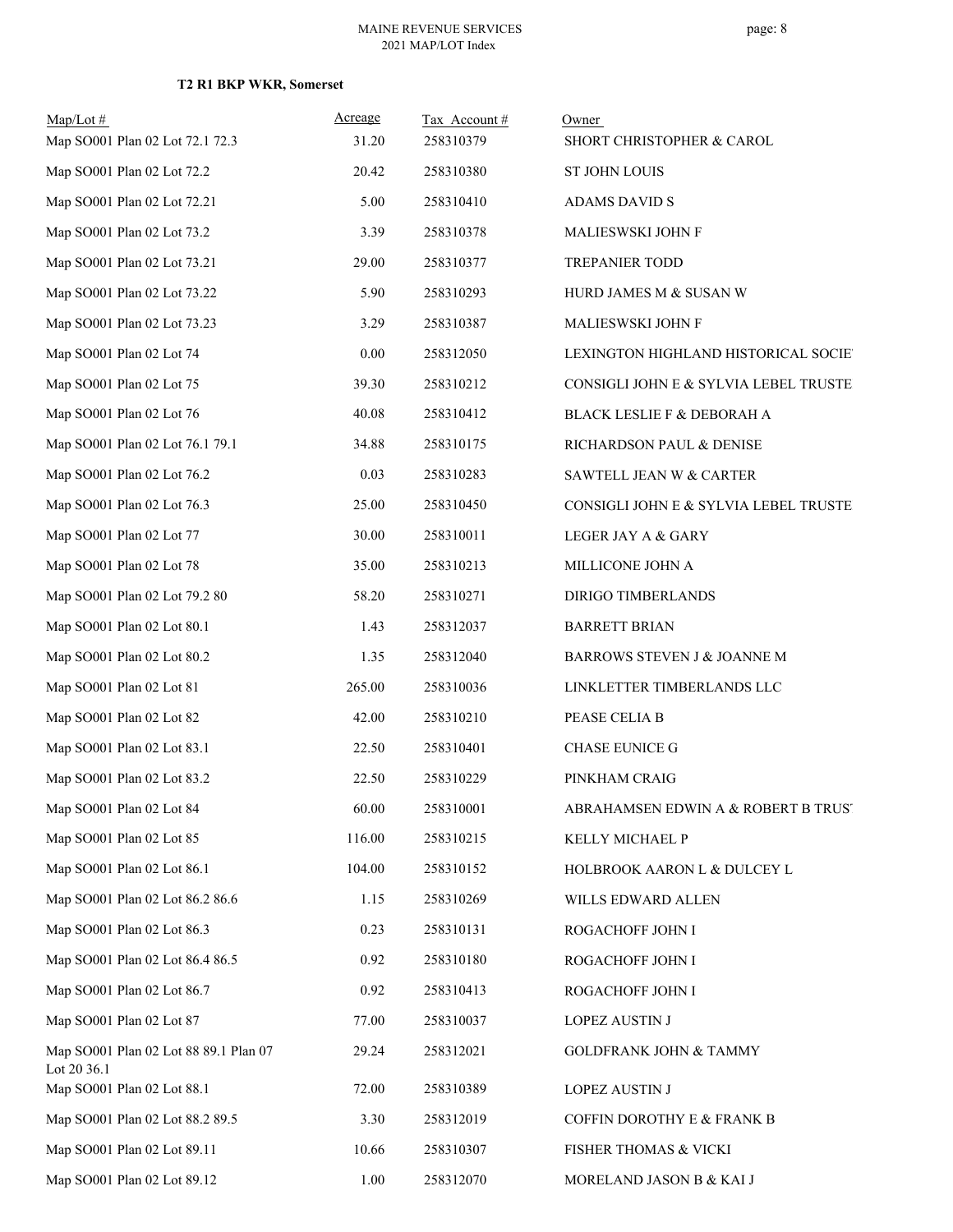| $Map/Lot$ #                 | Acreage  | Tax Account# | Owner                                |
|-----------------------------|----------|--------------|--------------------------------------|
| Map SO001 Plan 02 Lot 89.2  | 26.16    | 258310402    | ROBINSON FOSTER C & KIMBERLY L       |
| Map SO001 Plan 02 Lot 89.3  | 10.82    | 258310397    | FOURNIER JOSEPH D                    |
| Map SO001 Plan 02 Lot 90    | 76.00    | 258310349    | MEGARRY WILLIAM D                    |
| Map SO001 Plan 02 Lot 90.2  | 65.00    | 258310153    | DOMINO MICHAEL J                     |
| Map SO001 Plan 02 Lot 91 92 | 235.00   | 258310199    | NEWELL DONALD L, ROBERT M; DAVID E & |
| Map SO001 Plan 02 Lot 93    | 15.00    | 258310305    | BELANGER LORRAINE S                  |
| Map SO001 Plan 02 Lot 94    | 27.00    | 258310010    | MOTT EUGENE J & PATRICIA A           |
| Map SO001 Plan 02 Lot 94.1  | 50.00    | 258312035    | NEWELL DONALD L, ROBERT M & DAVID E  |
| Map SO001 Plan 02 Lot 94.2  | 27.00    | 258312036    | BERNER WILLIAM T JR & ALLISON M      |
| Map SO001 Plan 02 Lot 95 96 | 60.00    | 258310157    | MORGAN CASEY & BRANDY                |
| Map SO001 Plan 02 Lot 95 96 | 60.00    | 258310157    | NEWELL JEFFERY                       |
| Map SO001 Plan 02 Lot 96.1  | 40.80    | 258312051    | NEWELL DAVID E & LINDA               |
| Map SO001 Plan 03 Lot 1.1 2 | 7.35     | 258310149    | BELANGER DENECE L                    |
| Map SO001 Plan 03 Lot 3 4.1 | 52.00    | 258310189    | ROZANSKI CAROL A & JOSEPH M          |
| Map SO001 Plan 03 Lot 4.2   | 1.00     | 258310276    | ROZANSKI CAROL A & JOSEPH M          |
| Map SO001 Plan 03 Lot 5     | 1.29     | 258310121    | RANKIN GROUP DEVELOPMENT LLC         |
| Map SO001 Plan 03 Lot 6.1   | 46.67    | 258312056    | <b>BAILEY JEFFREY J ET AL</b>        |
| Map SO001 Plan 03 Lot 6.2   | 0.86     | 258310220    | STRATTON BROOK LLC                   |
| Map SO001 Plan 03 Lot 7 8   | 16.00    | 258310055    | <b>BURBANK G VICTORIA</b>            |
| Map SO001 Plan 03 Lot 9     | 20.00    | 258310115    | <b>BURBANK G VICTORIA</b>            |
| Map SO001 Plan 03 Lot 10    | 35.95    | 258310190    | ROZANSKI CAROL A & JOSEPH M          |
| Map SO001 Plan 03 Lot 10.1  | 1.84     | 258310286    | ROZANSKI CAROL A & JOSEPH M          |
| Map SO001 Plan 03 Lot 11    | 40.00    | 258310063    | <b>BURBANK G VICTORIA</b>            |
| Map SO001 Plan 03 Lot 12    | 0.70     | 258310351    | HEM BUNNARITH & MARGARET             |
| Map SO001 Plan 03 Lot 13    | 12.00    | 258310263    | <b>QUINT MITCHELL B TTE</b>          |
| Map SO001 Plan 03 Lot 14    | 25.75    | 258310056    | <b>BURBANK FLORIAN E JR</b>          |
| Map SO001 Plan 03 Lot 14    | $0.00\,$ | 258312054    | <b>BURBANK FLORIAN III</b>           |
| Map SO001 Plan 03 Lot 15    | 3.40     | 258310364    | BURBANK FLORIAN E JR                 |
| Map SO001 Plan 04 Lot 1     | 7.00     | 258310234    | FOSTER DOUGLAS W & SANDRA L TRUSTEE  |
| Map SO001 Plan 04 Lot 1.1   | 8.00     | 258310392    | FOSTER DOUGLAS W & SANDRA L TRUSTEE  |
| Map SO001 Plan 04 Lot 2     | 0.23     | 258310059    | <b>JOHNSON KATIE SUE</b>             |
| Map SO001 Plan 04 Lot 3     | 1.00     | 258310230    | PINKHAM DENNIS A SR                  |
| Map SO001 Plan 04 Lot 4 5   | 1.42     | 258310317    | TARLING CHARLES A III & MARYELLEN    |
| Map SO001 Plan 04 Lot 4.2   | 0.62     | 258310367    | LANO THEODORE R & MAXINE ET AL       |
| Map SO001 Plan 04 Lot 6     | 0.50     | 258310002    | CUSUMANO-PETERS ROSARIA & ALCOMBRI   |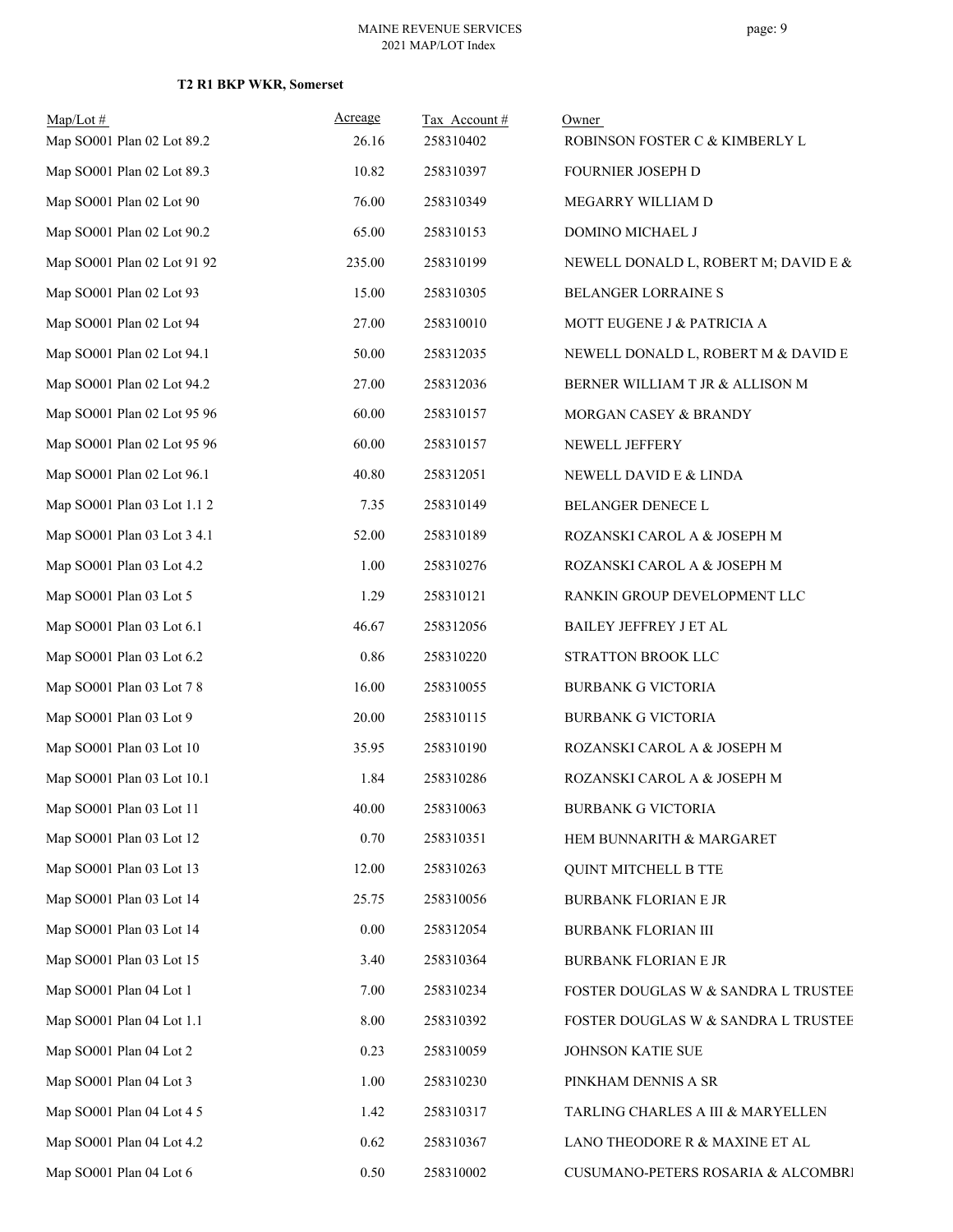| $Map/Lot \#$<br>Map SO001 Plan 04 Lot 7 | Acreage<br>8.00 | Tax Account#<br>258310119 | Owner<br>PINKHAM WRIGHT H JR             |
|-----------------------------------------|-----------------|---------------------------|------------------------------------------|
| Map SO001 Plan 04 Lot 9                 | 0.50            | 258310204                 | ORCUTT DAN D                             |
| Map SO001 Plan 04 Lot 10                | 9.00            | 258310320                 | SIKORA JOHN P                            |
| Map SO001 Plan 04 Lot 11                | 1.50            | 258310242                 | PINKHAM JAMES D, WAYNE N & TODD W        |
| Map SO001 Plan 04 Lot 12                | 2.00            | 258312001                 | MAINE STATE OF                           |
| Map SO001 Plan 04 Lot 16                | 0.20            | 258310061                 | PALMIOTTI VINCENT J & JAMES CAMPAGNO     |
| Map SO001 Plan 04 Lot 17                | 0.92            | 258310060                 | CAMPAGNONE JAMES D ET AL                 |
| Map SO001 Plan 04 Lot 19                | 1.50            | 258310253                 | PINKHAM JASON WALTER & DEBORAH CHE       |
| Map SO001 Plan 04 Lot 20                | 2.00            | 258310221                 | <b>WAGNER ROBIE R</b>                    |
| Map SO001 Plan 04 Lot 21                | 2.00            | 258310243                 | CARLL PHILLIP H                          |
| Map SO001 Plan 04 Lot 22                | 2.20            | 258310136                 | FORD ALLISON                             |
| Map SO001 Plan 05 Lot 1.1               | 2.12            | 258310177                 | LAVIGNE PETER A & CYNTHIA A              |
| Map SO001 Plan 05 Lot 1.11              | 2.13            | 258310449                 | <b>CURAVOO GARY P</b>                    |
| Map SO001 Plan 05 Lot 1.2               | 3.50            | 258310159                 | JOHNSON LARRY ET AL                      |
| Map SO001 Plan 05 Lot 1.3 2.2 3         | 2.98            | 258310066                 | EDWARDS SHELLY A                         |
| Map SO001 Plan 05 Lot 1.4               | 1.60            | 258310084                 | MORIN PAUL H ET AL                       |
| Map SO001 Plan 05 Lot 2.11              | 8.85            | 258310249                 | PINKHAM RONALD D JR                      |
| Map SO001 Plan 05 Lot 2.12              | 1.00            | 258310404                 | MARQUIS STEVE J                          |
| Map SO001 Plan 05 Lot 2.13              | 2.10            | 258310054                 | RODGERS TYLER M & FRANCES M              |
| Map SO001 Plan 05 Lot 2.14              | 4.35            | 258310375                 | PINKHAM RONALD D JR                      |
| Map SO001 Plan 05 Lot 2.21 4            | 0.73            | 258310065                 | LACASSE JACQUELINA & ROBERT M            |
| Map SO001 Plan 05 Lot 2.3               | 0.76            | 258310167                 | LEAHAN PETER A ET ALS                    |
| Map SO001 Plan 05 Lot 2.4 7             | 5.36            | 258310003                 | <b>SMART ANN A</b>                       |
| Map SO001 Plan 05 Lot 5                 | 0.32            | 258310129                 | REYNOLDS WILLIAM & RICHARD GERVAIS.      |
| Map SO001 Plan 05 Lot 6 6.1             | 0.45            | 258310232                 | WALKER TIMOTHY & JUDY                    |
| Map SO001 Plan 05 Lot 8.1               | 7.52            | 258310106                 | <b>DILLON JAMES R</b>                    |
| Map SO001 Plan 05 Lot 8.2               | 0.92            | 258310206                 | <b>GOWER BRYAN &amp; ROXANNE POIRIER</b> |
| Map SO001 Plan 05 Lot 8.4               | 2.80            | 258310347                 | FULLAM IRENE ET AL                       |
| Map SO001 Plan 05 Lot 9                 | 0.76            | 258310255                 | MCCARTY ALLYSON & EDWARD                 |
| Map SO001 Plan 06 Lot 1.1               | 1.09            | 258310279                 | <b>BUTLER ERICK L JR</b>                 |
| Map SO001 Plan 06 Lot 1.11              | 0.91            | 258310452                 | CAMPAGNONE SALLY ANN & JAMES D           |
| Map SO001 Plan 06 Lot 1.2               | 2.00            | 258310340                 | STACY JAMES A & CELIA M                  |
| Map SO001 Plan 06 Lot 2                 | 1.00            | 258310266                 | RINGROSE JOAN M                          |
| Map SO001 Plan 06 Lot 3                 | 1.53            | 258310287                 | TEMPLE ROGER & JEAN & CAROLYN T AMA      |
| Map SO001 Plan 06 Lot 4                 | 1.60            | 258310089                 | DENNISON BERNARD LIVING TRUST            |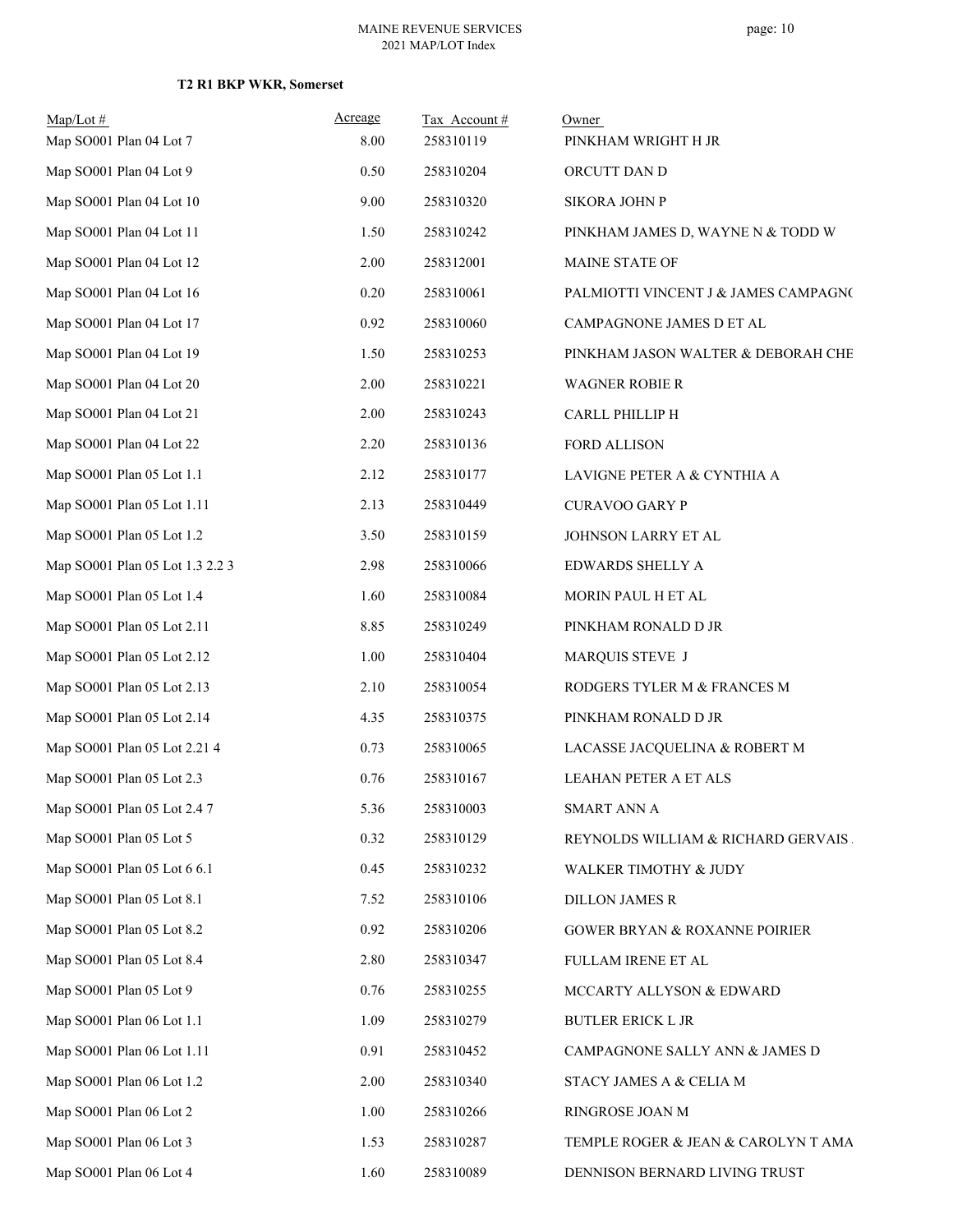| $Map/Lot \#$<br>Map SO001 Plan 06 Lot 5               | Acreage<br>1.80 | Tax Account#<br>258310004 | Owner<br>ALLEN ELECTA L             |
|-------------------------------------------------------|-----------------|---------------------------|-------------------------------------|
| Map SO001 Plan 06 Lot 6                               | 1.00            | 258310012                 | ANDERS SUSAN                        |
| Map SO001 Plan 06 Lot 7.1                             | 1.94            | 258310135                 | HARGREAVES JAMES E & TROY J         |
| Map SO001 Plan 06 Lot 7.1                             | 0.00            | 258310469                 | HARGREAVES TROY & KATHRYN           |
| Map SO001 Plan 06 Lot 7.11 7.112 7.13<br>7.7 7.8 7.81 | 13.66           | 258310296                 | BISESTI DOMENIC A JR                |
| Map SO001 Plan 06 Lot 7.12                            | 1.57            | 258310024                 | POND ELMER H & BONITA L             |
| Map SO001 Plan 06 Lot 7.121 7.3                       | 0.65            | 258310125                 | HOLLOWAY LINDA STANLEY K, STANLEY J |
| Map SO001 Plan 06 Lot 7.122                           | 1.35            | 258310462                 | BRACKETT MARK D & GALE L            |
| Map SO001 Plan 06 Lot 7.13 7.71 7.82                  | 7.00            | 258312046                 | <b>RYAN PAUL J</b>                  |
| Map SO001 Plan 06 Lot 7.14 7.4 7.6                    | 46.48           | 258312023                 | STALBAUM LLOYD & WANDA C            |
| Map SO001 Plan 06 Lot 7.15 7.2                        | 0.94            | 258310257                 | CARON RICHARD P SR & LOUISE E       |
| Map SO001 Plan 06 Lot 7.5                             | 1.75            | 258310134                 | <b>BARTON CHAD</b>                  |
| Map SO001 Plan 06 Lot 8                               | 5.12            | 258310091                 | NORTHRUP WAYNE G & WENDY M          |
| Map SO001 Plan 06 Lot 9 10                            | 14.28           | 258310079                 | RAMSAY THOMAS E                     |
| Map SO001 Plan 06 Lot 11                              | 12.00           | 258310080                 | MILLER DAVID L & LINDA J            |
| Map SO001 Plan 06 Lot 12                              | 16.50           | 258310081                 | <b>CANTER RONALD</b>                |
| Map SO001 Plan 06 Lot 12.1 15                         | 18.50           | 258310162                 | FREYER PETER                        |
| Map SO001 Plan 06 Lot 13                              | 0.11            | 258310193                 | MORRILL ERIC S & MIRANDA L JONES    |
| Map SO001 Plan 06 Lot 14                              | 11.89           | 258310164                 | DECARVALHO HEATHER M & DAVID J      |
| Map SO001 Plan 07 Lot 18 37                           | 0.96            | 258310203                 | FLEMING-HOFFMAN MARYELLEN           |
| Map SO001 Plan 07 Lot 19 36.11                        | 1.48            | 258310294                 | LAMPERT PAUL & ALLISON L            |
| Map SO001 Plan 07 Lot 21                              | 0.48            | 258310067                 | CHOATE CHRISTOPHER & JENNIFER DALRY |
| Map SO001 Plan 07 Lot 22                              | 0.51            | 258310327                 | CHOATE CHRISTOPHER & JENNIFER DALRY |
| Map SO001 Plan 07 Lot 23                              | 0.50            | 258310328                 | SCHOONMAKER JOHN                    |
| Map SO001 Plan 07 Lot 24                              | 0.50            | 258310068                 | <b>SCHOONMAKER JOHN</b>             |
| Map SO001 Plan 07 Lot 25                              | 0.45            | 258310173                 | <b>LOPEZ AUSTIN J</b>               |
| Map SO001 Plan 07 Lot 26                              | 0.50            | 258310088                 | STEUBER ERNEST W SR & NANCY J       |
| Map SO001 Plan 07 Lot 27                              | 0.50            | 258310075                 | LAFLEUR ROBERT A $\&$ CHRISTINE A   |
| Map SO001 Plan 07 Lot 28                              | 0.50            | 258310076                 | COOLIDGE CLINTON H ET AL            |
| Map SO001 Plan 07 Lot 29 36.4                         | 1.50            | 258310126                 | FREUND WILLIAM H & CORNELIA B       |
| Map SO001 Plan 07 Lot 30 35                           | 5.54            | 258310184                 | KULP MARY ANN                       |
| Map SO001 Plan 07 Lot 31                              | 1.00            | 258310110                 | HOLBROOK KAREN & KEITH BREWER       |
| Map SO001 Plan 07 Lot 32                              | 0.50            | 258310071                 | HOLBROOK AARON L & DULCEY L         |
| Map SO001 Plan 07 Lot 33                              | 0.50            | 258310201                 | NORTON CLIFFORD M                   |
| Map SO001 Plan 07 Lot 34                              | 0.50            | 258310447                 | HOLBROOK ELAINE, CECIL & KAREN      |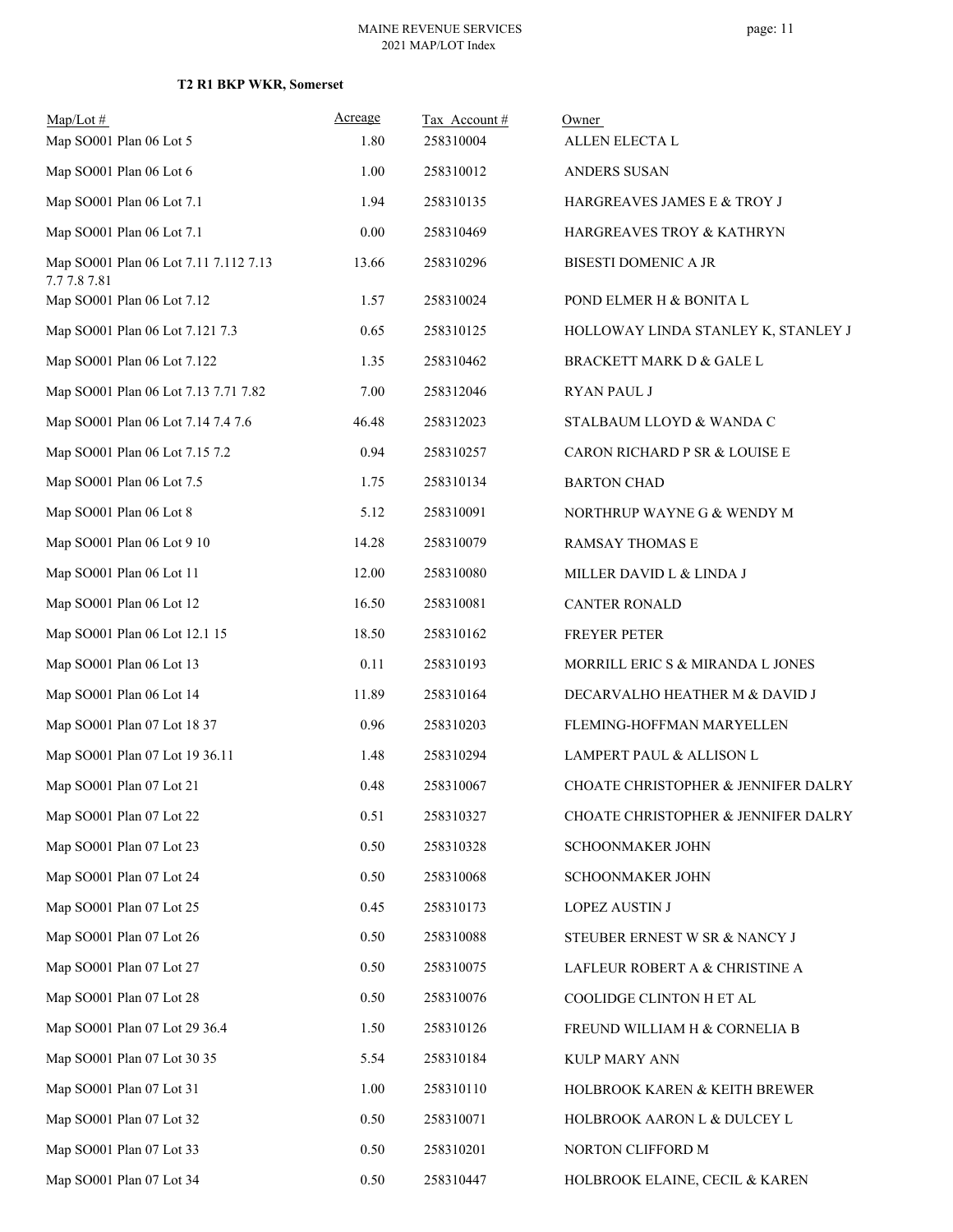| $\text{Map/Lot} \#$        | Acreage | Tax Account # | Owner                               |
|----------------------------|---------|---------------|-------------------------------------|
| Map $SO001$ Plan 07 Lot 36 | 2.70    | 258310291     | CHOATE CHRISTOPHER & JENNIFER DALRY |
| Map SO001 Plan 07 Lot 36.2 | 0.94    | 258312015     | <b>SCHOONMAKER JOHN</b>             |
| Map SO001 Plan 07 Lot 36.3 | 1.05    | 258312049     | <b>SCHOONMAKER JOHN</b>             |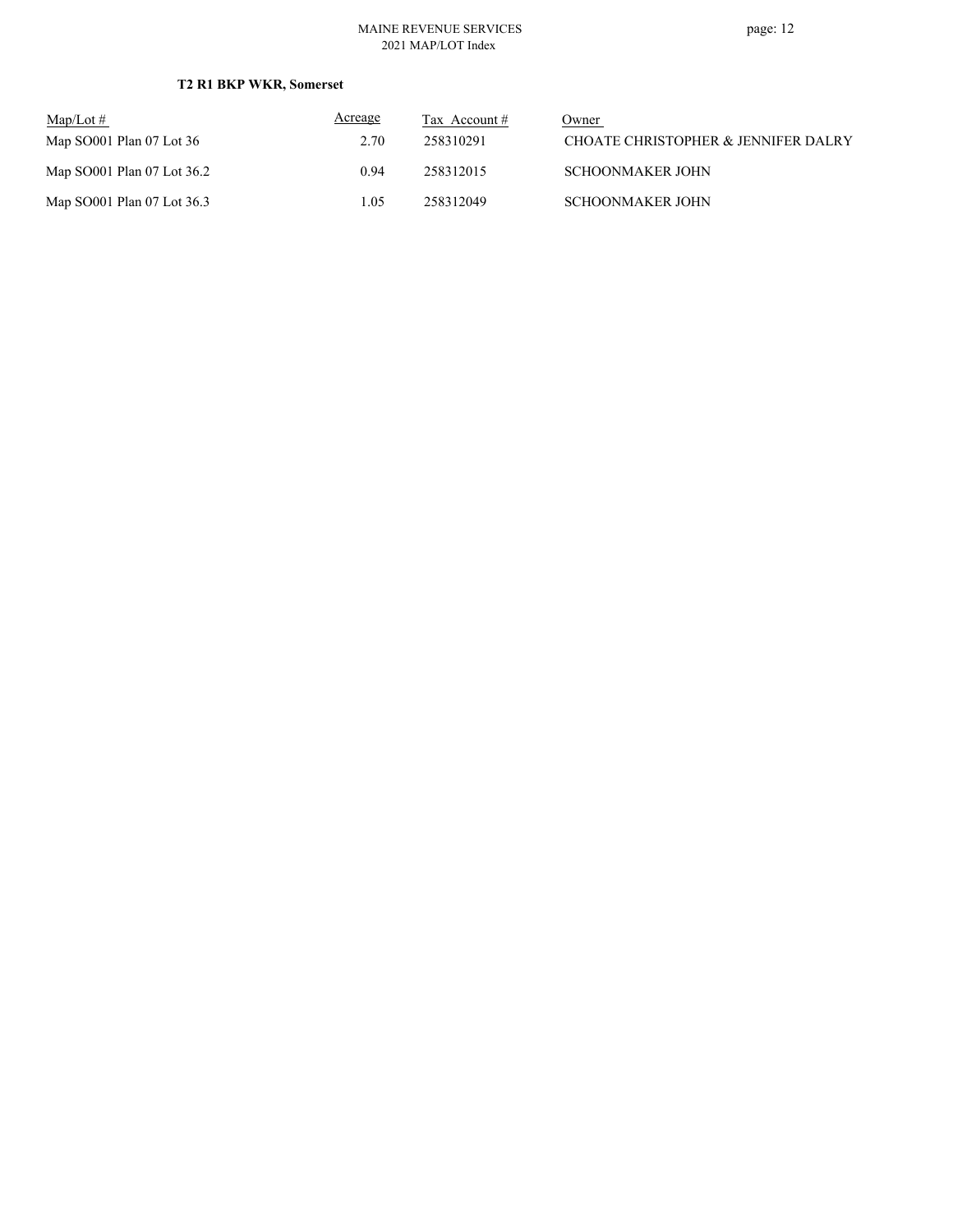| $\text{Map/Lot} \#$                                 | Acreage  | Tax Account# | Owner                               |
|-----------------------------------------------------|----------|--------------|-------------------------------------|
| Map SO002 Plan 01 Lot 1.1                           | 1.20     | 258600005    | MAINE WILDERNESS WATERSHED TRUST IN |
| Map SO002 Plan 01 Lot 1.2                           | 8.80     | 258600009    | <b>HARRISON TIMOTHY C</b>           |
| Map SO002 Plan 01 Lot 2 4 5 6 11 13 15<br>18        | 7,665.00 | 258600006    | <b>BAYROOT LLC</b>                  |
| Map SO002 Plan 01 Lot 2.1 3 7 8.1 8.2 9<br>9.1 10.1 | 600.00   | 258600010    | UNITED STATES OF AMERICA            |
| Map SO002 Plan 01 Lot 8                             | 14.00    | 258600018    | <b>CENTRAL MAINE POWER CO</b>       |
| Map SO002 Plan 01 Lot 10                            | 107.00   | 258600012    | <b>CENTRAL MAINE POWER CO</b>       |
| Map SO002 Plan 01 Lot 12                            | 108.00   | 258600014    | BROOKFIELD WHITE PINES HYDRO LLC    |
| Map SO002 Plan 01 Lot 14                            | 103.00   | 258600013    | <b>CENTRAL MAINE POWER CO</b>       |
| Map SO002 Plan 01 Lot 16                            | 120.00   | 258600015    | BROOKFIELD WHITE PINES HYDRO LLC    |
| Map SO002 Plan 01 Lot 17                            | 269.00   | 258600003    | <b>BINGHAM LAND CO</b>              |
| Map SO002 Plan 01 Lot 19 20                         | 185.00   | 258600001    | <b>CENTRAL MAINE POWER CO</b>       |
| Map SO002 Plan 01 Lot 21                            | 448.00   | 258600011    | WEYERHAEUSER COMPANY                |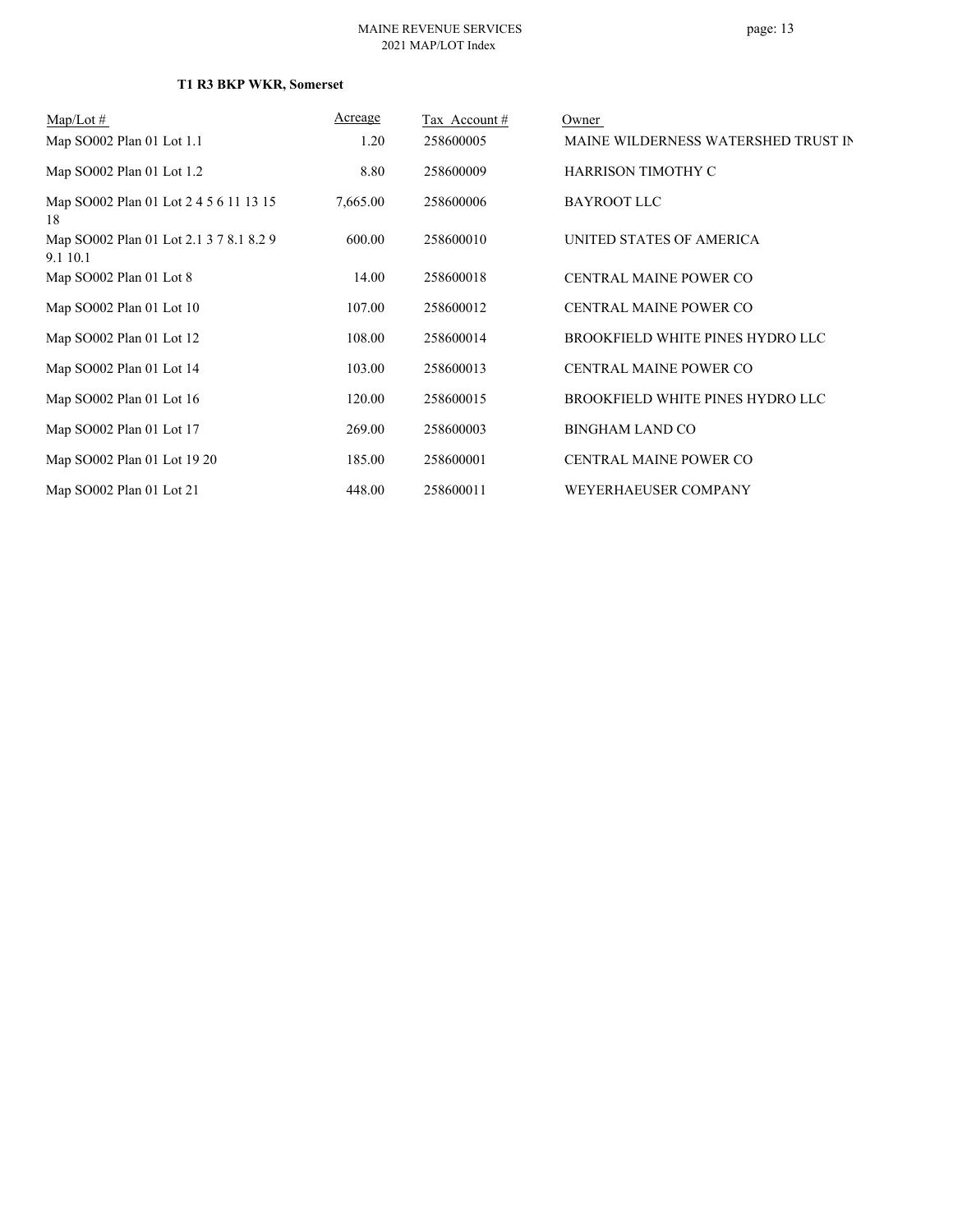| $Map/Lot$ #                                | Acreage  | Tax Account# | Owner                                  |
|--------------------------------------------|----------|--------------|----------------------------------------|
| Map SO003 Plan 01 Lot 1.1                  | 333.00   | 258152020    | JEROME BROOK FOREST LLC                |
| Map SO003 Plan 01 Lot 1.2 2.2 10.2         | 340.66   | 258150176    | UNITED STATES OF AMERICA               |
| Map SO003 Plan 01 Lot 1.3                  | 41.64    | 258150181    | ALLEN DAVID & SARA                     |
| Map SO003 Plan 01 Lot 1.4                  | 66.00    | 258150179    | BEANE LEO C & JAY STATON               |
| Map SO003 Plan 01 Lot 1.5                  | 83.00    | 258150186    | THERIAULT TIMOTHY & REBECCA ANN        |
| Map SO003 Plan 01 Lot 1.6                  | 84.00    | 258150183    | <b>MASON RICHARD</b>                   |
| Map SO003 Plan 01 Lot 1.7                  | 43.00    | 258150184    | <b>FOURNIER JEFFREY</b>                |
| Map SO003 Plan 01 Lot 1.8                  | 43.80    | 258150188    | NIXON STEVEN E                         |
| Map SO003 Plan 01 Lot 1.9                  | 42.00    | 258150187    | DAVIS DONALD A & DEBBIE A              |
| Map SO003 Plan 01 Lot 2 2.4 10             | 950.00   | 258150023    | DCS ASSETS MANAGEMENT LLC              |
| Map SO003 Plan 01 Lot 2.1 3 10.1           | 2,905.00 | 258150063    | WEYERHAEUSER COMPANY                   |
| Map SO003 Plan 01 Lot 2.3                  | 500.00   | 258150171    | NAEGELY ROBERT K                       |
| Map SO003 Plan 01 Lot 4                    | 784.00   | 258150015    | CENTRAL MAINE POWER CO                 |
| Map SO003 Plan 01 Lot 4                    | 0.00     | 258150053    | <b>ENMAN JEFFREY</b>                   |
| Map SO003 Plan 01 Lot 4                    | 0.00     | 258152019    | MAINE HUTS & TRAILS                    |
| Map SO003 Plan 01 Lot 5 6                  | 262.00   | 258150016    | BROOKFIELD WHITE PINES HYDRO LLC       |
| Map SO003 Plan 01 Lot 8 9 9.1              | 3,570.00 | 258150007    | <b>BAYROOT LLC</b>                     |
| Map SO003 Plan 01 Lot 9.2                  | 188.00   | 258150108    | UNITED STATES OF AMERICA               |
| Map SO003 Plan 01 Lot 11                   | 237.00   | 258150076    | UNITED STATES OF AMERICA               |
| Map SO003 Plan 01 Lot 12 13 14 15 20       | 3,965.00 | 258150102    | BAYROOT LLC                            |
| Map SO003 Plan 01 Lot 16.1                 | 513.00   | 258150027    | DIRIGO WOODLANDS LLC                   |
| Map SO003 Plan 01 Lot 16.11                | 1.00     | 258150005    | MCKENZIE JOEY J ET AL TRUSTEES         |
| Map SO003 Plan 01 Lot 16.12                | 13.00    | 258150204    | CHILD JERRY D & TAMIKO N               |
| Map SO003 Plan 01 Lot 16.13                | 4.50     | 258152021    | ARNOLD EXPEDITION HISTORICAL SOCIETY   |
| Map SO003 Plan 01 Lot 16.3                 | 0.92     | 258150056    | PATZ ELLEN LEVY, SUSAN C & DAVID S TRU |
| Map SO003 Plan 01 Lot 16.4                 | 0.92     | 258150038    | FICHTHORN JOSEPH L & MARYANN           |
| Map SO003 Plan 01 Lot 16.5                 | 0.92     | 258150085    | ARNOLD EXP HISTORICAL SOCIETY INC      |
| Map SO003 Plan 01 Lot 16.6                 | 7.50     | 258150096    | SAVASUK SHANNON T & ANGELA CLEMENT     |
| Map SO003 Plan 01 Lot 16.7                 | 9.18     | 258150104    | UNITED STATES OF AMERICA               |
| Map SO003 Plan 01 Lot 16.8                 | 11.00    | 258152003    | <b>BUTLER EDWIN B &amp; SALLY L</b>    |
| Map SO003 Plan 01 Lot 16.9                 | 11.90    | 258152008    | FICHTHORN JOSEPH L & MARYANN           |
| Map SO003 Plan 01 Lot 17                   | 5,522.00 | 258152016    | WEYERHAEUSER COMPANY                   |
| Map SO003 Plan 01 Lot 17.1 17.2            | 770.62   | 258150168    | UNITED STATES OF AMERICA               |
| Map SO003 Plan 01 Lot 17.3                 | 108.00   | 258152022    | PECM LLC                               |
| Map SO003 Plan 01 Lot 18 Plan 03 Lot<br>19 | 88.00    | 258150029    | WALKER MICHAEL W & HEIDI B             |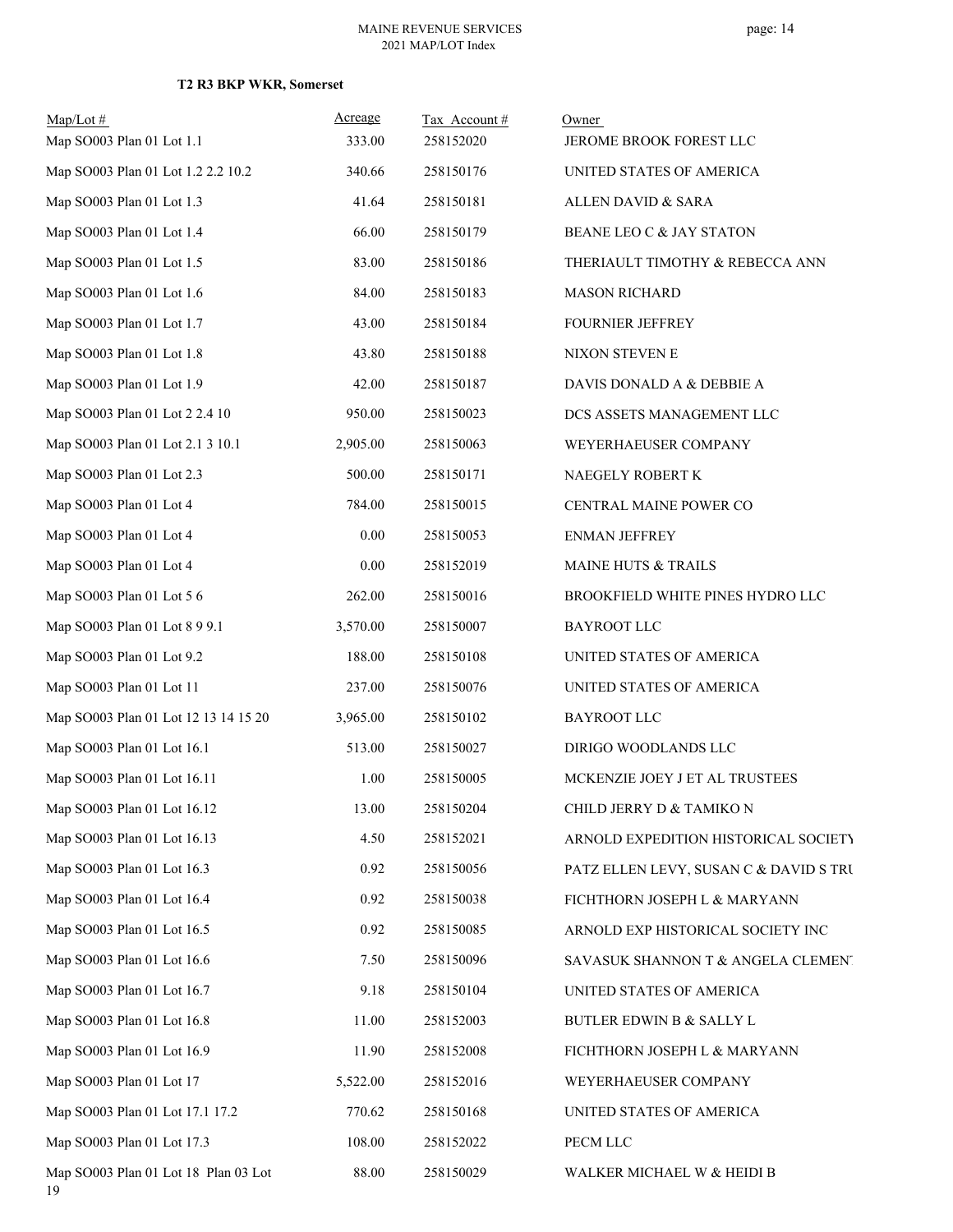| $Map/Lot$ #<br>Map SO003 Plan 01 Lot 18.1       | Acreage<br>130.40 | Tax Account#<br>258150105 | Owner<br>UNITED STATES OF AMERICA     |
|-------------------------------------------------|-------------------|---------------------------|---------------------------------------|
| Map SO003 Plan 01 Lot 18.2                      | 55.00             | 258150111                 | THOMPSON VIRGINIA H                   |
| Map SO003 Plan 01 Lot 18.3                      | 44.83             | 258150110                 | <b>FIRESIDE CORP</b>                  |
| Map SO003 Plan 01 Lot 18.4 Plan 03 Lot<br>12 20 | 201.30            | 258152002                 | SPERRY MAUREEN & STEPHEN C TRUSTEES   |
| Map SO003 Plan 01 Lot 18.5                      | 248.00            | 258152005                 | <b>BUTLER BRUCE R &amp; MARCELLA</b>  |
| Map SO003 Plan 01 Lot 18.51 Plan 03<br>Lot 1    | 0.92              | 258150058                 | SMITH BAYNE H & CAROLYN R             |
| Map SO003 Plan 01 Lot 18.51 Plan 03<br>Lot 3    | 2.92              | 258150071                 | SMITH BAYNE H & CAROLYN               |
| Map SO003 Plan 01 Lot 19                        | 842.00            | 258152017                 | WEYERHAEUSER COMPANY                  |
| Map SO003 Plan 01 Lot 21                        | 0.92              | 258150040                 | BUTLER SALLY L & EDWIN B              |
| Map SO003 Plan 01 Lot 22 22.2                   | 68.00             | 258150113                 | SACCOCCIA MICHELE TRUSTEE             |
| Map SO003 Plan 01 Lot 22.1                      | 24.00             | 258150208                 | <b>QUINN BONITA M</b>                 |
| Map SO003 Plan 01 Lot 22.12                     | 5.00              | 258152018                 | STROUT JODY ALLAN & KELLEY            |
| Map SO003 Plan 01 Lot 22.13                     | 3.00              | 258152023                 | STROUT JODY ALLAN & KELLEY            |
| Map SO003 Plan 01 Lot 22.21                     | 5.00              | 258152010                 | GIGUERE STANLEY & RETTA               |
| Map SO003 Plan 01 Lot 23                        | 12.50             | 258150028                 | DIRIGO TIMBERLANDS                    |
| Map SO003 Plan 01 Lot 25                        | 6.00              | 258150169                 | BEANE LEO C & BEANE CARRIE M & ROBINS |
| Map SO003 Plan 02 Lot 1                         | 1.72              | 258150055                 | PRINCE JOHN                           |
| Map SO003 Plan 02 Lot 1                         | 1.72              | 258150055                 | NELSON ANDREW J                       |
| Map SO003 Plan 02 Lot 2 18.11                   | 3.68              | 258152006                 | HAY APRIL L & GENE A                  |
| Map SO003 Plan 02 Lot 3                         | 0.23              | 258150066                 | <b>BONIN PAUL ET AL</b>               |
| Map SO003 Plan 02 Lot 4 18                      | 3.16              | 258150002                 | BELANGER PAUL & KATHERINE             |
| Map SO003 Plan 02 Lot 5                         | 7.35              | 258150083                 | WRIGHT RANDY B                        |
| Map SO003 Plan 02 Lot 6                         | 0.87              | 258150051                 | <b>MOIR JAMES B</b>                   |
| Map SO003 Plan 02 Lot 7                         | 0.92              | 258150046                 | PURDA WALTER J                        |
| Map SO003 Plan 02 Lot 8                         | 0.98              | 258150036                 | LUMB DAVID W & ELLEN M & KAYCE N & JI |
| Map SO003 Plan 02 Lot 9 17.5 17.6               | 4.38              | 258150048                 | KALLOCH NORMAN R JR & AUDREY V        |
| Map SO003 Plan 02 Lot 10                        | 0.46              | 258150079                 | MACLEOD JAMES H & SUSAN J             |
| Map SO003 Plan 02 Lot 11                        | 0.92              | 258150019                 | FURBISH LAWRENCE K & BARBARA J SUTCI  |
| Map SO003 Plan 02 Lot 12                        | 0.50              | 258150054                 | BRIDGES ARTHUR J & ELIZABETH T        |
| Map SO003 Plan 02 Lot 13                        | 2.75              | 258150003                 | TAYLOR DENNIS R & LINDA P             |
| Map SO003 Plan 02 Lot 14 15                     | 2.27              | 258150031                 | CLOCK DAVID & MICHELLE GODBOUT-CLO    |
| Map SO003 Plan 02 Lot 16 17.2                   | 3.74              | 258150200                 | BELANGER MAURICE J                    |
| Map SO003 Plan 02 Lot 17                        | 10.79             | 258150025                 | KALLOCH NORMAN R JR & AUDREY V        |
| Map SO003 Plan 02 Lot 17.1 17.3 17.4<br>42.1    | 9.02              | 258150106                 | MYRDAL GREGORY PAUL                   |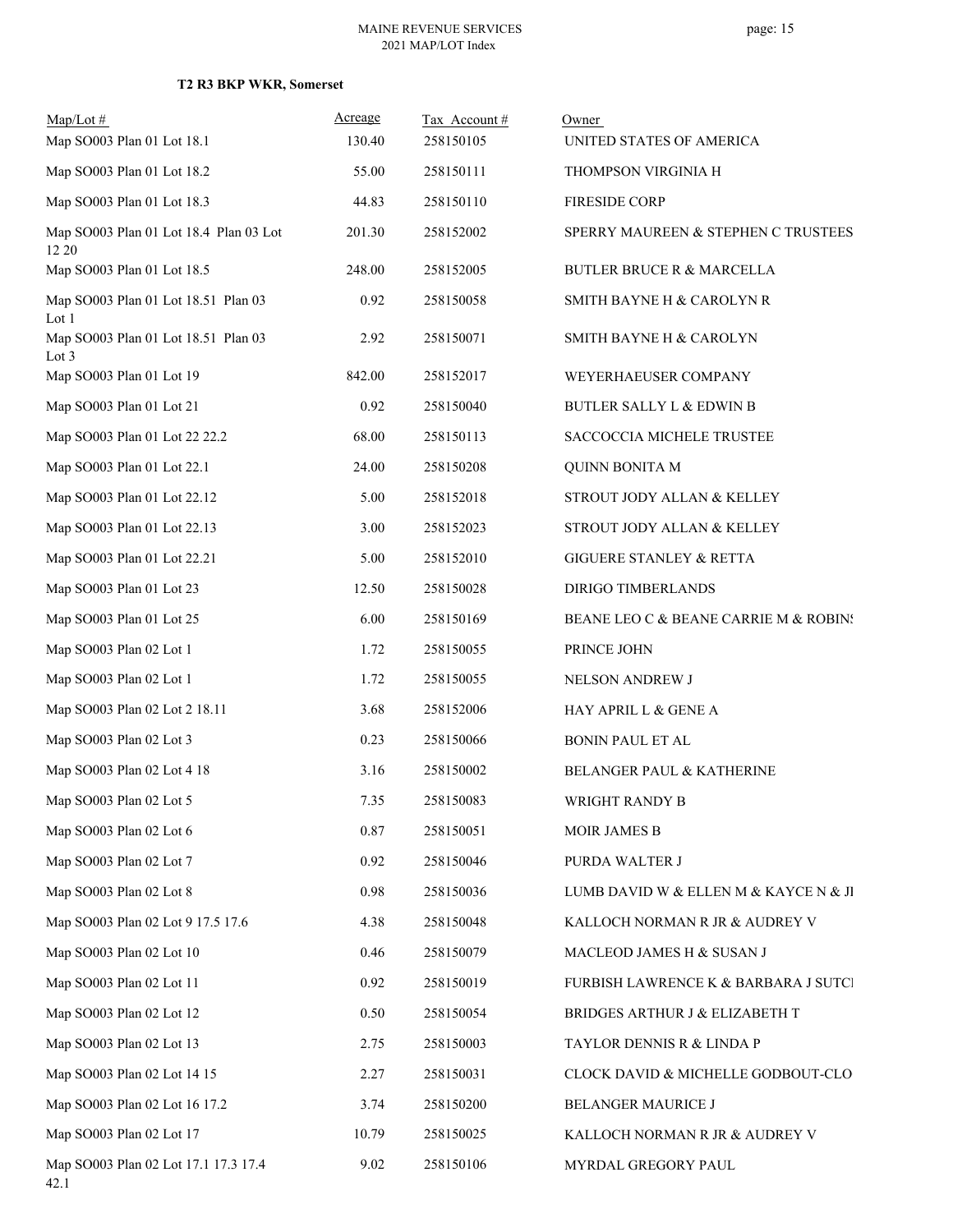| $Map/Lot \#$<br>Map SO003 Plan 02 Lot 17.31 | Acreage<br>0.52 | Tax Account#<br>258150207 | Owner<br>PURDA WALTER J               |
|---------------------------------------------|-----------------|---------------------------|---------------------------------------|
| Map SO003 Plan 02 Lot 17.7 41               | 0.66            | 258150044                 | PEARSON AIMEE & RANDOLPH              |
| Map SO003 Plan 02 Lot 17.8                  | 0.30            | 258152025                 | TAYLOR DENNIS R & LINDA P             |
| Map SO003 Plan 02 Lot 18.1 18.12            | 3.96            | 258150033                 | MCGOWAN KEVIN & WENDY L               |
| Map SO003 Plan 02 Lot 19                    | 1.22            | 258150018                 | DIAZ JUDY L TRUSTEE                   |
| Map SO003 Plan 02 Lot 20                    | 1.38            | 258150068                 | SHROPSHIRE KENNETH ET AL              |
| Map SO003 Plan 02 Lot 21                    | 1.83            | 258150080                 | BLANCHARD STEVEN W & LISA I           |
| Map SO003 Plan 02 Lot 22 36.3               | 1.87            | 258150050                 | ANGUS LESLIE A SR TRUSTEE             |
| Map SO003 Plan 02 Lot 23                    | 1.69            | 258150074                 | DIPIERRO JOHN                         |
| Map SO003 Plan 02 Lot 24                    | 1.12            | 258150206                 | BROOKS OLIN & ROBERTA L & CHRISTOPHE  |
| Map SO003 Plan 02 Lot 25                    | 0.91            | 258150039                 | DIPIERRO CHARLES & COLLEEN A          |
| Map SO003 Plan 02 Lot 26                    | 0.91            | 258150010                 | DIPIERRO CHARLES E                    |
| Map SO003 Plan 02 Lot 26.1                  | 1.20            | 258152009                 | DIPIERRO CHARLES E                    |
| Map SO003 Plan 02 Lot 27                    | 0.92            | 258150064                 | MEYER BRUCE E & CAROL A               |
| Map SO003 Plan 02 Lot 28                    | 0.92            | 258150073                 | DAIGLE BRENT J                        |
| Map SO003 Plan 02 Lot 29                    | 0.92            | 258150020                 | SAVAGE GERALD E & SANDRA L            |
| Map SO003 Plan 02 Lot 30                    | 0.92            | 258150081                 | POULIN RICHARD III & CHRISTOPHER      |
| Map SO003 Plan 02 Lot 31                    | 0.92            | 258150012                 | LHEUREUX CONRAD T                     |
| Map SO003 Plan 02 Lot 32                    | 0.91            | 258150041                 | ABBOTT KATIE & NANCY POOLER ET AL     |
| Map SO003 Plan 02 Lot 33                    | 0.92            | 258150037                 | <b>GRADIE THEODORE R</b>              |
| Map SO003 Plan 02 Lot 34                    | 1.84            | 258150049                 | <b>MATHEWS FRANK</b>                  |
| Map SO003 Plan 02 Lot 35.1                  | 1.38            | 258150043                 | MCMANIMEN JESSICA E & ALLISON V MATI  |
| Map SO003 Plan 02 Lot 35.2                  | 1.38            | 258150086                 | HYLAND ETHAN G & MATTHEW S TTEE       |
| Map SO003 Plan 02 Lot 36                    | 41.69           | 258150026                 | BEANE LEO C & BEANE CARRIE M & ROBINS |
| Map SO003 Plan 02 Lot 36.1                  | 1.01            | 258150103                 | BEANE LEO & CARRIE                    |
| Map SO003 Plan 02 Lot 36.2 46               | 0.65            | 258150060                 | <b>BONIN PAUL ET AL</b>               |
| Map SO003 Plan 02 Lot 36.4                  | 2.00            | 258152012                 | MOTTA GEORGE J & KAREN M              |
| Map SO003 Plan 02 Lot 36.5                  | 1.18            | 258152026                 | JAMES NATHAN M & LORI W               |
| Map SO003 Plan 02 Lot 37.1                  | 2.00            | 258150093                 | DOANE HILARY & RICHARD                |
| Map SO003 Plan 02 Lot 37.2                  | 2.00            | 258150089                 | FERGUSON BRUCE S & PAULA L            |
| Map SO003 Plan 02 Lot 37.3                  | 2.80            | 258150094                 | ROYCE DAVID & MARY ELLEN              |
| Map SO003 Plan 02 Lot 37.4                  | 3.00            | 258150042                 | WEST GREGORY & NORA                   |
| Map SO003 Plan 02 Lot 37.5                  | 3.30            | 258150088                 | KNAPP C CLINTON & LENA M              |
| Map SO003 Plan 02 Lot 37.6                  | 4.20            | 258150087                 | CASH LORI J & RICHARD M               |
| Map SO003 Plan 02 Lot 37.7                  | 5.00            | 258150084                 | GOSS BRIAN C & SUSAN M                |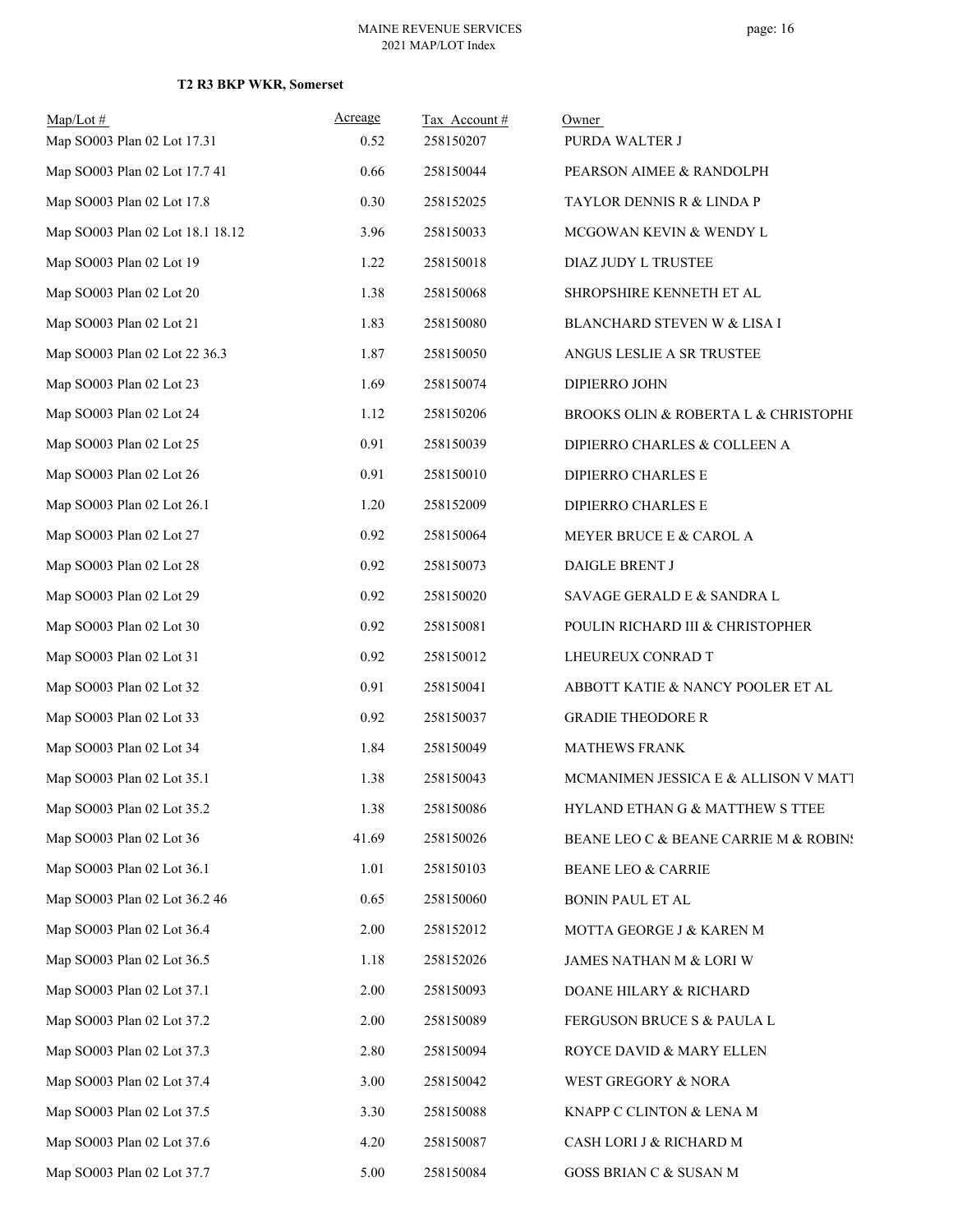| $Map/Lot \#$<br>Map SO003 Plan 02 Lot 37.8 | Acreage<br>2.30 | Tax Account#<br>258150092 | Owner<br>STOWELL LARRY J & REGINA B TRUSTEES |
|--------------------------------------------|-----------------|---------------------------|----------------------------------------------|
| Map SO003 Plan 02 Lot 37.9                 | 2.70            | 258150095                 | WOOD DEAN & CAROLYN                          |
| Map SO003 Plan 02 Lot 38                   | 0.46            | 258150045                 | NICHOLS ZACHARY D & SHEILA L                 |
| Map SO003 Plan 02 Lot 39                   | 0.46            | 258150004                 | <b>GRADIE DAVID R</b>                        |
| Map SO003 Plan 02 Lot 40                   | 1.75            | 258150052                 | NERGER GEORGE E ET AL                        |
| Map SO003 Plan 02 Lot 42                   | 1.25            | 258150067                 | THERRIEN ZACHARY                             |
| Map SO003 Plan 02 Lot 43                   | 2.10            | 258150078                 | CATES RANDON S & KEVIN R                     |
| Map SO003 Plan 02 Lot 44                   | 0.87            | 258150091                 | GRIMM DAVID A & EMILY DOLCI                  |
| Map SO003 Plan 02 Lot 45                   | 1.78            | 258150202                 | SICOTTE TIMOTHY & ELISE                      |
| Map SO003 Plan 02 Lot 47                   | 2.18            | 258150203                 | EASTMAN LORRINA JOY ET AL                    |
| Map SO003 Plan 02 Lot 47.1                 | 0.92            | 258152013                 | BYRANT JAMIE L & JEREMY D                    |
| Map SO003 Plan 03 Lot 2                    | 0.92            | 258150059                 | WALKER MICHAEL W & HEIDI B                   |
| Map SO003 Plan 03 Lot 4                    | 0.82            | 258150001                 | THOMPSON VIRGINIA H                          |
| Map SO003 Plan 03 Lot 5                    | 0.92            | 258150070                 | MCGRATH JUDY                                 |
| Map SO003 Plan 03 Lot 6                    | 0.92            | 258150072                 | GODIN HEIDI B & MICHAEL W WALKER             |
| Map SO003 Plan 03 Lot 7                    | 0.92            | 258150011                 | SMITH ELIZABETH B & ROBERT B TRUSTEE!        |
| Map SO003 Plan 03 Lot 8                    | 0.92            | 258150175                 | SMITH ROBERT B & ELIZABETH B CO-TRUST        |
| Map SO003 Plan 03 Lot 9 21                 | 11.42           | 258150174                 | WALTER ERIK A & MARTHA A                     |
| Map SO003 Plan 03 Lot 10                   | 4.62            | 258150030                 | MAGUIRE ROBERT & CARLA TRUSTEES              |
| Map SO003 Plan 03 Lot 10                   | 0.00            | 258150173                 | YOUNG RICHARD M                              |
| Map SO003 Plan 03 Lot 10                   | 0.00            | 258150178                 | <b>ENGLEHART KEITH</b>                       |
| Map SO003 Plan 03 Lot 10                   | 0.00            | 258150185                 | SPORTSMAN'S REST ASSOC                       |
| Map SO003 Plan 03 Lot 10                   | 0.00            | 258150189                 | HASTINGS STEPHEN & KIMBERLY                  |
| Map SO003 Plan 03 Lot 10                   | 0.00            | 258150190                 | <b>CLOUTIER STARR</b>                        |
| Map SO003 Plan 03 Lot 10                   | 0.00            | 258150191                 | VIGUE ROGER & LINDA                          |
| Map SO003 Plan 03 Lot 10                   | $0.00\,$        | 258150192                 | MORRISON ROBERT                              |
| Map SO003 Plan 03 Lot 10                   | 0.00            | 258150194                 | FLANAGAN DAVID C                             |
| Map SO003 Plan 03 Lot 10                   | 0.00            | 258150195                 | HASTINGS STEPHEN ET AL                       |
| Map SO003 Plan 03 Lot 10                   | 0.00            | 258150196                 | WITHERSPOON JOHN C                           |
| Map SO003 Plan 03 Lot 10.1                 | 1.00            | 258152004                 | MAGUIRE ROBERT & CARLA JEAN TTEE             |
| Map SO003 Plan 03 Lot 10.1                 | 0.00            | 258152014                 | <b>BARKER JOSEPH &amp; JENNIFER</b>          |
| Map SO003 Plan 03 Lot 11                   | 4.46            | 258152001                 | DIRIGO WOODLANDS LLC                         |
| Map SO003 Plan 03 Lot 13                   | 0.67            | 258150065                 | NICHOLS ZACHARY D                            |
| Map SO003 Plan 03 Lot 14                   | 1.37            | 258150013                 | THOMPSON VIRGINIA H                          |
| Map SO003 Plan 03 Lot 15                   | 1.37            | 258150075                 | THOMPSON VIRGINIA H                          |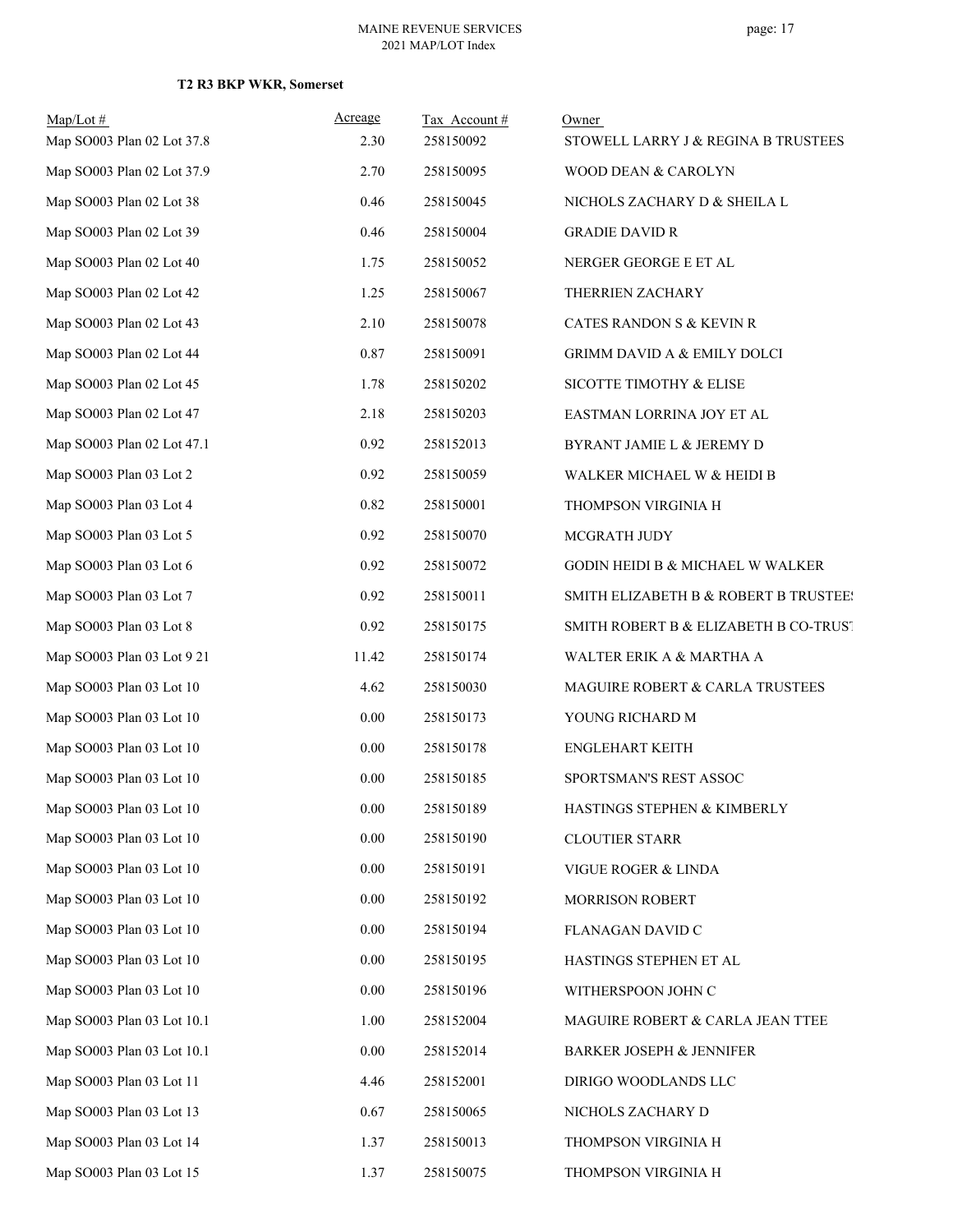| $Map/Lot \#$<br>Map SO003 Plan 03 Lot 16 | Acreage<br>5.50 | Tax Account #<br>258150109 | Owner<br>TWITCHELL GARD S             |
|------------------------------------------|-----------------|----------------------------|---------------------------------------|
| Map SO003 Plan 03 Lot 17                 | 2.30            | 258150201                  | ROBINSON WINFIELD F & VICTORIA S TRUS |
| Map SO003 Plan 03 Lot 18                 | 1.00            | 258150182                  | FORTIN PAUL R TRUSTEE                 |
| Map SO003 Plan 03 Lot 22                 | 10.00           | 258152007                  | SMITH ELIZABETH B & ROBERT B          |
| Map SO003 Plan 04 Lot 1                  | 67.50           | 258150117                  | LIEBOW EVELYN V & PAUL A              |
| Map SO003 Plan 04 Lot 2                  | 57.00           | 258150077                  | MCKENNA EUGENE R & JANE C             |
| Map SO003 Plan 04 Lot 3                  | 48.00           | 258150150                  | <b>SHAW RUTH E</b>                    |
| Map SO003 Plan 04 Lot 4                  | 65.17           | 258150121                  | FORD ELAINE P                         |
| Map SO003 Plan 04 Lot 5                  | 64.00           | 258150153                  | BROWN CHRISTOPHER JACKSON &           |
| Map SO003 Plan 04 Lot 6                  | 45.11           | 258150137                  | WESNER DAVID J TRUSTEE                |
| Map SO003 Plan 04 Lot 7                  | 44.00           | 258150116                  | <b>SCOTT KEVIN P</b>                  |
| Map SO003 Plan 04 Lot 8                  | 53.34           | 258150132                  | MAYER ALBERT P & ZACHARY P & AUSTIN   |
| Map SO003 Plan 04 Lot 9                  | 48.00           | 258150142                  | PRICE DAVID & TERESA                  |
| Map SO003 Plan 04 Lot 10                 | 44.00           | 258150128                  | MACDONALD DEANNE A & SHARON L LAKI    |
| Map SO003 Plan 04 Lot 11 12              | 84.70           | 258150125                  | KRYSA JOHN J IV & WESTIE G            |
| Map SO003 Plan 04 Lot 13                 | 42.21           | 258150141                  | CROSLEY SHIRLEY M                     |
| Map SO003 Plan 04 Lot 14                 | 45.00           | 258150136                  | LIMA THOMAS A JR                      |
| Map SO003 Plan 04 Lot 15                 | 45.00           | 258150167                  | <b>OUELLETTE PAUL</b>                 |
| Map SO003 Plan 04 Lot 16                 | 40.00           | 258150131                  | KRYSA JOHN J JR & EMILY C TRUSTEES    |
| Map SO003 Plan 04 Lot 17                 | 43.73           | 258150135                  | MACANDREW ANN M & JOSEPH T            |
| Map SO003 Plan 04 Lot 18                 | 44.56           | 258150115                  | COBB JAYSEN M                         |
| Map SO003 Plan 04 Lot 19                 | 54.65           | 258150130                  | DIPIERRO MARK                         |
| Map SO003 Plan 04 Lot 20                 | 41.30           | 258150129                  | SODERLAND CARL A & DIANE N TTEE       |
| Map SO003 Plan 04 Lot 21                 | 42.00           | 258150165                  | KALLOCH AUDREY V & NORMAN R           |
| Map SO003 Plan 04 Lot 22                 | 54.64           | 258150114                  | FRANK AVA J & DAVID E MOLZAN TTEE     |
| Map SO003 Plan 04 Lot 23                 | 57.74           | 258150118                  | KENNEDY JOSEPH L & MARY LEE           |
| Map SO003 Plan 04 Lot 24                 | 60.00           | 258150149                  | BOWEN DONALD E                        |
| Map SO003 Plan 04 Lot 25                 | 59.00           | 258150152                  | BOWEN DONALD E                        |
| Map SO003 Plan 04 Lot 26                 | 49.00           | 258150145                  | GOODE ANDREW & TODD MOLLOY            |
| Map SO003 Plan 04 Lot 27                 | 43.00           | 258150154                  | LADOUCEUR DOROTHY J & JOSEPH HENRY    |
| Map SO003 Plan 04 Lot 28                 | 42.11           | 258150127                  | ZAMOIC MICHAEL & RHONDA               |
| Map SO003 Plan 04 Lot 29                 | 43.90           | 258150133                  | <b>GRIMES TERRY A</b>                 |
| Map SO003 Plan 04 Lot 30                 | 44.80           | 258150120                  | ZAMOIC MICHAEL P                      |
| Map SO003 Plan 04 Lot 31                 | 46.31           | 258150134                  | <b>BEANE BRION</b>                    |
| Map SO003 Plan 04 Lot 32                 | 42.88           | 258150119                  | CAPUTO SALVATORE H                    |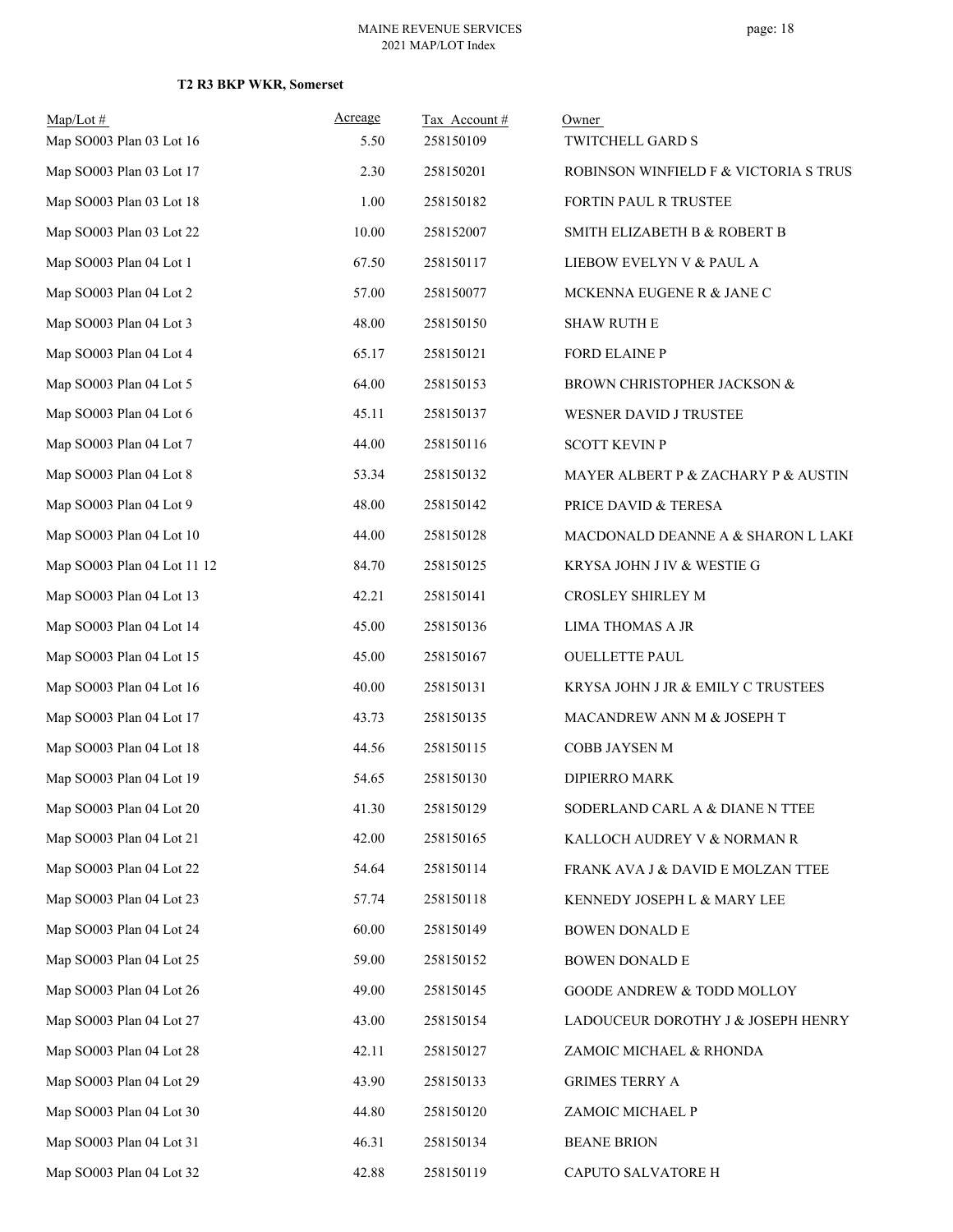| $\text{Map/Lot} \#$            | <b>Acreage</b> | Tax Account# | Owner                               |
|--------------------------------|----------------|--------------|-------------------------------------|
| Map SO003 Plan 04 Lot 33       | 45.00          | 258150124    | TULLY PHILIP J & BARBARA A TRUSTEES |
| Map SO003 Plan 04 Lot 34 35    | 91.00          | 258150139    | KRYSA JOHN J JR & EMILY C TRUSTEES  |
| Map SO003 Plan 04 Lot 36       | 43.59          | 258150138    | DOUCETTE TYLER P                    |
| Map SO003 Plan 04 Lot 37       | 42.00          | 258150122    | <b>BOYD SCOTT R</b>                 |
| Map SO003 Plan 04 Lot 38       | 40.88          | 258150143    | <b>GILL CHARLES F III</b>           |
| Map SO003 Plan 04 Lot 39       | 41.41          | 258150123    | WIRTH DONALD E TRUSTEE              |
| Map SO003 Plan 04 Lot 40       | 42.00          | 258150144    | FOURNIER WILFRID M ET AL            |
| Map SO003 Plan 04 Lot 40       | 0.00           | 258150205    | PRATT KEVIN                         |
| Map SO003 Plan 04 Lot 41 42 43 | 205.00         | 258150148    | <b>COBB GARY F</b>                  |
| Map SO003 Plan 04 Lot 44 45    | 2.80           | 258150166    | FLAGSTAFF LK OVERLOOK HOMEOWNERS    |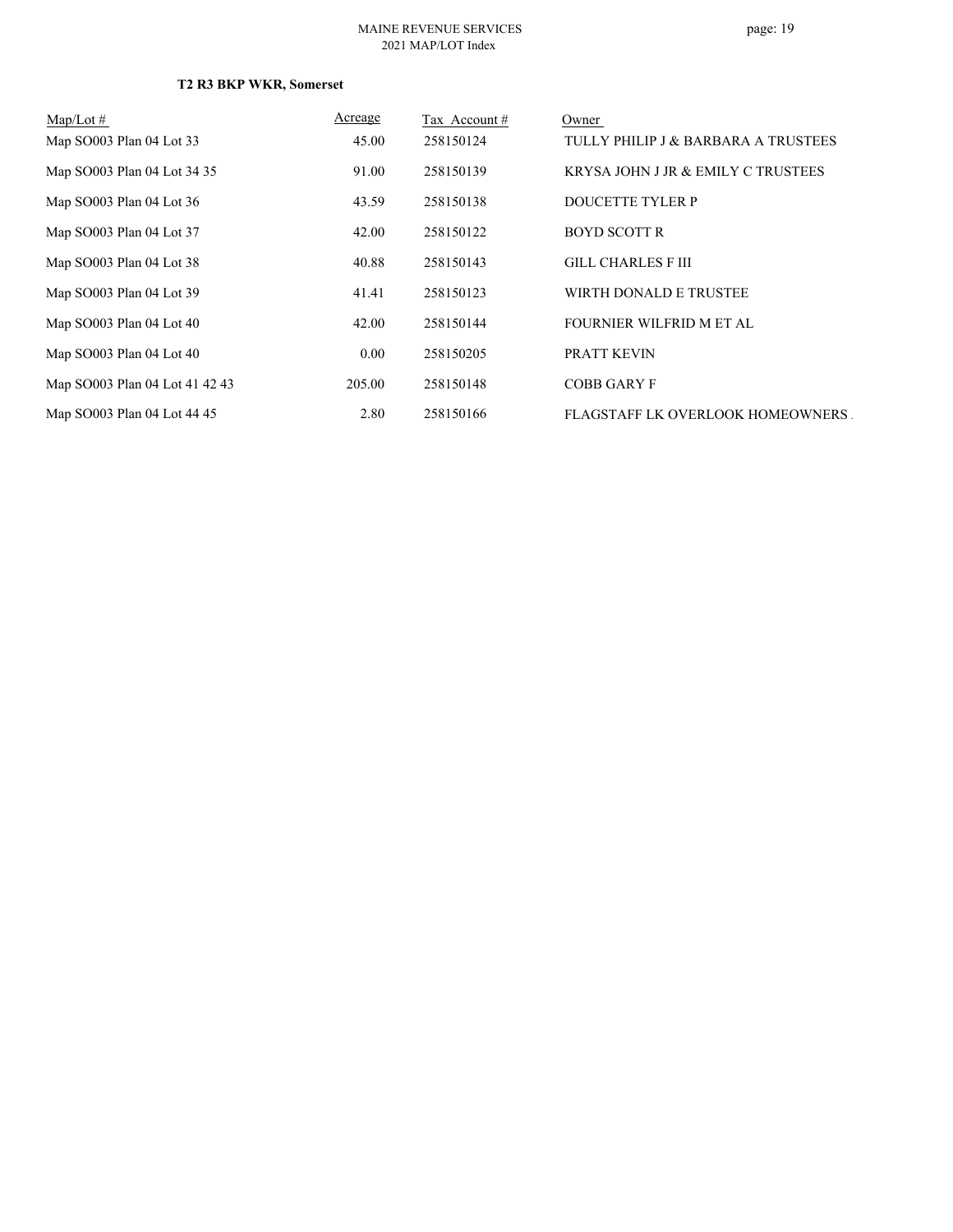| $Map/Lot \#$<br>Map SO004 Plan 01 Lot 1 | <b>Acreage</b><br>4.00 | Tax Account#<br>258190049 | Owner<br>WEYERHAEUSER COMPANY          |
|-----------------------------------------|------------------------|---------------------------|----------------------------------------|
| Map SO004 Plan 01 Lot 2 22 23 24        | 281.00                 | 258190046                 | CENTRAL MAINE POWER CO                 |
| Map SO004 Plan 01 Lot 3 3.2 6 7 8 9     | 646.45                 | 258190008                 | BROOKFIELD WHITE PINES HYDRO LLC       |
| Map SO004 Plan 01 Lot 4 25              | 4,106.00               | 258192001                 | MAINE STATE OF                         |
| Map SO004 Plan 01 Lot 5                 | 15.00                  | 258190033                 | KEYES LAWRENCE ET AL                   |
| Map SO004 Plan 01 Lot 9                 | $0.00\,$               | 258190018                 | DORE RANDY                             |
| Map SO004 Plan 01 Lot 10                | 6,361.00               | 258190007                 | BROOKFIELD WHITE PINES HYDRO LLC       |
| Map SO004 Plan 01 Lot 11                | 180.00                 | 258190044                 | MAINE STATE OF                         |
| Map SO004 Plan 01 Lot 12                | 160.00                 | 258190045                 | MAINE STATE OF                         |
| Map SO004 Plan 01 Lot 13                | 581.00                 | 258190043                 | MAINE STATE OF                         |
| Map SO004 Plan 01 Lot 14                | 77.50                  | 258190019                 | GUERNSEY DAVID W & GLORIA W            |
| Map SO004 Plan 01 Lot 15.11 18          | 6,524.00               | 258192006                 | MAINE STATE OF                         |
| Map SO004 Plan 01 Lot 15.12             | 0.00                   | 258190039                 | TAPLEY KATHLEEN, ELVA, VICKI SUE & STI |
| Map SO004 Plan 01 Lot 15.12             | 380.00                 | 258192005                 | MAINE STATE OF                         |
| Map SO004 Plan 01 Lot 15.2              | 5.00                   | 258192007                 | MAINE STATE OF                         |
| Map SO004 Plan 01 Lot 16 26 27          | 5,800.00               | 258192002                 | MAINE STATE OF                         |
| Map SO004 Plan 01 Lot 16                | $0.00\,$               | 258192008                 | MAINE STATE OF                         |
| Map SO004 Plan 01 Lot 17                | 2.00                   | 258190028                 | KNOWLES LEROY                          |
| Map SO004 Plan 01 Lot 19 20             | 150.00                 | 258192003                 | MAINE STATE OF                         |
| Map SO004 Plan 01 Lot 21                | 99.90                  | 258192004                 | MAINE STATE OF                         |
| Map SO004 Plan 02 Lot 1.1 1.2           | 1.38                   | 258190042                 | CENTRAL MAINE POWER CO                 |
| Map SO004 Plan 02 Lot 1.2               | 0.00                   | 258190024                 | QUIGLEY STEVEN FRANCIS & KAREN INDEF   |
| Map SO004 Plan 02 Lot 2.1               | 0.60                   | 258190037                 | AVERKA STEVEN DAVID                    |
| Map SO004 Plan 02 Lot 2.2               | 0.54                   | 258190023                 | HERRICK RICHARD K & ANITA H            |
| Map SO004 Plan 02 Lot 3.1 4             | 1.78                   | 258190035                 | HEIKKINEN CHERYL A & RAYMOND P         |
| Map SO004 Plan 02 Lot 3.11 3.2 3.3      | 0.60                   | 258190036                 | STURGIS JEFFREY D & SUSAN F            |
| Map SO004 Plan 02 Lot 5 18.2            | 8.83                   | 258190050                 | UNITED STATES OF AMERICA               |
| Map SO004 Plan 02 Lot 6                 | 0.23                   | 258190034                 | STOWE GLENN E & JEANNE R               |
| Map SO004 Plan 02 Lot 7                 | 2.00                   | 258190001                 | AVERKA BRADLEY                         |
| Map SO004 Plan 02 Lot 8                 | 0.23                   | 258190030                 | RICHARDSON ARTHUR W & MARILYN D THO    |
| Map SO004 Plan 02 Lot 9                 | 0.23                   | 258190022                 | RICHARDSON PAMELA H & TODD W ET AL     |
| Map SO004 Plan 02 Lot 10.1              | 0.86                   | 258190031                 | RICHARDSON ARTHUR W & MARILYN D THO    |
| Map SO004 Plan 02 Lot 10.2              | 0.18                   | 258190027                 | <b>AUSTIN NEAL A</b>                   |
| Map SO004 Plan 02 Lot 10.3              | 0.12                   | 258190004                 | BERGQUIST SCOTT E ET AL                |
| Map SO004 Plan 02 Lot 11                | 0.23                   | 258190025                 | VAN ORMAN D FRED II                    |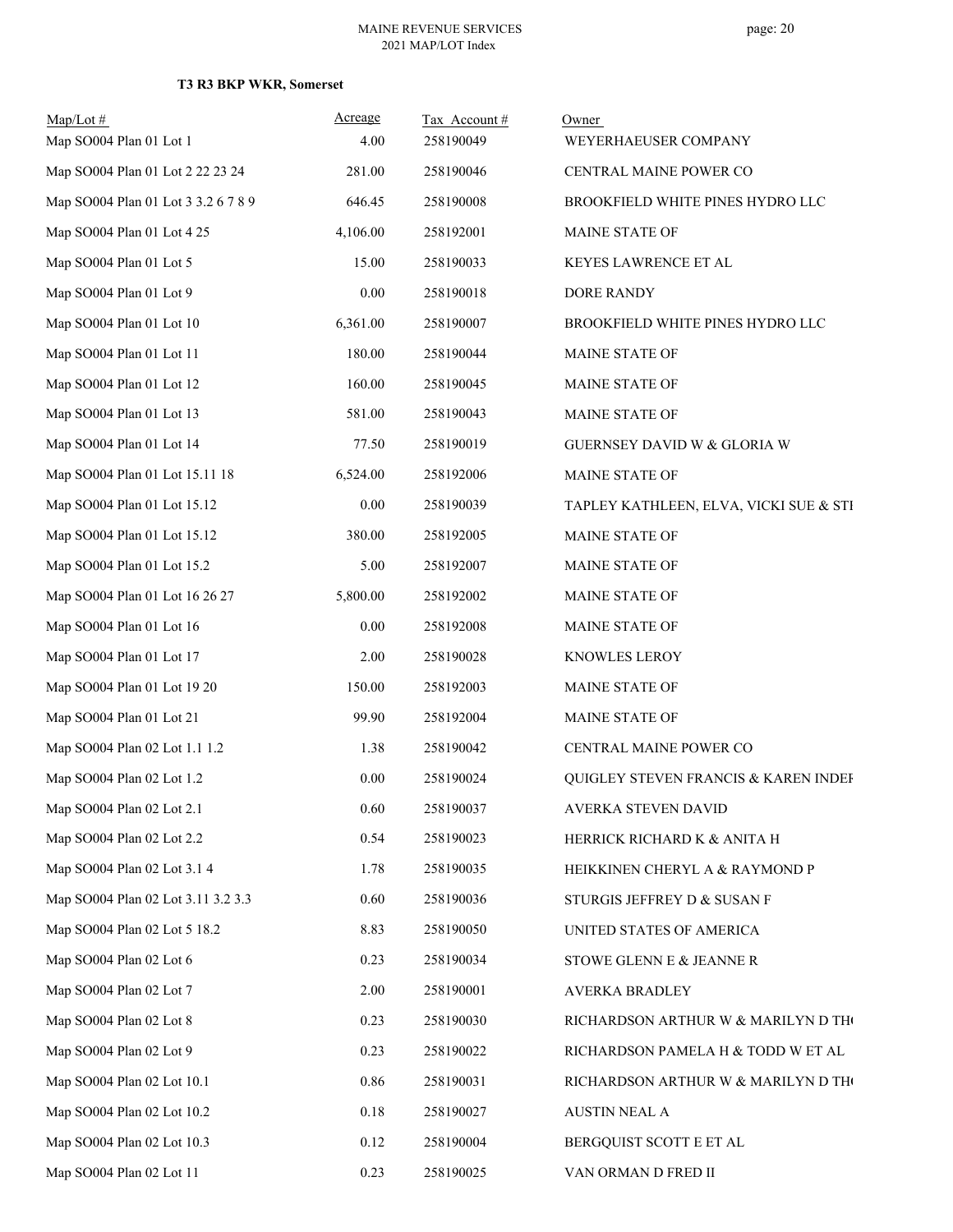| $Map/Lot \#$                  | Acreage | Tax Account # | Owner                               |
|-------------------------------|---------|---------------|-------------------------------------|
| Map SO004 Plan 02 Lot 12      | 0.23    | 258190038     | WING MARILYN W                      |
| Map SO004 Plan 02 Lot 13      | 0.23    | 258190021     | LEONARD CATHERINE A                 |
| Map SO004 Plan 02 Lot 13      | 0.23    | 258190021     | LEONARD PHYLLIS & JOHN              |
| Map SO004 Plan 02 Lot 14      | 0.12    | 258190006     | <b>BOYNTON'S LLC</b>                |
| Map SO004 Plan 02 Lot 15      | 0.11    | 258190029     | <b>GRAY DARLENE</b>                 |
| Map SO004 Plan 02 Lot 16      | 0.37    | 258190017     | MACIEJOWSKI JOHN D & VIRGINIA       |
| Map SO004 Plan 02 Lot 16      | 0.37    | 258190017     | <b>LANE TERA L</b>                  |
| Map SO004 Plan 02 Lot 16      | 0.00    | 258190020     | <b>LANE TERA L</b>                  |
| Map SO004 Plan 02 Lot 16      | 0.00    | 258192009     | MACIEJOWSKI JOHN D & VIRGINIA       |
| Map SO004 Plan 02 Lot 17 18.1 | 0.23    | 258190014     | KRECHKIN SHARON A & CORTNEY K TANNI |
| Map SO004 Plan 02 Lot 18      | 6.57    | 258190047     | <b>CENTRAL MAINE POWER CO</b>       |
| Map SO004 Plan 02 Lot 19      | 0.23    | 258190013     | UNITED STATES OF AMERICA            |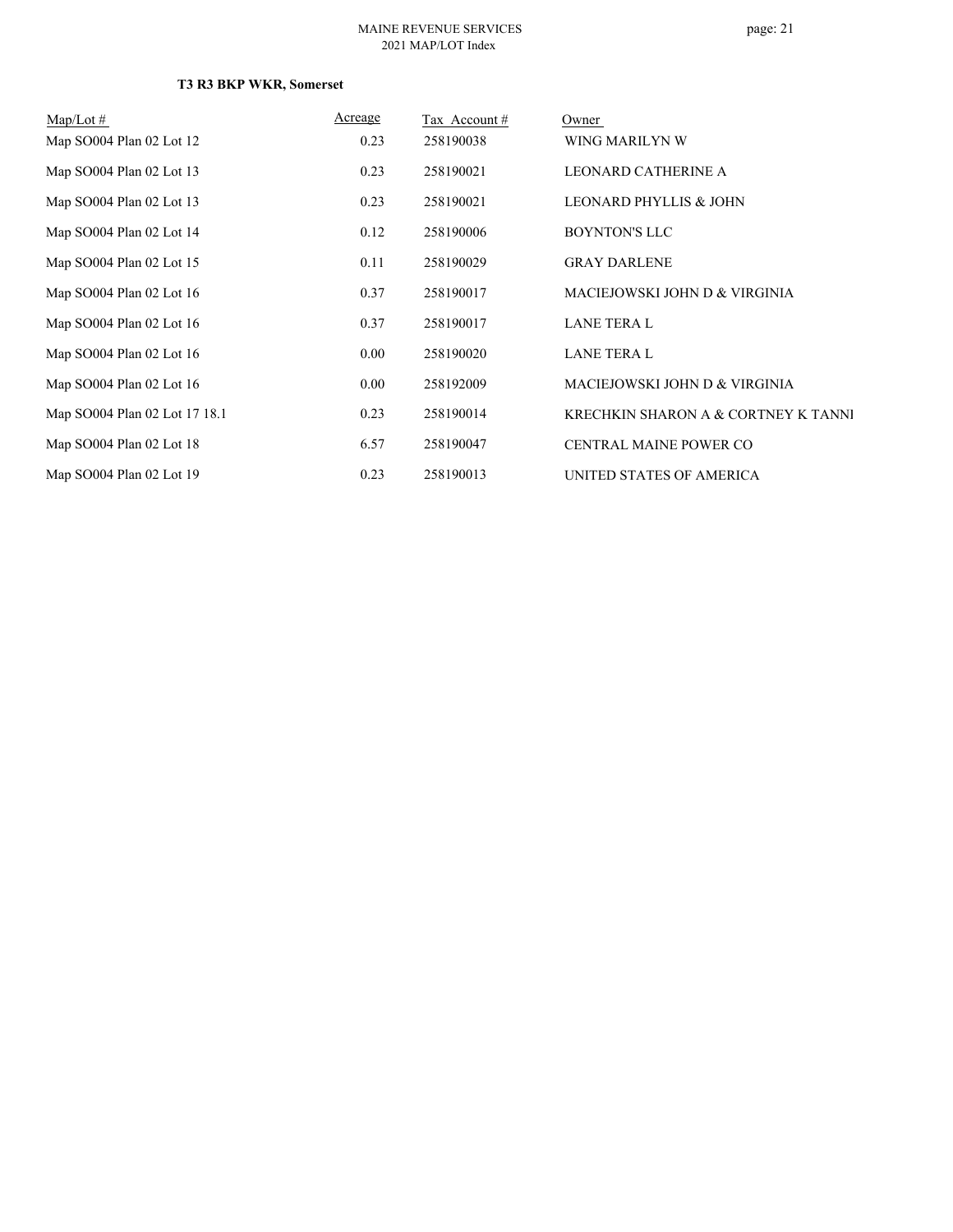| $Map/Lot \#$              | Acreage  | Tax Account $#$ | Owner                            |
|---------------------------|----------|-----------------|----------------------------------|
| Map SO005 Plan 01 Lot 1   | 1.639.00 | 258070001       | BROOKFIELD WHITE PINES HYDRO LLC |
| Map $SO005$ Plan 01 Lot 2 | 9.358.00 | 258072002       | <b>MAINE STATE OF</b>            |
| Map SO005 Plan 01 Lot 3 4 | 507.00   | 258072001       | <b>MAINE STATE OF</b>            |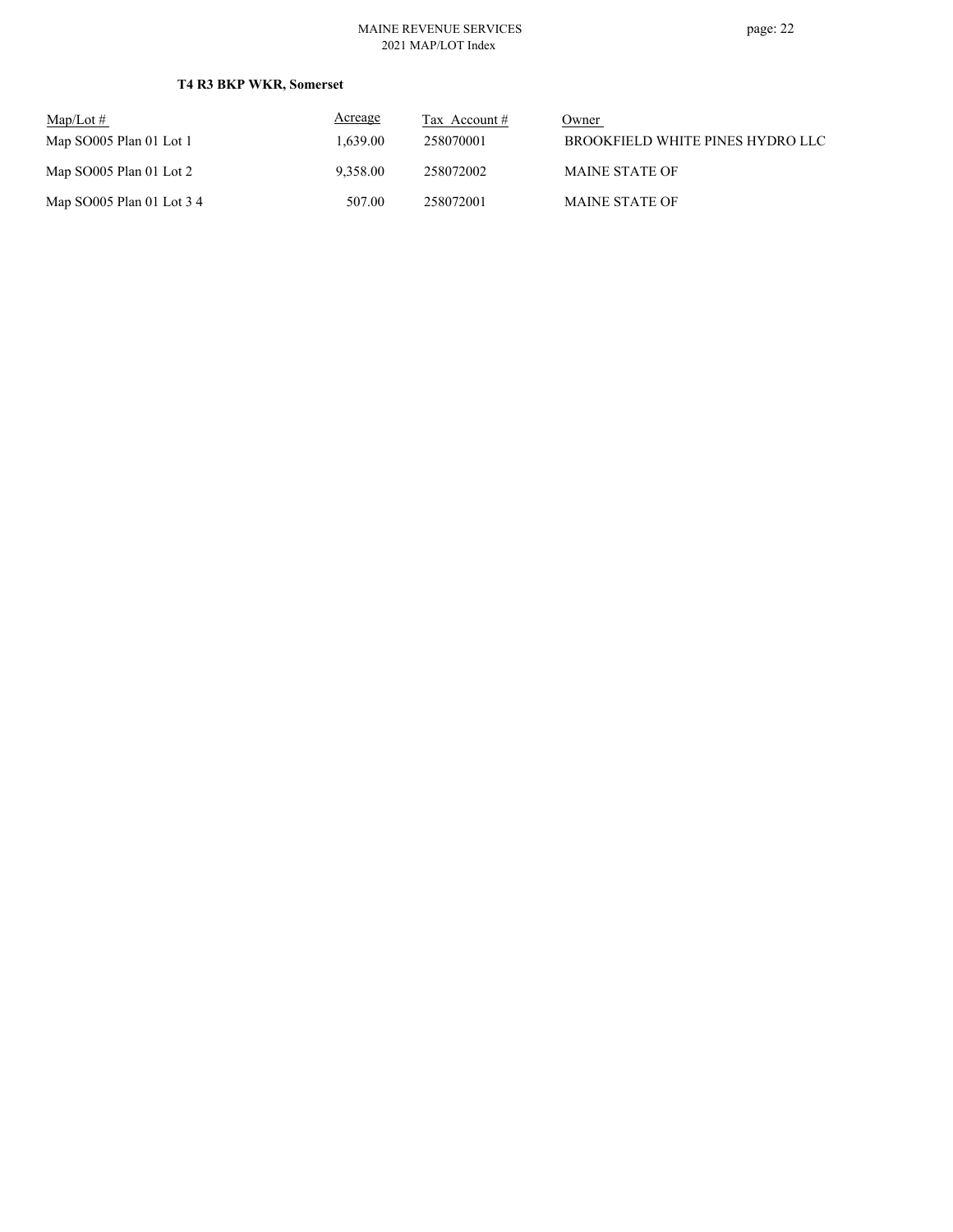| $Map/Lot \#$                  | Acreage   | Tax Account# | Owner                               |
|-------------------------------|-----------|--------------|-------------------------------------|
| Map SO006 Plan 01 Lot 1 1.1 4 | 15,015.00 | 258120011    | WEYERHAEUSER COMPANY                |
| Map SO006 Plan 01 Lot 1.2     | 1,770.00  | 258120012    | MAINE WILDERNESS WATERSHED TRUST IN |
| Map SO006 Plan 01 Lot 1.3     | 203.76    | 258120013    | JELLISON DUANE L & LINDA A          |
| Map SO006 Plan 01 Lot 1.4     | 183.00    | 258120002    | <b>OPC LLC</b>                      |
| Map SO006 Plan 01 Lot 2       | 190.00    | 258120005    | MAINE WILDERNESS WATERSHED TRUST IN |
| Map SO006 Plan 01 Lot 3       | 0.50      | 258120004    | <b>COBB FLOYD E</b>                 |
| Map SO006 Plan 01 Lot 5       | 137.86    | 258120010    | UNITED STATES OF AMERICA            |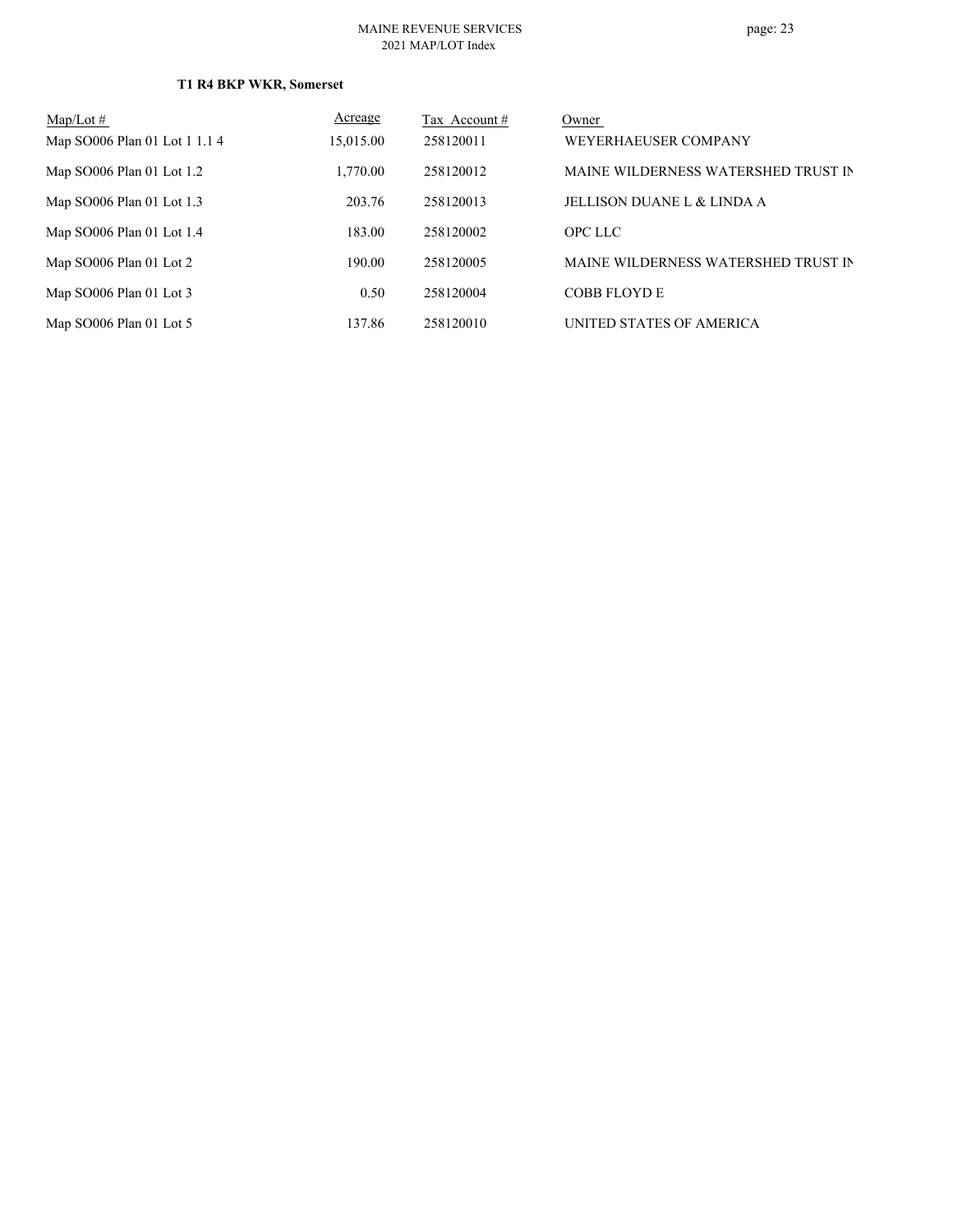| $Map/Lot \#$                                                  | Acreage   | Tax Account # | Owner                                  |
|---------------------------------------------------------------|-----------|---------------|----------------------------------------|
| Map SO007                                                     | 0.00      | 258400003P    | <b>COBB GARY F</b>                     |
| Map SO007 Plan 01 Lot 1 9 11 12 13 14<br>15 16 18 19 20 21 22 | 31.00     | 258400028     | <b>COBB ELIZABATH</b>                  |
| Map SO007 Plan 01 Lot 1.1 2 4 5                               | 20,976.00 | 258400008     | WEYERHAEUSER COMPANY                   |
| Map SO007 Plan 01 Lot 1.2                                     | 1,570.02  | 258400013     | VALENTINE GERTRUDE B ET AL             |
| Map SO007 Plan 01 Lot 1.3                                     | 16.90     | 258400026     | UNITED STATES OF AMERICA               |
| Map SO007 Plan 01 Lot 2                                       | 1.03      | 258400032     | SPLITROCK POND LLC                     |
| Map SO007 Plan 01 Lot 2.1                                     | 2,661.00  | 258400027     | <b>MAINE STATE OF</b>                  |
| Map SO007 Plan 01 Lot 2.2                                     | 0.93      | 258400005     | ESTES STEPHEN F & CYNTHIA D TRUSTEES   |
| Map SO007 Plan 01 Lot 2.3                                     | 211.00    | 258400021     | <b>WARE ROLAND G JR</b>                |
| Map SO007 Plan 01 Lot 2.3                                     | 211.00    | 258400021     | <b>WARE JOHN SR</b>                    |
| Map SO007 Plan 01 Lot 2.4                                     | 18.21     | 258400025     | UNITED STATES OF AMERICA               |
| Map SO007 Plan 01 Lot 2.5                                     | 0.00      | 258400005P    | NESTLE WATERS NORTH AMERICA INC        |
| Map SO007 Plan 01 Lot 2.5 2.6 6 6.1                           | 535.00    | 258400031     | NESTLE WATERS NORTH AMERICA INC        |
| Map SO007 Plan 01 Lot 3                                       | 672.00    | 258400003     | NECEC TRANSMISSION LLC                 |
| Map SO007 Plan 01 Lot 6.1                                     | 0.00      | 258400018     | PRAY CHRIS                             |
| Map SO007 Plan 01 Lot 7                                       | 1.33      | 258400010     | VALENTINE GERTRUDE B ET AL             |
| Map SO007 Plan 01 Lot 8                                       | 10.62     | 258400004     | SPLITROCK LLC                          |
| Map SO007 Plan 01 Lot 10                                      | 1.01      | 258400001     | ABBE JEFFREY & RUTH A FENN & ANNE S. L |
| Map SO007 Plan 01 Lot 23                                      | 12.00     | 258400014     | SPLITROCK POND LLC                     |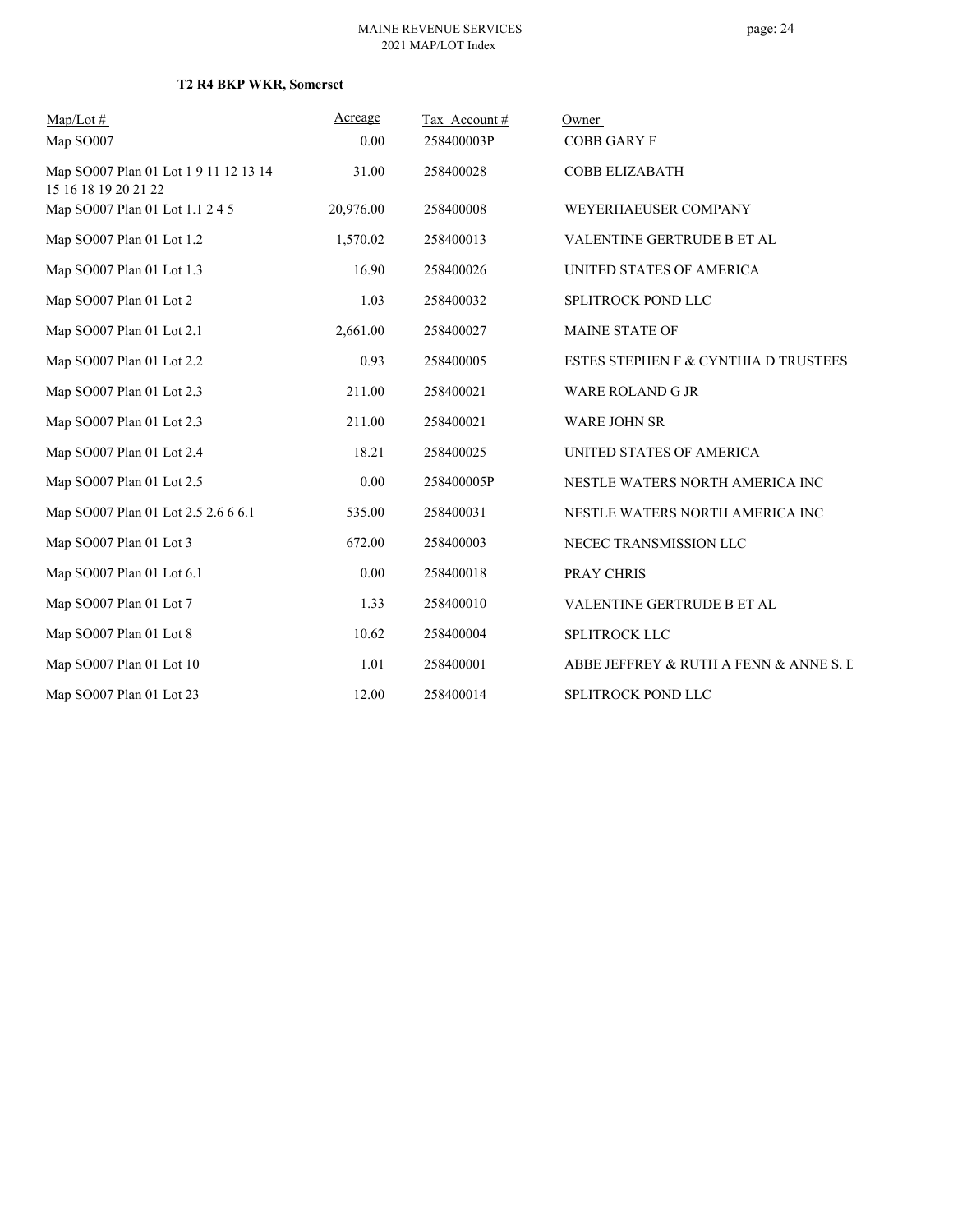| $Map/Lot \#$                      | Acreage   | Tax Account# | Owner                                     |
|-----------------------------------|-----------|--------------|-------------------------------------------|
| Map SO008                         | 0.00      | 258610004P   | SPRING LAKE LOT OWNERS ASSOC INC          |
| Map SO008 Plan 01 Lot 1 3 6 7.1 8 | 5,446.00  | 258610060    | WEYERHAEUSER COMPANY                      |
| Map SO008 Plan 01 Lot 2           | 562.70    | 258610002    | HIGHPOINT ME LLC                          |
| Map SO008 Plan 01 Lot 4           | 353.00    | 258610059    | <b>GATES KATHERINE P &amp; HENRY A JR</b> |
| Map SO008 Plan 01 Lot 4           | 0.00      | 258610148    | <b>GAJ RICHARD JR</b>                     |
| Map SO008 Plan 01 Lot 4           | 0.00      | 258610149    | <b>OUELLETTE JOHN</b>                     |
| Map SO008 Plan 01 Lot 5           | 1.00      | 258610016    | CENTRAL MAINE POWER CO                    |
| Map SO008 Plan 01 Lot 5           | 0.00      | 258610023    | POWERS CAMP TRUST                         |
| Map SO008 Plan 01 Lot 5           | 0.00      | 258610067    | <b>STAPLES JON</b>                        |
| Map SO008 Plan 01 Lot 5.1         | 1.00      | 258612032    | CENTRAL MAINE POWER                       |
| Map SO008 Plan 01 Lot 5.2         | 119.00    | 258612031    | NECEC TRANSMISSION LLC                    |
| Map SO008 Plan 01 Lot 7.2         | 0.00      | 258610036    | <b>CUMMINGS PATRICK</b>                   |
| Map SO008 Plan 01 Lot 7.2         | $0.00\,$  | 258610036    | DRAKE DARYL                               |
| Map SO008 Plan 01 Lot 7.2         | 0.00      | 258610062    | <b>SHAW FRANK JR</b>                      |
| Map SO008 Plan 01 Lot 7.2         | 1.00      | 258610063    | WEYERHAEUSER NR COMPANY                   |
| Map SO008 Plan 01 Lot 9.1         | 532.00    | 258612020    | BOURRET NORMAND & VICTORIA                |
| Map SO008 Plan 01 Lot 9.11        | 1,040.00  | 258612021    | FORTIN PAUL R TRUSTEE                     |
| Map SO008 Plan 01 Lot 9.12        | 518.00    | 258612028    | <b>BOIVIN DARREN M</b>                    |
| Map SO008 Plan 01 Lot 9.2         | 3.28      | 258610147    | <b>BOIVIN DARREN M</b>                    |
| Map SO008 Plan 01 Lot 9.21        | 0.92      | 258610030    | KERSEY LEO F III                          |
| Map SO008 Plan 01 Lot 9.3         | 5.50      | 258610031    | FULLER CALVIN J JR                        |
| Map SO008 Plan 01 Lot 9.4         | 4.20      | 258610032    | WELD BRUCE L & CALVIN J FULLER JR         |
| Map SO008 Plan 01 Lot 10          | 760.00    | 258610007    | PRATT KEVIN                               |
| Map SO008 Plan 01 Lot 10.1        | 210.00    | 258612019    | PRATT KEVIN                               |
| Map SO008 Plan 01 Lot 11 12 13    | 10,449.00 | 258610047    | BUNTING FAMILY V FORESTRY LLC             |
| Map SO008 Plan 01 Lot 11          | 0.00      | 258610117    | <b>GURNEY DOUG</b>                        |
| Map SO008 Plan 01 Lot 11          | 0.00      | 258610121    | ROBINSON RICHARD W                        |
| Map SO008 Plan 01 Lot 13          | 0.00      | 258610120    | MERCER STEPHEN H                          |
| Map SO008 Plan 01 Lot 16.1        | 1.62      | 258610143    | SPRING LAKE LOT OWNERS ASSOC INC          |
| Map SO008 Plan 01 Lot 16.2        | 0.00      | 258610007P   | <b>BRALEY FRANK W &amp; RUTH E</b>        |
| Map SO008 Plan 01 Lot 16.2        | 78.00     | 258612014    | BRALEY FRANK W & RUTH E                   |
| Map SO008 Plan 01 Lot 16.21       | 47.00     | 258612015    | SMITH PETER D                             |
| Map SO008 Plan 01 Lot 16.3        | 6.00      | 258612013    | <b>BRALEY FRANK W &amp; RUTH E</b>        |
| Map SO008 Plan 01 Lot 16.31       | 31.00     | 258612017    | MORIN WILLIAM C & LORRAINE M              |
| Map SO008 Plan 01 Lot 16.32       | 53.00     | 258612016    | FROST ROYCE F & DEBRA S                   |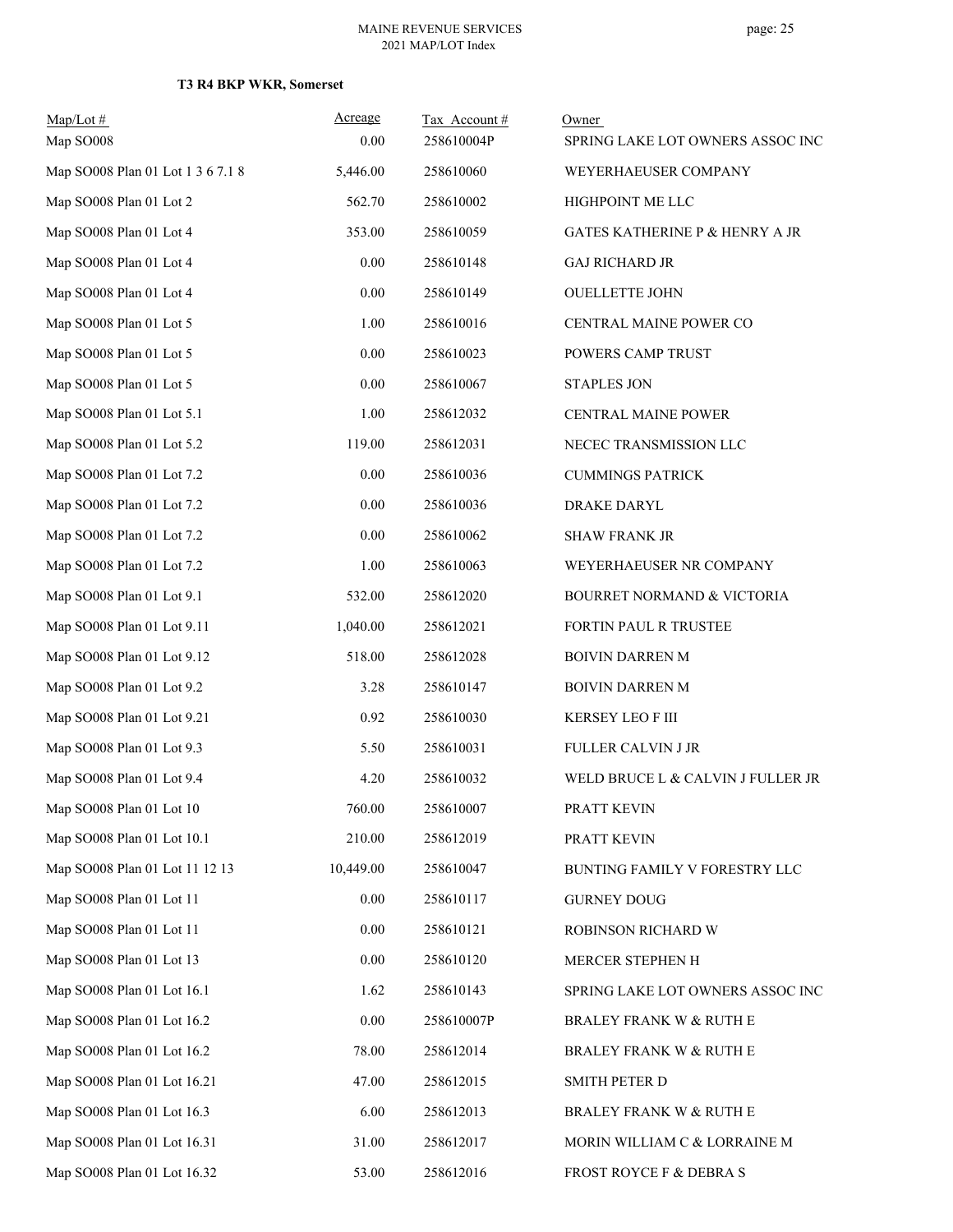| $Map/Lot$ #                | Acreage | Tax Account# | Owner                                 |
|----------------------------|---------|--------------|---------------------------------------|
| Map SO008 Plan 01 Lot 16.4 | 25.00   | 258612025    | ROWE FREDERICK, FRED JR &             |
| Map SO008 Plan 01 Lot 16.5 | 11.50   | 258612026    | ROWE FREDERICK, FRED JR &             |
| Map SO008 Plan 01 Lot 16.6 | 11.50   | 258612027    | ROWE FREDERICK, FRED JR &             |
| Map SO008 Plan 01 Lot 17   | 73.00   | 258610072    | FORTIN ROBERT P                       |
| Map SO008 Plan 01 Lot 17.1 | 186.00  | 258610118    | CARL SANDRA, WILLIAM R, JASON A & TRA |
| Map SO008 Plan 01 Lot 17.2 | 105.00  | 258612018    | FORTIN JONATHAN R                     |
| Map SO008 Plan 01 Lot 18   | 564.01  | 258612001    | MAINE STATE OF                        |
| Map SO008 Plan 01 Lot 19.1 | 0.00    | 258610119    | BROOKFIELD WHITE PINES HYDRO LLC      |
| Map SO008 Plan 01 Lot 19.1 | 260.00  | 258612002    | MAINE STATE OF                        |
| Map SO008 Plan 01 Lot 19.1 | 0.00    | 258612005    | MAINE STATE OF (IF&W)                 |
| Map SO008 Plan 01 Lot 19.2 | 82.00   | 258612003    | MAINE STATE OF                        |
| Map SO008 Plan 01 Lot 19.3 | 48.00   | 258612004    | MAINE STATE OF                        |
| Map SO008 Plan 01 Lot 20   | 0.00    | 258610017    | BROOKFIELD WHITE PINES HYDRO LLC      |
| Map SO008 Plan 01 Lot 21   | 23.00   | 258610015    | CENTRAL MAINE POWER CO                |
| Map SO008 Plan 01 Lot 21   | 0.00    | 258610087    | PRESCOTT BRIAN                        |
| Map SO008 Plan 01 Lot 22   | 110.00  | 258610135    | BROOKFIELD WHITE PINES HYDRO LLC      |
| Map SO008 Plan 02 Lot 1    | 12.50   | 258610084    | <b>GLIDDEN JAIME D &amp; VICTOR D</b> |
| Map SO008 Plan 02 Lot 2    | 11.00   | 258610083    | WRIGHT DAVID F                        |
| Map SO008 Plan 02 Lot 3    | 12.00   | 258610112    | <b>BRUNNER ALAN</b>                   |
| Map SO008 Plan 02 Lot 4    | 13.50   | 258610037    | FOGG FAMILY LTD PARTNERSHIP           |
| Map SO008 Plan 02 Lot 5    | 10.50   | 258610049    | COOKE JAMES W                         |
| Map SO008 Plan 02 Lot 6    | 10.50   | 258610012    | <b>STEARNS JAMES W</b>                |
| Map SO008 Plan 02 Lot 7    | 11.00   | 258610048    | DURGIN DAVID S & DONNA S              |
| Map SO008 Plan 02 Lot 8    | 10.50   | 258610080    | GAGNE BRIAN K & MALCOLM E PARSONS     |
| Map SO008 Plan 02 Lot 9    | 10.50   | 258610052    | BELCHER DAVID W & MARGARET G          |
| Map SO008 Plan 02 Lot 10   | 17.00   | 258610003    | DIPIERRO PHILIP H                     |
| Map SO008 Plan 02 Lot 11   | 14.50   | 258610054    | <b>BRICKLEY JEFFREY D</b>             |
| Map SO008 Plan 02 Lot 12   | 15.50   | 258610019    | CHARNAUSKAS ARLENE A & PETER A        |
| Map SO008 Plan 02 Lot 13   | 17.50   | 258610028    | DUCHESNE KATHERINE M & THOMAS W GR    |
| Map SO008 Plan 02 Lot 14   | 17.00   | 258610061    | LEGUM RONALD & ELIZABETH              |
| Map SO008 Plan 02 Lot 15   | 8.00    | 258610020    | BURRILL CHRISTOPHER J & LINDSEY A     |
| Map SO008 Plan 02 Lot 16   | 12.00   | 258610044    | MCNERNEY REBECCA S                    |
| Map SO008 Plan 02 Lot 17   | 9.00    | 258610038    | FORD EARL H & KENNETH M & NANCY F TT  |
| Map SO008 Plan 02 Lot 18   | 13.00   | 258610022    | DIPIERRO MARK                         |
| Map SO008 Plan 02 Lot 19   | 16.00   | 258610058    | DIPIERRO MARK                         |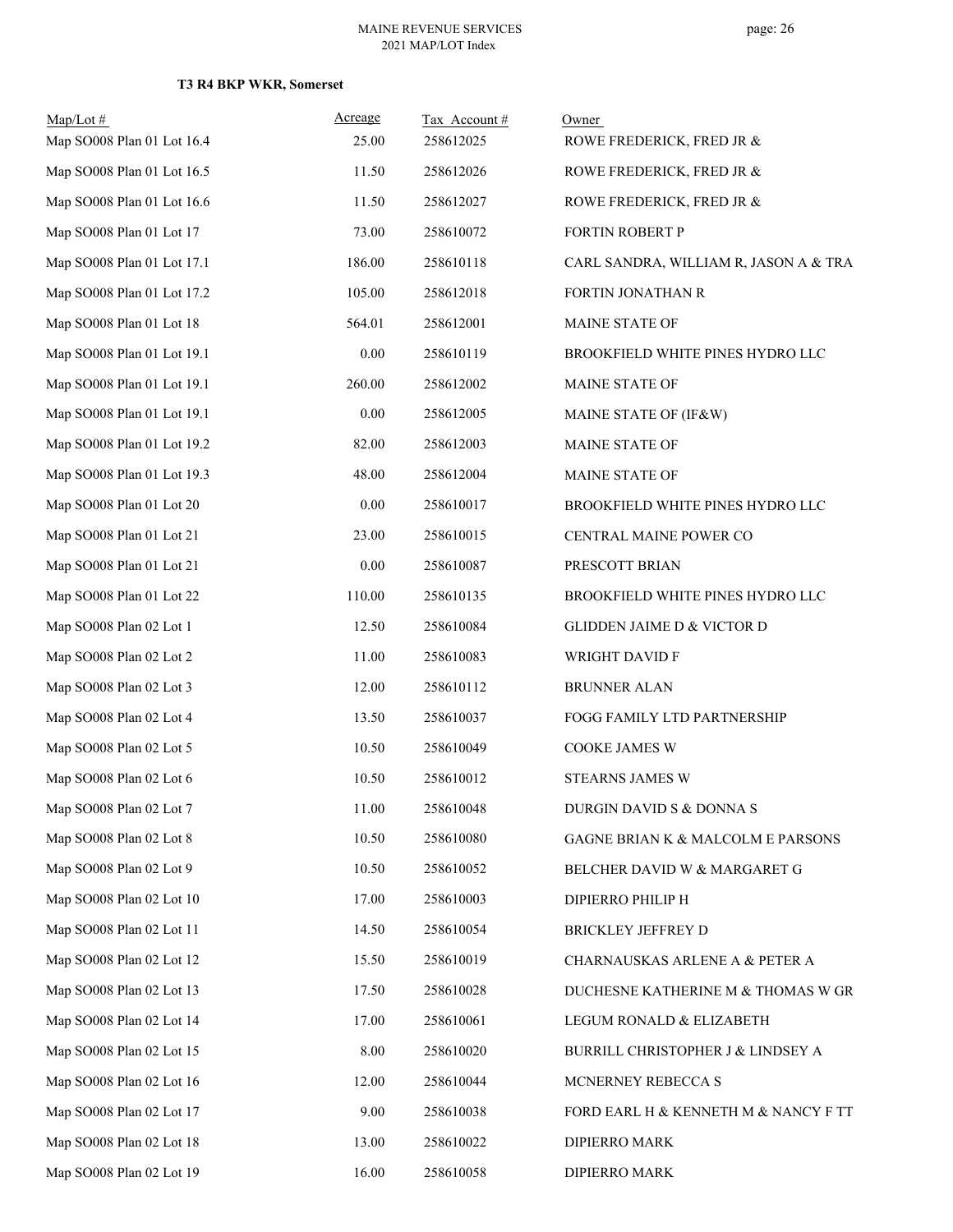| $Map/Lot \#$<br>Map SO008 Plan 02 Lot 20 | Acreage<br>15.00 | Tax Account#<br>258610039 | Owner<br>JONES LAWRENCE A & STEPHANIE A |
|------------------------------------------|------------------|---------------------------|-----------------------------------------|
| Map SO008 Plan 02 Lot 21                 | 12.00            | 258610027                 | WALSH SCOTT T                           |
| Map SO008 Plan 02 Lot 22                 | 9.25             | 258610045                 | HUNTRESS FRED A JR                      |
| Map SO008 Plan 02 Lot 23                 | 17.40            | 258610040                 | MARTIN JAMES & MARY                     |
| Map SO008 Plan 02 Lot 24                 | 10.00            | 258610043                 | MICK HARVEY III & TODD L                |
| Map SO008 Plan 02 Lot 25                 | 10.00            | 258610134                 | PRAY SHARON L                           |
| Map SO008 Plan 02 Lot 26                 | 16.00            | 258610010                 | <b>BOLDUC LEONARD P</b>                 |
| Map SO008 Plan 02 Lot 27                 | 14.00            | 258610090                 | <b>BOLDUC LEONARD P &amp; SHARON</b>    |
| Map SO008 Plan 02 Lot 28                 | 10.00            | 258610021                 | ALEXANDER SCOTT L & KIMBERLY J          |
| Map SO008 Plan 02 Lot 29                 | 10.20            | 258612030                 | BOOKER MIKEL D & CHADERICK A FRENCH     |
| Map SO008 Plan 02 Lot 30                 | 14.00            | 258610006                 | MADURA ROGER T & JENNIFER SOUZA-MAI     |
| Map SO008 Plan 02 Lot 31                 | 13.20            | 258612006                 | <b>ESTES ARTHUR &amp; SCOTT</b>         |
| Map SO008 Plan 02 Lot 32                 | 10.00            | 258610008                 | MCPHERSON TODD R & MARY BETH            |
| Map SO08 Plan 02 Lot 33                  | $0.00\,$         | 258610005P                | MCPHERSON TODD R & MARY BETH            |
| Map SO008 Plan 02 Lot 33                 | 9.50             | 258610026                 | MCPHERSON TODD R & MARY BETH            |
| Map SO008 Plan 02 Lot 34                 | 19.60            | 258610018                 | SULLIVAN MICHAEL K TRUSTEE              |
| Map SO008 Plan 02 Lot 35.10              | 5.15             | 258610094                 | <b>GEORGE STEPHEN &amp; CHERYL</b>      |
| Map SO008 Plan 02 Lot 35.10              | 5.15             | 258610094                 | GEORGE JOHN C                           |
| Map SO008 Plan 02 Lot 35.1               | 0.62             | 258610106                 | BONNEVIE TROY E & DIXIE L               |
| Map SO008 Plan 02 Lot 35.11              | 4.75             | 258610105                 | ADAMS JUDITH A                          |
| Map SO008 Plan 02 Lot 35.12              | 2.27             | 258610104                 | JONES MATTHEW T & THOMAS H              |
| Map SO008 Plan 02 Lot 35.13              | 1.38             | 258610109                 | TURENNE MOZART J & DANIEL S & PATRICI   |
| Map SO008 Plan 02 Lot 35.14              | 1.15             | 258610091                 | DEGAETANO ANGELO F & ALICE              |
| Map SO008 Plan 02 Lot 35.15              | 5.00             | 258610103                 | <b>GEORGE JAMES H</b>                   |
| Map SO008 Plan 02 Lot 35.2               | 1.32             | 258610107                 | JACKSON DINA J & LAURISTON T            |
| Map SO008 Plan 02 Lot 35.3 35.4          | 4.10             | 258610011                 | <b>BRADFORD EVA A</b>                   |
| Map SO008 Plan 02 Lot 35.5               | 1.70             | 258610115                 | DEGAETANO ANGELO F & ALICE L            |
| Map SO008 Plan 02 Lot 35.6               | 3.21             | 258610116                 | SORENSEN JAMES S & LUCIENNE             |
| Map SO008 Plan 02 Lot 35.7               | 2.70             | 258610093                 | BREWER COLLEEN S & TODD I               |
| Map SO008 Plan 02 Lot 35.8               | 4.80             | 258610092                 | HOMSTEAD DEAN                           |
| Map SO008 Plan 02 Lot 35.9               | 2.40             | 258610108                 | STEWART CHRISTINE L                     |
| Map SO008 Plan 03 Lot 1 34               | 3.62             | 258610145                 | SPRING LAKE LOT OWNERS ASSOC INC        |
| Map SO008 Plan 03 Lot 2                  | 0.27             | 258610124                 | PLACE CRAIG A & DONNA A                 |
| Map SO008 Plan 03 Lot 22 31              | 1.18             | 258610097                 | STARKER CAROLYNE A & RUSSELL W          |
| Map SO008 Plan 03 Lot 23                 | $0.17\,$         | 258610024                 | COBB THOMAS R ET AL                     |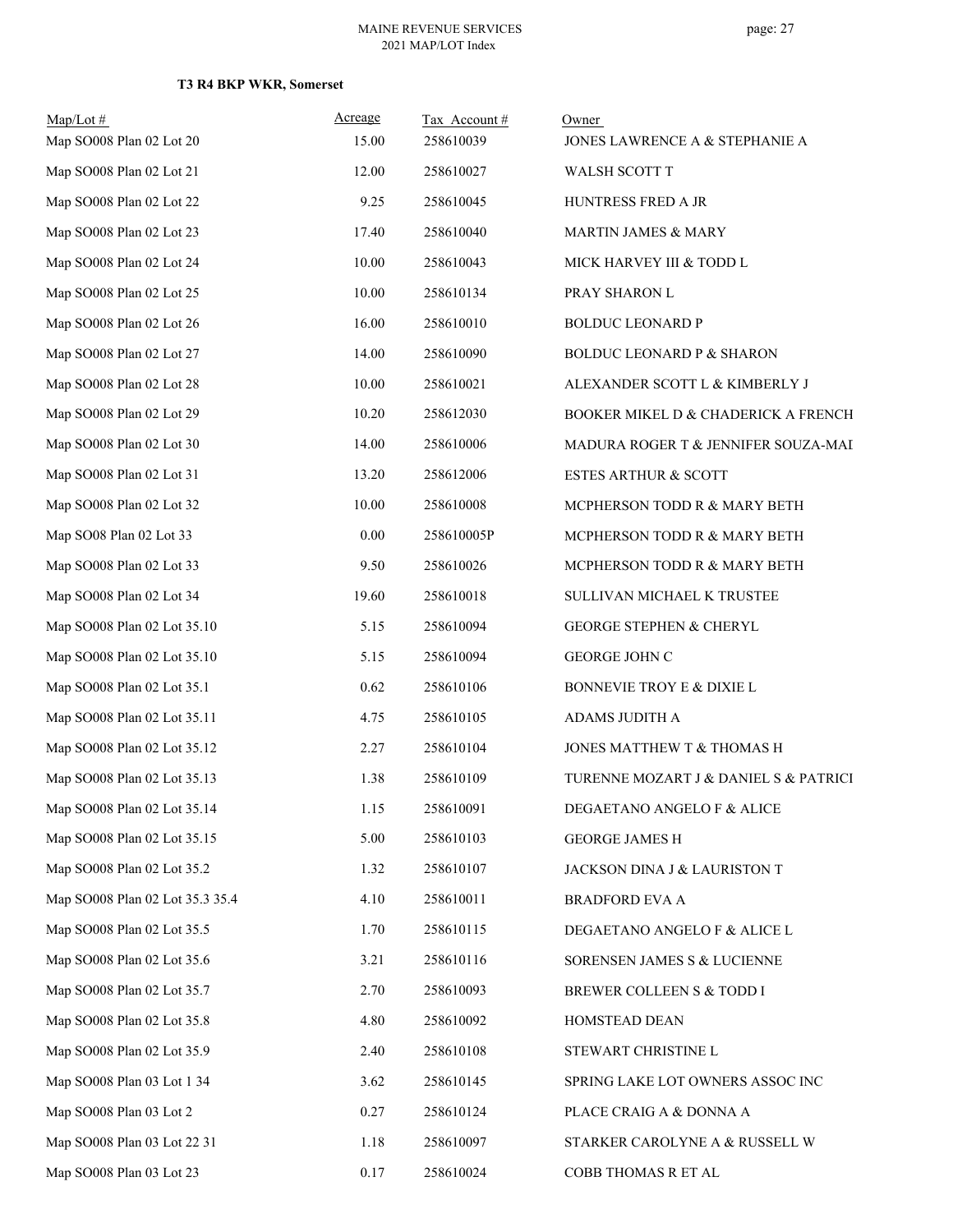| $Map/Lot$ #<br>Map SO008 Plan 03 Lot 24 | Acreage<br>0.24 | Tax Account#<br>258610057 | Owner<br>MORTON DAVID P TRUSTEE      |
|-----------------------------------------|-----------------|---------------------------|--------------------------------------|
| Map SO008 Plan 03 Lot 25 26             | 0.44            | 258610025                 | ERICKSON JENNIFER LYNN & CHUTE AMY I |
| Map SO008 Plan 03 Lot 27                | 0.19            | 258610053                 | KNIGHTS NORA L                       |
| Map SO008 Plan 03 Lot 28                | 0.22            | 258610035                 | <b>BRALEY FRANK W &amp; RUTH E</b>   |
| Map SO008 Plan 03 Lot 29                | 0.21            | 258610066                 | STANLEY ARTHUR C II                  |
| Map SO008 Plan 03 Lot 30                | 0.55            | 258610051                 | <b>WEBER DAVID S</b>                 |
| Map SO008 Plan 03 Lot 32                | 0.24            | 258610127                 | <b>BRALEY FRANK W &amp; RUTH E</b>   |
| Map SO008 Plan 03 Lot 35                | 0.41            | 258610126                 | <b>GREGORY MICHAEL</b>               |
| Map SO008 Plan 03 Lot 36                | 0.13            | 258610041                 | PRAY SHARON L                        |
| Map SO008 Plan 03 Lot 37                | 0.88            | 258612009                 | <b>GREGORY MICHAEL</b>               |
| Map SO008 Plan 03 Lot 38                | 0.17            | 258610005                 | BRACKETT GALE L & LORNA L COLLINS    |
| Map SO008 Plan 03 Lot 39                | 0.20            | 258610082                 | <b>ALFIERI LOUIS J</b>               |
| Map SO008 Plan 03 Lot 40 51.2           | 1.49            | 258612024                 | <b>ALFIERI LOUIS J</b>               |
| Map SO008 Plan 03 Lot 40.1              | $0.08\,$        | 258612023                 | <b>ALFIERI LOUIS J</b>               |
| Map SO008 Plan 03 Lot 41                | 0.91            | 258610128                 | PERRY ALLISON A                      |
| Map SO008 Plan 03 Lot 43                | 0.79            | 258610139                 | DOUCETTE MICHAEL W & DEBORAH A       |
| Map SO008 Plan 03 Lot 44                | 0.57            | 258610086                 | TAYLOR JEFFREY F & DONNA J           |
| Map SO008 Plan 03 Lot 45                | 0.50            | 258610009                 | PLACE CRAIG A & DONNA A              |
| Map SO008 Plan 03 Lot 46                | $0.80\,$        | 258612022                 | COBB THOMAS R & RENE A               |
| Map SO008 Plan 03 Lot 47                | 0.77            | 258610132                 | THE BRAYTON A ROUND REVOCABLE LIVIN  |
| Map SO008 Plan 03 Lot 48                | 1.58            | 258610136                 | FLETCHER EARL C & LAVERNE G          |
| Map SO008 Plan 03 Lot 49                | 0.93            | 258610138                 | WORTHING JAMES A                     |
| Map SO008 Plan 03 Lot 50                | 0.91            | 258610137                 | FROST ROYCE F & DEBRA S              |
| Map SO008 Plan 03 Lot 51                | 25.03           | 258610123                 | <b>ALFIERI LOUIS J</b>               |
| Map SO008 Plan 03 Lot 51.1              | 1.62            | 258610146                 | SPRING LAKE LOT OWNERS ASSOC INC     |
| Map SO008 Plan 04 Lot 1                 | 1.89            | 258610055                 | MCLEAN ESTELLA W                     |
| Map SO008 Plan 04 Lot 2 2.1             | 1.13            | 258610004                 | BAILEY SCOTT A & MARK E              |
| Map SO008 Plan 04 Lot 3                 | 0.87            | 258610113                 | WATSON JOHN L                        |
| Map SO008 Plan 04 Lot 4                 | 3.78            | 258610125                 | SPRING LAKE LOT OWNERS ASSOC INC     |
| Map SO008 Plan 04 Lot 5                 | 0.75            | 258610079                 | OUELLETTE MICHAEL J & KATIE L        |
| Map SO008 Plan 04 Lot 6                 | 1.06            | 258610150                 | MORIN BETHANY A                      |
| Map SO008 Plan 04 Lot 7                 | 1.11            | 258610142                 | MORIN WILLIAM C & LORRAINE M         |
| Map SO008 Plan 04 Lot 8 8.1             | 0.69            | 258610077                 | WALL JOSEPH T, AILEEN M, MALLORY E & |
| Map SO008 Plan 04 Lot 9                 | 0.68            | 258610129                 | CLARK GARY C & MARY H TRUSTEES       |
| Map SO008 Plan 04 Lot 10                | 0.91            | 258612011                 | <b>BEAL KENDALL B</b>                |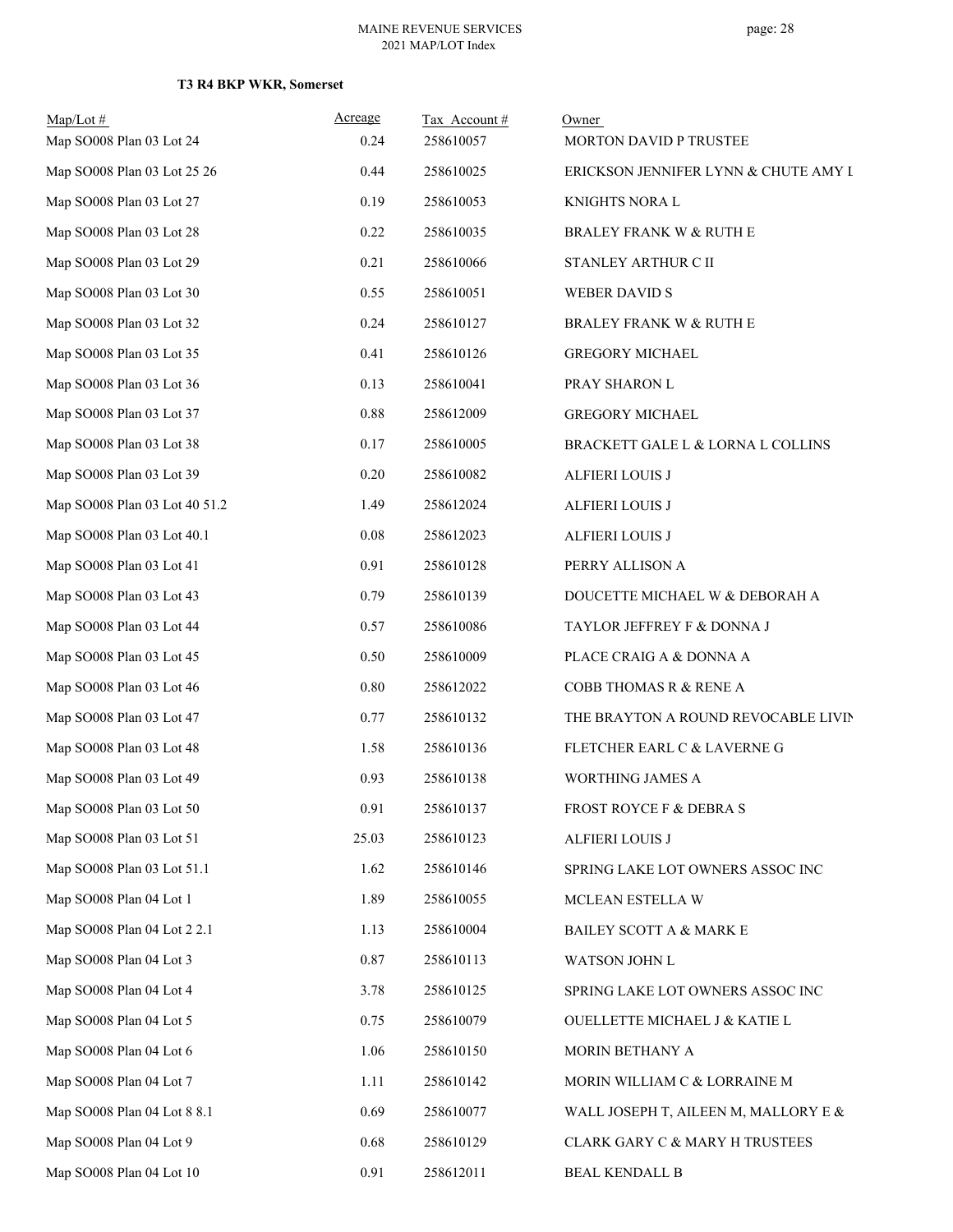# page: 29

| $Map/Lot \#$                  | Acreage | Tax Account # | Owner                                 |
|-------------------------------|---------|---------------|---------------------------------------|
| Map SO008 Plan 04 Lot 11      | 0.58    | 258612007     | LOURENS JON E & RAINA M               |
| Map SO008 Plan 04 Lot 12      | 0.46    | 258610034     | WATERMAN ROBERT JR & GLENDA J         |
| Map SO008 Plan 04 Lot 12.1    | 0.58    | 258610076     | WATERMAN ROBERT JR & GLENDA J         |
| Map SO008 Plan 04 Lot 13      | 0.46    | 258610056     | WATERMAN GLENDA J & ROBERT M JR       |
| Map SO008 Plan 04 Lot 14      | 0.87    | 258610133     | PRAY SHARON L                         |
| Map SO008 Plan 04 Lot 15      | 1.02    | 258610130     | PRAY SHARON L                         |
| Map SO008 Plan 04 Lot 16 17.1 | 1.23    | 258610131     | AMBROSE HOMER E & LOUISE F            |
| Map SO008 Plan 04 Lot 17      | 0.46    | 258610013     | AMBROSE HOMER & LOUISE                |
| Map SO008 Plan 04 Lot 18      | 0.93    | 258612008     | <b>JEWETT CRAIG S</b>                 |
| Map SO008 Plan 04 Lot 19      | 1.15    | 258612012     | RICHARDS KEVIN D & JOSEPHINE L & DARR |
| Map SO008 Plan 04 Lot 20      | 1.03    | 258610081     | PATENAUDE RICHARD & KIM E BOIVIN      |
| Map SO008 Plan 04 Lot 21      | 2.10    | 258610069     | <b>GREGORY MICHAEL</b>                |
| Map SO008 Plan 04 Lot 22      | 1.62    | 258610144     | SPRING LAKE LOT OWNERS ASSOC INC      |
| Map SO008 Plan 04 Lot 23      | 10.00   | 258612010     | <b>GREGORY MICHAEL</b>                |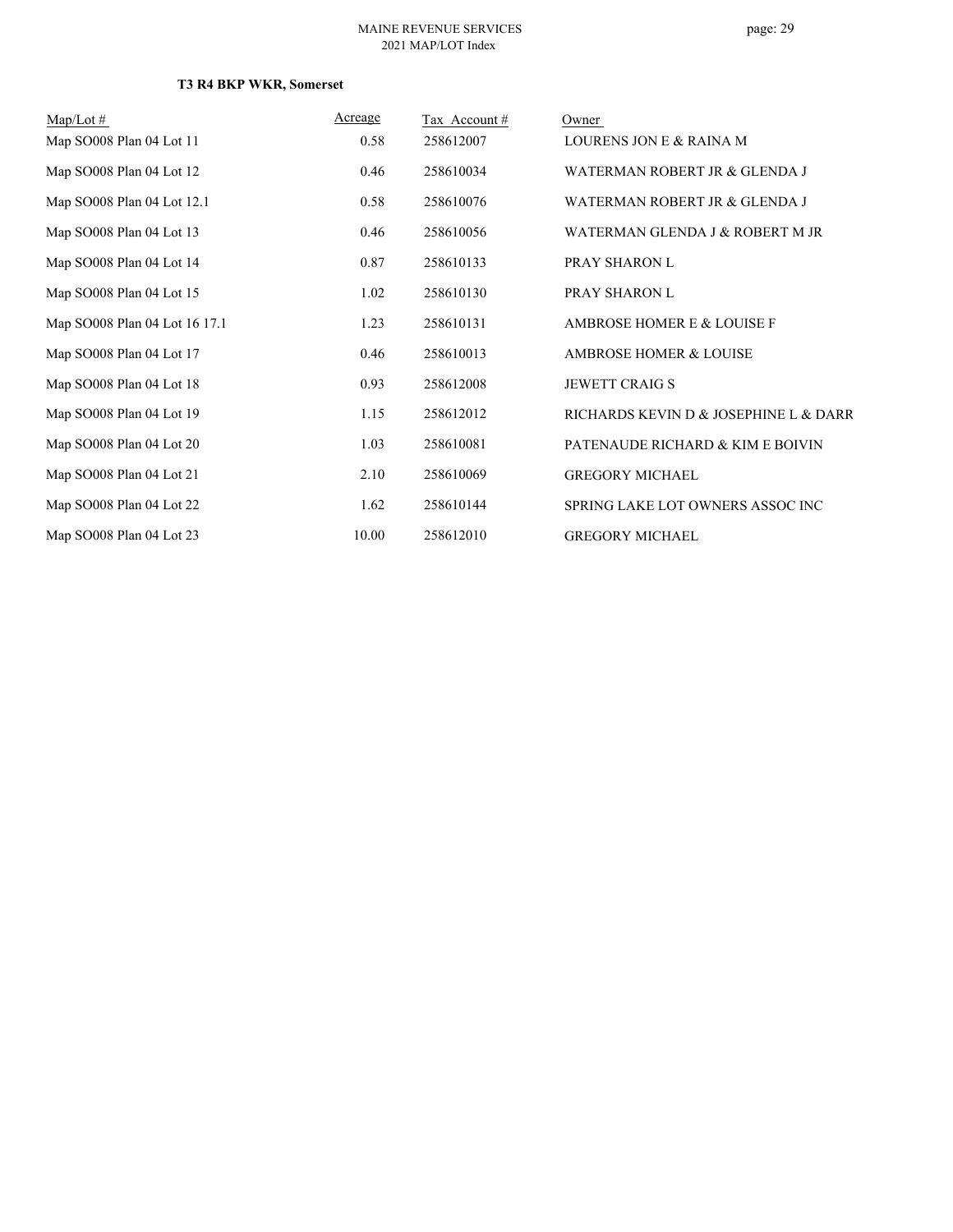| $Map/Lot$ #                     | Acreage   | Tax Account# | Owner                                |
|---------------------------------|-----------|--------------|--------------------------------------|
| Map SO009 Plan 01 Lot 1 2       | 12,387.00 | 258230008    | WEYERHAEUSER COMPANY                 |
| Map SO009 Plan 01 Lot 1.1       | 0.00      | 258230001    | AMERO TIMOTHY J                      |
| Map SO009 Plan 01 Lot 1.1       | 0.00      | 258230005    | AMERO TIMOTHY & JEROMEY HOUSE        |
| Map SO009 Plan 01 Lot 1.1       | 0.47      | 258230009    | WEYERHAEUSER COMPANY                 |
| Map SO009 Plan 01 Lot 1.2       | 545.45    | 258232005    | MAINE STATE OF                       |
| Map SO009 Plan 01 Lot 1.3       | 43.20     | 258232003    | MAINE STATE OF                       |
| Map SO009 Plan 01 Lot 1.4       | 16.00     | 258232004    | MAINE STATE OF                       |
| Map SO009 Plan 01 Lot 1.5       | 19.00     | 258232007    | MAINE STATE OF                       |
| Map SO009 Plan 01 Lot 1.6       | 77.80     | 258232008    | MAINE STATE OF                       |
| Map SO009 Plan 01 Lot 1.7       | 16.00     | 258232009    | MAINE STATE OF                       |
| Map SO009 Plan 01 Lot 1.8       | 242.36    | 258232010    | <b>MAINE STATE OF</b>                |
| Map SO009 Plan 01 Lot 2.1 2.2 3 | 650.00    | 258232006    | MAINE STATE OF                       |
| Map SO009 Plan 01 Lot 5         | 6,277.00  | 258230003    | BROOKFIELD WHITE PINES HYDRO LLC     |
| Map SO009 Plan 01 Lot 6         | 960.00    | 258232002    | MAINE STATE OF                       |
| Map SO009 Plan 01 Lot 7         | 18.70     | 258230015    | NIX DARRELL J & MONICA L             |
| Map SO009 Plan 01 Lot 8         | 18.50     | 258230016    | DEAN MARK E & RENEE F                |
| Map SO009 Plan 01 Lot 9 10      | 40.00     | 258230020    | POURAVELIS ELLEN MARIE ET AL TRUSTEE |
| Map SO009 Plan 01 Lot 11 12     | 40.00     | 258230023    | SMITH MICHAEL D & NOREEN P COONEY    |
| Map SO009 Plan 01 Lot 13 14     | 40.00     | 258230026    | PICONE JAMES V                       |
| Map SO009 Plan 01 Lot 15 16     | 40.00     | 258230027    | PICONE ROSE M                        |
| Map SO009 Plan 01 Lot 17 18     | 40.00     | 258230002    | SIROIS DONNA J & CHRISTOPHER J TTEE  |
| Map SO009 Plan 01 Lot 19        | 40.00     | 258230018    | DEAN JAMES C & STANLEY J STUTZ &     |
| Map SO009 Plan 01 Lot 20.1      | 20.00     | 258230019    | DESMOND DENNIS J & CYNTHIA A TRUSTEE |
| Map SO009 Plan 01 Lot 20.2      | 20.00     | 258230021    | ROGERS DAVID A                       |
| Map SO009 Plan 01 Lot 21        | 40.00     | 258230014    | KENT KATHLEEN                        |
| Map SO009 Plan 01 Lot 22        | 40.00     | 258230013    | CAMP DAVID L ET AL                   |
| Map SO009 Plan 01 Lot 23        | 20.00     | 258230012    | YEHLE RUEY B & JEREMY D TRUSTEES     |
| Map SO009 Plan 01 Lot 23.1      | 20.50     | 258232011    | YEHLE RUEY B & JEREMY D TRUSTEES     |
| Map SO009 Plan 01 Lot 24        | 40.00     | 258230011    | WING KENNY                           |
| Map SO009 Plan 01 Lot 25        | 39.92     | 258230010    | <b>BOYD JESSIE</b>                   |
| Map SO009 Plan 01 Lot 26        | 1.01      | 258230007    | STATON JARRETT J                     |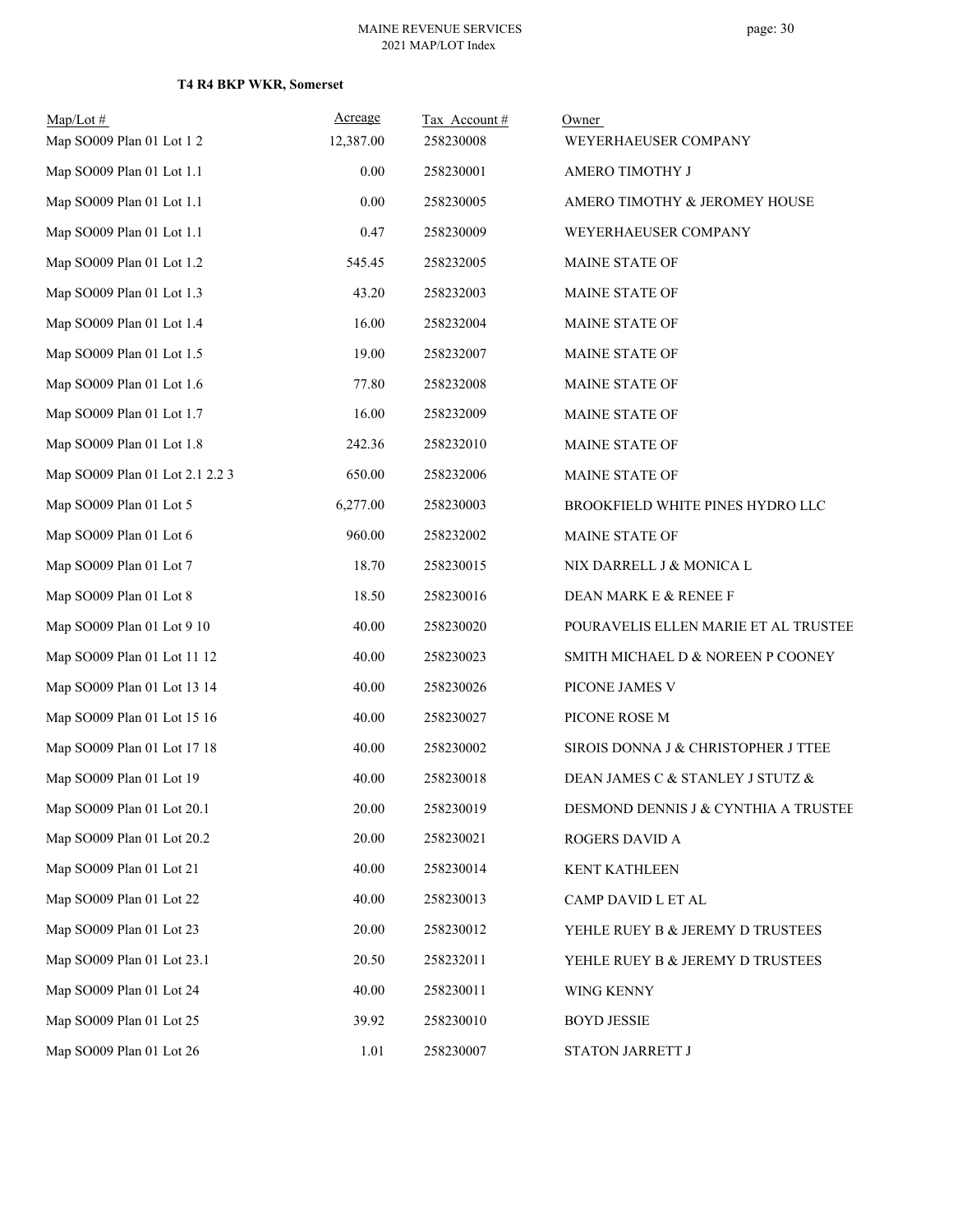| $Map/Lot \#$                  | Acreage   | Tax Account # | Owner                           |
|-------------------------------|-----------|---------------|---------------------------------|
| Map SO010 Plan 01 Lot 12      | 16,316.29 | 258340005     | PENOBSCOT FOREST LLC            |
| Map SO010 Plan 01 Lot 1       | 0.00      | 258340011     | THERRIAULT KONNOR               |
| Map SO010 Plan 01 Lot 1.1     | 487.70    | 258340021     | <b>MAINE HUTS &amp; TRAILS</b>  |
| Map SO010 Plan 01 Lot 1.2     | 1.08      | 258340015     | HOWARD RONALD C                 |
| Map SO010 Plan 01 Lot 2       | 0.00      | 258340017     | <b>NADEAU LARRY</b>             |
| Map SO010 Plan 01 Lot 3       | 7,431.00  | 258340001     | <b>BAYROOT LLC</b>              |
| Map SO010 Plan 01 Lot 3       | 0.00      | 258340004     | AVORE SCOTT & ALEXANDRA         |
| Map SO010 Plan 01 Lot 3       | 0.00      | 258340008     | MCALLISTER KENNETH L & JUSTIN L |
| Map SO010 Plan 01 Lot 3       | 0.00      | 258340009     | PITCHER JOHN O JR               |
| Map SO010 Plan 01 Lot 3.1     | 17.60     | 258340025     | <b>MAINE HUTS &amp; TRAILS</b>  |
| Map SO010 Plan 01 Lot 3.2 3.5 | 4.37      | 258340022     | <b>MAINE HUTS &amp; TRAILS</b>  |
| Map SO010 Plan 01 Lot 3.3     | 11.80     | 258340024     | <b>MAINE HUTS &amp; TRAILS</b>  |
| Map SO010 Plan 01 Lot 3.4     | 15.20     | 258340023     | <b>MAINE HUTS &amp; TRAILS</b>  |
| Map SO010 Plan 01 Lot 4       | 221.00    | 258340018     | NECEC TRANSMISSION LLC          |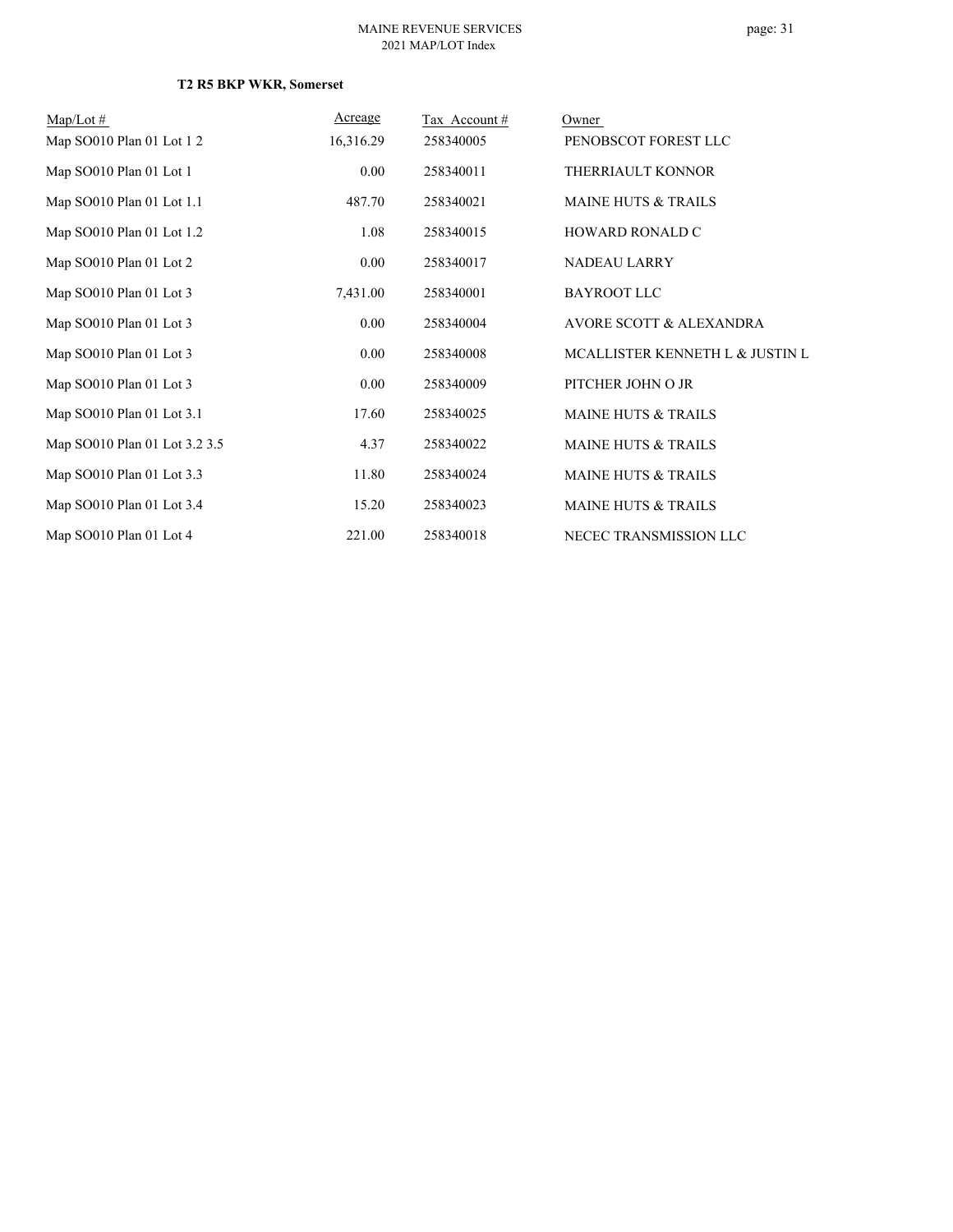# page: 32

| $Map/Lot \#$                          | Acreage   | Tax Account # | Owner                          |
|---------------------------------------|-----------|---------------|--------------------------------|
| Map SO011 Plan 01 Lot 1.1 1.21 2.11   | 7,343.00  | 258620001     | MOSOUITO LLC                   |
| Map SO011 Plan 01 Lot 1.1 1.21 2.11   | 0.00      | 258620002P    | MOSQUITO LLC                   |
| Map SO011 Plan 01 Lot 1.2 2.1 3 5 7 8 | 15.150.10 | 258620002     | PENOBSCOT FOREST LLC           |
| Map SO011 Plan 01 Lot 1.2             | 0.00      | 258620003     | MERRY CECIL                    |
| Map SO011 Plan 01 Lot 1.2             | 0.00      | 258620018     | <b>JONES JAMES E JR</b>        |
| Map SO011 Plan 01 Lot 1.22            | 42.00     | 258620021     | <b>MAINE HUTS &amp; TRAILS</b> |
| Map $SO011$ Plan 01 Lot 2.2           | 7.95      | 258620010     | TCH SPENCER LAKE TRUST ET AL   |
| Map SO011 Plan 01 Lot 4               | 2,055.00  | 258620008     | <b>BBC LAND LLC</b>            |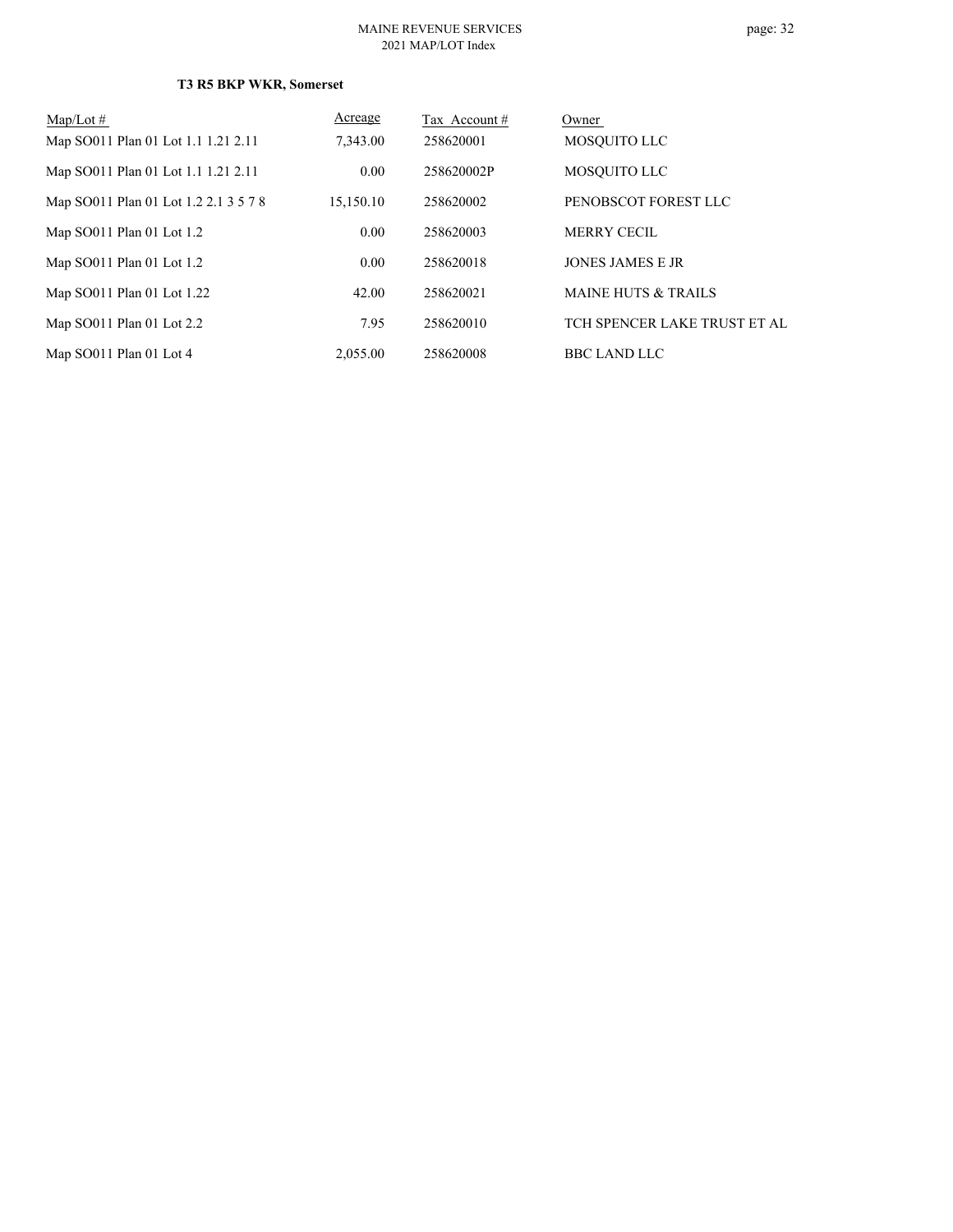| $Map/Lot \#$                                       | Acreage   | Tax Account# | Owner                        |
|----------------------------------------------------|-----------|--------------|------------------------------|
| Map SO012                                          | 0.00      | 258300001P   | KING & BARTLETT INC          |
| Map SO012                                          | 0.00      | 258300003P   | <b>KIBBY KAMP</b>            |
| Map SO012 Plan 01 Lot 1                            | 0.00      | 258300006    | <b>KIBBY KAMP</b>            |
| Map SO012 Plan 01 Lot 1 2 3 4 5 6 7 15<br>16 17 18 | 19,650.24 | 258300008    | PENOBSCOT FOREST LLC         |
| Map SO012 Plan 01 Lot 1                            | 0.00      | 258300027    | <b>HODGKINS D LEE</b>        |
| Map SO012 Plan 01 Lot 6.1                          | 770.00    | 258300032    | LITTLE KING HOLDINGS LLC     |
| Map SO012 Plan 01 Lot 6.2                          | 14.60     | 258300005    | KING & BARTLETT INC          |
| Map SO012 Plan 01 Lot 6.21                         | 25.40     | 258300035    | THURSTON FREDERICK & MATTHEW |
| Map SO012 Plan 01 Lot 8                            | 748.00    | 258300010    | PENOBSCOT FOREST LLC         |
| Map SO012 Plan 01 Lot 9                            | 593.00    | 258300034    | WEYERHAEUSER COMPANY         |
| Map SO012 Plan 01 Lot 10 12                        | 562.00    | 258300033    | WEYERHAEUSER COMPANY         |
| Map SO012 Plan 01 Lot 11                           | 1,505.00  | 258300017    | LITTLE KING HOLDINGS LLC     |
| Map SO012 Plan 01 Lot 11.1                         | 51.00     | 258300036    | LITTLE KING KAMP LLC         |
| Map SO012 Plan 01 Lot 13.1                         | 162.00    | 258300002    | <b>BENELLI LLC</b>           |
| Map SO012 Plan 01 Lot 13.2                         | 3.00      | 258300003    | O'BRIEN WILLIAM T            |
| Map SO012 Plan 01 Lot 13.3                         | 1.00      | 258300031    | O'BRIEN WILLIAM T            |
| Map SO012 Plan 01 Lot 14                           | 355.00    | 258300001    | O'BRIEN WILLIAM T            |
| Map SO012 Plan 01 Lot 19                           | 60.00     | 258300026    | <b>MAINE STATE OF</b>        |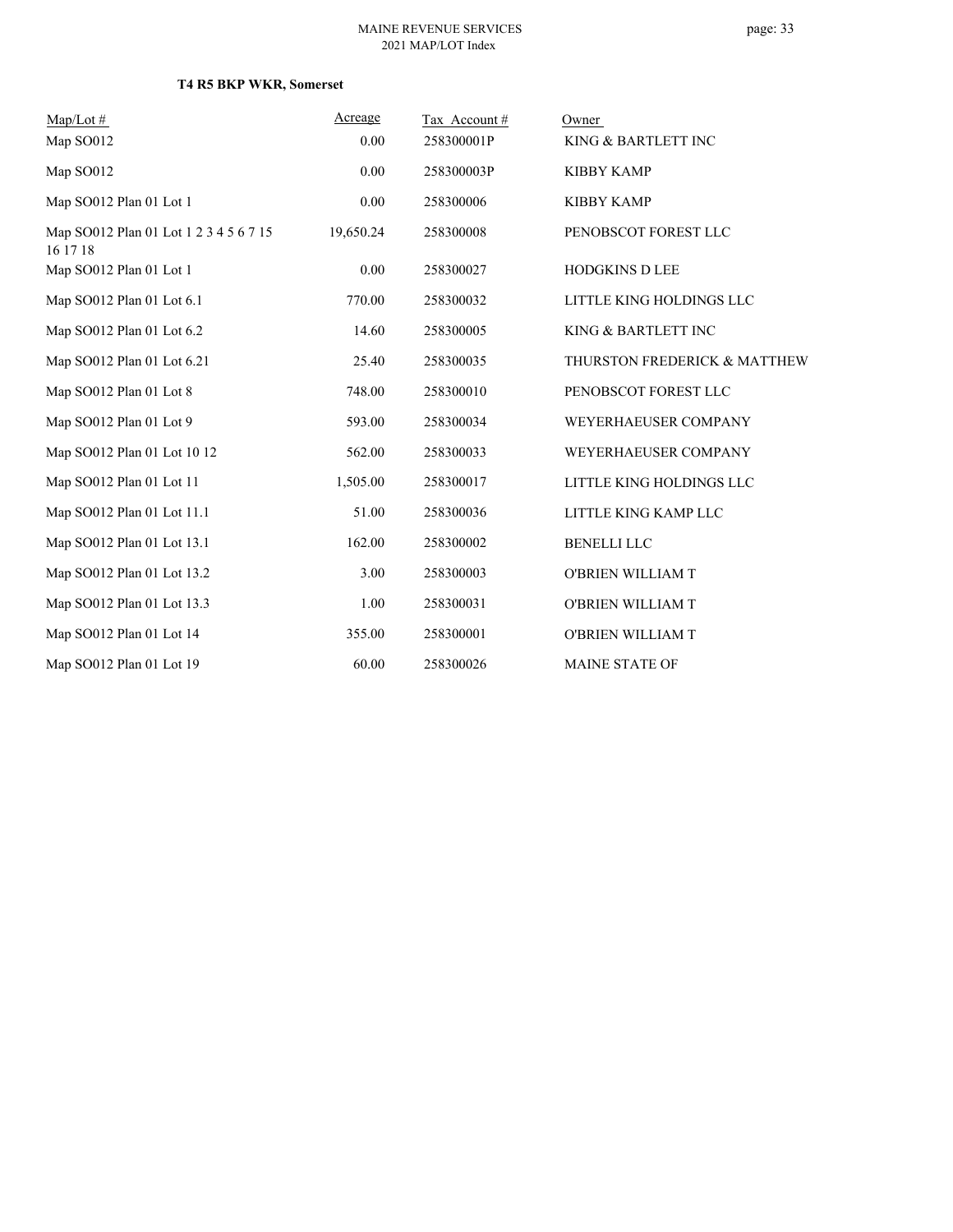| $Map/Lot$ #<br>Map SO013 Plan 01 Lot 1   | Acreage<br>0.00 | Tax Account#<br>258160062 | Owner<br>CENTRAL MAINE POWER CO           |
|------------------------------------------|-----------------|---------------------------|-------------------------------------------|
| Map SO013 Plan 01 Lot 1.1                | 0.00            | 258160001                 | <b>CASWELL JULIE</b>                      |
| Map SO013 Plan 01 Lot 1.1                | $0.00\,$        | 258160002                 | TOURTELLOTE PAUL                          |
| Map SO013 Plan 01 Lot 1.1                | 0.00            | 258160003                 | <b>KERR BRENDA J</b>                      |
| Map SO013 Plan 01 Lot 1.1                | 0.00            | 258160004                 | <b>BALLARD LANCE</b>                      |
| Map SO013 Plan 01 Lot 1.1                | $0.00\,$        | 258160005                 | UNDERWOOD CHARLIE IV                      |
| Map SO013 Plan 01 Lot 1.1                | 0.00            | 258160006                 | <b>CAMPBELL MARY-ANN</b>                  |
| Map SO013 Plan 01 Lot 1.1                | 997.96          | 258160008                 | BROOKFIELD WHITE PINES HYDRO LLC          |
| Map SO013 Plan 01 Lot 1.1                | $0.00\,$        | 258160009                 | CHAMBERS CARL A                           |
| Map SO013 Plan 01 Lot 1.1                | 0.00            | 258160016                 | <b>BOLDUC ROGER P</b>                     |
| Map SO013 Plan 01 Lot 1.1                | $0.00\,$        | 258160018                 | HILLMAN DAVID & LUCE                      |
| Map SO013 Plan 01 Lot 1.1                | 0.00            | 258160019                 | PRINCE HARTWELL                           |
| Map SO013 Plan 01 Lot 1.1                | 0.00            | 258160021                 | FORBES JOSEPH G                           |
| Map SO013 Plan 01 Lot 1.1                | $0.00\,$        | 258160024                 | HILLMAN LAWRENCE R                        |
| Map SO013 Plan 01 Lot 1.1                | 0.00            | 258160025                 | HAMILTON BARBARA KERR                     |
| Map SO013 Plan 01 Lot 1.1                | 0.00            | 258160037                 | SMALL CAROL D                             |
| Map SO013 Plan 01 Lot 1.1                | $0.00\,$        | 258160039                 | MORRELL KRISTEN & JOHN                    |
| Map SO013 Plan 01 Lot 1.1                | 0.00            | 258160040                 | HILLMAN DAVID                             |
| Map SO013 Plan 01 Lot 1.1                | $0.00\,$        | 258160041                 | THOMPSON MAUREEN A & STEPHEN MORAI        |
| Map SO013 Plan 01 Lot 1.1                | $0.00\,$        | 258160042                 | UNDERWOOD CHARLES JR ET AL                |
| Map SO013 Plan 01 Lot 1.2 2.2            | 16.07           | 258160027                 | THEBEAU TYLER M & KATELYN A               |
| Map SO013 Plan 01 Lot 1.4                | 1.38            | 258160063                 | CENTRAL MAINE POWER CO                    |
| Map SO013 Plan 01 Lot 1.4                | 1.76            | 258160064                 | CENTRAL MAINE POWER CO                    |
| Map SO013 Plan 01 Lot 1.7                | 2.48            | 258160066                 | CENTRAL MAINE POWER CO                    |
| Map SO013 Plan 01 Lot 1.8                | 87.30           | 258160069                 | CENTRAL MAINE POWER CO                    |
| Map SO013 Plan 01 Lot 1.81               | 8.70            | 258160070                 | MAINE STATE OF                            |
| Map SO013 Plan 01 Lot 2 4 4.5 5 Plan 02  | 23,879.00       | 258160031                 | WEYERHAEUSER COMPANY                      |
| Lot 1 2 3 4<br>Map SO013 Plan 01 Lot 2.3 | 0.00            | 258160020                 | <b>GIGUERE BRADD</b>                      |
| Map SO013 Plan 01 Lot 2.3                | 0.50            | 258160036                 | WEYERHAEUSER COMPANY                      |
| Map SO013 Plan 01 Lot 2.4                | 0.00            | 258160034                 | <b>GOVE ALAN</b>                          |
| Map SO013 Plan 01 Lot 2.4 2.5 2.9        | 1.50            | 258160052                 | WEYERHAEUSER NR COMPANY                   |
| Map SO013 Plan 01 Lot 2.5                | 0.00            | 258160028                 | <b>GATES KATHERINE P &amp; HENRY A JR</b> |
| Map SO013 Plan 01 Lot 2.6                | 0.46            | 258160038                 | WOODARD CRAIG T & STEVEN E                |
| Map SO013 Plan 01 Lot 2.7                | 0.46            | 258160043                 | WOODARD CRAIG T & STEVEN E                |
| Map SO013 Plan 01 Lot 2.8                | $0.00\,$        | 258160029                 | RUSSENBERGER RAYMOND                      |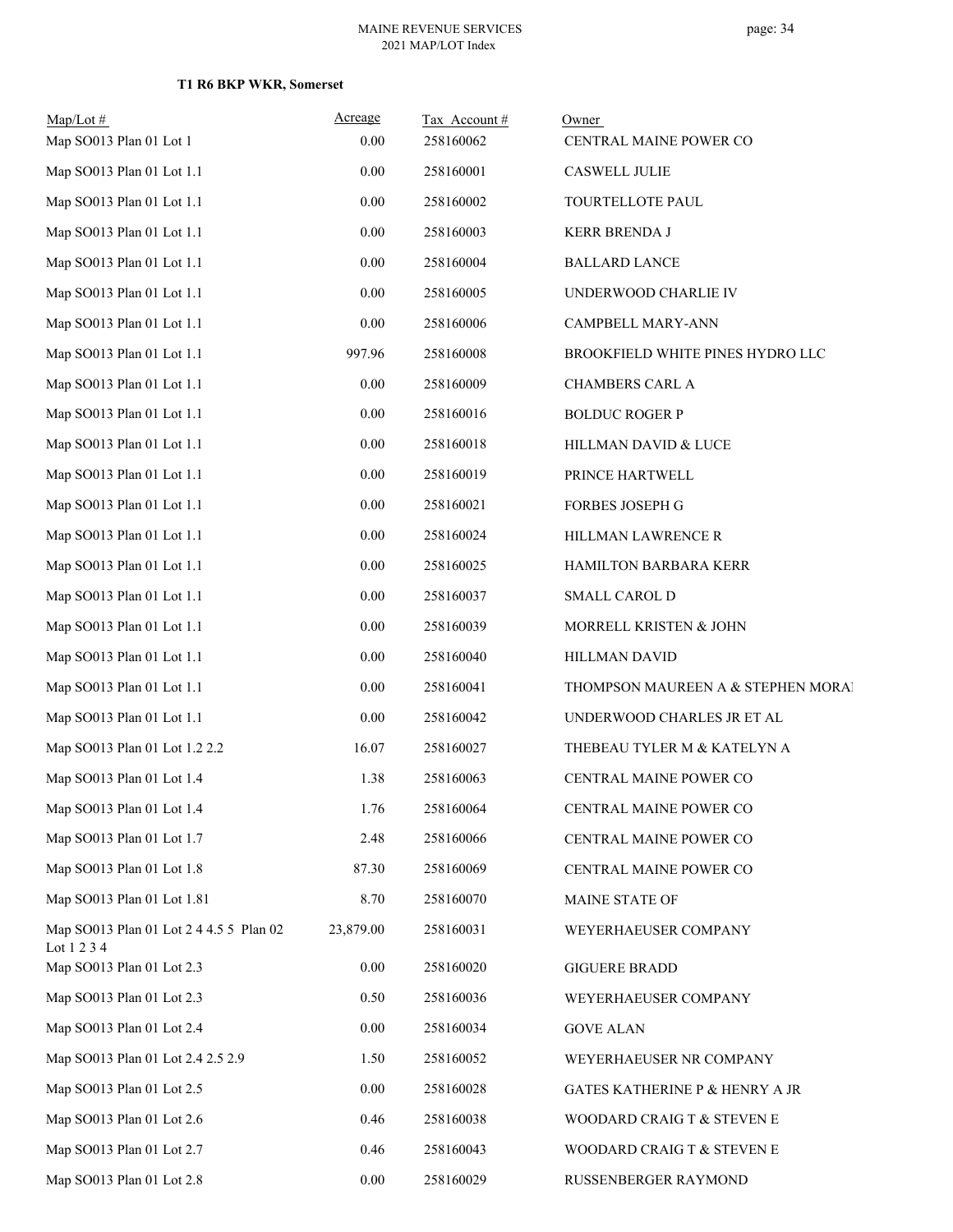| Map/Lot $#$               | Acreage | Tax Account# | Owner                            |
|---------------------------|---------|--------------|----------------------------------|
| Map SO013 Plan 01 Lot 2.8 | 0.46    | 258160068    | WEYERHAEUSER COMPANY             |
| Map SO013 Plan 01 Lot 2.9 | 0.00    | 258160023    | <b>HANSEN JON C</b>              |
| Map SO013 Plan 01 Lot 3   | 86.00   | 258160059    | BROOKFIELD WHITE PINES HYDRO LLC |
| Map SO013 Plan 01 Lot 4   | 0.00    | 258160017    | <b>CUTTING CARROLL</b>           |
| Map SO013 Plan 02 Lot 5   | 0.00    | 258160022    | <b>CHUBBUCK KENNETH J</b>        |
| Map SO013 Plan 02 Lot 5   | 0.68    | 258160057    | WEYERHAEUSER NR COMPANY          |
| Map SO013 Plan 02 Lot 6   | 0.00    | 258160030    | <b>BIRCH WENDELL C</b>           |
| Map SO013 Plan 02 Lot 6   | 0.47    | 258160058    | WEYERHAEUSER COMPANY             |
| Map SO013 Plan 02 Lot 7   | 0.00    | 258160026    | LETOURNEAU J ALFRED              |
| Map SO013 Plan 02 Lot 7   | 0.57    | 258160060    | WEYERHAEUSER COMPANY             |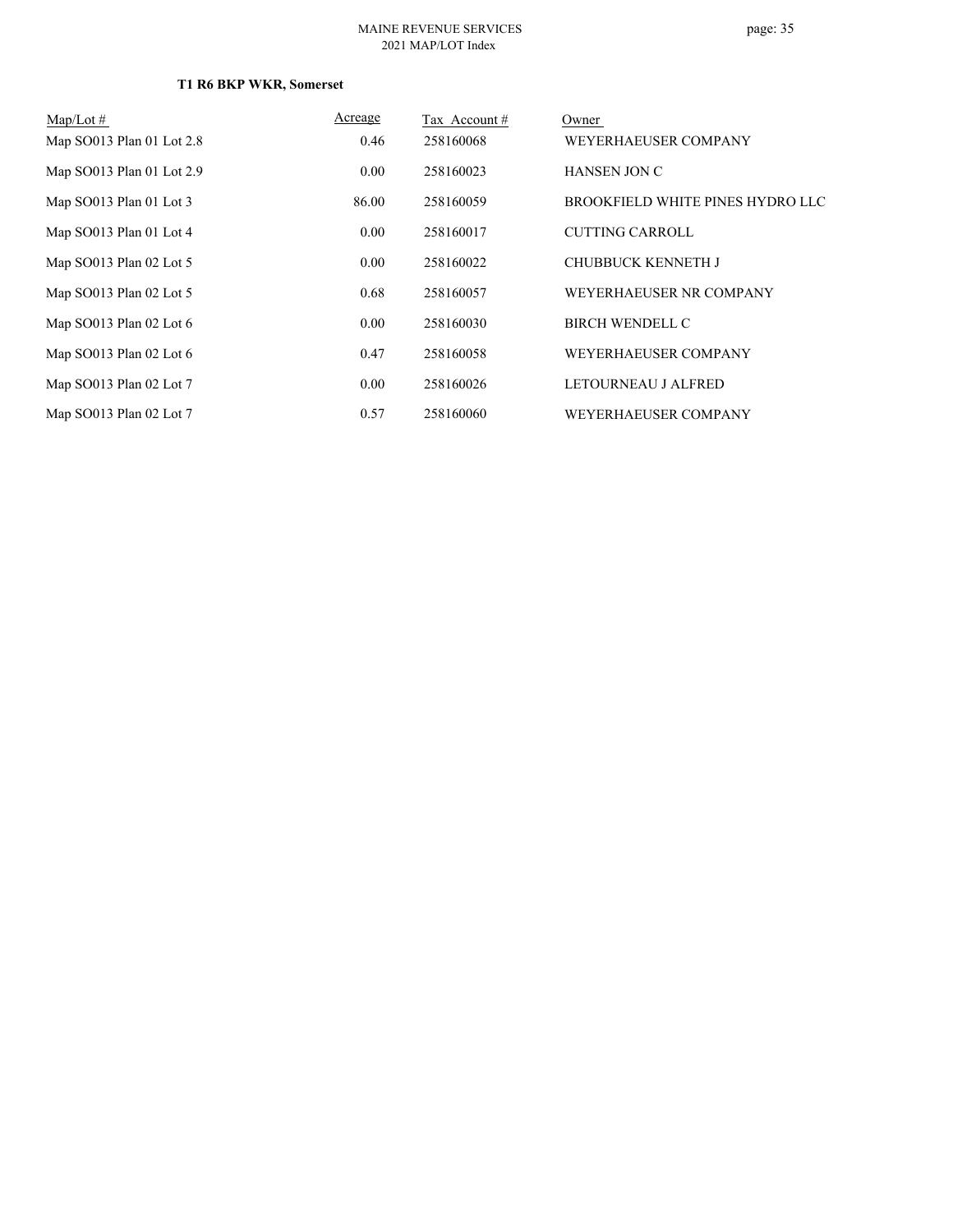| $Map/Lot$ #<br>Map SO014        | Acreage<br>0.00 | Tax Account#<br>258290001P | Owner<br>WEYERHAEUSER NR COMPANY      |
|---------------------------------|-----------------|----------------------------|---------------------------------------|
| Map SO014 Plan 00 Lot 0         | 0.00            | 258292008                  | NEW ENGLAND CLEAN ENERGY CONNECT      |
| Map SO014 Plan 01 Lot 1.1 1.2 2 | 19,618.50       | 258290023                  | WEYERHAEUSER COMPANY                  |
| Map SO014 Plan 01 Lot 1.11      | 96.00           | 258292004                  | KRUSE STEPHAN L & JACQUELYN A         |
| Map SO014 Plan 01 Lot 1.13      | 3,412.00        | 258292007                  | MAINE STATE OF                        |
| Map SO014 Plan 01 Lot 1.21      | 21.00           | 258292005                  | PARLIN PROPERTIES & DEVELOPMENT INC   |
| Map SO014 Plan 01 Lot 1.22      | 340.00          | 258292006                  | CENTRAL MAINE POWER COMPANY           |
| Map SO014 Plan 01 Lot 1.3       | 0.55            | 258290008                  | RENAUD MICHEL & JASON                 |
| Map SO014 Plan 01 Lot 1.4       | 1.70            | 258290010                  | STAPLES CHERYL G & MICHELLE M         |
| Map SO014 Plan 01 Lot 1.5       | 0.24            | 258290015                  | DUNN JAMES P & BRENDA J               |
| Map SO014 Plan 01 Lot 1.51      | 0.42            | 258290026                  | WEYERHAEUSER COMPANY                  |
| Map SO014 Plan 01 Lot 1.52      | 0.45            | 258290013                  | STEVENS THOMAS L & CHERYL A           |
| Map SO014 Plan 01 Lot 1.53      | 0.45            | 258290035                  | FOSSETT DAVID C                       |
| Map SO014 Plan 01 Lot 1.55      | 0.46            | 258290018                  | PULKINEN STEPHEN W & BRUCE W          |
| Map SO014 Plan 01 Lot 1.6       | 0.23            | 258290027                  | PARLIN POND ASSOCIATION               |
| Map SO014 Plan 01 Lot 1.7       | 0.21            | 258290034                  | ROBINSON DANA F & CAROL A             |
| Map SO014 Plan 01 Lot 1.8       | 11.70           | 258290031                  | PARLIN PROPERTIES & DEVELOPMENT INC   |
| Map SO014 Plan 01 Lot 1.9       | 3.00            | 258290040                  | JOHNSON FRANCIS & RACHEL              |
| Map SO014 Plan 01 Lot 3         | 540.00          | 258292002                  | MAINE STATE OF                        |
| Map SO014 Plan 01 Lot 4         | 39.00           | 258290039                  | WEYERHAEUSER COMPANY                  |
| Map SO014 Plan 01 Lot 500       | 0.00            | 258290002P                 | CENTRAL MAINE POWER CO                |
| Map SO014 Plan 01 Lot 500       | 0.00            | 258290005                  | CENTRAL MAINE POWER CO                |
| Map SO014 Plan 02 Lot 1         | 0.85            | 258290004                  | HIGGINS ARLENE K AARON LEEMAN         |
| Map SO014 Plan 02 Lot 2         | 0.84            | 258290019                  | DEROCLE MICHAEL & EULA                |
| Map SO014 Plan 02 Lot 3         | 0.52            | 258290032                  | BRUCE RANDY C & VANESSA L             |
| Map SO014 Plan 02 Lot 4         | 0.52            | 258290009                  | <b>BRUCE RANDY</b>                    |
| Map SO014 Plan 02 Lot 5         | 0.90            | 258290033                  | MAWHINNEY BRITT L & JACQUELINE M      |
| Map SO014 Plan 02 Lot 6         | 0.90            | 258290029                  | HAWES FREDERICK, ALISON & JAMES S     |
| Map SO014 Plan 02 Lot 7         | 0.52            | 258290011                  | BLANCHARD BRUCE R & SHARON L          |
| Map SO014 Plan 02 Lot 8         | 0.78            | 258290012                  | RUTH-ANNE HUGO GIBSON LIVING TRUST    |
| Map SO014 Plan 02 Lot 9         | 0.77            | 258290001                  | DROUIN B DAVID & GAIL M & M ROBIN BEA |
| Map SO014 Plan 02 Lot 10        | 0.52            | 258290041                  | BAYNUM LYNN C & SHIRLEY M             |
| Map SO014 Plan 02 Lot 11        | 0.52            | 258290002                  | DUGAS ROBERT G & CATHLEEN A           |
| Map SO014 Plan 02 Lot 12        | 0.52            | 258290006                  | ROBINSON JERRY                        |
| Map SO014 Plan 02 Lot 13        | 0.92            | 258290007                  | HENSON ALBERT G & KAREN A             |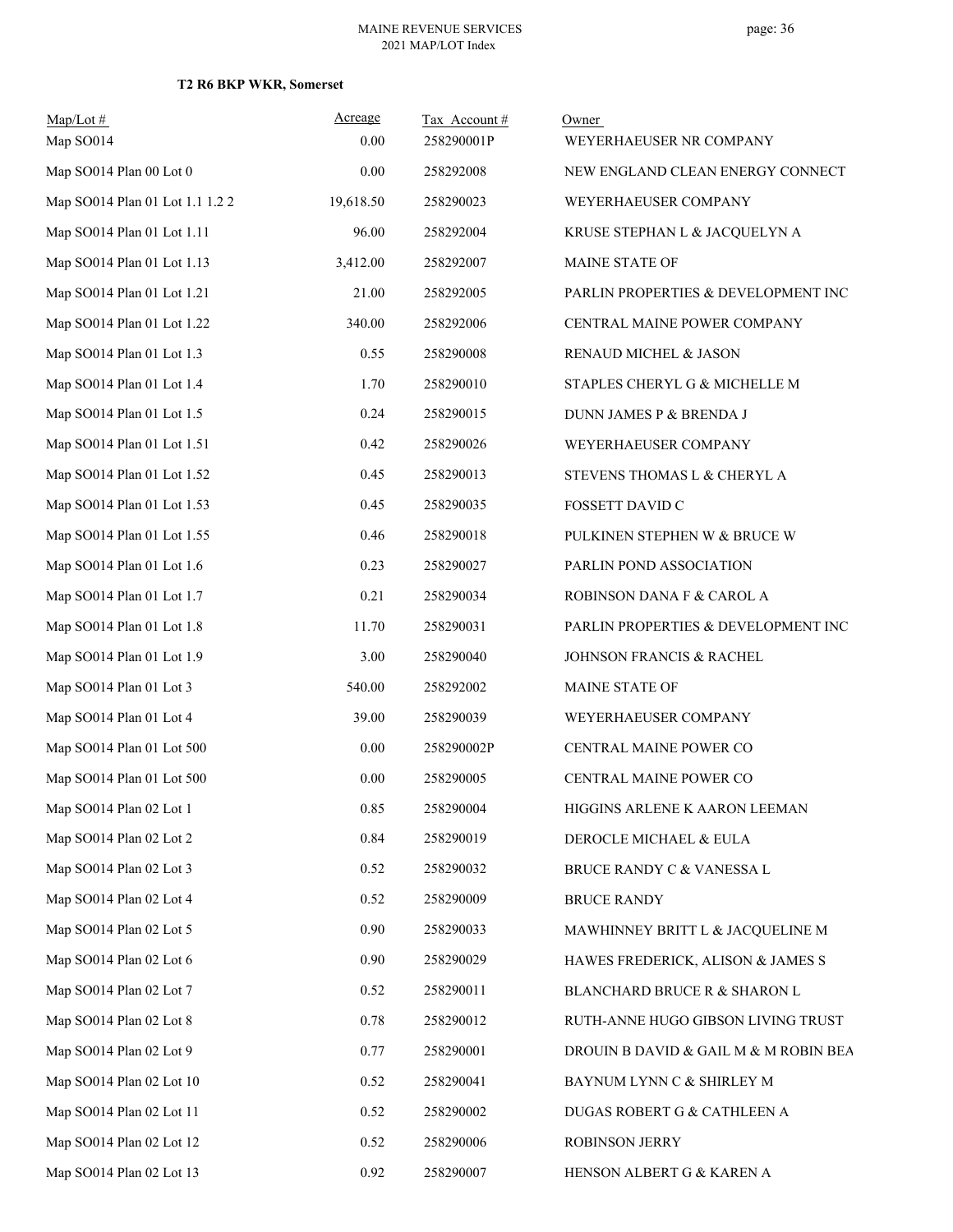| $\text{Map/Lot} \#$        | Acreage | Tax Account $#$ | Owner                   |
|----------------------------|---------|-----------------|-------------------------|
| Map SO014 Plan 02 Lot 14   | 0.65    | 258290014       | CHARITY WILLIAM & KATHI |
| Map $SO014$ Plan 02 Lot 15 | 0.98    | 258290020       | CHARITY WILLIAM A       |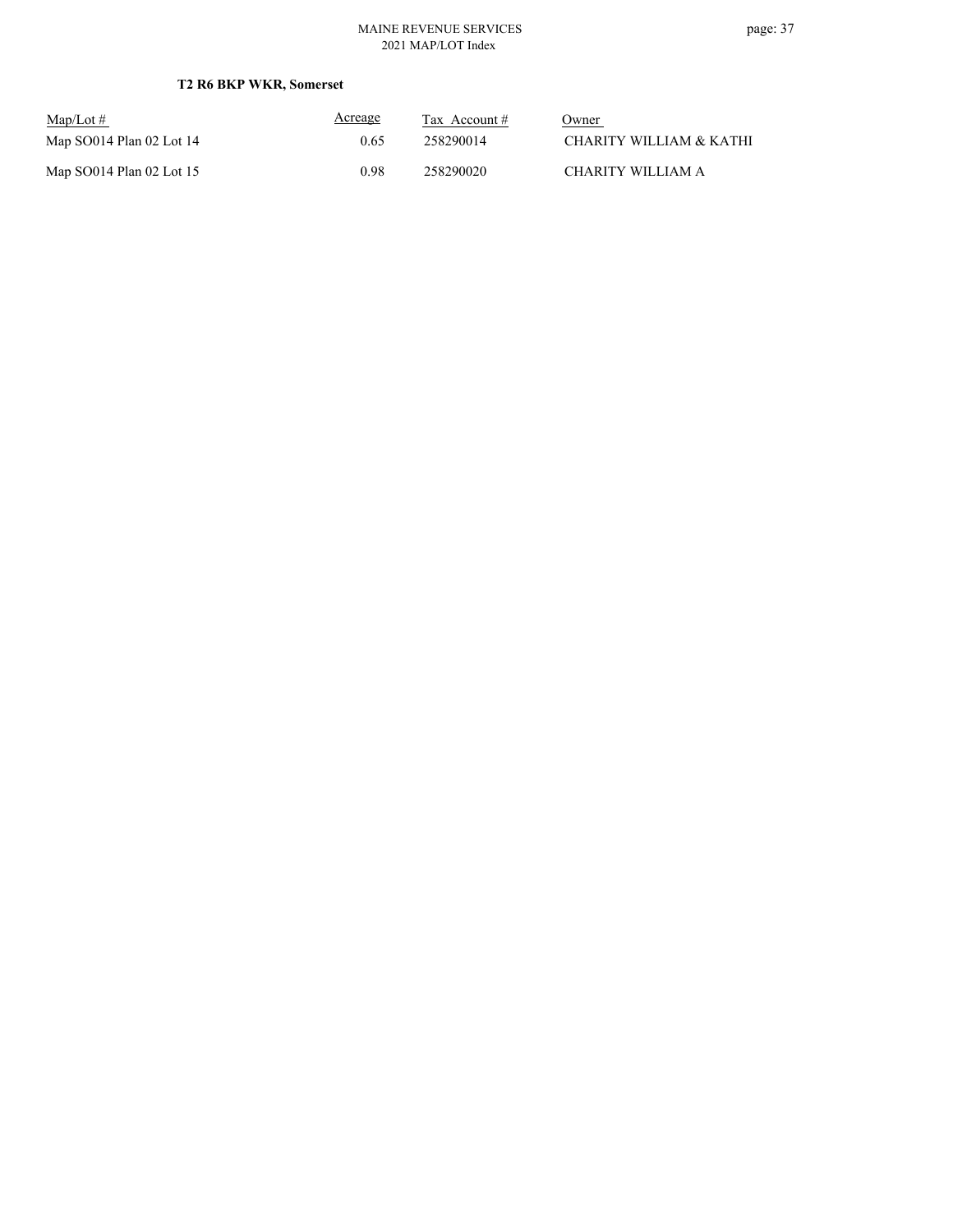| $Map/Lot$ #<br>Map SO015      | Acreage<br>0.00 | Tax Account#<br>258580008P | Owner<br>CENTRAL MAINE POWER CO       |  |
|-------------------------------|-----------------|----------------------------|---------------------------------------|--|
| Map SO015                     | 0.00            | 258580023P                 | DUPUIS ROBERT L                       |  |
| Map SO015 Plan 01 Lot 1       | 1.84            | 258580009                  | VLADIMIROFF VLADIMIR                  |  |
| Map SO015 Plan 01 Lot 1.1     | 0.00            | 258580002P                 | SAVAGE DARREN M                       |  |
| Map SO015 Plan 01 Lot 1.1 1.2 | 17.10           | 258582024                  | SAVAGE DARREN M                       |  |
| Map SO015 Plan 01 Lot 2       | 219.00          | 258580002                  | FREY KEITH R & NICOLE FOX             |  |
| Map SO015 Plan 01 Lot 3       | 0.00            | 258580003                  | SAVAGE DARREN M                       |  |
| Map SO015 Plan 01 Lot 3       | 11,414.30       | 258580006                  | <b>BAYROOT LLC</b>                    |  |
| Map SO015 Plan 01 Lot 3       | 0.00            | 258580015                  | HOLE DANA & MICHAEL POTTER            |  |
| Map SO015 Plan 01 Lot 3       | 0.00            | 258580075                  | <b>SKALING THOMAS P</b>               |  |
| Map SO015 Plan 01 Lot 4       | 304.00          | 258582001                  | MAINE STATE OF                        |  |
| Map SO015 Plan 01 Lot 5       | 317.08          | 258580012                  | ENCHANTED HOLDINGS LLC                |  |
| Map SO015 Plan 01 Lot 5       | 317.08          | 258580012                  | DIRIGO TIMBERLANDS                    |  |
| Map SO015 Plan 01 Lot 5.1     | 4.02            | 258582038                  | MICHAUD THOMAS R & MUICH-MICHAUD D    |  |
| Map SO015 Plan 01 Lot 5.3     | 6.00            | 258582042                  | PATCHELL ALEX & LEEANN                |  |
| Map SO015 Plan 01 Lot 6       | 299.00          | 258580013                  | ENCHANTED HOLDINGS LLC                |  |
| Map SO015 Plan 01 Lot 6       | 299.00          | 258580013                  | DIRIGO TIMBERLANDS                    |  |
| Map SO015 Plan 01 Lot 6.1     | 15.00           | 258582031                  | MITCHELL JOHN W                       |  |
| Map SO015 Plan 01 Lot 6.2     | 2.90            | 258582037                  | SMITH III JAMES H                     |  |
| Map SO015 Plan 01 Lot 6.3     | 6.00            | 258582040                  | SMITH III JAMES H                     |  |
| Map SO015 Plan 02 Lot 1       | 41.20           | 258580038                  | <b>BIGELOW JAMES R JR</b>             |  |
| Map SO015 Plan 02 Lot 2       | 42.00           | 258580037                  | AMAN WILLIAM & DIANE                  |  |
| Map SO015 Plan 02 Lot 3       | 42.60           | 258580036                  | HATCH DANIEL A                        |  |
| Map SO015 Plan 02 Lot 4       | 13.30           | 258580035                  | PONTBRIAND TRAVIS W, TREVOR E, TARA J |  |
| Map SO015 Plan 02 Lot 4.1     | 8.59            | 258582015                  | ROY DAVID W & ANNETTE F ET AL         |  |
| Map SO015 Plan 02 Lot 4.2     | 10.24           | 258580076                  | STEVENS JAQUELINE L                   |  |
| Map SO015 Plan 02 Lot 4.3     | 9.44            | 258582043                  | PONTBRIAND TREVOR E                   |  |
| Map SO015 Plan 02 Lot 4.4     | 0.83            | 258582044                  | ROY DAVID W & ANNETTE F               |  |
| Map SO015 Plan 02 Lot 5       | 43.30           | 258580034                  | JONES KATHLEEN A, MATTHEW A & MIRAN   |  |
| Map SO015 Plan 02 Lot 6       | 42.00           | 258580202                  | SCHOPAC RONALD & CAROLINE             |  |
| Map SO015 Plan 02 Lot 7       | $0.00\,$        | 258580031P                 | ROGERS KELLY P & SHARI A              |  |
| Map SO015 Plan 02 Lot 7       | 42.00           | 258580032                  | ROGERS KELLY P & SHARI A              |  |
| Map SO015 Plan 02 Lot 8       | 43.00           | 258580031                  | CROSEN DENNIS G & VICTORIA L          |  |
| Map SO015 Plan 02 Lot 9       | 40.30           | 258580040                  | BROCHU RENE J & KATIE                 |  |
| Map SO015 Plan 02 Lot 10      | 41.00           | 258580033                  | SCHOPAC RONALD & CAROLINE             |  |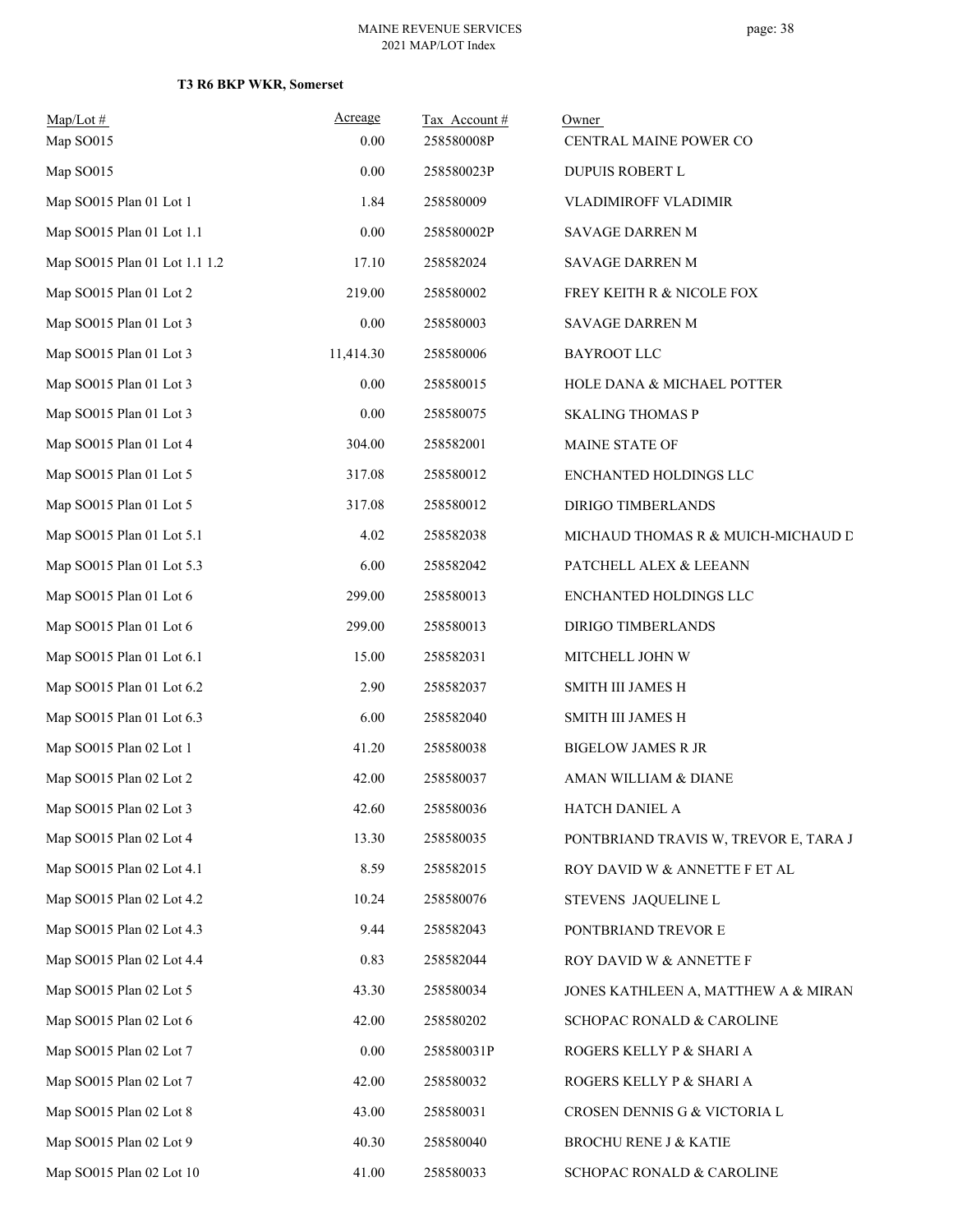| $Map/Lot \#$<br>Map SO015 Plan 02 Lot 11 | Acreage<br>38.07 | Tax Account#<br>258580030 | Owner<br>FIELDING WILLIAM J IV & DAVID J |
|------------------------------------------|------------------|---------------------------|------------------------------------------|
| Map SO015 Plan 02 Lot 11.1               | 3.83             | 258582032                 | HARPER CHRISTOPHER                       |
| Map SO015 Plan 02 Lot 12                 | 33.45            | 258580029                 | SCANLIN STEVEN M                         |
| Map SO015 Plan 02 Lot 12.1               | 12.00            | 258580213                 | <b>SCANLIN STEVEN M</b>                  |
| Map SO015 Plan 02 Lot 13                 | 29.93            | 258580028                 | TOURTELOTTE GREGORY & VICKI              |
| Map SO015 Plan 02 Lot 13.1               | 7.30             | 258582002                 | <b>BEAULIEU ANDREW</b>                   |
| Map SO015 Plan 02 Lot 13.2               | 5.27             | 258582039                 | DUBE FREDERICK D & PAMELA CARIFIO DU     |
| Map SO015 Plan 02 Lot 14                 | 42.40            | 258580027                 | LAPOINTE LISA L                          |
| Map SO015 Plan 02 Lot 15                 | 41.30            | 258580026                 | <b>GUERIN CHRIS</b>                      |
| Map SO015 Plan 02 Lot 16                 | 43.20            | 258580025                 | KEENAN KATIE J & ALPHONSE B              |
| Map SO015 Plan 02 Lot 17 18              | 82.50            | 258580024                 | LOWERY KENNETH & MARLENE C               |
| Map SO015 Plan 02 Lot 19                 | 42.10            | 258580023                 | COCHRAN TIMOTHY & HILARY                 |
| Map SO015 Plan 02 Lot 20                 | 42.10            | 258580043                 | BILLINGS CARL C & JOAN M                 |
| Map SO015 Plan 02 Lot 20                 | 42.10            | 258580043                 | AVERILL TERRY B & LINDA M                |
| Map SO015 Plan 02 Lot 20                 | 0.00             | 258580065                 | AVERILL TERRY B & LINDA M                |
| Map SO015 Plan 02 Lot 20                 | $0.00\,$         | 258580103                 | BILLINGS CARL C & JOAN M ET AL           |
| Map SO015 Plan 02 Lot 21                 | 42.60            | 258580022                 | SHUFELT ERNEST F                         |
| Map SO015 Plan 02 Lot 22                 | 43.00            | 258580021                 | RANALLI ROBERT M & ANNE M RANALLI        |
| Map SO015 Plan 02 Lot 23                 | 42.50            | 258580020                 | MCNALLY WILLIAM C & ANN L & DANA AL      |
| Map SO015 Plan 02 Lot 24                 | 42.00            | 258580039                 | OLIVIER CLAIRE & EDWIN SYMONDS           |
| Map SO015 Plan 02 Lot 25                 | 41.50            | 258580041                 | <b>CLIFFORD EARL W</b>                   |
| Map SO015 Plan 02 Lot 28                 | 40.90            | 258580019                 | YORK JAMES E JR                          |
| Map SO015 Plan 02 Lot 29                 | 21.90            | 258580018                 | SCHRADER MICHAEL ET AL                   |
| Map SO015 Plan 02 Lot 29.1               | 21.80            | 258580199                 | ROBERTS DONALD R ET AL                   |
| Map SO015 Plan 02 Lot 30 30.5            | 4.20             | 258582033                 | MCKIERNAN JOHN J JR                      |
| Map SO015 Plan 02 Lot 30.1               | 5.05             | 258580135                 | DUNBAR THOMAS J & LAURIE J               |
| Map SO015 Plan 02 Lot 30.2               | 1.21             | 258580182                 | DORR NICOLE L & JOEL W JR                |
| Map SO015 Plan 02 Lot 30.3               | 28.02            | 258582017                 | HAMLIN STEPHEN A & VIOLET A              |
| Map SO015 Plan 02 Lot 30.4               | 5.01             | 258582025                 | ERIC M STEVENS                           |
| Map SO015 Plan 02 Lot 31                 | 42.40            | 258580074                 | WILLIS CLIFTON D & LORELEI J             |
| Map SO015 Plan 02 Lot 35                 | 42.40            | 258580017                 | THOMPSON GREGORY & MEREDITH              |
| Map SO015 Plan 03 Lot 1                  | 45.50            | 258580004                 | BEAULIEU MAURICE                         |
| Map SO015 Plan 03 Lot 1                  | 45.50            | 258580004                 | MCKEE ROBERT M                           |
| Map SO015 Plan 03 Lot 1                  | 45.50            | 258580004                 | RIDER R P FIELD & SUSAN E                |
| Map SO015 Plan 03 Lot 1                  | 45.50            | 258580004                 | LANIER KAREN B & PHILLIP R               |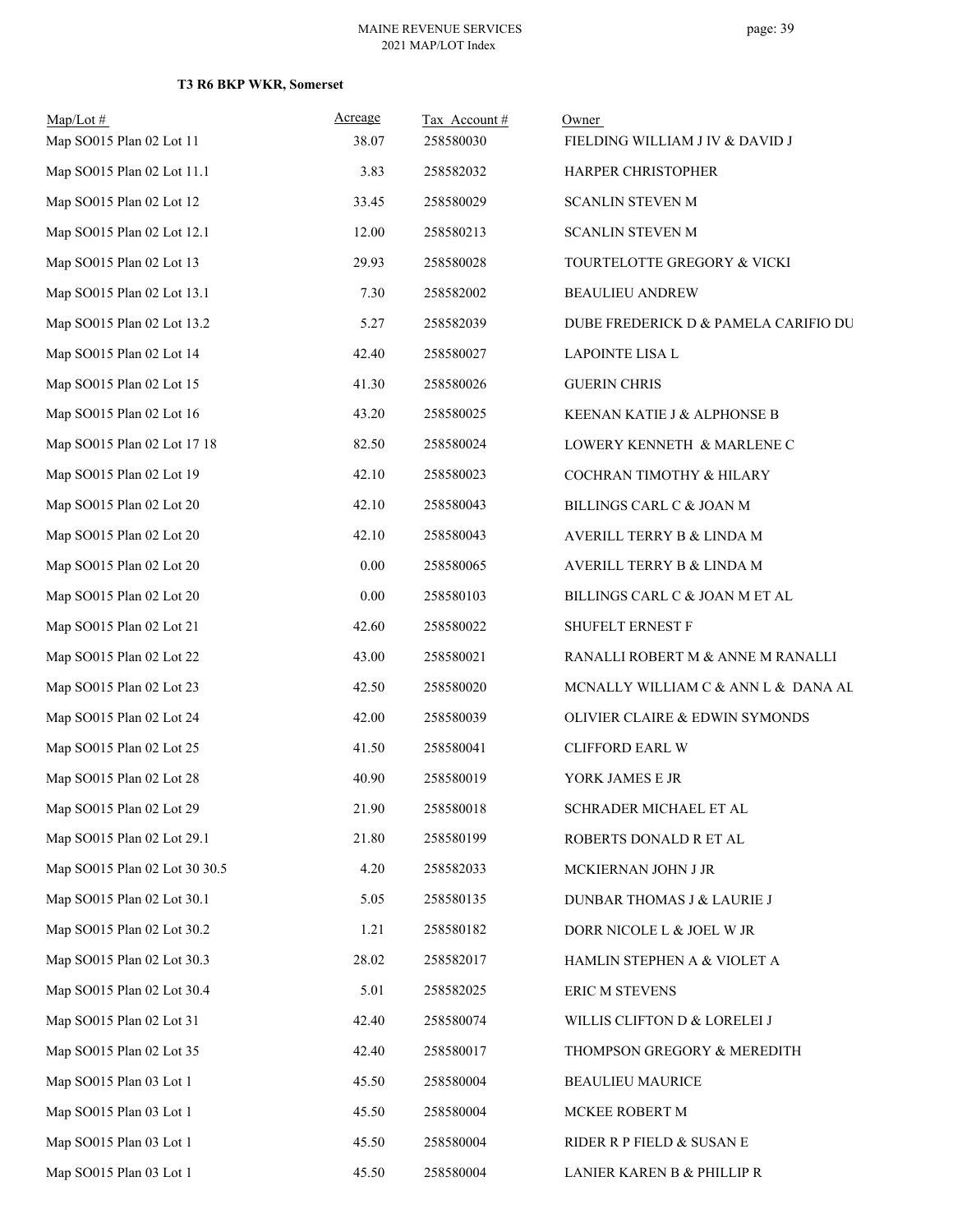| $Map/Lot \#$                                         | Acreage  | Tax Account# | Owner                                  |
|------------------------------------------------------|----------|--------------|----------------------------------------|
| Map SO015 Plan 03 Lot 1                              | 45.50    | 258580004    | <b>BROWNE THOMAS J</b>                 |
| Map SO015 Plan 03 Lot 1                              | 45.50    | 258580004    | HUGHES MARY ANN & WILLIAM H            |
| Map SO015 Plan 03 Lot 1                              | 45.50    | 258580004    | BELLAND CLIFFORD J                     |
| Map SO015 Plan 03 Lot 1                              | $0.00\,$ | 258580047    | MCKEE ROBERT M                         |
| Map SO015 Plan 03 Lot 1                              | $0.00\,$ | 258580049    | <b>BROWNE THOMAS J</b>                 |
| Map SO015 Plan 03 Lot 1                              | $0.00\,$ | 258580050    | HUGHES MARY ANN & WILLIAM H            |
| Map SO015 Plan 03 Lot 1                              | 0.00     | 258580052    | MCKEE ROBERT M                         |
| Map SO015 Plan 03 Lot 1                              | $0.00\,$ | 258580053    | RIDER R P FIELD & SUSAN ENDERS PERCY T |
| Map SO015 Plan 03 Lot 1                              | $0.00\,$ | 258580055    | <b>BEAULIEU MAURICE Y</b>              |
| Map SO015 Plan 03 Lot 1                              | 0.00     | 258580203    | LANIER KAREN B & PHILLIP R             |
| Map SO015 Plan 03 Lot 1                              | $0.00\,$ | 258580203    | <b>BELLAND CLIFFORD J</b>              |
| Map SO015 Plan 03 Lot 2 3 4.2                        | 75.70    | 258580096    | TALLMAN WILLIAM C & ANN L              |
| Map SO015 Plan 03 Lot 2.1 Plan 08 Lot<br>14          | 135.00   | 258580214    | PRESTON RICHARD W & LINDA R            |
| Map SO015 Plan 03 Lot 2.2                            | 1,301.00 | 258580162    | CARRIER TIMBERLANDS LLC                |
| Map SO015 Plan 03 Lot 2.21                           | 12.50    | 258582034    | <b>BAILLARGEON JAMES E</b>             |
| Map SO015 Plan 03 Lot 2.211 Plan 06<br>Lot 106 106.1 | 42.20    | 258580115    | BAILLARGEON RICHARD J ET AL            |
| Map SO015 Plan 03 Lot 2.3                            | 250.00   | 258582028    | POULIN ROGER J & DEBORAH A             |
| Map SO015 Plan 03 Lot 4                              | 450.00   | 258580097    | <b>GRACE POND REALTY TRUST</b>         |
| Map SO015 Plan 03 Lot 4.1                            | 6.50     | 258580107    | MAINE STATE OF (IF&W)                  |
| Map SO015 Plan 04 Lot 112                            | 52.00    | 258580164    | CARRIER TIMBERLANDS LLC                |
| Map SO015 Plan 04 Lot 113                            | 46.00    | 258580207    | BENSON ROBERT & KATHLEEN J             |
| Map SO015 Plan 04 Lot 114                            | 0.00     | 258580037P   | DUPUIS ROBERT L                        |
| Map SO015 Plan 04 Lot 114                            | 57.00    | 258580208    | DUPUIS ROBERT L                        |
| Map SO015 Plan 04 Lot 115                            | 68.00    | 258580209    | L A KELLER & SONS INC                  |
| Map SO015 Plan 04 Lot 116                            | 55.00    | 258580210    | KELLER LONWOOD A & MARY C              |
| Map SO015 Plan 04 Lot 117                            | 70.00    | 258580205    | GRADIE RICHARD W JR & RENEE W          |
| Map SO015 Plan 04 Lot 118                            | 60.00    | 258580069    | PEASE NATHAN V                         |
| Map SO015 Plan 04 Lot 119                            | 50.00    | 258580085    | KELLY JOHN M                           |
| Map SO015 Plan 04 Lot 120                            | 54.20    | 258580073    | DOWLING DAVID W & JOYCE L              |
| Map SO015 Plan 04 Lot 121                            | 58.50    | 258580068    | GIAMBATTISTA AARON J & JORDAN A JONE   |
| Map SO015 Plan 04 Lot 122                            | 49.20    | 258580086    | <b>GAMACHE RICHARD &amp; CAROLYN</b>   |
| Map SO015 Plan 04 Lot 123                            | 46.50    | 258580067    | PANZINO DARLENE & GINA LANE EASLEY     |
| Map SO015 Plan 04 Lot 124                            | 45.50    | 258580131    | MACMASTER PAMELA J                     |
| Map SO015 Plan 04 Lot 125                            | 44.70    | 258580087    | HOPKINS CHARLES J & DIANE M            |
| Map SO015 Plan 04 Lot 126                            | $0.00\,$ | 258580038P   | <b>OWENS BARRY</b>                     |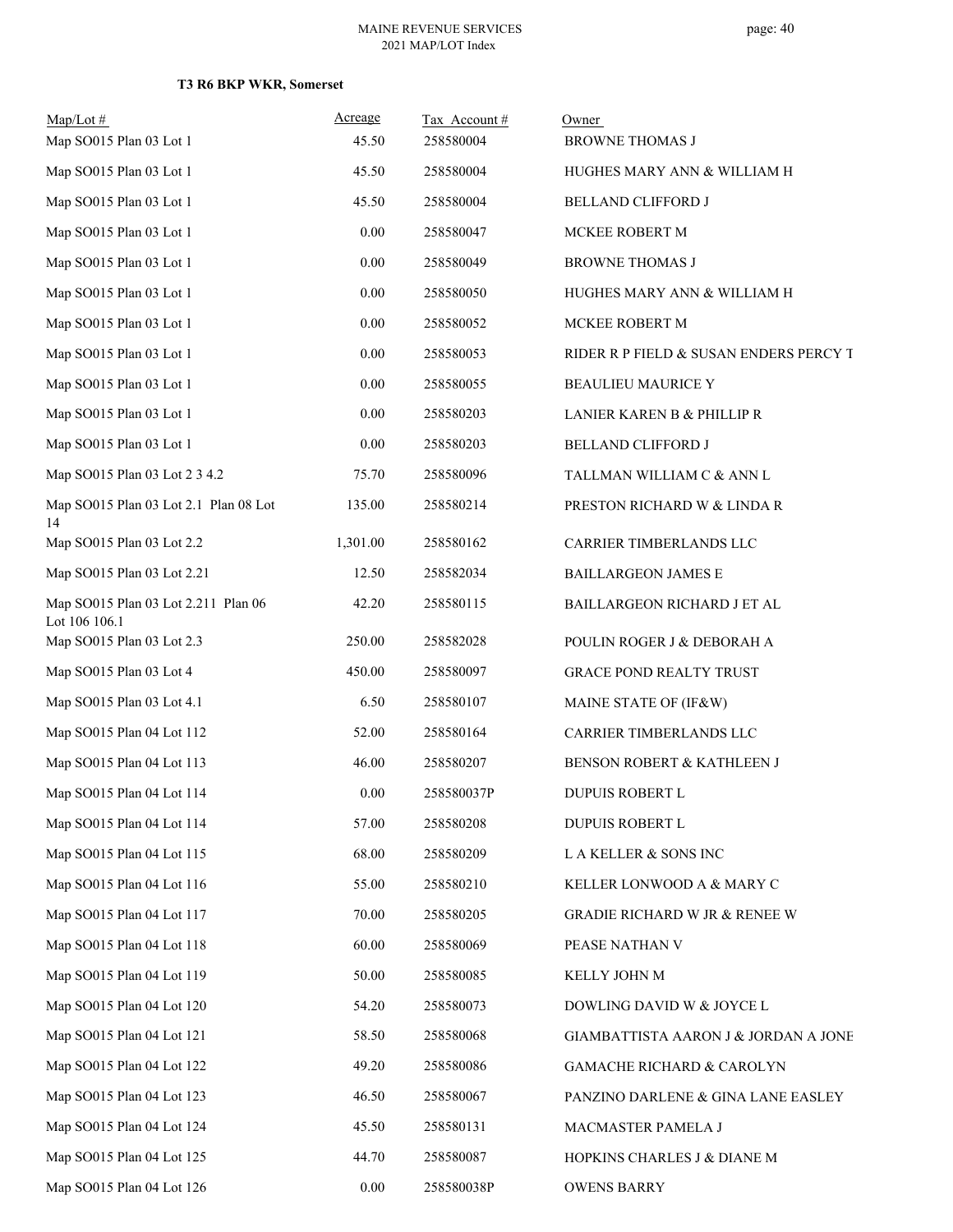| $Map/Lot \#$<br>Map SO015 Plan 04 Lot 126            | Acreage<br>45.70 | Tax Account#<br>258580129 | Owner<br><b>GROFF ERROL &amp; BEVERLEE</b> |
|------------------------------------------------------|------------------|---------------------------|--------------------------------------------|
| Map SO015 Plan 04 Lot 127                            | 56.20            | 258580088                 | KOMOLA JAMES                               |
| Map SO015 Plan 04 Lot 128                            | 0.00             | 258580035P                | DOLAN TIMOTHY J                            |
| Map SO015 Plan 04 Lot 128                            | 55.00            | 258580119                 | DOLAN TIMOTHY J                            |
| Map SO015 Plan 04 Lot 129                            | 45.00            | 258580118                 | NICHOLAS JOHN R JR & NANCY E               |
| Map SO015 Plan 04 Lot 130                            | 53.00            | 258580095                 | <b>GRACE POND REALTY TRUST</b>             |
| Map SO015 Plan 04 Lot 131                            | 52.00            | 258580072                 | FEENEY RITA THIBOUTOT                      |
| Map SO015 Plan 04 Lot 132                            | 48.00            | 258580145                 | WADLEIGH BRIAN J & MARY A                  |
| Map SO015 Plan 04 Lot 133                            | 43.00            | 258582035                 | <b>GRACE POND UE9 LLC</b>                  |
| Map SO015 Plan 04 Lot 134                            | 43.20            | 258580071                 | <b>DUFRESNE MARK</b>                       |
| Map SO015 Plan 04 Lot 135                            | 47.70            | 258580078                 | <b>BURNS GAIL B</b>                        |
| Map SO015 Plan 04 Lot 136                            | 45.70            | 258580089                 | JACOB KALEB B & AMY G TTEE                 |
| Map SO015 Plan 04 Lot 137 138 139 Plan<br>05 Lot 147 | 463.00           | 258580066                 | UPPER ENCHANTED OWNERS ROAD ASSOC          |
| Map SO015 Plan 05 Lot 140                            | 60.00            | 258580147                 | <b>GUERIN CHRIS</b>                        |
| Map SO015 Plan 05 Lot 141                            | 42.80            | 258580077                 | NIVISON KENNETH R                          |
| Map SO015 Plan 05 Lot 142                            | 53.00            | 258580083                 | <b>SAMPSON ADAM</b>                        |
| Map SO015 Plan 05 Lot 143                            | 61.40            | 258580084                 | FORGAYS LANNY G & GAIL W                   |
| Map SO015 Plan 05 Lot 144                            | 0.00             | 258580028P                | LANGLEY CURRIER W                          |
| Map SO015 Plan 05 Lot 144                            | 61.50            | 258580146                 | LANGLEY CURRIER W                          |
| Map SO015 Plan 05 Lot 145                            | 40.00            | 258582026                 | ELWELL ROBERT A & NORMA J                  |
| Map SO015 Plan 05 Lot 145.1 148.1                    | 135.10           | 258582027                 | POULIN ROGER J & DEBORAH A                 |
| Map SO015 Plan 05 Lot 146                            | 41.00            | 258582029                 | PINARD DENIS R JR & MELANIE R              |
| Map SO015 Plan 05 Lot 148 149                        | 128.00           | 258582030                 | KRUSE STEPHAN L & JACQUELYN A              |
| Map SO015 Plan 05 Lot 150                            | 97.00            | 258580094                 | CHARRON JEFFREY S & MELISSA A              |
| Map SO015 Plan 05 Lot 151                            | 49.30            | 258580079                 | <b>CUMMINS JUDY RUTH</b>                   |
| Map SO015 Plan 05 Lot 152                            | 56.00            | 258580080                 | <b>BROWN DANIEL S</b>                      |
| Map SO015 Plan 05 Lot 153                            | 54.00            | 258580148                 | HADDOCK TRACY J & ANDREW R                 |
| Map SO015 Plan 05 Lot 154                            | 88.00            | 258582036                 | <b>BONNER MICHELLE S</b>                   |
| Map SO015 Plan 06 Lot 5.1                            | 62.00            | 258582009                 | ROBERTS ELISSA R PER REP                   |
| Map SO015 Plan 06 Lot 5.2                            | 72.43            | 258582008                 | DROWN CHRISTOPHER & JENNIFER               |
| Map SO015 Plan 06 Lot 5.3                            | 53.30            | 258582010                 | PRATT ELIZABETH M & R JAMES                |
| Map SO015 Plan 06 Lot 5.4                            | 42.50            | 258582011                 | HANSON BENNY D & TANYA L                   |
| Map SO015 Plan 06 Lot 5.5                            | 47.47            | 258582007                 | MCDONALD ASHLEY F & SUE ANN                |
| Map SO015 Plan 06 Lot 5.6                            | 56.50            | 258582003                 | PROCTOR THOMAS S & JUSTIN T                |
| Map SO015 Plan 06 Lot 5.7                            | 60.15            | 258582006                 | BELLOWS ROBERT & MARIE                     |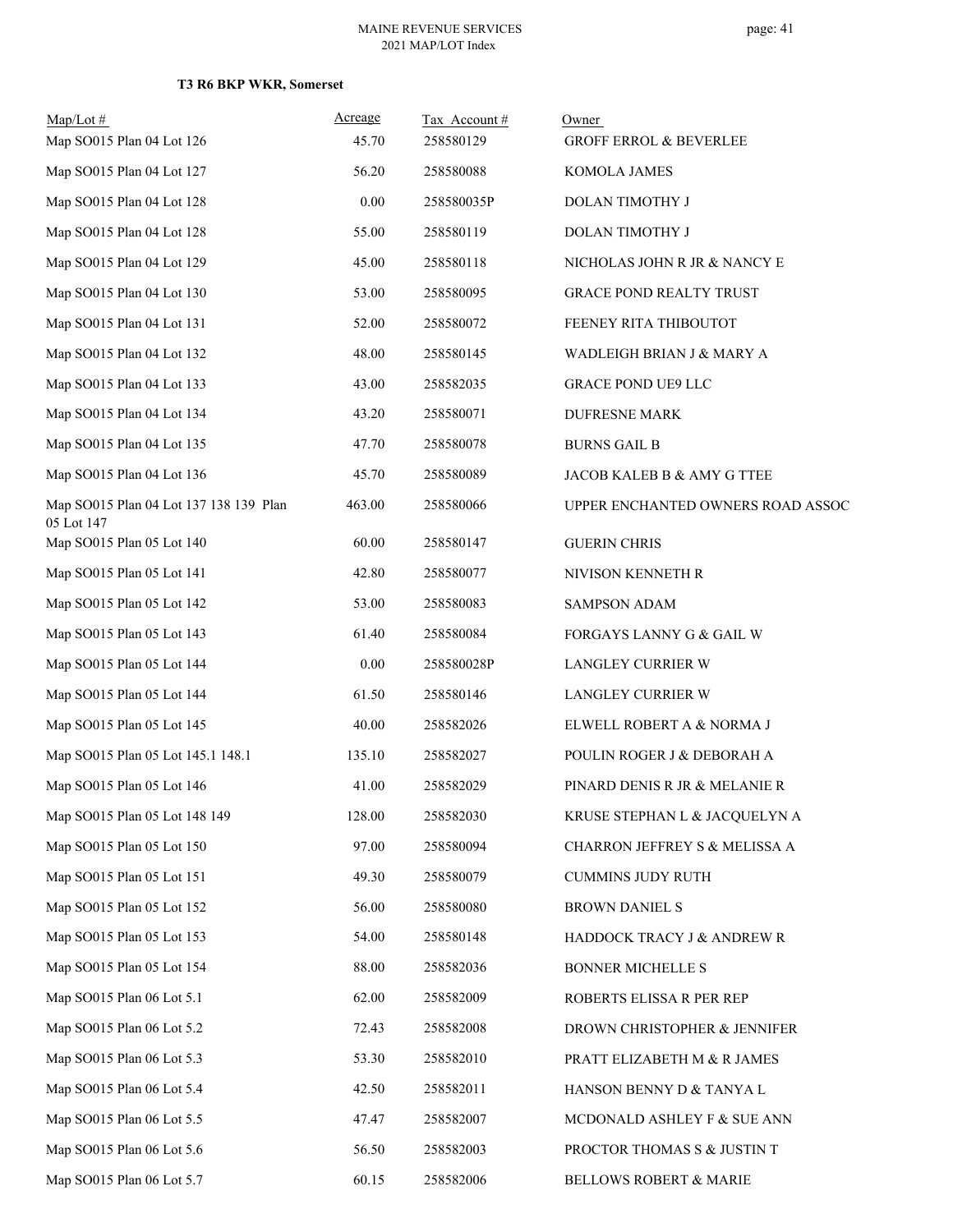| $Map/Lot$ #                    | Acreage  | Tax Account# | Owner                                   |
|--------------------------------|----------|--------------|-----------------------------------------|
| Map SO015 Plan 06 Lot 5.8      | 55.75    | 258582005    | BELLOWS ROBERT E & MARIE G              |
| Map SO015 Plan 06 Lot 5.9      | 50.60    | 258582004    | FREDETTE DARIN A                        |
| Map SO015 Plan 06 Lot 78       | 45.00    | 258580117    | JACKSON TRACEY J & KENDALL R            |
| Map SO015 Plan 06 Lot 79 87 88 | 124.20   | 258580177    | MILE TEN OWNERS ROAD ASSOC              |
| Map SO015 Plan 06 Lot 80       | $0.00\,$ | 258580046P   | <b>GAGNON JOSEPH</b>                    |
| Map SO015 Plan 06 Lot 80       | 54.00    | 258580143    | <b>GAGNON JOSEPH</b>                    |
| Map SO015 Plan 06 Lot 81       | 45.70    | 258580173    | BOYLAN ZACHARY P                        |
| Map SO015 Plan 06 Lot 82 83    | 127.00   | 258580176    | MILE TEN OWNERS ROAD ASSOC              |
| Map SO015 Plan 06 Lot 85       | 80.20    | 258580098    | MICHAUD JAMES J & CATHY B               |
| Map SO015 Plan 06 Lot 86       | 58.80    | 258580204    | LEE LINDA A                             |
| Map SO015 Plan 06 Lot 89       | 45.00    | 258580183    | LINDSAY WILLIAM A & PATRICIA T ET AL    |
| Map SO015 Plan 06 Lot 90       | 45.00    | 258580165    | BRYANT TIMOTHY A & DONNA R              |
| Map SO015 Plan 06 Lot 91       | 44.70    | 258582022    | BURTON CHRISTOPHER D & BRENDA L         |
| Map SO015 Plan 06 Lot 94       | 67.00    | 258580142    | CRISPIN RICHARD W                       |
| Map SO015 Plan 06 Lot 95       | 44.90    | 258580169    | MERRIFIELD CHESTER III                  |
| Map SO015 Plan 06 Lot 96       | 52.50    | 258580155    | LITTLEFIELD CHRIS J & MICHELLE L, WILLL |
| Map SO015 Plan 06 Lot 97       | 47.20    | 258580152    | PAGE AMY L & CHAD A                     |
| Map SO015 Plan 06 Lot 98       | 70.00    | 258580141    | BAILEY EDWIN S & TAMMY J                |
| Map SO015 Plan 06 Lot 99       | 78.00    | 258580163    | RICHARDS DUANE & JOHN RAMSDEN           |
| Map SO015 Plan 06 Lot 100      | 78.50    | 258580126    | TACCETTA VINCENT III                    |
| Map SO015 Plan 06 Lot 101      | 49.30    | 258580140    | DIEZEL HOLDINGS LLC                     |
| Map SO015 Plan 06 Lot 102      | 52.80    | 258580160    | <b>FOOTE EDWARD</b>                     |
| Map SO015 Plan 06 Lot 103      | 45.90    | 258580161    | WALDRON KRIS & BOBBIEJEAN               |
| Map SO015 Plan 06 Lot 104      | 55.00    | 258580081    | ALLEN BENNETT L                         |
| Map SO015 Plan 06 Lot 105      | 76.00    | 258580139    | STUART JEFFREY C & SHARON A CORMIER     |
| Map SO015 Plan 06 Lot 106.2    | 30.50    | 258582046    | <b>BAILLARGEON JAMES E</b>              |
| Map SO015 Plan 06 Lot 107      | 52.90    | 258580138    | COLELLO DANIELLE S & MICHAEL A          |
| Map SO015 Plan 06 Lot 108      | 53.60    | 258580116    | WINCHENBACH RONALD E & DEBORAH A        |
| Map SO015 Plan 06 Lot 109      | 60.10    | 258580153    | ALLEN THOMAS F & TINA M                 |
| Map SO015 Plan 06 Lot 110      | 64.10    | 258580114    | ROBERTO ANTHONY J                       |
| Map SO015 Plan 06 Lot 111      | 111.30   | 258580093    | BURGESS STEVEN N & DIANA E TRUSTEES     |
| Map SO015 Plan 07 Lot 36 37 45 | 185.80   | 258580178    | MILE TEN OWNERS ROAD ASSOC              |
| Map SO015 Plan 07 Lot 38       | 47.40    | 258580122    | CONLEY REALTY TRUST                     |
| Map SO015 Plan 07 Lot 38       | 47.40    | 258580122    | YOUNG ERIN                              |
| Map SO015 Plan 07 Lot 39       | 52.40    | 258580105    | CONLEY MARTIN J                         |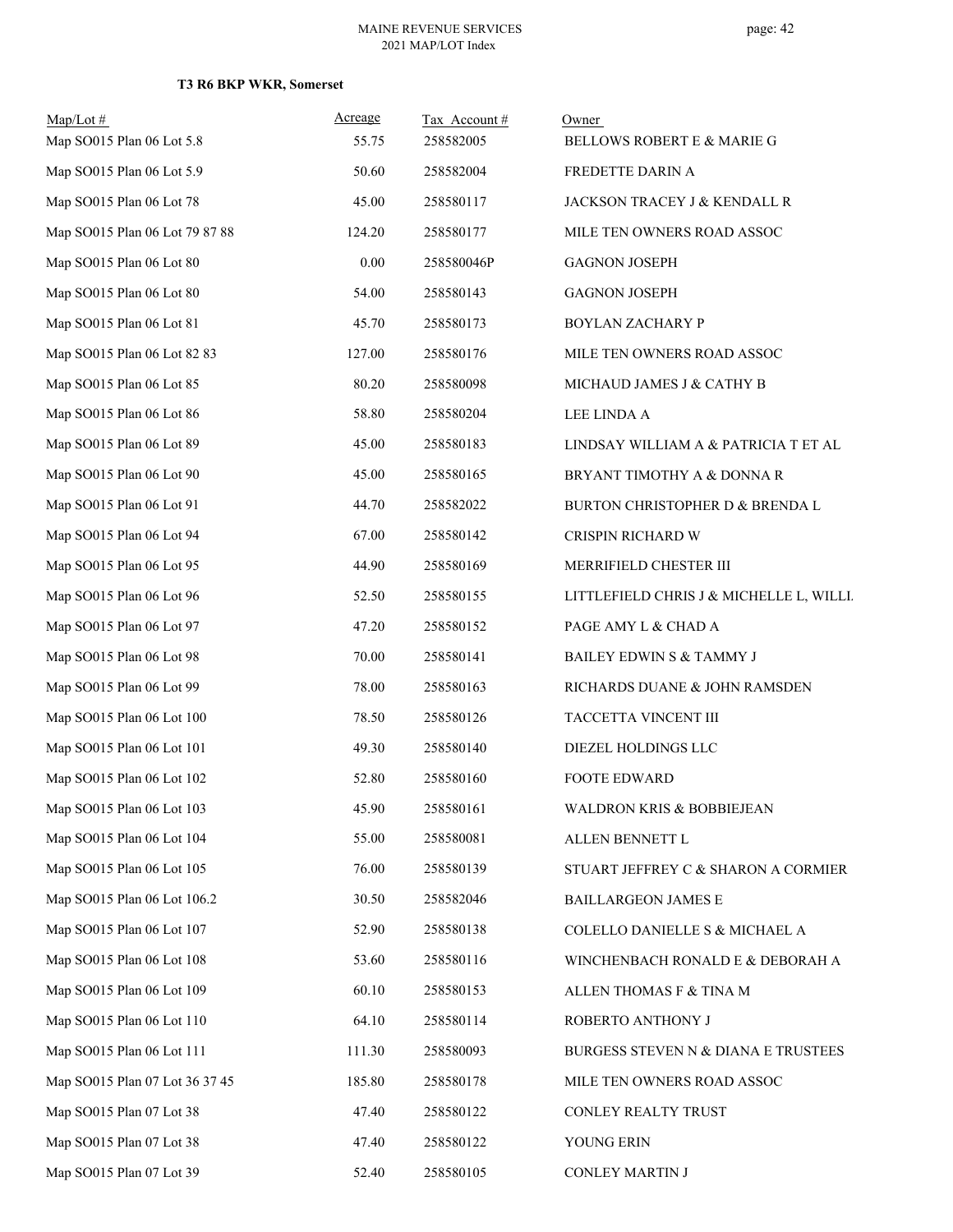| $Map/Lot \#$<br>Map SO015 Plan 07 Lot 40 | Acreage<br>45.50 | Tax Account#<br>258580168 | Owner<br>CONLEY PETER M & COLLETTE F |
|------------------------------------------|------------------|---------------------------|--------------------------------------|
| Map SO015 Plan 07 Lot 41                 | 0.00             | 258580025P                | DUBE CHRISTOPHER & DANIELLE          |
| Map SO015 Plan 07 Lot 41                 | 41.70            | 258582021                 | DUBE CHRISTOPHER & DANIELLE          |
| Map SO015 Plan 07 Lot 42                 | 44.70            | 258580121                 | VINING KENNETH E & LORI A            |
| Map SO015 Plan 07 Lot 43                 | 41.00            | 258580130                 | <b>BLANCHARD DAVID A</b>             |
| Map SO015 Plan 07 Lot 44                 | 0.00             | 258580032P                | HILLARD RICHARD                      |
| Map SO015 Plan 07 Lot 44                 | 41.70            | 258580156                 | HILLIARD RONALD & JAMES              |
| Map SO015 Plan 07 Lot 46                 | 51.40            | 258580137                 | <b>FORTIER MARK E</b>                |
| Map SO015 Plan 07 Lot 47 48              | 101.00           | 258580179                 | MILE TEN OWNERS ROAD ASSOC           |
| Map SO015 Plan 07 Lot 49                 | 67.00            | 258580188                 | FLAGG RUSS C & ELEANOR M             |
| Map SO015 Plan 07 Lot 50                 | 48.70            | 258580166                 | POTVIN DENNIS & DANIEL VINING        |
| Map SO015 Plan 07 Lot 51                 | 40.70            | 258580132                 | <b>BROWN AARON T</b>                 |
| Map SO015 Plan 07 Lot 52                 | 42.00            | 258580092                 | PRINCE RANDALL & NANCY               |
| Map SO015 Plan 07 Lot 53                 | 41.90            | 258580104                 | COOLIDGE JEFFREY W                   |
| Map SO015 Plan 07 Lot 54                 | 52.00            | 258580187                 | MERRIFIELD PAUL                      |
| Map SO015 Plan 07 Lot 55                 | 63.20            | 258580100                 | HILLIARD FRANCIS                     |
| Map SO015 Plan 07 Lot 56                 | 52.90            | 258580185                 | CROCKER BARRY W & ANN B              |
| Map SO015 Plan 07 Lot 57                 | 47.60            | 258580186                 | GOYETTE JOSEPH M JR & BONNIE L       |
| Map SO015 Plan 07 Lot 58                 | 42.80            | 258580194                 | WILLIAMS PAUL A & AIMEE B            |
| Map SO015 Plan 07 Lot 59                 | 61.90            | 258580180                 | WICKER STEPHEN A                     |
| Map SO015 Plan 07 Lot 60                 | 55.50            | 258580197                 | BLACKROCK PROPERTIES LLC             |
| Map SO015 Plan 07 Lot 61                 | 50.40            | 258580198                 | NORRIS SHARLENE L                    |
| Map SO015 Plan 07 Lot 61                 | 50.40            | 258580198                 | SEVERANCE EARL D III                 |
| Map SO015 Plan 07 Lot 62                 | 53.00            | 258580157                 | LAMBERT JOSHUA C & JEREMY T          |
| Map SO015 Plan 07 Lot 63                 | 40.70            | 258580184                 | LECLAIR DONNA M                      |
| Map SO015 Plan 07 Lot 64                 | 52.00            | 258580189                 | WOODMAN DAVID B & BONITA J ET AL     |
| Map SO015 Plan 07 Lot 65                 | 61.70            | 258580082                 | BEAR RETREAT LLC                     |
| Map SO015 Plan 07 Lot 66                 | 55.00            | 258580174                 | STATE OWNED TAX ACQUIRED 2018        |
| Map SO015 Plan 07 Lot 67                 | 53.20            | 258580190                 | NEWCOMB PHILLIP & ADAM               |
| Map SO015 Plan 07 Lot 68                 | 50.30            | 258580099                 | BERNAT JOSEPH D & LORNA L            |
| Map SO015 Plan 07 Lot 69                 | 59.60            | 258580125                 | ALLEN RYAN R & MARIA A               |
| Map SO015 Plan 07 Lot 70                 | 44.60            | 258580158                 | HOLTON STANLEY D ET AL               |
| Map SO015 Plan 07 Lot 71                 | 0.00             | 258580026P                | KING JEFFREY S                       |
| Map SO015 Plan 07 Lot 71                 | 47.00            | 258580191                 | KING JEFFREY S                       |
| Map SO015 Plan 07 Lot 72                 | 47.00            | 258580192                 | GIBBONS JAMES & JAKE                 |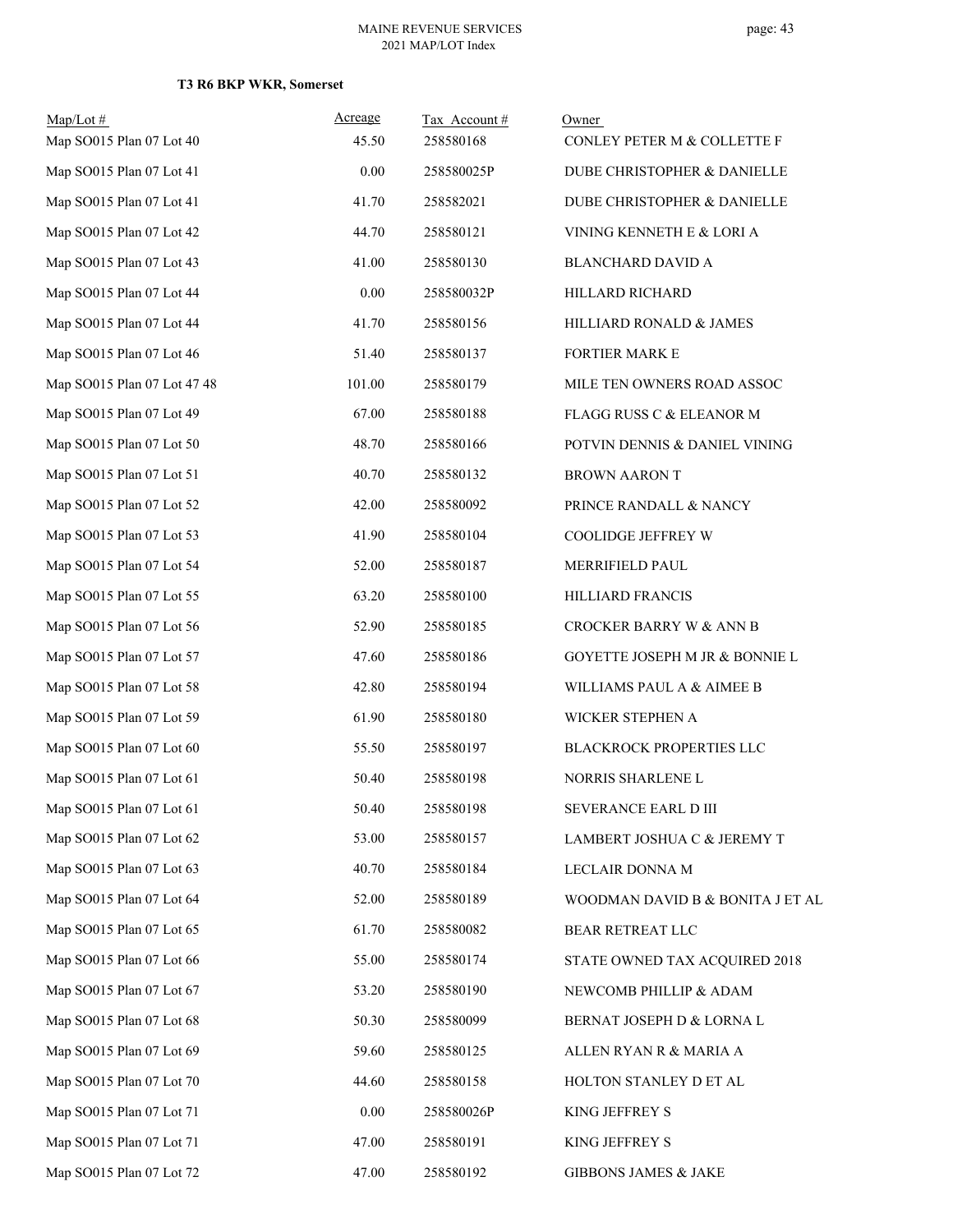| $Map/Lot \#$<br>Map SO015 Plan 07 Lot 73 | Acreage<br>42.80 | Tax Account#<br>258580193 | Owner<br>GORDON JOSHUA J & TODD J SIDMAN    |
|------------------------------------------|------------------|---------------------------|---------------------------------------------|
| Map SO015 Plan 07 Lot 74 75              | 114.00           | 258580206                 |                                             |
|                                          |                  |                           | SULLIVAN GERARD P & LAUREN P                |
| Map SO015 Plan 07 Lot 76                 | 49.60            | 258580106                 | HUSSEY BENJAMIN                             |
| Map SO015 Plan 07 Lot 77                 | 49.60            | 258580159                 | WEYMOUTH LESLIE & ROBERT & OWEN TH          |
| Map SO015 Plan 08 Lot 1                  | 7.40             | 258580200                 | HARRINGTON KEVIN C & HAZEL M WILLIAN        |
| Map SO015 Plan 08 Lot 2                  | 8.00             | 258580170                 | DANIELS JAMES L & CHARLENE J                |
| Map SO015 Plan 08 Lot 3                  | 7.20             | 258580151                 | <b>CARLIN PETER W</b>                       |
| Map SO015 Plan 08 Lot 4                  | 5.50             | 258580110                 | DUKE KIRKWOOD G & LANELLE G                 |
| Map SO015 Plan 08 Lot 5                  | 4.50             | 258580167                 | DUKE KIRKWOOD G & LANELLE G                 |
| Map SO015 Plan 08 Lot 6                  | 3.80             | 258580136                 | LAUZE MICHAEL A & ELIZABETH E               |
| Map SO015 Plan 08 Lot 7 8                | 11.20            | 258580111                 | WALSH STEPHEN A                             |
| Map SO015 Plan 08 Lot 9                  | 6.50             | 258580109                 | <b>BOURNE FREDERICK J &amp; LOVIE D</b>     |
| Map SO015 Plan 08 Lot 10                 | 1.30             | 258580108                 | <b>BARKER WILLIAM J</b>                     |
| Map SO015 Plan 08 Lot 11                 | 1.30             | 258580134                 | MURPHY PETER J & GWEN P                     |
| Map SO015 Plan 08 Lot 12                 | 2.10             | 258580091                 | TAYLOR MICHAEL B & VICKIE L                 |
| Map SO015 Plan 08 Lot 13                 | 17.60            | 258580090                 | POULIN ROGER J & DEBORAH A                  |
| Map SO015 Plan 08 Lot 15                 | 23.20            | 258580171                 | MOODY WAYNE P & AMY                         |
| Map SO015 Plan 08 Lot 16                 | 15.40            | 258580154                 | RIDLEY VERA L                               |
| Map SO015 Plan 08 Lot 17                 | 25.00            | 258580172                 | HODGKINS TROY & DENISE P                    |
| Map SO015 Plan 08 Lot 18                 | 29.80            | 258580196                 | DIJKSTRA PETER A & PATRICIA J               |
| Map SO015 Plan 08 Lot 19                 | 15.00            | 258580212                 | COVENANT KEEPERS LLC                        |
| Map SO015 Plan 08 Lot 20                 | 16.60            | 258580211                 | VACHON STEVEN J & KRISTINA S                |
| Map SO015 Plan 08 Lot 21                 | 15.00            | 258580102                 | <b>GRACE POND REALTY TRUST</b>              |
| Map SO015 Plan 08 Lot 22                 | 2.00             | 258580181                 | <b>GRACE POND SUBDIVISION OWNERS RD AS:</b> |
| Map SO015 Plan 09 Lot 155                | 42.90            | 258580128                 | YOUNG WAYNE & MICHAEL                       |
| Map SO015 Plan 09 Lot 156                | 46.20            | 258580127                 | YOUNG WAYNE                                 |
| Map SO015 Plan 09 Lot 157                | 49.20            | 258580144                 | <b>GOODENOW CLINTON A JR &amp; ANDREA I</b> |
| Map SO015 Plan 09 Lot 158                | 41.20            | 258582016                 | STATE OWNED TAX ACQUIRED 2018               |
| Map SO015 Plan 09 Lot 158.1 159.1 160.1  | 21.20            | 258582018                 | SAUNDERS JAMES E                            |
| Map SO015 Plan 09 Lot 159 160 165.1      | 40.60            | 258582020                 | <b>FABIAN KEVIN</b>                         |
| Map SO015 Plan 09 Lot 159.2 160.2        | 40.60            | 258580113                 | ROSACHA STEVEN J                            |
| Map SO015 Plan 09 Lot 161                | 45.00            | 258580120                 | ROSACHA STEVEN J                            |
| Map SO015 Plan 09 Lot 162                | 50.70            | 258580133                 | MCDONALD LARRY & DIANE                      |
| Map SO015 Plan 09 Lot 163                | 47.80            | 258580124                 | HANF ANDREW C & RAYMOND W                   |
| Map SO015 Plan 09 Lot 164                | 46.80            | 258580123                 | <b>FABIAN KEVIN</b>                         |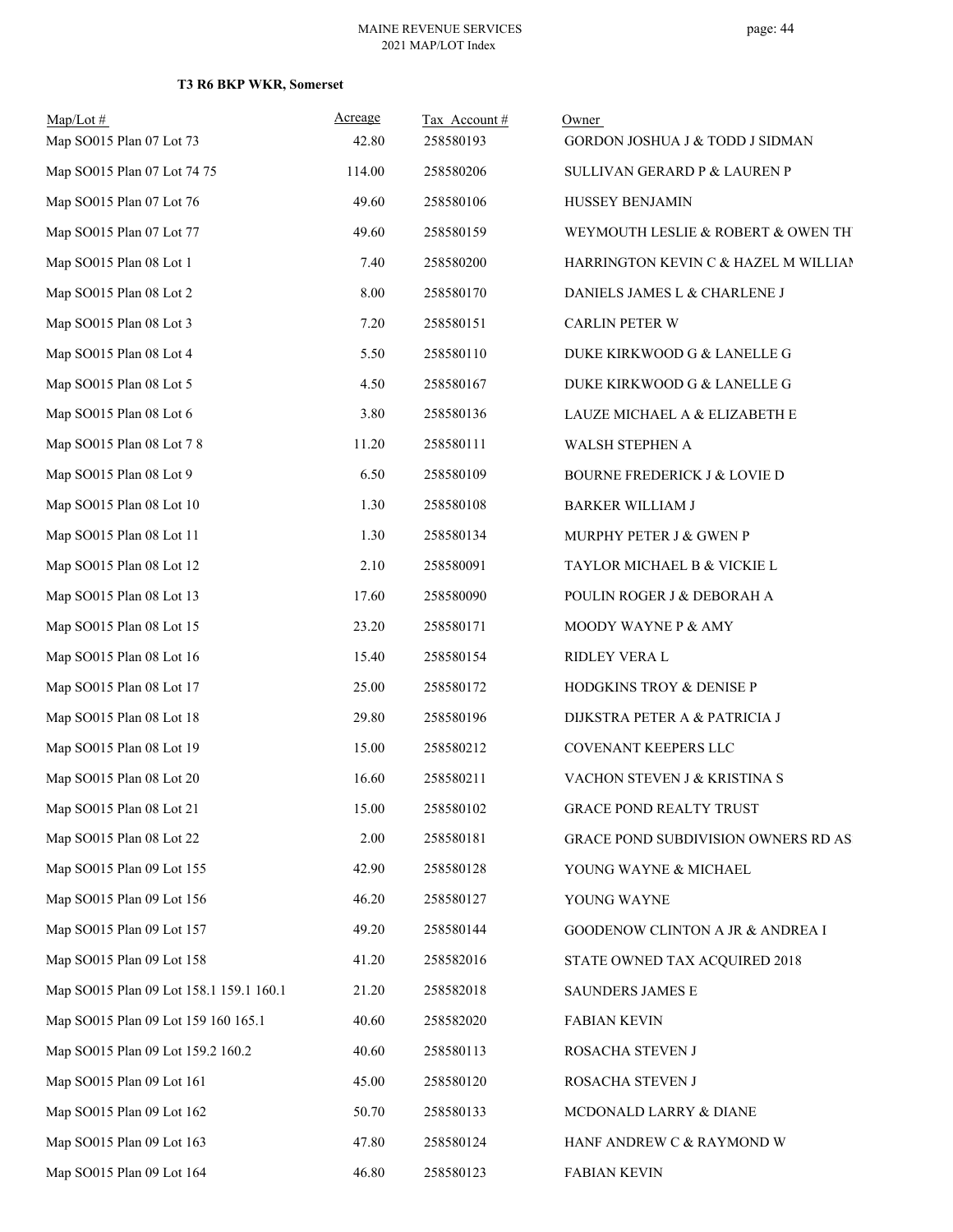| $\text{Map/Lot} \#$                                      | Acreage | Tax Account # | Owner                          |
|----------------------------------------------------------|---------|---------------|--------------------------------|
| Map SO015 Plan 09 Lot 165                                | 49.00   | 258582019     | WILSON JEREMY & JEFFREY & SETH |
| Map SO015 Plan 09 Lot 166 167 168 169<br>170 171 172 173 | 407.00  | 258580175     | MILE TEN OWNERS ROAD ASSOC     |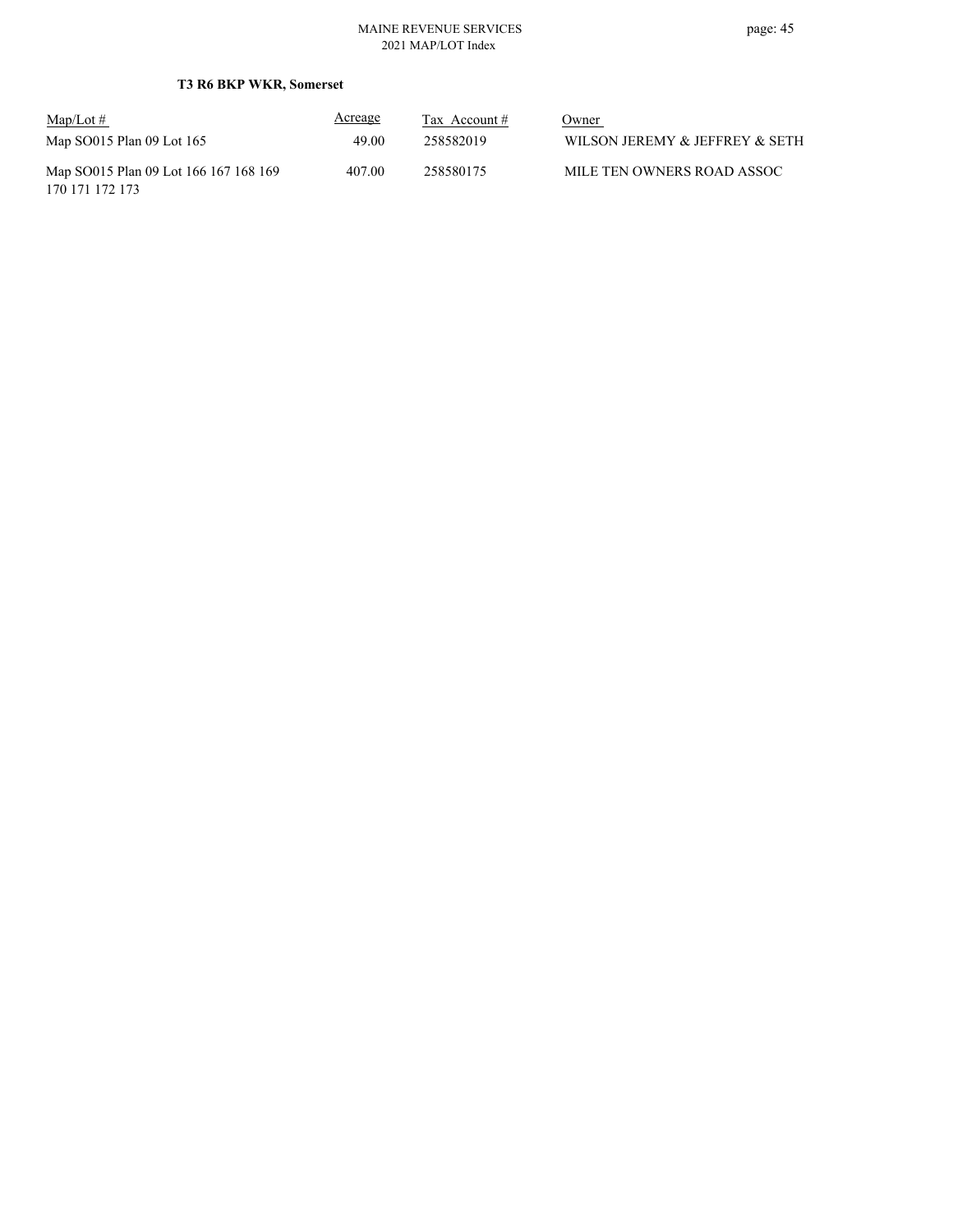#### MAINE REVENUE SERVICES 2021 MAP/LOT Index

| $Map/Lot \#$                  | Acreage   | Tax Account # | Owner                                   |
|-------------------------------|-----------|---------------|-----------------------------------------|
| Map SO016                     | 0.00      | 258260002P    | MOSOUITO LLC                            |
| Map SO016 Plan 00 Lot 0       | 0.00      | 258260015     | NEW ENGLAND CLEAN ENERGY CONNECT        |
| Map SO016 Plan 01 Lot 1       | 45.00     | 258260001     | ALLEN CHARLES PHILLIP                   |
| Map SO016 Plan 01 Lot 2       | 12,529.46 | 258260004     | WEYERHAEUSER COMPANY                    |
| Map SO016 Plan 01 Lot 2.1 3 6 | 8,880.00  | 258260013     | MOSOUITO LLC                            |
| Map SO016 Plan 01 Lot 2.2     | 69.00     | 258260014     | CENTRAL MAINE POWER COMPANY             |
| Map SO016 Plan 01 Lot 5       | 0.00      | 258260003     | <b>BOYINGTON HARLON J &amp; KRISTEN</b> |
| Map SO016 Plan 01 Lot 5       | 0.49      | 258260007     | WEYERHAEUSER COMPANY                    |
| Map SO016 Plan 01 Lot 6       | 0.00      | 258260002     | MOSOUITO LLC                            |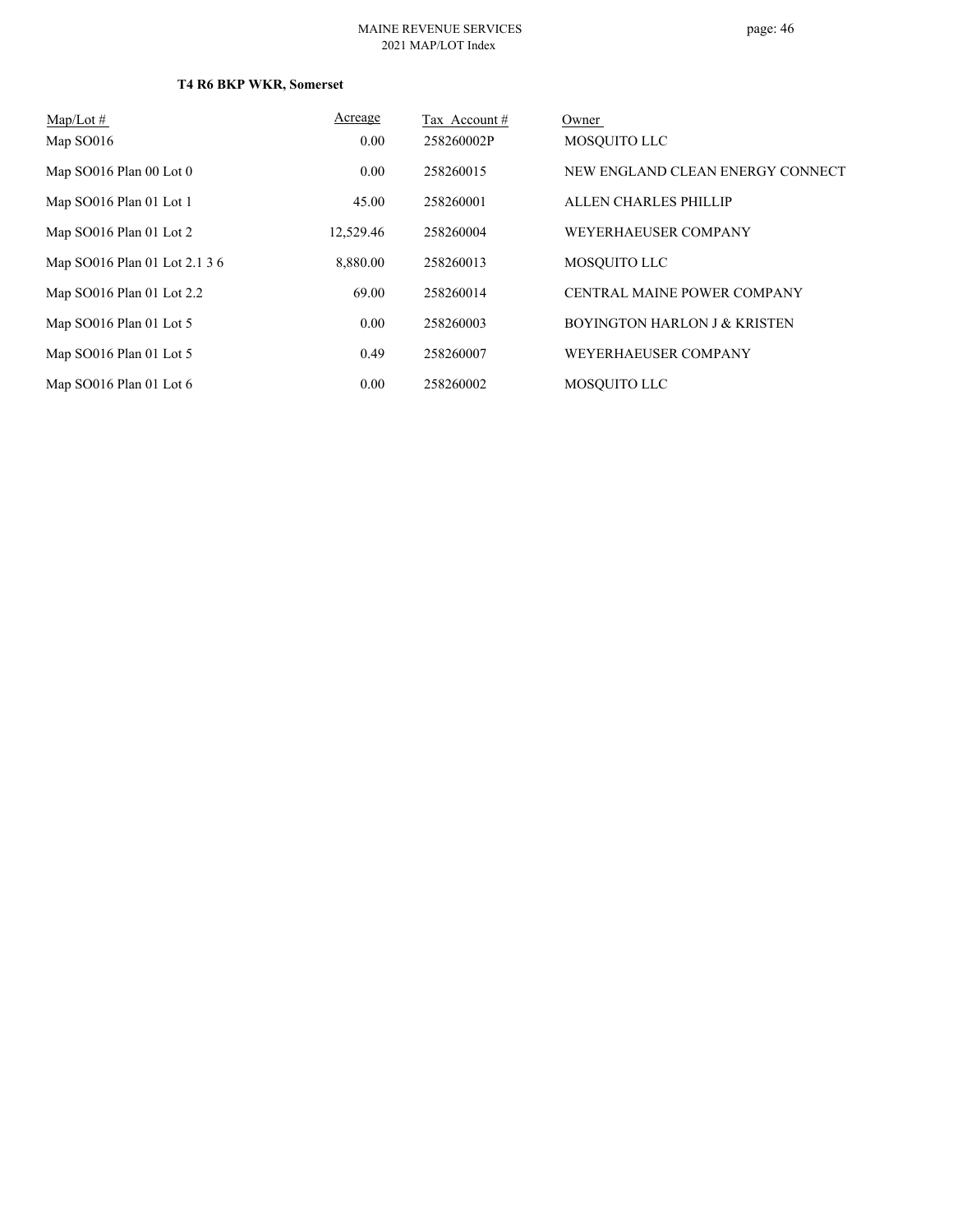| $Map/Lot \#$                  | <b>Acreage</b> | Tax Account # | Owner                               |
|-------------------------------|----------------|---------------|-------------------------------------|
| Map SO017 Plan 01 Lot 1 2 3 6 | 21,963.96      | 258650004     | PENOBSCOT FOREST LLC                |
| Map SO017 Plan 01 Lot 1       | 0.00           | 258650007     | <b>SYLVESTER CHRISTOPHER J</b>      |
| Map $SO017$ Plan 01 Lot 3     | 0.00           | 258650010     | BOYINGTON HARLON JR & HARLON SR     |
| Map SO017 Plan 01 Lot 4       | 151.00         | 258650018     | CARRIER BEVERLY & MARTHA TTEE & MAN |
| Map SO017 Plan 01 Lot 4.1     | 70.00          | 258650019     | <b>CARRIER BEVERLY W</b>            |
| Map SO017 Plan 01 Lot 4.1     | 0.00           | 258650020     | <b>CARRIER LOUIS JR</b>             |
| Map $SO017$ Plan 01 Lot 5     | 3.00           | 258650008     | <b>MCCORRISON MELVIN B</b>          |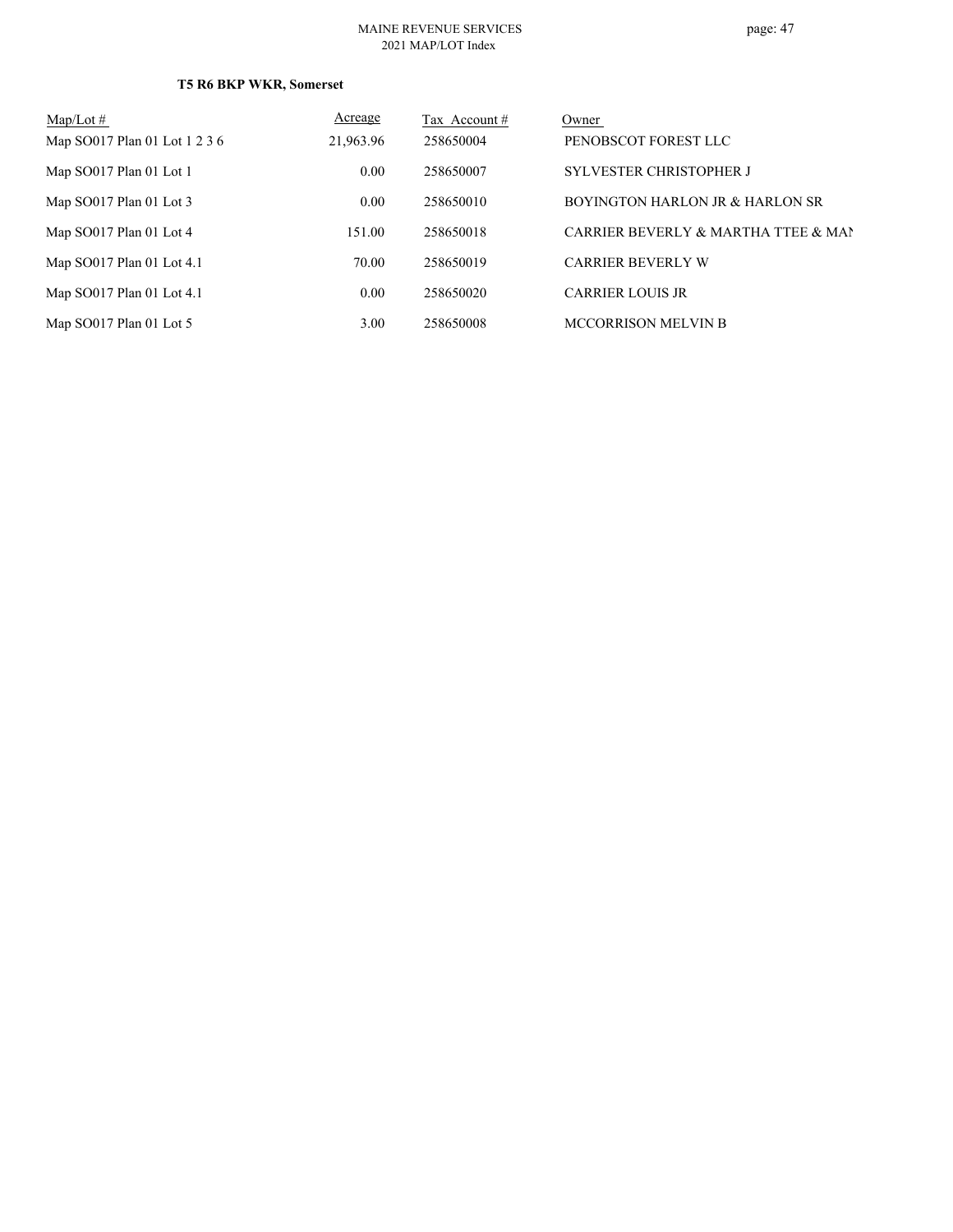| $Map/Lot$ #                  | Acreage   | Tax Account# | Owner                                 |
|------------------------------|-----------|--------------|---------------------------------------|
| Map SO018 Plan 01 Lot 1 7 18 | 16,969.00 | 258510018    | WEYERHAEUSER COMPANY                  |
| Map SO018 Plan 01 Lot 1      | 0.00      | 258510055    | CENTRAL MAINE POWER CO                |
| Map SO018 Plan 01 Lot 1.1    | 153.00    | 258510027    | BROOKFIELD WHITE PINES HYDRO LLC      |
| Map SO018 Plan 01 Lot 1.1    | 342.00    | 258510056    | MAINE STATE OF                        |
| Map SO018 Plan 01 Lot 1.2    | 24.00     | 258510053    | CENTRAL MAINE POWER CO                |
| Map SO018 Plan 01 Lot 1.3    | 94.00     | 258510061    | WEYERHAEUSER NR COMPANY               |
| Map SO018 Plan 01 Lot 1.4    | 1.69      | 258510059    | KENNEBEC WATER POWER COMPANY          |
| Map SO018 Plan 01 Lot 1.5    | 314.00    | 258510060    | WEYERHAEUSER NR COMPANY               |
| Map SO018 Plan 01 Lot 2      | 42.00     | 258510054    | CENTRAL MAINE POWER CO                |
| Map SO018 Plan 01 Lot 4      | 16.77     | 258510013    | BROOKFIELD WHITE PINES HYDRO LLC      |
| Map SO018 Plan 01 Lot 5      | 136.00    | 258510014    | <b>HARDING SCOTT</b>                  |
| Map SO018 Plan 01 Lot 5.1    | 90.00     | 258510062    | THORNTON BRIAN L & DAVID R & LEAH L G |
| Map SO018 Plan 01 Lot 8      | 54.00     | 258510003    | BROOKFIELD WHITE PINES HYDRO LLC      |
| Map SO018 Plan 01 Lot 8      | 0.00      | 258510022    | STRENG RICHARD G                      |
| Map SO018 Plan 01 Lot 21     | 15.00     | 258510046    | CENTRAL MAINE POWER CO                |
| Map SO018 Plan 01 Lot 21     | 0.00      | 258510047    | <b>DYER JAMES</b>                     |
| Map SO018 Plan 01 Lot 21     | 0.00      | 258510048    | CHAPMAN CLIFFORD                      |
| Map SO018 Plan 01 Lot 21     | 0.00      | 258510049    | WEBSTER JOHN                          |
| Map SO018 Plan 01 Lot 21     | 0.00      | 258510050    | PEASE JAMES M & JASON A               |
| Map SO018 Plan 01 Lot 21     | 0.00      | 258510051    | <b>SAXON WAYNE</b>                    |
| Map SO018 Plan 01 Lot 21     | 0.00      | 258510052    | WILLIS CLIFFORD A                     |
| Map SO018 Plan 01 Lot 22     | 2.00      | 258510034    | <b>EMERY CHARLES M</b>                |
| Map SO018 Plan 01 Lot 23     | 0.96      | 258510031    | LEPAGE ALAN                           |
| Map SO018 Plan 01 Lot 500    | 1,274.00  | 258510004    | CENTRAL MAINE POWER CO                |
| Map SO018 Plan 02 Lot 1      | 1.19      | 258510016    | RANGER SCOTT                          |
| Map SO018 Plan 02 Lot 2      | 3.68      | 258510009    | <b>RANGER SCOTT</b>                   |
| Map SO018 Plan 02 Lot 3      | 0.23      | 258510005    | MORENCY DIANE TRUSTEE                 |
| Map SO018 Plan 02 Lot 4 5    | 1.24      | 258510035    | MANVILLE ALBERT M II & SANDRA SCHOLA  |
| Map SO018 Plan 02 Lot 6 7    | 1.03      | 258510007    | LEBRUN STEVE & JOANNE                 |
| Map SO018 Plan 02 Lot 8      | 0.02      | 258510026    | MORENCY DIANE TRUSTEE                 |
| Map SO018 Plan 02 Lot 9      | 0.47      | 258510006    | ADERMAN CRAIG J & CAROL S TRUSTEES    |
| Map SO018 Plan 02 Lot 10     | 0.52      | 258510021    | CUSHMAN HENRY S & SUSAN O             |
| Map SO018 Plan 02 Lot 11     | 0.52      | 258510017    | HINDS DALE & BEVERLY                  |
| Map SO018 Plan 02 Lot 12     | 0.52      | 258510008    | CADIGAN DEBORAH H & GEORGE JR         |
| Map SO018 Plan 02 Lot 13     | 0.52      | 258510001    | <b>BAILEY KENNETH A</b>               |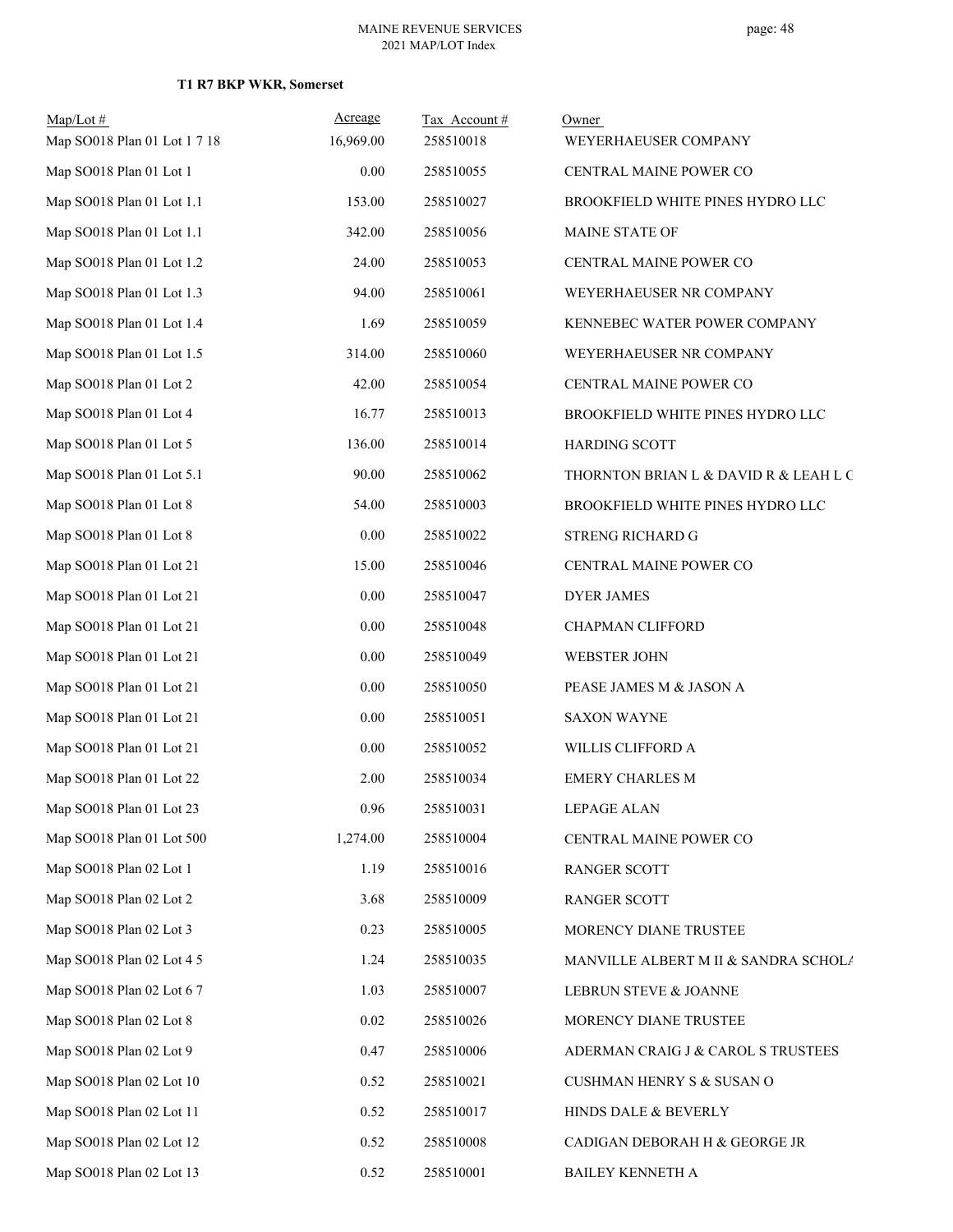| $Map/Lot \#$                  | Acreage | Tax Account# | Owner                                                |
|-------------------------------|---------|--------------|------------------------------------------------------|
| Map SO018 Plan 02 Lot 14      | 0.51    | 258510023    | UNDERHILL KATRINA & PETER SMALL                      |
| Map SO018 Plan 02 Lot 15      | 0.51    | 258510024    | WILCOX THEODATE A & LARRY A TRUSTEE                  |
| Map SO018 Plan 02 Lot 16      | 1.00    | 258510044    | MUZZY LUKE D & LAUREEN J                             |
| Map SO018 Plan 02 Lot 17      | 0.95    | 258510039    | MUSE ROBERT G & PAUL G                               |
| Map SO018 Plan 02 Lot 18      | 0.57    | 258510032    | <b>COLLINS AMY SUE TRUSTEE</b>                       |
| Map SO018 Plan 02 Lot 19      | 1.06    | 258510033    | DICKSON ROBERT K                                     |
| Map SO018 Plan 02 Lot 20 25.3 | 3.00    | 258510038    | ELLWOOD KARYN L                                      |
| Map SO018 Plan 02 Lot 21      | 3.00    | 258510045    | ELLWOOD PAUL R                                       |
| Map SO018 Plan 02 Lot 22      | 2.00    | 258510030    | SCHELL JOHN W & BARBARA A                            |
| Map SO018 Plan 02 Lot 24      | 1.00    | 258510040    | SLADER CHRISTINE T & JAMES B THORNE &                |
| Map SO018 Plan 02 Lot 25      | 72.88   | 258510037    | <b>NELSON ARMANDE</b>                                |
| Map SO018 Plan 02 Lot 25.1    | 0.30    | 258510057    | DICKSON LYNNE ET AL                                  |
| Map SO018 Plan 02 Lot 25.2    | 0.92    | 258510058    | <b>KRASEVEC RALPH JAY</b>                            |
| Map SO018 Plan 02 Lot 26      | 0.92    | 258510028    | <b>KRASEVEC RALPH JAY</b>                            |
| Map SO018 Plan 02 Lot 29 30   | 4.06    | 258510036    | <b>GAUSE WILLIAM D &amp; JOHN P &amp; RICHARD B.</b> |
| Map SO018 Plan 02 Lot 31      | 29.00   | 258510041    | TITCOMB FORREST DANE & STEPHAN ADAM                  |
| Map SO018 Plan 02 Lot 31      | 29.00   | 258510041    | TITCOMB FORREST DANE & STEPHAN ADAM                  |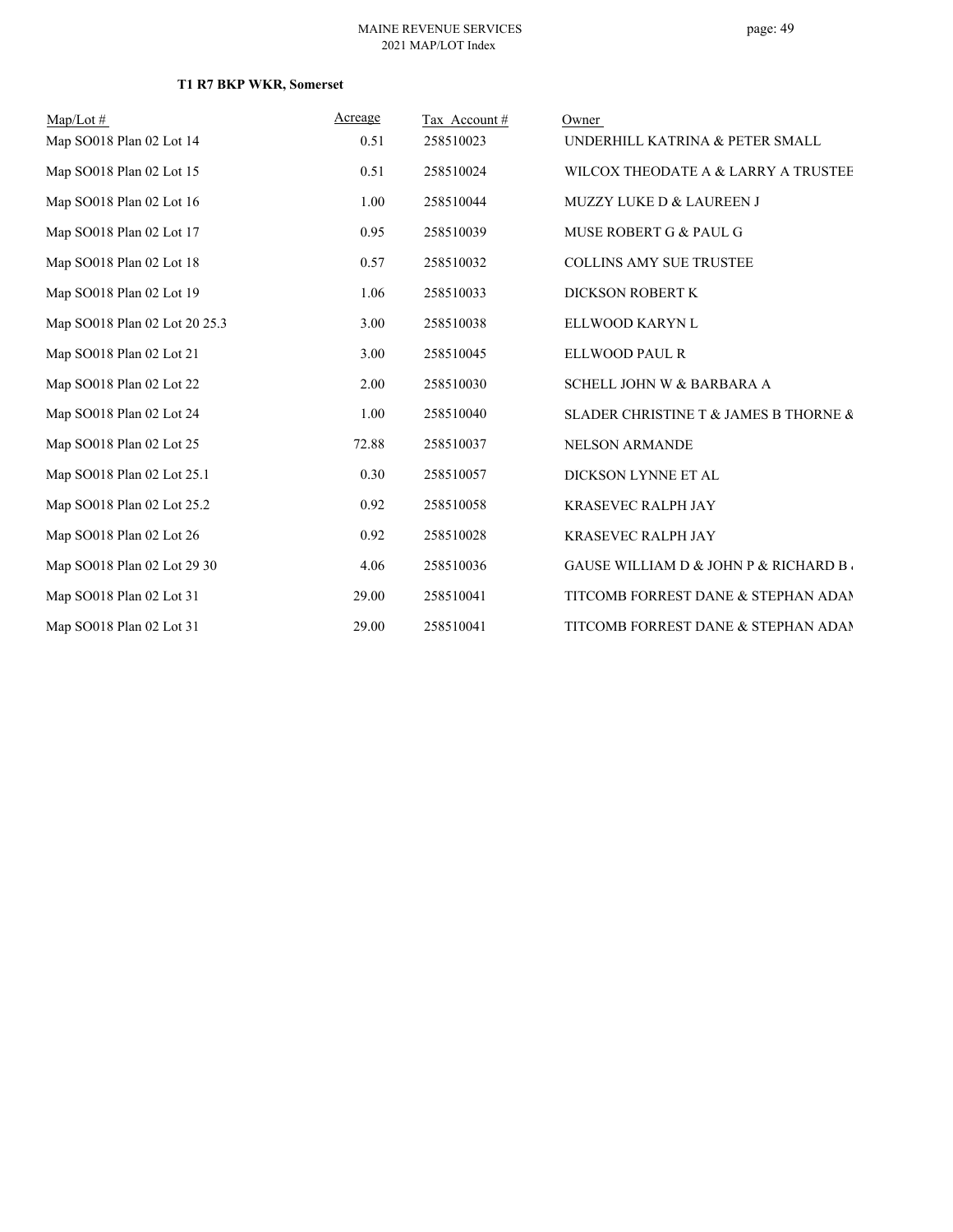#### MAINE REVENUE SERVICES 2021 MAP/LOT Index

| $Map/Lot \#$            | Acreage   | Tax Account $#$ | Owner                 |
|-------------------------|-----------|-----------------|-----------------------|
| Map SO019 Plan 01 Lot 1 | 24,457.00 | 258360001       | WEYERHAEUSER COMPANY  |
| Map SO019 Plan 01 Lot 2 | 0.34      | 258360003       | WEYERHAEUSER COMPANY  |
| Map SO019 Plan 01 Lot 2 | 0.00      | 258360005       | <b>MAINE STATE OF</b> |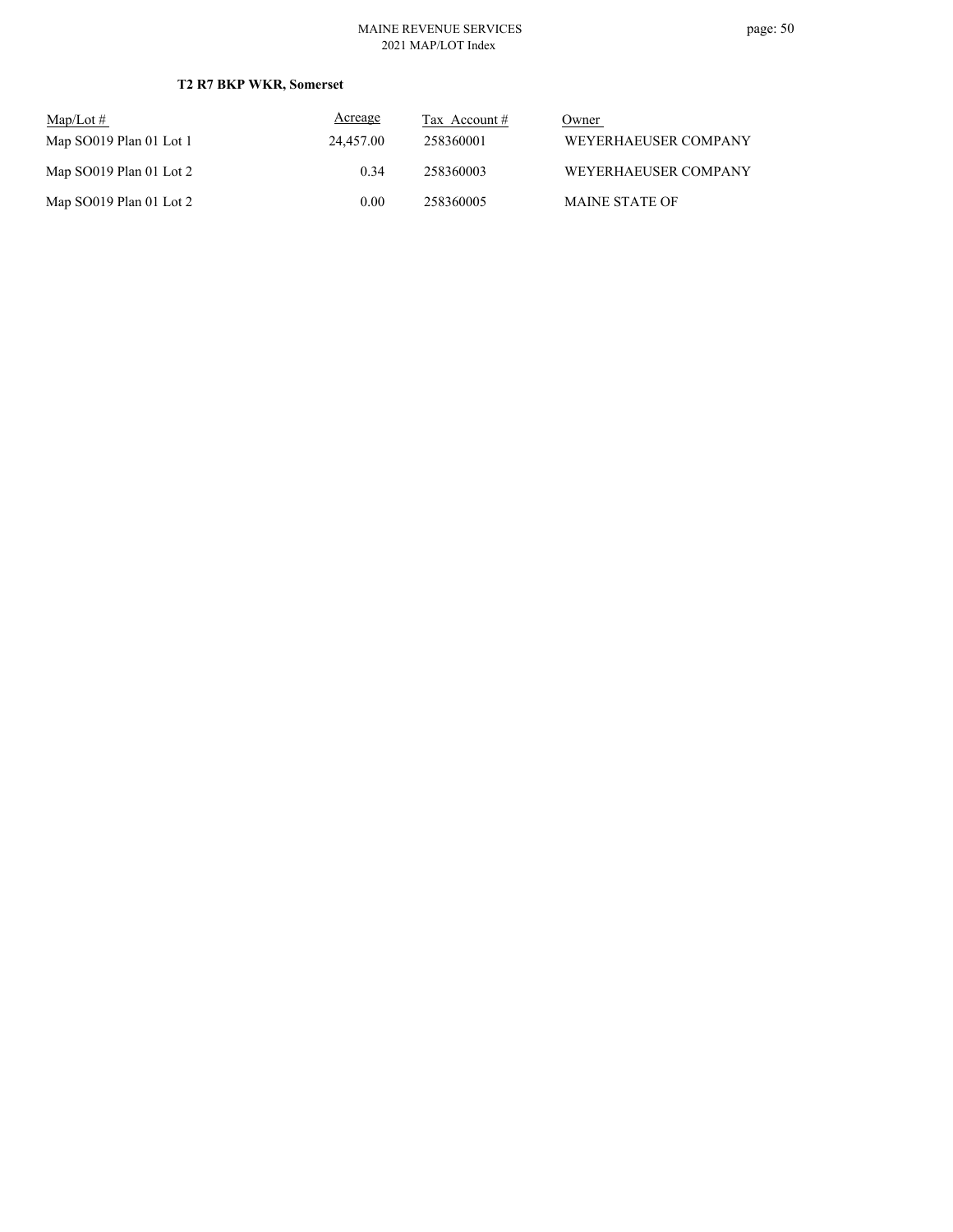| $Map/Lot \#$<br>Map SO020            | Acreage<br>0.00 | Tax Account#<br>258390014P | Owner<br>KRUSE STEPHEN J & JACQUELYN A |
|--------------------------------------|-----------------|----------------------------|----------------------------------------|
| Map SO020 Plan 00 Lot 0              | 0.00            | 258390068                  | NEW ENGLAND CLEAN ENERGY CONNECT       |
| Map SO020 Plan 01 Lot 1.1 4 5        | 12,884.39       | 258390030                  | WEYERHAEUSER COMPANY                   |
| Map SO020 Plan 01 Lot 1.11           | 16.90           | 258390063                  | CENTRAL MAINE POWER COMPANY            |
| Map SO020 Plan 01 Lot 1.12 1.13 1.14 | 318.54          | 258390056                  | KRUSE STEPHAN L & JACQUELYN A          |
| Map SO020 Plan 01 Lot 1.131          | 1.00            | 258390061                  | GERARD GRANT W & KELLY C               |
| Map SO020 Plan 01 Lot 1.133          | 15.50           | 258390066                  | GERARD GRANT W & KELLY C               |
| Map SO020 Plan 01 Lot 1.16           | 1,008.00        | 258390065                  | MAINE STATE OF                         |
| Map SO020 Plan 01 Lot 1.2            | 3.50            | 258390021                  | PARLIN POND ASSOCIATES                 |
| Map SO020 Plan 01 Lot 1.21           | 49.00           | 258390052                  | KRUSE STEPHAN SR & JACQUELYN TRUSTE    |
| Map SO020 Plan 01 Lot 1.22           | 1.00            | 258390058                  | BROWN ERIC S & KELLEY V                |
| Map SO020 Plan 01 Lot 1.23           | 1.40            | 258390064                  | COX CHRISTINE & RICHARD AUSTIN         |
| Map SO020 Plan 01 Lot 2              | 83.64           | 258390022                  | NADEAU ALFRED L                        |
| Map SO020 Plan 01 Lot 2.1            | 3.21            | 258390059                  | GEORGE ANTHONY C & CATHERINE M         |
| Map SO020 Plan 01 Lot 2.11           | 6.42            | 258390060                  | GEORGE ANTHONY C & CATHERINE M         |
| Map SO020 Plan 01 Lot 3 8            | 4.55            | 258390049                  | <b>ERVEN HOLLY</b>                     |
| Map SO020 Plan 01 Lot 3.1            | 5.81            | 258390032                  | PARLIN POND SPORTING CAMPS LLC         |
| Map SO020 Plan 01 Lot 6.1            | 0.52            | 258390033                  | WEST JAMES W & LINDA J                 |
| Map SO020 Plan 01 Lot 6.2            | 0.62            | 258390036                  | WEST DONALD W JR ET AL                 |
| Map SO020 Plan 01 Lot 6.3            | 0.72            | 258390019                  | LEVESQUE RAYMOND J & LORRAINE E        |
| Map SO020 Plan 01 Lot 6.4            | 0.78            | 258390024                  | MACCABE KARL D & PENNY J               |
| Map SO020 Plan 01 Lot 9              | 0.69            | 258390011                  | PARLIN POND SPORTING CAMPS LLC         |
| Map SO020 Plan 01 Lot 10             | 0.57            | 258390031                  | SUMMERHAVEN PROPERTIES INC & MOOSE     |
| Map SO020 Plan 01 Lot 14             | 0.91            | 258390013                  | <b>BESSEY JAMES D</b>                  |
| Map SO020 Plan 01 Lot 15             | 0.83            | 258390012                  | <b>BROWN BARRY L</b>                   |
| Map SO020 Plan 01 Lot 16             | 0.00            | 258390051                  | HENSON ALBERT G & KAREN A              |
| Map SO020 Plan 01 Lot 16             | 5.10            | 258390057                  | KRUSE STEPHAN L & JACQUELYN A          |
| Map SO020 Plan 01 Lot 500            | 0.00            | 258390003                  | CENTRAL MAINE POWER CO                 |
| Map SO020 Plan 02 Lot 1 4.1          | 95.90           | 258390067                  | THERIAULT NORMAN & KAREN               |
| Map SO020 Plan 02 Lot 1.1            | 44.00           | 258390045                  | MACKENZIE RONALD G & KATHLEEN I        |
| Map SO020 Plan 02 Lot 1.2            | 10.38           | 258390062                  | PARLIN FARM CABINS LLC                 |
| Map SO020 Plan 02 Lot 2 3            | 70.00           | 258390020                  | <b>SOPP BILLIE</b>                     |
| Map SO020 Plan 02 Lot 4              | 6.94            | 258390041                  | HARRINGTON BEREN G & DONNE L SOPP      |
| Map SO020 Plan 02 Lot 5              | 8.01            | 258390004                  | SCHER CORDELIA H ET AL                 |
| Map SO020 Plan 02 Lot 6              | 6.00            | 258390009                  | LANGE BJORN ET AL                      |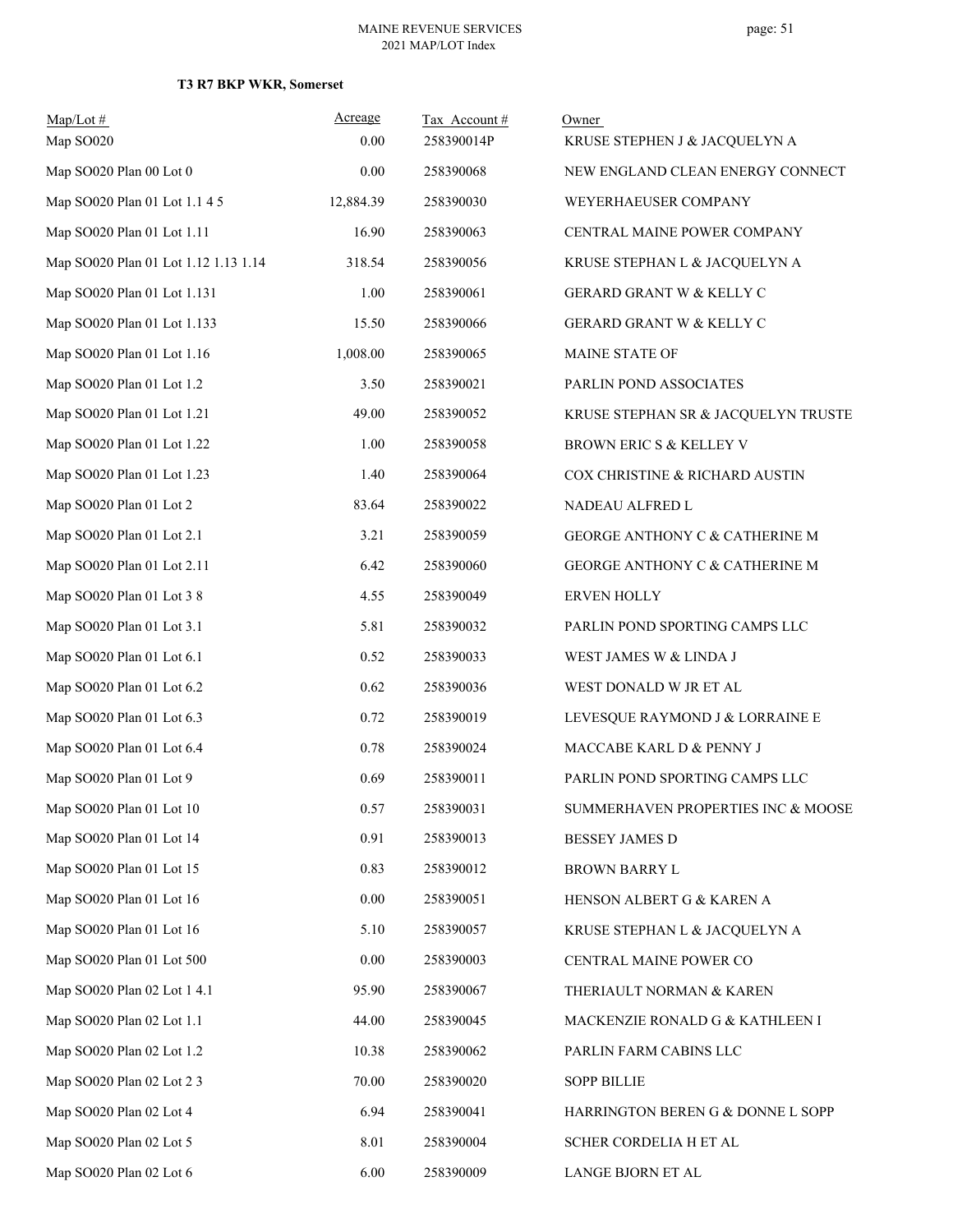| $Map/Lot \#$                | Acreage | Tax Account # | Owner                                 |
|-----------------------------|---------|---------------|---------------------------------------|
| Map SO020 Plan 02 Lot 7.1   | 1.09    | 258390035     | PARLIN POND SPORTING CAMPS LLC        |
| Map SO020 Plan 02 Lot 7.21  | 0.61    | 258390001     | HONSINGER MICHAEL V & VALERIE B       |
| Map SO020 Plan 02 Lot 7.22  | 0.28    | 258390023     | UCCELLO DANIEL                        |
| Map SO020 Plan 02 Lot 7.22  | 0.00    | 258390053     | <b>AUDET ROBERT</b>                   |
| Map SO020 Plan 02 Lot 7.3   | 3.78    | 258390014     | LAKE PARLIN LODGE & CABINS LLC        |
| Map SO020 Plan 02 Lot 7.4   | 1.25    | 258390002     | KRUSE STEPHAN SR & JACQUELYN TRUSTE   |
| Map SO020 Plan 02 Lot 8 15  | 15.20   | 258390015     | LAKE PARLIN LODGE & CABINS LLC        |
| Map SO020 Plan 02 Lot 9     | 0.23    | 258390007     | KRUSE CHRISTOPHER J & KYLE L & STEPHE |
| Map SO020 Plan 02 Lot 10.1  | 1.19    | 258390027     | <b>HENNIG CHARLES E TRUSTEE</b>       |
| Map SO020 Plan 02 Lot 10.11 | 1.37    | 258390043     | <b>CAMPBELL LYNN A</b>                |
| Map SO020 Plan 02 Lot 10.2  | 4.38    | 258390034     | KRUSE STEPHAN SR & JACQUELYN TRUSTE   |
| Map SO020 Plan 02 Lot 10.3  | 2.70    | 258390026     | KRUSE STEPHAN SR & JACQUELYN TRUSTE   |
| Map SO020 Plan 02 Lot 11    | 0.98    | 258390025     | KRUSE STEPHAN L & JACQUELYN A         |
| Map SO020 Plan 02 Lot 12    | 2.40    | 258390005     | <b>HARTMAN DANIEL</b>                 |
| Map SO020 Plan 02 Lot 13    | 0.75    | 258390006     | HARTMAN DANIEL S & JONATHAN D & ANN   |
| Map SO020 Plan 02 Lot 14    | 3.27    | 258390017     | MCKENNEY TERRANCE P & JONATHAN B      |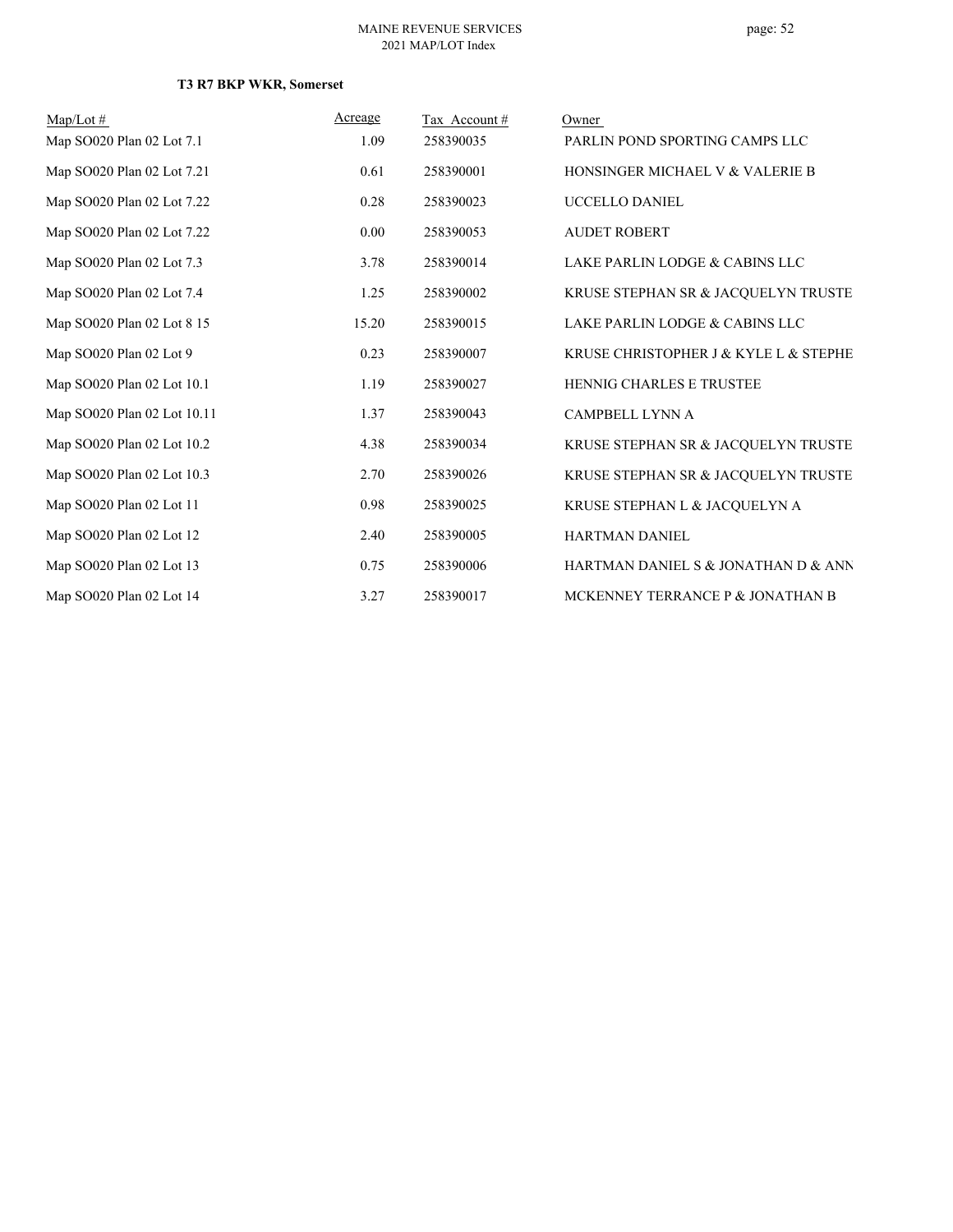#### MAINE REVENUE SERVICES 2021 MAP/LOT Index

| $Map/Lot \#$                 | Acreage   | Tax Account # | Owner                            |
|------------------------------|-----------|---------------|----------------------------------|
| Map $SO022$ Plan 00 Lot 0    | 0.00      | 258132006     | NEW ENGLAND CLEAN ENERGY CONNECT |
| Map SO022 Plan 01 Lot 1 1.21 | 11,271.13 | 258130002     | WEYERHAEUSER COMPANY             |
| Map SO022 Plan 01 Lot 1.1    | 2.530.00  | 258132004     | <b>MAINE STATE OF</b>            |
| Map SO022 Plan 01 Lot 1.2    | 1,898.00  | 258132003     | NATURE CONSERVANCY               |
| Map SO022 Plan 01 Lot 1.3    | 246.40    | 258132005     | CENTRAL MAINE POWER COMPANY      |
| Map SO022 Plan 01 Lot 2      | 210.00    | 258132001     | <b>MAINE STATE OF</b>            |
| Map SO022 Plan 01 Lot 3      | 435.00    | 258132002     | <b>MAINE STATE OF</b>            |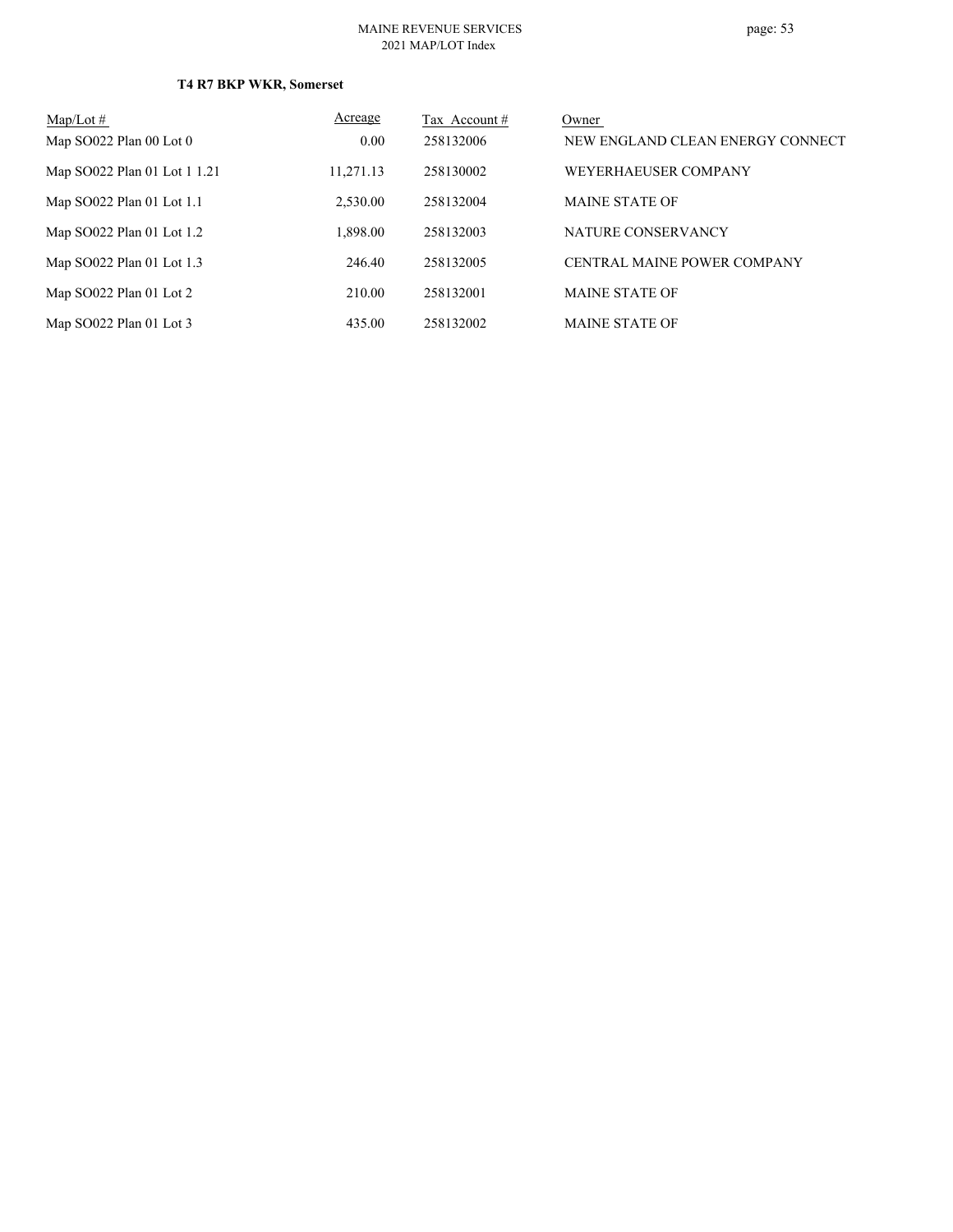# page: 54

| $Map/Lot \#$                            | Acreage  | Tax Account# | Owner                            |
|-----------------------------------------|----------|--------------|----------------------------------|
| Map SO023 Plan 00 Lot 0                 | 0.00     | 258660023    | NEW ENGLAND CLEAN ENERGY CONNECT |
| Map SO023 Plan 01 Lot 1 3               | 1,355.82 | 258660006    | WEYERHAEUSER COMPANY             |
| Map SO023 Plan 01 Lot 1.1               | 2,590.00 | 258660016    | <b>MAINE STATE OF</b>            |
| Map SO023 Plan 01 Lot 1.2               | 7,538.00 | 258660015    | NATURE CONSERVANCY               |
| Map SO023 Plan 01 Lot 1.3               | 2,864.00 | 258660017    | NATURE CONSERVANCY               |
| Map SO023 Plan 01 Lot 1.4 1.5 3.1 5.121 | 171.00   | 258660018    | CENTRAL MAINE POWER COMPANY      |
| Map SO023 Plan 01 Lot 2                 | 0.46     | 258660001    | DEHART WILLIAM C SR ET AL        |
| Map SO023 Plan 01 Lot 4                 | 66.57    | 258660009    | <b>HANSON DUANE</b>              |
| Map SO023 Plan 01 Lot 5.1               | 14.00    | 258660003    | LONGCHAMPS & SONS INC            |
| Map SO023 Plan 01 Lot 5.11              | 20.00    | 258660020    | CENTRAL MAINE POWER COMPANY      |
| Map SO023 Plan 01 Lot 5.12              | 635.00   | 258660022    | WEYERHAEUSER COMPANY             |
| Map SO023 Plan 01 Lot 5.122             | 30.60    | 258660021    | <b>LONGCHAMPS &amp; SONS INC</b> |
| Map SO023 Plan 01 Lot 5.22              | 1.13     | 258660004    | <b>MAINE STATE OF</b>            |
| Map SO023 Plan 01 Lot 5.23 5.25         | 144.50   | 258660014    | HAYNES F ELIZABETH & N BRUCE     |
| Map SO023 Plan 01 Lot 5.24              | 100.00   | 258660013    | HANSON DUANE & SALLY KWAN        |
| Map SO023 Plan 01 Lot 5.26 6            | 111.00   | 258660008    | HANSON DUANE & SALLY KWAN        |
| Map SO023 Plan 01 Lot 7                 | 0.46     | 258660005    | UNIVERSITY OF MAINE              |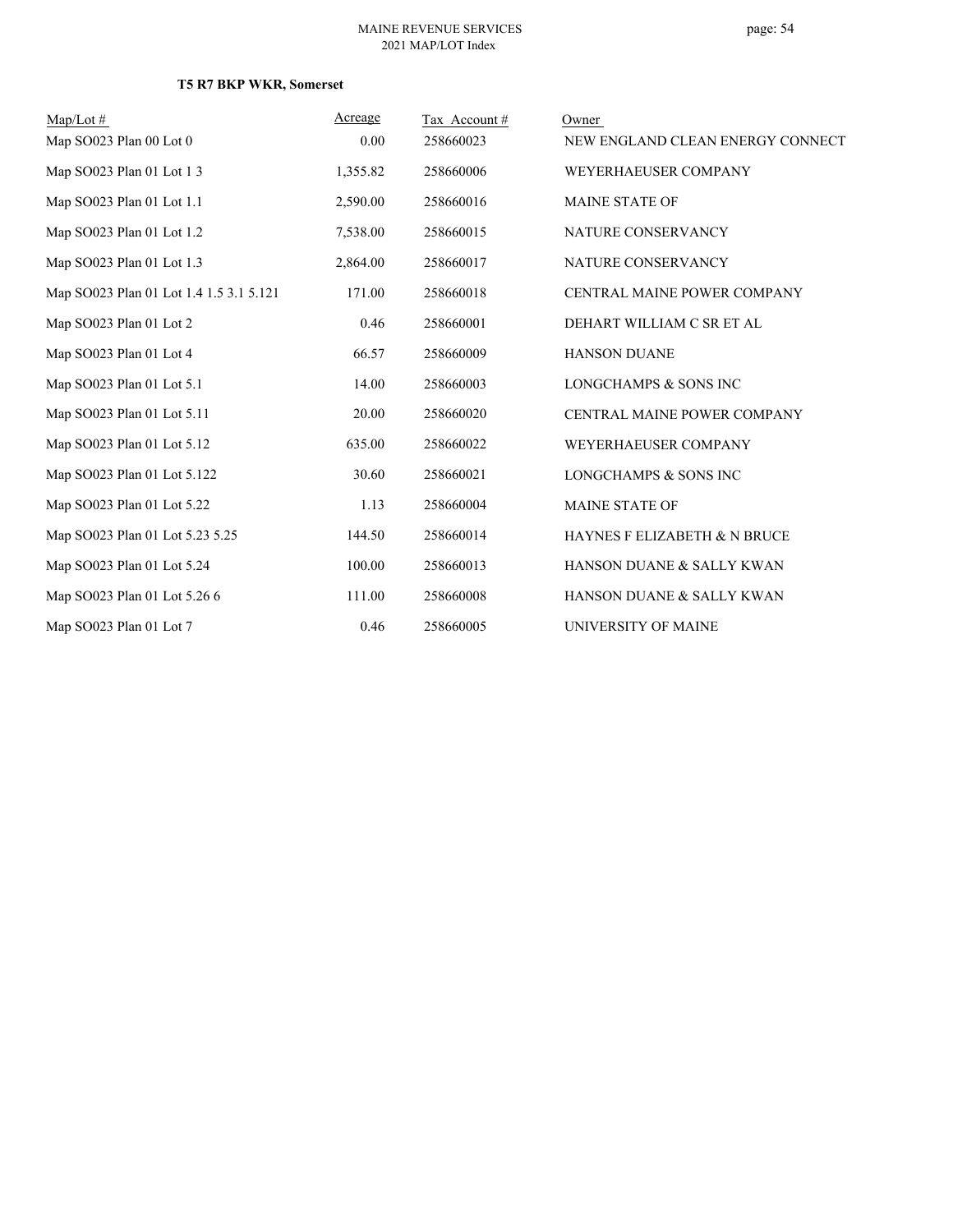#### MAINE REVENUE SERVICES 2021 MAP/LOT Index

| $Map/Lot \#$                          | Acreage   | Tax Account # | Owner                            |
|---------------------------------------|-----------|---------------|----------------------------------|
| Map $SO024$ Plan 00 Lot 0             | 0.00      | 258020005     | NEW ENGLAND CLEAN ENERGY CONNECT |
| Map SO024 Plan 01 Lot 1 2 3           | 12.264.00 | 258020001     | WEYERHAEUSER COMPANY             |
| Map SO024 Plan 01 Lot 1.1 1.2 2.1 3.1 | 4.310.00  | 258020003     | NATURE CONSERVANCY               |
| Map SO024 Plan 01 Lot 1.3             | 216.40    | 258020004     | CENTRAL MAINE POWER COMPANY      |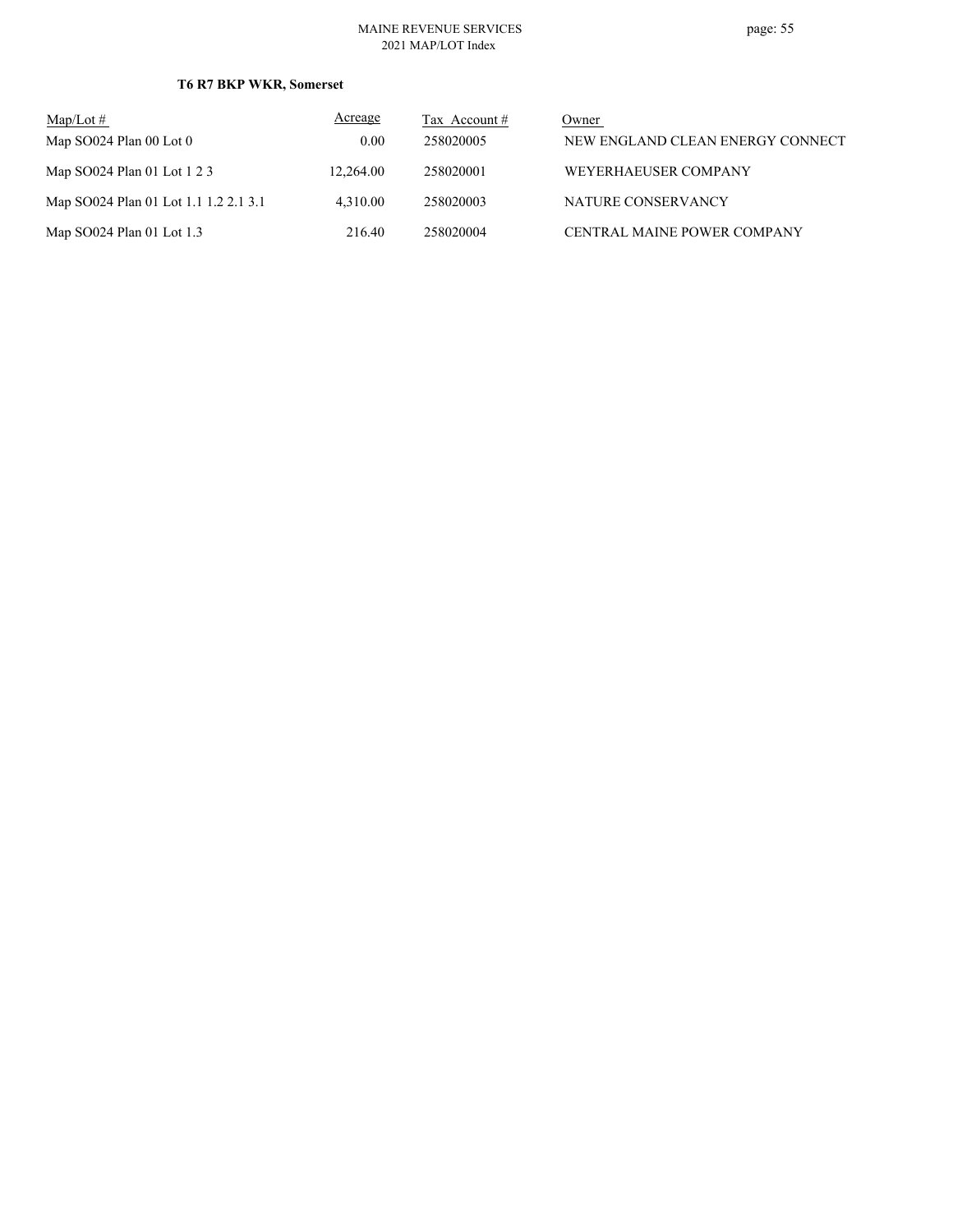| $Map/Lot \#$<br>Map SO025                         | Acreage<br>0.00 | Tax Account#<br>258350115 | Owner<br>BINGHAM WIND POWER OMNIBUS |
|---------------------------------------------------|-----------------|---------------------------|-------------------------------------|
| Map SO025 Plan 01 Lot 1                           | 0.00            | 258350003P                | BINGHAM WIND POWER OMNIBUS          |
| Map SO025 Plan 01 Lot 1 2 3 5 6 7 8 9 10<br>11 19 | 24,431.00       | 258350054                 | WEYERHAEUSER COMPANY                |
| Map SO025 Plan 01 Lot 3.1 12 46 47                | 157.50          | 258350111                 | MAYFIELD CORNER LLC                 |
| Map SO025 Plan 01 Lot 3.2                         | 26.00           | 258350081                 | LANGSTON ANN MARIE & GLYNN WALLACI  |
| Map SO025 Plan 01 Lot 4                           | 220.00          | 258350116                 | WEYERHAEUSER COMPANY                |
| Map SO025 Plan 01 Lot 13 14                       | 299.00          | 258350045                 | POOLER RANCE A, ELEANOR H & JANICE  |
| Map SO025 Plan 01 Lot 15 16                       | 1,457.90        | 258350004                 | E.D. BESSEY & SON NEW               |
| Map SO025 Plan 01 Lot 17 18                       | 521.00          | 258350027                 | NELSON SALLY F                      |
| Map SO025 Plan 01 Lot 18.1                        | 0.50            | 258350101                 | SOMERSET COUNTY                     |
| Map SO025 Plan 01 Lot 20                          | 15.00           | 258350021                 | MASSEY TEMI L                       |
| Map SO025 Plan 01 Lot 20.1                        | 0.70            | 258350100                 | DAVIS AVERILL J & CHRISTINE W       |
| Map SO025 Plan 01 Lot 20.2                        | 2.81            | 258350109                 | <b>CORBIN LINDA</b>                 |
| Map SO015 Plan 01 Lot 20.22                       | 0.75            | 258350114                 | GIANNELLI CLINT J & HOLLY C         |
| Map SO025 Plan 01 Lot 20.3 20.6                   | 23.00           | 258350106                 | WOOD DAN                            |
| Map SO025 Plan 01 Lot 20.4 Plan 03 Lot<br>40      | 14.14           | 258350107                 | THERIAULT CHRISTL F & SHON C        |
| Map SO025 Plan 01 Lot 20.5 Plan 03 Lot<br>30 30.1 | 28.00           | 258350105                 | MCKEE JOANNE L                      |
| Map SO025 Plan 01 Lot 21                          | 1.77            | 258350049                 | CARON DENNIS L & HELEN V            |
| Map SO025 Plan 01 Lot 21.1                        | 3.30            | 258350110                 | LYNDS HOWARD A & JENNIFER N         |
| Map SO025 Plan 01 Lot 21.2                        | 1.03            | 258350118                 | STARBIRD JENNY L                    |
| Map SO025 Plan 01 Lot 22                          | 7.22            | 258350112                 | POULIN STEPHEN R & JEANNINE A       |
| Map SO025 Plan 01 Lot 23                          | 0.45            | 258350024                 | HARVEY KIMBERLY A & WENDELL L       |
| Map SO025 Plan 01 Lot 24                          | 0.00            | 258350020                 | TITCOMB DAVID                       |
| Map SO025 Plan 01 Lot 24                          | 0.52            | 258350059                 | WEYERHAEUSER COMPANY                |
| Map SO025 Plan 01 Lot 25                          | 1.03            | 258350073                 | <b>LLOYD RENEE</b>                  |
| Map SO025 Plan 01 Lot 26                          | 1.06            | 258350029                 | SAVAGE DONALD & SANDRA              |
| Map SO025 Plan 01 Lot 27                          | 0.59            | 258350032                 | STAPLES ALLAN B & DEBORAH J         |
| Map SO025 Plan 01 Lot 28                          | 0.90            | 258350026                 | WEBBER DAVID A & ANN TRUSTEES       |
| Map SO025 Plan 01 Lot 29                          | 0.51            | 258350040                 | PRATT RODNEY & PATRICIA             |
| Map SO025 Plan 01 Lot 30                          | 0.97            | 258350071                 | WHELAN STEPHEN B ET AL              |
| Map SO025 Plan 01 Lot 31                          | 0.87            | 258350058                 | ANDERSON HUNTER J                   |
| Map SO025 Plan 01 Lot 32                          | 0.78            | 258350047                 | DONELAN REGINA S & GLENN            |
| Map SO025 Plan 01 Lot 33                          | 0.76            | 258350064                 | CASSEL ALVA MARK & LAURA ELIZABETH  |
| Map SO025 Plan 01 Lot 35                          | 0.67            | 258350063                 | <b>SMYTH JAMES B</b>                |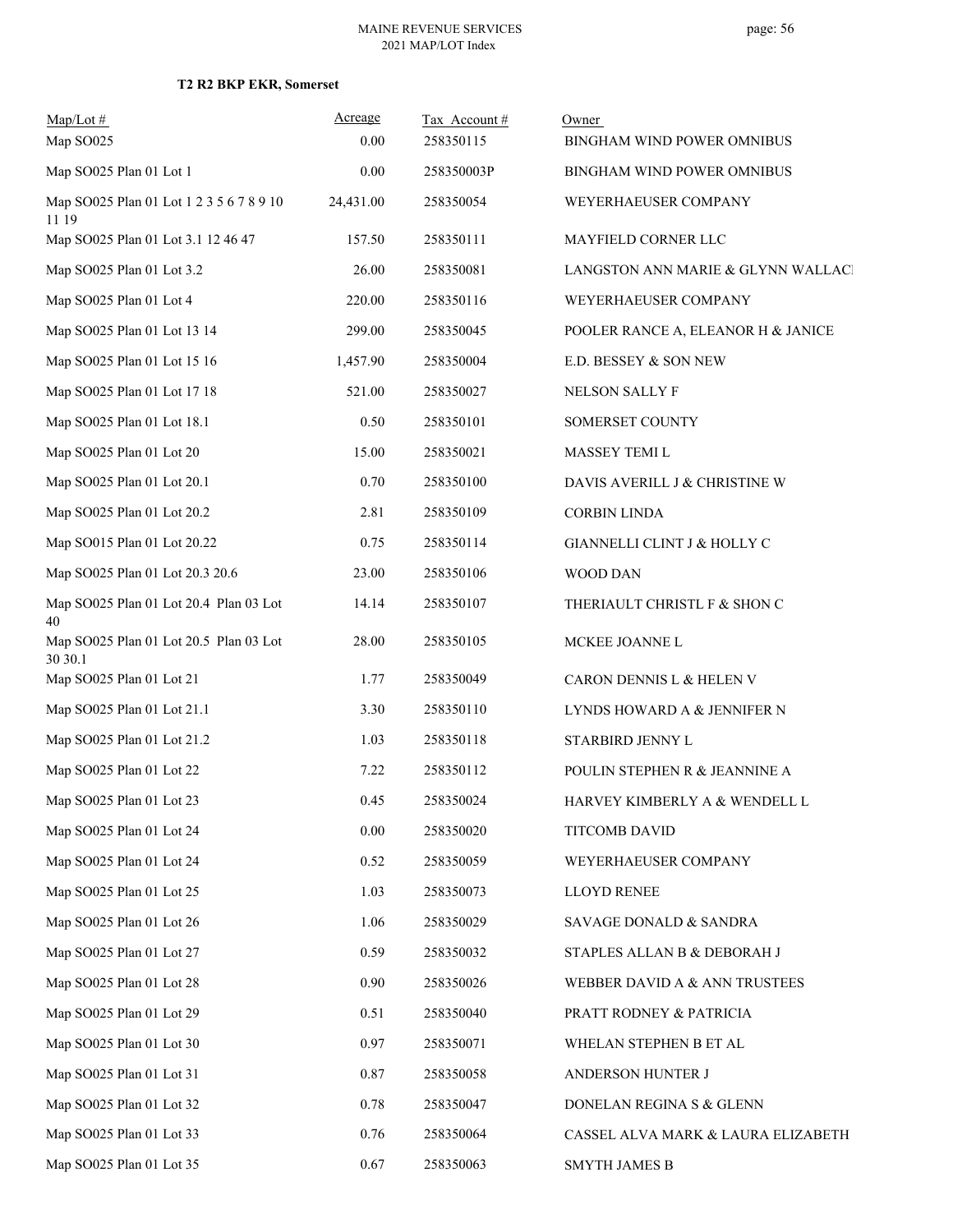| $Map/Lot \#$<br>Map SO025 Plan 01 Lot 36 | Acreage<br>0.62 | Tax Account#<br>258350030 | Owner<br>WATT ALINA L & IAN J                 |
|------------------------------------------|-----------------|---------------------------|-----------------------------------------------|
| Map SO025 Plan 01 Lot 37                 | 0.95            | 258350013                 | CAYFORD JUNE PERS REP OF S CAYFORD            |
| Map SO025 Plan 01 Lot 38                 | 0.99            | 258350019                 | SAVASUK TIMOTHY                               |
| Map SO025 Plan 01 Lot 39                 | 0.95            | 258350028                 | <b>HAMLIN GUY A &amp; KAY E</b>               |
| Map SO025 Plan 01 Lot 40                 | 1.04            | 258350031                 | HONAN JO-ANN & BENJAMIN HOLDEN                |
| Map SO025 Plan 01 Lot 41                 | 0.73            | 258350010                 | ROBERTS DONNA L & DANIEL J                    |
| Map SO025 Plan 01 Lot 42                 | 0.58            | 258350072                 | CREEDEN ROBERT J TRUSTEE                      |
| Map SO025 Plan 01 Lot 44 45 48           | 1.08            | 258350069                 | <b>BATAKIS ALAN</b>                           |
| Map SO025 Plan 02 Lot 1                  | 1.35            | 258350005                 | DAVIS RANDOLPH B & BETH A                     |
| Map SO025 Plan 02 Lot 2                  | 0.84            | 258350017                 | <b>COWETTE LEVI &amp; LUCY</b>                |
| Map SO025 Plan 02 Lot 3                  | 0.78            | 258350037                 | <b>CHADBOURNE BRIAN &amp; DIANE SALISBURY</b> |
| Map SO025 Plan 02 Lot 4                  | 0.69            | 258350033                 | MUNDORFF BILLY & SYLVIA                       |
| Map SO025 Plan 02 Lot 5                  | 0.67            | 258350012                 | HORELICK JAMES                                |
| Map SO025 Plan 02 Lot 6                  | 0.50            | 258350018                 | LAKE GAIL & DENNIS COWETTE                    |
| Map SO025 Plan 02 Lot 7                  | 0.88            | 258350075                 | YORK BRUCE P & CONNIE                         |
| Map SO025 Plan 02 Lot 8 9                | 1.54            | 258350083                 | MITCHELL EARL T & JUDY O                      |
| Map SO025 Plan 02 Lot 9.1 9.2            | 1.00            | 258350036                 | CORBIN CARLTON G & LINDA A                    |
| Map SO025 Plan 02 Lot 20.21              | 2.94            | 258350108                 | <b>FOWLER DAVID &amp; TYLENE</b>              |
| Map SO025 Plan 03 Lot 10                 | 0.65            | 258350007                 | <b>CUMMINGS GERALDINE E</b>                   |
| Map SO025 Plan 03 Lot 11                 | 0.86            | 258350001                 | TRAVAINS STANLEY J                            |
| Map SO025 Plan 03 Lot 12                 | 0.76            | 258350067                 | NEWHOUSE BARTON J & ANGIE L                   |
| Map SO025 Plan 03 Lot 13                 | 0.41            | 258350006                 | COOK BRAD L                                   |
| Map SO025 Plan 03 Lot 14                 | 0.69            | 258350034                 | PRESTON SANDRA A                              |
| Map SO025 Plan 03 Lot 15                 | 0.55            | 258350022                 | DOW LEONARD A ET AL                           |
| Map SO025 Plan 03 Lot 16                 | 0.64            | 258350009                 | PICANSO MANUEL C & SUSAN M                    |
| Map SO025 Plan 03 Lot 17                 | 0.44            | 258350048                 | SMITH SHARON & RODNEY I                       |
| Map SO025 Plan 03 Lot 18                 | 0.51            | 258350046                 | POUSSARD ROLAND E & DAVID N                   |
| Map SO025 Plan 03 Lot 19                 | 0.48            | 258350011                 | BUBIER RODNEY WALTER & CLAIR A SMITH          |
| Map SO025 Plan 03 Lot 20                 | 0.32            | 258350035                 | TRUE GREGORY A TRUSTEE                        |
| Map SO025 Plan 03 Lot 21                 | 0.53            | 258350014                 | CAYFORD REBECCA C                             |
| Map SO025 Plan 03 Lot 22                 | 0.48            | 258350039                 | MCGINNIS MARJORIE F & JAMES A                 |
| Map SO025 Plan 03 Lot 23                 | $0.80\,$        | 258350070                 | PERKINS STEPHANIE A & TOM J                   |
| Map SO025 Plan 03 Lot 24                 | 0.76            | 258350038                 | MASON KEVIN D & SHARON A THOMAS               |
| Map SO025 Plan 03 Lot 25                 | 0.69            | 258350061                 | WILCOX GLENN C & LUCY I                       |
| Map SO025 Plan 03 Lot 26                 | $0.80\,$        | 258350062                 | ESTATE OF JOANNE L MCKEE                      |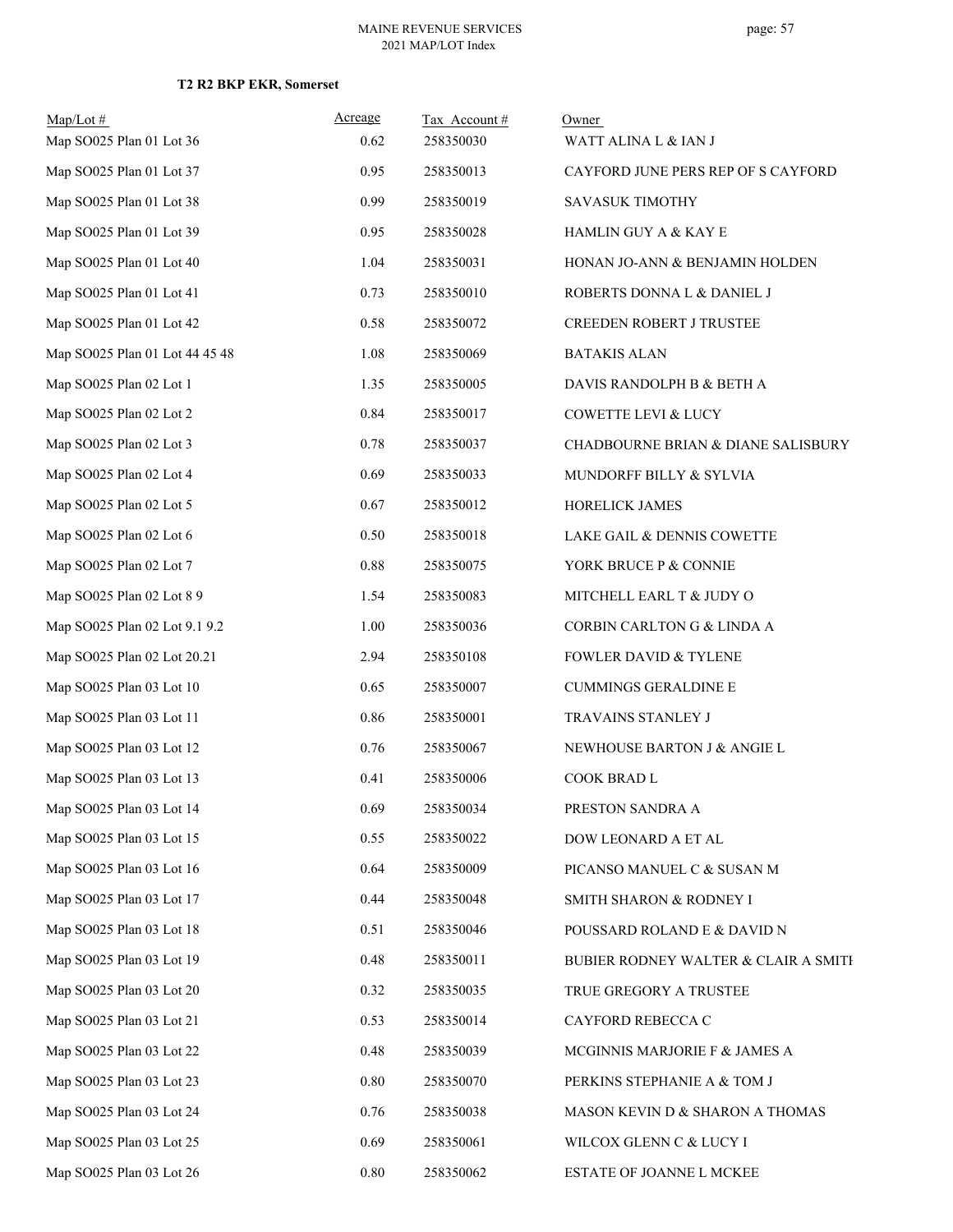| $Map/Lot \#$                | Acreage | Tax Account# | Owner                                   |
|-----------------------------|---------|--------------|-----------------------------------------|
| Map SO025 Plan 03 Lot 27    | 0.78    | 258350023    | BOURQUE RONALD J & VICKI M              |
| Map SO025 Plan 03 Lot 28    | 0.80    | 258350043    | <b>CARON DENNIS &amp; HELEN</b>         |
| Map SO025 Plan 03 Lot 29    | 0.80    | 258350068    | <b>CARON DENNIS &amp; HELEN</b>         |
| Map SO025 Plan 03 Lot 31    | 0.92    | 258350086    | <b>RIPLEY LINDA</b>                     |
| Map SO025 Plan 03 Lot 32    | 0.99    | 258350008    | WEEKS MARK & MICHELLE                   |
| Map SO025 Plan 03 Lot 33    | 0.96    | 258350065    | SPAULDING BERT W                        |
| Map SO025 Plan 03 Lot 34    | 0.71    | 258350016    | <b>COUTURE HARVEY G &amp; RENETTE K</b> |
| Map SO025 Plan 03 Lot 35 36 | 1.02    | 258350102    | DAIGLE DAVID A & SANDRA R               |
| Map SO025 Plan 03 Lot 37    | 0.66    | 258350025    | <b>CUMMINGS BROOK A &amp; LAURIE L</b>  |
| Map SO025 Plan 03 Lot 38 39 | 1.47    | 258350096    | <b>FLAGG KRISTAL</b>                    |
| Map SO025 Plan 03 Lot 43    | 0.72    | 258350015    | THERIAULT SHON C                        |
| Map SO025 Plan 04 Lot 48    | 2.32    | 258350090    | THERIAULT CHRISTL                       |
| Map SO025 Plan 04 Lot 48.1  | 1.94    | 258350117    | ROSS MICHAEL S & TRACY L                |
| Map SO025 Plan 04 Lot 49 50 | 1.63    | 258350042    | LAWRENCE ROBERT D & LINDA J             |
| Map SO025 Plan 04 Lot 51    | 0.94    | 258350080    | <b>BIGELOW HAROLD</b>                   |
| Map SO025 Plan 04 Lot 52    | 0.88    | 258350003    | DARLING DIANNA P & DIANNA P TRUSTEE     |
| Map SO025 Plan 04 Lot 53    | 1.04    | 258350074    | <b>WOOD DANIEL F</b>                    |
| Map SO025 Plan 04 Lot 54    | 0.63    | 258350103    | LORD NATHAN DANA & TINA                 |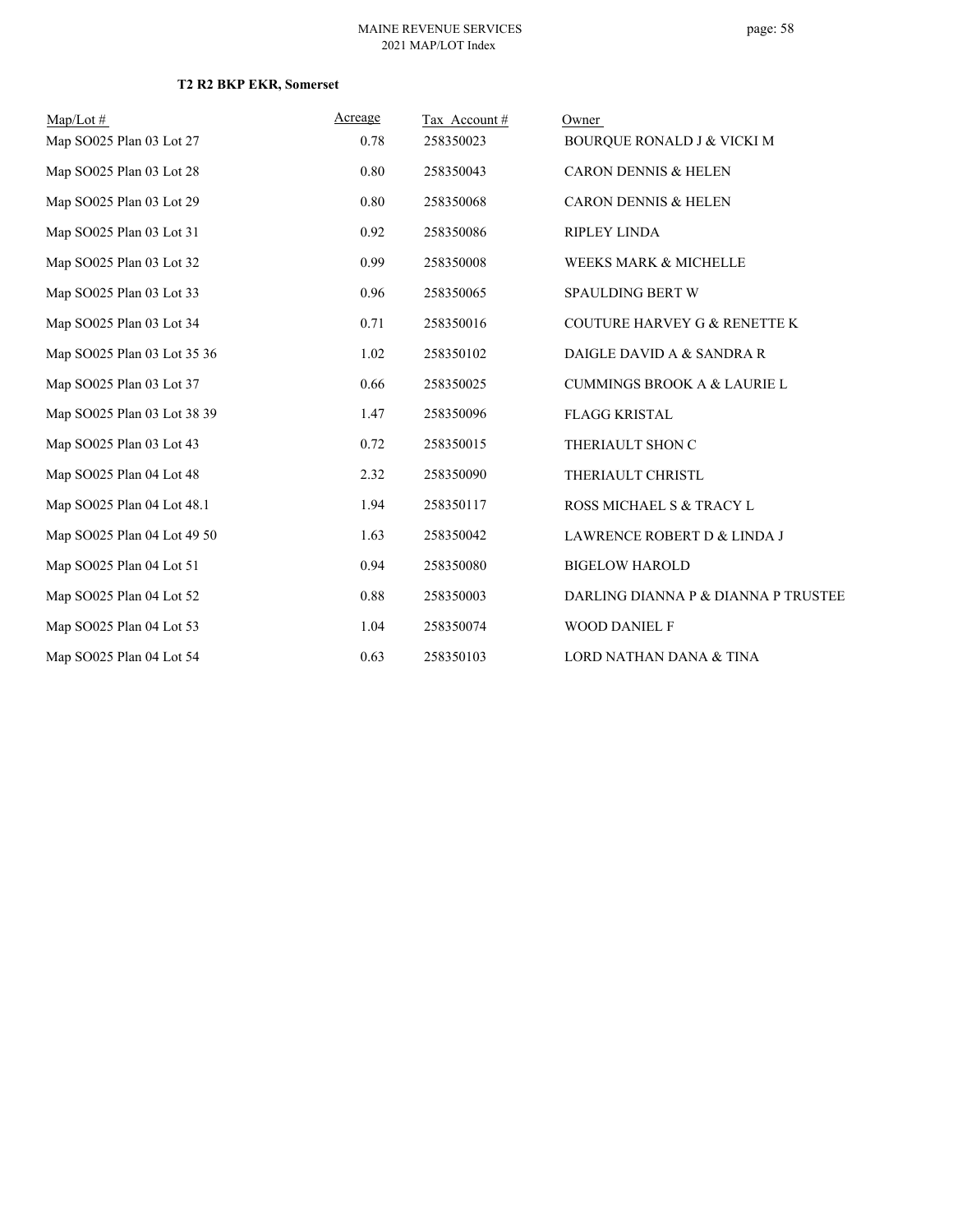| $Map/Lot \#$                             | Acreage   | Tax Account# | Owner                                  |
|------------------------------------------|-----------|--------------|----------------------------------------|
| Map SO026 Plan 00 Lot 0                  | 0.00      | 258052016    | NEW ENGLAND CLEAN ENERGY CONNECT       |
| Map SO026 Plan 01 Lot 1                  | 0.00      | 258050006    | CENTRAL MAINE POWER CO                 |
| Map SO026 Plan 01 Lot 2 15               | 19,486.33 | 258050024    | WEYERHAEUSER COMPANY                   |
| Map SO026 Plan 01 Lot 2.1 2.4 2.5 3.1 17 | 1,712.85  | 258050028    | UNITED STATES OF AMERICA               |
| Map SO026 Plan 01 Lot 2.10 2.9           | 1,494.00  | 258052013    | UNITED STATES OF AMERICA               |
| Map SO026 Plan 01 Lot 2.11               | 10.03     | 258052014    | MAINE STATE OF                         |
| Map SO026 Plan 01 Lot 2.111              | 1,095.19  | 258052015    | MAINE APPALACHIAN TRAIL LAND TRUST     |
| Map SO026 Plan 01 Lot 2.2 3              | 1,362.68  | 258052001    | MAINE STATE OF                         |
| Map SO026 Plan 01 Lot 2.3                | 166.60    | 258050030    | MAINE STATE OF                         |
| Map SO026 Plan 01 Lot 2.7                | 76.00     | 258052011    | <b>GARLAND ROBERT C &amp; LORNA S</b>  |
| Map SO026 Plan 01 Lot 2.8                | 56.00     | 258052012    | DENARO THOMAS J & DOROTHY E ET AL      |
| Map SO026 Plan 01 Lot 4                  | 0.00      | 258050007    | <b>DINSMORE DEAN</b>                   |
| Map SO026 Plan 01 Lot 4                  | 0.22      | 258052003    | WEYERHAEUSER COMPANY                   |
| Map SO026 Plan 01 Lot 5.3                | 0.59      | 258050004    | BOLDUC REGINALD ET AL                  |
| Map SO026 Plan 01 Lot 5.4                | 0.75      | 258050009    | ROGERS GARY B & CYNTHIA L              |
| Map SO026 Plan 01 Lot 6                  | 0.48      | 258050018    | TD BANK NA                             |
| Map SO026 Plan 01 Lot 7.1 7.2 7.3        | 1.00      | 258050013    | ALBERT JEFFREY R & SARAH E             |
| Map SO026 Plan 01 Lot 7.4                | 0.23      | 258050012    | ROWE DEBORAH A                         |
| Map SO026 Plan 01 Lot 7.5                | 0.24      | 258050022    | ROWE DEBORAH A ET AL                   |
| Map SO026 Plan 01 Lot 7.6                | 0.37      | 258050023    | MARDEN ERIN C & JOAN E                 |
| Map SO026 Plan 01 Lot 7.7                | 0.22      | 258050008    | DREW HENRY C & LAUREN M                |
| Map SO026 Plan 01 Lot 8                  | 1.00      | 258050011    | DENARO THOMAS J & DOROTHY E            |
| Map SO026 Plan 01 Lot 9 11 12 13 14      | 3.00      | 258050017    | WEYERHAEUSER COMPANY                   |
| Map SO026 Plan 01 Lot 9                  | 0.35      | 258050021    | NECEC TRANSMISSION LLC                 |
| Map SO026 Plan 01 Lot 10                 | 0.68      | 258050005    | SHAW DANIEL C & SYLVIA F               |
| Map SO026 Plan 01 Lot 10.1               | 0.29      | 258050015    | CROTEAU KIM M                          |
| Map SO026 Plan 01 Lot 11                 | 0.00      | 258050002    | <b>LEATHERS DENISE</b>                 |
| Map SO026 Plan 01 Lot 12                 | 0.00      | 258050003    | BAYERDORFFER DANIEL                    |
| Map SO026 Plan 01 Lot 13                 | $0.00\,$  | 258050014    | KANE JAMES F & FITZPATRICK EUGENE E JI |
| Map SO026 Plan 01 Lot 14                 | 0.00      | 258050020    | WERNIG JOSHUA                          |
| Map SO026 Plan 01 Lot 16                 | $0.00\,$  | 258050010    | WILLER PAULINE                         |
| Map SO026 Plan 01 Lot 16                 | 10.00     | 258052005    | WEYERHAEUSER COMPANY                   |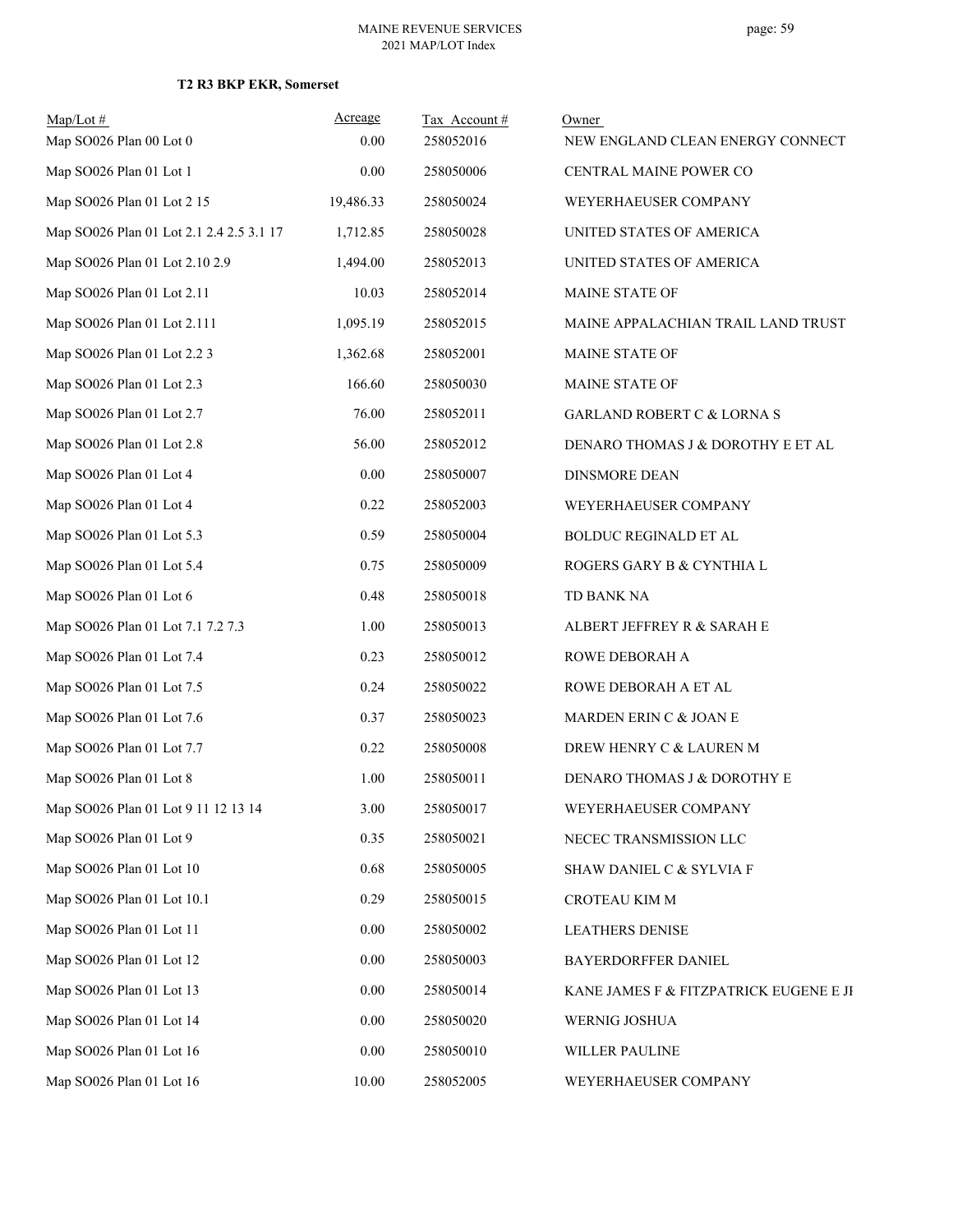| $Map/Lot \#$<br>Map SO027 Plan 01 Lot DAM 2 2.1 | Acreage<br>0.00 | Tax Account#<br>258210028 | Owner<br><b>FORKS PLANTATION</b>    |
|-------------------------------------------------|-----------------|---------------------------|-------------------------------------|
| Map SO027 Plan 01 Lot 1                         | 0.34            | 258210075                 | <b>FORKS PLANTATION</b>             |
| Map SO027 Plan 01 Lot 1                         | $0.00\,$        | 258210187                 | CENTRAL MAINE POWER CO              |
| Map SO027 Plan 01 Lot 3 8 9 22                  | 18,528.29       | 258210004                 | <b>BAYROOT LLC</b>                  |
| Map SO027 Plan 01 Lot 3                         | 0.00            | 258210016                 | DOUCETTE DALE                       |
| Map SO027 Plan 01 Lot 3                         | $0.00\,$        | 258210056                 | FRIGON JEREME                       |
| Map SO027 Plan 01 Lot 3.1 Plan 03 Lot<br>23     | 14.20           | 258210023                 | SIEDLECKI JOHN J JR & SHARON S      |
| Map SO027 Plan 01 Lot 4 5                       | 5,380.08        | 258210021                 | PENOBSCOT FOREST LLC                |
| Map SO027 Plan 01 Lot 4                         | $0.00\,$        | 258210070                 | MARSHALL LARRY M SR                 |
| Map SO027 Plan 01 Lot 4                         | 0.00            | 258210071                 | KIDDER PETER                        |
| Map SO027 Plan 01 Lot 4.1                       | 0.93            | 258210003                 | EGAN RAYMOND C                      |
| Map SO027 Plan 01 Lot 4.2                       | 0.96            | 258210186                 | LANSEIGNE LOUIS ARMAND & MELVINETT  |
| Map SO027 Plan 01 Lot 6                         | $0.00\,$        | 258210002                 | <b>BARNES JOYCE</b>                 |
| Map SO027 Plan 01 Lot 6                         | 9.40            | 258210008                 | CENTRAL MAINE POWER CO              |
| Map SO027 Plan 01 Lot 6                         | $0.00\,$        | 258210031                 | <b>COLLINS MARY B</b>               |
| Map SO027 Plan 01 Lot 6                         | 0.00            | 258210042                 | <b>STETSON BRIAN R</b>              |
| Map SO027 Plan 01 Lot 6                         | $0.00\,$        | 258210052                 | VARNEY ALAN D                       |
| Map SO027 Plan 01 Lot 10                        | 2.07            | 258210010                 | COOKSON DONNA L                     |
| Map SO027 Plan 01 Lot 14                        | 0.48            | 258210015                 | BURNT JACKET ISLAND LLC             |
| Map SO027 Plan 02 Lot 1                         | 1.00            | 258210014                 | LACHANCE MICHAEL                    |
| Map SO027 Plan 02 Lot 2 2.1                     | 18.48           | 258210022                 | TATHAM DOUGLAS A & PATRICIA A       |
| Map SO027 Plan 02 Lot 3                         | 2.07            | 258210038                 | SMITH BETTY F ET AL TRUSTEES        |
| Map SO027 Plan 02 Lot 4 4.1                     | 1.80            | 258210001                 | AINSLIE JOHN C & RHONDA M           |
| Map SO027 Plan 02 Lot 5                         | 2.64            | 258210043                 | STEVENS ALAN C & WADE ALAN          |
| Map SO027 Plan 02 Lot 6 6.1                     | 0.88            | 258210055                 | NORTON MARK C & MATTHEW R           |
| Map SO027 Plan 02 Lot 7                         | 1.33            | 258210084                 | BLACKWELL JEFFERY I & LORI G        |
| Map SO027 Plan 02 Lot 9                         | 8.97            | 258210079                 | MCMANN BRIAN M                      |
| Map SO027 Plan 02 Lot 9                         | 8.97            | 258210079                 | ALBISON PATRICIA M & BRIAN A TRASK  |
| Map SO027 Plan 02 Lot 9                         | 8.97            | 258210079                 | GINGROW BEVERLY A & JOHN G & TIMOTH |
| Map SO027 Plan 02 Lot 9                         | 8.97            | 258210079                 | MITCHELL ALAN J & PATRICIA A        |
| Map SO027 Plan 02 Lot 9                         | 8.97            | 258210079                 | POUND JONATHAN M & ANNETTE R        |
| Map SO027 Plan 02 Lot 10                        | 1.17            | 258210025                 | POUND KRISTIN M & GLENDON L         |
| Map SO027 Plan 02 Lot 11                        | 1.60            | 258210051                 | MCMANN BRIAN M                      |
| Map SO027 Plan 02 Lot 12                        | 1.17            | 258210049                 | ALBISON PATRICIA M & BRIAN A TRASK  |
| Map SO027 Plan 02 Lot 13                        | 1.17            | 258210007                 | MITCHELL ALAN J & PATRICIA A        |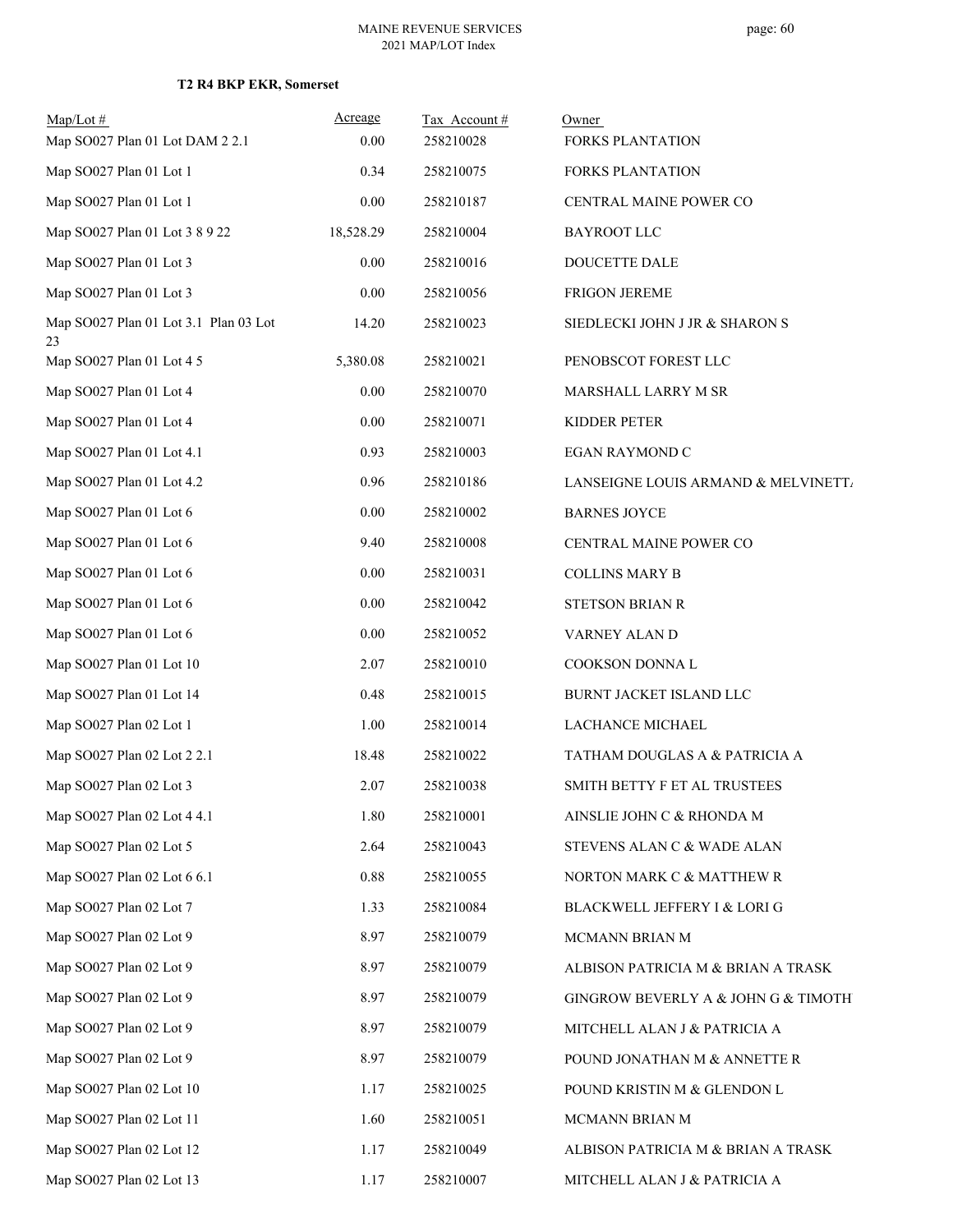| $Map/Lot \#$<br>Map SO027 Plan 02 Lot 14 | Acreage<br>1.17 | Tax Account#<br>258210019 | Owner<br>GINGROW BEVERLY A & JOHN G & TIMOTH |
|------------------------------------------|-----------------|---------------------------|----------------------------------------------|
| Map SO027 Plan 02 Lot 15                 | 0.00            | 258210018                 | <b>GASKELL ARTHUR H JR</b>                   |
| Map SO027 Plan 02 Lot 15                 | 0.00            | 258210020                 | <b>BESSEY MARTHA &amp; JAMES</b>             |
| Map SO027 Plan 02 Lot 15                 | 0.00            | 258210035                 | MURPHY WARREN P & NANCY D                    |
| Map SO027 Plan 02 Lot 15                 | 0.00            | 258210041                 | <b>BESSEY JAMES D</b>                        |
| Map SO027 Plan 02 Lot 15                 | 0.00            | 258210054                 | BESSEY JAMES D & LAURA C                     |
| Map SO027 Plan 02 Lot 15                 | 4.44            | 258210188                 | <b>BLACK NARROWS LLC</b>                     |
| Map SO027 Plan 03 Lot 14                 | 1.39            | 258210048                 | SUMNER FLOYD R & VALERIE J                   |
| Map SO027 Plan 03 Lot 15                 | 1.30            | 258210034                 | COX REVOCABLE TRUST                          |
| Map SO027 Plan 03 Lot 16                 | 1.54            | 258210027                 | THAYER SHEILA R & CHARLES L                  |
| Map SO027 Plan 03 Lot 17                 | 1.26            | 258210044                 | STILES WILLIAM C & DAVID C                   |
| Map SO027 Plan 03 Lot 18                 | 1.94            | 258210013                 | HUMPHREY LONNIE P & PAMELA A                 |
| Map SO027 Plan 03 Lot 19                 | 1.43            | 258210017                 | DOLAN TIMOTHY J                              |
| Map SO027 Plan 03 Lot 20                 | 1.50            | 258210029                 | LONG ROBERT & BRENDA LEE                     |
| Map SO027 Plan 03 Lot 21                 | 1.74            | 258210030                 | MARSHALL DAVID F & STEPHEN P                 |
| Map SO027 Plan 03 Lot 22                 | 2.21            | 258210047                 | COPP BENJAMIN G & ALISHA M                   |
| Map SO027 Plan 03 Lot 24                 | 2.71            | 258210037                 | SCHAFFER CHRISTOPHER M                       |
| Map SO027 Plan 03 Lot 25                 | 2.10            | 258210024                 | WOODALL JAMES W & DENISE                     |
| Map SO027 Plan 03 Lot 26                 | 1.39            | 258210057                 | SMALL DAVID J & RHONDA A                     |
| Map SO027 Plan 03 Lot 27                 | 2.21            | 258210033                 | PRESCOTT DAVID R TRUSTEE                     |
| Map SO027 Plan 03 Lot 28                 | 1.51            | 258210039                 | SNOWMAN CHARLES L ET AL                      |
| Map SO027 Plan 03 Lot 29                 | 1.92            | 258210046                 | <b>BOTT DAVID W SR TRUSTEE</b>               |
| Map SO027 Plan 03 Lot 30                 | 1.85            | 258210053                 | RAWNSLEY MARK D $\&$ JANE E                  |
| Map SO027 Plan 03 Lot 31                 | 1.20            | 258210045                 | STIMSON RICHARD W & LORI D                   |
| Map SO027 Plan 03 Lot 31.1               | 1.00            | 258210190                 | STIMSON RICHARD W & LORI D                   |
| Map SO027 Plan 03 Lot 32                 | 0.00            | 258210050                 | HEALY ROBERT M                               |
| Map SO027 Plan 03 Lot 32                 | 0.00            | 258210060                 | NOYES JILLIAN & AUDRA                        |
| Map SO027 Plan 03 Lot 32                 | 0.00            | 258210061                 | NOYES JILLIAN & AUDRA                        |
| Map SO027 Plan 03 Lot 32                 | 0.00            | 258210062                 | THRASHER DONALD D SR & DONALD D JR           |
| Map SO027 Plan 03 Lot 32                 | 0.00            | 258210063                 | <b>BURGESS PAUL</b>                          |
| Map SO027 Plan 03 Lot 32                 | 0.00            | 258210064                 | CUMMINGS GEORGE C & NANCY J CO-TRUS          |
| Map SO027 Plan 03 Lot 32                 | 0.00            | 258210065                 | NANCY J SPAULDING IRREVOCABLE TRUST          |
| Map SO027 Plan 03 Lot 32                 | 0.00            | 258210066                 | <b>SCOTT DANIEL &amp; NOELLE</b>             |
| Map SO027 Plan 03 Lot 32                 | 0.00            | 258210067                 | LEBLANC BRUCE W & DORIS J TRUSTEES           |
| Map SO027 Plan 03 Lot 32                 | $0.00\,$        | 258210068                 | LAUDER JEAN M                                |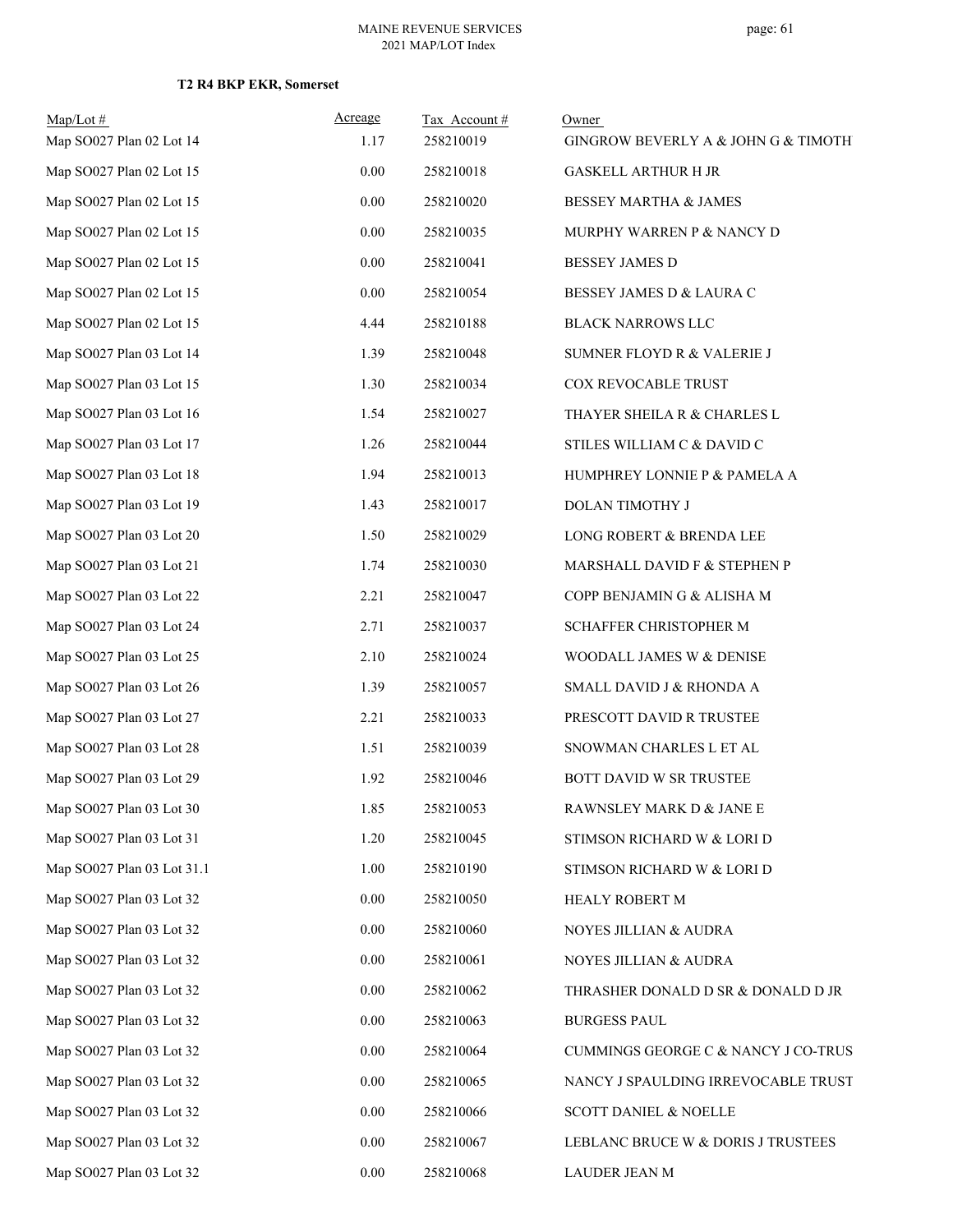| $Map/Lot \#$             | Acreage  | Tax Account # | Owner                               |
|--------------------------|----------|---------------|-------------------------------------|
| Map SO027 Plan 03 Lot 32 | $0.00\,$ | 258210069     | SEIBERT GC & CHRISTINE C            |
| Map SO027 Plan 03 Lot 32 | 4.80     | 258210189     | THRASHER DONALD                     |
| Map SO027 Plan 03 Lot 32 | 4.80     | 258210189     | <b>HEALY ROBERT M</b>               |
| Map SO027 Plan 03 Lot 32 | 4.80     | 258210189     | <b>BURGESS PAUL</b>                 |
| Map SO027 Plan 03 Lot 32 | 4.80     | 258210189     | THRASHER DONALD JR                  |
| Map SO027 Plan 03 Lot 32 | 4.80     | 258210189     | LAUDER JEAN M                       |
| Map SO027 Plan 03 Lot 32 | 4.80     | 258210189     | CUMMINGS GEORGE C & NANCY J CO-TRUS |
| Map SO027 Plan 03 Lot 32 | 4.80     | 258210189     | LEBLANC BRUCE W & DORIS J TRUSTEES  |
| Map SO027 Plan 03 Lot 32 | 4.80     | 258210189     | NANCY J SPAULDING IRREVOCABLE TRUST |
| Map SO027 Plan 03 Lot 32 | 4.80     | 258210189     | <b>SCOTT DANIEL &amp; NOELLE</b>    |
| Map SO027 Plan 03 Lot 32 | 4.80     | 258210189     | SEIBERT GC & CHRISTINE C            |
| Map SO027 Plan 03 Lot 32 | 4.80     | 258210189     | <b>NOYES JILLIAN &amp; AUDRA</b>    |
| Map SO027 Plan 03 Lot 32 | $0.00\,$ | 258210185     | THRASHER DONALD JR                  |
| Map SO027 Plan 03 Lot 33 | 1.21     | 258210032     | CARPENTER SCHYLER Y & CARRIE L      |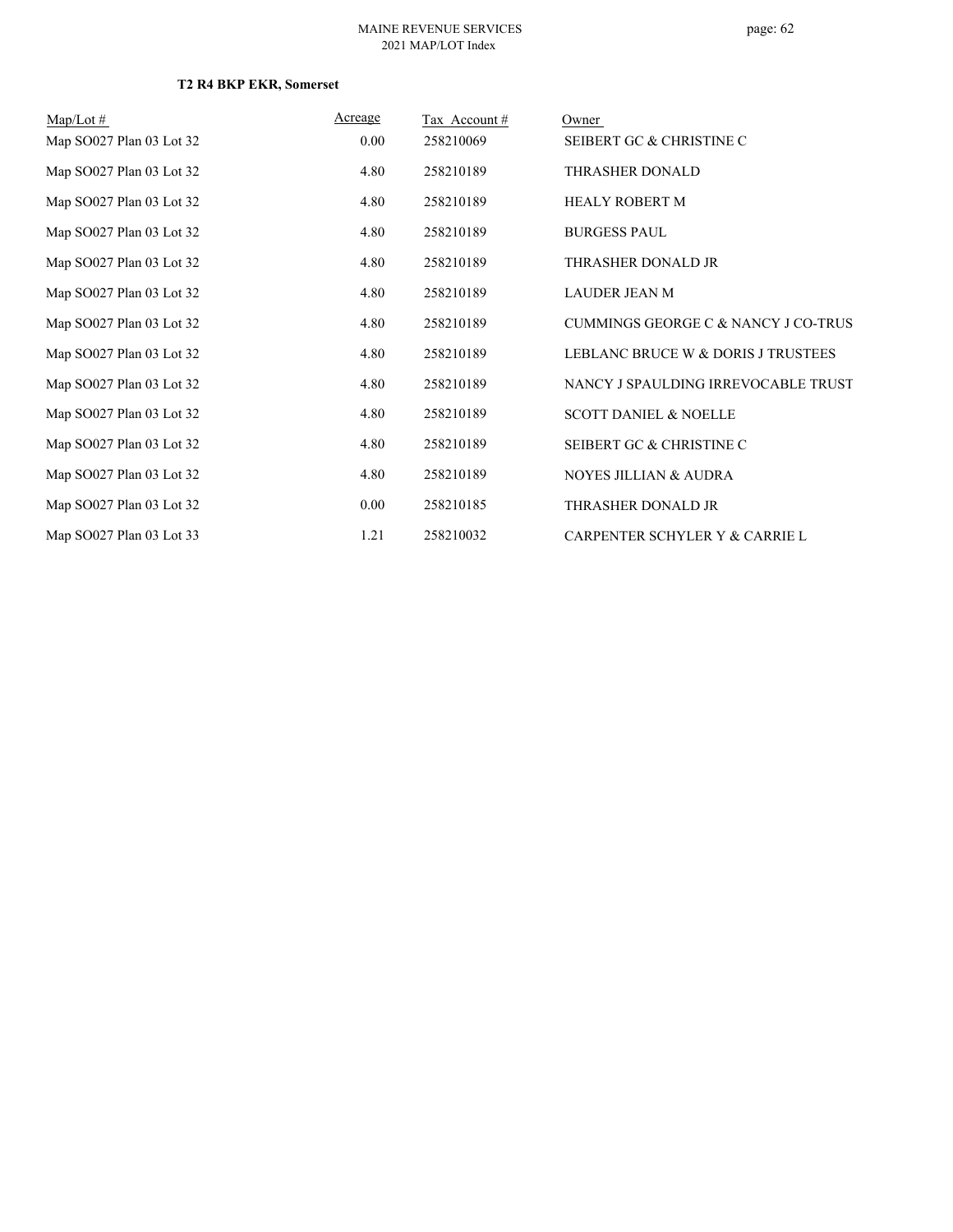#### MAINE REVENUE SERVICES 2021 MAP/LOT Index

| $Map/Lot \#$                                                                                                                                        | Acreage  | Tax Account# | Owner                                      |
|-----------------------------------------------------------------------------------------------------------------------------------------------------|----------|--------------|--------------------------------------------|
| Map SO028                                                                                                                                           | 0.00     | 258380014P   | <b>JENSEN RODNEY B</b>                     |
| Map SO028                                                                                                                                           | 0.00     | 258380016P   | <b>BROWN PAUL H</b>                        |
| Map SO028 Plan 00 Lot 0                                                                                                                             | 0.00     | 258382057    | NEW ENGLAND CLEAN ENERGY CONNECT           |
| Map SO028 Plan 01 Lot                                                                                                                               | 0.00     | 258380004    | CENTRAL MAINE POWER CO                     |
| Map SO028 Plan 01 Lot 1.1                                                                                                                           | 101.60   | 258380006    | CHRISTOPHER KENNETH L & PAMELA S           |
| Map SO028 Plan 01 Lot 1.1                                                                                                                           | 0.00     | 258380012P   | CHRISTOPHER KENNETH L & PAMELA S           |
| Map SO028 Plan 01 Lot 1.11                                                                                                                          | 10.00    | 258382024    | <b>GUGLIETTA MICHAEL P &amp; SUZANNE G</b> |
| Map SO028 Plan 01 Lot 1.12                                                                                                                          | 8.91     | 258382046    | <b>GUGLIETTA MICHAEL P &amp; SUZANNE G</b> |
| Map SO028 Plan 01 Lot 1.2                                                                                                                           | 217.00   | 258382002    | <b>MAINE STATE OF</b>                      |
| Map SO028 Plan 01 Lot 2                                                                                                                             | 351.00   | 258382001    | <b>MAINE STATE OF</b>                      |
| Map SO028 Plan 01 Lot 3.6 Plan 11 Lot 5<br>67891011131415161718192021<br>Plan 12 Lot 1 Plan 13 Lot 1 Plan 14 Lot 1<br>Plan 15 Lot 1 Plan 16 Lot 1 2 | 3,192.00 | 258380199    | LITTLE DUCK POND LLC                       |
| Map SO028 Plan 01 Lot 5                                                                                                                             | 42.20    | 258380027    | <b>FOWLER TIFFANY MARIE</b>                |
| Map SO028 Plan 01 Lot 5.1                                                                                                                           | 10.00    | 258382043    | <b>FOWLER CLYDE A JR</b>                   |
| Map SO028 Plan 01 Lot 5.2                                                                                                                           | 15.00    | 258382047    | <b>FOWLER CLYDE A JR</b>                   |
| Map SO028 Plan 01 Lot 6                                                                                                                             | 11.00    | 258380008    | CENTRAL MAINE POWER CO                     |
| Map SO028 Plan 01 Lot 6.11 6.5                                                                                                                      | 56.20    | 258382055    | MAINE STATE OF                             |
| Map SO028 Plan 01 Lot 6.12 6.6                                                                                                                      | 127.90   | 258382056    | <b>MAINE STATE OF</b>                      |
| Map SO028 Plan 01 Lot 6.2                                                                                                                           | 28.12    | 258380113    | NECEC TRANSMISSION LLC                     |
| Map SO028 Plan 01 Lot 6.3                                                                                                                           | 130.00   | 258380117    | CENTRAL MAINE POWER CO                     |
| Map SO028 Plan 01 Lot 6.4                                                                                                                           | 526.40   | 258382054    | MAINE STATE OF                             |
| Map SO028 Plan 01 Lot 7 16.1                                                                                                                        | 2.44     | 258380002    | <b>FOWLER CLYDE A &amp; NICOLE M</b>       |
| Map SO028 Plan 01 Lot 7.1 7.2 7.3 8 10.1<br>24                                                                                                      | 0.64     | 258380011    | <b>CARROLL THOMAS J JR</b>                 |
| Map SO028 Plan 01 Lot 7.4 14 15                                                                                                                     | 0.74     | 258380038    | ROBINSON LAWRENCE                          |
| Map SO028 Plan 01 Lot 9                                                                                                                             | 0.07     | 258380018    | GREIM CLIFTON W ET AL                      |
| Map SO028 Plan 01 Lot 10 23                                                                                                                         | 0.74     | 258380019    | <b>GRIFFIN DONALD &amp; LYNNE</b>          |
| Map SO028 Plan 01 Lot 11                                                                                                                            | 0.74     | 258380021    | GRIFFIN PAUL & LINDA & MARY                |
| Map SO028 Plan 01 Lot 12                                                                                                                            | 0.10     | 258380028    | COSTA WILLIAM A JR                         |
| Map SO028 Plan 01 Lot 13                                                                                                                            | 1.62     | 258380025    | MAYO LINIERE T                             |
| Map SO028 Plan 01 Lot 16.2                                                                                                                          | 1.01     | 258380026    | MOREAU STEVEN                              |
| Map SO028 Plan 01 Lot 16.3 17                                                                                                                       | 0.45     | 258380014    | FOWLER CLYDE A & NICOLE M                  |
| Map SO028 Plan 01 Lot 18                                                                                                                            | 0.80     | 258380013    | FOWLER CLYDE A JR                          |
| Map SO028 Plan 01 Lot 19                                                                                                                            | 0.50     | 258380030    | KAUTZ STEPHEN & PAMELA C                   |
| Map SO028 Plan 01 Lot 19.1                                                                                                                          | 0.50     | 258382022    | MACDONALD JOHN H                           |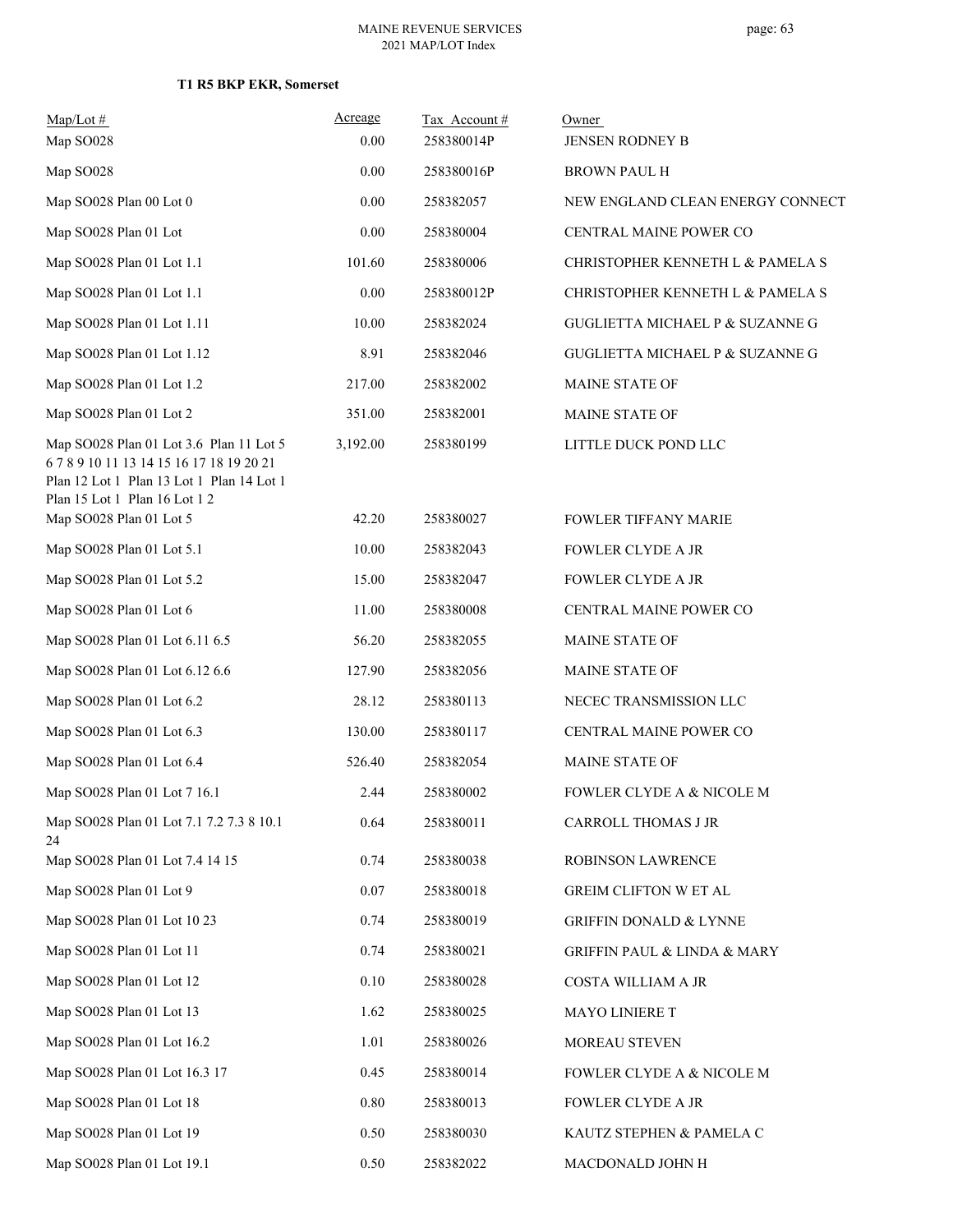| $Map/Lot \#$<br>Map SO028 Plan 01 Lot 20   | Acreage<br>1.00 | Tax Account#<br>258380040 | Owner<br>ARSENAULT ALEX R, PETER J & JAMIE |
|--------------------------------------------|-----------------|---------------------------|--------------------------------------------|
| Map SO028 Plan 01 Lot 21                   | 0.25            | 258380024                 | <b>CLARENCE AYOTTE</b>                     |
| Map SO028 Plan 01 Lot 22                   | 0.20            | 258380023                 | HUMPHREY STEPHANIE J & MICHAEL S           |
|                                            |                 |                           |                                            |
| Map SO028 Plan 01 Lot 27 27.2              | 82.80           | 258380186                 | <b>BUZZELL EDWIN C</b>                     |
| Map SO028 Plan 01 Lot 27.1                 | 45.00           | 258380188                 | ROWE BRIAN & JUDY L                        |
| Map SO028 Plan 01 Lot 27.3                 | 14.59           | 258380204                 | SPEAR LEON C III                           |
| Map SO028 Plan 01 Lot 27.31                | 14.58           | 258382027                 | <b>GREENLEAF RICHARD</b>                   |
| Map SO028 Plan 01 Lot 27.32                | 14.59           | 258382039                 | <b>SPEAR KURT</b>                          |
| Map SO028 Plan 01 Lot 27.4                 | 14.16           | 258380203                 | <b>GREENLEAF DAVID L &amp; CHRISTINE</b>   |
| Map SO028 Plan 01 Lot 27.41                | 22.94           | 258382029                 | CROSMAN WENDY J                            |
| Map SO028 Plan 01 Lot 27.411               | 4.00            | 258382058                 | TOURTELOTTE JEFFREY B                      |
| Map SO028 Plan 01 Lot 27.42                | 1.92            | 258382031                 | JACKSON DIANE F                            |
| Map SO028 Plan 01 Lot 27.5                 | 22.50           | 258380202                 | BERRY GORDON C & CAROL ANN                 |
| Map SO028 Plan 01 Lot 27.51                | 22.50           | 258382007                 | FOYE CHAD & KATHRYN                        |
| Map SO028 Plan 02 Lot 1                    | 40.27           | 258380086                 | GOODBLOOD ANNE M & MEAGAN EMILY -T         |
| Map SO028 Plan 02 Lot 2                    | 50.00           | 258380060                 | HUSSEY BENJAMIN                            |
| Map SO028 Plan 02 Lot 3                    | 53.50           | 258380053                 | WALSH MICHAEL                              |
| Map SO028 Plan 02 Lot 4                    | 50.80           | 258380129                 | BEAUCHESNE MARIJKA & SEAN P ROURKE         |
| Map SO028 Plan 02 Lot 5                    | 41.30           | 258380128                 | THOMPSON LARRY & RITA                      |
| Map SO028 Plan 02 Lot 6                    | 41.00           | 258380052                 | HAYWARD CHRISTOPHER & MICHAEL D            |
| Map SO028 Plan 02 Lot 7                    | 41.01           | 258380058                 | LYNN JEFFREY A                             |
| Map SO028 Plan 02 Lot 8                    | 41.00           | 258380056                 | DOUTHIT JULIE                              |
| Map SO028 Plan 02 Lot 9                    | 42.00           | 258380051                 | CIPRIANO KAREN WINGO & RALPH GERARI        |
| Map SO028 Plan 02 Lot 10 Plan 11 Lot<br>23 | 78.00           | 258380068                 | COLE CLAYTON F & PAUL D                    |
| Map SO028 Plan 03 Lot 11                   | 45.00           | 258380059                 | <b>BEALO PETER</b>                         |
| Map SO028 Plan 03 Lot 12                   | 49.60           | 258380057                 | NAZAROFF DAVID F & MAUREEN C               |
| Map SO028 Plan 03 Lot 13                   | 53.00           | 258380055                 | HALE DAN C                                 |
| Map SO028 Plan 03 Lot 14                   | 50.00           | 258380061                 | HUSSEY BENJAMIN                            |
| Map SO028 Plan 03 Lot 14.1                 | 0.00            | 258380020P                | LYONS WILLIAM M                            |
| Map SO028 Plan 03 Lot 14.1                 | 32.00           | 258382015                 | LYONS WILLIAM M                            |
| Map SO028 Plan 03 Lot 15                   | 34.90           | 258380077                 | COLBURN EDWARD D                           |
| Map SO028 Plan 03 Lot 15.1                 | 12.77           | 258380164                 | LYDON SUZANNE R & JOSEPH P                 |
| Map SO028 Plan 03 Lot 16                   | 20.90           | 258380172                 | <b>QUIRION JESSE A &amp; RUTH J</b>        |
| Map SO028 Plan 03 Lot 16.1                 | 22.00           | 258380160                 | HALE DAN C                                 |
| Map SO028 Plan 03 Lot 16.2                 | 5.00            | 258380176                 | QUIRION JESSE A & RUTH J                   |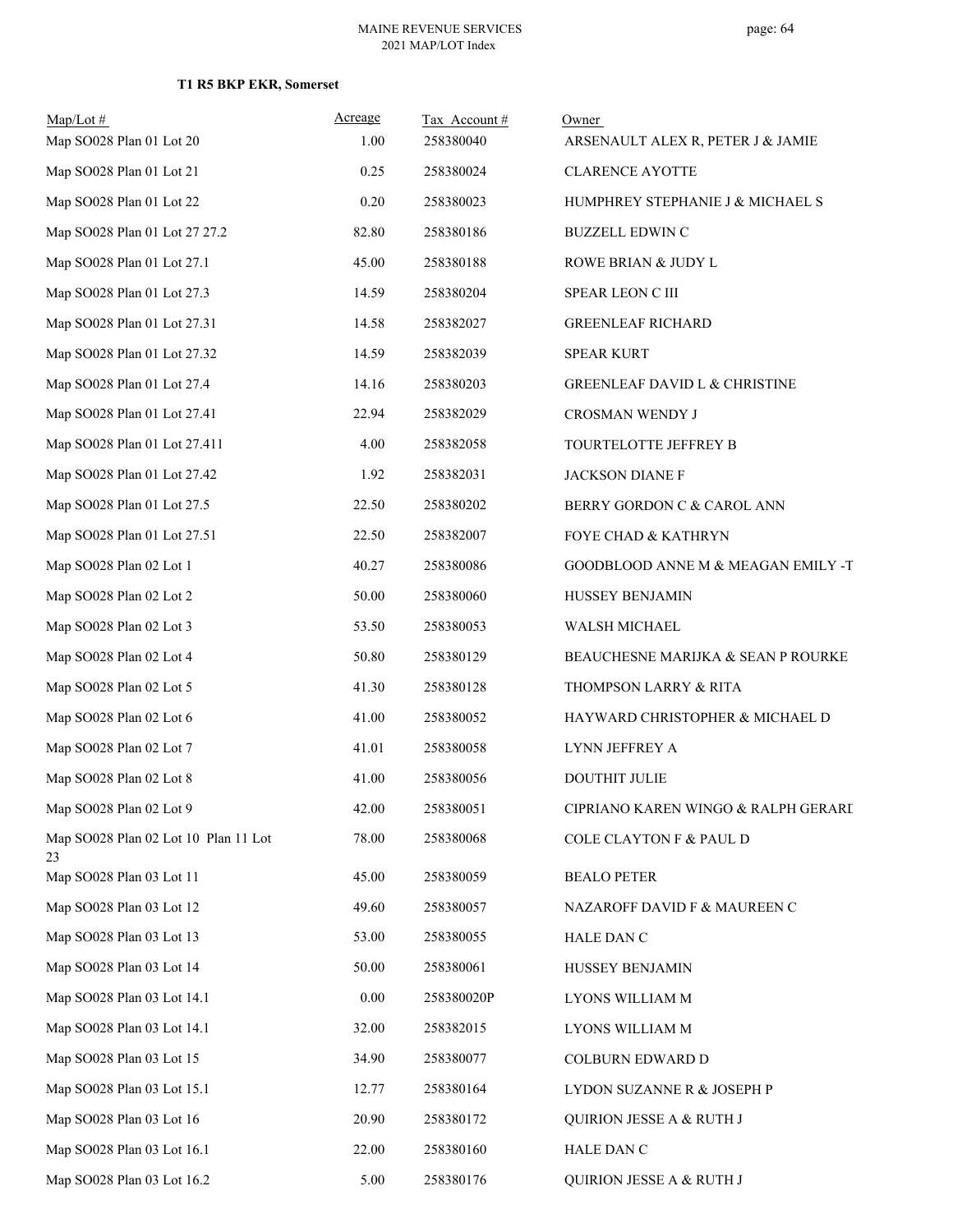| $Map/Lot \#$<br>Map SO028 Plan 03 Lot 17 17.1 | Acreage<br>42.00 | Tax Account#<br>258380179 | Owner<br>TARR DANIEL D & ANN M        |
|-----------------------------------------------|------------------|---------------------------|---------------------------------------|
| Map SO028 Plan 04 Lot 18                      | 41.30            | 258380087                 | KT LLC                                |
| Map SO028 Plan 04 Lot 19                      | 40.00            | 258380140                 | FORTUNATO LISA                        |
| Map SO028 Plan 04 Lot 20                      | 40.06            | 258380127                 | CARRIER DAVID & DIANE M               |
| Map SO028 Plan 04 Lot 21                      | 25.71            | 258380125                 | TRACY RAYMOND D & NANCY M             |
| Map SO028 Plan 04 Lot 21.1                    | 14.59            | 258382052                 | EDWARDS VINCENT & KIMBERLI            |
| Map SO028 Plan 04 Lot 22 23                   | 85.50            | 258380100                 | GROFF ROBERT F & DIANE FREDERICKSON   |
| Map SO028 Plan 04 Lot 24                      | 41.19            | 258380126                 | TEMPLE CALVIN & JEWEL                 |
| Map SO028 Plan 04 Lot 25                      | 41.00            | 258380102                 | WILKINSON SHIRLEY R                   |
| Map SO028 Plan 04 Lot 26 27.1                 | 42.50            | 258380141                 | DRAGICEVICH MICHAEL P & PATTI S       |
| Map SO028 Plan 04 Lot 26 27.1                 | 42.50            | 258380141                 | ROSE DAVID & DEBRA A                  |
| Map SO028 Plan 04 Lot 27                      | 43.10            | 258380130                 | DODSON MARC & NANCY                   |
| Map SO028 Plan 04 Lot 28                      | 44.50            | 258380115                 | <b>FORTIN GUY</b>                     |
| Map SO028 Plan 04 Lot 29                      | 46.21            | 258380131                 | DORSEY SARAH H & JOHN H               |
| Map SO028 Plan 04 Lot 30                      | 50.00            | 258380099                 | JENSEN RODNEY B                       |
| Map SO028 Plan 04 Lot 31 Plan 11 Lot<br>22    | 47.00            | 258380069                 | ALLAIRE MICHAEL & SANTA               |
| Map SO028 Plan 04 Lot 31.1                    | 8.00             | 258382020                 | GIROUX DARREN J SR & DARLENE A        |
| Map SO028 Plan 04 Lot 31.11                   | 8.00             | 258382041                 | CREAMER ERIC S & LORI A               |
| Map SO028 Plan 04 Lot 32                      | 5.38             | 258380156                 | PHILLIPS REBECCA R                    |
| Map SO028 Plan 05 Lot 1                       | 21.00            | 258380075                 | <b>GRONDIN TIMOTHY A</b>              |
| Map SO028 Plan 05 Lot 2                       | 61.70            | 258380177                 | <b>BURTON JERRY S</b>                 |
| Map SO028 Plan 05 Lot 3                       | 41.24            | 258380200                 | LAVELLE JAMES J                       |
| Map SO028 Plan 05 Lot 4                       | 42.00            | 258380124                 | <b>BURTON JERRY S</b>                 |
| Map SO028 Plan 05 Lot 5                       | 44.00            | 258380122                 | LANE NORMA J & CRAIG JONCAS TRUSTEES  |
| Map SO028 Plan 05 Lot 6                       | 41.59            | 258380193                 | THOMAS JASON H                        |
| Map SO028 Plan 05 Lot 7                       | 20.41            | 258380088                 | WENTWORTH FREDDIE L, JASON H & JOSH / |
| Map SO028 Plan 05 Lot 7.1                     | 20.41            | 258382026                 | BENNER JAMES L & KAREN L              |
| Map SO028 Plan 05 Lot 8                       | 45.00            | 258380103                 | KENNEY WAYNE L & DEBRA T              |
| Map SO028 Plan 05 Lot 9                       | 23.18            | 258380123                 | PERRY HAROLD W & ISABELLE A LAMB      |
| Map SO028 Plan 05 Lot 9.1                     | 11.60            | 258382019                 | AUSTIN LINDA BLIER ET AL              |
| Map SO028 Plan 05 Lot 9.11                    | 11.59            | 258382032                 | KEISTER JOHN & KEISTER MELISSA        |
| Map SO028 Plan 05 Lot 10                      | 45.20            | 258380121                 | <b>BUCKLEY DIANE M PERSONAL REP</b>   |
| Map SO028 Plan 05 Lot 11                      | 44.70            | 258380120                 | LEMAR DENNIS W & PAULA A              |
| Map SO028 Plan 05 Lot 12                      | 30.00            | 258380135                 | PENNELL MARK                          |
| Map SO028 Plan 05 Lot 12.1                    | 11.98            | 258380185                 | LEE TIMOTHY P & CAROL L               |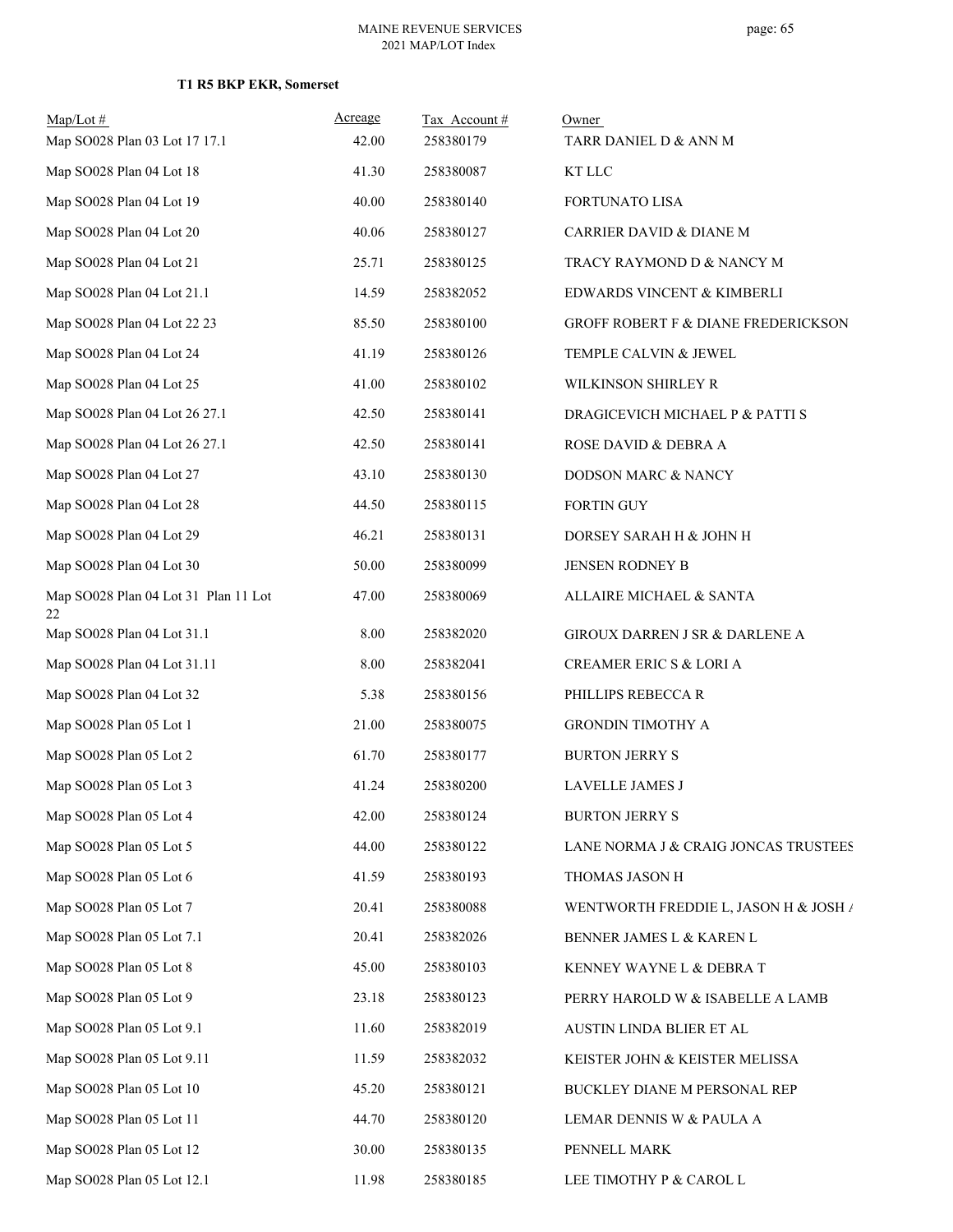| $Map/Lot \#$<br>Map SO028 Plan 05 Lot 13     | Acreage<br>28.11 | Tax Account#<br>258380119 | Owner<br>CHRISTIANSEN JAY H & BEATRICE R |
|----------------------------------------------|------------------|---------------------------|------------------------------------------|
| Map SO028 Plan 05 Lot 13.1                   | 29.19            | 258380182                 | BENNER JAMES L & KAREN L                 |
| Map SO028 Plan 06 Lot 1                      | 48.94            | 258380098                 | HUSSEY BENJAMIN J                        |
| Map SO028 Plan 06 Lot 2                      | 41.00            | 258380118                 | HASKELL RICHARD T                        |
| Map SO028 Plan 06 Lot 3                      | 42.00            | 258380139                 | <b>OVERLOC SANDRA S</b>                  |
| Map SO028 Plan 06 Lot 4                      | 75.00            | 258380145                 | <b>SCHOTT ROBERT &amp; LYNNE</b>         |
| Map SO028 Plan 06 Lot 4                      | 0.00             | 258382016                 | MOXIE GORE PADDLING CLUB                 |
| Map SO028 Plan 06 Lot 4                      | 0.00             | 258382017                 | HAMLYN KIM & PETER                       |
| Map SO028 Plan 06 Lot 5                      | 49.60            | 258380138                 | ORFF ROBERT                              |
| Map SO028 Plan 06 Lot 6                      | 28.60            | 258380144                 | <b>GUAY DANIEL</b>                       |
| Map SO028 Plan 06 Lot 6.1                    | 14.88            | 258382028                 | FLEURY GERARD L & ELIZABETH S            |
| Map SO028 Plan 06 Lot 7                      | 38.00            | 258380097                 | PARENT RICHARD                           |
| Map SO028 Plan 06 Lot 7.1                    | 12.00            | 258382018                 | <b>WATTS ROGER</b>                       |
| Map SO028 Plan 06 Lot 8                      | 48.00            | 258380153                 | DIMICK LESLIE & LAURA                    |
| Map SO028 Plan 06 Lot 9                      | 47.00            | 258380137                 | BUTLER MARTIN G & DAVID MACMASTER        |
| Map SO028 Plan 06 Lot 10                     | 46.20            | 258380078                 | ROWE JASON E & LAURA M ET AL             |
| Map SO028 Plan 06 Lot 11 12 Plan 07<br>Lot 1 | 154.90           | 258380112                 | BARTLETT BRIAN K & SUSAN L               |
| Map SO028 Plan 07 Lot 2 3                    | 44.00            | 258380064                 | DETWILER RICHARD H & SIGRID S            |
| Map SO028 Plan 07 Lot 4 5.1 6                | 108.00           | 258380054                 | STETSON CHRISTOPHER M                    |
| Map SO028 Plan 07 Lot 4.1                    | 7.15             | 258380190                 | HARLOW SCOTT A                           |
| Map SO028 Plan 07 Lot 4.11                   | 5.13             | 258382040                 | LANDRY JASON R & SADIE ANN               |
| Map SO028 Plan 07 Lot 4.12                   | 7.14             | 258382053                 | HARLOW MARK L                            |
| Map SO028 Plan 07 Lot 5                      | 13.75            | 258380136                 | PEACOCK RICHARD T                        |
| Map SO028 Plan 07 Lot 7                      | 20.00            | 258380116                 | FIEDLER VIRGINIA E                       |
| Map SO028 Plan 07 Lot 8                      | 33.70            | 258380080                 | FROMWILLER BRIAN & BARBARA               |
| Map SO028 Plan 07 Lot 8.1                    | 20.00            | 258380198                 | CABANA ROGER & LINDA                     |
| Map SO028 Plan 07 Lot 9                      | 25.00            | 258380195                 | MACGREGOR DANIEL                         |
| Map SO028 Plan 07 Lot 9.1                    | 20.00            | 258382004                 | THE WAYNE B MARTEL REVOCABLE TRUST       |
| Map SO028 Plan 07 Lot 10                     | 18.85            | 258380196                 | <b>BURGESS KENNETH T</b>                 |
| Map SO28 Plan 07 Lot 10.1                    | 25.00            | 258382005                 | PLANTE CHARLES A JR                      |
| Map SO028 Plan 07 Lot 10.2                   | 2.48             | 258382034                 | <b>BURGESS KENNETH T</b>                 |
| Map SO028 Plan 07 Lot 10.3                   | 3.43             | 258382033                 | KING MICHAEL B & SARAH DALTON TAYLO      |
| Map SO028 Plan 07 Lot 10.4                   | 5.24             | 258382035                 | <b>BURGESS KENNETH T</b>                 |
| Map SO028 Plan 07 Lot 11                     | 30.36            | 258380157                 | WILLIAMS HERMAN E & CATHY A              |
| Map SO028 Plan 07 Lot 11.1                   | 30.36            | 258382006                 | <b>BENDELE HANA</b>                      |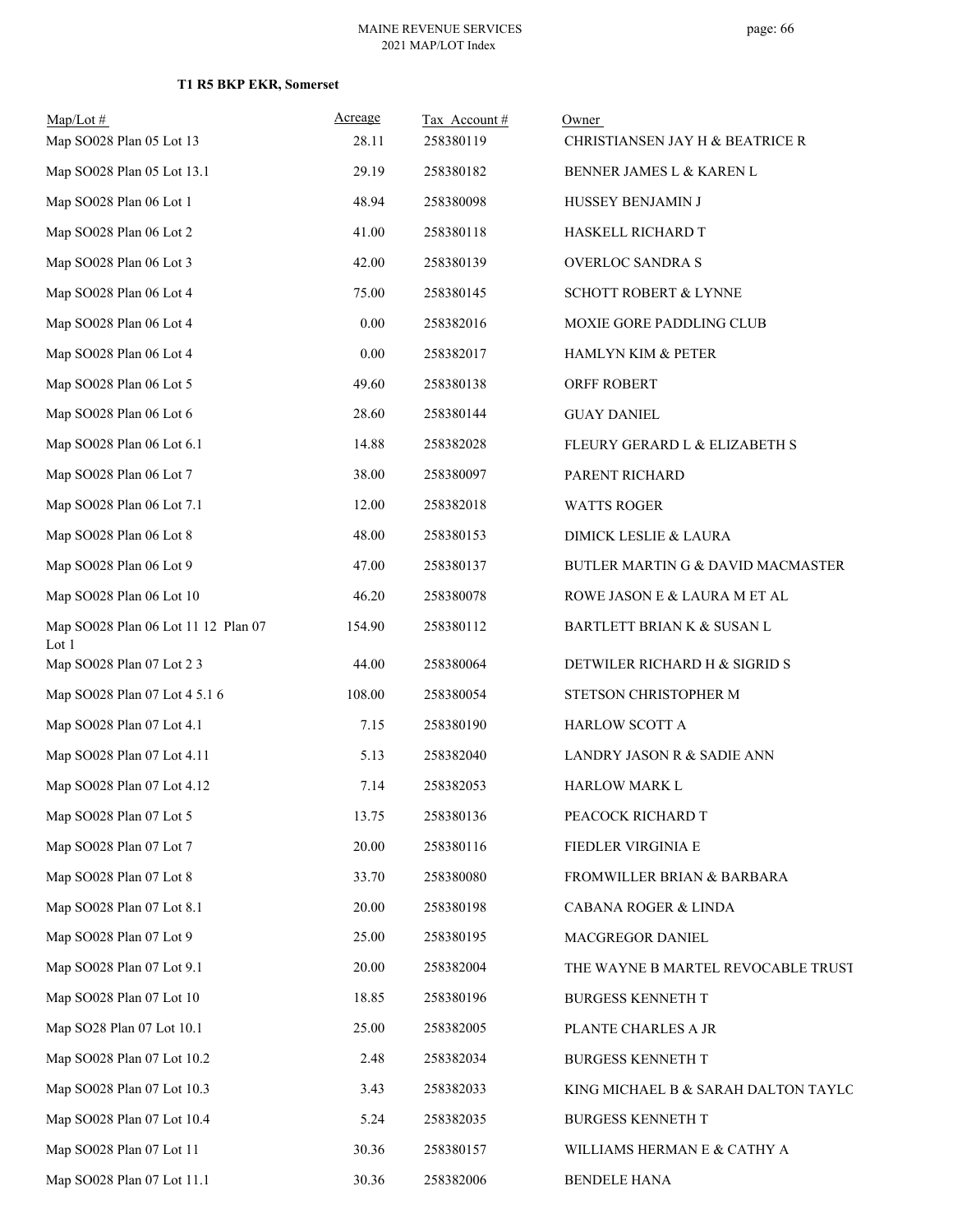| $Map/Lot \#$<br>Map SO028 Plan 08 Lot 1 2                                          | Acreage<br>78.30 | Tax Account#<br>258380132 | Owner<br>SLOCUM WALTER & CYNTHIA     |
|------------------------------------------------------------------------------------|------------------|---------------------------|--------------------------------------|
| Map SO028 Plan 08 Lot 1.1                                                          | 5.00             | 258382030                 | SLOCUM MARK W & LUCILLE G            |
| Map SO028 Plan 08 Lot 3                                                            | 42.00            | 258380076                 | WILDER KATHERINE J                   |
| Map SO028 Plan 08 Lot 3                                                            | 42.00            | 258380076                 |                                      |
| Map SO028 Plan 08 Lot 4                                                            | 41.60            | 258380104                 | WILDER ARTHUR E & SARA I             |
| Map SO028 Plan 08 Lot 5 6 7 8 9 10                                                 |                  |                           | HERBEIN TIMOTHY ET AL                |
|                                                                                    | 271.04           | 258380066                 | <b>CLAYTON BRIAN N &amp; JODI L</b>  |
| Map SO028 Plan 09 Lot 1                                                            | 41.00            | 258380085                 | COOKE WARREN F & CATHERINE M         |
| Map SO028 Plan 09 Lot 2 3                                                          | 81.20            | 258380074                 | MITCHELL JEFFREY & LISA              |
| Map SO028 Plan 09 Lot 4                                                            | 42.40            | 258380146                 | VOGELL DAMON E                       |
| Map SO028 Plan 09 Lot 5                                                            | 41.40            | 258380147                 | <b>BRAGDON DAVID C</b>               |
| Map SO028 Plan 09 Lot 6                                                            | 50.20            | 258380148                 | SARACINA JOSEPH & LAUREN             |
| Map SO028 Plan 09 Lot 7                                                            | 43.30            | 258380149                 | MCDOUGAL SUSAN K                     |
| Map SO028 Plan 09 Lot 8 9 10 11 12 13<br>14 15 16                                  | 394.00           | 258380071                 | PEABODY CHARLES A & SHARYN H         |
| Map SO028 Plan 09 Lot 17 Plan 10 Lot<br>15 16 Plan 12 Lot 25                       | 171.00           | 258380083                 | CENTRAL MAINE POWER CO               |
| Map SO028 Plan 09 Lot 18                                                           | 103.00           | 258380089                 | ROBINSON BERYL A                     |
| Map SO028 Plan 09 Lot 18.1                                                         | 20.00            | 258382051                 | BENNER JAMES L & KAREN L             |
| Map SO028 Plan 10 Lot 1                                                            | 49.40            | 258380107                 | HONKONEN ANNE B                      |
| Map SO028 Plan 10 Lot 2                                                            | 45.70            | 258380106                 | HONKONEN ANNE B & KARL W             |
| Map SO028 Plan 10 Lot 3 11 12 13 14.3<br>Plan 12 Lot 13 14 15 17 18 19 20 26 30 31 | 639.50           | 258380070                 | WILDER ARTHUR E & SARA I             |
| Map SO028 Plan 10 Lot 4                                                            | 41.60            | 258382014                 | DOYON PATRICK R & BRIGITTE L FREEMAN |
| Map SO028 Plan 10 Lot 5                                                            | 41.00            | 258380067                 | <b>COYMAN PETER</b>                  |
| Map SO028 Plan 10 Lot 6                                                            | 38.00            | 258382013                 | LOVLEY SHANE & SANDRA                |
| Map SO028 Plan 10 Lot 6.1                                                          | 3.09             | 258382044                 | BURNS KEITH R & CHRISTINA            |
| Map SO028 Plan 10 Lot 7 7.1                                                        | 9.50             | 258382011                 | RICHARD MICHAEL & SUSAN              |
| Map SO028 Plan 10 Lot 7.11                                                         | 2.50             | 258382025                 | MILLETT THADDEUS & MERIDETH          |
| Map SO028 Plan 10 Lot 7.12 7.3                                                     | 3.00             | 258382048                 | RICHARD MICHAEL & SUSAN              |
| Map SO028 Plan 10 Lot 7.2                                                          | 24.00            | 258382038                 | FISH KASEY & JESSE J LUPO            |
| Map SO028 Plan 10 Lot 7.4                                                          | 3.00             | 258382049                 | DEMMONS DEVAN M & KEVIN PN           |
| Map SO028 Plan 10 Lot 8                                                            | 20.50            | 258380114                 | KELLETT IAN & GREGORY                |
| Map SO028 Plan 10 Lot 9 14.1 10 14.2                                               | 100.30           | 258382008                 | THOMAS SCOTT B & SHARON L            |
| Map SO028 Plan 10 Lot 14                                                           | 0.00             | 258380019P                | SMITH KEITH A                        |
| Map SO028 Plan 10 Lot 14                                                           | 6.45             | 258380105                 | SMITH KEITH A                        |
| Map SO028 Plan 10 Lot 14.4                                                         | 1.55             | 258382045                 | <b>BOUCHER RYAN R</b>                |
| Map SO028 Plan 11 Lot 1                                                            | 43.50            | 258380158                 | MCDOUGAL SUSAN K                     |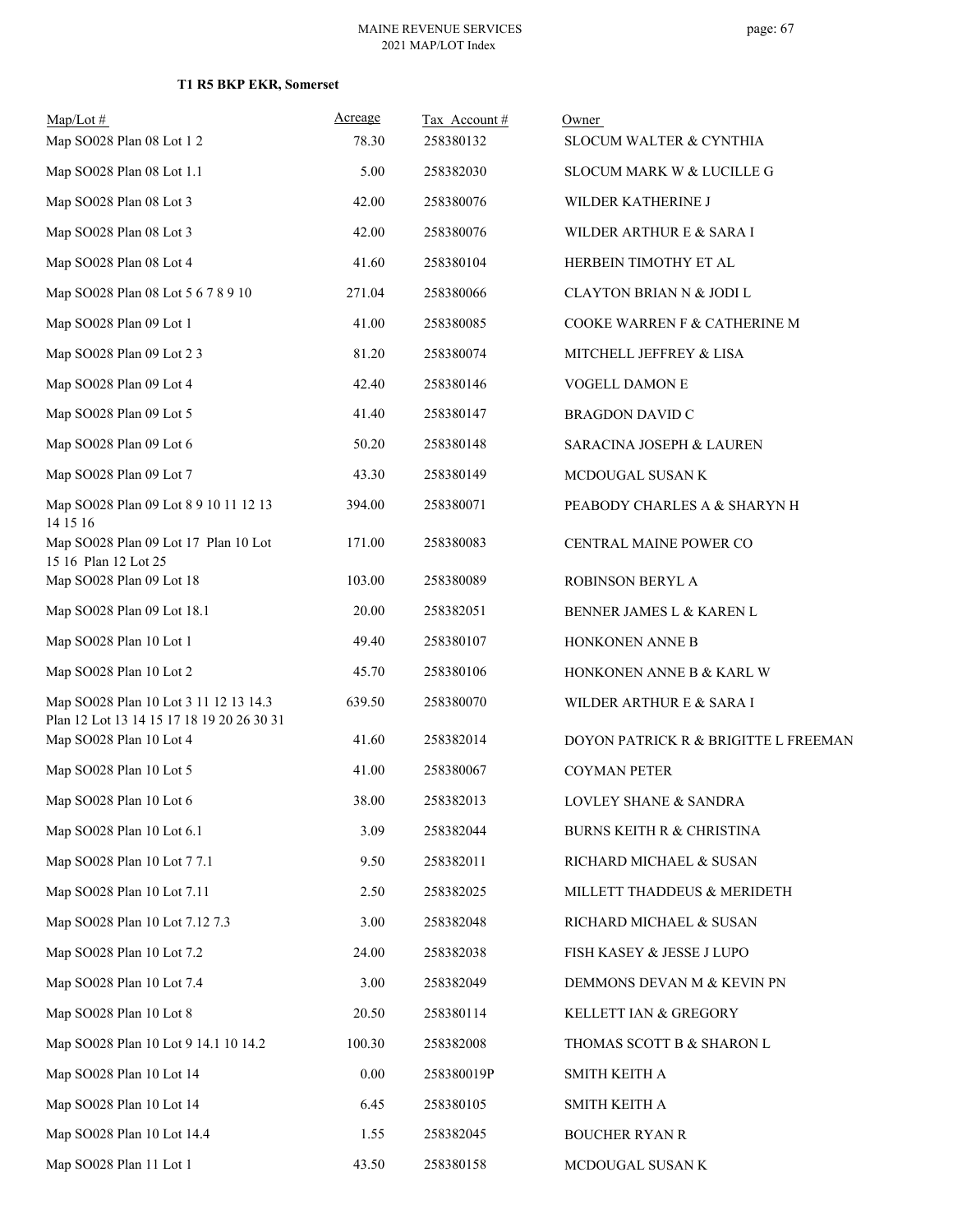| $Map/Lot$ #                         | Acreage | Tax Account# | Owner                                   |
|-------------------------------------|---------|--------------|-----------------------------------------|
| Map SO028 Plan 11 Lot 1.1           | 66.00   | 258380194    | MOXIE LAND CO LLC & TRAILSIDE           |
| Map SO028 Plan 11 Lot 2 3 4 6       | 163.50  | 258380189    | CANDELORO FERNANDO A & MARIE ANN        |
| Map SO028 Plan 11 Lot 12            | 51.00   | 258380180    | <b>MCMANUS HAROLD</b>                   |
| Map SO028 Plan 12 Lot 5             | 40.20   | 258380181    | BLEAU PETER W JR & PETER W              |
| Map SO028 Plan 12 Lot 6             | 45.60   | 258380192    | <b>BLEAU PETER W JR &amp; PETER W</b>   |
| Map SO028 Plan 12 Lot 12            | 40.72   | 258380183    | <b>BALGOOYEN HELEN W &amp; WARREN P</b> |
| Map SO028 Plan 12 Lot 16            | 52.00   | 258380184    | WILDER ARTHUR E & SARA I                |
| Map SO028 Plan 12 Lot 16            | 52.00   | 258380184    | WILDER ANNE E                           |
| Map SO028 Plan 12 Lot 21 28         | 88.06   | 258380150    | WILDER ELIZABETH                        |
| Map SO028 Plan 12 Lot 21 28         | 88.06   | 258380150    | WILDER ARTHUR E & SARA I                |
| Map SO028 Plan 12 Lot 22            | 40.42   | 258380155    | <b>BERRY GORDON C</b>                   |
| Map SO028 Plan 12 Lot 27            | 48.00   | 258380062    | <b>BERRY GORDON C</b>                   |
| Map SO028 Plan 12 Lot 29            | 48.02   | 258380092    | WILDER ARTHUR E                         |
| Map SO028 Plan 12 Lot 29            | 48.02   | 258380092    | WILDER SARAH                            |
| Map SO028 Plan 12 Lot 29            | 48.02   | 258380092    | WILDER JOHN TRUSTEE                     |
| Map SO028 Plan 13 Lot 18 19         | 81.67   | 258380191    | <b>QUINN JEFFERY T</b>                  |
| Map SO028 Plan 14 Lot 9.1 10.1 13.1 | 46.00   | 258380162    | NECEC TRANSMISSION LLC                  |
| Map SO028 Plan 14 Lot 11            | 51.31   | 258380187    | BRETON KATHLEEN & JASON                 |
| Map SO028 Plan 15 Lot 11            | 48.78   | 258380168    | <b>BERUBE ROGER J</b>                   |
| Map SO028 Plan 15 Lot 12            | 48.56   | 258380167    | LEHOUILLIER DAVID R & DEBRA J           |
| Map SO028 Plan 15 Lot 13            | 48.70   | 258380166    | DUBE DAVID A & NICOLE M                 |
| Map SO028 Plan 16 Lot 3             | 47.90   | 258380173    | <b>CAFFYN KAREN</b>                     |
| Map SO028 Plan 16 Lot 4             | 47.00   | 258380161    | FRENCH STEVEN K & JANE L                |
| Map SO028 Plan 16 Lot 5 6           | 109.10  | 258380154    | HUSSEY BENJAMIN                         |
| Map SO028 Plan 16 Lot 6             | 0.00    | 258380029    | DUDLEY DAVID                            |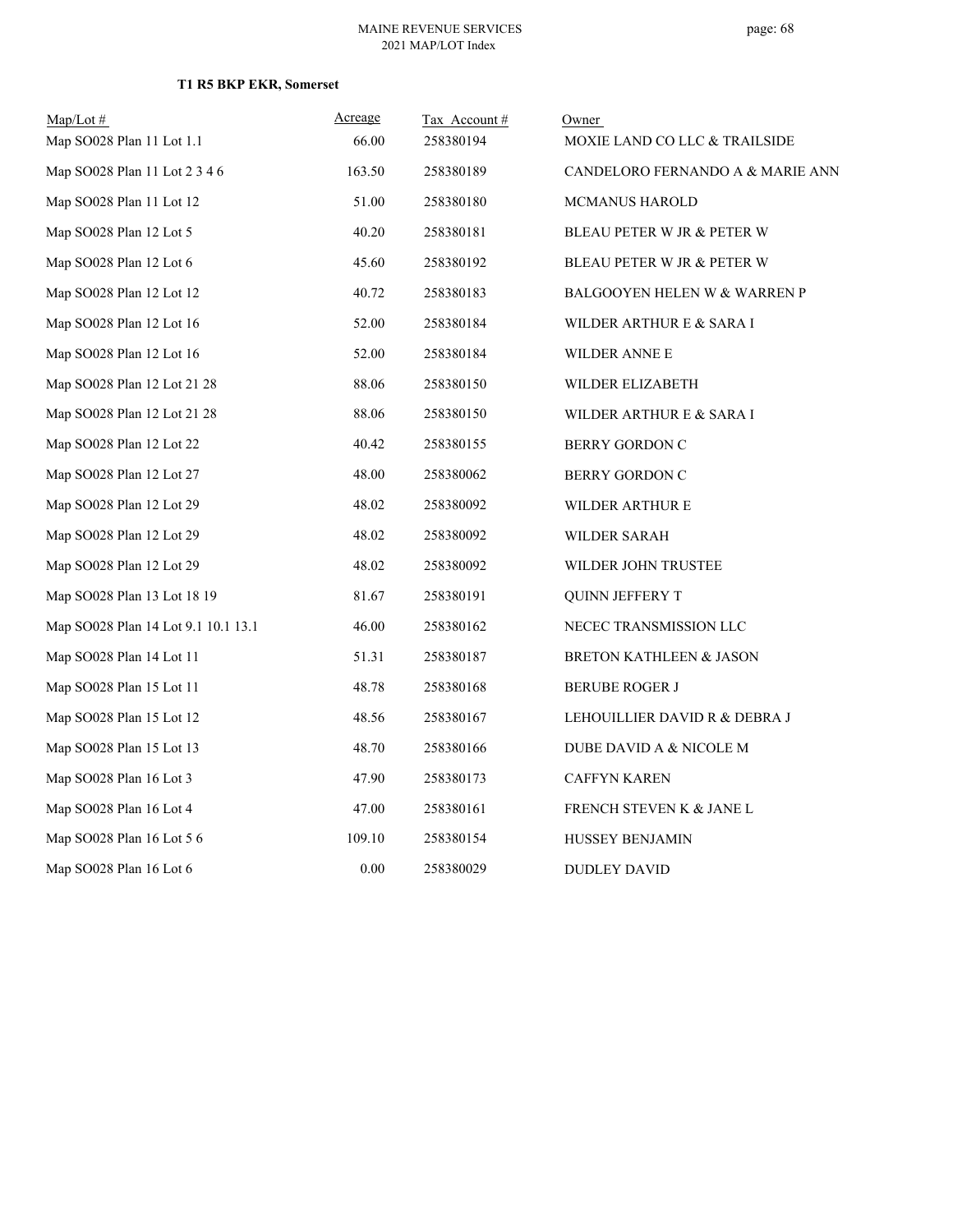# page: 69

| $Map/Lot \#$                  | Acreage   | Tax Account # | Owner                               |
|-------------------------------|-----------|---------------|-------------------------------------|
| Map SO029 Plan 01 Lot 1 6 7 8 | 11,201.50 | 258540010     | PENOBSCOT FOREST LLC                |
| Map SO029 Plan 01 Lot 1       | 0.00      | 258540014     | <b>BURGESS PAULA</b>                |
| Map SO029 Plan 01 Lot 1.1     | 1.05      | 258540001     | <b>CASEY BLANE</b>                  |
| Map SO029 Plan 01 Lot 1.2     | 1.10      | 258540015     | DEANE RICHARD P & JEANETTE M        |
| Map SO029 Plan 01 Lot 1.3     | 0.96      | 258540016     | <b>MACGREGOR DANIEL</b>             |
| Map SO029 Plan 01 Lot 2       | 0.00      | 258540003     | <b>CYR JASON S &amp; JENNIFER S</b> |
| Map SO029 Plan 01 Lot 2 5     | 12,344.00 | 258540005     | WEYERHAEUSER COMPANY                |
| Map SO029 Plan 01 Lot 3       | 30.00     | 258540013     | LOTHRIDGE KAREN G                   |
| Map SO029 Plan 01 Lot 4       | 131.89    | 258540002     | NECEC TRANSMISSION LLC              |
| Map SO029 Plan 01 Lot 4.1     | 329.00    | 258540019     | BROOKFIELD WHITE PINES HYDRO LLC    |
| Map SO029 Plan 01 Lot 4.2     | 0.00      | 258540017     | CENTRAL MAINE POWER CO              |
| Map SO029 Plan 01 Lot 4.2     | 58.91     | 258540018     | CENTRAL MAINE POWER CO              |
| Map SO029 Plan 01 Lot 4.3     | 0.11      | 258540020     | <b>MAINE STATE OF</b>               |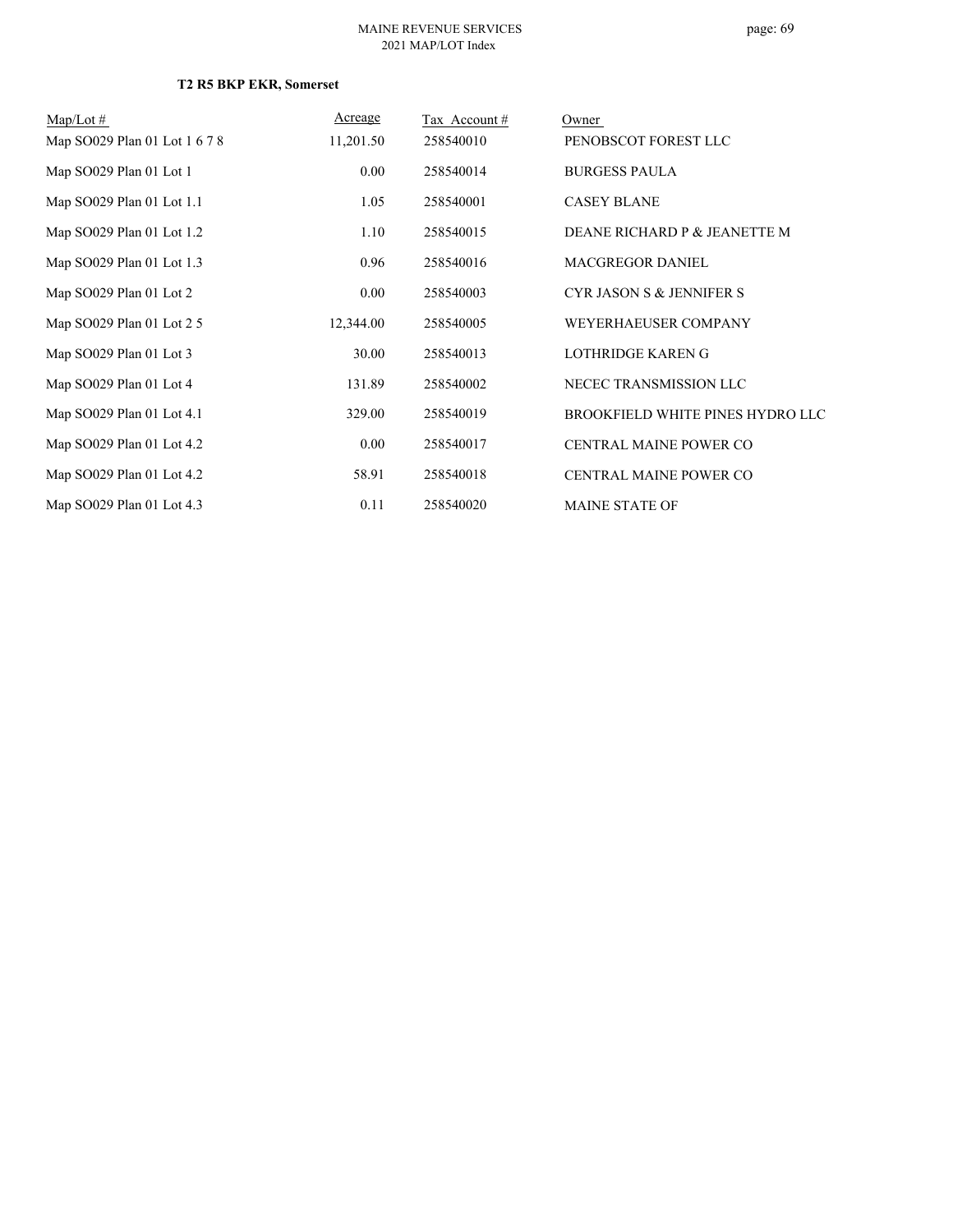| $Map/Lot \#$                    | Acreage  | Tax Account# | Owner                                        |
|---------------------------------|----------|--------------|----------------------------------------------|
| Map SO030                       | 0.00     | 258280002P   | CENTRAL MAINE POWER CO                       |
| Map SO030                       | 0.00     | 258280020    | CENTRAL MAINE POWER CO                       |
| Map SO030 Plan 01 Lot 1 2 8     | 8,970.50 | 258280007    | WEYERHAEUSER COMPANY                         |
| Map SO030 Plan 01 Lot 1.1 2.1   | 911.00   | 258282005    | WEYERHAEUSER NR COMPANY                      |
| Map SO030 Plan 01 Lot 2         | 0.00     | 258280003    | WEYERHAEUSER COMPANY                         |
| Map SO030 Plan 01 Lot 2         | $0.00\,$ | 258280011    | LEGENDRE RICHARD & ROLAND                    |
| Map SO030 Plan 01 Lot 2         | 0.00     | 258280022    | <b>OUTDOOR ADVENTURE RESORTS &amp; SAWMI</b> |
| Map SO030 Plan 01 Lot 3         | 0.00     | 258280001    | <b>SAWYER EVELYN S</b>                       |
| Map SO030 Plan 01 Lot 3         | 0.00     | 258280002    | TATHAM JAMES & MELISSA                       |
| Map SO030 Plan 01 Lot 3 4 5.1 6 | 1,329.00 | 258280004    | BROOKFIELD WHITE PINES HYDRO LLC             |
| Map SO030 Plan 01 Lot 3         | 0.00     | 258280006    | <b>GAGNON TIMOTHY</b>                        |
| Map SO030 Plan 01 Lot 3         | 0.00     | 258280010    | <b>HAMLIN MIKE</b>                           |
| Map SO030 Plan 01 Lot 3         | 0.00     | 258280012    | ORFF-REED CLAUDIA                            |
| Map SO030 Plan 01 Lot 3         | 0.00     | 258280013    | <b>HALEY SEAMUS &amp; MELISSA</b>            |
| Map SO030 Plan 01 Lot 3         | 0.00     | 258280014    | <b>HARRIS ADRIAN</b>                         |
| Map SO030 Plan 01 Lot 3         | 0.00     | 258280016    | SAYWARD DENNIS L                             |
| Map SO030 Plan 01 Lot 4         | 0.00     | 258280024    | RUSSELL CHRISTOPHER                          |
| Map SO030 Plan 01 Lot 5         | 85.90    | 258282003    | NECEC TRANSMISSION LLC                       |
| Map SO030 Plan 01 Lot 5.2       | 6.10     | 258282006    | <b>MAINE STATE OF</b>                        |
| Map SO030 Plan 01 Lot 7         | 40.00    | 258282004    | CENTRAL MAINE POWER CO                       |
| Map SO030 Plan 01 Lot 9         | 124.00   | 258282001    | <b>CENTRAL MAINE POWER CO</b>                |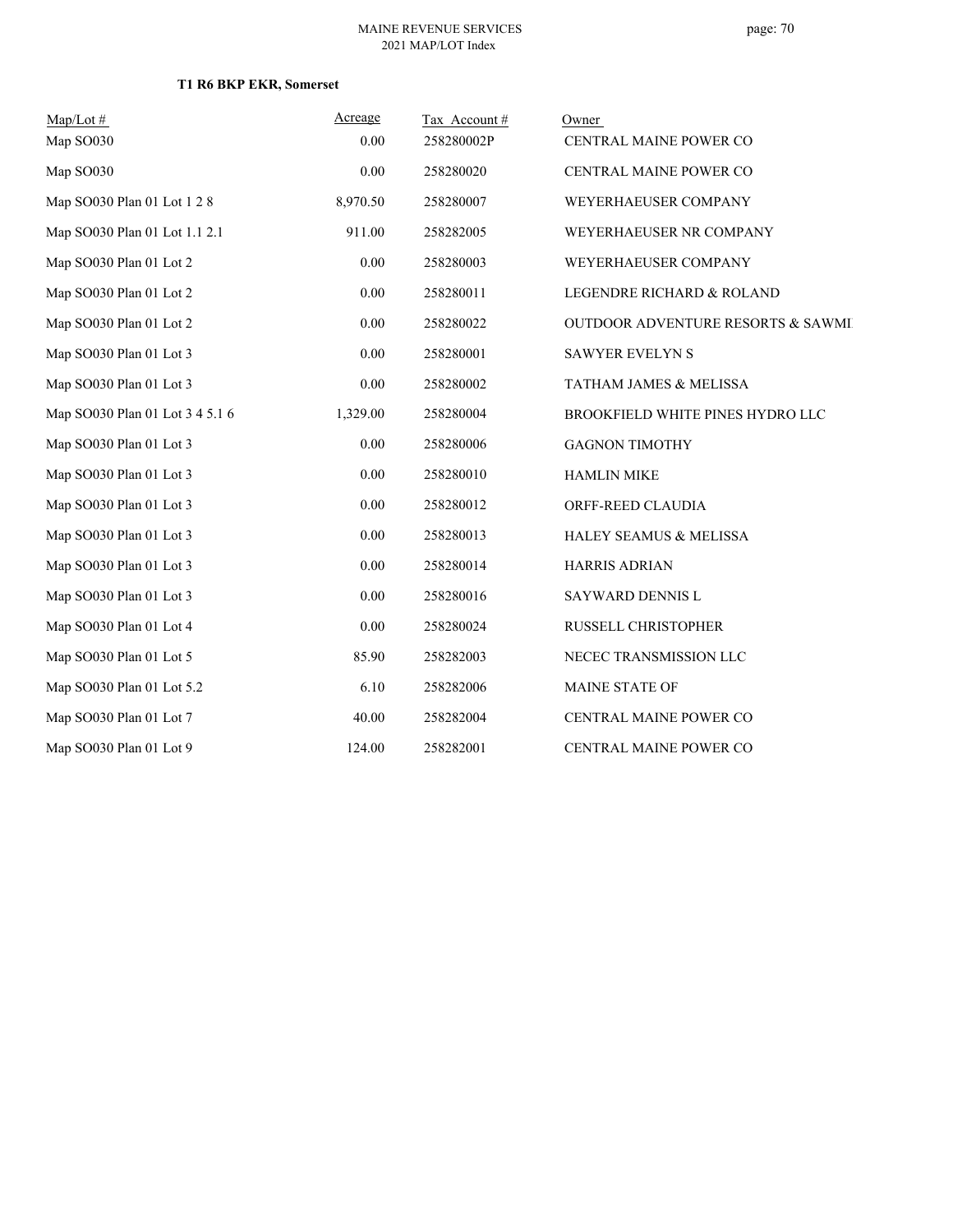# **T1 R1 NBKP T & R, Somerset**

| $Map/Lot$ #<br>Map SO031     | Acreage<br>0.00 | Tax Account#<br>258030027P | Owner<br><b>LAWRENCE ROBERT</b>       |
|------------------------------|-----------------|----------------------------|---------------------------------------|
| Map SO031 Plan 01 Lot 1 31.1 | 0.64            | 258030062                  | KARNEDY MICHAEL J & REBECCA D         |
| Map SO031 Plan 01 Lot 1      | 0.00            | 258030212                  | CENTRAL MAINE POWER CO                |
| Map SO031 Plan 01 Lot 2      | 0.51            | 258030049                  | MARCOUX NANCY & CYNTHIA YOUNG         |
| Map SO031 Plan 01 Lot 3      | 0.53            | 258030027                  | GRADY BRIAN J & MELISSA J             |
| Map SO031 Plan 01 Lot 4      | 0.53            | 258030023                  | PERKINS THEODORE A                    |
| Map SO031 Plan 01 Lot 5      | 0.67            | 258030141                  | <b>FOLLERO DELAINE A</b>              |
| Map SO031 Plan 01 Lot 6      | 0.67            | 258030117                  | OLSON DEBORAH S & DAVID A SPENCER &   |
| Map SO031 Plan 01 Lot 7      | 0.51            | 258030098                  | SAMPLE FRANK L III & SARAH P SAMPLE   |
| Map SO031 Plan 01 Lot 8      | 0.41            | 258030006                  | SAMPLE FRANK L III & SARAH P          |
| Map SO031 Plan 01 Lot 9      | 0.51            | 258030021                  | <b>CHAVAREE BETTY</b>                 |
| Map SO031 Plan 01 Lot 10     | 0.62            | 258030082                  | JUSTICE MARILYN B & DAVID G           |
| Map SO031 Plan 01 Lot 11     | 0.65            | 258030065                  | JUSTICE DAVID GREENFIELD ET AL        |
| Map SO031 Plan 01 Lot 12     | 0.50            | 258030025                  | DEMERCHANT LAURENCE A & PAUL          |
| Map SO031 Plan 01 Lot 12     | 0.50            | 258030025                  | DEMERCHANT GARY                       |
| Map SO031 Plan 01 Lot 13     | 0.51            | 258030055                  | HUTCHINS RANDALL E                    |
| Map SO031 Plan 01 Lot 14 15  | 0.80            | 258030038                  | LETOURNEAU STEPHEN P & LISA M         |
| Map SO031 Plan 01 Lot 16     | 0.32            | 258030103                  | SPENCER ELAINE M & KATHLEEN A BURKH   |
| Map SO031 Plan 01 Lot 17     | 0.32            | 258030024                  | CHARRIER JOHN P & LYNN M              |
| Map SO031 Plan 01 Lot 18     | 0.17            | 258030116                  | GODFREY ALBERT L SR & CONSTANCE L     |
| Map SO031 Plan 01 Lot 19     | 0.20            | 258030086                  | OAK JOHN W                            |
| Map SO031 Plan 01 Lot 20     | 0.29            | 258030105                  | LAPORTE LORI S & HARVEY A JR & GREGOF |
| Map SO031 Plan 01 Lot 21     | 0.38            | 258030029                  | BICKFORD RANDALL S & RHONDA L         |
| Map SO031 Plan 01 Lot 22     | 0.45            | 258030048                  | CHAPMAN MICHAEL S & ASHLEY M BROCH    |
| Map SO031 Plan 01 Lot 23     | 0.61            | 258030126                  | LIBBY TERRI L, BECKY J SIMPSON        |
| Map SO031 Plan 01 Lot 24     | 0.74            | 258030101                  | JAMESON CECELIA A                     |
| Map SO031 Plan 01 Lot 25 48  | 0.75            | 258030127                  | DUMONT LIONEL C                       |
| Map SO031 Plan 01 Lot 26     | 0.61            | 258030149                  | MOULTON KELLY M & KEITH A TTEE        |
| Map SO031 Plan 01 Lot 27     | 0.80            | 258030154                  | PELOTTE FANADO J & RAYMOND J          |
| Map SO031 Plan 01 Lot 28     | 0.80            | 258030153                  | <b>STUMBLE INN</b>                    |
| Map SO031 Plan 01 Lot 29     | 0.45            | 258030076                  | DONNELL JEFFREY A & CINDY L           |
| Map SO031 Plan 01 Lot 30     | 0.45            | 258030011                  | <b>GRASS DANA C</b>                   |
| Map SO031 Plan 01 Lot 31     | 0.59            | 258030118                  | GALLANT JOHN J JR & VERA F            |
| Map SO031 Plan 01 Lot 32     | 1.03            | 258030137                  | WARNER HENRY F JR TRUSTEES            |
| Map SO031 Plan 01 Lot 33     | 1.00            | 258030148                  | MCDANIEL CATHY, LOUISE BROWN          |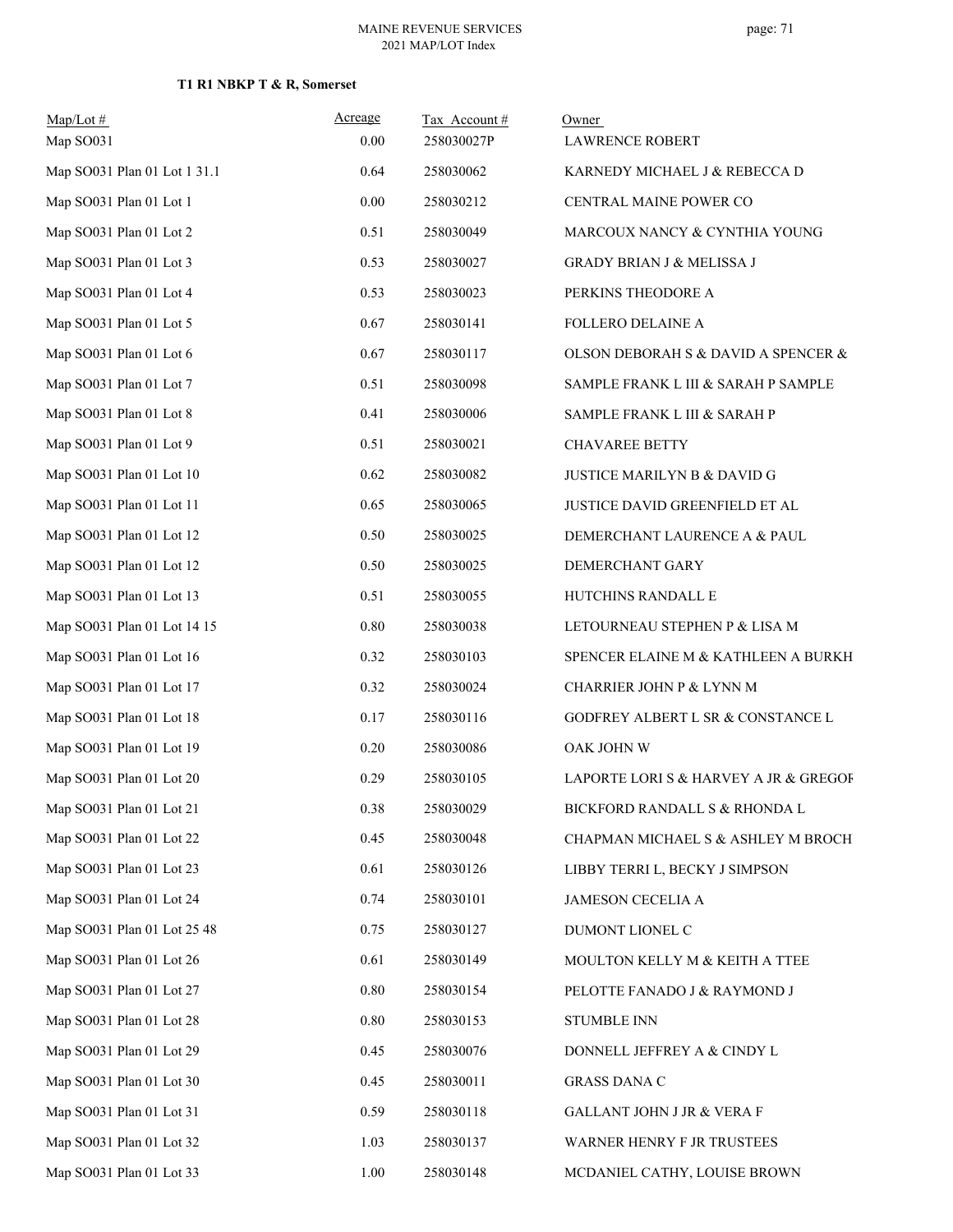# **T1 R1 NBKP T & R, Somerset**

| Map/Lot#<br>Map SO031 Plan 01 Lot 34    | Acreage<br>0.82 | Tax Account#<br>258030085 | Owner<br><b>GALLANT JOSEPH S &amp; KENNETH R &amp;</b> |
|-----------------------------------------|-----------------|---------------------------|--------------------------------------------------------|
| Map SO031 Plan 01 Lot 35                | 0.51            | 258030059                 | HANNIGAN ROBERT F                                      |
| Map SO031 Plan 01 Lot 36                | 0.51            | 258030019                 | CHARRIER LOUIS E III & SHERRY LYNN                     |
| Map SO031 Plan 01 Lot 37                | 0.51            | 258030138                 | KNUDSEN GLADYS K                                       |
| Map SO031 Plan 01 Lot 38                | 0.51            | 258030143                 | WITECY RUDOLF                                          |
| Map SO031 Plan 01 Lot 39                | 0.51            | 258030119                 | HARGREAVES ELIZABETH C                                 |
| Map SO031 Plan 01 Lot 39.1              | 0.38            | 258032020                 | GALLANT JOHN J JR & VERA F                             |
| Map SO031 Plan 01 Lot 40                | 0.51            | 258030060                 | HAINES STACIE H & EFRAIN F FERRUSCA                    |
| Map SO031 Plan 01 Lot 41                | 0.57            | 258030092                 | LEIGHTON ELIZABETH J & STANTON E                       |
| Map SO031 Plan 01 Lot 42                | 0.15            | 258030046                 | FREEMAN FAMILY CAMP TRUST                              |
| Map SO031 Plan 01 Lot 43                | 0.51            | 258030012                 | <b>BUNKSE EDMUNDS V</b>                                |
| Map SO031 Plan 01 Lot 44                | 0.75            | 258030052                 | MITCHELL CHARLES E & BARBARA R                         |
| Map SO031 Plan 01 Lot 44                | 0.75            | 258030052                 | <b>GORDON STUART B SR</b>                              |
| Map SO031 Plan 01 Lot 45 46             | 0.80            | 258030063                 | WALLINFORD BARBARA J & RICHARD W                       |
| Map SO031 Plan 01 Lot 47                | 1.85            | 258030079                 | PAIGE ROBERT W & GAIL S                                |
| Map SO031 Plan 02 Lot 1                 | 0.15            | 258030150                 | AMES ANNABELLE TOMER                                   |
| Map SO031 Plan 02 Lot 2                 | 0.52            | 258032028                 | MCCARTHY BRIAN T & ELAINE E                            |
| Map SO031 Plan 02 Lot 3                 | 1.35            | 258030057                 | LETOURNEAU CLAUDE & CATHERINE THAE                     |
| Map SO031 Plan 02 Lot 3.1 9             | 1.69            | 258032017                 | THAYER DEBORAH A                                       |
| Map SO031 Plan 02 Lot 3.2               | 1.40            | 258032018                 | MCCARTHY BRIAN T & ELAINE E                            |
| Map SO031 Plan 02 Lot 4                 | 0.10            | 258030058                 | LETOURNEAU CLAUDE & CATHERINE THAE                     |
| Map SO031 Plan 02 Lot 4.1               | 0.07            | 258032027                 | THAYER DEBORAH A                                       |
| Map SO031 Plan 02 Lot 4.2               | $0.07\,$        | 258032029                 | MCCARTHY BRIAN T & ELAINE E                            |
| Map SO031 Plan 02 Lot 57                | 0.07            | 258030093                 | MCKENNA CHRISTOPHER J & HEATHER L                      |
| Map SO031 Plan 02 Lot 6 8               | 0.47            | 258030094                 | MCKENNA CHRISTOPHER J & HEATHER L                      |
| Map SO031 Plan 02 Lot 10 16 17          | 4.32            | 258030032                 | KELLEY LAWRENCE K III                                  |
| Map SO031 Plan 02 Lot 10.1 11 16.1 17.1 | 1.00            | 258032011                 | WILLIS LARRY C & BRENDA B                              |
| Map SO031 Plan 02 Lot 10.3              | 1.38            | 258032019                 | PURINGTON GARY L SR                                    |
| Map SO031 Plan 02 Lot 10.3              | 1.38            | 258032019                 | CHAMBERLAIN PATRICK J                                  |
| Map SO031 Plan 02 Lot 10.31             | 1.41            | 258032026                 | WILLARD WILLIAM R TRUSTEE                              |
| Map SO031 Plan 02 Lot 10.32             | 1.82            | 258032025                 | RECKARDS TOBY S                                        |
| Map SO031 Plan 02 Lot 12                | 1.11            | 258030158                 | SAVARD DIANE L                                         |
| Map SO031 Plan 02 Lot 13                | 0.05            | 258030165                 | SAVARD DIANE L                                         |
| Map SO031 Plan 02 Lot 14                | 0.05            | 258030128                 | SAVARD DIANE L                                         |
| Map SO031 Plan 02 Lot 15                | 0.56            | 258030129                 | SAVARD DIANE L                                         |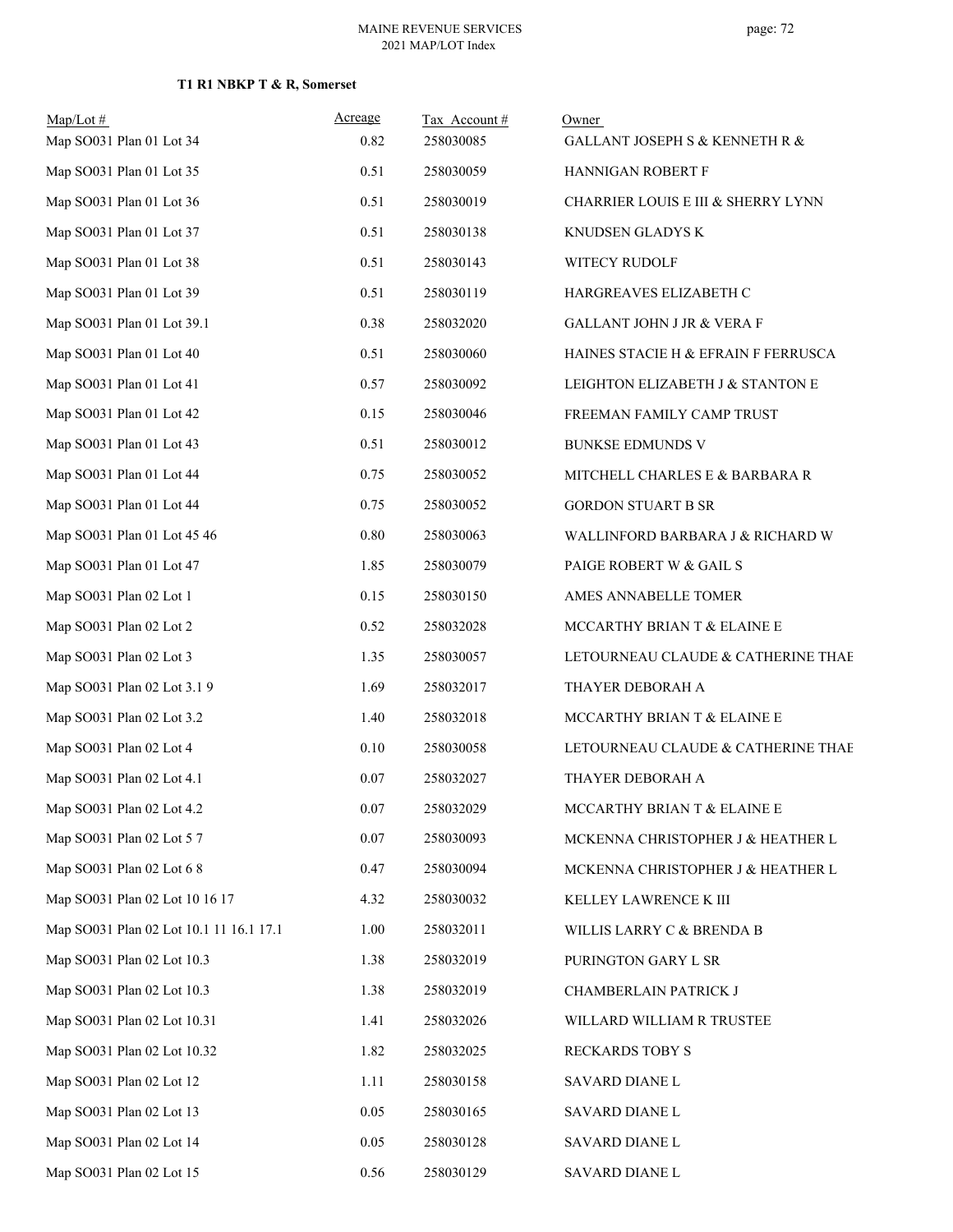### **T1 R1 NBKP T & R, Somerset**

| $Map/Lot$ #                    | Acreage | Tax Account# | Owner                                |
|--------------------------------|---------|--------------|--------------------------------------|
| Map SO031 Plan 02 Lot 18       | 0.40    | 258030053    | <b>SLAGGER DAVID PR</b>              |
| Map SO031 Plan 02 Lot 19       | 0.37    | 258030042    | KAKASENKO OLEKSEY & EDNA MAY         |
| Map SO031 Plan 02 Lot 20       | 0.05    | 258030160    | KAKASENKO OLEKSEY & EDNA D           |
| Map SO031 Plan 02 Lot 21       | 0.26    | 258030114    | <b>LAWRENCE ROBERT</b>               |
| Map SO031 Plan 02 Lot 22       | 0.80    | 258030115    | <b>LAWRENCE ROBERT</b>               |
| Map SO031 Plan 02 Lot 23 27    | 0.77    | 258030133    | <b>SLAGGER DAVID PR</b>              |
| Map SO031 Plan 02 Lot 23.2     | 0.20    | 258030151    | <b>SLAGGER DAVID PR</b>              |
| Map SO031 Plan 02 Lot 24       | 1.46    | 258030171    | <b>TOMER KELLIE</b>                  |
| Map SO031 Plan 02 Lot 25       | 0.10    | 258030132    | <b>SLAGGER DAVID PR</b>              |
| Map SO031 Plan 02 Lot 26       | 0.13    | 258030131    | CRAFT CHRISTOPHER J                  |
| Map SO031 Plan 02 Lot 28       | 1.90    | 258030161    | MAINE STATE OF                       |
| Map SO031 Plan 02 Lot 28.1     | 8.00    | 258032041    | PURINGTON THOMAS L                   |
| Map SO031 Plan 02 Lot 29 30    | 2.53    | 258030077    | LOUGEE MARY TRUSTEE                  |
| Map SO031 Plan 02 Lot 31       | 0.24    | 258030144    | THABET EDWARD & MATHILDE             |
| Map SO031 Plan 02 Lot 32       | 0.19    | 258030075    | WINSTON TOWERS 1988 INC              |
| Map SO031 Plan 02 Lot 33       | 0.22    | 258030031    | WINSTON TOWERS 1988 INC              |
| Map SO031 Plan 02 Lot 34 35    | 0.20    | 258030034    | WINSTON TOWERS 1988 INC              |
| Map SO031 Plan 02 Lot 36       | 0.25    | 258030005    | AYER CORY C, CAREY C & CANDACE AYER  |
| Map SO031 Plan 02 Lot 37 44    | 1.21    | 258030073    | WINSTON TOWERS 1988 INC              |
| Map SO031 Plan 02 Lot 38       | 0.45    | 258030087    | WINSTON TOWERS 1988 INC              |
| Map SO031 Plan 02 Lot 39       | 0.09    | 258030134    | WINSTON TOWERS 1988 INC              |
| Map SO031 Plan 02 Lot 40       | 3.50    | 258030037    | WINSTON TOWERS 1988 INC              |
| Map SO031 Plan 02 Lot 41       | 4.46    | 258030030    | WINSTON TOWERS 1988 INC              |
| Map SO031 Plan 02 Lot 42 43    | 1.99    | 258030033    | WINSTON TOWERS 1988 INC              |
| Map SO031 Plan 02 Lot 45       | 0.75    | 258030004    | AYER CORY C, CAREY C & CANDACE AYER  |
| Map SO031 Plan 02 Lot 46       | 4.07    | 258030044    | FOOTE DWIGHT W JR & KATHLEEN         |
| Map SO031 Plan 02 Lot 47       | 0.73    | 258030078    | FOOTE DWIGHT W JR & KATHLEEN         |
| Map SO031 Plan 02 Lot 48       | 0.64    | 258030028    | COWAN ROBERT JR & PIA CARUSO TRUSTEI |
| Map SO031 Plan 02 Lot 49       | 0.72    | 258030002    | PERREAULT AARON & KARA SARVER        |
| Map SO031 Plan 02 Lot 50       | 0.60    | 258030016    | PERREAULT RICHARD A TTE              |
| Map SO031 Plan 02 Lot 51       | 1.25    | 258030003    | AUCLAIR SUZANNE M                    |
| Map SO031 Plan 02 Lot 52       | 1.54    | 258030204    | CROWLEY EDMOND J & TERESA A TTEE     |
| Map SO031 Plan 02 Lot 54 57 58 | 8.20    | 258030139    | WATSON H KIRK TRUSTEE                |
| Map SO031 Plan 02 Lot 55 56    | 1.74    | 258030203    | WATSON AUBREY H ET AL                |
| Map SO031 Plan 02 Lot 60       | 0.83    | 258030167    | CROWLEY EDMOND & FREDERIC HUBER TR   |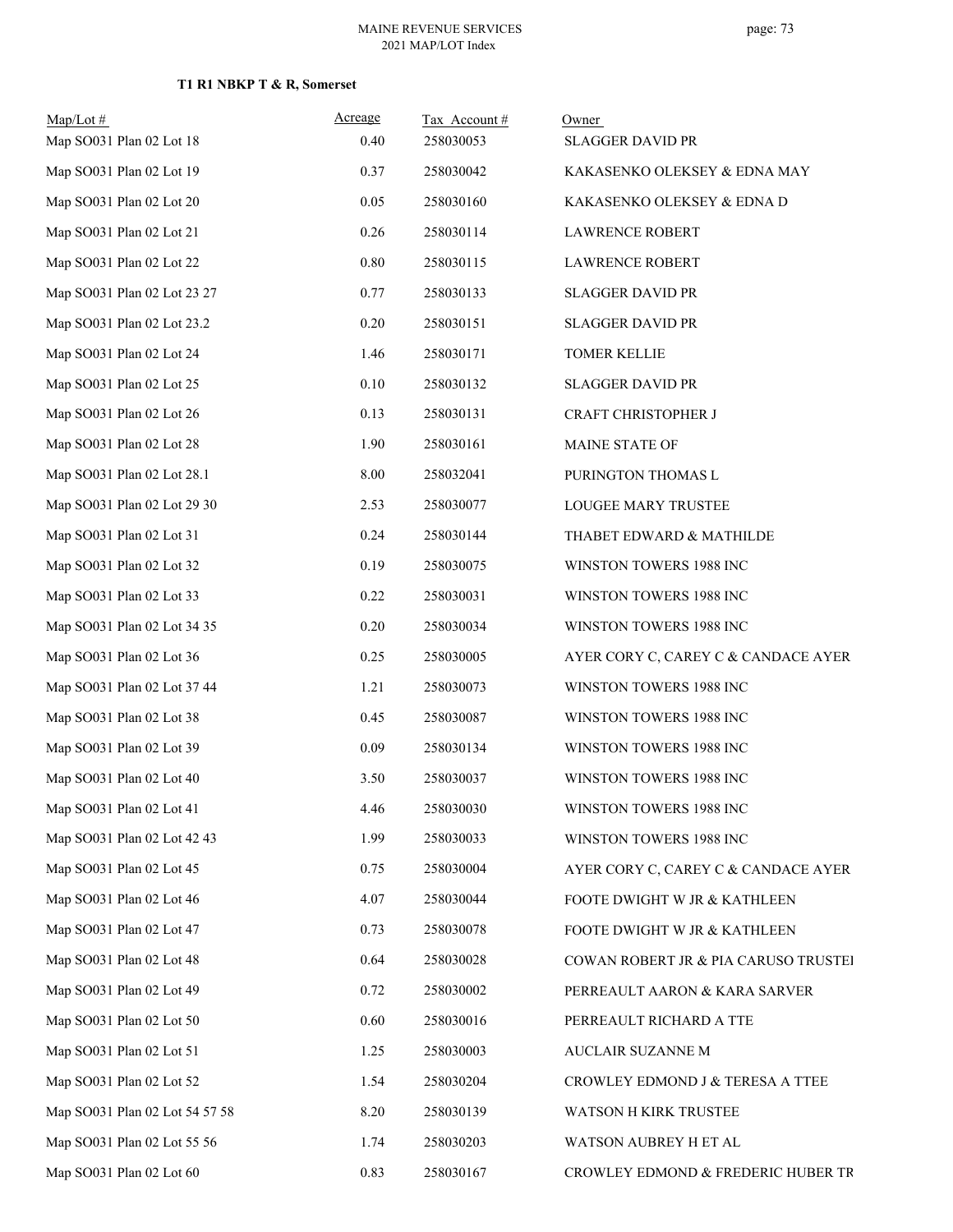#### MAINE REVENUE SERVICES 2021 MAP/LOT Index

| $Map/Lot$ #<br>Map SO031 Plan 02 Lot 61                                                                         | Acreage<br>0.71 | Tax Account#<br>258030155 | Owner<br>PEPIN CRAIG K                      |
|-----------------------------------------------------------------------------------------------------------------|-----------------|---------------------------|---------------------------------------------|
| Map SO031 Plan 02 Lot 62.1                                                                                      | 1.72            | 258030196                 | DILLON THOMAS J III                         |
| Map SO031 Plan 02 Lot 62.2                                                                                      | 1.48            | 258030198                 | <b>WATSON H KIRK</b>                        |
|                                                                                                                 |                 |                           |                                             |
| Map SO031 Plan 02 Lot 62.3                                                                                      | 1.27            | 258030194                 | CUMMINGS NANCY M & MICHAEL S                |
| Map SO031 Plan 02 Lot 62.4                                                                                      | 1.29            | 258030197                 | CROWLEY EDMOND J & TERESA A                 |
| Map SO031 Plan 02 Lot 62.5                                                                                      | 0.50            | 258030195                 | HOGAN NORA ANN & DENNIS MICHAEL             |
| Map SO031 Plan 02 Lot 63.1                                                                                      | 2.33            | 258030199                 | STEVENSON SHARON L                          |
| Map SO031 Plan 02 Lot 63.2                                                                                      | 0.00            | 258030035P                | <b>WATSON MARY E</b>                        |
| Map SO031 Plan 02 Lot 63.2                                                                                      | 3.00            | 258030162                 | WATSON KIRK DREW & MARY E                   |
| Map SO031 Plan 02 Lot 64                                                                                        | 0.16            | 258030136                 | LETOURNEAU CLAUDE & CATHERINE THAE          |
| Map SO031 Plan 03 Lot 1                                                                                         | 0.30            | 258030099                 | SHARPE BERNARD N & PATRICIA A TRUSTE        |
| Map SO031 Plan 03 Lot 2                                                                                         | 0.38            | 258030026                 | <b>VOLPE DENNIS F</b>                       |
| Map SO031 Plan 03 Lot 3                                                                                         | 0.40            | 258030047                 | MERRILL KEVIN S & TRACI L                   |
| Map SO031 Plan 03 Lot 4                                                                                         | 0.41            | 258030096                 | ALLARD DONALD A & PRISCILLE R               |
| Map SO031 Plan 03 Lot 5 6                                                                                       | 0.73            | 258030142                 | NORRIS CONANT FAMILY IRREVOCABLE TR         |
| Map SO031 Plan 03 Lot 7 8                                                                                       | 0.60            | 258030064                 | ADAMS GARY M TRUSTEE                        |
| Map SO031 Plan 03 Lot 9 10                                                                                      | 0.60            | 258030130                 | RASZTAWICKI STANLEY & JOYCE E               |
| Map SO031 Plan 03 Lot 11 12 13 14 Plan<br>05 Lot 1 10 14.1 15.1 16.1 17 19 20 21 22<br>23.1 27 29 Plan 06 Lot 5 | 230.00          | 258030109                 | WEYERHAEUSER COMPANY                        |
| Map SO031 Plan 03 Lot 15 16                                                                                     | 0.46            | 258030108                 | SANDERS JOHN H JR                           |
| Map SO031 Plan 03 Lot 17 18 19 20                                                                               | 0.88            | 258030125                 | HOPKINSON JAMES A                           |
| Map SO031 Plan 03 Lot 21                                                                                        | 0.22            | 258030022                 | RING CHARLENE                               |
| Map SO031 Plan 03 Lot 22                                                                                        | 0.23            | 258030124                 | <b>BAKER GARY R</b>                         |
| Map SO031 Plan 03 Lot 23                                                                                        | 2.50            | 258032006                 | MAINE STATE OF                              |
| Map SO031 Plan 04 Lot 1                                                                                         | 26.33           | 258030090                 | GIGUERE THERESE, CHRISTINE THABET & A       |
| Map SO031 Plan 04 Lot 1.1                                                                                       | 0.00            | 258030034P                | ANNUNZIATO RICHARD & KATHLEEN               |
| Map SO031 Plan 04 Lot 1.1 9.1                                                                                   | 1.08            | 258030207                 | ANNUNZIATO RICHARD & KATHLEEN               |
| Map SO031 Plan 04 Lot 1.11 9.1                                                                                  | 0.92            | 258032021                 | ANNUNZIATO RICHARD                          |
| Map SO031 Plan 04 Lot 2                                                                                         | 3.25            | 258030089                 | GIGUERE THERESE, CHRISTINE THABET & A       |
| Map SO031 Plan 04 Lot 3 9                                                                                       | 36.00           | 258030106                 | WATSON H KIRK                               |
| Map SO031 Plan 04 Lot 4                                                                                         | 1.07            | 258030007                 | ROWAN DARLENE                               |
| Map SO031 Plan 04 Lot 5                                                                                         | 0.60            | 258030113                 | FOGG JOHN S, GEORGE A ROBERT E ARIC J $\wr$ |
| Map SO031 Plan 04 Lot 6 7.1 8                                                                                   | 2.32            | 258030084                 | ADAMS BONNIE & JOSHUA J & JESSICA L         |
| Map SO031 Plan 04 Lot 7 8.1                                                                                     | 2.03            | 258030066                 | BROOKFIELD WHITE PINES HYDRO LLC            |
| Map SO031 Plan 05 Lot 1 30                                                                                      | 2,131.00        | 258032036                 | WEYERHAEUSER NR COMPANY                     |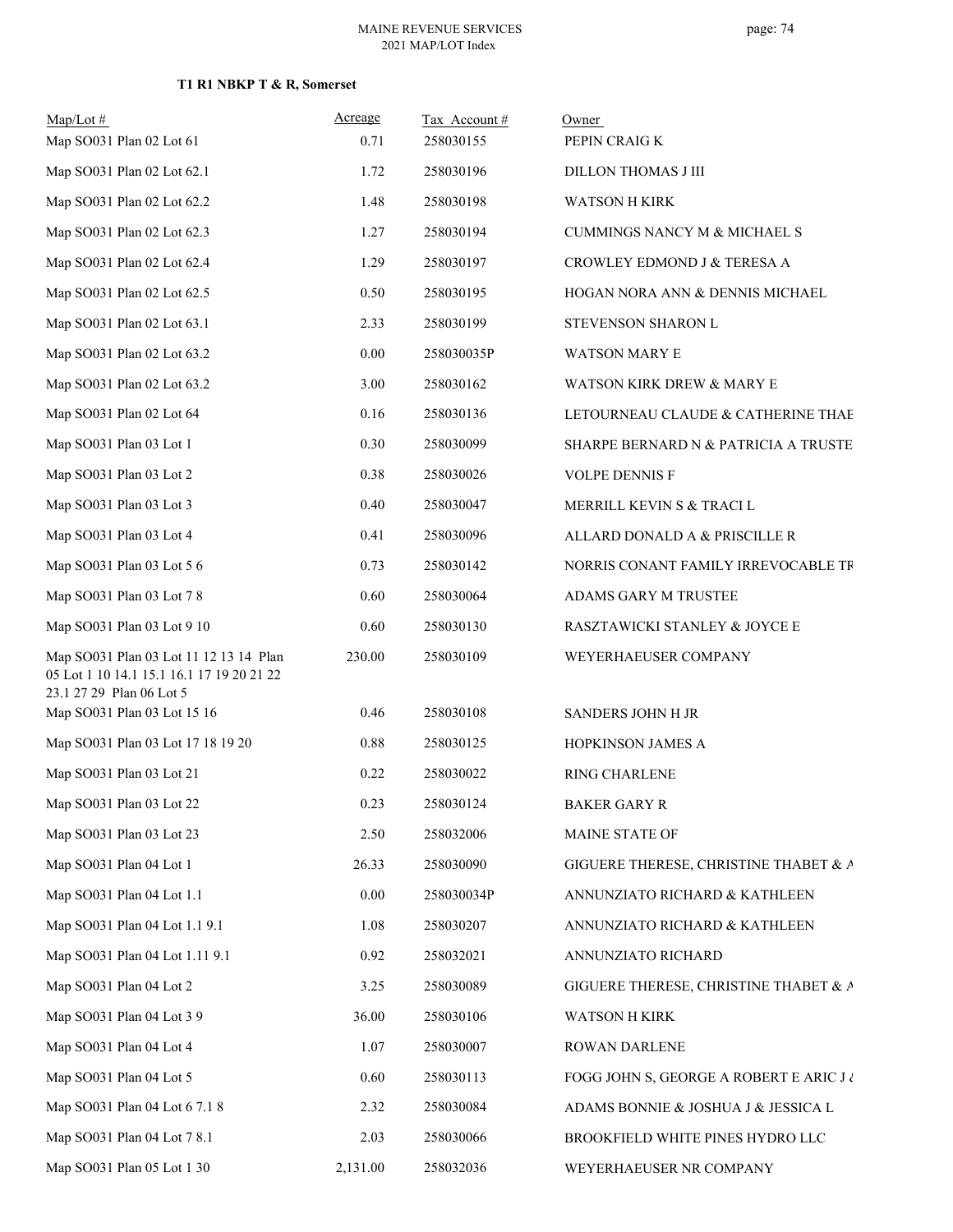# **T1 R1 NBKP T & R, Somerset**

| $Map/Lot \#$                                              | Acreage  | Tax Account# | Owner                               |
|-----------------------------------------------------------|----------|--------------|-------------------------------------|
| Map SO031 Plan 05 Lot 2                                   | 686.00   | 258030013    | BROOKFIELD WHITE PINES HYDRO LLC    |
| Map SO031 Plan 05 Lot 3.1 4                               | 170.00   | 258032037    | WEYERHAEUSER NR COMPANY             |
| Map SO031 Plan 05 Lot 3.2 3.23                            | 11.00    | 258030170    | PILLARD FAMILY PROTECTION TRUST     |
| Map SO031 Plan 05 Lot 3.21                                | 0.00     | 258030032P   | DAUPHINEE ERIC LLOYD & MICHELLE LEE |
| Map SO031 Plan 05 Lot 3.21 3.24 3.25                      | 16.50    | 258030193    | DAUPHINEE ERIC LLOYD & MICHELLE LEE |
| Map SO031 Plan 05 Lot 3.22                                | 7.00     | 258030146    | CARSON KIT & BARBARA TRUSTEE        |
| Map SO031 Plan 05 Lot 4.1                                 | 0.75     | 258030175    | <b>BILLINGS CATHERINE L</b>         |
| Map SO031 Plan 05 Lot 5 6 7.2                             | 8.83     | 258030041    | MOODY SHAWN H & CHRISTINA L         |
| Map SO031 Plan 05 Lot 8                                   | 217.80   | 258030067    | <b>TIRSBIER PAUL R</b>              |
| Map SO031 Plan 05 Lot 8.1 8.5                             | 87.60    | 258030200    | BEAR LAKE PROPERTY HOLDINGS LLC     |
| Map SO031 Plan 05 Lot 8.2                                 | 45.00    | 258030176    | PURINGTON THOMAS L                  |
| Map SO031 Plan 05 Lot 8.21                                | 43.88    | 258030202    | PURINGTON THOMAS L                  |
| Map SO031 Plan 05 Lot 8.22                                | 38.89    | 258030205    | TP ROCKWOOD REAL ESTATE LLC         |
| Map SO031 Plan 05 Lot 8.221                               | 1.51     | 258032040    | MERRILL THOMAS M                    |
| Map SO031 Plan 05 Lot 8.3                                 | 40.00    | 258030185    | KOMOSA GEORGE                       |
| Map SO031 Plan 05 Lot 8.4                                 | 40.00    | 258030184    | SOKOLEWICZ GENE                     |
| Map SO031 Plan 05 Lot 8.6                                 | 5.00     | 258030201    | SCHMID ASHLEY A & JOSHUA D          |
| Map SO031 Plan 05 Lot 8.61                                | 36.00    | 258032030    | REEVES ALLEN N III & TOURIA         |
| Map SO031 Plan 05 Lot 9                                   | 112.00   | 258030107    | <b>WATSON H KIRK</b>                |
| Map SO031 Plan 05 Lot 10.1                                | 30.30    | 258032005    | MAINE STATE OF                      |
| Map SO031 Plan 05 Lot 11                                  | 4.00     | 258030183    | CENTRAL MAINE POWER CO              |
| Map SO031 Plan 05 Lot 12 13                               | 320.00   | 258032001    | MAINE STATE OF                      |
| Map SO031 Plan 05 Lot 14.1 14.2 15.1<br>15.2 16.1 23.1 29 | 1,640.00 | 258032038    | WEYERHAEUSER COMPANY                |
| Map SO031 Plan 05 Lot 14.2                                | 0.00     | 258030014    | CENTRAL MAINE & QUEBEC RAILWAYS US  |
| Map SO031 Plan 05 Lot 14.2 15.2                           | 0.51     | 258030173    | WEYERHAEUSER COMPANY                |
| Map SO031 Plan 05 Lot 15.2                                | 0.00     | 258030020    | <b>SHAW STEVEN</b>                  |
| Map SO031 Plan 05 Lot 15.2                                | 0.00     | 258030050    | WEYERHAEUSER COMPANY                |
| Map SO031 Plan 05 Lot 15.2                                | 0.00     | 258030051    | <b>GENEST ROBERT R</b>              |
| Map SO031 Plan 05 Lot 16.1 31                             | 3,427.00 | 258032032    | WEYERHAEUSER NR COMPANY             |
| Map SO031 Plan 05 Lot 16.13                               | 225.00   | 258032034    | WEYERHAEUSER COMPANY                |
| Map SO031 Plan 05 Lot 16.14                               | 381.00   | 258032035    | WEYERHAEUSER COMPANY                |
| Map SO031 Plan 05 Lot 16.2 16.3                           | 15.17    | 258032003    | SOMERSET COUNTY                     |
| Map SO031 Plan 05 Lot 18 20.1 21.2                        | 22.70    | 258032004    | MAINE STATE OF                      |
| Map SO031 Plan 05 Lot 19 21 22 27                         | 1,292.00 | 258032039    | WEYERHAEUSER COMPANY                |
| Map SO031 Plan 05 Lot 19.1 21.1 21.2                      | 53.00    | 258032007    | MAINE STATE OF                      |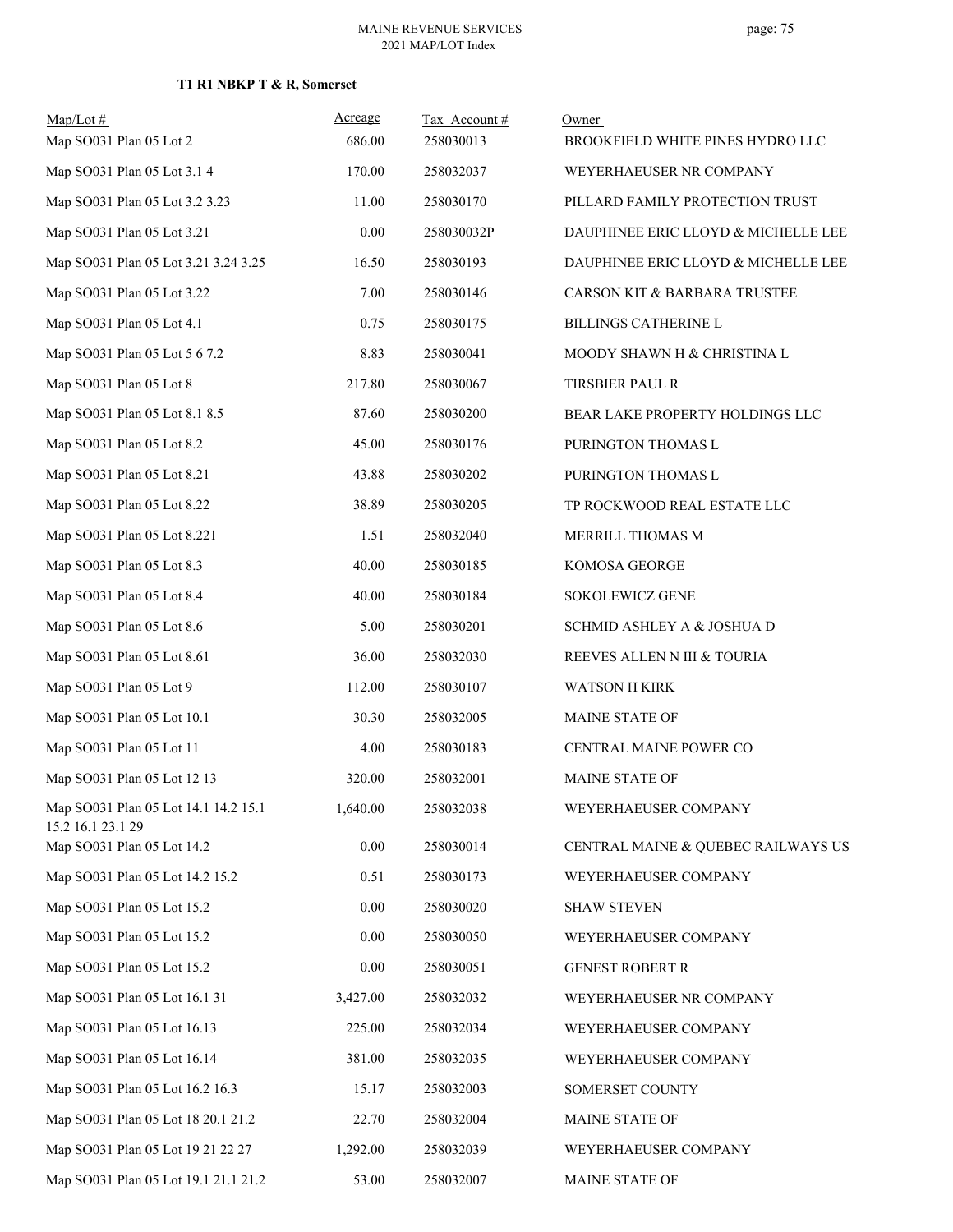## **T1 R1 NBKP T & R, Somerset**

| $Map/Lot \#$<br>Map SO031 Plan 05 Lot 21 22 22.3 27 | Acreage<br>1,581.00 | Tax Account#<br>258032033 | Owner<br>WEYERHAEUSER NR COMPANY   |
|-----------------------------------------------------|---------------------|---------------------------|------------------------------------|
| Map SO031 Plan 05 Lot 24                            | 286.56              | 258030071                 | WEST OUTLET FOREST LLC             |
| Map SO031 Plan 05 Lot 25                            | 22.00               | 258030070                 | WEST OUTLET FOREST LLC             |
| Map SO031 Plan 05 Lot 26                            | 236.20              | 258030069                 | WEST OUTLET FOREST LLC             |
| Map SO031 Plan 05 Lot 28                            | 48.50               | 258030017                 | CENTRAL MAINE POWER CO             |
| Map SO031 Plan 05 Lot 30.1                          | 2.40                | 258030169                 | BROOKFIELD WHITE PINES HYDRO LLC   |
| Map SO031 Plan 05 Lot 32                            | 3.91                | 258030100                 | PRICE ERIC N                       |
| Map SO031 Plan 05 Lot 32.1                          | 1.07                | 258030180                 | MALINAUSKAS NANCY L & RICHARD V    |
| Map SO031 Plan 05 Lot 32.2 32.3                     | 1.10                | 258030181                 | PRICE DAVID S & CHERYL             |
| Map SO031 Plan 05 Lot 32.4                          | 1.92                | 258032016                 | PRICE DAVID S & CHERYL             |
| Map SO031 Plan 05 Lot 33 35                         | 1.50                | 258030091                 | HESSION DAVID & CATHERINE          |
| Map SO031 Plan 05 Lot 34 36                         | 2.09                | 258030074                 | INGALLS KENNETH D ET AL            |
| Map SO031 Plan 06 Lot 1                             | 1.63                | 258030187                 | <b>GALLAGHER ALPHONSUS</b>         |
| Map SO031 Plan 06 Lot 2                             | 1.36                | 258030008                 | ROY RONALD A & NANCY S             |
| Map SO031 Plan 06 Lot 3                             | 1.47                | 258030191                 | BELANGER CAROL T                   |
| Map SO031 Plan 06 Lot 4                             | 1.63                | 258030192                 | STOUGHTON BELINDA                  |
| Map SO031 Plan 06 Lot 5                             | 1.76                | 258030182                 | HEBERT MICHAEL R                   |
| Map SO031 Plan 06 Lot 6                             | 0.00                | 258030152                 | KING WALLACE JOHN & PEGGY          |
| Map SO031 Plan 06 Lot 6                             | 2.72                | 258030178                 | ALICE'S WONDERLAND LLC             |
| Map SO031 Plan 06 Lot 7                             | 3.96                | 258030177                 | ALICE'S WONDERLAND LLC             |
| Map SO031 Plan 06 Lot 8                             | 2.93                | 258030083                 | OSMAN TIMOTHY SR & SHARI           |
| Map SO031 Plan 06 Lot 9                             | 5.39                | 258032012                 | WING JEFFREY E, SHARON E & RILEY C |
| Map SO031 Plan 06 Lot 9.1 9.2                       | 0.77                | 258030179                 | TIRSBIER PAUL R                    |
| Map SO031 Plan 06 Lot 10                            | 2.39                | 258032010                 | MULCAHY THOMAS J                   |
| Map SO031 Plan 06 Lot 11                            | 2.46                | 258030206                 | NORTHERN RHODE ISLAND SPORTSMEN CL |
| Map SO031 Plan 06 Lot 12                            | 2.58                | 258032008                 | CRUMP KIRTLAND H                   |
| Map SO031 Plan 06 Lot 13                            | 2.73                | 258030186                 | LINDSAY DEREK W & PENNY            |
| Map SO031 Plan 06 Lot 14                            | 2.59                | 258032013                 | MERRILL SCOTT C & KELLIE D         |
| Map SO031 Plan 06 Lot 15                            | 2.90                | 258032009                 | DACOSTA DANIEL C & ERIN K          |
| Map SO031 Plan 06 Lot 16                            | 1.50                | 258030068                 | TIRSBIER PAUL R                    |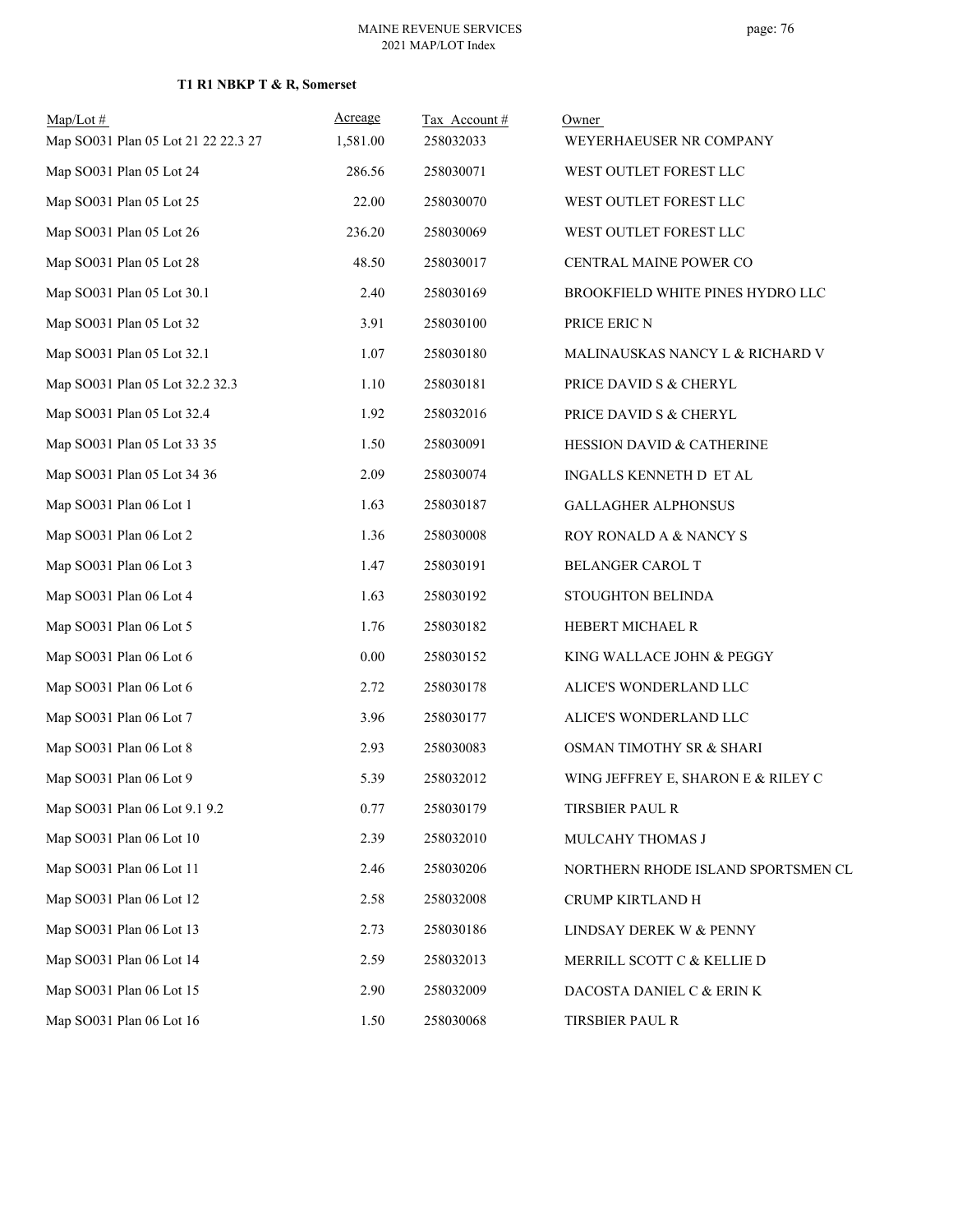| Map/Lot $#$                 | Acreage   | Tax Account # | Owner                            |
|-----------------------------|-----------|---------------|----------------------------------|
| Map SO032 Plan 01 Lot 1     | 1,436.00  | 258490001     | BROOKFIELD WHITE PINES HYDRO LLC |
| Map SO032 Plan 01 Lot 2 4 5 | 0.00      | 258490001P    | R G LUMBER CORP                  |
| Map SO032 Plan 01 Lot 2     | 12,522.25 | 258490002     | WEYERHAEUSER COMPANY             |
| Map SO032 Plan 01 Lot 2     | 0.00      | 258490014     | <b>MOORE KAREN L</b>             |
| Map SO032 Plan 01 Lot 2.1   | 146.00    | 258492002     | WEYERHAEUSER NR COMPANY          |
| Map SO032 Plan 01 Lot 3     | 480.00    | 258492001     | <b>MAINE STATE OF</b>            |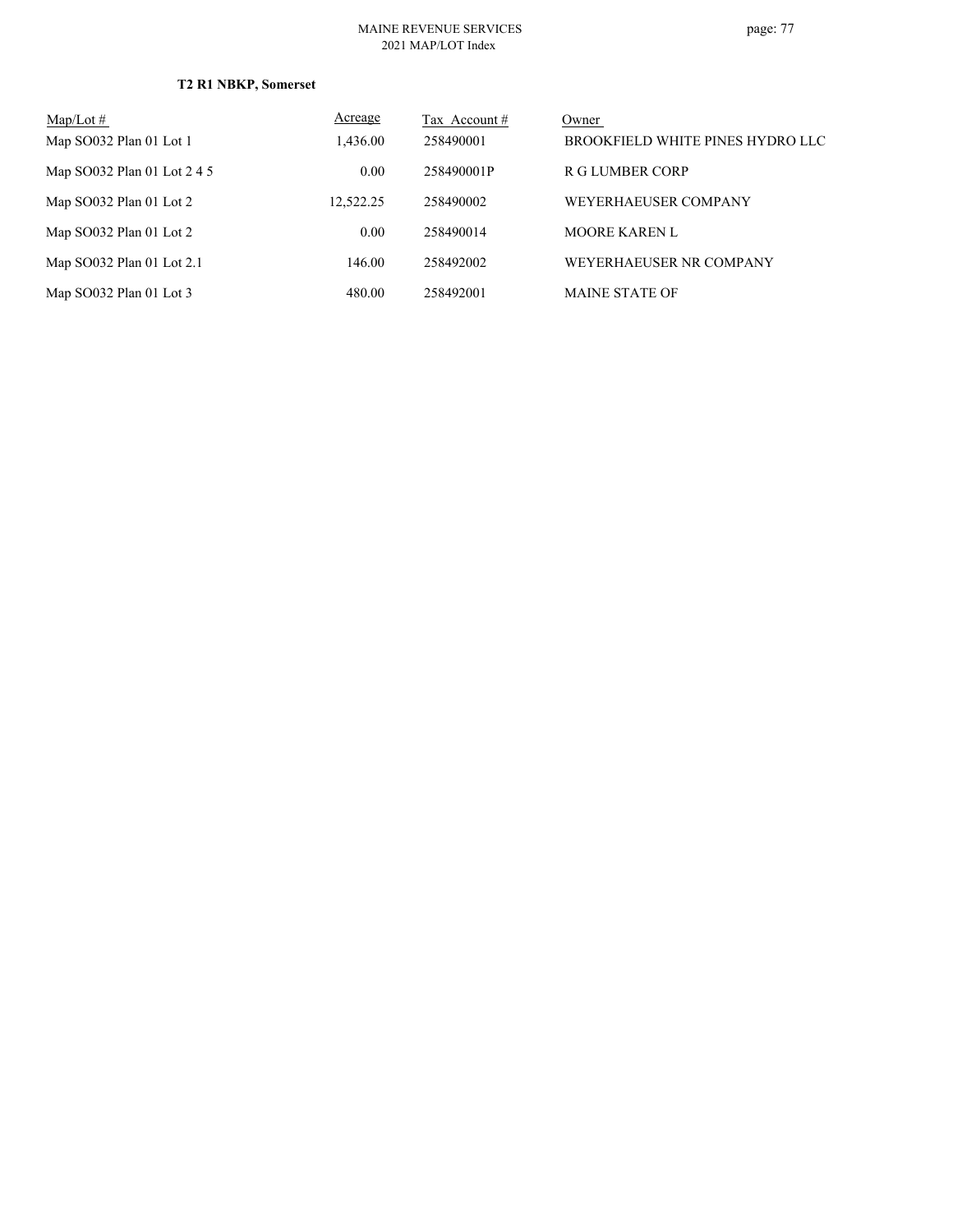| $Map/Lot$ #                       | Acreage  | Tax Account# | Owner                              |
|-----------------------------------|----------|--------------|------------------------------------|
| Map SO033                         | 0.00     | 258440041P   | MAYNARD WILLIAM                    |
| Map SO033                         | 0.00     | 258440056P   | MOOSEHEAD AREA RENTALS LLC         |
| Map SO033                         | $0.00\,$ | 258440060    | CENTRAL MAINE POWER CO             |
| Map SO033                         | 0.00     | 258440092P   | MISTY MORNING COTTAGES LLC         |
| Map SO033                         | 0.00     | 258440095P   | KELLENBERGER ANNE L                |
| Map SO033                         | 0.00     | 258440104P   | LANE STEVEN A                      |
| Map SO033                         | 0.00     | 258440110P   | BROOKFIELD WHITE PINES HYDRO LLC   |
| Map SO033                         | 0.00     | 258440115P   | RICHARDSON EARL                    |
| Map SO033                         | 0.00     | 258440126P   | WILLARD JOHN E JR                  |
| Map SO033                         | 0.00     | 258440132P   | <b>SHAW WILFRED &amp; GLORIA</b>   |
| Map SO033                         | 0.00     | 258440135P   | <b>GILBERT MARK</b>                |
| Map SO033                         | 0.00     | 258440139P   | MOOSEHEAD CABLE TV CO              |
| Map SO033                         | 0.00     | 258440142P   | DISH NETWORK, LLC                  |
| Map SO033                         | 0.00     | 258440143P   | NORTHERN NEW ENGLAND TELEPHONE OP! |
| Map SO033                         | 0.00     | 258440145P   | SCIENTIFIC GAMES INTERNATIONAL INC |
| Map SO033                         | 0.00     | 258440150P   | <b>GRAYHAWK LEASING LLC</b>        |
| Map SO033                         | 0.00     | 258440151P   | <b>ELAVON INC</b>                  |
| Map SO033                         | 0.00     | 258440153P   | COCA-COLA BEVERAGES NORTHEST INC   |
| Map SO033 Plan 01 Lot             | 0.00     | 258440146P   | CIT FINANCE LLC                    |
| Map SO033 Plan 01 Lot 1           | 164.00   | 258440339    | WEYERHAEUSER COMPANY               |
| Map SO033 Plan 01 Lot 1.1         | 0.00     | 258440148P   | FRIGON DENNIS W & CINDY L          |
| Map SO033 Plan 01 Lot 1.1         | 62.00    | 258442118    | WEYERHAEUSER NR COMPANY            |
| Map SO033 Plan 01 Lot 2 34        | 360.00   | 258440033    | BROOKFIELD WHITE PINES HYDRO LLC   |
| Map SO033 Plan 01 Lot 3           | 38.00    | 258440170    | DITOMASSO THOMAS R & JODI A        |
| Map SO033 Plan 01 Lot 3.1         | 2.00     | 258440572    | DITOMASSO THOMAS R & JODI A        |
| Map SO033 Plan 01 Lot 3.2 3.3 3.4 | 62.50    | 258440583    | DITOMASSO THOMAS R & JODI A        |
| Map SO033 Plan 01 Lot 4           | 0.36     | 258440001    | ALLARIE SCOTT, CRAIG D & STEVEN P  |
| Map SO033 Plan 01 Lot 5           | 92.00    | 258442007    | MAINE STATE OF                     |
| Map SO033 Plan 01 Lot 6           | 1.20     | 258442002    | MAINE STATE OF                     |
| Map SO033 Plan 01 Lot 8           | 72.58    | 258440108    | EURICH WILLIAM C & HILDA M STADE   |
| Map SO033 Plan 01 Lot 8.1         | 1.26     | 258442103    | LECHIEIDNER WAYNE E & ROSEMARIE    |
| Map SO033 Plan 01 Lot 8.2         | 1.26     | 258442104    | HALL WARREN C & LINDA C            |
| Map SO033 Plan 01 Lot 8.3         | 6.10     | 258442134    | DITOMASSO THOMAS R & JODI A        |
| Map SO033 Plan 01 Lot 8.4         | 1.00     | 258442150    | THERIAULT DONALD F JR              |
| Map SO033 Plan 01 Lot 8.5         | 4.00     | 258442151    | STADE HILDA & PAULA EURICH         |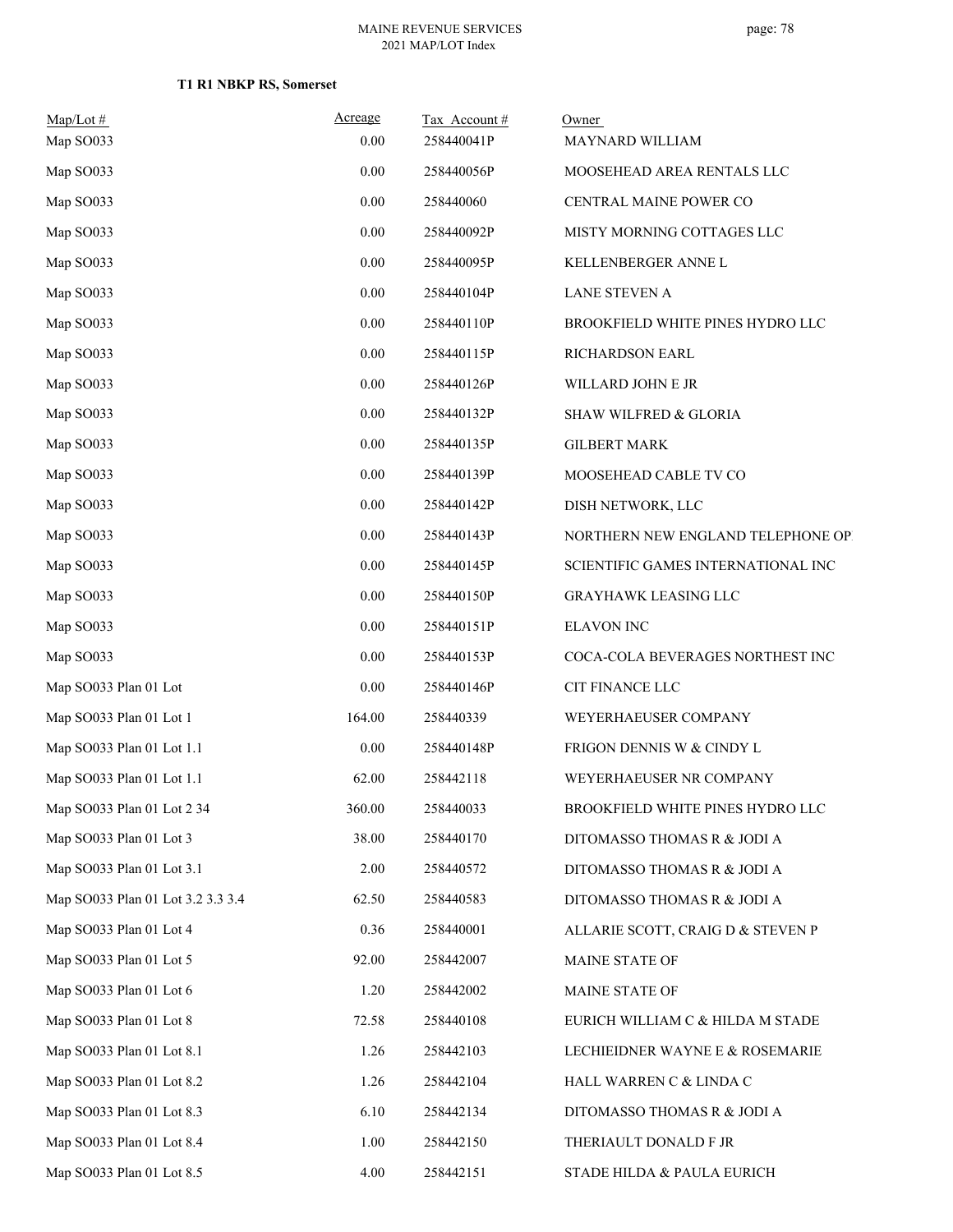| $Map/Lot \#$                 | Acreage  | Tax Account # | Owner                                |
|------------------------------|----------|---------------|--------------------------------------|
| Map SO033 Plan 01 Lot 9      | 1.00     | 258440376     | THERIAULT LINDA                      |
| Map SO033 Plan 01 Lot 9.1    | 0.69     | 258440584     | <b>US BANK TRUST</b>                 |
| Map SO033 Plan 1 Lot 9.2     | 2.06     | 258442056     | THERIAULT ROCKY M                    |
| Map SO033 Plan 01 Lot 9.3    | 3.63     | 258442156     | THERIAULT DONALD F JR                |
| Map SO033 Plan 01 Lot 10     | 1.38     | 258440377     | THERIAULT LINDA K & DONALD           |
| Map SO033 Plan 01 Lot 10.1   | 0.75     | 258440486     | NORTH ANTHONY B & THERESA M          |
| Map SO033 Plan 01 Lot 10.2   | 0.81     | 258440509     | FARNHAM BRUCE R & CHERYL R           |
| Map SO033 Plan 1 Lot 10.3    | $0.08\,$ | 258442057     | THERIAULT ROCKY M                    |
| Map SO033 Plan 01 Lot 11 12  | 44.00    | 258440046     | <b>SANDERS JOHN</b>                  |
| Map SO033 Plan 01 Lot 13.10  | 1.03     | 258440451     | ASSELIN JOSEPH E JR                  |
| Map SO033 Plan 01 Lot 13.1   | 5.75     | 258442019     | AYER CAREY C                         |
| Map SO033 Plan 01 Lot 13.11  | 1.00     | 258440505     | MOLAGHAN NEAL B                      |
| Map SO033 Plan 01 Lot 13.12  | 0.89     | 258440526     | NEWMAN JEFFREY C & FRANCES G         |
| Map SO033 Plan 01 Lot 13.13  | 0.89     | 258440525     | PAVLIK RICHARD M                     |
| Map SO033 Plan 01 Lot 13.14  | 0.89     | 258440532     | PARADIS RICHARD & DONNA D            |
| Map SO033 Plan 01 Lot 13.15  | 1.68     | 258440531     | PARADIS RICHARD & DONNA D            |
| Map SO033 Plan 01 Lot 13.16  | 0.89     | 258440529     | LAFLAMME JAMES J & ELISA L           |
| Map SO033 Plan 01 Lot 13.17  | 1.15     | 258440557     | <b>BARTON ROBIN A &amp; KELLEY L</b> |
| Map SO033 Plan 01 Lot 13.18  | 1.15     | 258440556     | <b>GOUD EDWARD C &amp; WENDY S</b>   |
| Map SO033 Plan 01 Lot 13.19  | 5.75     | 258440561     | <b>AYER CARY</b>                     |
| Map SO033 Plan 01 Lot 13.2   | 1.55     | 258440062     | RANKIN JEFFREY LYSLE & BROOKE L      |
| Map SO033 Plan 01 Lot 13.20  | 8.18     | 258440458     | <b>AYER CORY</b>                     |
| Map SO033 Plan 01 Lot 13.201 | 1.00     | 258442155     | AYER CAREY C                         |
| Map SO033 Plan 01 Lot 13.3   | 1.04     | 258440345     | ARRIGONI CHARLES W                   |
| Map SO033 Plan 01 Lot 13.4   | 1.03     | 258440014     | ASSELIN JOSEPH                       |
| Map SO033 Plan 01 Lot 13.5   | 1.04     | 258440435     | PRICE KENDALL G & SARAH B            |
| Map SO033 Plan 01 Lot 13.6   | 5.44     | 258440436     | DRISCOLL MICHAEL & CAROL             |
| Map SO033 Plan 01 Lot 13.7   | 1.19     | 258440210     | DUNTON RALPH J                       |
| Map SO033 Plan 01 Lot 13.8   | 1.61     | 258440441     | THERIAULT RUSSELL J ET AL TRUSTEES   |
| Map SO033 Plan 01 Lot 13.9   | 1.04     | 258440379     | KINGSBURY LEWIS W                    |
| Map SO033 Plan 01 Lot 14.1   | 1.49     | 258440378     | THERIAULT RUSSELL & DEBORAH          |
| Map SO033 Plan 01 Lot 14.2   | 2.01     | 258440020     | BEDELL JOEL T & ANN LOUISE           |
| Map SO033 Plan 01 Lot 16     | 90.00    | 258440171     | KING WELDON T & KATHRYN M            |
| Map SO033 Plan 01 Lot 17     | 5.41     | 258440403     | SMART JAMES E & MARY L               |
| Map SO033 Plan 01 Lot 18     | 0.23     | 258440404     | SMART JAMES E & MARY L               |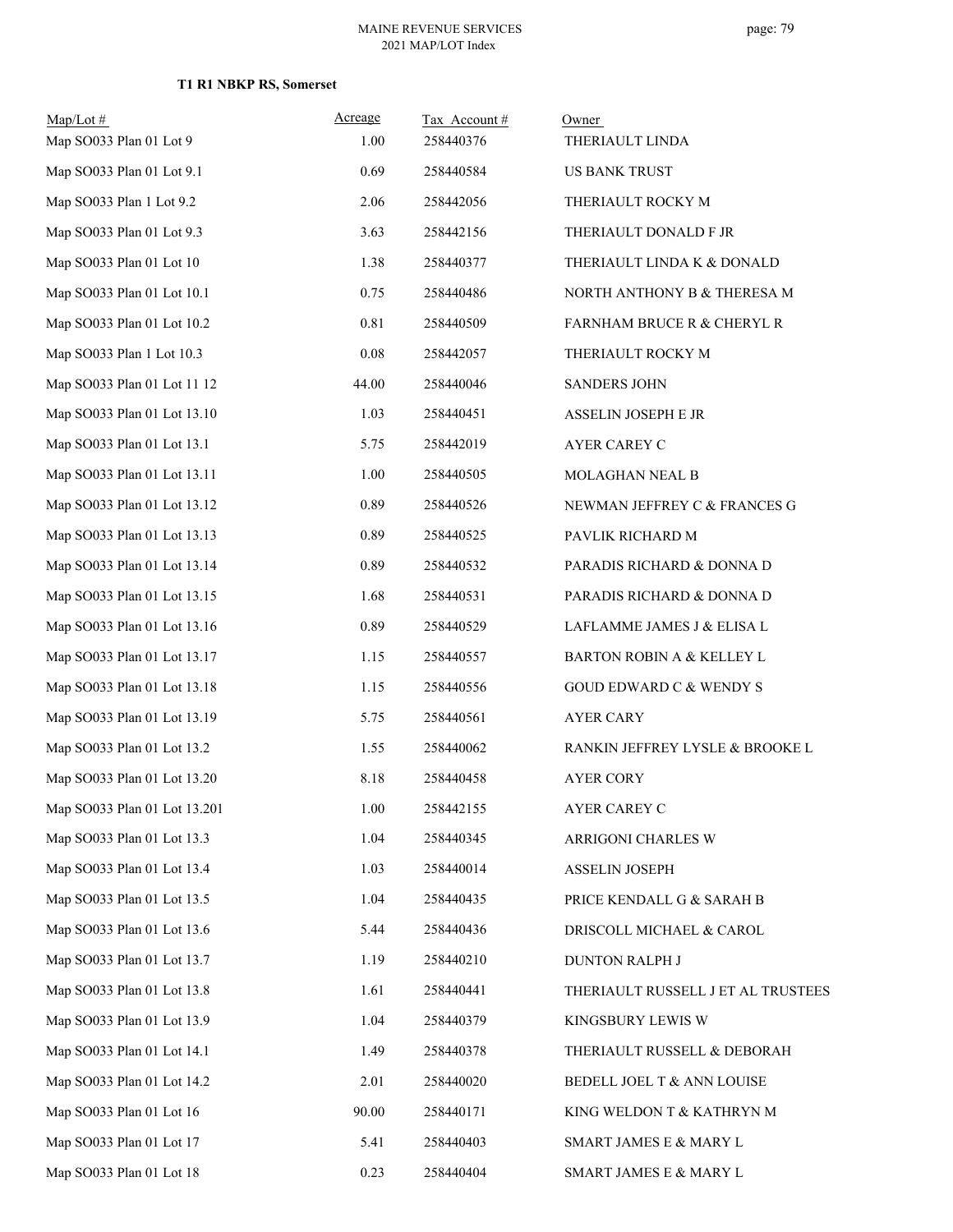| $Map/Lot \#$<br>Map SO033 Plan 01 Lot 19 Plan 07 Lot 1   | Acreage<br>3.60 | Tax Account#<br>258440217 | Owner<br>MAYNARD WILLIAM H          |
|----------------------------------------------------------|-----------------|---------------------------|-------------------------------------|
| Map SO033 Plan 01 Lot 19                                 | 0.00            | 258440263                 | STADE HAROLD & HILDA                |
| Map SO033 Plan 01 Lot 19                                 | 0.00            | 258440447                 | MAYNARD WILLIAM H                   |
| Map SO033 Plan 01 Lot 19                                 | 0.00            | 258442108                 | DOUCETTE THOMAS                     |
| Map SO033 Plan 01 Lot 20                                 | 95.93           | 258440218                 | MAYNARD WILLIAM H                   |
| Map SO033 Plan 01 Lot 21 Plan 08 Lot<br>4.1              | 93.20           | 258440478                 | LARSON J BRYAN II                   |
| Map SO033 Plan 01 Lot 21.1                               | 1.00            | 258442091                 | CUNNINGHAM PATRICIA A & CRAIG R     |
| Map SO033 Plan 01 Lot 22                                 | 10.43           | 258440271                 | SQUEGLIA MARYANNE VROUHAS & JASON   |
| Map SO033 Plan 01 Lot 22.1                               | 1.17            | 258440565                 | <b>SQUEGLIA JASON</b>               |
| Map SO033 Plan 01 Lot 23                                 | 46.71           | 258440272                 | <b>OLSON LLC</b>                    |
| Map SO033 Plan 01 Lot 23.1                               | 2.70            | 258442066                 | <b>JORGENSEN JILL &amp; BRIAN</b>   |
| Map SO033 Plan 01 Lot 23.2                               | 4.40            | 258442065                 | CARTWRIGHT CAROLYN                  |
| Map SO033 Plan 01 Lot 24 Plan 09 Lot 6<br>7810.2         | 14.65           | 258440374                 | BLUMBERG MARK & KAREN ADOLPH        |
| Map SO033 Plan 01 Lot 24.1                               | 21.50           | 258440488                 | THERIAULT ALBERT J & ALICE A        |
| Map SO033 Plan 01 Lot 25                                 | 88.00           | 258440333                 | STONE TORRI-ANNE                    |
| Map SO033 Plan 01 Lot 26                                 | 277.00          | 258442141                 | WEYERHAEUSER COMPANY                |
| Map SO033 Plan 01 Lot 26.1 Plan 02 Lot<br>$\overline{2}$ | 287.00          | 258442139                 | WEYERHAEUSER NR COMPANY             |
| Map SO033 Plan 01 Lot 27 Plan 07 Lot<br>58               | 5.00            | 258440562                 | WHITE MARILYN S                     |
| Map SO033 Plan 01 Lot 27.1                               | 2.83            | 258440484                 | <b>LALANCETTE MARC</b>              |
| Map SO033 Plan 01 Lot 28.21                              | 1.63            | 258440524                 | JACKSON THURLOW E                   |
| Map SO033 Plan 01 Lot 29 Plan 13 Lot 1<br>678910111314   | 15.53           | 258440216                 | <b>BLUE RIDGE WOODS ASSOCIATION</b> |
| Map SO033 Plan 01 Lot 29.1                               | 15.00           | 258442064                 | STOSUY JON W & CAREN L              |
| Map SO033 Plan 01 Lot 30                                 | 56.00           | 258440163                 | FERRETTI MARK A & BETH F            |
| Map SO033 Plan 01 Lot 31 31.41                           | 4.08            | 258440567                 | ATEN JEFFREY J & EILEEN             |
| Map SO033 Plan 01 Lot 31.1 31.3                          | 10.77           | 258440476                 | MCCLEERY RICHARD A JR               |
| Map SO033 Plan 01 Lot 31.2                               | 3.04            | 258440399                 | PRICE JOHN K                        |
| Map SO033 Plan 01 Lot 31.4                               | 3.49            | 258440536                 | BILLINGS CATHERINE L                |
| Map SO033 Plan 01 Lot 32                                 | 86.50           | 258442008                 | NATURAL RESOURCE EDUCATION CENTER   |
| Map SO033 Plan 01 Lot 32.1                               | 1.00            | 258440555                 | NATURAL RESOURCE EDUCATION CENTER   |
| Map SO033 Plan 01 Lot 33                                 | 0.45            | 258440400                 | VAUGHAN THEODORE I D                |
| Map SO033 Plan 01 Lot 35                                 | 18.00           | 258442140                 | WEYERHAEUSER COMPANY                |
| Map SO033 Plan 01 Lot 35.1                               | 261.00          | 258442147                 | WEYERHAEUSER NR COMPANY             |
| Map SO033 Plan 01 Lot 36                                 | 118.00          | 258442142                 | WEYERHAEUSER COMPANY                |
| Map SO033 Plan 01 Lot 37                                 | 200.00          | 258440480                 | MAINE STATE OF                      |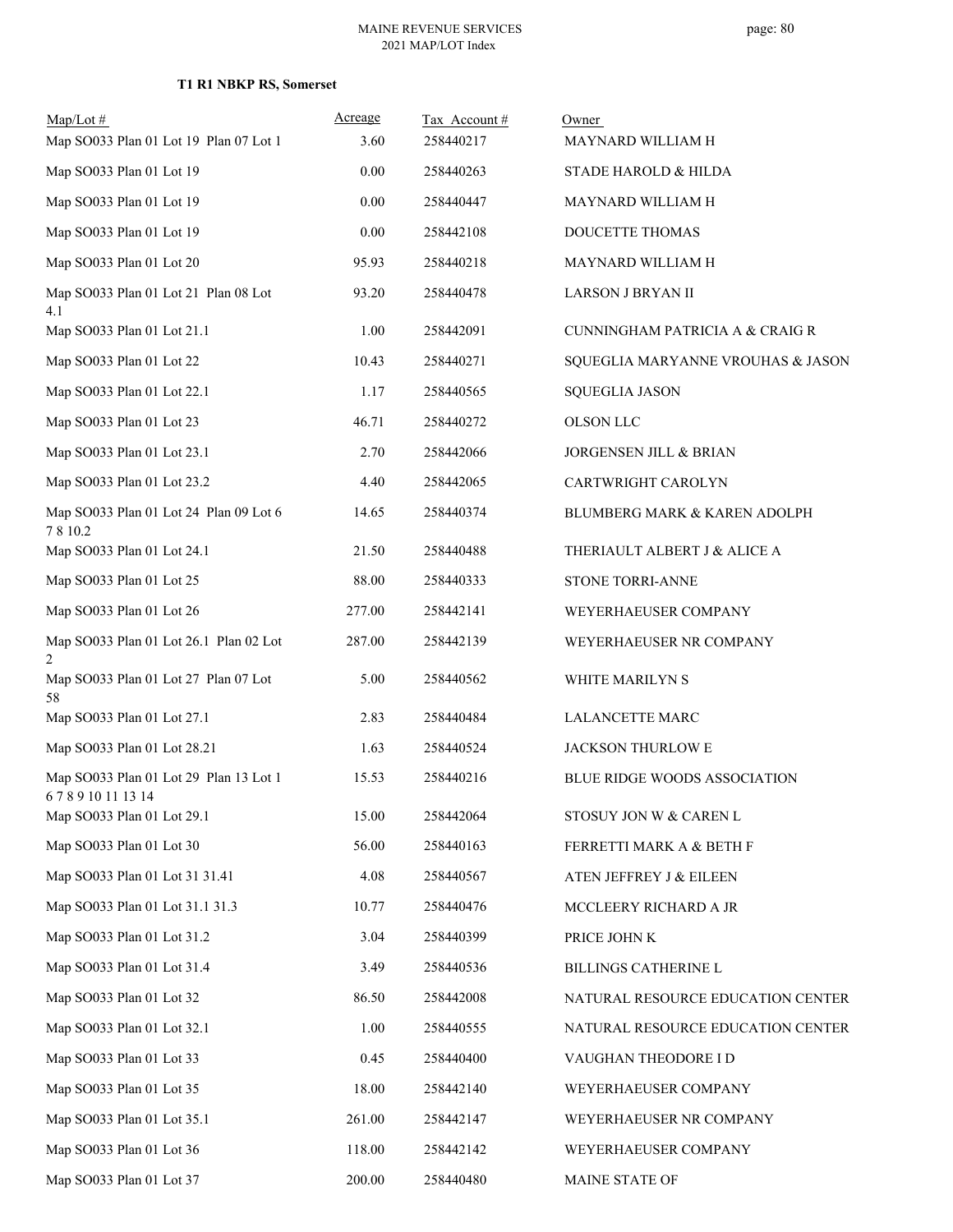| $Map/Lot \#$<br>Map SO033 Plan 02 Lot 1  | Acreage<br>0.00 | Tax Account#<br>258440147P | Owner<br>ROCKWOOD EXCAVATION LLC     |
|------------------------------------------|-----------------|----------------------------|--------------------------------------|
| Map SO033 Plan 02 Lot 1                  | 1.81            | 258440313                  | FRIGON DENNIS W & CINDY L            |
| Map SO033 Plan 02 Lot 2.1                | 1.43            | 258440564                  | FRIGON DENNIS W & CINDY L            |
| Map SO033 Plan 02 Lot 3                  | 1.35            | 258440418                  | WHITTEN RANDALL S                    |
| Map SO033 Plan 02 Lot 4                  | 0.32            | 258440349                  | MACALISTER JAMES E & JOANNE E TRUSTE |
| Map SO033 Plan 02 Lot 5                  | 0.46            | 258440234                  | THABET PIERRE & THERESE GIGUERE      |
| Map SO033 Plan 02 Lot 6.1                | 0.03            | 258440132                  | THABET PIERRE & THERESE GIGUERE      |
| Map SO033 Plan 02 Lot 6.2                | 0.07            | 258440500                  | THABET PIERRE                        |
| Map SO033 Plan 02 Lot 7 7.1 18 20.1 20.5 | 2.85            | 258440133                  | THABET PIERRE & THERESE GIGUERE      |
| Map SO033 Plan 02 Lot 8 9 20.4           | 2.32            | 258440275                  | OSTROWSKI JAMES P ET AL              |
| Map SO033 Plan 02 Lot 10                 | 0.35            | 258440358                  | SMITH ROBERT E JR ET AL              |
| Map SO033 Plan 02 Lot 11                 | 0.21            | 258440037                  | BROWN MICHAEL A & BROWN WILLIAM ER   |
| Map SO033 Plan 02 Lot 12                 | 0.24            | 258440038                  | BROWN MICHAEL A & WILLIAM E          |
| Map SO033 Plan 02 Lot 13                 | 0.34            | 258440003                  | BARROWS COVE PROPERTIES LLC          |
| Map SO033 Plan 02 Lot 14 15              | 1.27            | 258440029                  | NORTHERN NIGHTS ON MOOSEHEAD LAKE    |
| Map SO033 Plan 02 Lot 16                 | 0.58            | 258440002                  | BARROWS COVE PROPERTIES LLC          |
| Map SO033 Plan 02 Lot 17 17.3 23         | 13.28           | 258440341                  | MACALISTER JAMES E & JOANNE E TRUSTE |
| Map SO033 Plan 02 Lot 17.2               | 0.83            | 258440130                  | BARROWS COVE PROPERTIES LLC          |
| Map SO033 Plan 02 Lot 19                 | 0.31            | 258440211                  | MUNSTER ELIZABETH A                  |
| Map SO033 Plan 02 Lot 20.2               | 0.12            | 258440259                  | NORTHERN NEW ENGLAND TELEPHONE OP!   |
| Map SO033 Plan 02 Lot 20.3               | 2.85            | 258440422                  | THABET PIERRE & THERESE GIGUERE      |
| Map SO033 Plan 02 Lot 20.6 21            | 0.20            | 258442003                  | ROCKWOOD COMMUNITY CHURCH            |
| Map SO033 Plan 02 Lot 22                 | 4.25            | 258440421                  | THABET PIERRE & THERESE GIGUERE      |
| Map SO033 Plan 02 Lot 22                 | 0.00            | 258440522                  | THABET PIERRE & THERESE GIGUERE      |
| Map SO033 Plan 02 Lot 22                 | 0.00            | 258440528                  | MOOSEHEAD CABLE TV CO                |
| Map SO033 Plan 02 Lot 24                 | 1.78            | 258440444                  | SOMERSET COUNTY                      |
| Map SO033 Plan 02 Lot 24.1               | 0.42            | 258442154                  | MOOSEHEAD MARINA LLC                 |
| Map SO033 Plan 02 Lot 25                 | 2.90            | 258440472                  | TP ROCKWOOD REAL ESTATE LLC          |
| Map SO033 Plan 02 Lot 26                 | 6.35            | 258440512                  | MOOSEHEAD MARINA LLC                 |
| Map SO033 Plan 03 Lot 1                  | 0.21            | 258440113                  | STOSUY JON W & CAREN L               |
| Map SO033 Plan 03 Lot 2                  | 0.17            | 258440032                  | SMITH JEFFREY L & MARILYNN J         |
| Map SO033 Plan 03 Lot 3                  | 0.42            | 258440162                  | FERRETTI MARK & BETH                 |
| Map SO033 Plan 03 Lot 4                  | 0.30            | 258440310                  | RECKARDS ELAINE                      |
| Map SO033 Plan 03 Lot 5                  | 0.72            | 258440311                  | RECKARDS ELAINE                      |
| Map SO033 Plan 03 Lot 6                  | 0.13            | 258440296                  | GARDNER NANCY A                      |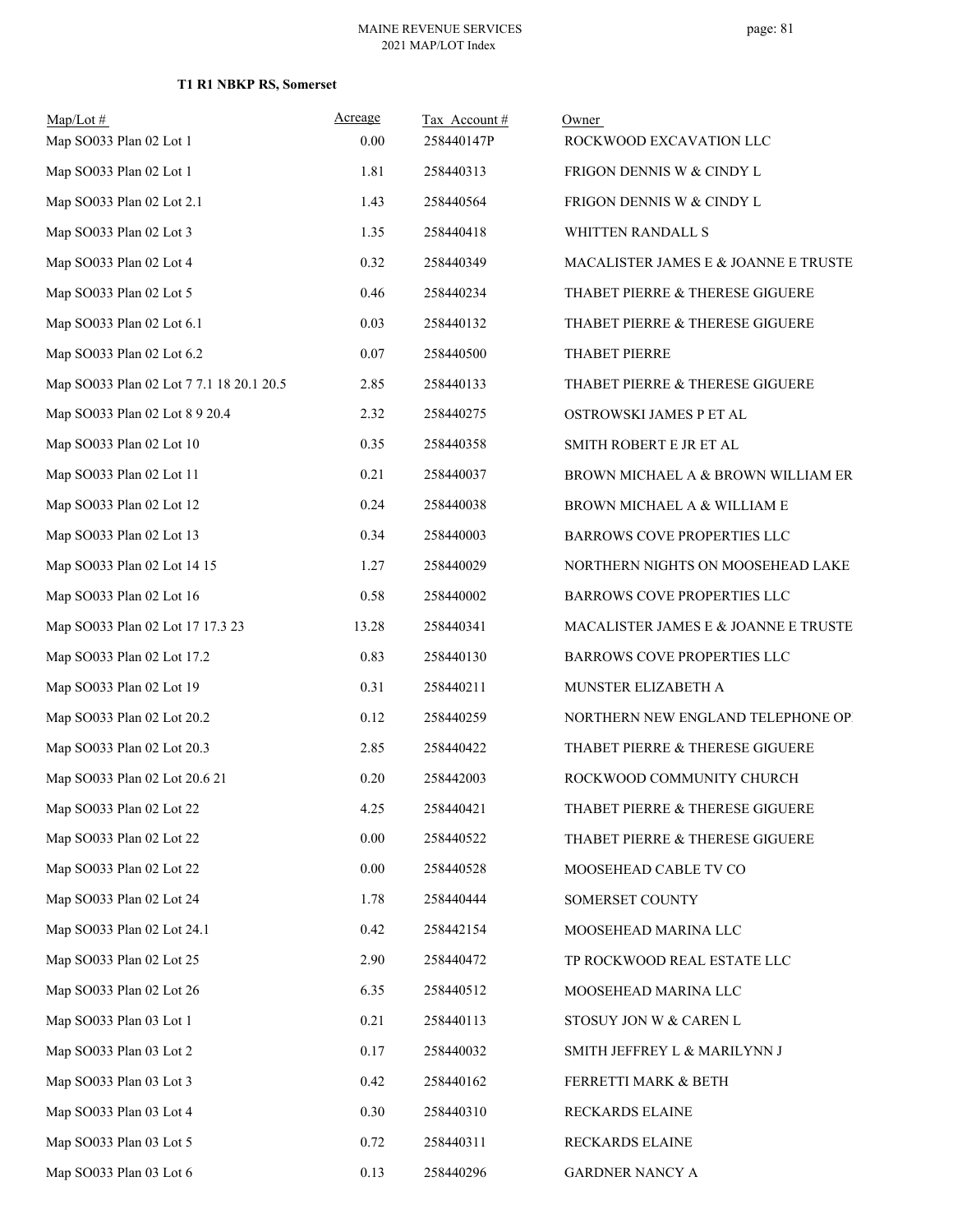| $Map/Lot \#$<br>Map SO033 Plan 03 Lot 7 | Acreage<br>0.62 | Tax Account#<br>258440425 | Owner<br><b>GARDNER NANCY A</b>      |
|-----------------------------------------|-----------------|---------------------------|--------------------------------------|
| Map SO033 Plan 03 Lot 8                 | 1.16            | 258440424                 | WORSTER TASHA A & DAVID J VICKERY    |
| Map SO033 Plan 03 Lot 9                 | 1.37            | 258440367                 | TP ROCKWOOD REAL ESTATE LLC          |
| Map SO033 Plan 03 Lot 10                | 1.29            | 258440312                 | RECKARDS STEPHEN & RITA              |
| Map SO033 Plan 03 Lot 11 17.13          | 3.00            | 258440174                 | WILLIAMS CHRIS M & MARIA A WALSH     |
| Map SO033 Plan 03 Lot 11.1              | 0.50            | 258442062                 | KOSZELA SUSAN A & JOHN A             |
| Map SO033 Plan 03 Lot 12                | 0.34            | 258440177                 | KOSZELA SUSAN A & JOHN A             |
| Map SO033 Plan 03 Lot 13                | 0.22            | 258440150                 | VACHON JONATHAN                      |
| Map SO033 Plan 03 Lot 14                | 0.26            | 258440389                 | VACHON AARON M & PAMELA J            |
| Map SO033 Plan 03 Lot 15                | 0.14            | 258440102                 | HASTINGS MICHAEL & SHARON R          |
| Map SO033 Plan 03 Lot 16                | 0.16            | 258440176                 | HANSEN LAWRENCE E & MARCIA A         |
| Map SO033 Plan 03 Lot 16.2              | 0.18            | 258440134                 | VRAUX RICHARD J & KATHLEEN H         |
| Map SO033 Plan 03 Lot 17.1              | 0.64            | 258440138                 | <b>SCHMALZER ROLF</b>                |
| Map SO033 Plan 03 Lot 17.12             | 1.04            | 258440507                 | SHAW WILFRED & GLORIA                |
| Map SO033 Plan 03 Lot 17.15 17.2        | 0.37            | 258440206                 | MELLON ROBERT M & PAULA D EASTMAN    |
| Map SO033 Plan 03 Lot 17.16             | 1.28            | 258440541                 | O'CONNOR JASON J & JOHN J            |
| Map SO033 Plan 03 Lot 17.3              | 0.36            | 258440287                 | PENDERGAST NEIL                      |
| Map SO033 Plan 03 Lot 17.4              | 1.00            | 258440205                 | LEMAR GREGORY L                      |
| Map SO033 Plan 03 Lot 18                | 1.13            | 258440155                 | FAVREAU KRISANN M                    |
| Map SO033 Plan 03 Lot 18.1              | 0.73            | 258440576                 | MUNSTER KRISTIN C & STEVEN J MCDONOU |
| Map SO033 Plan 03 Lot 19                | 1.18            | 258440167                 | KING JOSEPH A ET AL                  |
| Map SO033 Plan 03 Lot 20                | 1.68            | 258440249                 | MCDONOUGH KRISTIN C & STEVEN J       |
| Map SO033 Plan 03 Lot 21                | 2.00            | 258440250                 | MCDONOUGH KRISTIN C & STEVEN J       |
| Map SO033 Plan 03 Lot 22 30             | 1.90            | 258440483                 | EURICH WILLIAM C                     |
| Map SO033 Plan 03 Lot 23                | 0.30            | 258440482                 | DITOMASSO THOMAS R & JODI A          |
| Map SO033 Plan 03 Lot 24                | 0.77            | 258440481                 | DITOMASSO THOMAS R & JODI A          |
| Map SO033 Plan 03 Lot 25                | 1.05            | 258440107                 | DITOMASSO THOMAS R & JODI A          |
| Map SO033 Plan 03 Lot 26                | 1.30            | 258442109                 | NORTH LESLIE C & JAMES F WAINWRIGHT  |
| Map SO033 Plan 03 Lot 27                | 0.77            | 258440475                 | <b>CLAYTON P CORMIER TRUST</b>       |
| Map SO033 Plan 03 Lot 28                | 0.77            | 258440474                 | GILLIS BRIAN E & KRISTEN L           |
| Map SO033 Plan 03 Lot 29                | 0.78            | 258440455                 | BERRY STEVEN & MAUREEN               |
| Map SO033 Plan 04 Lot 1                 | 1.72            | 258440268                 | OLSON ERIC E JR                      |
| Map SO033 Plan 04 Lot 2                 | 1.20            | 258440052                 | CARLSON RICHARD E                    |
| Map SO033 Plan 04 Lot 3 6               | 1.23            | 258440008                 | TRAPKE W MAX                         |
| Map SO033 Plan 04 Lot 4 6.2             | 0.68            | 258440235                 | HODGKINS LISA R & STEPHEN W RODRIGUE |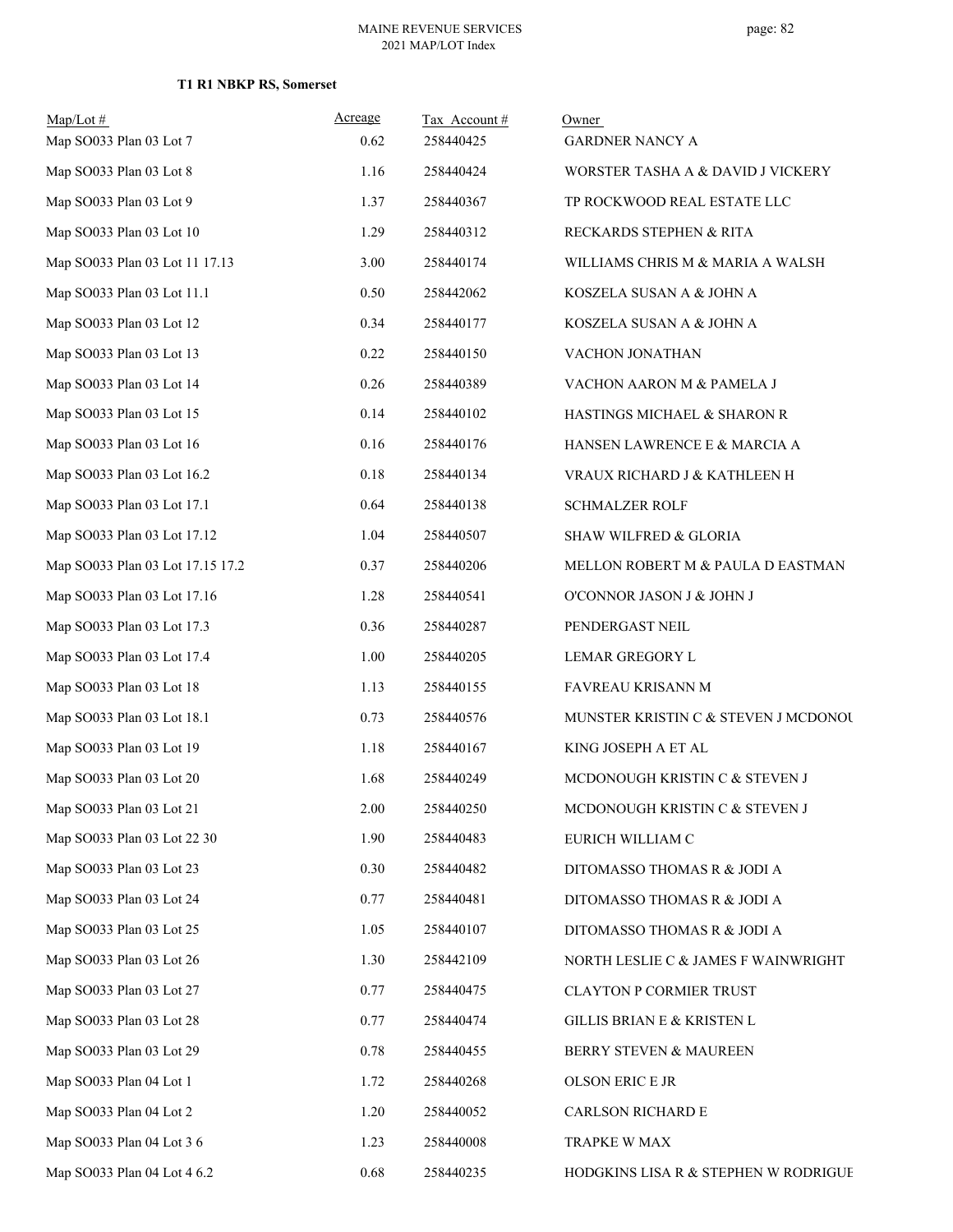| $Map/Lot$ #<br>Map SO033 Plan 04 Lot 5 6.3 | Acreage<br>0.78 | Tax Account#<br>258440236 | Owner<br>CROTEAU DANIEL J & PAUL K    |
|--------------------------------------------|-----------------|---------------------------|---------------------------------------|
| Map SO033 Plan 04 Lot 7                    | 0.46            | 258440019                 | JACQUES CHRISTIAN & NATHALIE MAHEUX   |
| Map SO033 Plan 04 Lot 8 9                  | 0.51            | 258440264                 | GIBBS REBECCA A & JOHN P JR           |
| Map SO033 Plan 04 Lot 10                   | 0.47            | 258440078                 | <b>COLELLO A JAMES &amp; SANDRA H</b> |
| Map SO033 Plan 04 Lot 11                   | 0.56            | 258440194                 | COLLEENS COTTAGE LLC                  |
| Map SO033 Plan 04 Lot 12                   | 0.77            | 258440225                 | DAVIS WILLIAM J & MARGARET G          |
| Map SO033 Plan 04 Lot 13 14                | 0.64            | 258440411                 | DARRELL JEFFREY B & LEE A             |
| Map SO033 Plan 04 Lot 13.2                 | 0.74            | 258440257                 | TREADWELL ALWYN P                     |
| Map SO033 Plan 04 Lot 15                   | 0.69            | 258440207                 | PATENAUDE GEORGE R & LOUISE M         |
| Map SO033 Plan 04 Lot 16                   | 0.73            | 258440295                 | PLUKER ANNETTA & PAULA PLUKER HASKI   |
| Map SO033 Plan 04 Lot 17                   | 1.48            | 258440281                 | ATKINS CHANTERELLE & KEVIN            |
| Map SO033 Plan 05 Lot 1                    | 0.25            | 258440021                 | <b>MELLO ROBERT</b>                   |
| Map SO033 Plan 05 Lot 3                    | $0.08\,$        | 258440156                 | THERIAULT ALICE ANN                   |
| Map SO033 Plan 05 Lot 4                    | 0.71            | 258440471                 | THERIAULT ALBERT J & ALICE A          |
| Map SO033 Plan 05 Lot 4.1                  | 0.13            | 258440553                 | BLUE RIDGE WATER SPORTS INC           |
| Map SO033 Plan 05 Lot 5.1 5.4 5.6          | 57.78           | 258440300                 | THERIAULT ALBERT J & ALICE A          |
| Map SO033 Plan 05 Lot 5.1                  | 0.00            | 258442131                 | <b>MAINE RSA #1 INC</b>               |
| Map SO033 Plan 05 Lot 5.2                  | 4.35            | 258440502                 | MEAD EMMA & ROGER                     |
| Map SO033 Plan 05 Lot 5.2                  | 4.35            | 258442070                 | PERREAULT KEVIN F & MARY B HOWES      |
| Map SO033 Plan 05 Lot 5.2                  | 4.30            | 258442072                 | WELCH STEPHEN M & JENNIFER J          |
| Map SO033 Plan 05 Lot 5.2                  | 4.35            | 258442073                 | MARSTON AMY G & GEORGE D JR           |
| Map SO033 Plan 05 Lot 5.2                  | 4.30            | 258442074                 | EDWARDS KATHRYN LEE & WILLIAM S MIT   |
| Map SO033 Plan 05 Lot 5.2                  | 4.35            | 258442075                 | STERBENZ HERBERT                      |
| Map SO033 Plan 05 Lot 5.2                  | 4.30            | 258442080                 | SEVERINO MARC E                       |
| Map SO033 Plan 05 Lot 5.2                  | 4.30            | 258442081                 | SURMA DAVID EXECUTOR                  |
| Map SO033 Plan 05 Lot 5.2                  | 4.30            | 258442083                 | SULLIVAN JAMES J JR & CHARLENE M      |
| Map SO033 Plan 05 Lot 5.2                  | 4.30            | 258442084                 | <b>TIRSBIER PAUL</b>                  |
| Map SO033 Plan 05 Lot 5.2                  | 4.35            | 258442087                 | GAGNON JEFFREY D & WENDY D            |
| Map SO033 Plan 05 Lot 5.2                  | 4.30            | 258442129                 | HENNING TERRY L & MICHAEL J HILL      |
| Map SO033 Plan 05 Lot 5.2                  | 4.35            | 258442130                 | CANIL MARK A & DENISE I               |
| Map SO033 Plan 05 Lot 5.2                  | 4.30            | 258442067                 | CARTER MARIANNE & DAVID G             |
| Map SO033 Plan 05 Lot 5.2                  | 4.30            | 258442082                 | NIEMANN WILLIAM R III & CANDY J       |
| Map SO033 Plan 05 Lot 5.2                  | 4.35            | 258442085                 | SULLIVAN JAMES J JR & CHARLENE M      |
| Map SO033 Plan 05 Lot 5.2                  | 4.35            | 258442086                 | THURSTON NANCY                        |
| Map SO033 Plan 05 Lot 5.2                  | 4.35            | 258442090                 | THURSTON NANCY                        |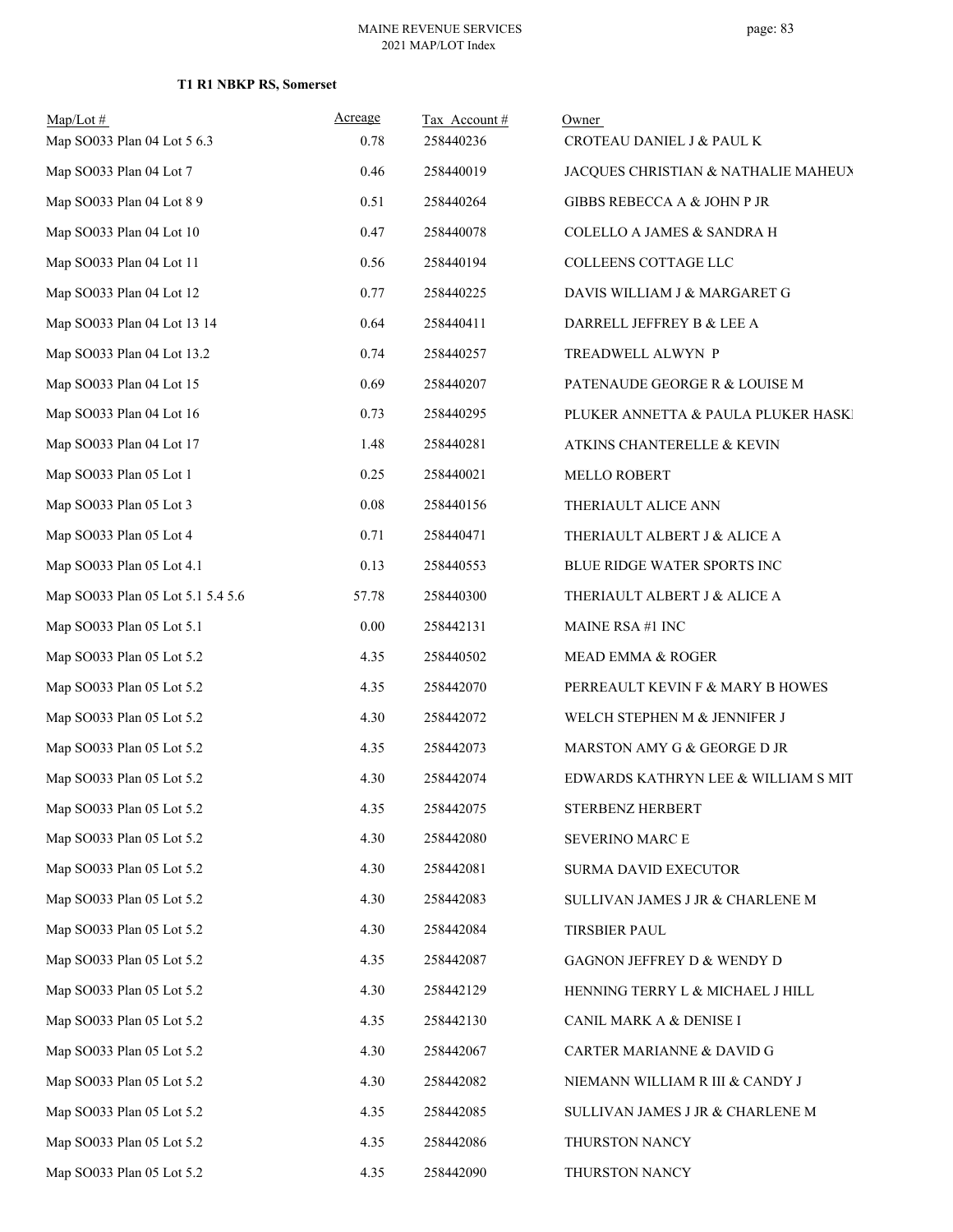| $Map/Lot \#$<br>Map SO033 Plan 05 Lot 5.2 | Acreage<br>4.35 | Tax Account#<br>258442088 | Owner<br>GAGNON JEFFREY D & WENDY D |
|-------------------------------------------|-----------------|---------------------------|-------------------------------------|
| Map SO033 Plan 05 Lot 5.2                 | 4.35            | 258442076                 | RITCHIE MARIA                       |
| Map SO033 Plan 05 Lot 5.2                 | 4.35            | 258440503                 | DAVIS JASON E & MICHELLE T          |
| Map SO033 Plan 05 Lot 5.2                 | 4.35            | 258442049                 | MOULTON LINWOOD S & LAURIE          |
| Map SO033 Plan 05 Lot 5.2                 | 4.35            | 258442089                 | <b>GAGNE FREDERIC</b>               |
| Map SO033 Plan 05 Lot 5.2                 | 4.35            | 258440511                 | STERBENZ HERBERT                    |
| Map SO033 Plan 05 Lot 5.2                 | 4.35            | 258442093                 | <b>GAYTON ROBERT L III</b>          |
| Map SO033 Plan 05 Lot 5.3 5.5             | 2.80            | 258440460                 | VRAUX ROBERT & TAMMY                |
| Map SO033 Plan 05 Lot 5.3 5.5             | 2.80            | 258440461                 | SMITH PATRICIA A & LORNE C          |
| Map SO033 Plan 05 Lot 5.3 5.5             | 2.80            | 258440462                 | THERIAULT ALICE ANN                 |
| Map SO033 Plan 05 Lot 5.3 5.5             | 2.80            | 258440463                 | KINEO VIEW CONDOMINIUM              |
| Map SO033 Plan 05 Lot 5.3 5.5             | 2.80            | 258440464                 | THERIAULT ALBERT J & ALICE A        |
| Map SO033 Plan 05 Lot 6                   | 2.26            | 258440327                 | MOOSEHEAD AREA RENTALS LLC          |
| Map SO033 Plan 05 Lot 7                   | 0.08            | 258440126                 | REAMER RALPH W & RUTH E             |
| Map SO033 Plan 05 Lot 8                   | 0.25            | 258440137                 | HANEY JOHN                          |
| Map SO033 Plan 05 Lot 9                   | 0.39            | 258440390                 | TRENHOLM JAY T & KENNETH R JR       |
| Map SO033 Plan 05 Lot 10                  | 0.23            | 258440139                 | DEMOPOULOS JOHN P & BETHANY         |
| Map SO033 Plan 05 Lot 11                  | 0.17            | 258440371                 | THERIAULT ALBERT & ALICE            |
| Map SO033 Plan 05 Lot 12                  | 0.18            | 258440063                 | WHEELOCK ROBERT E SR & ROBERT E JR  |
| Map SO033 Plan 05 Lot 13                  | 0.54            | 258440224                 | THRASHER ANGELA A & JACOB T DUBE    |
| Map SO033 Plan 05 Lot 14                  | 0.09            | 258440124                 | <b>GORDON PETER</b>                 |
| Map SO033 Plan 05 Lot 15                  | 0.18            | 258440017                 | SAKOS BONNIE & DENNIS M TTEE        |
| Map SO033 Plan 05 Lot 16                  | 0.17            | 258440180                 | ALLEY BENJAMIN J & AIMEE M          |
| Map SO033 Plan 05 Lot 17                  | 0.20            | 258440181                 | AUDET PATRICK L III & PATRICK JR    |
| Map SO033 Plan 05 Lot 18                  | 0.45            | 258440057                 | PATTERSON CAROL E                   |
| Map SO033 Plan 05 Lot 19                  | 0.24            | 258440058                 | PATTERSON CAROL E                   |
| Map SO033 Plan 05 Lot 20                  | 0.44            | 258440157                 | HAYES RICHARD F & SALLY E           |
| Map SO033 Plan 05 Lot 20.2                | 0.06            | 258440277                 | PARADIS FERNAND W TRUSTEE           |
| Map SO033 Plan 05 Lot 20.3                | 0.07            | 258440105                 | THERIAULT ALBERT J                  |
| Map SO033 Plan 05 Lot 21                  | 1.84            | 258440104                 | THERIAULT ALBERT & ALICE            |
| Map SO033 Plan 05 Lot 22 24 25            | 0.93            | 258440146                 | HOYT MICHAEL & GAIL LTD PARTNERSHIP |
| Map SO033 Plan 05 Lot 23                  | 0.13            | 258440201                 | HOYT MICHAEL A & GAIL R             |
| Map SO033 Plan 05 Lot 23.1                | 0.19            | 258440485                 | HOYT MICHAEL & GAIL LTD PARTNERSHIP |
| Map SO033 Plan 05 Lot 25.1 39 41          | 1.20            | 258442097                 | KELLENBERGER WAYNE J & ANNE L       |
| Map SO033 Plan 05 Lot 26                  | 0.15            | 258440405                 | <b>GOODE RICHARD J</b>              |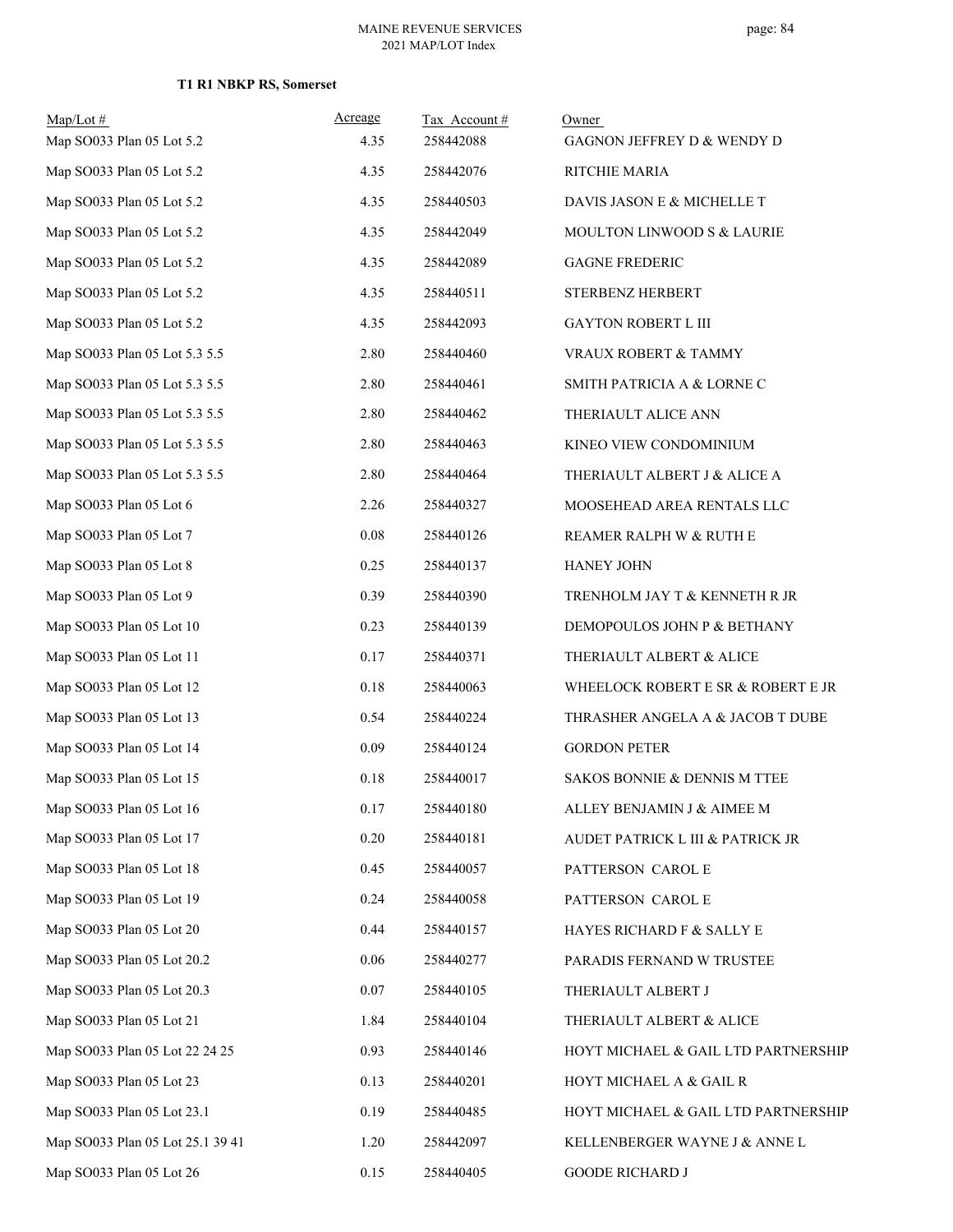| $Map/Lot$ #                                         | Acreage | Tax Account# | Owner                                  |
|-----------------------------------------------------|---------|--------------|----------------------------------------|
| Map SO033 Plan 05 Lot 27                            | 0.05    | 258440383    | HOLDEN CHARLES E & MARTHA H TRUSTEI    |
| Map SO033 Plan 05 Lot 28                            | 1.11    | 258440382    | HOLDEN CHARLES E & MARTHA H TRUSTEI    |
| Map SO033 Plan 05 Lot 29                            | 0.03    | 258440147    | SCOTT BRADLEY D & MARGARET H           |
| Map SO033 Plan 05 Lot 30                            | 0.06    | 258440443    | SCOTT BRADLEY D & MARGARET H           |
| Map SO033 Plan 05 Lot 31 32 42 Plan 06<br>Lot $5.1$ | 4.24    | 258440442    | SCOTT BRADLEY D & MARGARET H           |
| Map SO033 Plan 05 Lot 33                            | 0.09    | 258440074    | MARRACHE RONNIE C & LISA T             |
| Map SO033 Plan 05 Lot 34                            | 0.34    | 258440039    | MARTIN KARL C JR & JAN                 |
| Map SO033 Plan 05 Lot 35 Plan 06 Lot<br>5.11        | 1.84    | 258440291    | BOYNTON MARK E & DOROTHEA J            |
| Map SO033 Plan 05 Lot 36                            | 0.57    | 258440178    | <b>CHASE SCOTT R</b>                   |
| Map SO033 Plan 05 Lot 40 43                         | 1.35    | 258440510    | BOYNTON MARK E & DOROTHEA J            |
| Map SO033 Plan 05 Lot 44                            | 4.50    | 258442063    | KELLENBERGER WAYNE J & ANNE L, TRUST   |
| Map SO033 Plan 06 Lot 1                             | 0.06    | 258440076    | MARRACHE RONNIE C & LISA T             |
| Map SO033 Plan 06 Lot 2                             | 0.21    | 258440086    | THERIAULT ALBERT & ALICE               |
| Map SO033 Plan 06 Lot 3                             | 0.07    | 258440279    | MITCHELL JEFFREY & STEPHANIE           |
| Map SO033 Plan 06 Lot 4.1 4.2                       | 0.56    | 258440214    | MOOSE RIVER DOCKING ASSOC LLC          |
| Map SO033 Plan 06 Lot 5                             | 53.80   | 258440040    | MARTIN KARL C JR & JAN                 |
| Map SO033 Plan 06 Lot 5.12                          | 1.50    | 258442098    | PLUMMER DAVID W & KATHERINE M          |
| Map SO033 Plan 06 Lot 6                             | 0.51    | 258440184    | CRESSON JOHN H & CAROLYN M             |
| Map SO033 Plan 06 Lot 7                             | 0.10    | 258440182    | BLAISDELL MELVIN ET AL                 |
| Map SO033 Plan 06 Lot 8                             | 0.10    | 258440185    | PRAY NAOMI                             |
| Map SO033 Plan 06 Lot 9                             | 0.03    | 258440090    | MCLAUGHLIN ARTHUR                      |
| Map SO033 Plan 06 Lot 10                            | 1.25    | 258440091    | MCLAUGHLIN ARTHUR                      |
| Map SO033 Plan 06 Lot 11 14                         | 1.21    | 258440054    | CARON GERALD & ALICE TRUSTEES          |
| Map SO033 Plan 06 Lot 12 13                         | 0.10    | 258440053    | <b>CARON D</b>                         |
| Map SO033 Plan 06 Lot 15                            | 0.20    | 258440465    | DOUGLASS ALAN R                        |
| Map SO033 Plan 06 Lot 16                            | 1.20    | 258440093    | DOUGLASS ALAN R & ROBYN L DESJARDIN:   |
| Map SO033 Plan 06 Lot 16.1                          | 0.94    | 258440487    | <b>SCOBIE STEVEN A</b>                 |
| Map SO033 Plan 06 Lot 17                            | 0.23    | 258440026    | BENDURE RAYMOND B                      |
| Map SO033 Plan 06 Lot 18                            | 0.23    | 258440025    | BENDURE RAYMOND B                      |
| Map SO033 Plan 06 Lot 19                            | 0.06    | 258440248    | MUNSTER ELIZABETH                      |
| Map SO033 Plan 06 Lot 20                            | 0.30    | 258440247    | MUNSTER ELIZABETH                      |
| Map SO033 Plan 06 Lot 21                            | 0.19    | 258440094    | WATERS R STEPHEN                       |
| Map SO033 Plan 06 Lot 22                            | 0.06    | 258440111    | LANCIANO PHILIP J                      |
| Map SO033 Plan 06 Lot 23                            | 0.23    | 258440252    | MUNSTER MATTHEW J, PHILIP B & JOSEPH ( |
| Map SO033 Plan 06 Lot 24                            | 0.05    | 258440282    | <b>STOLTZ KAREN</b>                    |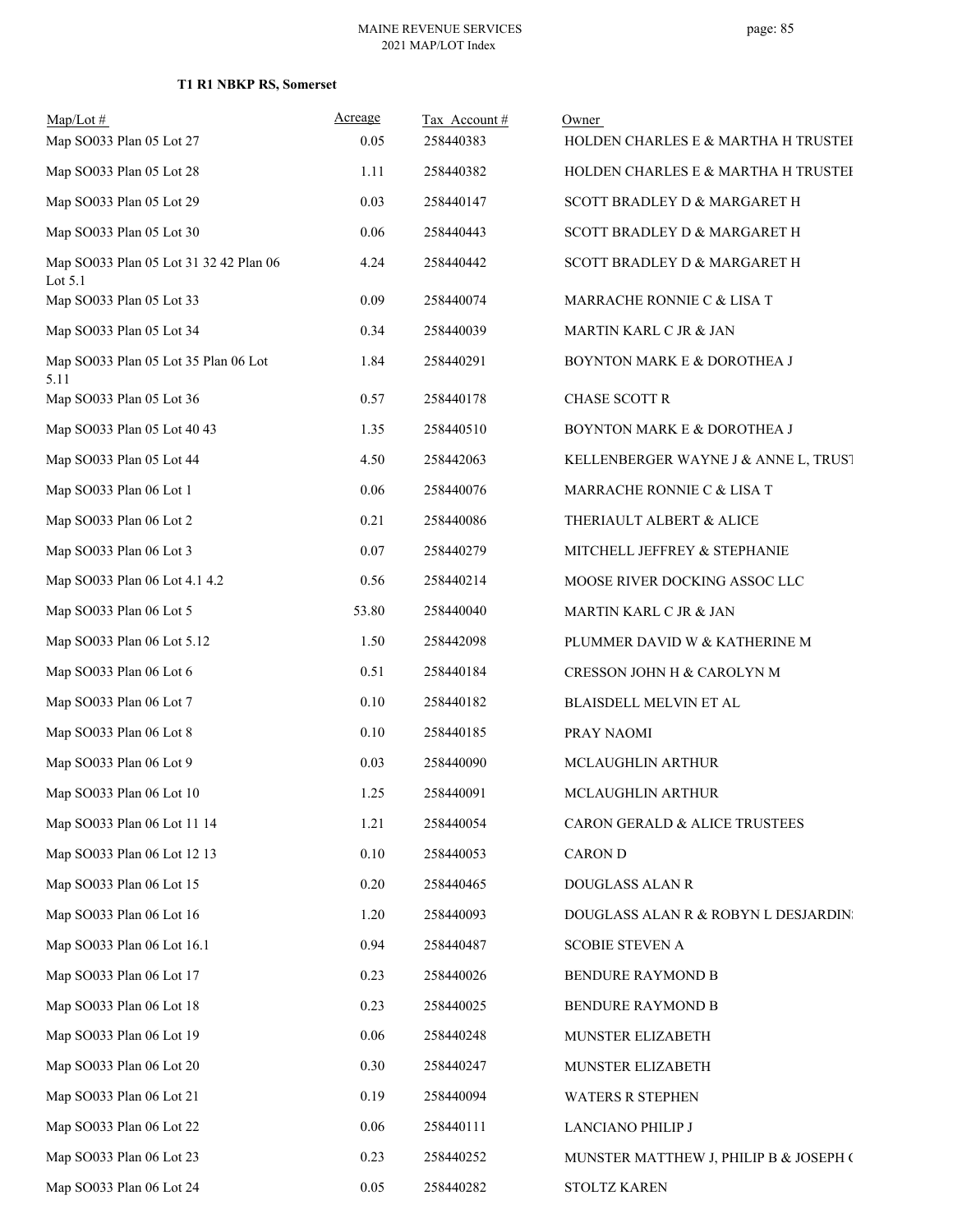| $Map/Lot$ #                                 | Acreage<br>0.08 | Tax Account#<br>258440321 | Owner                                 |
|---------------------------------------------|-----------------|---------------------------|---------------------------------------|
| Map SO033 Plan 06 Lot 25                    |                 |                           | CUNNINGHAM CRAIG SR & PATRICIA A      |
| Map SO033 Plan 06 Lot 26                    | 0.50            | 258440322                 | CUNNINGHAM CRAIG SR & PATRICIA A      |
| Map SO033 Plan 06 Lot 27                    | 0.39            | 258440199                 | BLANCHARD REGINALD A & DANIELLE N     |
| Map SO033 Plan 06 Lot 28                    | 0.20            | 258440069                 | KIEF TIMOTHY J                        |
| Map SO033 Plan 06 Lot 29                    | 0.03            | 258440198                 | BLANCHARD REGINALD A & DANIELLE N     |
| Map SO033 Plan 06 Lot 30                    | 0.05            | 258440064                 | THORELL DENNIS REVOCABLE TRUST        |
| Map SO033 Plan 06 Lot 31                    | 0.02            | 258440068                 | KIEF TIMOTHY J                        |
| Map SO033 Plan 06 Lot 32                    | 0.04            | 258440284                 | SWETT JEFFREY C & CHRISTINE M CO TRUS |
| Map SO033 Plan 06 Lot 33 36                 | 4.39            | 258440364                 | SWETT JEFFREY C & CHRISTINE M CO TRUS |
| Map SO033 Plan 06 Lot 33                    | 12.13           | 258442149                 | CAMPBELL JR KENNETH R & COLLEEN P     |
| Map SO033 Plan 06 Lot 33.1                  | 12.16           | 258440513                 | <b>STOLTZ KAREN</b>                   |
| Map SO033 Plan 06 Lot 33.11                 | 0.74            | 258440549                 | HERRICK VERNAL K & ANNA MARIA         |
| Map SO033 Plan 06 Lot 33.2 33.31 34.1<br>35 | 1.09            | 258440454                 | WORRALL PETER G & PATRICIA M          |
| Map SO033 Plan 06 Lot 33.3 34 37            | 1.01            | 258440283                 | SWETT JEFFREY C & CHRISTINE M CO TRUS |
| Map SO033 Plan 06 Lot 33.31 34.1            | 0.00            | 258440156P                | BAXTER HEALTHCARE CORPORATION         |
| Map SO033 Plan 06 Lot 38                    | 0.04            | 258440143                 | LANCIANO PHILIP J                     |
| Map SO033 Plan 06 Lot 39                    | 0.05            | 258440092                 | <b>GURNEY RICHARD L JR</b>            |
| Map SO033 Plan 06 Lot 40                    | 18.24           | 258440109                 | THE POINT GROUP LLC                   |
| Map SO033 Plan 06 Lot 40.1                  | 0.93            | 258442030                 | <b>RIVER'S END</b>                    |
| Map SO033 Plan 06 Lot 40.2 40.6             | 0.92            | 258442044                 | BICKFORD MICHAEL R & BARBARA H        |
| Map SO033 Plan 06 Lot 40.3                  | 0.63            | 258442068                 | ALLENS POINT LLC                      |
| Map SO033 Plan 06 Lot 41                    | 1.39            | 258440453                 | MCIVER JOHN W & BRENDA M              |
| Map SO033 Plan 06 Lot 41.2                  | 0.30            | 258440229                 | SANDERS DANIEL W & DIANE SUCHOCHLEE   |
| Map SO033 Plan 06 Lot 42                    | 2.75            | 258442059                 | MOOSE RIVER SUBDIVISION MAINT ASSOC   |
| Map SO033 Plan 06 Lot 43 44                 | 2.54            | 258440550                 | <b>GILBERT MARK A</b>                 |
| Map SO033 Plan 06 Lot 45                    | 2.58            | 258442021                 | SANDBERG ROBERT C JR & LISA M         |
| Map SO033 Plan 06 Lot 46                    | 2.41            | 258442060                 | LABBE RICHARD L & NANCY W             |
| Map SO033 Plan 06 Lot 47                    | 1.47            | 258440546                 | PARKIN JOSHUA W & JENNIFER A          |
| Map SO033 Plan 06 Lot 48                    | 1.41            | 258440547                 | SANDERS DANIEL W                      |
| Map SO033 Plan 06 Lot 49                    | 1.50            | 258442011                 | BRESLIN JOHN A JR & LORI ANN          |
| Map SO033 Plan 06 Lot 50                    | 1.70            | 258442045                 | NELSON LISA G                         |
| Map SO033 Plan 06 Lot 51                    | 1.50            | 258442012                 | <b>FARLEY DAVID L &amp; CAROLE L</b>  |
| Map SO033 Plan 06 Lot 52                    | 1.08            | 258440543                 | KUPA JOHN J, BRENDA M & JAMES A       |
| Map SO033 Plan 06 Lot 53                    | 1.16            | 258440544                 | DUVAL SHANE A                         |
| Map SO033 Plan 06 Lot 54                    | 1.79            | 258440575                 | TURMEL IVON G JR & ANN S              |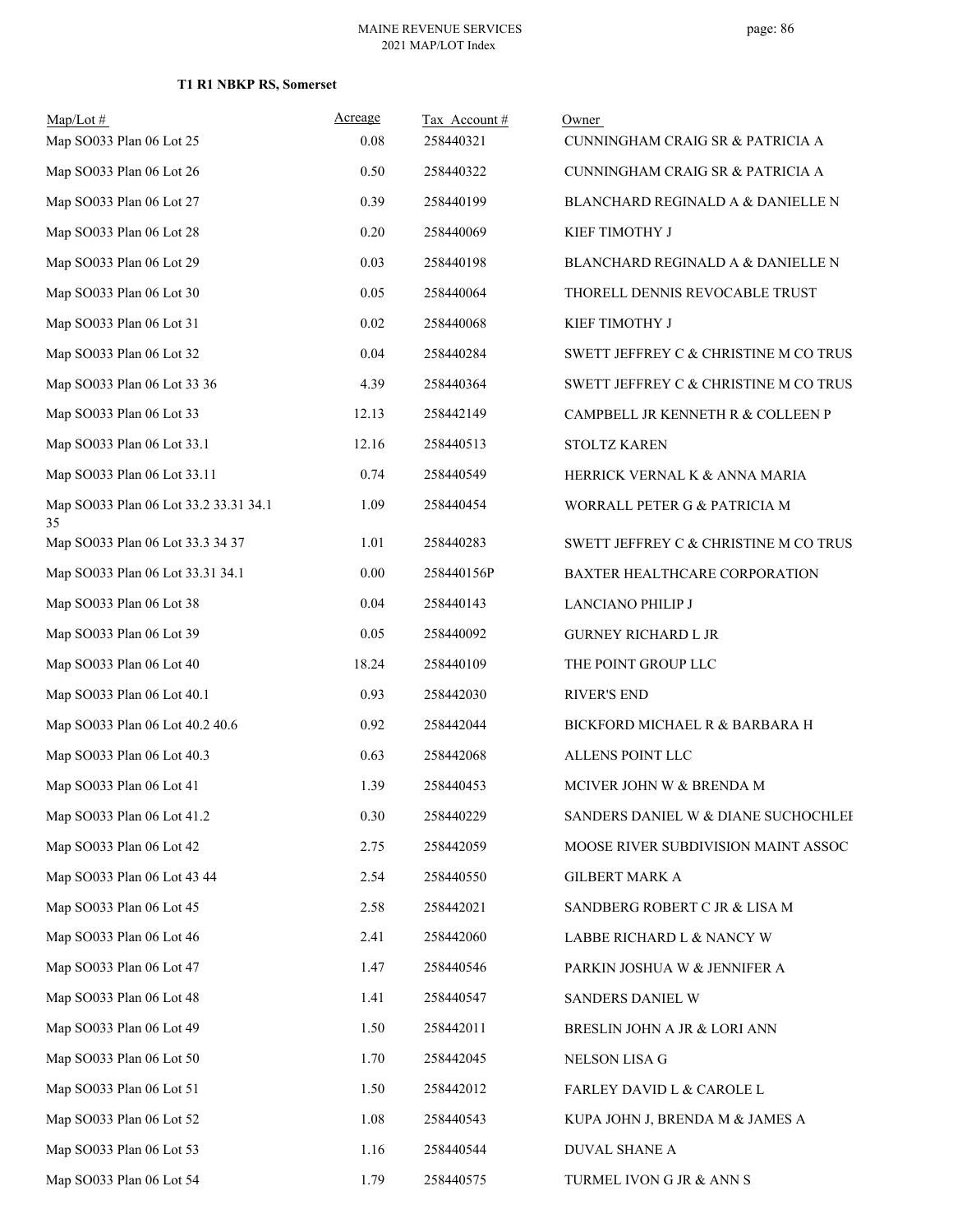#### MAINE REVENUE SERVICES 2021 MAP/LOT Index

| $Map/Lot$ #<br>Map SO033 Plan 06 Lot 55     | Acreage<br>2.28 | Tax Account#<br>258442061 | Owner<br><b>EMERY PAULA</b>           |
|---------------------------------------------|-----------------|---------------------------|---------------------------------------|
| Map SO033 Plan 06 Lot 56                    | 1.57            | 258440569                 | CARTER THERMAN A & LEE M & ELAINE L I |
| Map SO033 Plan 06 Lot 57 58                 | 2.18            | 258442010                 | ALLENS POINT LLC                      |
| Map SO033 Plan 06 Lot 59.1 60.1             | 1.06            | 258440552                 | ALLENS POINT LLC                      |
| Map SO033 Plan 06 Lot 59.2 60.2             | 1.04            | 258440551                 | MCIVER JEFFREY O & NANCY              |
| Map SO033 Plan 06 Lot 59.3 60.3             | 1.03            | 258440228                 | MCIVER JEFFREY O & NANCY              |
| Map SO033 Plan 06 Lot 61                    | 1.12            | 258442013                 | ALLENS POINT LLC                      |
| Map SO033 Plan 06 Lot 62                    | 0.88            | 258442028                 | <b>GASEK LLC</b>                      |
| Map SO033 Plan 06 Lot 63                    | 0.88            | 258440582                 | BICKFORD MICHAEL R & BARBARA H        |
| Map SO033 Plan 06 Lot 64                    | 0.74            | 258440545                 | <b>RIVERS END</b>                     |
| Map SO033 Plan 06 Lot 65                    | 0.85            | 258440548                 | MCIVER JOHN W & BRENDA M              |
| Map SO033 Plan 07 Lot 1.1                   | 0.55            | 258440319                 | WATSON MATTHEW T, MARK A & MICHAEL    |
| Map SO033 Plan 07 Lot 2                     | 0.22            | 258440083                 | CHANDONNET SANDRA A                   |
| Map SO033 Plan 07 Lot 3                     | 0.21            | 258440084                 | CHANDONNET SANDRA A                   |
| Map SO033 Plan 07 Lot 4                     | 0.20            | 258440324                 | LECONTE CHRISTOPHER R & SHARON A      |
| Map SO033 Plan 07 Lot 5                     | 0.21            | 258440325                 | LECONTE CHRISTOPHER R & SHARON A      |
| Map SO033 Plan 07 Lot 6                     | 0.20            | 258440148                 | MCENTIRE LARRY A & BARBARA A          |
| Map SO033 Plan 07 Lot 7                     | 0.22            | 258440120                 | YAHN PATRICIA A                       |
| Map SO033 Plan 07 Lot 8                     | 0.88            | 258440119                 | YAHN PATRICIA A                       |
| Map SO033 Plan 07 Lot 9                     | 0.44            | 258440073                 | YAHN JAMES T & PATRICIA A             |
| Map SO033 Plan 07 Lot 10                    | 0.49            | 258440334                 | COLE STANLEY W JR & ELLEN JEAN        |
| Map SO033 Plan 07 Lot 11 Plan 08 Lot<br>1.1 | 0.70            | 258440072                 | SCHMALZER ERNEST O & MAREN H          |
| Map SO033 Plan 07 Lot 12                    | 0.21            | 258440335                 | POISSON DANIEL F SR & HEIDI A         |
| Map SO033 Plan 07 Lot 13                    | 0.03            | 258440048                 | SEVEY PROPERTY TRUST                  |
| Map SO033 Plan 07 Lot 14                    | 0.33            | 258440047                 | SEVEY PROPERTY TRUST                  |
| Map SO033 Plan 07 Lot 15 15.1               | 0.07            | 258440121                 | OMDAL DELFORD T JR                    |
| Map SO033 Plan 07 Lot 16                    | 0.05            | 258440365                 | SEVEY HOWARD E REVOCABLE TRUST        |
| Map SO033 Plan 07 Lot 17                    | 0.28            | 258440179                 | LACASSE MARTIN G                      |
| Map SO033 Plan 07 Lot 18 22.2               | 0.74            | 258440123                 | <b>OMDAL DEL</b>                      |
| Map SO033 Plan 07 Lot 19                    | 0.68            | 258440288                 | TURNER RICKY JR & BRITTNEY ET AL      |
| Map SO033 Plan 07 Lot 20                    | 0.05            | 258440369                 | TESSIER PAUL L                        |
| Map SO033 Plan 07 Lot 21                    | 0.06            | 258442146                 | SEVEY STEWART L & CAROL L             |
| Map SO033 Plan 07 Lot 22.1                  | 7.66            | 258440370                 | TESSIER PAUL L                        |
| Map SO033 Plan 07 Lot 22.11 22.12           | 26.61           | 258442136                 | WEYERHAEUSER COMPANY                  |
| Map SO033 Plan 07 Lot 22.13                 | 0.09            | 258442137                 | MAINE STAYS LLC                       |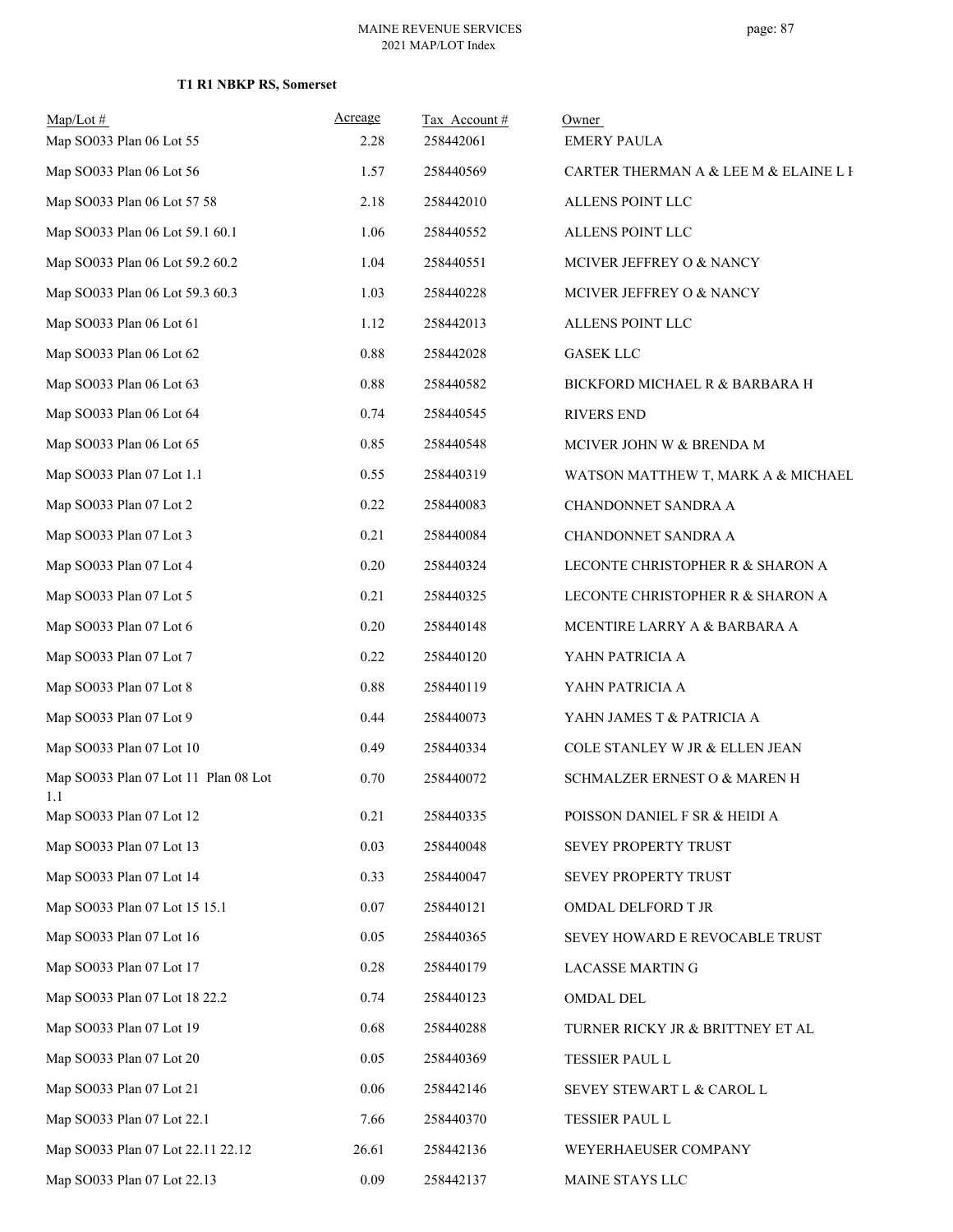| $Map/Lot \#$                  | Acreage  | Tax Account# | Owner                            |
|-------------------------------|----------|--------------|----------------------------------|
| Map SO033 Plan 07 Lot 23      | 1.18     | 258442006    | ST JOSEPH CEMETERY               |
| Map SO033 Plan 07 Lot 24      | 0.17     | 258440208    | PERRON WAYNE N & KACIE E         |
| Map SO033 Plan 07 Lot 25      | 1.15     | 258440079    | AVERILL STEPHEN P & PATTI JO     |
| Map SO033 Plan 07 Lot 26      | 0.13     | 258440161    | MOOSE RIVER CABINS LLC           |
| Map SO033 Plan 07 Lot 27      | 0.65     | 258440160    | HARMON ROSAMOND & DAVID          |
| Map SO033 Plan 07 Lot 27.2    | 0.81     | 258440438    | HAGGAN SHERYL J                  |
| Map SO033 Plan 07 Lot 27.3 28 | 0.45     | 258440267    | EVANS TAMMY C & JOHN J ALMETER   |
| Map SO033 Plan 07 Lot 29      | 0.57     | 258440315    | PAYNE ROBERT & BARBARA           |
| Map SO033 Plan 07 Lot 30      | 1.80     | 258440024    | MINARD ROGER J & HAZEL B         |
| Map SO033 Plan 07 Lot 30.1    | 1.00     | 258442077    | HERRMANN JOHN F                  |
| Map SO033 Plan 07 Lot 31      | 0.26     | 258440055    | BLODGETT APRIL M & ROBERT A COOK |
| Map SO033 Plan 07 Lot 32      | 0.30     | 258440402    | HOOPER DOUGLAS E, WENDY R,       |
| Map SO033 Plan 07 Lot 33      | 0.20     | 258440237    | <b>SWINTON GARY L</b>            |
| Map SO033 Plan 07 Lot 34      | 0.19     | 258440110    | WHALEN RICHARD D & KAREN M       |
| Map SO033 Plan 07 Lot 35      | 0.45     | 258440219    | <b>LANE AMY</b>                  |
| Map SO033 Plan 07 Lot 36      | 0.47     | 258440168    | <b>LANE AMY B</b>                |
| Map SO033 Plan 07 Lot 37      | 0.60     | 258440166    | LANE STEVEN A & AMY B            |
| Map SO033 Plan 07 Lot 38      | 1.33     | 258440165    | LANE STEVEN A & AMY B            |
| Map SO033 Plan 07 Lot 39      | $0.00\,$ | 258440098    | <b>CHIPMAN STEPHEN</b>           |
| Map SO033 Plan 07 Lot 39      | 0.00     | 258440140    | YOUNG MANUEL & JACQUELINE        |
| Map SO033 Plan 07 Lot 39      | 1.86     | 258440188    | <b>LANE STEVEN A</b>             |
| Map SO033 Plan 07 Lot 39      | 0.00     | 258440357    | LANE STEVEN & AMY                |
| Map SO033 Plan 07 Lot 39      | $0.00\,$ | 258440492    | <b>GOODCHILD GARY</b>            |
| Map SO033 Plan 07 Lot 39      | 0.00     | 258442052    | <b>JALBERT BERT</b>              |
| Map SO033 Plan 07 Lot 39      | $0.00\,$ | 258442106    | <b>BAXTER THOMAS</b>             |
| Map SO033 Plan 07 Lot 39      | 0.00     | 258442110    | FOX JOHN                         |
| Map SO033 Plan 07 Lot 40      | 1.00     | 258440154    | <b>HAMILTON GARY W</b>           |
| Map SO033 Plan 07 Lot 41      | 4.30     | 258440175    | GROSSI ROBERT M & DEBORAH C      |
| Map SO033 Plan 07 Lot 41.1    | 1.55     | 258440479    | MUNSTER MATTHEW J ET AL          |
| Map SO033 Plan 07 Lot 41.11   | 1.47     | 258442071    | ALLARIE PAUL M & ROLANDE J       |
| Map SO033 Plan 07 Lot 41.2    | 2.53     | 258440445    | COBB RICHARD D & BARBARA I       |
| Map SO033 Plan 07 Lot 41.3    | 1.15     | 258440560    | MUNSTER MATTHEW J ET AL          |
| Map SO033 Plan 07 Lot 42      | 0.81     | 258440388    | BAILEY ROBERT S & HOLLY V        |
| Map SO033 Plan 07 Lot 42.1    | 0.89     | 258440430    | FOLSOM WILLIAM R & KAREN         |
| Map SO033 Plan 07 Lot 43      | $0.87\,$ | 258440056    | MERKLE TODD F & ROBIN L          |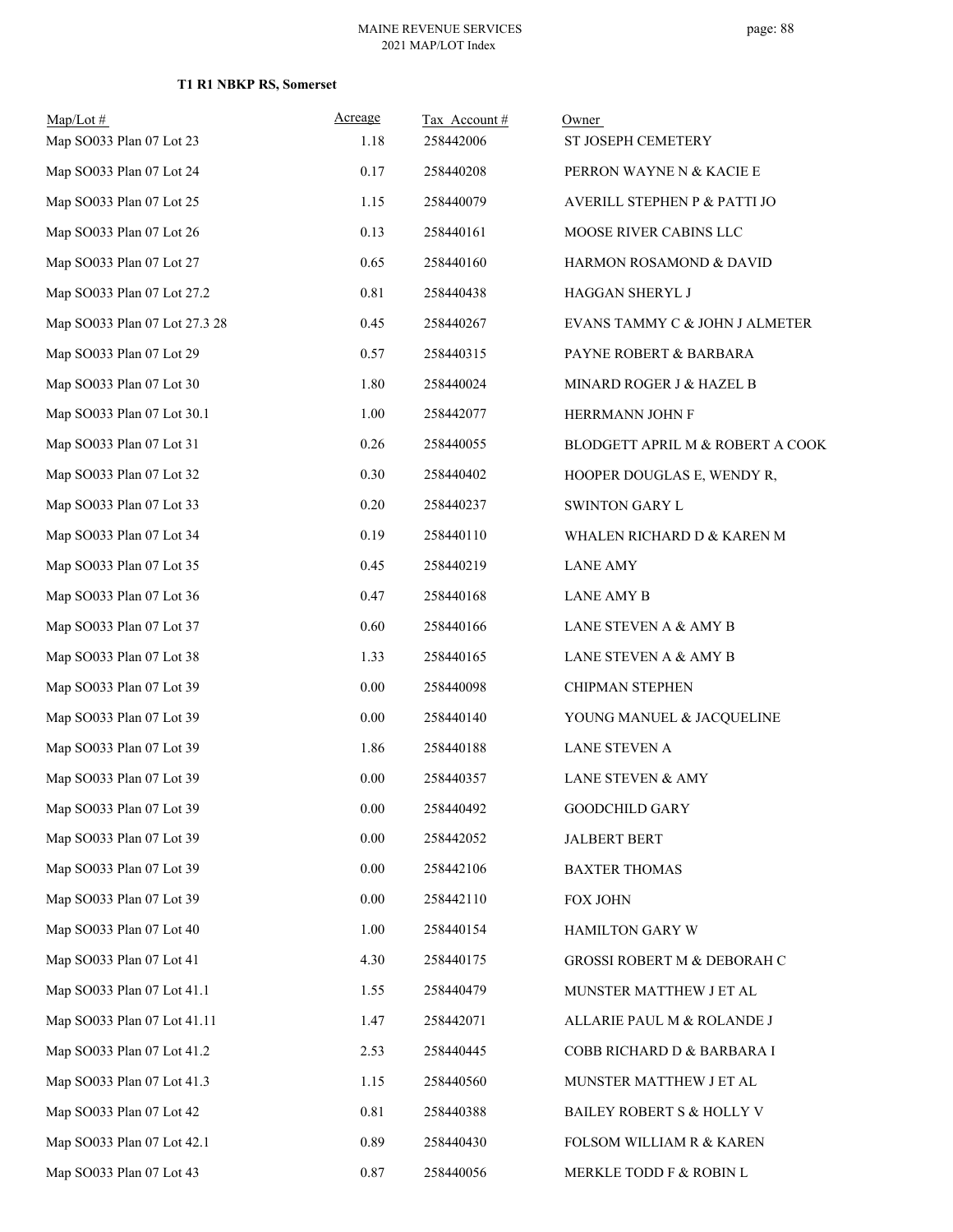| Map/Lot#<br>Map SO033 Plan 07 Lot 44 | Acreage<br>1.00 | Tax Account#<br>258440231 | Owner<br>OATES ROBERT C & JUDITH R   |
|--------------------------------------|-----------------|---------------------------|--------------------------------------|
| Map SO033 Plan 07 Lot 44.1 45        | 0.53            | 258440031                 | ROBARGE MICHAEL F & DIANE M          |
| Map SO033 Plan 07 Lot 46             | 5.29            | 258440010                 | URQUHART KATHERINE                   |
| Map SO033 Plan 07 Lot 46.1           | 4.12            | 258442158                 | HAMMOND JOYCE M                      |
| Map SO033 Plan 07 Lot 47             | 3.70            | 258440215                 | THE POINT GROUP LLC                  |
| Map SO033 Plan 07 Lot 47.1 47.2      | 1.75            | 258442078                 | DOUGLASS RONALD W JR & LORI-ANNA     |
| Map SO033 Plan 07 Lot 48             | 0.92            | 258440114                 | LIBBY CHRISTOPHER T                  |
| Map SO033 Plan 07 Lot 49             | 0.92            | 258440164                 | WING TIMOTHY RAY & MERRI-JANE        |
| Map SO033 Plan 07 Lot 50             | 1.84            | 258440346                 | POLLARD FAMILY TRUST                 |
| Map SO033 Plan 07 Lot 51             | 0.92            | 258440028                 | HARMON EDWARD P                      |
| Map SO033 Plan 07 Lot 52             | 0.92            | 258440466                 | LEEDS EDWARD L & RACHEL J TRUSTEES   |
| Map SO033 Plan 07 Lot 53             | 0.92            | 258440059                 | CASWELL CHRISTOPHER & ERWIN          |
| Map SO033 Plan 07 Lot 54             | 1.84            | 258440196                 | LEEDS EDWARD L & RACHEL J TRUSTEES   |
| Map SO033 Plan 07 Lot 55             | 3.37            | 258440437                 | MYERS SCOTT D                        |
| Map SO033 Plan 07 Lot 56             | 2.50            | 258440407                 | KELLEY BARBARA M TTE                 |
| Map SO033 Plan 07 Lot 57             | 2.75            | 258440452                 | LOISELLE RICHARD P                   |
| Map SO033 Plan 07 Lot 59             | 1.75            | 258442043                 | LUCAS DONALD & PATRICIA              |
| Map SO033 Plan 07 Lot 60             | 1.91            | 258440385                 | NORMAND GARY R & MARY A              |
| Map SO033 Plan 07 Lot 60.1           | 3.38            | 258442069                 | LAWRY PATRICIA ET AL & EDWARD F TOOI |
| Map SO033 Plan 07 Lot 61             | 1.00            | 258440384                 | LANE STEVEN & AMY                    |
| Map SO033 Plan 07 Lot 62             | 5.76            | 258442014                 | BRONSON BOBBY W                      |
| Map SO033 Plan 07 Lot 63             | 1.26            | 258440530                 | STERN BENJAMIN D                     |
| Map SO033 Plan 07 Lot 64             | 1.66            | 258442015                 | SILVERSTONE JOSEPH                   |
| Map SO033 Plan 07 Lot 65             | 1.67            | 258440577                 | BURTCHELL DEANNA L                   |
| Map SO033 Plan 07 Lot 66             | 4.13            | 258440537                 | <b>AYER PETER</b>                    |
| Map SO033 Plan 07 Lot 67             | 1.56            | 258440574                 | WATT JEAN M & GARY A CARBONNEAU      |
| Map SO033 Plan 07 Lot 69             | 1.34            | 258442017                 | WATT JEAN M & GARY A CARBONNEAU      |
| Map SO033 Plan 07 Lot 70             | 1.79            | 258442016                 | JEAN DENIS & LISA M                  |
| Map SO033 Plan 08 Lot 1              | 2.04            | 258440409                 | WALCKNER JAMES & JANICE              |
| Map SO033 Plan 08 Lot 1.2            | 0.93            | 258440523                 | POISSON DANIEL F SR & HEIDI A        |
| Map SO033 Plan 08 Lot 2              | 0.42            | 258440015                 | BECKIM ROBERT E JR & WILLIAM C       |
| Map SO033 Plan 08 Lot 3              | 0.59            | 258440070                 | AVERY RAYMOND A & CAROL T            |
| Map SO033 Plan 08 Lot 4              | 1.00            | 258440489                 | MILLIKEN DARREN J & SANDRA L         |
| Map SO033 Plan 08 Lot 4.2            | 0.44            | 258442127                 | KESSEL JEREMY V                      |
| Map SO033 Plan 08 Lot 5.1            | 0.44            | 258440151                 | WELCH ROBERT E & JOYCE H TRUSTEES    |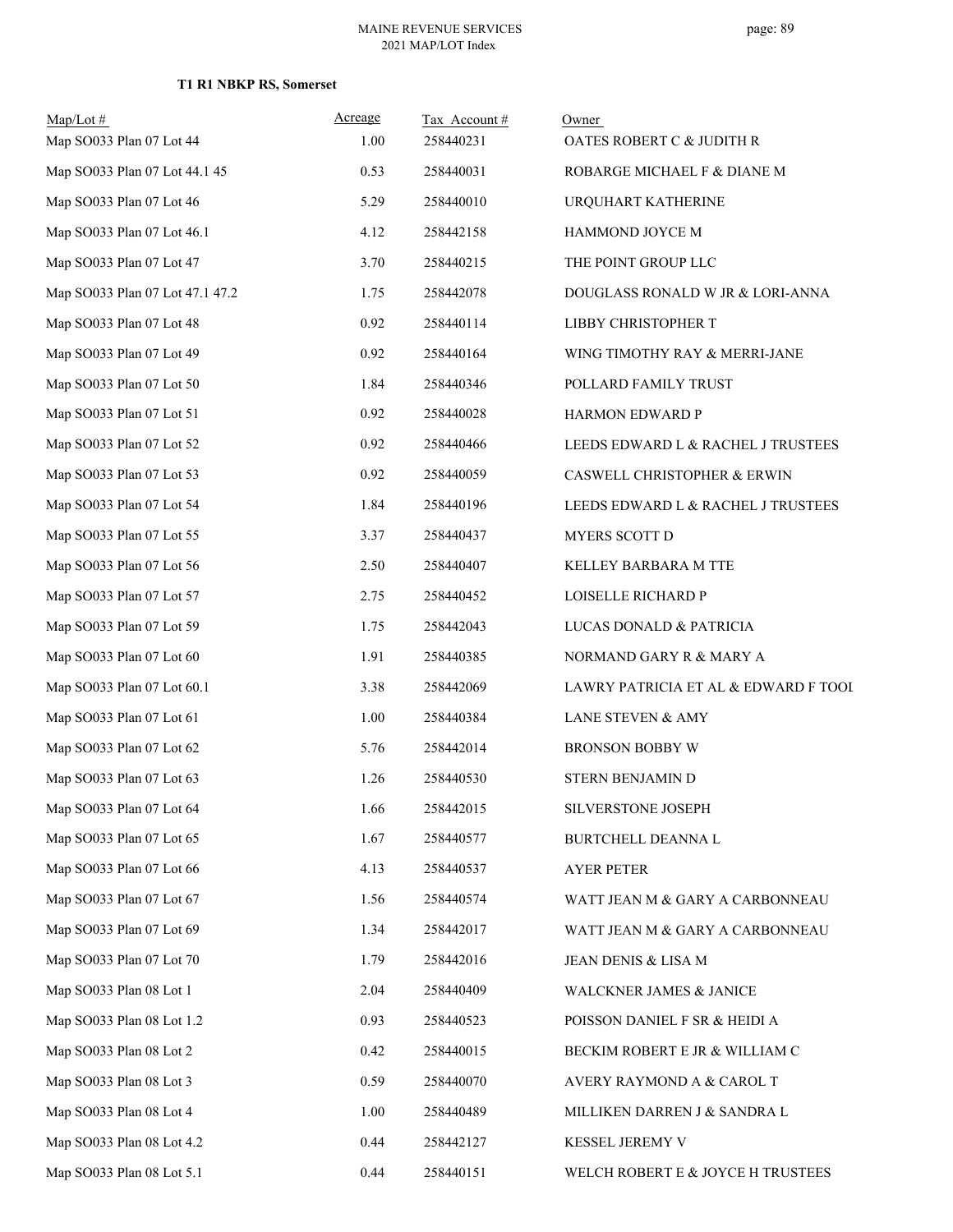| $Map/Lot \#$                      | Acreage | Tax Account# | Owner                                 |
|-----------------------------------|---------|--------------|---------------------------------------|
| Map SO033 Plan 08 Lot 5.2         | 0.18    | 258440101    | CHUBBUCK KENNETH J & PATRICIA S       |
| Map SO033 Plan 08 Lot 5.3 6       | 0.36    | 258440018    | <b>BARTON BRIAN M</b>                 |
| Map SO033 Plan 08 Lot 7           | 0.12    | 258440293    | PIERCE FRANCES E                      |
| Map SO033 Plan 08 Lot 8           | 0.21    | 258440294    | PIERCE FRANCES E                      |
| Map SO033 Plan 08 Lot 9           | 0.11    | 258440027    | WOOD KEITH W & LINDA L TRUSTESS       |
| Map SO033 Plan 08 Lot 10          | 0.11    | 258440152    | MARTEL JAMES C & JOAN M               |
| Map SO033 Plan 08 Lot 11.1        | 0.21    | 258440245    | JONES WILLIAM A & EILEEN F            |
| Map SO033 Plan 08 Lot 11.2        | 0.19    | 258440298    | POULIN ROCK ANDRE                     |
| Map SO033 Plan 08 Lot 11.3        | 0.39    | 258440433    | MARTEL JAMES C & JOAN M               |
| Map SO033 Plan 08 Lot 12 13       | 0.23    | 258440299    | NICHOLS ROBERT & RACHEL               |
| Map SO033 Plan 08 Lot 14          | 0.12    | 258440244    | JONES WILLIAM A & EILEEN F            |
| Map SO033 Plan 08 Lot 15          | 0.21    | 258440243    | JONES WILLIAM A & EILEEN F            |
| Map SO033 Plan 08 Lot 16          | 0.21    | 258440212    | POULIN ROCK ANDRE                     |
| Map SO033 Plan 08 Lot 17          | 0.12    | 258440099    | AVERILL W ROBERT & LINDA S HUGHES     |
| Map SO033 Plan 08 Lot 18          | 0.17    | 258440213    | POULIN ROCK ANDRE                     |
| Map SO033 Plan 08 Lot 19          | 0.21    | 258440360    | <b>WALSH ALICE E</b>                  |
| Map SO033 Plan 08 Lot 20 60       | 0.81    | 258440221    | <b>LANE ROGER B</b>                   |
| Map SO033 Plan 08 Lot 21          | 0.21    | 258440222    | <b>LANE ROGER B</b>                   |
| Map SO033 Plan 08 Lot 22          | 0.46    | 258440195    | BUZZELL DEBORAH J & CRAIG A           |
| Map SO033 Plan 08 Lot 23 24 25    | 1.41    | 258440197    | <b>GILBERT MARK A</b>                 |
| Map SO033 Plan 08 Lot 26.1        | 0.42    | 258440204    | WILLARD JOHN E JR                     |
| Map SO033 Plan 08 Lot 26.2        | 0.21    | 258440203    | WILLARD WILLIAM R SR                  |
| Map SO033 Plan 08 Lot 27          | 0.14    | 258440368    | MAINE STAYS LLC                       |
| Map SO033 Plan 08 Lot 27.2        | 0.16    | 258440290    | WILLARD JOHN E JR                     |
| Map SO033 Plan 08 Lot 28          | 0.09    | 258440286    | WILLARD JOHN E JR                     |
| Map SO033 Plan 08 Lot 29          | 0.08    | 258440363    | SHALIT IAN D & BETHANY SEVEY          |
| Map SO033 Plan 08 Lot 30          | 0.11    | 258440209    | SHALIT IAN D & BETHANY SEVEY          |
| Map SO033 Plan 08 Lot 31          | 0.04    | 258440095    | <b>HIGGINS LINDA</b>                  |
| Map SO033 Plan 08 Lot 32          | 0.04    | 258440136    | <b>CURRAN MICHAEL &amp; HEIDI</b>     |
| Map SO033 Plan 08 Lot 33          | 0.45    | 258440239    | SWETT JEFFREY C & CHRISTINE M CO TRUS |
| Map SO033 Plan 08 Lot 34          | 0.68    | 258440240    | MOOSEHEAD WILDLANDS LLC               |
| Map SO033 Plan 08 Lot 35          | 0.40    | 258442004    | ST JOSEPH CATHOLIC CHURCH             |
| Map SO033 Plan 08 Lot 36.1        | 85.25   | 258440043    | <b>BURNS GLORIA</b>                   |
| Map SO033 Plan 08 Lot 36.10 36.11 | 1.58    | 258440285    | LAUGHLIN MARK E & PAMELA B            |
| Map SO033 Plan 08 Lot 36.11 39    | 0.43    | 258440539    | SMITH JEANNE M                        |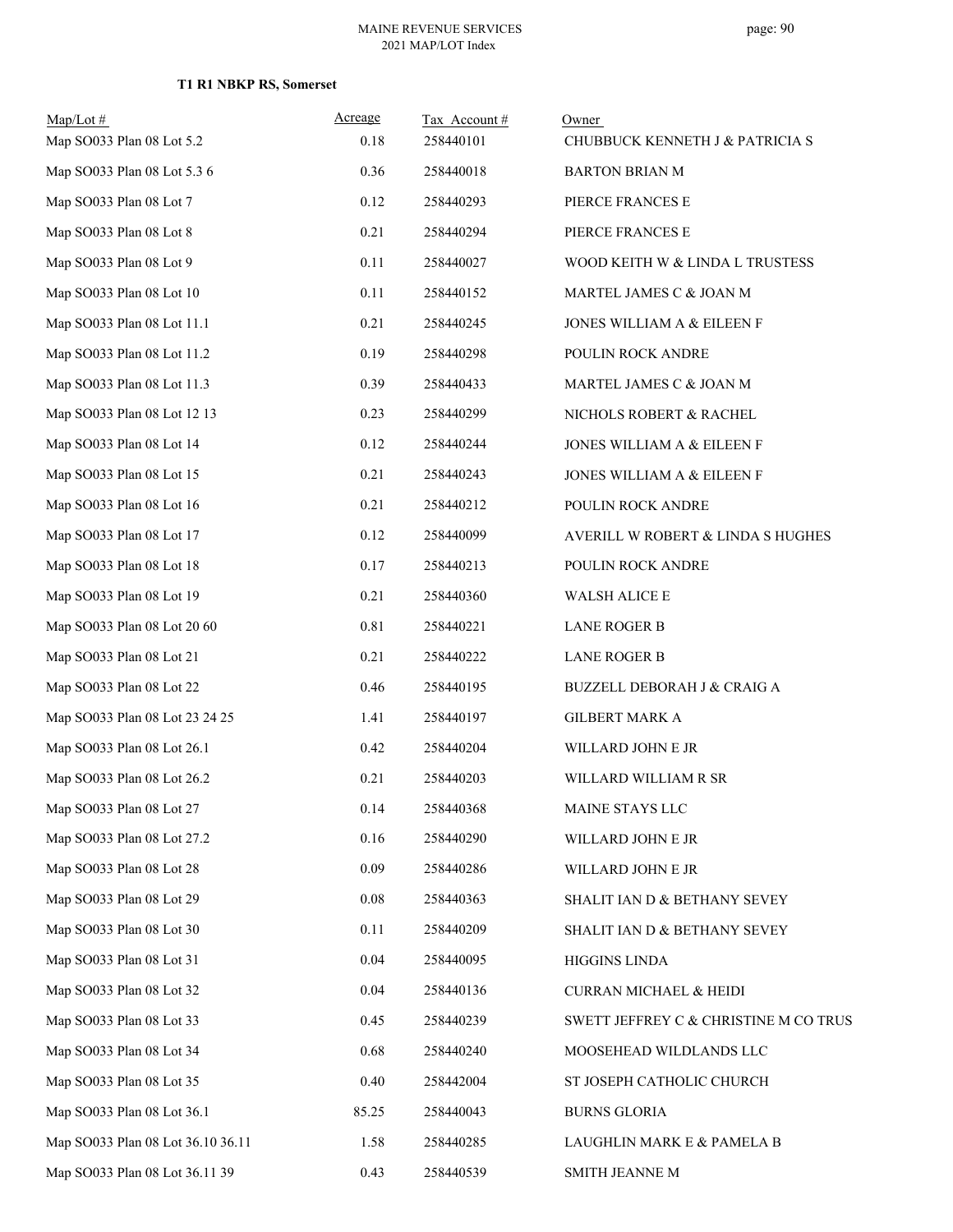| $Map/Lot \#$<br>Map SO033 Plan 08 Lot 36.2 | Acreage<br>0.47 | Tax Account#<br>258440320 | Owner<br>LAUGHLIN MARK E & PAMELA B        |
|--------------------------------------------|-----------------|---------------------------|--------------------------------------------|
| Map SO033 Plan 08 Lot 36.3 41 42.1         | 0.40            | 258440387                 | <b>BRIGGS DONALD D</b>                     |
| Map SO033 Plan 08 Lot 36.4 45              | 0.65            | 258440127                 | SPEAR MARK & SUSAN A BROCHU                |
| Map SO033 Plan 08 Lot 36.5                 | 0.38            | 258440396                 | VALLEY HENRIETTA A                         |
| Map SO033 Plan 08 Lot 36.6 36.7 36.8       | 0.31            | 258440128                 | ALEXANDER AND ALLEN INC                    |
| Map SO033 Plan 08 Lot 36.9                 | 0.23            | 258440354                 | LAUGHLIN MARK E & PAMELA B                 |
| Map SO033 Plan 08 Lot 37                   | 0.13            | 258440230                 | WHALEN HARLEN G & DIANNE M                 |
| Map SO033 Plan 08 Lot 38                   | 0.17            | 258440103                 | <b>ENOS JANET</b>                          |
| Map SO033 Plan 08 Lot 40                   | 0.59            | 258440493                 | GRANT NORMAN V & PATTI TRUSTEES            |
| Map SO033 Plan 08 Lot 40.1                 | 0.11            | 258440254                 | <b>GRANT NORMAN V &amp; PATTI TRUSTEES</b> |
| Map SO033 Plan 08 Lot 42.2 43              | 0.17            | 258440397                 | LECLERC ROBY & MARISE MERCIER              |
| Map SO033 Plan 08 Lot 44                   | 0.38            | 258440348                 | SPEAR MARK & SUSAN A BROCHU                |
| Map SO033 Plan 08 Lot 46                   | 0.40            | 258440347                 | SPEAR MARK & SUSAN A BROCHU                |
| Map SO033 Plan 08 Lot 47                   | 1.00            | 258442005                 | <b>GOSSELIN RAY &amp; LIN</b>              |
| Map SO033 Plan 08 Lot 48                   | 1.65            | 258440401                 | <b>JUDKINS HAROLD B</b>                    |
| Map SO033 Plan 08 Lot 48.1                 | 0.12            | 258440491                 | ST JOSEPH CEMETERY                         |
| Map SO033 Plan 08 Lot 49                   | 0.12            | 258440169                 | ROY PAUL D                                 |
| Map SO033 Plan 08 Lot 50 51                | 0.19            | 258440359                 | SMITH KEVIN SCOTT                          |
| Map SO033 Plan 08 Lot 52                   | 1.10            | 258440415                 | WARD TANYA K                               |
| Map SO033 Plan 08 Lot 53                   | 0.36            | 258440049                 | HANSON GREGORY & CHRISTOPHER TRUST         |
| Map SO033 Plan 08 Lot 54                   | 0.36            | 258440077                 | CORSON GERALD E & LUCEINE P                |
| Map SO033 Plan 08 Lot 55                   | 0.26            | 258440265                 | MARBET JONATHAN C & JANE E                 |
| Map SO033 Plan 08 Lot 56 57                | 0.27            | 258440326                 | LEADBETTER CHARLES & SHIRLEY               |
| Map SO033 Plan 08 Lot 58                   | 0.62            | 258440323                 | PALMER KAITLYN E                           |
| Map SO033 Plan 08 Lot 61                   | 6.00            | 258440508                 | BIRCHES RESORT INC                         |
| Map SO033 Plan 08 Lot 61                   | 6.00            | 258440508                 | TOMHEGAN WILDERNESS LODGE & COTTAC         |
| Map SO033 Plan 09 Lot 1                    | 5.75            | 258440330                 | STONE TORRI-ANNE                           |
| Map SO033 Plan 09 Lot 2                    | 0.70            | 258440129                 | STERN GENISE D & NAIDA J STEVENS           |
| Map SO033 Plan 09 Lot 3                    | 0.75            | 258440233                 | MUNSTER MISTI D, JODI B, MICHAEL N JR &    |
| Map SO033 Plan 09 Lot 4                    | 0.20            | 258440356                 | YORK LISA                                  |
| Map SO033 Plan 09 Lot 5 6.1                | 0.50            | 258442018                 | YORK LISA                                  |
| Map SO033 Plan 09 Lot 9 10.3               | 0.41            | 258440393                 | MITCHELL DONALD F & PATRICIA               |
| Map SO033 Plan 09 Lot 10                   | 0.80            | 258440258                 | MUNSTER MISTI D, JODI B, MICHAEL N JR &    |
| Map SO033 Plan 09 Lot 11                   | 0.00            | 258440112P                | D'ARINZO ROBERT JR & ALEX CASCELLA JR      |
| Map SO033 Plan 09 Lot 11                   | 2.00            | 258440276                 | D'ARINZO ROBERT JR & ALEX CASCELLA JR      |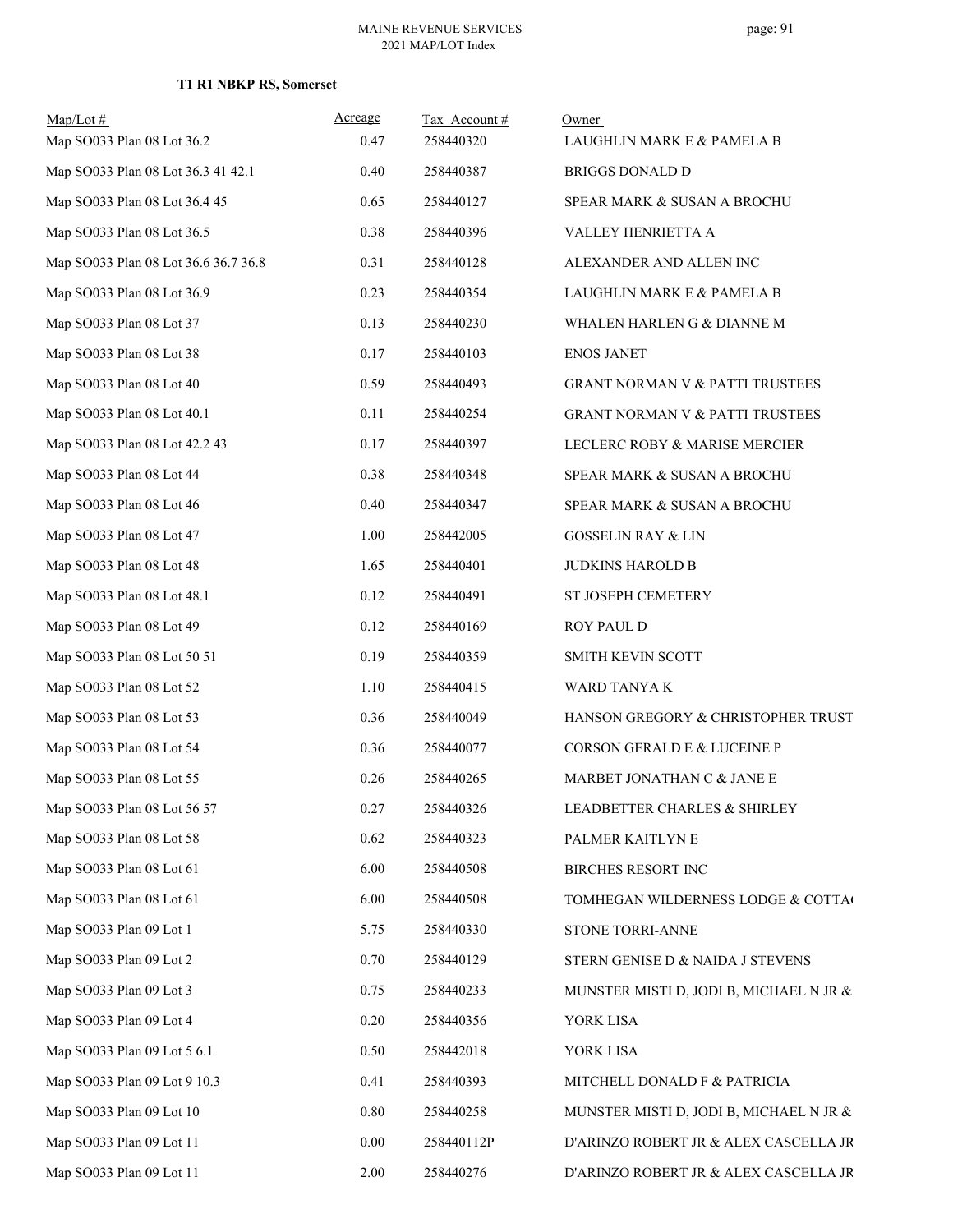| Map/Lot#<br>Map SO033 Plan 09 Lot 12 | Acreage<br>0.23 | Tax Account #<br>258440016 | Owner<br><b>UPTACAMP LLC</b>        |
|--------------------------------------|-----------------|----------------------------|-------------------------------------|
| Map SO033 Plan 09 Lot 12.1           | 0.01            | 258440554                  | CROTEAU NORMAN & FLORENCE           |
| Map SO033 Plan 09 Lot 13 14          | 0.46            | 258440189                  | MISTY MORNING COTTAGES LLC          |
| Map SO033 Plan 09 Lot 15             | 0.38            | 258440280                  | <b>CHORICH LYNN PARSONS</b>         |
| Map SO033 Plan 09 Lot 16             | 0.19            | 258440241                  | OWEN STEPHEN H & BARBARA J          |
| Map SO033 Plan 09 Lot 17             | 0.45            | 258440242                  | ROY TARA MARIE                      |
| Map SO033 Plan 09 Lot 17.1           | 0.54            | 258442050                  | DORR CHRISTOPHER D & CAREY L FISTER |
| Map SO033 Plan 09 Lot 18             | 0.98            | 258440292                  | <b>TALMAGE LINDA</b>                |
| Map SO033 Plan 09 Lot 18.1           | 0.98            | 258442123                  | WALLINGFORD ELAINE B                |
| Map SO033 Plan 09 Lot 19 20          | 1.46            | 258440423                  | DEALESSANDRO SALVATORE A & CHRISTIN |
| Map SO033 Plan 09 Lot 20.1           | 1.37            | 258440558                  | SOMERS JOANN W TRUSTEE              |
| Map SO033 Plan 09 Lot 20.2           | 1.19            | 258440559                  | STYSKAL WILLIAM B & SUSAN L         |
| Map SO033 Plan 09 Lot 21             | 3.56            | 258440035                  | SOMERS ROBERT L TRUST               |
| Map SO033 Plan 09 Lot 22             | 7.17            | 258440331                  | LAWSON JOHN C M & SALLY P           |
| Map SO033 Plan 09 Lot 22.1           | 3.14            | 258440173                  | DANIELE JOSEPH E & AMY L            |
| Map SO033 Plan 09 Lot 22.11 23       | 5.95            | 258442111                  | COLLETT RUSSELL J                   |
| Map SO033 Plan 09 Lot 22.12 23       | 2.75            | 258442096                  | COLLETT RUSSELL J                   |
| Map SO033 Plan 09 Lot 22.13          | 3.13            | 258442161                  | ROSSINI THOMAS J & PATRICE J        |
| Map SO033 Plan 09 Lot 23.1           | 1.83            | 258440581                  | SKEFFINGTON ROBERT C & LEE O'BRIEN  |
| Map SO033 Plan 10 Lot 1              | 0.27            | 258440190                  | SKEFFINGTON ROBERT C & LEE O'BRIEN  |
| Map SO033 Plan 10 Lot 2.1            | 0.50            | 258440065                  | WILLARD JR JOHN E                   |
| Map SO033 Plan 10 Lot 2.2            | 0.29            | 258440116                  | <b>AVERY MARIA &amp; WILLIAM</b>    |
| Map SO033 Plan 10 Lot 2.3            | 0.21            | 258440362                  | <b>BREGGIA JOHN D</b>               |
| Map SO033 Plan 10 Lot 3 4            | 0.58            | 258440417                  | MUNSTER ELIZABETH                   |
| Map SO033 Plan 10 Lot 5 6            | 0.47            | 258440061                  | BLAIR PAUL C & MEREDITH S           |
| Map SO033 Plan 10 Lot 6.1            | 0.16            | 258440504                  | BAUER LUCY E & DONALD C NICKERSON   |
| Map SO033 Plan 10 Lot 7              | 0.63            | 258440413                  | MCENNIS MARK A & CHARLES L          |
| Map SO033 Plan 10 Lot 8              | 0.36            | 258440256                  | CARRIGG ROBERT E & JUDITH A         |
| Map SO033 Plan 10 Lot 9              | 0.19            | 258440255                  | CARRIGG ROBERT E & JUDITH A         |
| Map SO033 Plan 10 Lot 10             | 0.30            | 258440361                  | <b>BREGGIA JOHN D</b>               |
| Map SO033 Plan 10 Lot 11.1           | 0.61            | 258440066                  | WILLARD JR JOHN E                   |
| Map SO033 Plan 10 Lot 11.2           | 0.42            | 258440117                  | BRUNELLE DAVID J & LORI LEE         |
| Map SO033 Plan 10 Lot 11.3           | 0.35            | 258440106                  | PACKARD WILLIAM B & BARBARA B       |
| Map SO033 Plan 10 Lot 12             | 0.38            | 258440450                  | PACKARD WILLIAM B & BARBARA B       |
| Map SO033 Plan 10 Lot 13             | 0.76            | 258440097                  | BAUER LUCY E & DONALD C NICKERSON   |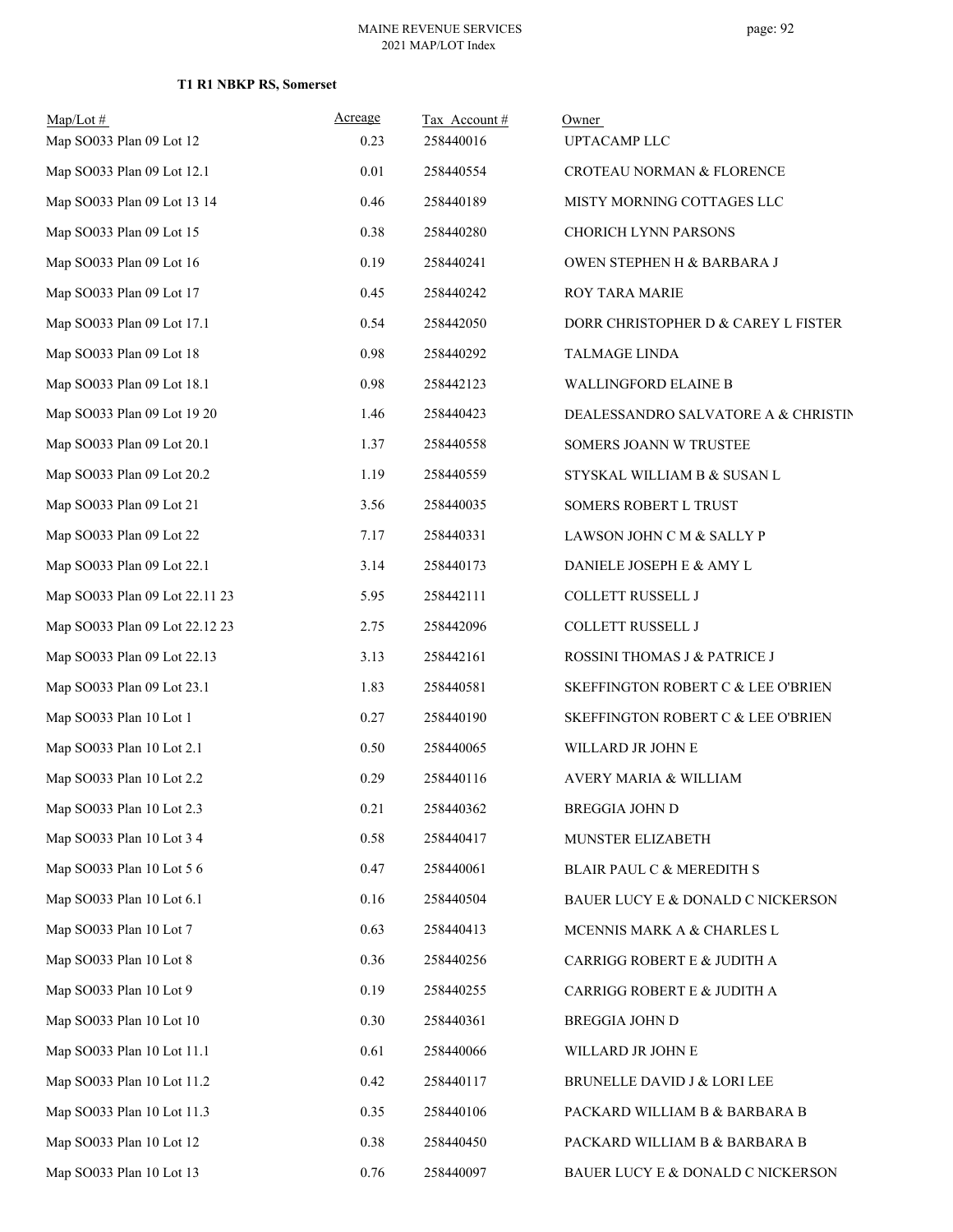| $Map/Lot$ #<br>Map SO033 Plan 10 Lot 14 | Acreage<br>0.26 | Tax Account#<br>258440080 | Owner<br>OHEARN THOMAS W              |
|-----------------------------------------|-----------------|---------------------------|---------------------------------------|
| Map SO033 Plan 10 Lot 14.1              | 0.10            | 258440431                 | <b>GIROUX SUSAN</b>                   |
| Map SO033 Plan 10 Lot 14.2              | 0.26            | 258442116                 | ROONEY ROBERT J JR & TIFFINY M        |
| Map SO033 Plan 10 Lot 15                | 0.30            | 258440419                 | MCAFEE JOHN A                         |
| Map SO033 Plan 10 Lot 16                | 0.43            | 258440022                 | WHITTEN GUY M                         |
| Map SO033 Plan 10 Lot 17                | 0.35            | 258440414                 | RANCOURT LEO R & MARGARET M           |
| Map SO033 Plan 10 Lot 17.2              | 0.13            | 258442160                 | HILL LETA J                           |
| Map SO033 Plan 10 Lot 17.21             | 0.03            | 258442159                 | HILL LETA J, BRENDA W LAMB, DOUGLAS D |
| Map SO033 Plan 10 Lot 17.3              | 0.13            | 258440381                 | WHEELOCK DENNIS & KRISTINA            |
| Map SO033 Plan 10 Lot 17.4              | 0.71            | 258440412                 | WHITTEN GUY M III                     |
| Map SO033 Plan 10 Lot 17.41 17.42       | 0.30            | 258440226                 | WHEELOCK DENNIS S                     |
| Map SO033 Plan 10 Lot 17.5              | 0.07            | 258440085                 | CROCKETT STEPHEN R & SANDRA J & NED S |
| Map SO033 Plan 10 Lot 17.6              | 0.13            | 258440473                 | <b>LAMB BRENDA W</b>                  |
| Map SO033 Plan 10 Lot 17.61             | 0.03            | 258440571                 | WHEELOCK DAVID L & EVA                |
| Map SO033 Plan 10 Lot 18                | 0.10            | 258440406                 | <b>HILL LETA J</b>                    |
| Map SO033 Plan 10 Lot 19                | 0.07            | 258440118                 | MCENNIS CHARLES & MARK                |
| Map SO033 Plan 10 Lot 20.1              | 0.00            | 258440036                 | POMERLEAU PHILLIPPE                   |
| Map SO033 Plan 10 Lot 20.1              | 0.00            | 258440125                 | THABET PIERRE                         |
| Map SO033 Plan 10 Lot 20.1              | 1.27            | 258440144                 | HILTON BIRGITT K ET AL TRUSTEES       |
| Map SO033 Plan 10 Lot 20.1              | 0.00            | 258440469                 | PURINGTON THOMAS L                    |
| Map SO033 Plan 10 Lot 20.2              | 3.71            | 258440246                 | MAINE STATE OF                        |
| Map SO033 Plan 10 Lot 20.3              | 0.34            | 258440316                 | <b>BUMFORD ROGER P &amp; CASIE L</b>  |
| Map SO033 Plan 10 Lot 20.4 20.5         | 0.51            | 258440494                 | DUBORD DANIEL J & DIANNE E            |
| Map SO033 Plan 10 Lot 20.6              | 3.15            | 258440542                 | PURINGTON THOMAS L                    |
| Map SO033 Plan 10 Lot 21                | 0.63            | 258440202                 | LEWIS DONALD R & HELEN F              |
| Map SO033 Plan 10 Lot 22                | 0.68            | 258440309                 | RANCOURT LEO RONALD                   |
| Map SO033 Plan 10 Lot 23                | 0.50            | 258440145                 | WHEELOCK DAMON H                      |
| Map SO033 Plan 10 Lot 24                | 0.37            | 258440260                 | NEW ENGLAND TELEPHONE                 |
| Map SO033 Plan 10 Lot 25                | 1.90            | 258440420                 | WHITTEN RANDALL S                     |
| Map SO033 Plan 10 Lot 26                | 1.81            | 258440306                 | RANCOURT MARY, JAMES & MALCOLM        |
| Map SO033 Plan 10 Lot 27                | 0.20            | 258440307                 | RANCOURT MARY, JAMES & MALCOLM ET .   |
| Map SO033 Plan 10 Lot 28                | 0.55            | 258440115                 | RANCOURT DEANE H                      |
| Map SO033 Plan 10 Lot 29                | 0.82            | 258440308                 | LURIG MANFRIED E                      |
| Map SO033 Plan 10 Lot 30 34.1           | 0.77            | 258440227                 | TURMEL IVON & GAIL                    |
| Map SO033 Plan 10 Lot 31                | 0.13            | 258440392                 | TURMEL IVAN & GAIL                    |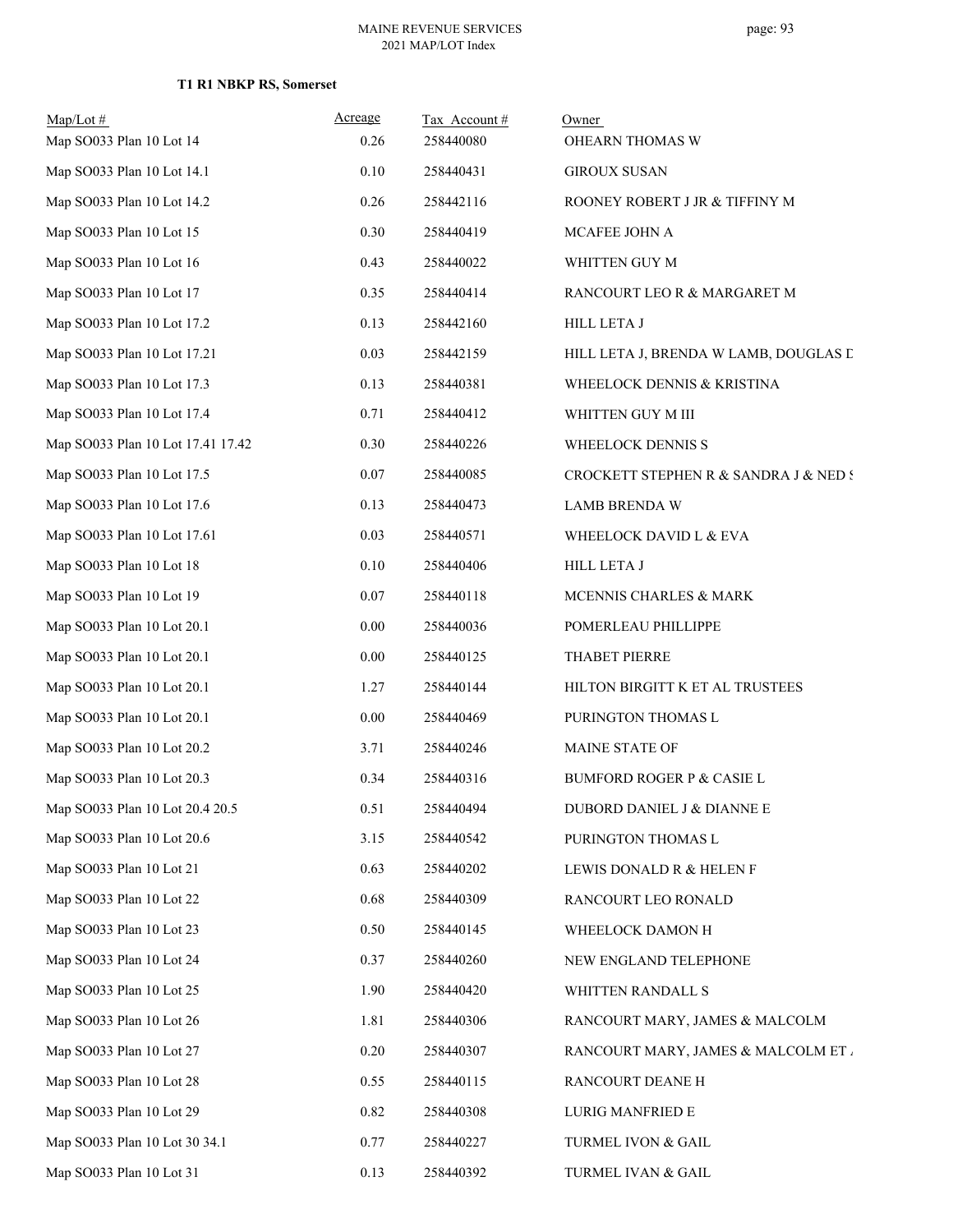| $Map/Lot$ #<br>Map SO033 Plan 10 Lot 32 | Acreage<br>0.69 | Tax Account#<br>258440087 | Owner<br><b>FULLER GINA GAIL</b>    |
|-----------------------------------------|-----------------|---------------------------|-------------------------------------|
| Map SO033 Plan 10 Lot 33                | 1.14            | 258440416                 | PLANT DANIEL M & RITA P BILODEAU    |
| Map SO033 Plan 10 Lot 34                | 0.67            | 258440100                 | <b>LAWRENCE ROBERT T</b>            |
| Map SO033 Plan 10 Lot 34.2              | 0.27            | 258440141                 | LAWRENCE ROBERT T                   |
| Map SO033 Plan 10 Lot 35                | 0.58            | 258440044                 | FRANK DAVID G & SHERRY A            |
| Map SO033 Plan 10 Lot 36                | 0.35            | 258440456                 | JEWELL DALE K & DIANE M             |
| Map SO033 Plan 10 Lot 37 38             | 0.50            | 258440042                 | <b>BUDDEN DANA &amp; NANCY</b>      |
| Map SO033 Plan 10 Lot 39 40             | 1.88            | 258440317                 | HUME ADELBERT A                     |
| Map SO033 Plan 10 Lot 41                | 0.40            | 258440186                 | <b>RECKARDS RUBY B</b>              |
| Map SO033 Plan 10 Lot 42                | 0.26            | 258440187                 | <b>RECKARDS RUBY B</b>              |
| Map SO033 Plan 10 Lot 43                | 0.27            | 258440012                 | WEYMOUTH DOROTHY F                  |
| Map SO033 Plan 10 Lot 44                | 0.25            | 258440193                 | WEYMOUTH PETER G & DOROTHY F        |
| Map SO033 Plan 10 Lot 45                | 0.07            | 258440380                 | POISSON DANIEL F SR                 |
| Map SO033 Plan 10 Lot 46                | 0.21            | 258440355                 | MUNSTER ELIZABETH                   |
| Map SO033 Plan 10 Lot 47                | 0.27            | 258440391                 | THOMPSON ROBERT E & CINDY J         |
| Map SO033 Plan 10 Lot 48.1 49           | 0.81            | 258440192                 | POACHER LLC                         |
| Map SO033 Plan 10 Lot 48.21             | 0.70            | 258440540                 | THOMPSON ROBERT E & CINDY J         |
| Map SO033 Plan 10 Lot 48.22 59 60 60.1  | 2.10            | 258440067                 | ELLIS PATRICK H & SANDRA A          |
| Map SO033 Plan 10 Lot 50                | 0.27            | 258440013                 | ARSENAULT THOMAS P ET AL            |
| Map SO033 Plan 10 Lot 51                | 0.28            | 258440434                 | <b>RECKARDS RUBY B</b>              |
| Map SO033 Plan 10 Lot 52                | 0.11            | 258440336                 | <b>DUNLEAVY JAMES P</b>             |
| Map SO033 Plan 10 Lot 53 54             | 0.25            | 258440142                 | HUME ADELBERT A                     |
| Map SO033 Plan 10 Lot 55                | 0.62            | 258440278                 | HAYES RICHARD F & SALLY E           |
| Map SO033 Plan 10 Lot 56 57             | 0.56            | 258440005                 | BERRY-LASKEY DOREEN A               |
| Map SO033 Plan 10 Lot 58                | 0.37            | 258440006                 | ROESLER MARK E & JEFFREY C CONNOLLY |
| Map SO033 Plan 10 Lot 61                | 0.06            | 258440328                 | WILLARD JR JOHN E                   |
| Map SO033 Plan 10 Lot 62                | 0.56            | 258440329                 | STONE TORRI-ANNE                    |
| Map SO033 Plan 10 Lot 63 64             | 9.01            | 258440496                 | <b>GILLIAM JO ANNE</b>              |
| Map SO033 Plan 11 Lot 1                 | 1.03            | 258442027                 | CURTIS PAUL F & LAUREL J            |
| Map SO033 Plan 11 Lot 1.1               | 0.30            | 258442026                 | CURTIS PAUL F & LAUREL J            |
| Map SO033 Plan 11 Lot 2                 | 0.91            | 258442023                 | OUELLETTE CHARLES P & GLORIA J      |
| Map SO033 Plan 11 Lot 2.1               | 0.29            | 258442022                 | OUELLETTE CHARLES P & GLORIA J      |
| Map SO033 Plan 11 Lot 3                 | 0.82            | 258442041                 | WILLARD WILLIAM R SR                |
| Map SO033 Plan 11 Lot 3.1               | 0.30            | 258442042                 | WILLARD WILLIAM R SR                |
| Map SO033 Plan 11 Lot 4                 | 1.02            | 258440580                 | LUTHER HERB & BONNIE                |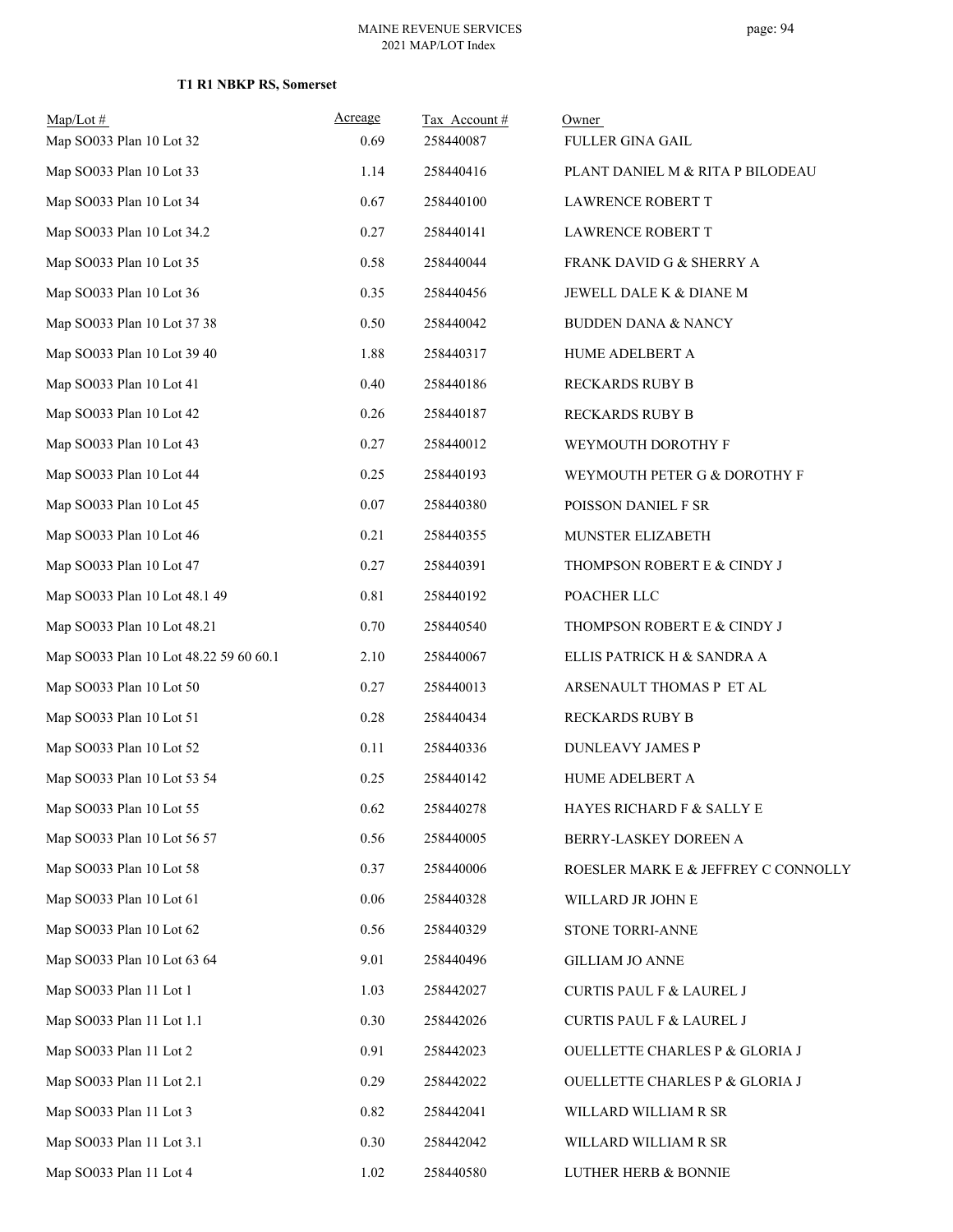| $Map/Lot$ #<br>Map SO033 Plan 11 Lot 4.1 | Acreage<br>0.33 | Tax Account#<br>258440579 | Owner<br><b>LUTHER HERB &amp; BONNIE</b> |
|------------------------------------------|-----------------|---------------------------|------------------------------------------|
| Map SO033 Plan 11 Lot 5                  | 0.58            | 258442034                 | PARADY KELLY J TRUSTEE                   |
| Map SO033 Plan 11 Lot 5.1                | 0.33            | 258442035                 | PARADY KELLY J TRUSTEE                   |
| Map SO033 Plan 11 Lot 6                  | 1.37            | 258442025                 | PARADY KELLY J TRUSTEE                   |
| Map SO033 Plan 11 Lot 6.1                | 0.50            | 258442024                 | PARADY KELLY J TRUSTEE                   |
| Map SO033 Plan 11 Lot 7                  | 0.60            | 258442038                 | DOW TODD S & AMANDA Y                    |
| Map SO033 Plan 11 Lot 7.1                | 0.23            | 258442039                 | DOW TODD S & AMANDA Y                    |
| Map SO033 Plan 11 Lot 8                  | 0.53            | 258442037                 | PIERCE THOMAS C & CHRISTINE N            |
| Map SO033 Plan 11 Lot 8.1                | 0.23            | 258442036                 | PIERCE THOMAS C & CHRISTINE N            |
| Map SO033 Plan 11 Lot 9                  | 0.47            | 258442033                 | CONARY WILLIAM E JR & JANE A             |
| Map SO033 Plan 11 Lot 9.1                | 0.24            | 258442032                 | CONARY WILLIAM E JR & JANE A             |
| Map SO033 Plan 11 Lot 10                 | 1.69            | 258440578                 | <b>LALIBERTE JEFFREY P</b>               |
| Map SO033 Plan 11 Lot 11                 | 1.69            | 258440568                 | ROBERTS DANIEL W & GAIL H                |
| Map SO033 Plan 11 Lot 12                 | 1.69            | 258442058                 | MAZALEWSKI WALTER JOHN & DARLENE L       |
| Map SO033 Plan 11 Lot 13                 | 1.69            | 258440570                 | CLARK ARNOLD J SR & VICKI A              |
| Map SO033 Plan 11 Lot 14                 | 2.02            | 258442047                 | COLLINS STEPHEN F & LAURIE A             |
| Map SO033 Plan 11 Lot 15                 | 1.49            | 258442031                 | FARLEY DAVID ET AT                       |
| Map SO033 Plan 11 Lot 16                 | 1.47            | 258442055                 | PLANT DANIEL M ET AL                     |
| Map SO033 Plan 11 Lot 17                 | 1.45            | 258442040                 | CISEWSKI MICHAEL C & DONNA T             |
| Map SO033 Plan 11 Lot 18                 | 1.44            | 258442046                 | HOFMANN HAROLD H & KAREN T               |
| Map SO033 Plan 11 Lot 19                 | 2.00            | 258440566                 | THOMPSON ROY A & BRUCE L & RICKY L       |
| Map SO033 Plan 12 Lot 1                  | 0.92            | 258442133                 | DIAMOND IN THE RUFF LLC                  |
| Map SO033 Plan 12 Lot 2                  | 0.53            | 258442120                 | QUIRRION LINTON A & KAREN E              |
| Map SO033 Plan 12 Lot 3                  | 1.00            | 258442079                 | BRUCHMANN RONALD & PATRICIA              |
| Map SO033 Plan 12 Lot 4                  | 0.93            | 258442117                 | BRUCHMANN RONALD & PATRICIA              |
| Map SO033 Plan 12 Lot 5                  | 1.10            | 258442119                 | BRUCHMANN RONALD & PATRICIA              |
| Map SO033 Plan 12 Lot 6                  | 1.10            | 258442128                 | MCGOWAN JOHN P & LYNETTE                 |
| Map SO003 Plan 12 Lot 7                  | 1.00            | 258442157                 | MCGOWAN JOHN P & LYNETTE N               |
| Map SO033 Plan 12 Lot 8                  | 1.04            | 258442132                 | TURCOTTE MICHAEL A & JILL A              |
| Map SO033 Plan 12 Lot 9 10               | 2.12            | 258442125                 | BEAULIEU JOHN D JR & JENNIFER M          |
| Map SO033 Plan 12 Lot 11 12              | 1.92            | 258442105                 | <b>GAGNON MICKEL J</b>                   |
| Map SO033 Plan 12 Lot 13                 | 0.93            | 258442121                 | <b>SIROIS JASON F</b>                    |
| Map so033 Plan 12 Lot 14 15              | 1.34            | 258442124                 | DAIGLE DONALD J & DONNA T                |
| Map SO033 Plan 12 Lot 23 23.1            | 29.26           | 258442145                 | TIMBER RUN HOME OWNERS ASSOCIATION       |
| Map SO033 Plan 13 Lot 1 16               | 5.00            | 258442092                 | THERIAULT DANIEL M                       |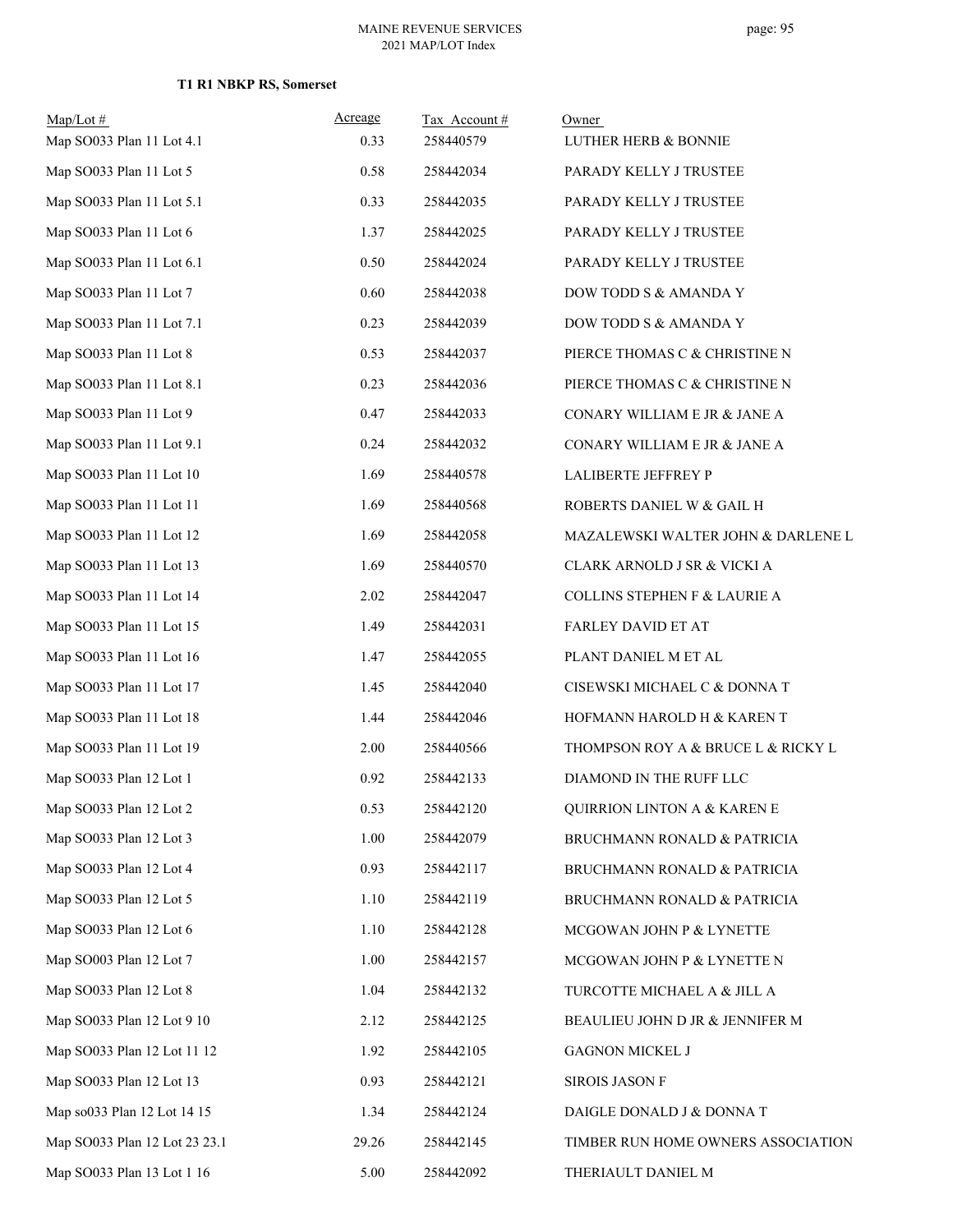#### MAINE REVENUE SERVICES 2021 MAP/LOT Index

| $Map/Lot \#$             | Acreage | Tax Account # | Owner                                 |
|--------------------------|---------|---------------|---------------------------------------|
| Map so033 Plan 13 Lot 2  | 1.87    | 258442138     | WILLIAMS CHRIS M & MARIA A WALSH      |
| Map SO033 Plan 13 Lot 3  | 1.94    | 258442153     | <b>WORRELL JASON M</b>                |
| Map SO033 Plan 13 Lot 4  | 1.53    | 258442122     | GILBERT DEIDRE M & MARK A II          |
| Map SO033 Plan 13 Lot 5  | 1.52    | 258442135     | <b>NILAND KEVEN P</b>                 |
| Map SO033 Plan 13 Lot 6  | 1.76    | 258442114     | <b>FORTIER JON J</b>                  |
| Map SO033 Plan 13 Lot 7  | 1.85    | 258442126     | <b>FEDERICO TOBEY R &amp; ERICA L</b> |
| Map SO033 Plan 13 Lot 8  | 2.17    | 258442144     | <b>FEDERICO TOBEY R &amp; ERICA L</b> |
| Map SO033 Plan 13 Lot 9  | 2.07    | 258442101     | HOWARD MURRAY A & CLARISSA R          |
| Map SO033 Plan 13 Lot 10 | 2.00    | 258442115     | HOWARD MURRAY A & CLARISSA R          |
| Map SO033 Plan 13 Lot 11 | 2.19    | 258442102     | COULOMBE JOHANNA                      |
| Map SO033 Plan 13 Lot 12 | 1.65    | 258442152     | <b>FRINK DEVIN S</b>                  |
| Map SO033 Plan 13 Lot 13 | 1.56    | 258442099     | PILOTE EUGENE N & MARIAN L            |
| Map SO033 Plan 13 Lot 14 | 1.93    | 258442100     | WELCH STEPHEN M & JENNIFER J          |
| Map SO033 Plan 13 Lot 15 | 1.40    | 258442112     | PLUMPTON DANIEL & SUZANNE             |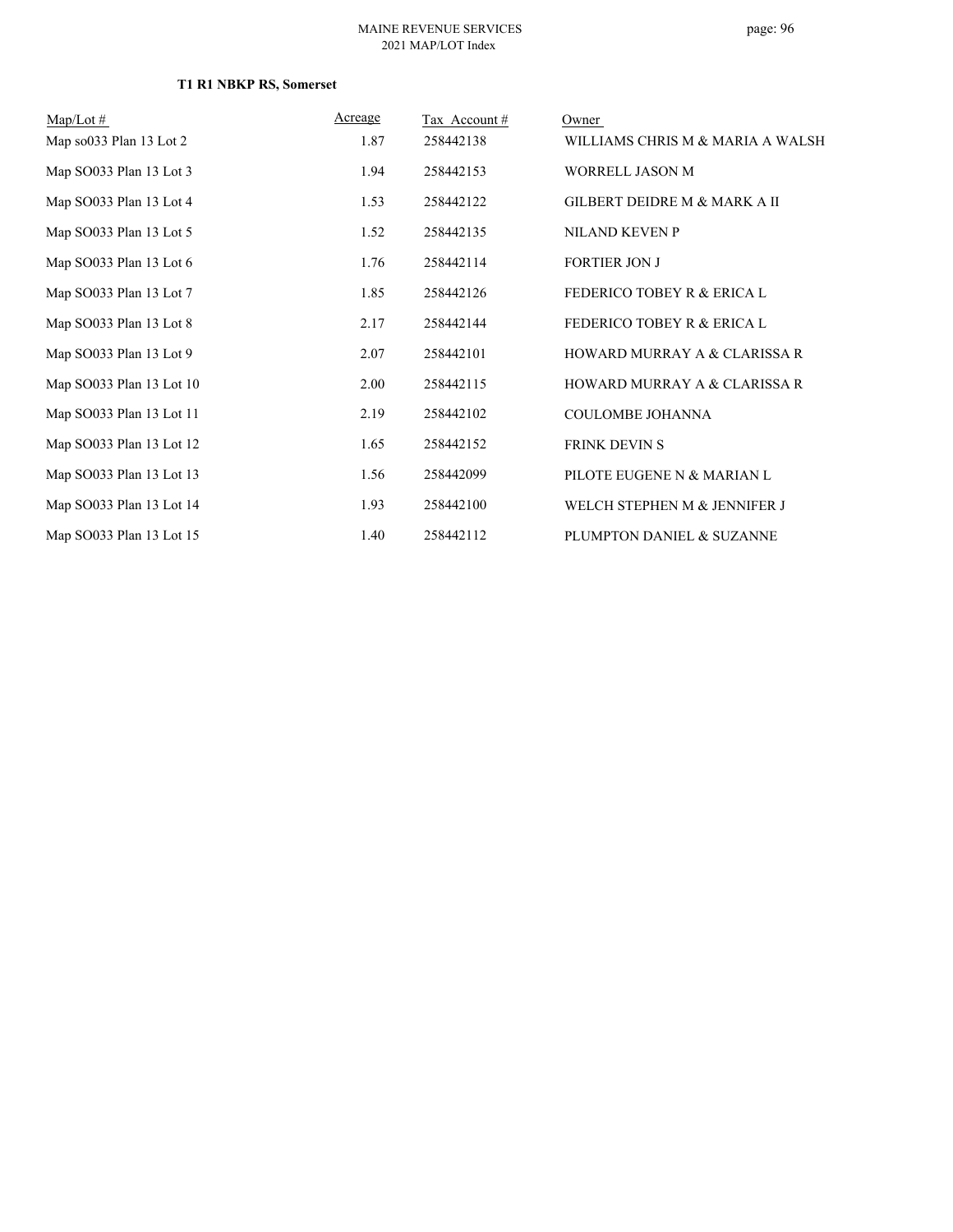| $Map/Lot \#$                                                   | Acreage   | Tax Account# | Owner                                 |
|----------------------------------------------------------------|-----------|--------------|---------------------------------------|
| Map SO034 Plan 01 Lot 00                                       | 0.00      | 258330139    | CENTRAL MAINE & QUEBEC RAILWAYS US    |
| Map SO034 Plan 01 Lot 1                                        | 44.93     | 258330054    | NADEAU ALFRED L & JENNIFER D LACASSE  |
| Map SO034 Plan 01 Lot 1                                        | 0.00      | 258330170    | WARREN STANLEY JR                     |
| Map SO034 Plan 01 Lot 1.1                                      | 5.07      | 258330584    | <b>CLEMONS MATTHEW J</b>              |
| Map SO034 Plan 01 Lot 2 9 10 11 12 13<br>17 18.1 Plan 04 Lot 2 | 23,692.00 | 258330105    | WEYERHAEUSER COMPANY                  |
| Map SO034 Plan 01 Lot 3.1                                      | 48.57     | 258330153    | FRIGON MICHAEL A & ANNA M             |
| Map SO034 Plan 01 Lot 4                                        | 76.40     | 258330044    | FULLER STEVEN E, MICHAEL S & SARAH E  |
| Map SO034 Plan 01 Lot 5                                        | 31.07     | 258330079    | PARADISE UNLIMITED NE LLC             |
| Map SO034 Plan 01 Lot 5.1                                      | 30.50     | 258330574    | PARADISE GARRY W                      |
| Map SO034 Plan 01 Lot 5.2                                      | 29.00     | 258330573    | <b>COURT JOEY R &amp; WENDY S</b>     |
| Map SO034 Plan 01 Lot 5.3                                      | 40.00     | 258330572    | PARADISE ROBERTS KENDRA L ET AL       |
| Map SO034 Plan 01 Lot 6                                        | 34.23     | 258330089    | LACASSE FRANCIS H & LOUISE M          |
| Map SO034 Plan 01 Lot 6.1 Plan 03 Lot<br>26                    | 4.85      | 258330011    | <b>BOUFORD KEVIN L</b>                |
| Map SO034 Plan 01 Lot 6.2                                      | 5.10      | 258330567    | LACASSE TIMOTHY F & JENNIFER D        |
| Map SO034 Plan 01 Lot 6.3                                      | 2.01      | 258330576    | VEILLEUX ANN J & MARK                 |
| Map SO034 Plan 01 Lot 7                                        | 50.00     | 258330033    | <b>FOURNIER RONALD A</b>              |
| Map SO034 Plan 01 Lot 8                                        | 47.00     | 258330016    | CORMIER SUSAN W                       |
| Map SO034 Plan 01 Lot 13.1                                     | 3.95      | 258330164    | INHABITANTS OF THE TOWN OF JACKMAN    |
| Map SO034 Plan 01 Lot 13.2 17.1                                | 911.00    | 258330577    | WEYERHAEUSER NR COMPANY               |
| Map SO034 Plan 01 Lot 14.1                                     | 98.00     | 258330043    | FULLER SAMUEL E JR ET AL              |
| Map SO034 Plan 01 Lot 14.2                                     | 1.50      | 258330045    | STRAUSSER CHRISTOPHER D & ANGELIE G   |
| Map SO034 Plan 01 Lot 15                                       | 0.00      | 258330009    | <b>BOOKER MICHAEL S</b>               |
| Map SO034 Plan 01 Lot 15                                       | 27.20     | 258330048    | ACHEY KELVIN L & KIM M                |
| Map SO034 Plan 01 Lot 16                                       | 1.32      | 258330042    | FULLER SAMUEL E JR, DAVID C & SUSAN A |
| Map SO034 Plan 01 Lot 18.2                                     | 0.69      | 258330046    | GRIFFIN REGINALD JR, LINDA & RUSSELL  |
| Map SO034 Plan 01 Lot 500                                      | 0.00      | 258330013    | CENTRAL MAINE POWER CO                |
| Map SO034 Plan 02 Lot 1.1                                      | 1.40      | 258330049    | NOONAN MARK A & RICKER NOONAN RAE-    |
| Map SO034 Plan 02 Lot 1.10 1.5 1.8 15 16                       | 1.07      | 258330067    | PEPIN ERIC P & LUCIANA                |
| Map SO034 Plan 02 Lot 1.11 19                                  | 0.28      | 258330071    | PEARSON DAWN M & KEVIN C SAUNDERS     |
| Map SO034 Plan 02 Lot 1.12                                     | 1.00      | 258330165    | PEARSON DAWN M & KEVIN C SAUNDERS     |
| Map SO034 Plan 02 Lot 1.13                                     | 0.34      | 258330566    | LEE DUSTIN D                          |
| Map SO034 Plan 02 Lot 1.2                                      | 2.07      | 258330123    | CARDNER GAIL A & WAYNE R              |
| Map SO034 Plan 02 Lot 1.3                                      | 3.00      | 258330106    | VEILLEUX PIERRE                       |
| Map SO034 Plan 02 Lot 1.4 27                                   | 2.60      | 258330146    | WEAVER AMY A & JAY A                  |
| Map SO034 Plan 02 Lot 1.6 13 14                                | 0.36      | 258330068    | JOLICOEUR MARCIA L & KERRY E PHELPS   |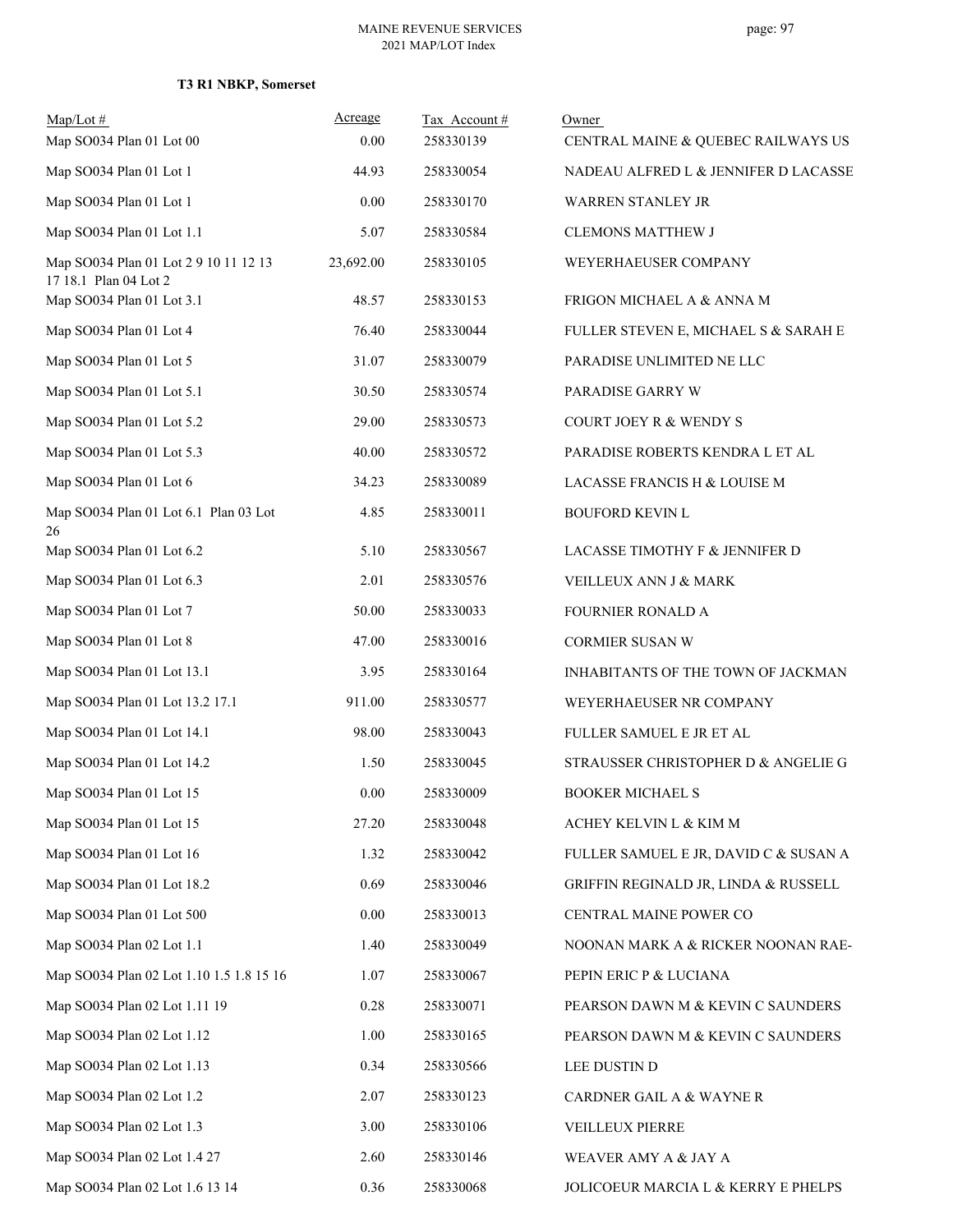| $Map/Lot \#$<br>Map SO034 Plan 02 Lot 1.7 21   | Acreage<br>0.24 | Tax Account #<br>258330064 | Owner<br>LAYMAN JOHN & ANNETTE       |
|------------------------------------------------|-----------------|----------------------------|--------------------------------------|
| Map SO034 Plan 02 Lot 1.9                      | 0.80            | 258330161                  | PETRIN RANDY L                       |
| Map SO034 Plan 02 Lot 2.11 24 24.1             | 3.72            | 258330084                  | PARASCHAK ESTHER B & NICHOLAS A AUB. |
| Map SO034 Plan 02 Lot 2.111                    | 0.86            | 258330568                  | AUBE NICHOLAS & WILLIAM              |
| Map SO034 Plan 02 Lot 2.12 2.2                 | 2.60            | 258330160                  | PETRIN RICHARD R & MICHELLE L PETRIN |
| Map SO034 Plan 02 Lot 2.13 22                  | 2.48            | 258330050                  | STEVENS JAMES & JOLINE V             |
| Map SO034 Plan 02 Lot 2.14 23                  | 3.25            | 258330138                  | STEVENS JAMES M TRUSTEE              |
| Map SO034 Plan 02 Lot 2.15 2.16 3 3.1 25<br>26 | 5.99            | 258330147                  | NOEL SONIA & ANDREW                  |
| Map SO034 Plan 02 Lot 2.17                     | 1.14            | 258330134                  | PETRIN RICHARD R & ANDREE F BELANGER |
| Map SO034 Plan 02 Lot 2.171                    | 0.86            | 258330569                  | COURT JERALD R & DOLLY P             |
| Map SO034 Plan 02 Lot 2.18                     | 0.00            | 258330023P                 | PETRIN RANDY L & DEBORAH J TRUSTEES  |
| Map SO034 Plan 02 Lot 2.18                     | 0.60            | 258330162                  | PETRIN RANDY L & DEBORAH J TRUSTEES  |
| Map SO034 Plan 02 Lot 2.21 2.3                 | 0.42            | 258330097                  | NOEL ANDREW & SONJA                  |
| Map SO034 Plan 02 Lot 2.4                      | 0.25            | 258330135                  | KOTSIFAS NICHOLAS                    |
| Map SO034 Plan 02 Lot 3.2                      | 1.72            | 258330038                  | FINNEGAN MICHAEL & KIMBERLI          |
| Map SO034 Plan 02 Lot 3.3                      | 1.37            | 258330144                  | LEACH MEGAN E                        |
| Map SO034 Plan 02 Lot 3.4                      | 1.72            | 258330035                  | <b>BOUDREAU JAMES L</b>              |
| Map SO034 Plan 02 Lot 3.41                     | 1.31            | 258330169                  | <b>GILBERT ANDY R J</b>              |
| Map SO034 Plan 02 Lot 3.42                     | 1.31            | 258330168                  | FRIGON JOSEPH R & GAIL               |
| Map SO034 Plan 02 Lot 4.1                      | 5.60            | 258330133                  | <b>LABBE MICHAEL</b>                 |
| Map SO034 Plan 02 Lot 4.2                      | 2.80            | 258330053                  | <b>BUCKLEY DAVID M</b>               |
| Map SO034 Plan 02 Lot 4.3                      | 4.60            | 258330132                  | <b>LABBE MICHAEL</b>                 |
| Map SO034 Plan 02 Lot 5                        | 5.30            | 258330052                  | LABBE MICHAEL                        |
| Map SO034 Plan 02 Lot 6.1                      | 2.20            | 258330145                  | MCKENDRY LESLIE M & ANDREW J         |
| Map SO034 Plan 02 Lot 6.2                      | 2.34            | 258330036                  | MCKENDRY ANDREW & LESLIE             |
| Map SO034 Plan 02 Lot 6.3                      | 2.05            | 258330154                  | <b>GONNEVILLE MARK R</b>             |
| Map SO034 Plan 02 Lot 7.1 7.2                  | 1.38            | 258330116                  | STONE TABLE PARTNERS LLC             |
| Map SO034 Plan 02 Lot 8                        | 8.25            | 258330117                  | STONE TABLE PARTNERS LLC             |
| Map SO034 Plan 02 Lot 9                        | 1.42            | 258330015                  | CLOUGH WILLIAM J                     |
| Map SO034 Plan 02 Lot 10                       | 1.45            | 258330039                  | VARNEY JON JR & ALICIA               |
| Map SO034 Plan 02 Lot 10                       | 1.45            | 258330039                  | PELLETIER JOHN R & HEIDI L           |
| Map SO034 Plan 02 Lot 10                       | 1.45            | 258330039                  | TIMSTAN TRAIL LLC                    |
| Map SO034 Plan 02 Lot 10                       | 1.45            | 258330039                  | <b>BAHR DANIEL</b>                   |
| Map SO034 Plan 02 Lot 10                       | 1.45            | 258330039                  | RANKIN GREGORY K                     |
| Map SO034 Plan 02 Lot 10                       | 1.45            | 258330039                  | PYLE TIMOTHY                         |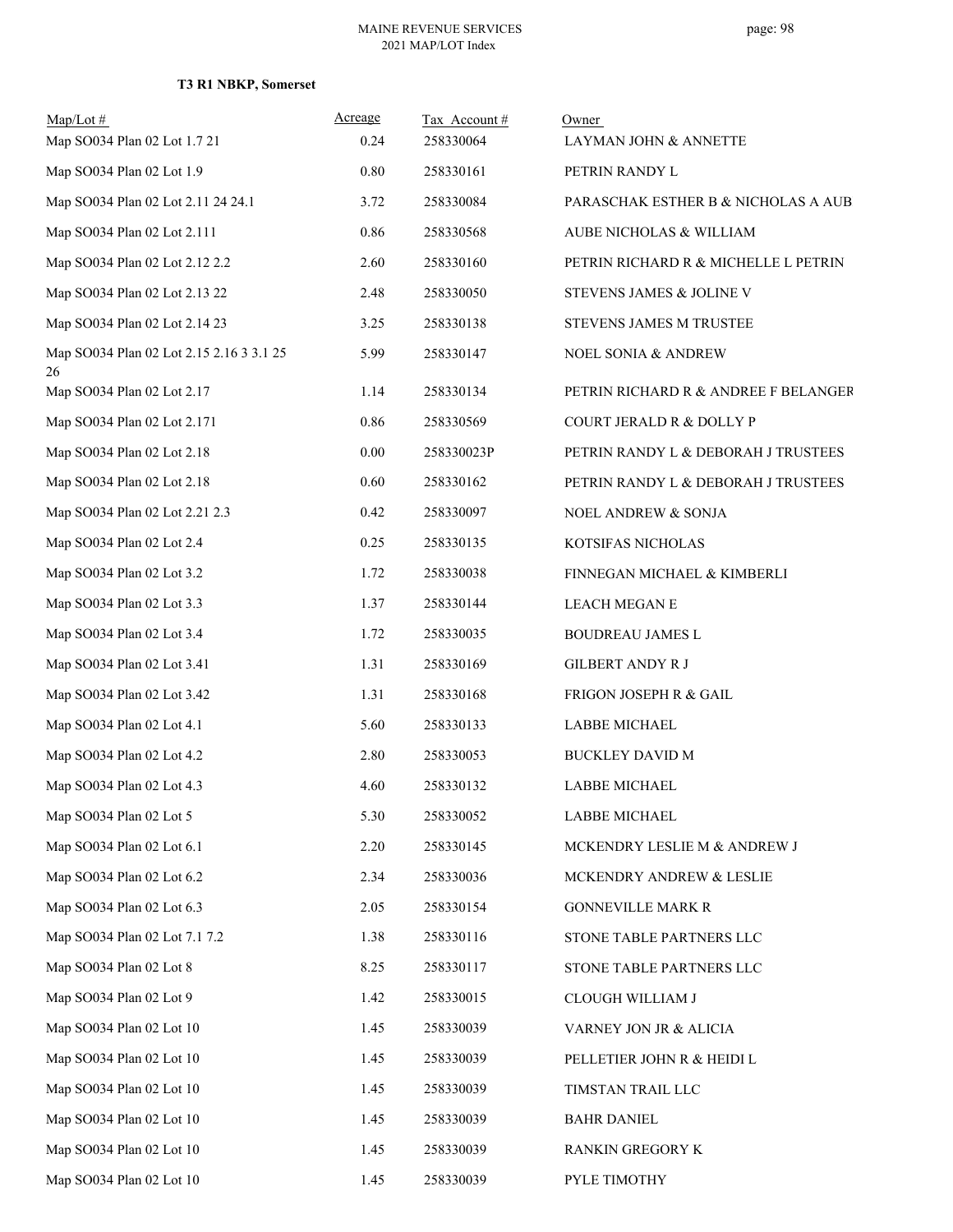| $Map/Lot \#$<br>Map SO034 Plan 02 Lot 11.1 | Acreage<br>1.47 | Tax Account #<br>258330172 | Owner<br>PYLE TIMOTHY B & LINDA L    |
|--------------------------------------------|-----------------|----------------------------|--------------------------------------|
| Map SO034 Plan 02 Lot 11.2                 | 1.47            | 258330564                  | TIMSTAN TRAIL LLC                    |
| Map SO034 Plan 02 Lot 11.3                 | 1.41            | 258330040                  | <b>BAHR DANIEL</b>                   |
| Map SO034 Plan 02 Lot 11.4                 | 1.33            | 258330571                  | VARNEY JON JR & ALICIA M             |
| Map SO034 Plan 02 Lot 11.5                 | 1.43            | 258330565                  | VARNEY JON JR & ALICIA M             |
| Map SO034 Plan 02 Lot 11.6                 | 0.99            | 258330174                  | PELLETIER JOHN R & HEIDI L           |
| Map SO034 Plan 02 Lot 11.7 11.8            | 2.63            | 258330173                  | WINCHESTER SCOTT G & SCOTT D         |
| Map SO034 Plan 02 Lot 12                   | 2.90            | 258330041                  | FULLER STEVEN E, MICHAEL S & SARAH E |
| Map SO034 Plan 02 Lot 17 18                | 0.28            | 258330070                  | O'BRIEN MARY M                       |
| Map SO034 Plan 02 Lot 20                   | 0.28            | 258330109                  | LEE LINDA                            |
| Map SO034 Plan 03 Lot 1                    | 0.14            | 258330119                  | SULLIVAN THOMAS P & JAMES P THERIAUL |
| Map SO034 Plan 03 Lot 2                    | 2.65            | 258330118                  | SULLIVAN THOMAS TRUSTEE & OWNERS     |
| Map SO034 Plan 03 Lot 3                    | 0.34            | 258330126                  | NEWTON JONATHAN P & JEAN M           |
| Map SO034 Plan 03 Lot 3.1                  | 0.00            | 258330004                  | ONEILL LAWRENCE & REBECCA            |
| Map SO034 Plan 03 Lot 4                    | 2.00            | 258330125                  | NEWTON JONATHAN P & JEAN M           |
| Map SO034 Plan 03 Lot 4.1                  | 2.00            | 258330003                  | ONEILL LAWRENCE & REBECCA            |
| Map SO034 Plan 03 Lot 5                    | 2.49            | 258330082                  | PHELPS DUANE A & PAULA K             |
| Map SO034 Plan 03 Lot 5.1                  | 0.69            | 258330563                  | PHELPS DUANE A & PAULA K             |
| Map SO034 Plan 03 Lot 6                    | 0.10            | 258330124                  | PHELPS DUANE A & PAULA K             |
| Map SO034 Plan 03 Lot 7                    | 0.43            | 258330010                  | CALVI MORGAN TRUSTEE                 |
| Map SO034 Plan 03 Lot 7.1                  | 0.26            | 258330166                  | CALVI MORGAN TRUSTEE                 |
| Map SO034 Plan 03 Lot 8 9                  | 1.23            | 258330081                  | PARADISE CARMELLE M                  |
| Map SO034 Plan 03 Lot 10                   | 1.60            | 258330100                  | MAKING MAINE MEMORIES LLC            |
| Map SO034 Plan 03 Lot 11                   | 1.00            | 258330075                  | PARADISE CARMELLE M                  |
| Map SO034 Plan 03 Lot 12                   | 2.10            | 258330080                  | ROBERTS KENDRA PARADISE & KYLA MAC   |
| Map SO034 Plan 03 Lot 12                   | 0.00            | 258330151                  | TRITT MARY J                         |
| Map SO034 Plan 03 Lot 12                   | 0.00            | 258330152                  | PARADISE GEORGE                      |
| Map SO034 Plan 03 Lot 12.1                 | 1.80            | 258330579                  | PARADISE ANNIE L & FARAH L           |
| Map SO034 Plan 03 Lot 12.2                 | 1.80            | 258330580                  | PARADISE KEMMIE L & KYE REEN         |
| Map SO034 Plan 03 Lot 13                   | 2.00            | 258330078                  | PARADISE GARY ET AL                  |
| Map SO034 Plan 03 Lot 14.1                 | 0.33            | 258330065                  | LEO JAMES ALFRED & PAMELA            |
| Map SO034 Plan 03 Lot 14.2                 | 0.50            | 258330114                  | SPRAGUE ROBERT S ET AL               |
| Map SO034 Plan 03 Lot 15                   | 3.25            | 258330083                  | SPRAGUE ROBERT S & BERTHA M          |
| Map SO034 Plan 03 Lot 16                   | 2.00            | 258330113                  | SPRAGUE ROBERT S ET AL               |
| Map SO034 Plan 03 Lot 17                   | 2.36            | 258330090                  | LACASSE FRANCIS H & LOUISE M         |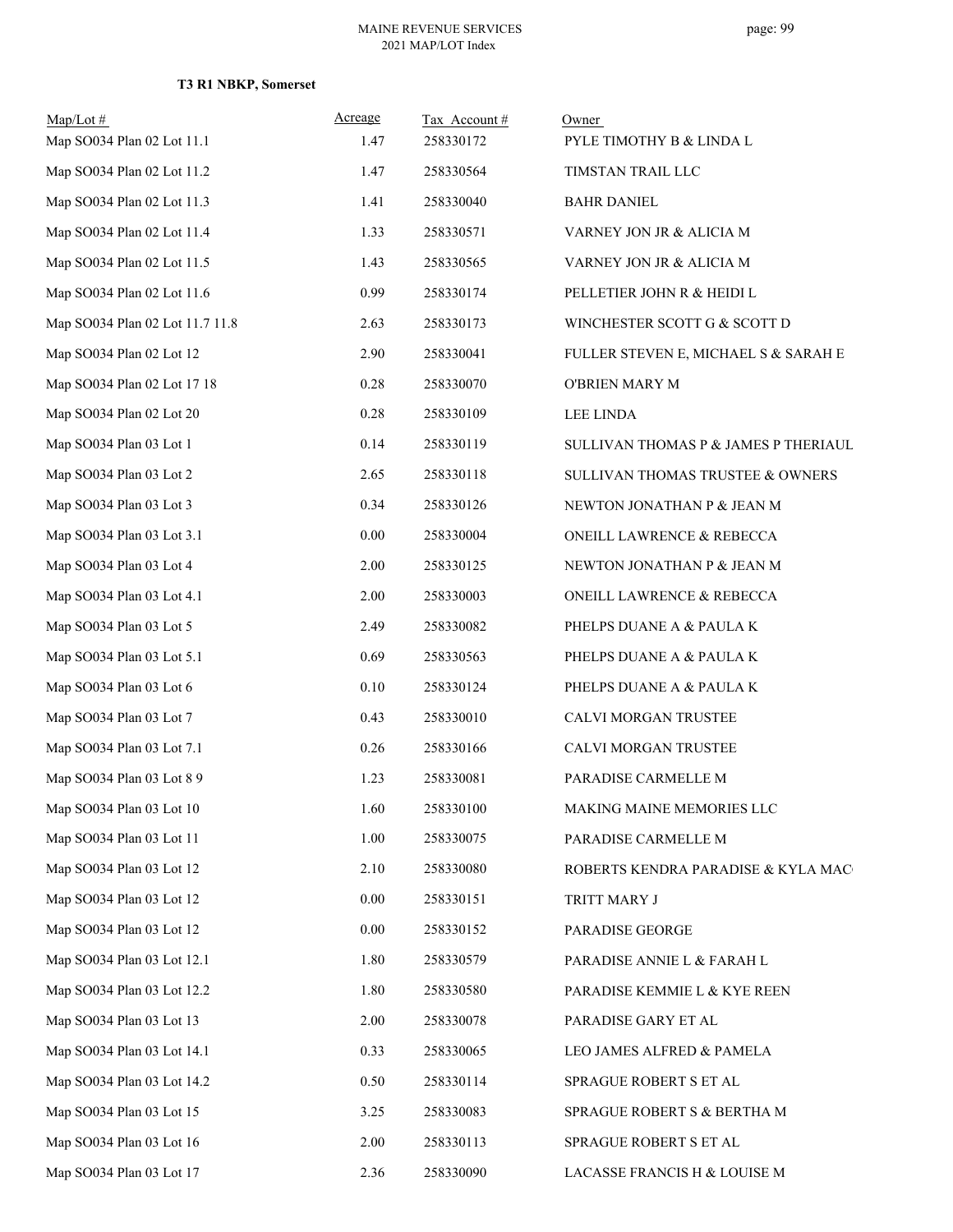| $Map/Lot \#$<br>Map SO034 Plan 03 Lot 18 | Acreage<br>1.46 | Tax Account#<br>258330091 | Owner<br>LACASSE FRANCIS H & LOUISE M |
|------------------------------------------|-----------------|---------------------------|---------------------------------------|
| Map SO034 Plan 03 Lot 18.1               | 0.95            | 258330570                 | LACASSE ALLEN D & LUCINDA G           |
| Map SO034 Plan 03 Lot 19 21.2            | 1.07            | 258330096                 | LACASSE ALLEN D & LUCINDA G           |
| Map SO034 Plan 03 Lot 20                 | 1.38            | 258330032                 | <b>GIROUX PATRICIA</b>                |
| Map SO034 Plan 03 Lot 21.1               | 1.10            | 258330163                 | HYLAND JOSEPH M & MEREDITH B          |
| Map SO034 Plan 03 Lot 21.3               | 0.51            | 258330007                 | <b>ESTES RANDAL S</b>                 |
| Map SO034 Plan 03 Lot 21.4               | 0.90            | 258330006                 | HYLAND JOSEPH M                       |
|                                          |                 |                           |                                       |
| Map SO034 Plan 03 Lot 22                 | 1.60            | 258330017                 | CORMIER SUSAN W                       |
| Map SO034 Plan 03 Lot 23                 | 0.70            | 258330018                 | CORMIER SUSAN W                       |
| Map SO034 Plan 03 Lot 24                 | 1.00            | 258330019                 | MURPHY PETER F                        |
| Map SO034 Plan 03 Lot 25                 | 1.40            | 258330076                 | PARADISE SHERBURN                     |
| Map SO034 Plan 03 Lot 27                 | 0.18            | 258330111                 | SMITH CHERYL L                        |
| Map SO034 Plan 03 Lot 28                 | 2.50            | 258330130                 | WATKIN WILLIAM W III & CORINNE B      |
| Map SO034 Plan 03 Lot 29 30 31           | 0.18            | 258330057                 | PARADISE FRANK & WILLIAM J III        |
| Map SO034 Plan 03 Lot 32                 | 0.11            | 258330077                 | PARADISE ROBERTS KENDRA L ET AL       |
| Map SO034 Plan 03 Lot 33                 | 0.92            | 258330034                 | CARON SCOTT & MELISSA STEVENS         |
| Map SO034 Plan 03 Lot 34                 | 1.59            | 258330093                 | STEVENS ROBERT M & JANET M            |
| Map SO034 Plan 03 Lot 35 36              | 2.00            | 258330051                 | WATKIN WILLIAM W III & CORINNE B      |
| Map SO034 Plan 03 Lot 37                 | 0.93            | 258330581                 | PARADISE WILLIAM J III ET AL          |
| Map SO034 Plan 04 Lot 1                  | 5.40            | 258330136                 | <b>BOWDEN ALFRED JR &amp; DEANNA</b>  |
| Map SO034 Plan 04 Lot 2.1                | 1.70            | 258330141                 | BOWDEN ALFRED B JR & DEANNA L         |
| Map SO034 Plan 04 Lot 2.2 3.2 5          | 7.06            | 258330027                 | NADEAU ALFRED L                       |
| Map SO034 Plan 04 Lot 3                  | 17.00           | 258330583                 | WEYERHAEUSER NR COMPANY               |
| Map SO034 Plan 04 Lot 3.1                | 2.89            | 258330142                 | BOWDEN ALFRED B JR & DEANNA L         |
| Map SO034 Plan 04 Lot 4                  | 0.60            | 258330063                 | ARENSON GARY N & HENRIETTE J          |
| Map SO034 Plan 04 Lot 6                  | 4.50            | 258330120                 | VARNEY JON R & RAMONA L               |
| Map SO034 Plan 04 Lot 7                  | 0.50            | 258330098                 | COOLEY EDWARD E & BILLI-JO CLUNEY     |
| Map SO034 Plan 04 Lot 8.1                | 3.50            | 258330066                 | MAHONEY JOHN J & LOIS A               |
| Map SO034 Plan 04 Lot 8.1                | 2.04            | 258330143                 | COLEY MARIE THERESE HELEN & BYRON E   |
| Map SO034 Plan 04 Lot 9                  | 1.55            | 258330087                 | JENNINGS WILLIAM III                  |
| Map SO034 Plan 04 Lot 9.1 10             | 1.05            | 258330074                 | <b>GLAUBEN KATHLEEN M TRUSTEE</b>     |
| Map SO034 Plan 04 Lot 11                 | 0.50            | 258330072                 | COTE JOHN P                           |
| Map SO034 Plan 04 Lot 12                 | 0.30            | 258330062                 | STATE OWNED TAX ACQUIRED 2018         |
| Map SO034 Plan 04 Lot 13                 | 0.40            | 258330028                 | FORTIER TERRANCE E                    |
| Map SO034 Plan 04 Lot 14                 | $0.70\,$        | 258330001                 | CHAMPAGNE ALOMA B                     |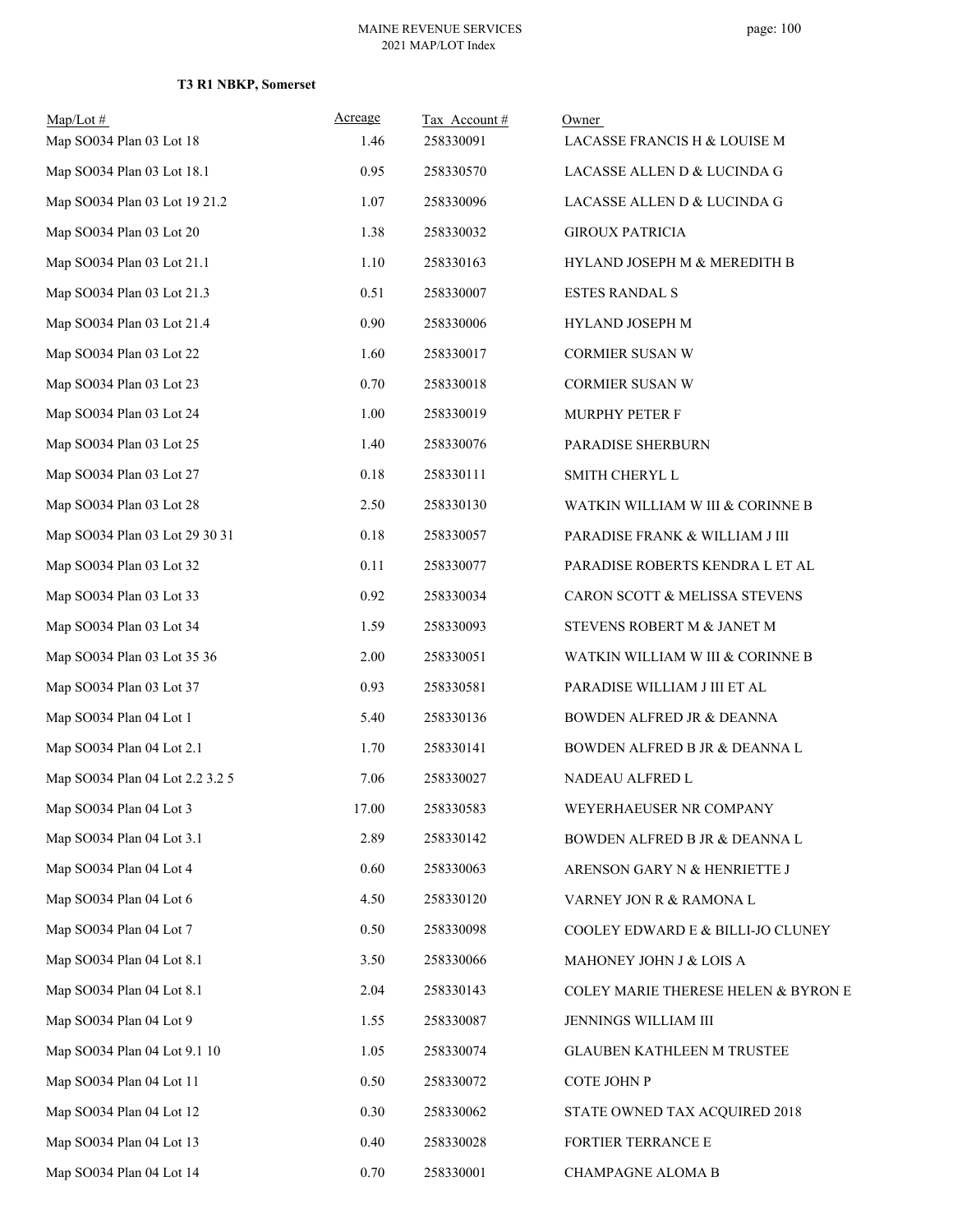| $Map/Lot \#$                    | Acreage | Tax Account# | Owner                                |
|---------------------------------|---------|--------------|--------------------------------------|
| Map SO034 Plan 04 Lot 15        | 9.30    | 258330088    | MATHIEU ELDRED & NANCY PRATT         |
| Map SO034 Plan 04 Lot 16 18     | 3.74    | 258330024    | <b>BANNING ME LLC</b>                |
| Map SO034 Plan 04 Lot 17        | 0.17    | 258330101    | KIELY KIM S & THOMAS M SCHREINDORFEI |
| Map SO034 Plan 04 Lot 19        | 0.89    | 258330002    | ACHEY CARLTON M                      |
| Map SO034 Plan 04 Lot 20        | 0.87    | 258330112    | GARLAND MARGARET ANN                 |
| Map SO034 Plan 04 Lot 21        | 0.34    | 258330108    | STRATTARD BRUCE & KAREN              |
| Map SO034 Plan 04 Lot 22        | 0.26    | 258330140    | LEDGE LANE PROPERTIES LLC            |
| Map SO034 Plan 04 Lot 23        | 0.23    | 258330069    | LEDGE LANE PROPERTIES LLC            |
| Map SO034 Plan 04 Lot 24.1      | 0.20    | 258330086    | PHILIPPON CLAUDE R & BARBARA         |
| Map SO034 Plan 04 Lot 24.2      | 0.22    | 258330107    | SHOREY WALTER G & JOHN F GEARY       |
| Map SO034 Plan 04 Lot 25 26.1   | 0.63    | 258330008    | VEILLEUX PIERRE                      |
| Map SO034 Plan 04 Lot 26        | 3.35    | 258330099    | ONEILL GLEN & JOAN D                 |
| Map SO034 Plan 04 Lot 27.1      | 2.38    | 258330171    | HOMESTEAD PROPERTY LLC               |
| Map SO034 Plan 04 Lot 27.11     | 2.21    | 258330582    | FOUNTAINE JONATHAN H & PENNY W       |
| Map SO034 Plan 04 Lot 27.2      | 0.91    | 258330031    | <b>GUAY LIONEL C III</b>             |
| Map SO034 Plan 04 Lot 27.3      | 1.00    | 258330578    | COTE MICHAEL & DIANNE                |
| Map SO034 Plan 04 Lot 27.4 27.7 | 0.84    | 258330115    | MINARD NANCY L                       |
| Map SO034 Plan 04 Lot 27.51     | 0.59    | 258330026    | KELLY CHARLOTTE B                    |
| Map SO034 Plan 04 Lot 27.52     | 0.52    | 258330122    | KONTRAFOURIS PAULINE T               |
| Map SO034 Plan 04 Lot 27.6      | 0.83    | 258330127    | STAPLETON TIMOTHY & MELISSA P        |
| Map SO034 Plan 04 Lot 28        | 2.54    | 258330012    | VARNEY KEVIN D                       |
| Map SO034 Plan 04 Lot 29        | 1.20    | 258330121    | <b>GILMAN MARYANN</b>                |
| Map SO034 Plan 04 Lot 30        | 3.44    | 258330025    | SYLVESTER BRYAN G                    |
| Map SO034 Plan 04 Lot 31.1      | 4.62    | 258330059    | SYLVESTER DARIN M                    |
| Map SO034 Plan 04 Lot 31.2 32   | 11.00   | 258330061    | VITAGLIANO ANTHONY & MARK A          |
| Map SO034 Plan 04 Lot 33.1      | 22.16   | 258330020    | ALLAGASH TIMBERLANDS LLC             |
| Map SO034 Plan 04 Lot 33.2      | 0.23    | 258330060    | JENNINGS WILLIAM D & IRENE           |
| Map SO034 Plan 04 Lot 34        | 1.96    | 258330021    | ALLAGASH TIMBERLANDS LLC             |
| Map SO034 Plan 04 Lot 35 36     | 1.37    | 258330022    | ALLAGASH TIMBERLANDS LLC             |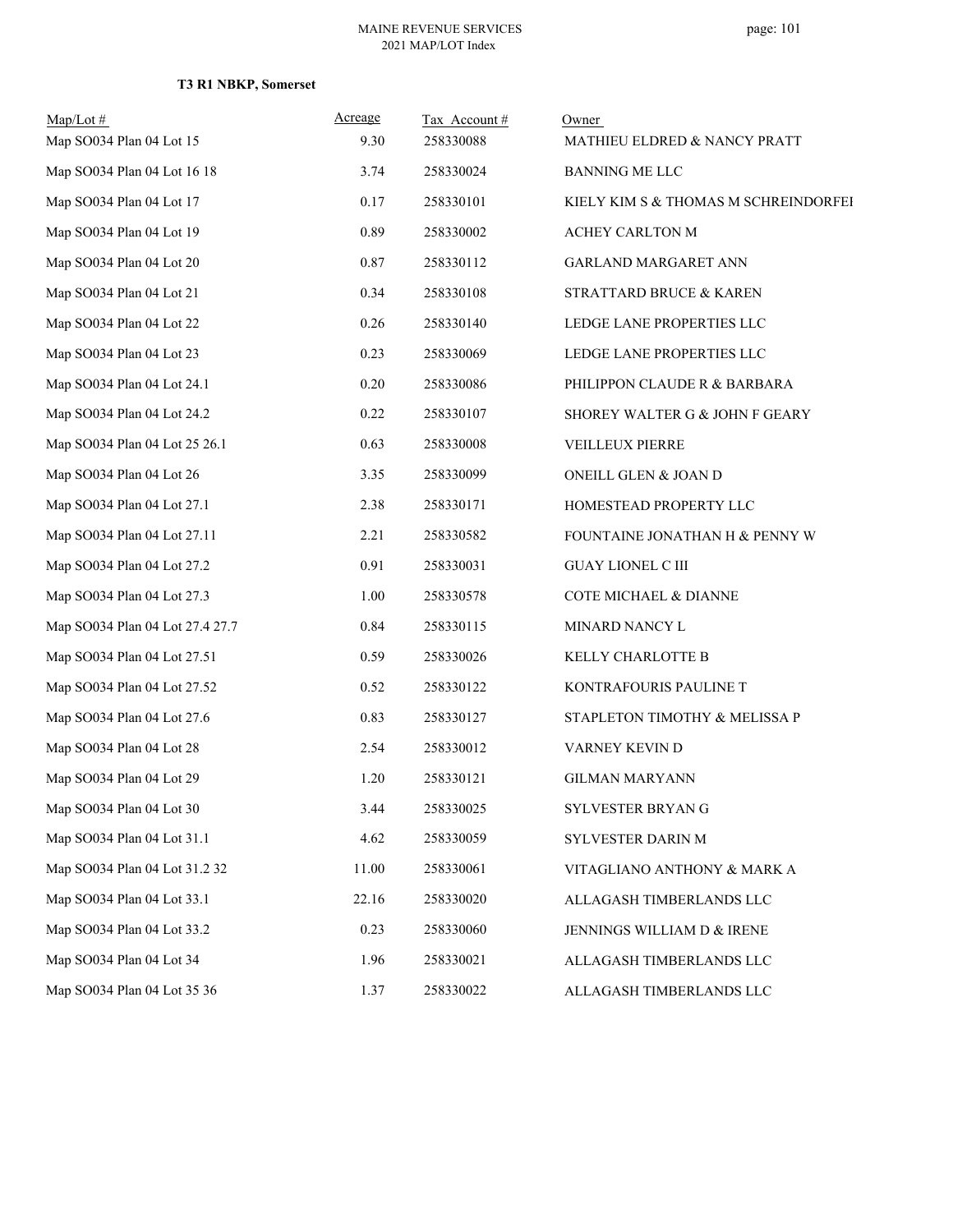| Map/Lot#<br>Map SO035           | Acreage<br>0.00 | Tax Account#<br>258040007P | Owner<br>HOLDEN BRADFORD              |
|---------------------------------|-----------------|----------------------------|---------------------------------------|
| Map SO035 Plan 01 Lot           | 0.00            | 258040056                  | CENTRAL MAINE & QUEBEC RAILWAYS US    |
| Map SO035 Plan 01 Lot 1 1.23 23 | 15,472.49       | 258040004                  | CARRIER TIMBERLANDS LLC               |
| Map SO035 Plan 01 Lot 1.10      | 1.10            | 258040008                  | LEVESQUE DENISE P & GLEN L            |
| Map SO035 Plan 01 Lot 1.1       | 165.00          | 258040031                  | FOREST SOCIETY OF MAINE               |
| Map SO035 Plan 01 Lot 1.11      | 848.00          | 258040064                  | MAINE STATE OF                        |
| Map SO035 Plan 01 Lot 1.12      | 66.60           | 258040066                  | MAINE STATE OF                        |
| Map SO035 Plan 01 Lot 1.13      | 4.80            | 258040065                  | BURROUGHS FRANKLIN G JR & SUSAN H     |
| Map SO035 Plan 01 Lot 1.14      | 3.00            | 258040075                  | MAINE STATE OF                        |
| Map SO035 Plan 01 Lot 1.15      | 3.00            | 258040074                  | MAINE STATE OF                        |
| Map SO035 Plan 01 Lot 1.16      | 6.80            | 258040073                  | LAPLANTE KATHERINE E & WILLIAM G TRU  |
| Map SO035 Plan 01 Lot 1.17      | 4.60            | 258040070                  | NADEAU JASON & CAROLYN & SETH ROBIN   |
| Map SO035 Plan 01 Lot 1.18      | 10.30           | 258040069                  | KEIPER LAWRENCE                       |
| Map SO035 Plan 01 Lot 1.19      | 6.80            | 258040068                  | SIMONEAU RICK & LISA                  |
| Map SO035 Plan 01 Lot 1.2       | 808.00          | 258040030                  | FOREST SOCIETY OF MAINE               |
| Map SO035 Plan 01 Lot 1.20      | 4.90            | 258040071                  | PERRAULT TIMOTHY                      |
| Map SO035 Plan 01 Lot 1.21      | 10.90           | 258040072                  | TRUESDALE ALISON B & ANNE T           |
| Map SO035 Plan 01 Lot 1.22      | 2.54            | 258042005                  | DESJARDINS JEFFREY L & STEPHANIE R    |
| Map SO035 Plan 01 Lot 1.24      | 2.36            | 258042006                  | SWARTZ MATTHEW S & MONIQUE A          |
| Map SO035 Plan 01 Lot 1.3       | 1,175.00        | 258040032                  | MAINE STATE OF                        |
| Map SO035 Plan 01 Lot 1.4       | 790.00          | 258040035                  | FRONTIER FOREST LLC                   |
| Map SO035 Plan 01 Lot 1.5       | 2.40            | 258040010                  | GIROUX SARA L & SHANNAN L VEILLEUX    |
| Map SO035 Plan 01 Lot 1.6       | 1.00            | 258040002                  | CHAMPAGNE MICHAEL                     |
| Map SO035 Plan 01 Lot 1.7       | 1.01            | 258040006                  | CORRIVEAU ALINE G TRUSTEE             |
| Map SO035 Plan 01 Lot 1.8       | 1.00            | 258040015                  | WINSLOW ANTHONY B & HEATHER M         |
| Map SO035 Plan 01 Lot 1.9       | 1.04            | 258040022                  | JOHNSON VANCE M                       |
| Map SO035 Plan 01 Lot 2         | 2.97            | 258040005                  | COOK REALTY TRUST                     |
| Map SO035 Plan 01 Lot 3         | 10.00           | 258040013                  | ROBOHM SHARON F & JENNIFER S. TRUSTEI |
| Map SO035 Plan 01 Lot 3         | 10.00           | 258040013                  | COOK JOSEPH G JR                      |
| Map SO035 Plan 01 Lot 4         | 0.00            | 258040016                  | KEIPER LAWRENCE                       |
| Map SO035 Plan 01 Lot 4         | 0.00            | 258040058                  | <b>CRAWFORD GORDON B</b>              |
| Map SO035 Plan 01 Lot 4         | 960.00          | 258042001                  | MAINE STATE OF                        |
| Map SO035 Plan 01 Lot 5         | 3.00            | 258040028                  | MAINE STATE OF                        |
| Map SO035 Plan 01 Lot 6         | 117.00          | 258040067                  | HOG ISLAND LLC                        |
| Map SO035 Plan 01 Lot 7         | 547.00          | 258042002                  | MAINE STATE OF                        |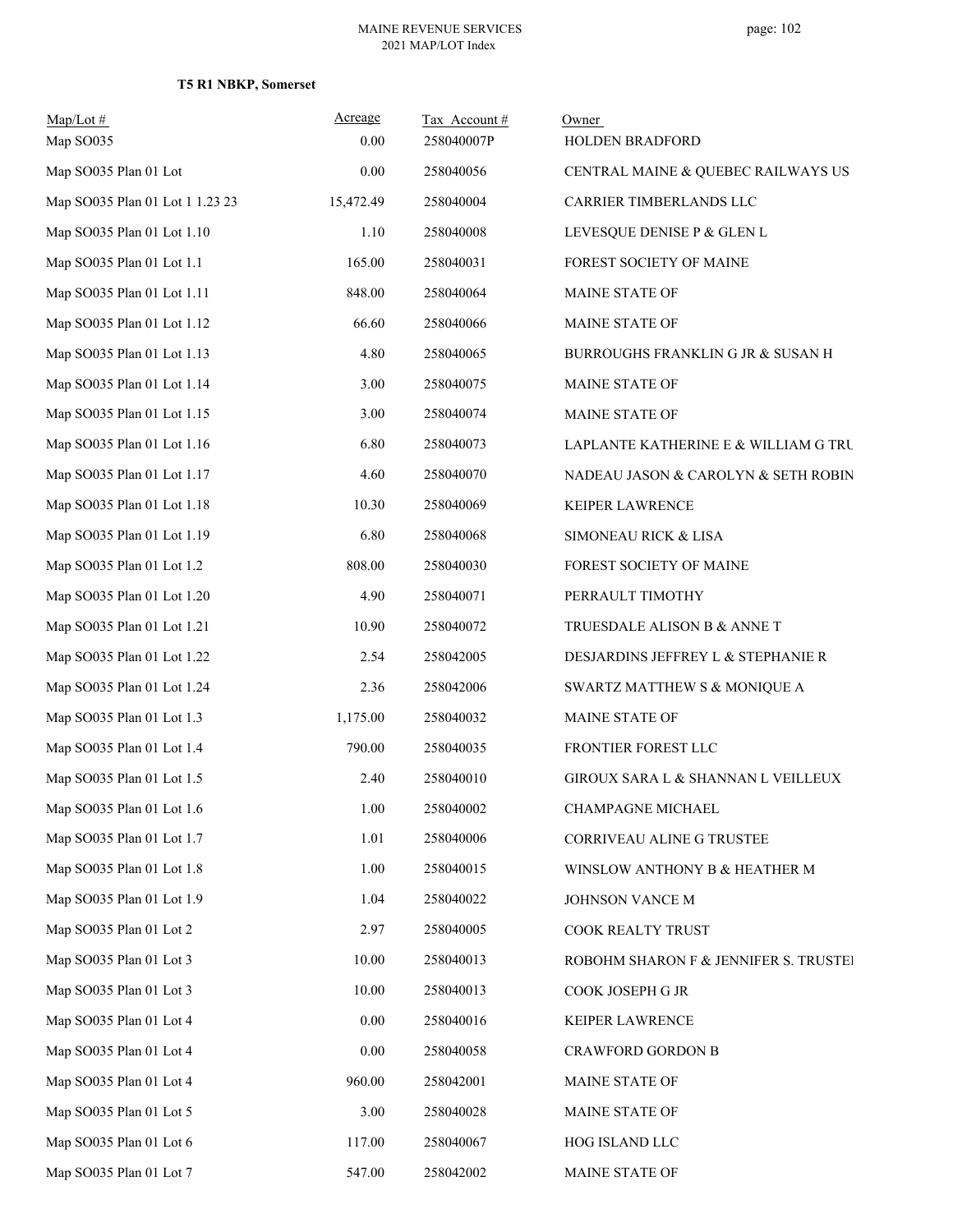| $Map/Lot \#$                                        | Acreage<br>2.30 | Tax Account#<br>258040014 | Owner                                     |
|-----------------------------------------------------|-----------------|---------------------------|-------------------------------------------|
| Map SO035 Plan 01 Lot 8                             |                 |                           | <b>MCNAIR ROBERT E 1987 TRUST</b>         |
| Map SO035 Plan 01 Lot 8                             | 0.00            | 258042004                 | <b>MCNAIR ROBERT E 1987 TRUST</b>         |
| Map SO035 Plan 01 Lot 8                             | 0.00            | 258042004                 | MCNAIR ELIZABETH H                        |
| Map SO035 Plan 01 Lot 9                             | 53.20           | 258040029                 | FOREST SOCIETY OF MAINE                   |
| Map SO035 Plan 01 Lot 10 11 13 16 17 18<br>19 20 21 | 9.22            | 258040033                 | COBURN ISLANDS GROUP                      |
| Map SO035 Plan 01 Lot 11                            | 0.00            | 258040021                 | SMITH JOHN S & SCOTT ET AL                |
| Map SO035 Plan 01 Lot 14                            | 5.00            | 258040055                 | WOOD STEPHEN B & SUSAN                    |
| Map SO035 Plan 01 Lot 15                            | 2.40            | 258040009                 | <b>GULL ISLAND LLC</b>                    |
| Map SO035 Plan 01 Lot 22                            | 2.40            | 258040034                 | COBURN ISLANDS GROUP                      |
| Map SO035 Plan 01 Lot 24                            | 0.50            | 258040043                 | COBURN ISLANDS GROUP                      |
| Map SO035 Plan 01 Lot 25                            | 0.19            | 258040023                 | STICKNEY JAMES P                          |
| Map SO035 Plan 01 Lot 26                            | 0.19            | 258040038                 | CATLIN BARRY J & GRETCHEN L               |
| Map SO035 Plan 01 Lot 27                            | 0.15            | 258040040                 | <b>GAGNON PATRICK &amp; MARTINE REGIS</b> |
| Map SO035 Plan 01 Lot 28                            | 0.11            | 258040041                 | THOMPSON TRAVIS & TARA                    |
| Map SO035 Plan 01 Lot 29                            | 0.13            | 258040039                 | HORTON JEFFREY                            |
| Map SO035 Plan 01 Lot 30                            | 0.17            | 258040037                 | HARTMAN DEBORAH M & THOMAS J              |
| Map SO035 Plan 01 Lot 31                            | 0.08            | 258040036                 | HAGAR RICHARD O                           |
| Map SO035 Plan 01 Lot 32                            | 0.40            | 258040042                 | AYERS JOAN T & DANIEL AYERS ADLER ET      |
| Map SO035 Plan 01 Lot 33                            | 0.01            | 258040062                 | OUELLETTE CAROLANN                        |
| Map SO035 Plan 01 Lot 34                            | 0.15            | 258040063                 | MALLEY ROBERT C & BECKY A                 |
| Map SO035 Plan 01 Lot 500                           | 0.00            | 258040001                 | CENTRAL MAINE POWER CO                    |
| Map SO035 Plan 02 Lot 1                             | 1.01            | 258040059                 | FAWCETT GRACE H                           |
| Map SO035 Plan 02 Lot 1                             | 1.01            | 258040059                 | SMITH REVOCABLE TRUST                     |
| Map SO035 Plan 02 Lot 2                             | 1.50            | 258040052                 | WOOD STEPHEN B & SUSAN                    |
| Map SO035 Plan 02 Lot 3                             | 1.40            | 258040047                 | TARSON DEREK S & GEOFFREY L               |
| Map SO035 Plan 02 Lot 4                             | 1.20            | 258040048                 | ROBERSON VICTORIA J & JAMIE A HUBBARI     |
| Map SO035 Plan 02 Lot 5                             | 0.95            | 258040024                 | MORIN MARY ELLEN & MARY WOOD & DAV        |
| Map SO035 Plan 02 Lot 6                             | 0.95            | 258042003                 | DAVIS ROBERT H & SHARON S                 |
| Map SO035 Plan 02 Lot 7 8 9 10 11                   | 14.30           | 258040054                 | COBURN ISLANDS GROUP                      |
| Map SO035 Plan 02 Lot 8                             | $0.00\,$        | 258040011                 | HARRIS JONATHAN                           |
| Map SO035 Plan 02 Lot 9                             | 0.00            | 258040019                 | POWEL THOMAS                              |
| Map SO035 Plan 02 Lot 10                            | 0.00            | 258040012                 | HOLDEN BRADFORD                           |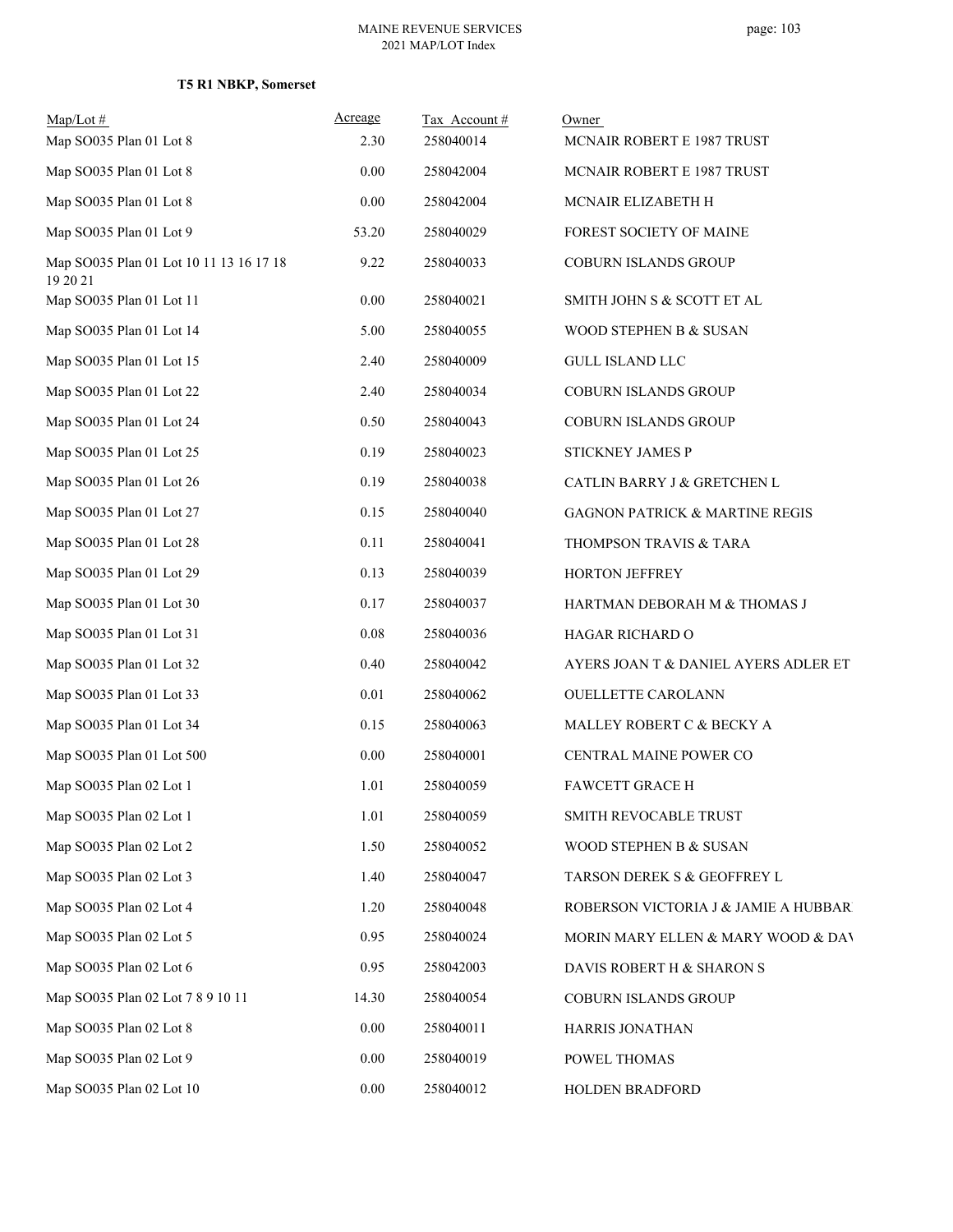| Map/Lot#<br>Map SO036 Plan 01 Lot 1 | Acreage<br>6,889.00 | Tax Account#<br>258270016 | Owner<br>FRONTIER FOREST LLC          |
|-------------------------------------|---------------------|---------------------------|---------------------------------------|
| Map SO036 Plan 01 Lot 1.2           | 1.05                | 258270014                 | DEFOE GARDNER                         |
| Map SO036 Plan 01 Lot 1.3           | 0.52                | 258270074                 | DEFOE DARREN D                        |
| Map SO036 Plan 01 Lot 1.4           | 3,522.00            | 258272004                 | PASSAMAQUODDY INDIAN RESERVATION      |
| Map SO036 Plan 01 Lot 2             | $0.00\,$            | 258270001                 | <b>ARSENAULT LEE</b>                  |
| Map SO036 Plan 01 Lot 2             | 0.00                | 258270003                 | <b>GRAY R PAUL</b>                    |
| Map SO036 Plan 01 Lot 2             | 0.00                | 258270008                 | <b>GILBERT LEON &amp; CARLEEN</b>     |
| Map SO036 Plan 01 Lot 2             | 0.00                | 258270012                 | CONNOLLY STEPHANIE, KYLE & TYLER      |
| Map SO036 Plan 01 Lot 2             | $0.00\,$            | 258270024                 | <b>COBURN CHRIS &amp; SANDRA</b>      |
| Map SO036 Plan 01 Lot 2             | 0.00                | 258270050                 | DEFOE GARDNER                         |
| Map SO036 Plan 01 Lot 2             | 0.00                | 258270051                 | DEFOE GARDNER                         |
| Map SO036 Plan 01 Lot 2             | 0.00                | 258270055                 | MACKENZIE RONALD                      |
| Map SO036 Plan 01 Lot 2             | 0.00                | 258270168                 | PARLIN STANTON W                      |
| Map SO036 Plan 01 Lot 2             | 16,157.40           | 258272001                 | MAINE STATE OF                        |
| Map SO036 Plan 01 Lot 2             | 0.00                | 258272005                 | DEFOE GARDNER                         |
| Map SO036 Plan 01 Lot 3             | 0.92                | 258270031                 | PERREAULT WILLIAM R                   |
| Map SO036 Plan 01 Lot 4             | 0.92                | 258270005                 | CLARK RICHARD N ET ALS                |
| Map SO036 Plan 01 Lot 5             | 87.00               | 258270102                 | <b>CMQ RAILWAY</b>                    |
| Map SO036 Plan 02 Lot 1 2           | 63.38               | 258270007                 | CENTRAL MAINE & QUEBEC RAILWAYS US    |
| Map SO036 Plan 02 Lot 1             | 0.00                | 258270029                 | MEADER JOHN                           |
| Map SO036 Plan 02 Lot 2             | 0.00                | 258270052                 | <b>CYR GERALD</b>                     |
| Map SO036 Plan 02 Lot 2 2.1         | 26.71               | 258272006                 | CYR GERALD A & PATRICIA A             |
| Map SO036 Plan 02 Lot 2 2.1         | 26.71               | 258272006                 | CORNERSTONE BAPTIST CHURCH OF EXETE   |
| Map SO036 Plan 02 Lot 2 2.1         | 26.71               | 258272006                 | MCMAHON THOMAS J                      |
| Map SO036 Plan 02 Lot 2 2.1         | 26.71               | 258272006                 | NADEAU DANIEL R                       |
| Map SO036 Plan 02 Lot 2 2.1         | 26.71               | 258272006                 | LOWELL EDITH G & EDITH L PEPIN        |
| Map SO036 Plan 02 Lot 2 2.1         | 26.71               | 258272006                 | VERREAULT TIMOTHY R, JEFFREY S, & DAV |
| Map SO036 Plan 02 Lot 2 2.1         | 26.71               | 258272006                 | <b>GAUTHIER DAVID A</b>               |
| Map SO036 Plan 02 Lot 2 2.1         | 26.71               | 258272006                 | THURSTON OWEN G II                    |
| Map SO036 Plan 02 Lot 2 2.1         | 26.71               | 258272006                 | HOLEB INN LLC                         |
| Map SO036 Plan 02 Lot 2 2.1         | 26.71               | 258272006                 | FRIGON MICHAEL A & ANNA M             |
| Map SO036 Plan 02 Lot 2 2.1         | 26.71               | 258272006                 | <b>GOODWIN JUDSON J &amp; JULIE A</b> |
| Map SO036 Plan 02 Lot 2 2.1         | 26.71               | 258272006                 | CASSON BRUCE A & SCOTT D              |
| Map SO036 Plan 02 Lot 2 2.1         | 26.71               | 258272006                 | <b>CURATO JOSEPH P</b>                |
| Map SO036 Plan 02 Lot 2 2.1         | 26.71               | 258272006                 | BELL JASON L ET AL                    |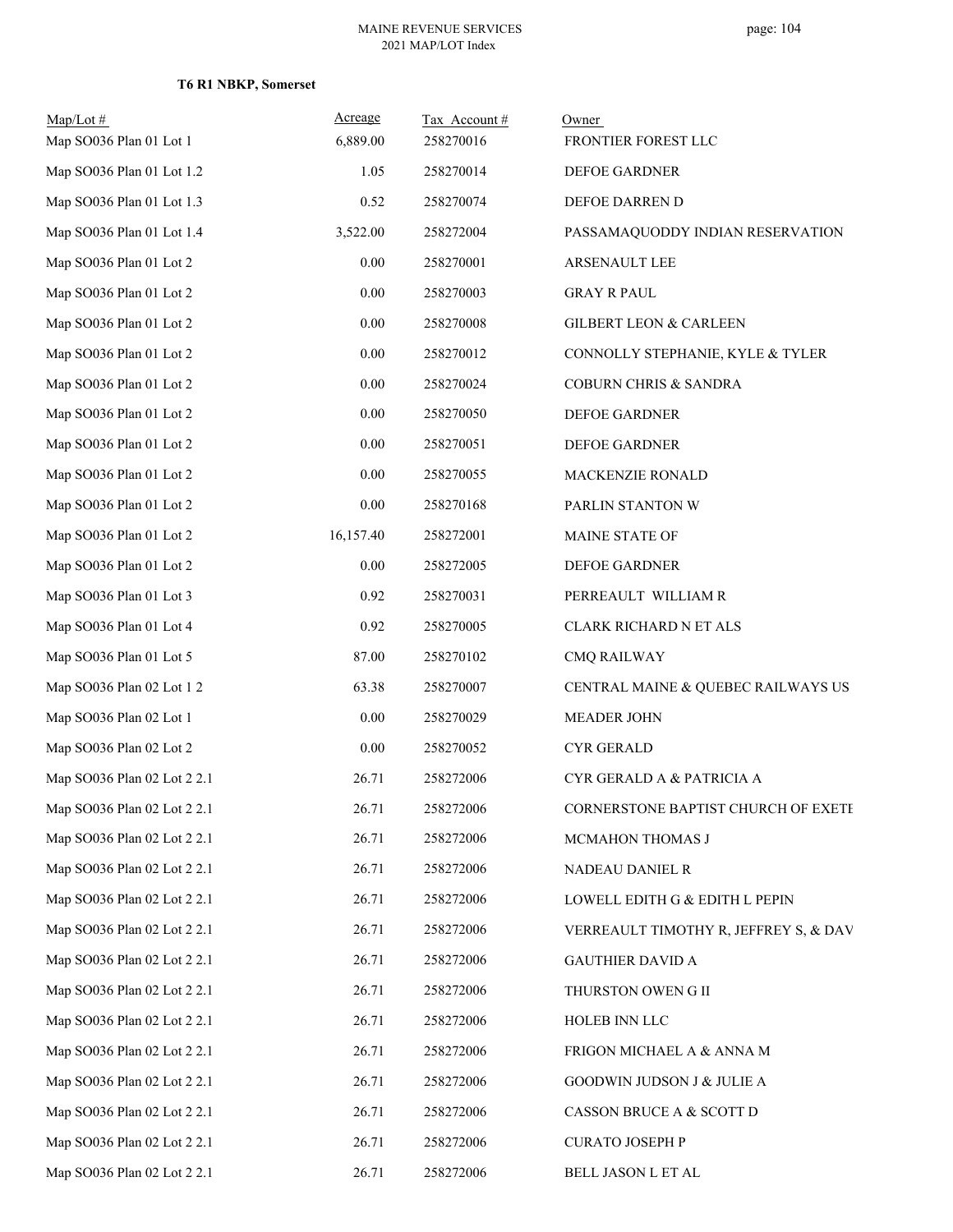| $Map/Lot \#$<br>Map SO036 Plan 02 Lot 2 2.1 | Acreage<br>26.71 | Tax Account#<br>258272006 | Owner<br>STANLEY RODNEY A & MARILYN    |
|---------------------------------------------|------------------|---------------------------|----------------------------------------|
| Map SO036 Plan 02 Lot 2 2.1                 | 26.71            | 258272006                 | MURPHY KEVIN M, PATRICK J & RALPH B PI |
| Map SO036 Plan 02 Lot 2 2.1                 | 26.71            | 258272006                 | LACASSE THAD A & JANICE A              |
| Map SO036 Plan 02 Lot 2 2.1                 | 26.71            | 258272006                 | RAND GEORGE H & JOAN E                 |
| Map SO036 Plan 02 Lot 2 2.1                 | 26.71            | 258272006                 | SAWYER DONALD E & SHIRLEY M            |
| Map SO036 Plan 02 Lot 2.2                   | 0.24             | 258270022                 | MURPHY KEVIN M, PATRICK J & RALPH B PI |
| Map SO036 Plan 02 Lot 2.3                   | 0.20             | 258270028                 | VERREAULT TIMOTHY R, JEFFREY S, & DAV  |
| Map SO036 Plan 02 Lot 3                     | 0.19             | 258270035                 | MCMAHON THOMAS J                       |
| Map SO036 Plan 02 Lot 4                     | 0.27             | 258270010                 | RAND GEORGE H & JOAN E                 |
| Map SO036 Plan 02 Lot 5                     | 0.24             | 258270025                 | HOLEB INN LLC                          |
| Map SO036 Plan 02 Lot 6                     | 0.30             | 258270026                 | GOODWIN JUDSON J & JULIE A             |
| Map SO036 Plan 02 Lot 7                     | 0.30             | 258270006                 | THURSTON OWEN G II                     |
| Map SO036 Plan 02 Lot 8                     | 0.30             | 258270039                 | NADEAU DANIEL R                        |
| Map SO036 Plan 02 Lot 9                     | 0.40             | 258270043                 | SAWYER DONALD E & SHIRLEY M            |
| Map SO036 Plan 02 Lot 10                    | 0.40             | 258270040                 | BELL JASON L ET AL                     |
| Map SO036 Plan 02 Lot 11                    | 0.20             | 258270046                 | <b>GAUTHIER DAVID A</b>                |
| Map SO036 Plan 02 Lot 12                    | 0.20             | 258270037                 | CYR GERALD A & PATRICIA A              |
| Map SO036 Plan 02 Lot 13                    | 0.20             | 258270021                 | LACASSE THAD A & JANICE A              |
| Map SO036 Plan 02 Lot 14                    | 0.19             | 258270041                 | FRIGON MICHAEL A & ANNA M              |
| Map SO036 Plan 02 Lot 15                    | 0.22             | 258270042                 | LOWELL EDITH G & EDITH L PEPIN         |
| Map SO036 Plan 02 Lot 16                    | 0.29             | 258270053                 | LOWELL EDITH G & EDITH L PEPIN         |
| Map SO036 Plan 02 Lot 17                    | 0.37             | 258270038                 | CORNERSTONE BAPTIST CHURCH OF EXETE    |
| Map SO036 Plan 02 Lot 18                    | 0.10             | 258270045                 | STANLEY RODNEY A JR                    |
| Map SO036 Plan 02 Lot 19                    | 0.12             | 258270002                 | <b>CURATO JOSEPH P</b>                 |
| Map SO036 Plan 02 Lot 20                    | 0.10             | 258270044                 | CASSON BRUCE A & SCOTT D               |
| Map SO036 Plan 02 Lot 21                    | 0.28             | 258270048                 | STANLEY RODNEY A & MARILYN             |
| Map SO036 Plan 03 Lot 1 3                   | 8.45             | 258270015                 | CELLI JACK C & CATHLEEN A              |
| Map SO036 Plan 03 Lot 1 3                   | 8.45             | 258270057                 | SARPY JOHN R & LINDA J                 |
| Map SO036 Plan 03 Lot 1 3                   | 8.45             | 258270058                 | RING EDWARD & SHARON                   |
| Map SO036 Plan 03 Lot 1 3                   | 8.45             | 258270059                 | JAY DEE ELL REALTY TRUST               |
| Map SO036 Plan 03 Lot 1 3                   | 8.45             | 258270060                 | <b>CROWLEY FRANCIS B</b>               |
| Map SO036 Plan 03 Lot 1 3                   | 8.45             | 258270061                 | <b>BUCKLEY DAVID M</b>                 |
| Map SO036 Plan 03 Lot 1 3                   | 8.45             | 258270063                 | ROGERS GARY P & MICHAEL J UNSWORTH     |
| Map SO036 Plan 03 Lot 1 3                   | 8.45             | 258270064                 | CROWLEY FRANCIS B III & LINDA          |
| Map SO036 Plan 03 Lot 1 3                   | 8.45             | 258270065                 | VIOLA VINCENZO & PAUL V                |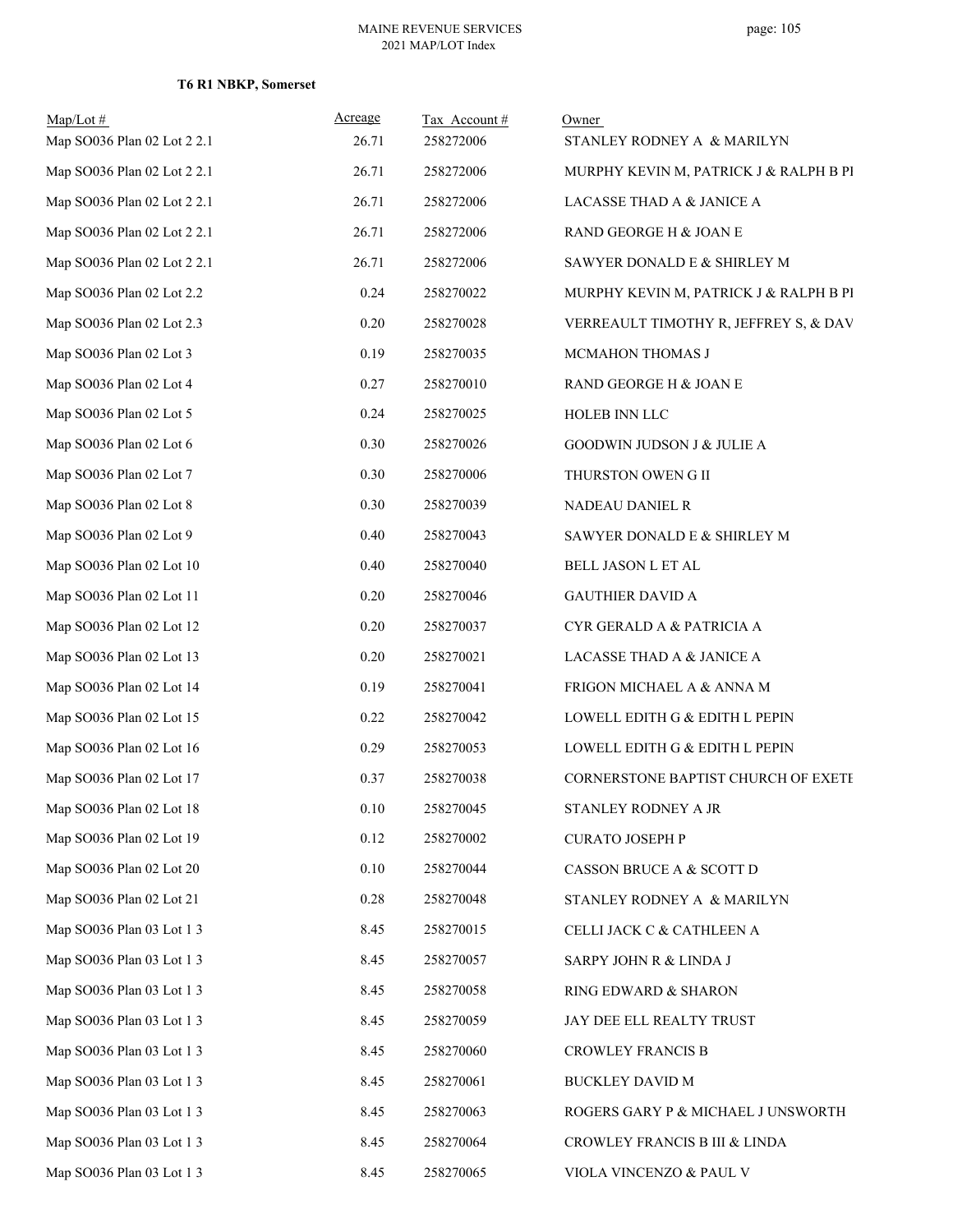| $Map/Lot \#$<br>Map SO036 Plan 03 Lot 1 3 | <b>Acreage</b><br>8.45 | Tax Account#<br>258270066 | Owner<br>KELLOGG VERNON S & SUZANNE H |
|-------------------------------------------|------------------------|---------------------------|---------------------------------------|
| Map SO036 Plan 03 Lot 1 3                 | 8.45                   | 258270067                 | MCKENDRY ANDREW J & LESLIE M          |
| Map SO036 Plan 03 Lot 1 3                 | 8.45                   | 258270068                 | YOUNG MELISSA A                       |
| Map SO036 Plan 03 Lot 1 3                 | 8.45                   | 258270069                 | MORIN MARK E & PAUL H JR              |
| Map SO036 Plan 03 Lot 1 3                 | 8.45                   | 258270070                 | KELLOGG KIRKLAND S & SCOTT V          |
| Map SO036 Plan 03 Lot 1 3                 | 8.45                   | 258270071                 | YOUNG MELISSA TRUSTEE                 |
| Map SO036 Plan 03 Lot 1 3                 | 8.45                   | 258270076                 | WATKIN WILLIAM W III & THOMAS S       |
| Map SO036 Plan 03 Lot 1 3                 | 8.45                   | 258270090                 | DEFOE SARAH HOPKINS                   |
| Map SO036 Plan 03 Lot 1 3                 | 8.45                   | 258270100                 | DERRYMORE REALTY TRUST                |
| Map SO036 Plan 03 Lot 1 3                 | 8.45                   | 258270101                 | VIOLA VINCENZO & PAUL V               |
| Map SO036 Plan 03 Lot 2                   | 0.94                   | 258270017                 | DOVER MARION Z, MARK S                |
| Map SO036 Plan 04 Lot 1                   | 0.49                   | 258270027                 | TEMPESTA GERALD                       |
| Map SO036 Plan 04 Lot 2                   | 0.49                   | 258270034                 | O'BRIEN THEODORE & CYNTHIA            |
| Map SO036 Plan 04 Lot 3                   | 0.46                   | 258270019                 | HOLDEN DENNIS W & ERIC J & TRACEY L   |
| Map SO036 Plan 04 Lot 4                   | 0.46                   | 258270023                 | GIASSON DEBORAH & CHRISTINE MCPHERS   |
| Map SO036 Plan 04 Lot 5                   | 0.46                   | 258270004                 | FELTMATE SETH & SARAH DOBSON          |
| Map SO036 Plan 04 Lot 6                   | 0.53                   | 258270049                 | LUMBERT C CHARLES JR                  |
| Map SO036 Plan 04 Lot 7                   | 0.60                   | 258270032                 | LONERGAN MICHAEL F & EUGENE E         |
| Map SO036 Plan 04 Lot 8                   | 0.46                   | 258270011                 | WOLFF PETER C & GAIL JACKSON          |
| Map SO036 Plan 04 Lot 9                   | 0.63                   | 258270009                 | CHAMBERLAIN JEFFREY P                 |
| Map SO036 Plan 04 Lot 10                  | 0.47                   | 258270030                 | BEAN MICHAEL R ET AL                  |
| Map SO036 Plan 04 Lot 11                  | 0.50                   | 258270018                 | GRAY JOHN E JR ET AL                  |
| Map SO036 Plan 04 Lot 12                  | 2.15                   | 258270077                 | <b>GUYON MARK &amp; BOB NEWCOMB</b>   |
| Map SO036 Plan 04 Lot 12                  | 2.15                   | 258270077                 | LUMBERT C CHARLES JR                  |
| Map SO036 Plan 04 Lot 12                  | 2.15                   | 258270077                 | GRAY JOHN E JR ET AL                  |
| Map SO036 Plan 04 Lot 12                  | 2.15                   | 258270077                 | BEAN MICHAEL R ET AL                  |
| Map SO036 Plan 04 Lot 12                  | 2.15                   | 258270077                 | TEMPESTA GERALD                       |
| Map SO036 Plan 04 Lot 12                  | 2.15                   | 258270077                 | FELTMATE SETH & SARAH DOBSON          |
| Map SO036 Plan 04 Lot 12                  | 2.15                   | 258270077                 | HOLDEN DENNIS W & ERIC J & TRACEY L   |
| Map SO036 Plan 04 Lot 12                  | 2.15                   | 258270077                 | O'BRIEN THEODORE & CYNTHIA            |
| Map SO036 Plan 04 Lot 12                  | 2.15                   | 258270077                 | CHAMBERLAIN JEFFREY P                 |
| Map SO036 Plan 04 Lot 12                  | 2.15                   | 258270077                 | WOLFF PETER C & GAIL JACKSON          |
| Map SO036 Plan 04 Lot 12                  | 2.15                   | 258270077                 | GIASSON DEBORAH & CHRISTINE MCPHERS   |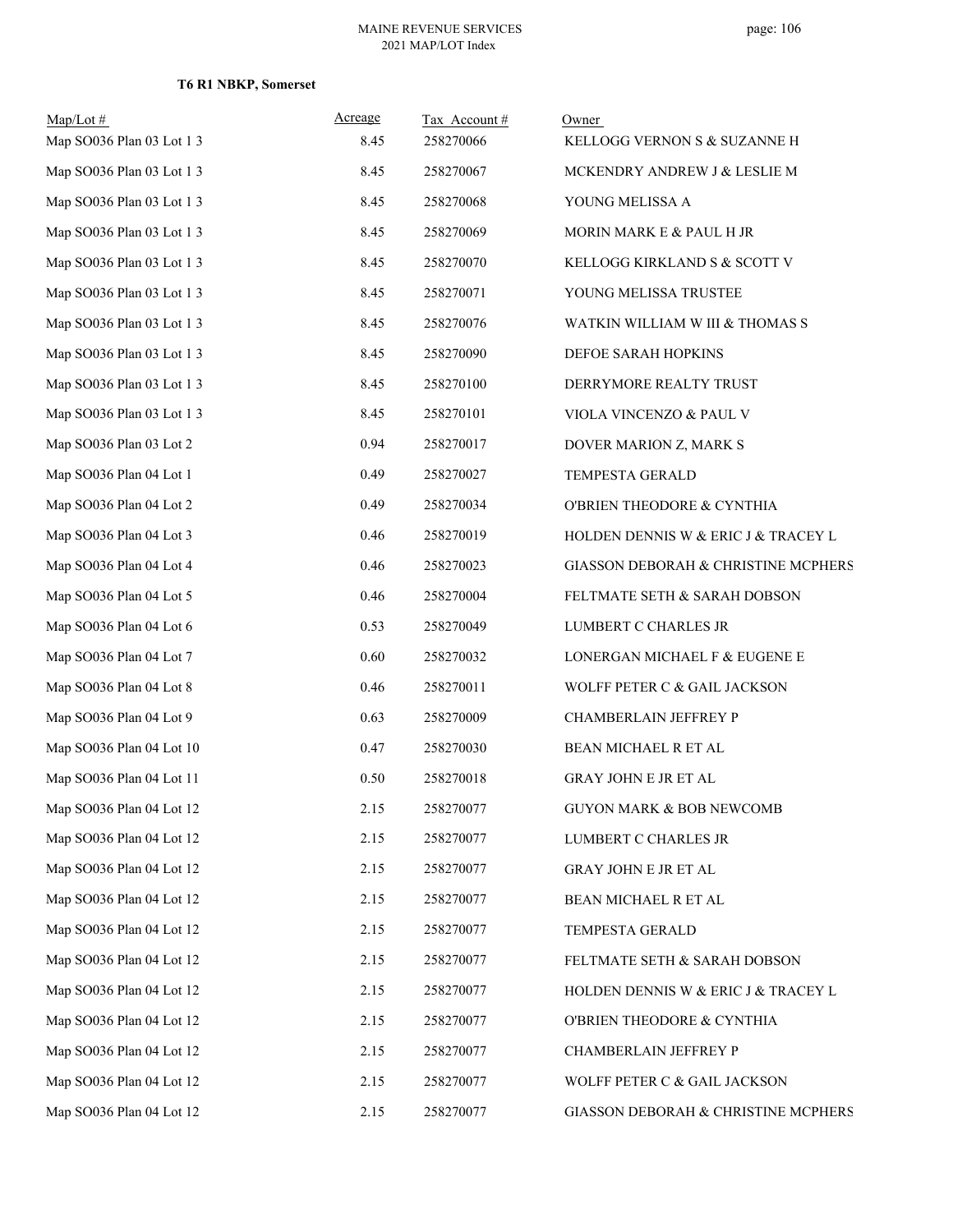### **T1 R2 NBKP, Somerset**

| $Map/Lot \#$                                                   | Acreage  | Tax Account # | Owner                                           |
|----------------------------------------------------------------|----------|---------------|-------------------------------------------------|
| Map SO037                                                      | 0.00     | 258570027P    | <b>BIRCHES RESORT INC</b>                       |
| Map SO037                                                      | 0.00     | 258570031P    | GREENHILL ROBERT F & RAYMOND M TRUS             |
| Map SO037                                                      | 0.00     | 258570033     | CENTRAL MAINE POWER CO                          |
| Map SO037                                                      | 0.00     | 258570034P    | <b>IOS CAPITOL INC</b>                          |
| Map SO037                                                      | 0.00     | 258570035P    | SCOTSMAN WILLIAM, INC                           |
| Map SO037 Plan 01 Lot 2 2.1 3 Plan 06<br>Lot 3 4 5 6 7         | 3,239.00 | 258570228     | <b>GREENHILL ROBERT F &amp; RAYMOND M TRUS</b>  |
| Map SO037 Plan 01 Lot 3.1 12 Plan 10<br>Lot 1 2 3 4 5 6 7 9 10 | 639.81   | 258570460     | EMC HOLDINGS LLC                                |
| Map SO037 Plan 01 Lot 4.1 4.2 4.3                              | 3,494.00 | 258570139     | TOMHEGAN WOODLANDS INC                          |
| Map SO037 Plan 01 Lot 5 5.2                                    | 26.00    | 258570135     | <b>GREENWALD NEUROSURGERY PROFIT SHAT</b>       |
| Map SO037 Plan 01 Lot 5.1                                      | 55.00    | 258570257     | LEIDENROTH KIM E                                |
| Map SO037 Plan 01 Lot 6                                        | 0.50     | 258570152     | LEIDENROTH KIM E                                |
| Map SO037 Plan 01 Lot 7                                        | 533.34   | 258570065     | MOOSEHEAD WILDLANDS LLC                         |
| Map SO037 Plan 01 Lot 7.1                                      | 0.68     | 258570116     | <b>RYAN WALTER F JR</b>                         |
| Map SO037 Plan 01 Lot 7.10                                     | 3.00     | 258570328     | GRIFFITH LAURA LEE & MAHER E KHAZENI            |
| Map SO037 Plan 01 Lot 7.11 7.7 7.9                             | 16.00    | 258570301     | WHITIN PAUL & JEAN L                            |
| Map SO037 Plan 01 Lot 7.121                                    | 102.10   | 258570466     | CANIL MARK & DENISE, ALAN HAEWORTH .            |
| Map SO037 Plan 01 Lot 7.122                                    | 120.80   | 258570467     | MOUNT KINEO LLC                                 |
| Map SO037 Plan 01 Lot 7.123                                    | 29.00    | 258570465     | HARTMANN DAVID D                                |
| Map SO037 Plan 01 Lot 7.124                                    | 12.03    | 258570373     | NORTHERN LAKES DEVELOPMENT                      |
| Map SO037 Plan 01 Lot 7.125                                    | 521.00   | 258570486     | SPRUCE POINT LLC                                |
| Map SO037 Plan 01 Lot 7.13                                     | 3.00     | 258570374     | SPRUCE POINT LLC                                |
| Map SO037 Plan 01 Lot 7.15                                     | 5.00     | 258570391     | MEDORO CUSTOM BUILDERS LLC                      |
| Map SO037 Plan 01 Lot 7.16                                     | 12.55    | 258570398     | <b>GRIFFITH LAURA LEE &amp; MAHER E KHAZENI</b> |
| Map SO037 Plan 01 Lot 7.17 8                                   | 7,530.00 | 258570454     | EMC HOLDINGS LLC                                |
| Map SO037 Plan 01 Lot 7.17                                     | 8.00     | 258570469     | PCW MAINE LAND MANAGEMENT LLC                   |
| Map SO037 Plan 01 Lot 7.18                                     | 33.50    | 258570474     | <b>GRIFFITH LAURA LEE &amp; MAHER E KHAZENI</b> |
| Map SO037 Plan 01 Lot 7.2                                      | 1.00     | 258570091     | KNEELAND JAMES & RANDALL                        |
| Map SO037 Plan 01 Lot 7.3                                      | 1.20     | 258570115     | LEVENSELER JON L                                |
| Map SO037 Plan 01 Lot 7.4                                      | 1.00     | 258570142     | TWITCHELL MIKE B ET AL                          |
| Map SO037 Plan 01 Lot 7.5                                      | 0.50     | 258570082     | CARNALI DANIEL A                                |
| Map SO037 Plan 01 Lot 7.6                                      | 0.98     | 258570289     | <b>GLINKO TRACEY S</b>                          |
| Map SO037 Plan 01 Lot 7.8                                      | 1.00     | 258570317     | PINKHAM ANDREW F & JENNIFER R                   |
| Map SO037 Plan 01 Lot 8.1                                      | 1.01     | 258570312     | PCW MAINE LAND MANAGEMENT LLC                   |
| Map SO037 Plan 01 Lot 9                                        | 1,482.00 | 258570019     | BROOKFIELD WHITE PINES HYDRO LLC                |
| Map SO037 Plan 01 Lot 13                                       | 12.11    | 258570354     | GRAY KATHARYN L                                 |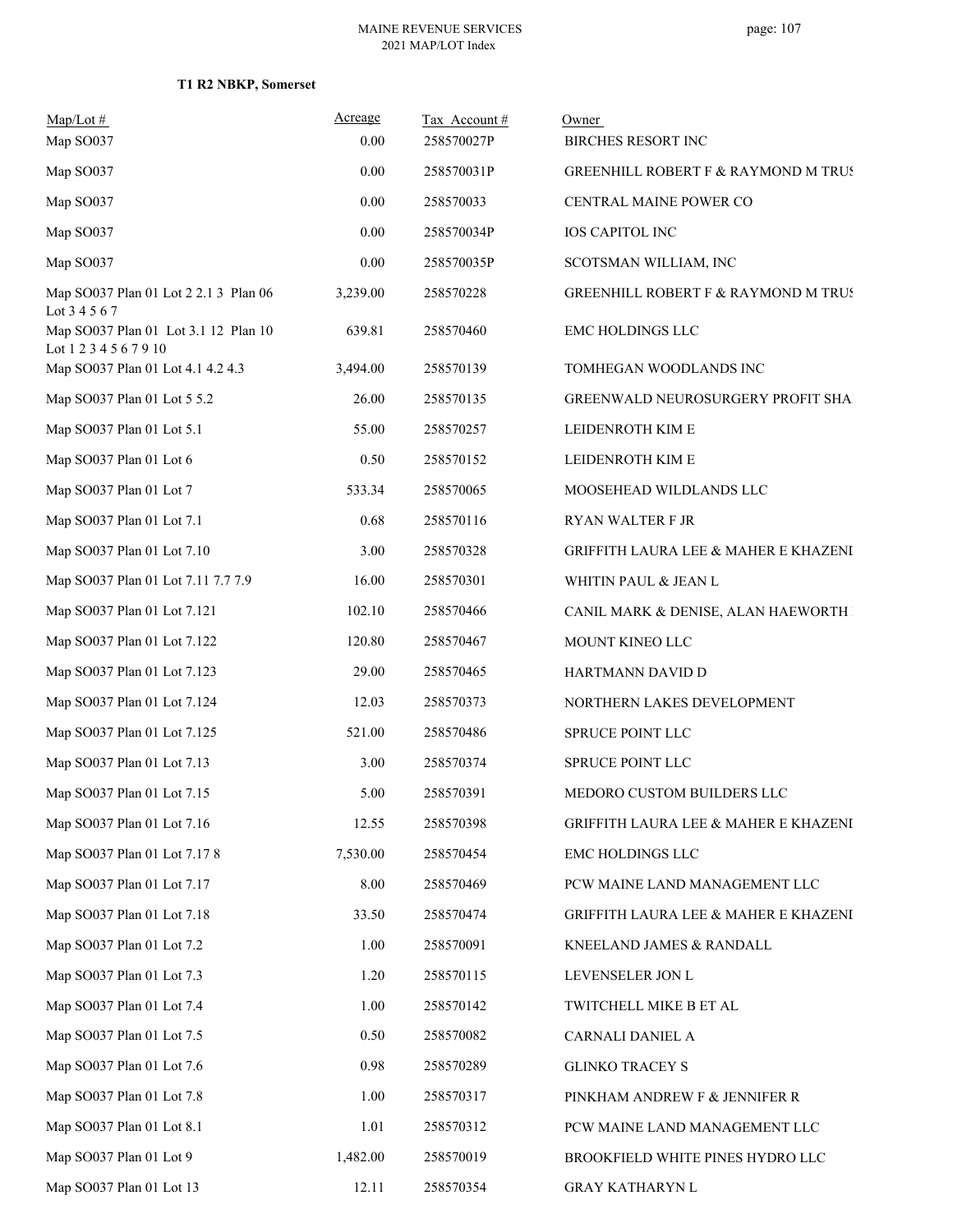| $Map/Lot \#$<br>Map SO037 Plan 01 Lot 13.1      | Acreage<br>41.10 | Tax Account#<br>258570351 | Owner<br>DENVIR WILLIAM J               |
|-------------------------------------------------|------------------|---------------------------|-----------------------------------------|
| Map SO037 Plan 01 Lot 13.2                      | 20.80            | 258570346                 | PAVONE PAUL                             |
| Map SO037 Plan 01 Lot 13.21                     | 17.00            | 258570472                 | NORTON JODY M & DIANA M                 |
| Map SO037 Plan 01 Lot 13.3                      | 41.90            | 258570344                 | PAVONE PAUL                             |
| Map SO037 Plan 01 Lot 13.4                      | 36.00            | 258570231                 | HUMPHREY KURT C                         |
| Map SO037 Plan 01 Lot 13.5                      | 42.10            | 258570343                 | YORK DAVID W                            |
| Map SO037 Plan 01 Lot 13.6                      | 6.45             | 258570352                 | WILBUR AMY E                            |
| Map SO037 Plan 01 Lot 13.61                     | 2.01             | 258570386                 | <b>BUCKLIN EBEN</b>                     |
| Map SO037 Plan 01 Lot 13.62                     | 4.01             | 258570447                 | SANDY RIVER LLC                         |
| Map SO037 Plan 01 Lot 13.7 13.8                 | 1.50             | 258570382                 | LEBEL MICHAEL J, CINDY S TIPPING & KEVI |
| Map SO037 Plan 02 Lot 1 5.11 99.1               | 2.38             | 258570209                 | KLOCK DEBORAH                           |
| Map SO037 Plan 02 Lot 1.1 1.2 1.3 6.2<br>7.1486 | 106.97           | 258570300                 | FRIGON DENNIS W & CINDY L               |
| Map SO037 Plan 02 Lot 2                         | 0.79             | 258570026                 | <b>BUNKER HERBERT T &amp; ANITA R</b>   |
| Map SO037 Plan 02 Lot 2.1                       | 1.00             | 258570039                 | POLLARD JEFREY M & BRADLEY              |
| Map SO037 Plan 02 Lot 3                         | 0.81             | 258570003                 | FLEMKE LEONARD L                        |
| Map SO037 Plan 02 Lot 3.1                       | 1.29             | 258570087                 | TUFFY KEITH M & TRUDY E                 |
| Map SO037 Plan 02 Lot 4                         | 1.03             | 258570050                 | WANG RICHARD & PEI-YUN LEE              |
| Map SO037 Plan 02 Lot 4.1                       | 1.32             | 258570134                 | MEDORO RALPH A & JANE                   |
| Map SO037 Plan 02 Lot 5 6                       | 1.29             | 258570172                 | DUNNRUFIT LLC                           |
| Map SO037 Plan 02 Lot 5.1                       | 0.80             | 258570057                 | KLOCK DEBORAH & FRANK ROMANO            |
| Map SO037 Plan 02 Lot 6.1                       | 0.15             | 258570027                 | RICHARDSON WILLIAM K TRUSTEE            |
| Map SO037 Plan 02 Lot 6.3                       | 1.02             | 258570347                 | FRIGON DENNIS W & CINDY L               |
| Map SO037 Plan 02 Lot 7 71 71.1                 | 5.52             | 258570267                 | HAMMOND MARY D                          |
| Map SO037 Plan 02 Lot 7.1                       | 0.96             | 258570213                 | MCKINNON JEFFREY                        |
| Map SO037 Plan 02 Lot 8 73 73.1                 | 4.29             | 258570088                 | HAMMOND DONALD                          |
| Map SO037 Plan 02 Lot 9 10                      | 1.79             | 258570245                 | LABBE DAVID A & JUDITH A                |
| Map SO037 Plan 02 Lot 11                        | 0.55             | 258570122                 | POITRAS EUGENE E & CYNTHIA J            |
| Map SO037 Plan 02 Lot 12                        | 0.62             | 258570055                 | BRACKETT TERRY L TRUSTEE                |
| Map SO037 Plan 02 Lot 13                        | 0.70             | 258570140                 | <b>BURKE SHAUNA &amp; ZACKERY</b>       |
| Map SO037 Plan 02 Lot 14                        | 1.29             | 258570015                 | FRIGON DENNIS W & CINDY L               |
| Map SO037 Plan 02 Lot 15 15.1                   | 3.23             | 258570157                 | HAMMOND MARY D                          |
| Map SO037 Plan 02 Lot 16 16.1                   | 1.27             | 258570101                 | GALLANT JOHN E & JEAN A                 |
| Map SO037 Plan 02 Lot 16.2                      | 2.00             | 258570468                 | <b>GALLANT MATHEW</b>                   |
| Map SO037 Plan 02 Lot 17                        | 2.25             | 258570165                 | LEAVITT CHRISTOPHER R & JOAN F          |
| Map SO037 Plan 02 Lot 18 18.1                   | 1.24             | 258570013                 | DROWN RANDY C                           |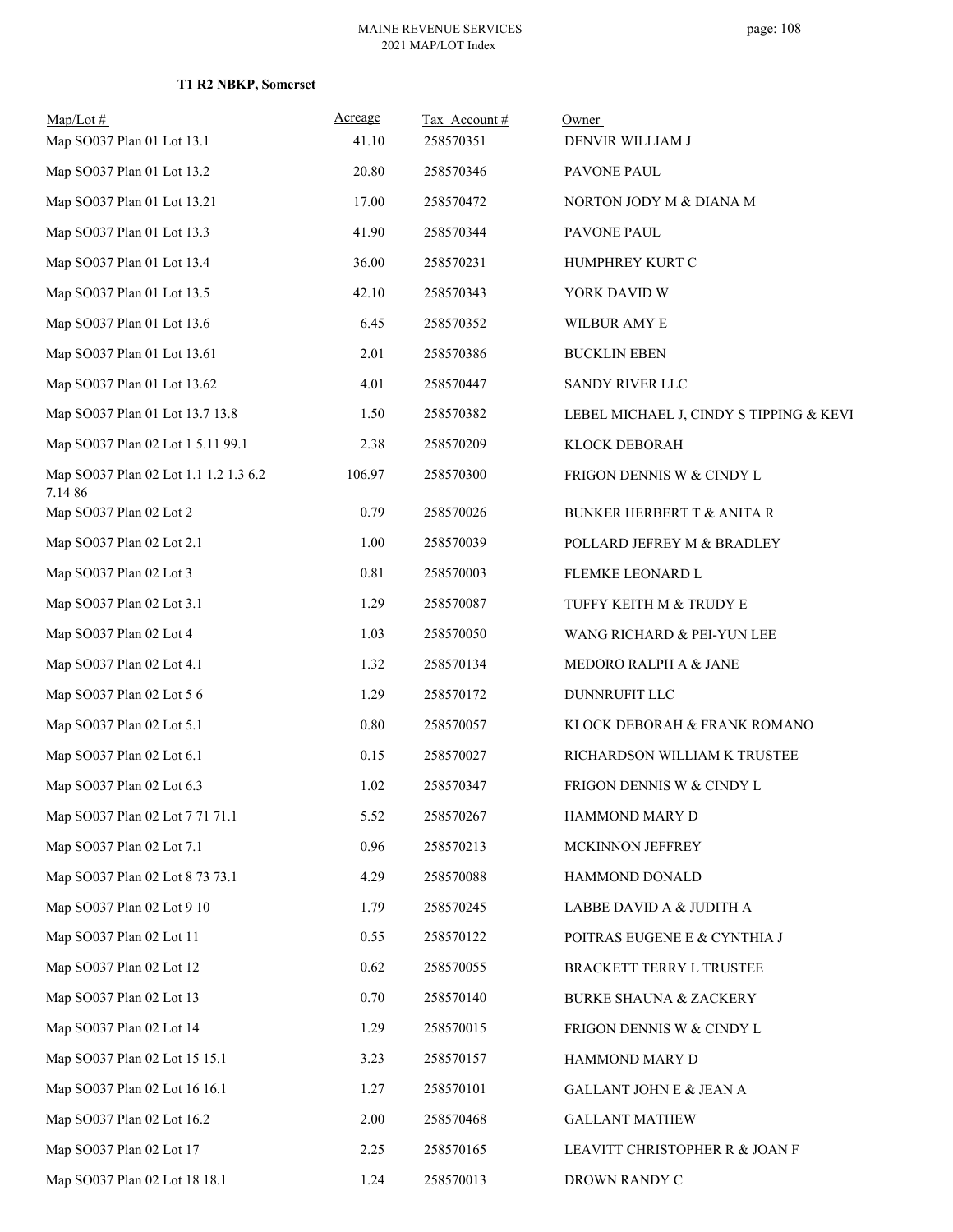| Map/Lot#                       | Acreage  | Tax Account# | Owner                                    |
|--------------------------------|----------|--------------|------------------------------------------|
| Map SO037 Plan 02 Lot 18 18.1  | 1.24     | 258570013    | ADAMS CHARLES G & DEBORAH L              |
| Map SO037 Plan 02 Lot 19       | 1.30     | 258570011    | BERRY TODD N                             |
| Map SO037 Plan 02 Lot 20       | 0.99     | 258570012    | <b>STEVENS JAIME B</b>                   |
| Map SO037 Plan 02 Lot 21       | 1.31     | 258570132    | TAYLOR-RUSHTON HIDEAWAY LLC              |
| Map SO037 Plan 02 Lot 22 100   | 1.36     | 258570156    | YORK CARROLL L & NANCY J                 |
| Map SO037 Plan 02 Lot 23 83    | 1.27     | 258570056    | FRENCH ELMORE W & KELSIE & JEFFREY &     |
| Map SO037 Plan 02 Lot 24 98    | 2.14     | 258570072    | COYNE JAMES O & JOHN J                   |
| Map SO037 Plan 02 Lot 25 87    | 1.02     | 258570076    | NASON FAMILY 2015 REVOCABLE TRUST        |
| Map SO037 Plan 02 Lot 26 77    | 1.07     | 258570109    | MCPHERSON MICHAEL J & ROLF G &           |
| Map SO037 Plan 02 Lot 27 27.1  | 1.20     | 258570125    | COFFMAN CATHY SUE & HOWARD MILLER        |
| Map SO037 Plan 02 Lot 28 76    | 1.19     | 258570018    | PERRY ERIC T & ALICE M                   |
| Map SO037 Plan 02 Lot 29       | 0.75     | 258570043    | CANIL MARK A & DENISE I                  |
| Map SO037 Plan 02 Lot 30 93 94 | 2.61     | 258570017    | BROWN DONALD L & CHRISTINA A             |
| Map SO037 Plan 02 Lot 31       | 0.96     | 258570058    | PURINGTON RICHARD L                      |
| Map SO037 Plan 02 Lot 32 96    | 2.40     | 258570078    | ESCHHOLZ SIEGMAR & ANNA                  |
| Map SO037 Plan 02 Lot 33       | 0.97     | 258570004    | ESCHHOLZ SIEGMAR K                       |
| Map SO037 Plan 02 Lot 34       | 0.92     | 258570112    | ESCHHOLZ SIEGMAR K & ANNA D              |
| Map SO037 Plan 02 Lot 35 74    | 1.00     | 258570095    | BRADEEN RICHARD E & JAN M                |
| Map SO037 Plan 02 Lot 36       | 1.06     | 258570094    | SINGER ROLAND                            |
| Map SO037 Plan 02 Lot 37       | 1.15     | 258570096    | <b>GORDIUS BRIAN J &amp; ALICIA M</b>    |
| Map SO037 Plan 02 Lot 38 72    | 1.29     | 258570046    | SEYMOUR LUKE A & DEBORAH L               |
| Map SO037 Plan 02 Lot 39 88    | 1.23     | 258570061    | KRATZER TAMMY JO                         |
| Map SO037 Plan 02 Lot 40 40.1  | 0.92     | 258570130    | MITTON WILLIAM M & SALLY I               |
| Map SO037 Plan 02 Lot 41       | 0.83     | 258570118    | <b>GUHR ROBERT &amp; CHRISTINA WELSH</b> |
| Map SO037 Plan 02 Lot 42       | 0.66     | 258570081    | CASTONGUAY JACQUELINE ET AL              |
| Map SO037 Plan 02 Lot 43       | 0.61     | 258570028    | PIELA JOHN J & PATRICIA M                |
| Map SO037 Plan 02 Lot 44       | 1.14     | 258570016    | PETERSEN KATHLEEN E ET AL                |
| Map SO037 Plan 02 Lot 45       | 0.71     | 258570036    | HARTMANN DAVID D                         |
| Map SO037 Plan 02 Lot 46       | 0.82     | 258570025    | COUTURE RICHARD & SANDRA J               |
| Map SO037 Plan 02 Lot 46       | 0.82     | 258570025    | BUCKNAM CYNTHIA A, SCOTT D & SHARILY     |
| Map SO037 Plan 02 Lot 47       | 0.27     | 258570133    | CHASE LYNN H & ARTHUR A                  |
| Map SO037 Plan 02 Lot 48       | 0.26     | 258570009    | DIXON DAVID K & JANET M J/T              |
| Map SO037 Plan 02 Lot 49       | 0.29     | 258570080    | GUIBORD RONALD S & MAURISSA TTEES        |
| Map SO037 Plan 02 Lot 50       | 0.30     | 258570071    | MCKENNEY GALEN P TRUSTEE                 |
| Map SO037 Plan 02 Lot 51       | $0.26\,$ | 258570085    | GARFIELD MICHAEL L & LOLA A              |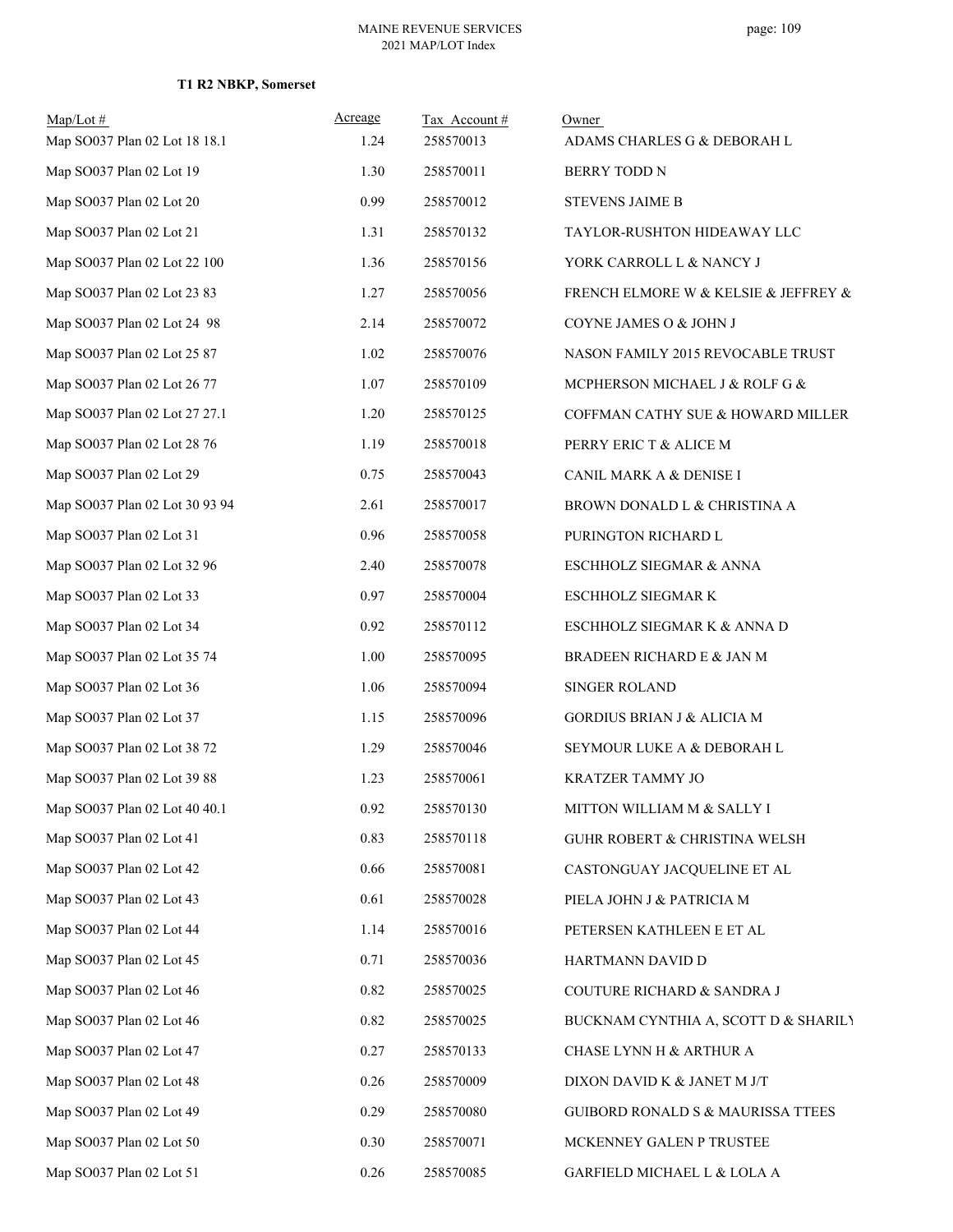| $Map/Lot \#$                     | Acreage | Tax Account# | Owner                                |
|----------------------------------|---------|--------------|--------------------------------------|
| Map SO037 Plan 02 Lot 52         | 0.27    | 258570030    | POOLMAN PENNY J &                    |
| Map SO037 Plan 02 Lot 53         | 0.39    | 258570021    | CAMPBELL NEILAND N & LYNNE M         |
| Map SO037 Plan 02 Lot 54 90      | 0.35    | 258570295    | KIRKPATRICK CHAD EVERETT ET AL       |
| Map SO037 Plan 02 Lot 55         | 0.44    | 258570150    | WENTWORTH MARK F ET AL               |
| Map SO037 Plan 02 Lot 56         | 0.26    | 258570108    | THE THREE JOSEPHS LLC                |
| Map SO037 Plan 02 Lot 57         | 0.40    | 258570077    | CLARK GEORGE D III & SUE E           |
| Map SO037 Plan 02 Lot 58 58.1    | 1.35    | 258570090    | COST CORRINE C                       |
| Map SO037 Plan 02 Lot 59         | 1.17    | 258570163    | WEYMOUTH NORMAN E & ADLAIDE M TRU:   |
| Map SO037 Plan 02 Lot 60         | 0.43    | 258570151    | <b>BUCCI JEFFREY &amp; TARA</b>      |
| Map SO037 Plan 02 Lot 61         | 0.42    | 258570149    | BECHARD RICHARD J & MARJORIE         |
| Map SO037 Plan 02 Lot 62         | 0.52    | 258570086    | LEIBOWITZ ROBERT D & GINA T          |
| Map SO037 Plan 02 Lot 63         | 0.46    | 258570005    | <b>AUBE THERESA C</b>                |
| Map SO037 Plan 02 Lot 64 65      | 0.46    | 258570148    | <b>CATALDO GREGORY</b>               |
| Map SO037 Plan 02 Lot 64.1       | 0.53    | 258570377    | CATALDO GREGORY                      |
| Map SO037 Plan 02 Lot 66         | 0.44    | 258570092    | SPENCER THERESA ANN, DONALD J LESSAR |
| Map SO037 Plan 02 Lot 67         | 0.43    | 258570114    | <b>OUELLETTE NORMAN J</b>            |
| Map SO037 Plan 02 Lot 68 69.1    | 0.55    | 258570060    | LALIBERTE ROBERT A & DONALD J        |
| Map SO037 Plan 02 Lot 69 85 85.1 | 5.34    | 258570286    | NARBUS MICHAEL C & MARY LOUISE       |
| Map SO037 Plan 02 Lot 70         | 1.07    | 258570278    | GUIBORD RONALD S & MAURISSA TTEES    |
| Map SO037 Plan 02 Lot 75         | 1.00    | 258570283    | BRADEEN RICHARD E & JAN M            |
| Map SO037 Plan 02 Lot 78         | 1.11    | 258570276    | AUBE THERESA C                       |
| Map SO037 Plan 02 Lot 79         | 0.72    | 258570282    | POOLMAN PENNY J &                    |
| Map SO037 Plan 02 Lot 80         | 1.00    | 258570280    | SPENCER THERESA ANN, DONALD J LESSAR |
| Map SO037 Plan 02 Lot 81         | 0.61    | 258570281    | MCKENNEY GALEN P TRUSTEE             |
| Map SO037 Plan 02 Lot 82         | 0.51    | 258570279    | GARFIELD MICHAEL L & LOLA A          |
| Map SO037 Plan 02 Lot 84         | 1.02    | 258570285    | OUELLETTE NORMAN J                   |
| Map SO037 Plan 02 Lot 89         | 0.96    | 258570298    | PIELA JOHN J & PATRICIA M            |
| Map SO037 Plan 02 Lot 91         | 1.00    | 258570297    | KIRKPATRICK CHAD EVERETT ET AL       |
| Map SO037 Plan 02 Lot 92         | 0.73    | 258570296    | CAMPBELL NEILAND N & LYNNE M         |
| Map SO037 Plan 02 Lot 95         | 1.00    | 258570310    | COTE ANTHONY R & STACY M             |
| Map SO037 Plan 02 Lot 97         | 1.03    | 258570318    | DIXON DAVID K & JANET M              |
| Map SO037 Plan 02 Lot 99         | 0.50    | 258570384    | KLOCK DEBORAH & FRANK ROMANO         |
| Map SO037 Plan 02 Lot 101        | 0.96    | 258570446    | NARBUS MICHAEL C & MARY LOU          |
| Map SO037 Plan 02 Lot 102        | 2.20    | 258570452    | SINGER ROLAND III                    |
| Map SO037 Plan 02 Lot 103        | 3.58    | 258570453    | NASON FAMILY 2015 REVOCABLE TRUST    |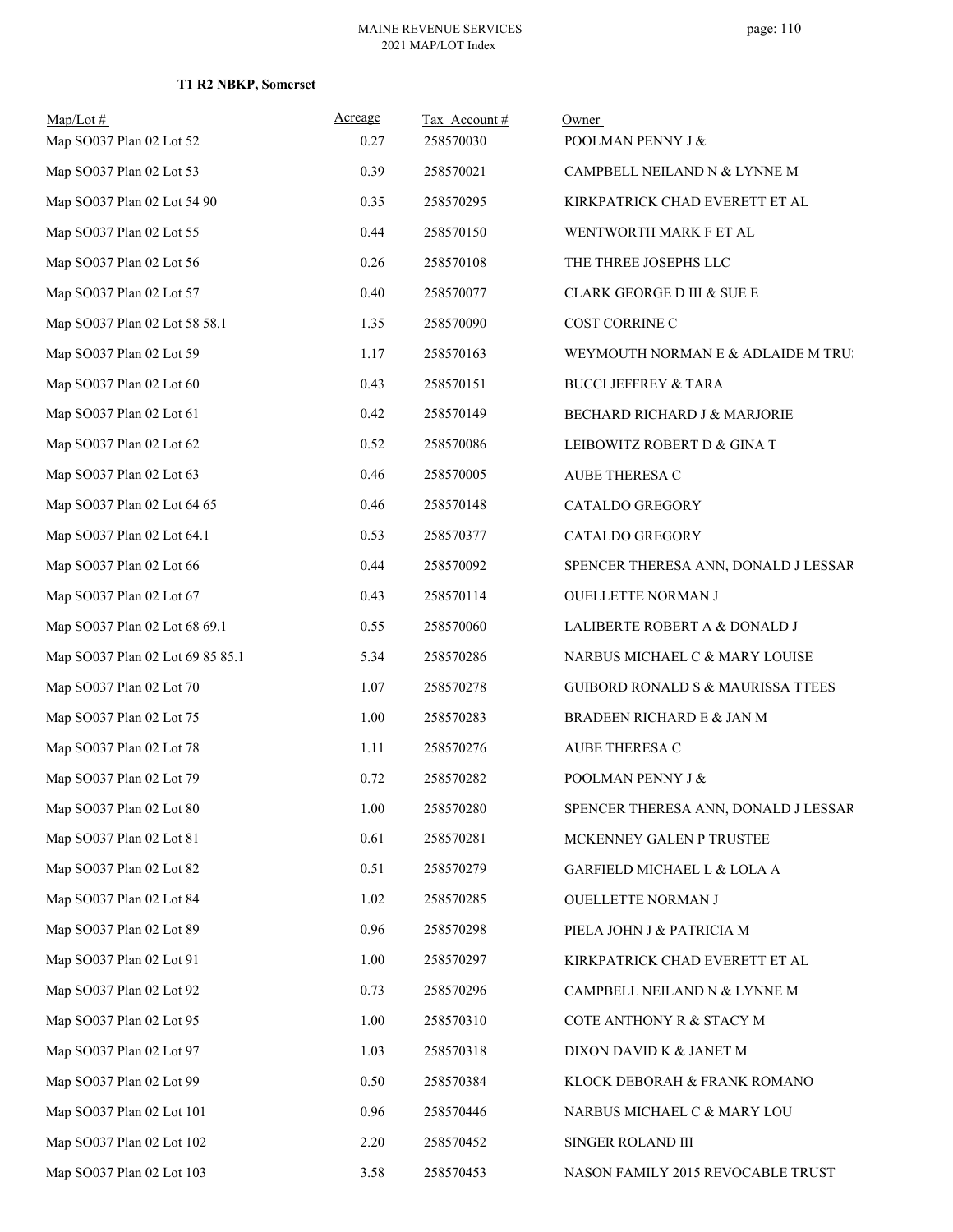| Map/Lot#<br>Map SO037 Plan 02 Lot 104 | Acreage<br>1.20 | Tax Account#<br>258570455 | Owner<br>GUHR ROBERT & CHRISTINA WELSH |
|---------------------------------------|-----------------|---------------------------|----------------------------------------|
| Map SO037 Plan 02 Lot 104.1           | 1.12            | 258570457                 | CASTONQUAY JACQUELINE & TOMMYE SIM     |
| Map SO037 Plan 02 Lot 201             | $0.00\,$        | 258570032                 | <b>HEATH REED</b>                      |
| Map SO037 Plan 03 Lot 3               | 182.00          | 258570476                 | KOZMA ANTHONY J                        |
| Map SO037 Plan 03 Lot 4 5             | 98.60           | 258570243                 | WHITNEY PAUL R                         |
| Map SO037 Plan 03 Lot 6               | 40.70           | 258570185                 | SKVORAK JOHN S & JACQUELINE A TRUSTE   |
| Map SO037 Plan 03 Lot 7               | 39.00           | 258570178                 | THE QUINN GST IRREVOCABLE TRUST        |
| Map SO037 Plan 03 Lot 8               | 7.13            | 258570183                 | THE WINIARSKI FAMILY REALTY TRUST      |
| Map SO037 Plan 03 Lot 8.1             | 7.13            | 258570484                 | QUINN CHARLES M JR                     |
| Map SO037 Plan 03 Lot 8.2             | 27.13           | 258570485                 | QUINN CHARLES M JR                     |
| Map SO037 Plan 03 Lot 9               | 41.30           | 258570100                 | WILLARD JOHN & TANIA Y                 |
| Map SO037 Plan 03 Lot 10              | 35.12           | 258570173                 | HENDRICKS PHILIP R                     |
| Map SO037 Plan 03 Lot 10.1            | 42.00           | 258570206                 | BURWELL ANTHONY E                      |
| Map SO037 Plan 03 Lot 10.2            | 40.50           | 258570201                 | COHN JOANNE TRUSTEE COHN TRUST         |
| Map SO037 Plan 03 Lot 10.3 11         | 87.21           | 258570202                 | MCATEE JOHN J JR TRUSTEE               |
| Map SO037 Plan 03 Lot 10.4            | 5.00            | 258570473                 | <b>BOOTS TERENCE M</b>                 |
| Map SO037 Plan 03 Lot 12              | 33.44           | 258570489                 | LOVE ERIC M                            |
| Map SO037 Plan 03 Lot 12.1            | 11.05           | 258570490                 | WHITEHOUSE MATTHEW A                   |
| Map SO037 Plan 03 Lot 13              | 13.10           | 258570197                 | <b>BOOTS TERENCE M</b>                 |
| Map SO037 Plan 03 Lot 13.1 13.2       | 31.00           | 258570234                 | NEWCOMER CHRISTIAN E & PAMELA P TRU    |
| Map SO037 Plan 03 Lot 14              | 41.50           | 258570174                 | CARRIER MICHELINE                      |
| Map SO037 Plan 03 Lot 15              | 72.50           | 258570199                 | FOGG JOSHUA & AMY                      |
| Map SO037 Plan 03 Lot 16 17 18 41     | 607.40          | 258570230                 | NEWCOMER CHRISTIAN E & PAMELA A PHII   |
| Map SO037 Plan 03 Lot 18.1            | 25.50           | 258570247                 | <b>CHEVERIE PAUL</b>                   |
| Map SO037 Plan 03 Lot 19              | 42.01           | 258570198                 | MALONEY DAVID A                        |
| Map SO037 Plan 03 Lot 20              | 21.23           | 258570182                 | LAY DANIEL M & STACI L                 |
| Map SO037 Plan 03 Lot 20.1 20.2       | 19.40           | 258570262                 | PISKUN ANDREW & BARBARA A              |
| Map SO037 Plan 03 Lot 22              | 43.00           | 258570187                 | LAVOIE RUTH M & JOHN L TRUSTEES        |
| Map SO037 Plan 03 Lot 23              | 36.90           | 258570203                 | TREMBLAY KENNETH J                     |
| Map SO037 Plan 03 Lot 23.1            | 4.99            | 258570331                 | TORR MICHAEL & PEGGY E                 |
| Map SO037 Plan 03 Lot 24              | 42.70           | 258570175                 | BASKEN HEIDI & RICHARD PLASSE          |
| Map SO037 Plan 03 Lot 25 25.1         | 42.80           | 258570180                 | GOULET RAYMOND & MICHAEL TRUSTEES      |
| Map SO037 Plan 03 Lot 26              | 41.70           | 258570186                 | OSTEBO THOMAS                          |
| Map SO037 Plan 03 Lot 27              | 42.00           | 258570204                 | OSTHEIMER JOAN N                       |
| Map SO037 Plan 03 Lot 27.1            | 46.05           | 258570190                 | HOWARD STEPHEN E & KATHY               |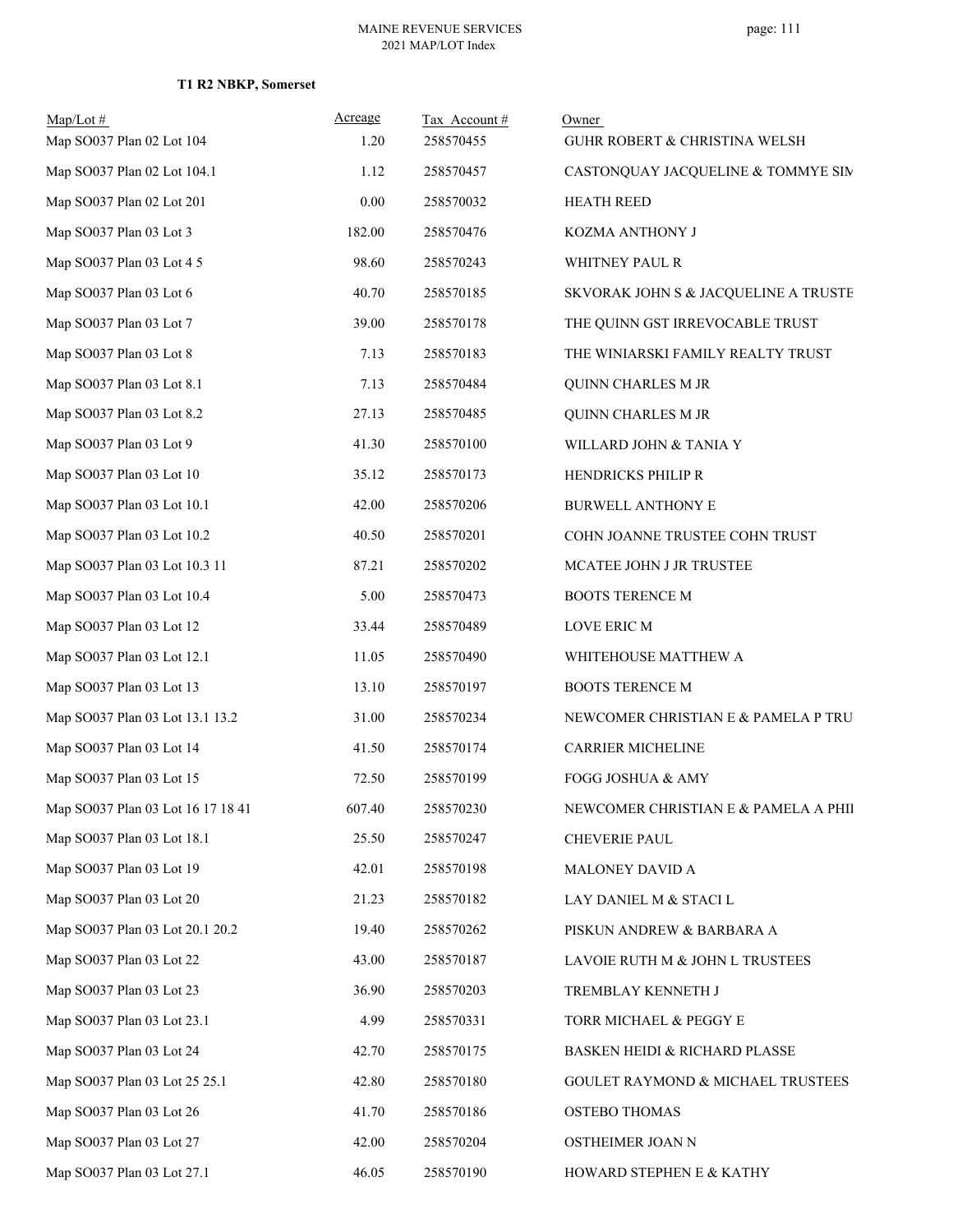| $Map/Lot \#$                                    | Acreage | Tax Account# | Owner                                |
|-------------------------------------------------|---------|--------------|--------------------------------------|
| Map SO037 Plan 03 Lot 27.2 27.21 27.24<br>27.25 | 26.50   | 258570363    | LIBBY JOHN K                         |
| Map SO037 Plan 03 Lot 27.22                     | 11.00   | 258570196    | ROSS DEREK A & JEANNE M              |
| Map SO037 Plan 03 Lot 27.23                     | 5.01    | 258570365    | WINCHELL DONALD P & GAIL L           |
| Map SO037 Plan 03 Lot 28                        | 80.30   | 258570179    | <b>GARNER ROBERT R &amp; MARIE</b>   |
| Map SO037 Plan 03 Lot 29                        | 41.21   | 258570177    | KR HORIZONS LLC                      |
| Map SO037 Plan 03 Lot 30                        | 42.00   | 258570176    | COLLETT RUSSELL & SUSAN              |
| Map SO037 Plan 03 Lot 31                        | 21.00   | 258570256    | KLIMASH CHRISTOPHER A & DANIELLE C   |
| Map SO037 Plan 03 Lot 31.1                      | 21.90   | 258570184    | POLLIS ROBERT F JR & ALICE A         |
| Map SO037 Plan 03 Lot 32                        | 13.86   | 258570189    | HAPPY DAYS LLC                       |
| Map SO037 Plan 03 Lot 32.1 32.2 32.3            | 23.00   | 258570239    | ELLIS BRADFORD & PENNY               |
| Map SO037 Plan 03 Lot 32.4                      | 7.00    | 258570313    | EKLUND WAYNE                         |
| Map SO037 Plan 03 Lot 33                        | 41.00   | 258570205    | BICKFORD MARK E & NATALIE G          |
| Map SO037 Plan 03 Lot 34                        | 125.00  | 258570253    | LITCHFIELD JAN R & LINDA J           |
| Map SO037 Plan 03 Lot 35                        | 42.50   | 258570254    | NEFF STEPHEN J & NICOLE              |
| Map SO037 Plan 03 Lot 35.1                      | 43.30   | 258570251    | BOGGY COVE LLC                       |
| Map SO037 Plan 03 Lot 36                        | 201.00  | 258570250    | NEFF STEPHEN J & NICOLE              |
| Map SO037 Plan 03 Lot 37                        | 41.40   | 258570225    | CARRINGTON GREGG, JAMES K & PENELOPI |
| Map SO037 Plan 03 Lot 38                        | 41.10   | 258570221    | KAZANJIAN MYRON TRUSTEE              |
| Map SO037 Plan 03 Lot 39 39.1                   | 48.00   | 258570117    | COVAULT JONATHAN M & MICHAEL J       |
| Map SO037 Plan 03 Lot 39.1                      | 0.00    | 258570036P   | COVAULT JONATHAN M & MICHAEL J       |
| Map SO037 Plan 03 Lot 40                        | 23.00   | 258570200    | MCALEER ARTHUR III & ANNETTE TRUSTEE |
| Map SO037 Plan 03 Lot 40.1                      | 20.00   | 258570265    | KLONOSKI RICHARD                     |
| Map SO037 Plan 04 Lot 1                         | 40.55   | 258570216    | <b>GRAMES LINDA L</b>                |
| Map SO037 Plan 04 Lot 2                         | 28.00   | 258570215    | CRANOUSKI RONNIE V & GRACE R         |
| Map SO037 Plan 04 Lot 2.1                       | 11.00   | 258570320    | OXLEY PAUL A & DONNA J               |
| Map SO037 Plan 04 Lot 3                         | 28.80   | 258570274    | ASHLINE KEVIN C                      |
| Map SO037 Plan 04 Lot 3.1                       | 12.30   | 258570302    | TAYLOR RONALD W                      |
| Map SO037 Plan 04 Lot 4                         | 41.68   | 258570193    | DRINKWATER GARY P & SUSAN B          |
| Map SO037 Plan 04 Lot 5                         | 5.00    | 258570194    | FOWLE RONALD W II & MATTHEW S        |
| Map SO037 Plan 04 Lot 5.1                       | 20.56   | 258570287    | BODEMER LOGAN R & COLEMAN            |
| Map SO037 Plan 04 Lot 5.2                       | 12.30   | 258570461    | PASQUA ANTHONY J                     |
| Map SO037 Plan 04 Lot 6                         | 41.21   | 258570217    | <b>OUELLETTE STEPHEN</b>             |
| Map SO037 Plan 04 Lot 7                         | 40.08   | 258570218    | ROBICHAUD STEPHEN R                  |
| Map SO037 Plan 04 Lot 8                         | 28.00   | 258570219    | <b>GOODBLOOD TODD R</b>              |
| Map SO037 Plan 04 Lot 8.1                       | 14.00   | 258570308    | STANTON WILLIAM ALEXANDER & CINNAN   |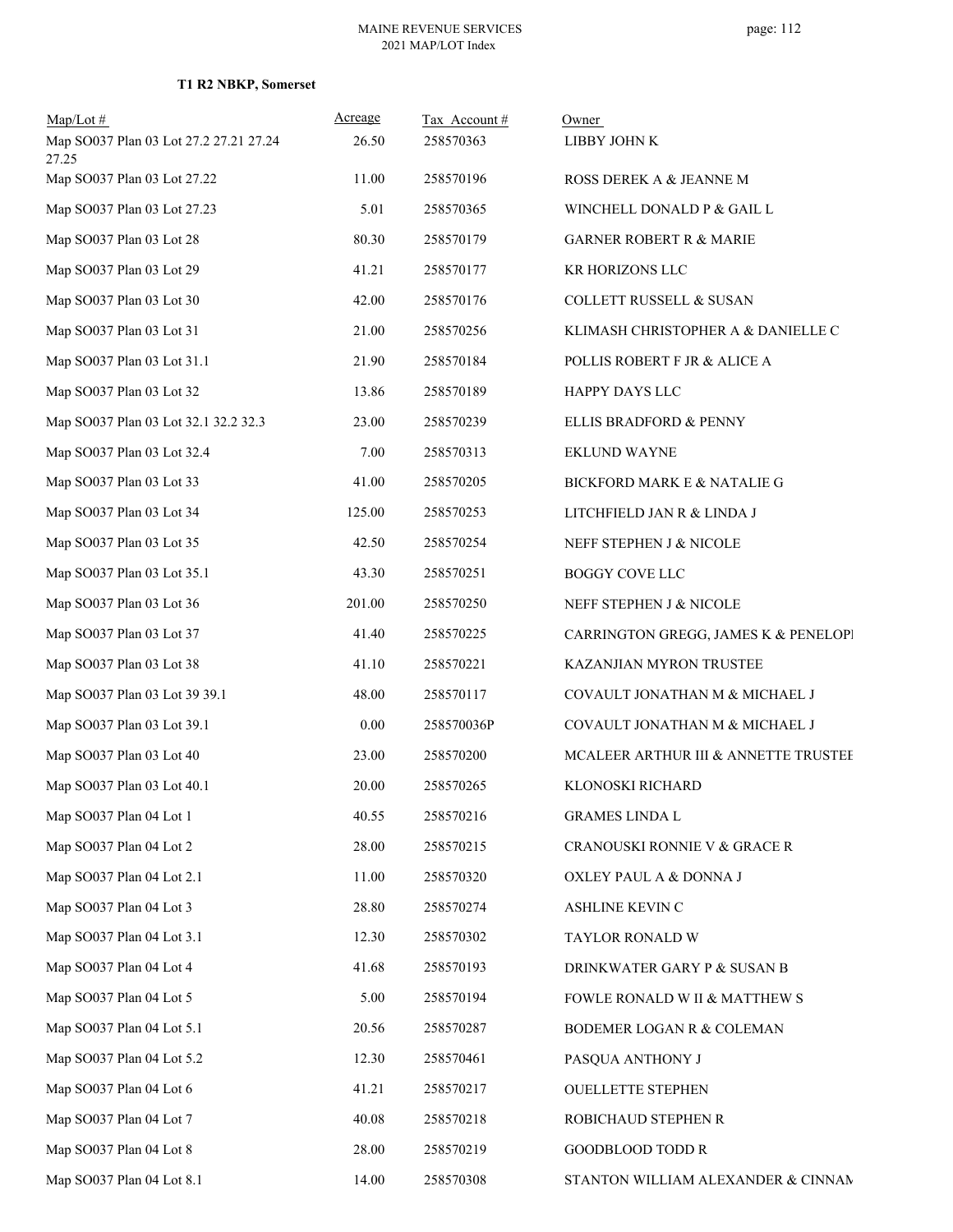| $Map/Lot \#$                | Acreage | Tax Account# | Owner                                          |
|-----------------------------|---------|--------------|------------------------------------------------|
| Map SO037 Plan 04 Lot 9     | 4.55    | 258570191    | DEWS ADAM C & AMBER J                          |
| Map SO037 Plan 04 Lot 9.1   | 5.47    | 258570315    | ALLEN BRUCE T & BURGESS THOMAS                 |
| Map SO037 Plan 04 Lot 9.2   | 30.18   | 258570501    | WILBUR DAVID E JR & AMY E & DARRYL J I         |
| Map SO037 Plan 04 Lot 10    | 23.00   | 258570210    | CUNNINGHAM PETER A & HEATHER J                 |
| Map SO037 Plan 04 Lot 10.1  | 17.70   | 258570263    | HAMILTON MICHAEL R                             |
| Map SO037 Plan 04 Lot 11    | 23.70   | 258570220    | BENEDETTO STEVEN A & KIMBERLY M                |
| Map SO037 Plan 04 Lot 11    | 23.70   | 258570220    | BROOKS GARY F & AUDREY ANN                     |
| Map SO037 Plan 04 Lot 11    | 0.00    | 258570305    | BENEDETTO STEVEN A & KIMBERLY M                |
| Map SO037 Plan 04 Lot 11    | 0.00    | 258570383    | <b>BROOKS GARY F &amp; MARIE</b>               |
| Map SO037 Plan 04 Lot 11.1  | 18.23   | 258570275    | HALL FREDDY D & PAMELA L                       |
| Map SO037 Plan 04 Lot 11.11 | 5.44    | 258570418    | <b>MAILLY DAVID J</b>                          |
| Map SO037 Plan 04 Lot 12    | 44.91   | 258570195    | SIMMONS EDGAR R & EDGAR R II & MARISA          |
| Map SO037 Plan 04 Lot 13    | 43.60   | 258570229    | GREGOIRE LAWRENCE B ET AL                      |
| Map SO037 Plan 04 Lot 14    | 21.90   | 258570258    | DODGE DAVID A                                  |
| Map SO037 Plan 04 Lot 14.1  | 7.04    | 258570259    | HEWITT STEPHEN L, LISA K & ELIZABETH K         |
| Map SO037 Plan 04 Lot 14.12 | 9.24    | 258570303    | LOVEITT PETER C & DEBORAH A                    |
| Map SO037 Plan 04 Lot 14.13 | 5.25    | 258570359    | PRICE GLENN E JR & LAURA L & TIFFANY A         |
| Map SO037 Plan 04 Lot 15    | 43.62   | 258570248    | TEN MILE CAMP PARTNERS                         |
| Map SO037 Plan 04 Lot 16    | 44.80   | 258570241    | MCAULAY KATE D & RUSSELL C                     |
| Map SO037 Plan 04 Lot 17    | 58.30   | 258570192    | <b>GREENHILL ROBERT F &amp; RAYMOND M TRUS</b> |
| Map SO037 Plan 04 Lot 17.1  | 5.10    | 258570294    | GREENHILL ROBERT F & RAYMOND M TRUS            |
| Map SO037 Plan 05 Lot 1     | 0.91    | 258570268    | <b>HEMLOCK LLC</b>                             |
| Map SO037 Plan 05 Lot 2 3.1 | 1.01    | 258570387    | CALLAHAN DEBORAH C TRUSTEE                     |
| Map SO037 Plan 05 Lot 2.1 3 | 1.33    | 258570388    | MAROUN DEIRDRE WESTON                          |
| Map SO037 Plan 05 Lot 4     | 1.17    | 258570223    | SCHIDLOVSKY MICHAEL G & KAREN C TRU            |
| Map SO037 Plan 05 Lot 5     | 0.96    | 258570307    | MAROUN CHRISTOPHER J & DEIRDRE                 |
| Map SO037 Plan 05 Lot 6     | 0.92    | 258570306    | TOMHEGAN #6 LLC                                |
| Map SO037 Plan 05 Lot 7     | 0.95    | 258570227    | PANAGAKIS RANDY & AMY                          |
| Map SO037 Plan 05 Lot 8     | 0.70    | 258570211    | TOMHEGAN #8 LLC                                |
| Map SO037 Plan 05 Lot 9     | 0.73    | 258570226    | SOLARI LOUIS F JR                              |
| Map SO037 Plan 05 Lot 10 12 | 2.69    | 258570290    | TOMHEGAN CAMP OWNERS ASSOC                     |
| Map SO037 Plan 05 Lot 11    | 0.87    | 258570160    | WESTON WILLIAM M JR & LOREN L TRUSTE           |
| Map SO037 Plan 05 Lot 13    | 3.44    | 258570269    | TOMHEGAN CAMP OWNERS ASSOC                     |
| Map SO037 Plan 05 Lot 14    | 1.95    | 258570272    | BROWN MOOSEHEAD LODGE LLC                      |
| Map SO037 Plan 06 Lot 2     | 21.00   | 258570244    | <b>MORIN PATRICK</b>                           |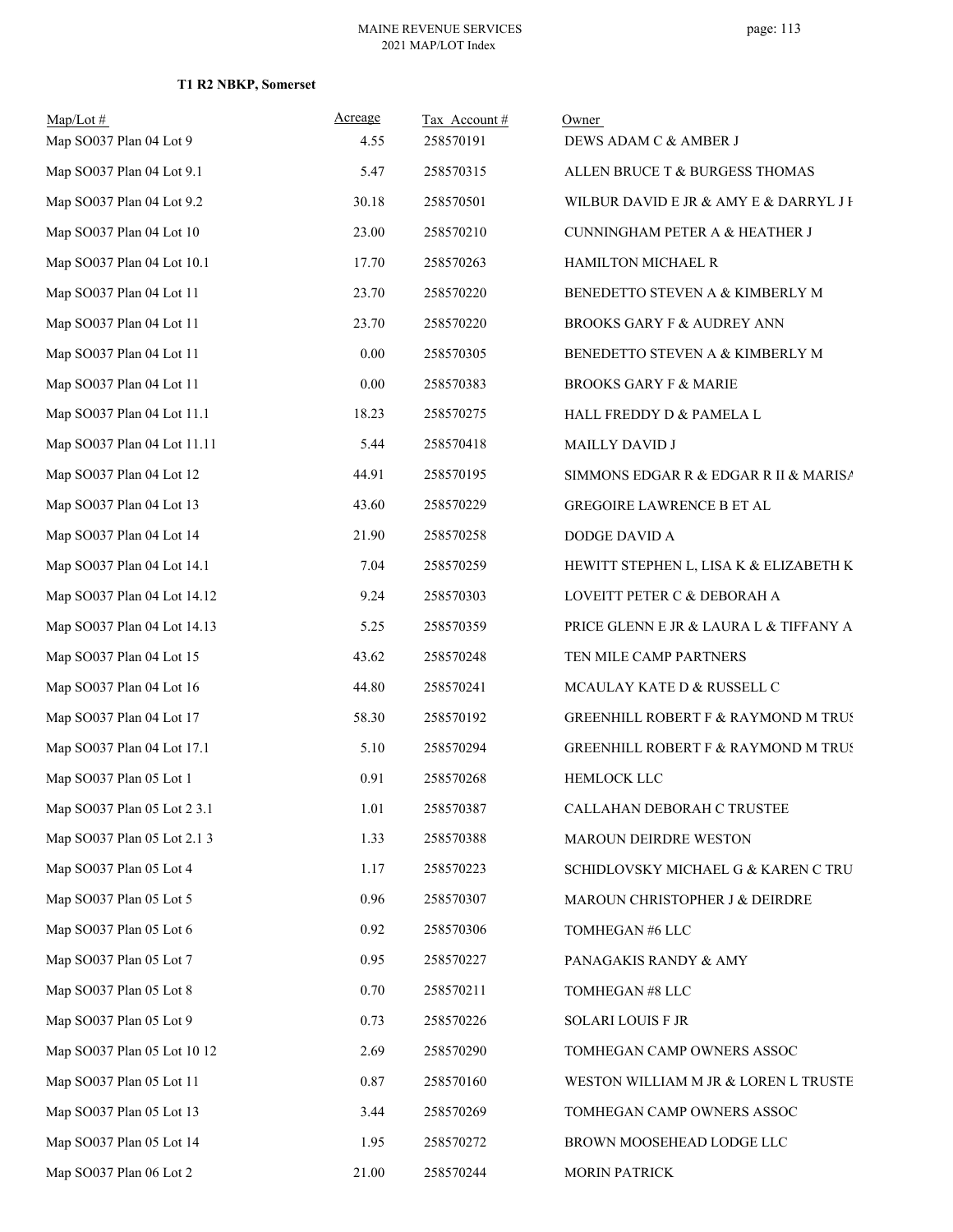| $Map/Lot \#$                                                                               | Acreage  | Tax Account# | Owner                                |
|--------------------------------------------------------------------------------------------|----------|--------------|--------------------------------------|
| Map SO037 Plan 06 Lot 2.1                                                                  | 31.00    | 258570475    | DREW GARY A & CAROLYN M              |
| Map SO037 Plan 07 Lot 1 2                                                                  | 1.00     | 258570070    | HAYES HENRY W JR & JANIS C           |
| Map SO037 Plan 07 Lot 2.1 3                                                                | 1.11     | 258570020    | <b>BRIDGE BRENT A &amp; LAURIE S</b> |
| Map SO037 Plan 07 Lot 4                                                                    | 0.81     | 258570007    | ROCKWOOD CAMPS LLC                   |
| Map SO037 Plan 07 Lot 5                                                                    | 0.67     | 258570031    | MURRAY KATHLEEN S                    |
| Map SO037 Plan 07 Lot 6                                                                    | 0.81     | 258570113    | LEBEL LESTER D & CYNTHIA T           |
| Map SO037 Plan 07 Lot 7 8                                                                  | 1.61     | 258570131    | SKILLIN JEFFREY T & TERRENCE A       |
| Map SO037 Plan 07 Lot 9 10                                                                 | 2.05     | 258570047    | GOODRICH MATTHEW R & BETHANY A       |
| Map SO037 Plan 07 Lot 10.1 11                                                              | 0.94     | 258570399    | GOODRICH MATTHEW R & BETHANY A       |
| Map SO037 Plan 07 Lot 12                                                                   | 0.00     | 258570067    | WILLARD JOHN                         |
| Map SO037 Plan 07 Lot 13                                                                   | 1.05     | 258570146    | <b>EBERT JANET G</b>                 |
| Map SO037 Plan 07 Lot 14                                                                   | 1.54     | 258570271    | VARNEY CHARLES H, GERALDINE V &      |
| Map SO037 Plan 07 Lot 16                                                                   | 2.57     | 258570068    | PLUMMER CRAIG A                      |
| Map SO037 Plan 07 Lot 17                                                                   | 1.44     | 258570052    | BEDELL JOEL T & ANN LOUISE           |
| Map SO037 Plan 07 Lot 18                                                                   | 1.22     | 258570022    | BEDELL JOEL T                        |
| Map SO037 Plan 07 Lot 19                                                                   | 1.37     | 258570104    | WILLARD JOHN                         |
| Map SO037 Plan 07 Lot 20                                                                   | 0.00     | 258570010    | WILLARD JOHN                         |
| Map SO037 Plan 07 Lot 21 22                                                                | 2.18     | 258570284    | WILLARD JOHN E JR                    |
| Map SO037 Plan 07 Lot 23 24 25 26 27                                                       | 4.70     | 258570044    | HARRINGTON BENJAMIN D JR             |
| Map SO037 Plan 07 Lot 28 29                                                                | 1.79     | 258570001    | RAWAN KRISTEN & HEATHER SCHMIDT      |
| Map SO037 Plan 07 Lot 29.1 30 31                                                           | 3.16     | 258570093    | WILLARD JOHN E JR                    |
| Map SO037 Plan 07 Lot 32 33 34                                                             | 2.80     | 258570099    | <b>SEVEY HOWARD E</b>                |
| Map SO037 Plan 07 Lot 32.1                                                                 | 0.74     | 258570436    | <b>SEVEY HOWARD E</b>                |
| Map SO037 Plan 07 Lot 35 36 37 38 39 40<br>41 42 43 44 45 46 47 48 49 50 51 52 53 54<br>55 | $0.00\,$ | 258570153    | <b>BIRCHES RESORT INC</b>            |
| Map SO037 Plan 07 Lot 53 54 55                                                             | 2.12     | 258570329    | WILLARD WILLIAM R SR                 |
| Map SO037 Plan 07 Lot 56                                                                   | 0.61     | 258570084    | KNIGHT DON & BERENICE                |
| Map SO037 Plan 07 Lot 57                                                                   | 0.65     | 258570049    | MILLS JAMES SCOTT & MICHELLE M RICHM |
| Map SO037 Plan 07 Lot 58                                                                   | 0.78     | 258570045    | <b>WORMAN BRAD</b>                   |
| Map SO037 Plan 07 Lot 59                                                                   | 0.68     | 258570069    | <b>BLAKE DAVID W</b>                 |
| Map SO037 Plan 07 Lot 60                                                                   | 1.11     | 258570102    | MAHAN ERICA N                        |
| Map SO037 Plan 07 Lot 61 62 108 109                                                        | 12.91    | 258570023    | FORTIN JONATHAN R & CASSIE R         |
| Map SO037 Plan 07 Lot 63 64                                                                | 0.80     | 258570073    | HAYES WALTER L & H BERNADETTE        |
| Map SO037 Plan 07 Lot 65 111                                                               | 1.27     | 258570119    | PIERCE THOMAS C & CHRISTINE N        |
| Map SO037 Plan 07 Lot 66                                                                   | 0.58     | 258570293    | HAMLEN DAVID W & BARBARA L           |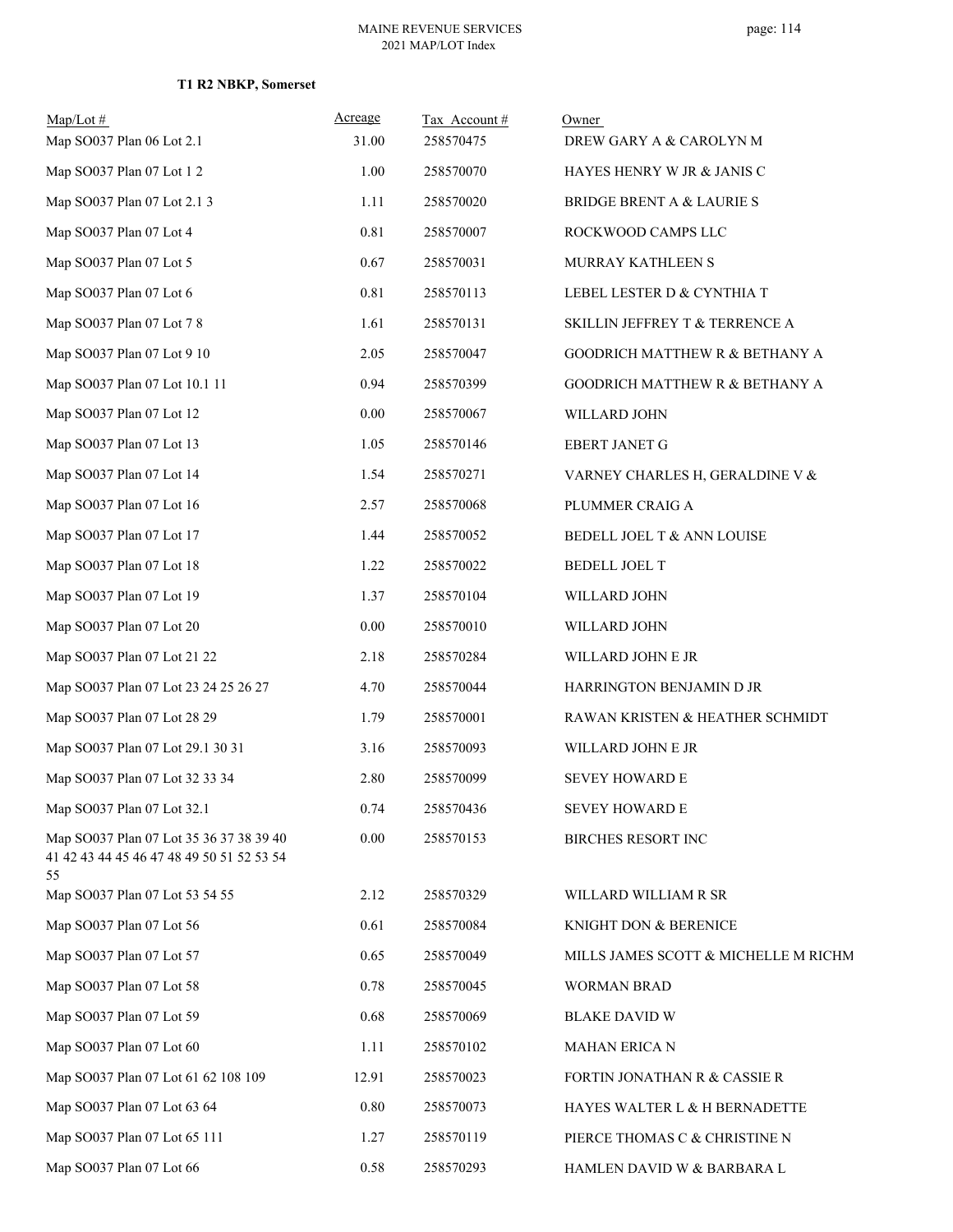| $Map/Lot$ #                  | Acreage  | Tax Account# | Owner                                |
|------------------------------|----------|--------------|--------------------------------------|
| Map SO037 Plan 07 Lot 67     | 0.60     | 258570127    | FENTON ELIZABETH                     |
| Map SO037 Plan 07 Lot 67     | 0.60     | 258570127    | SARGENT STEVEN M                     |
| Map SO037 Plan 07 Lot 67     | 0.60     | 258570127    | <b>SARGENT SCOTT</b>                 |
| Map SO037 Plan 07 Lot 68     | 0.85     | 258570035    | HANSON JANICE S & SHARON S KNIGHT    |
| Map SO037 Plan 07 Lot 69     | 0.90     | 258570053    | FERNALD WILLIAM E & LINDA C          |
| Map SO037 Plan 07 Lot 70     | 1.28     | 258570040    | FAWCETT WALTER L JR & SUSAN B        |
| Map SO037 Plan 07 Lot 71     | 0.86     | 258570006    | COFFMAN BRUCE & DONNA TRUSTEES       |
| Map SO037 Plan 07 Lot 72     | 1.23     | 258570141    | <b>BOURGET ARTHUR ET AL</b>          |
| Map SO037 Plan 07 Lot 73     | 1.24     | 258570126    | RITCHIE EUGENE E                     |
| Map SO037 Plan 07 Lot 74     | 1.23     | 258570162    | BALL RACHEL T & WILLIAM A            |
| Map SO037 Plan 07 Lot 75     | 0.93     | 258570008    | LYONS KEVIN M & LESLIE A             |
| Map SO037 Plan 07 Lot 76     | 0.88     | 258570110    | JAMISON BERTRAM L                    |
| Map SO037 Plan 07 Lot 77     | 1.76     | 258570120    | <b>BRAUER MARK D &amp; LISA K</b>    |
| Map SO037 Plan 07 Lot 78 110 | 1.81     | 258570103    | CARLISLE SCOTT M & MICHELLE A        |
| Map SO037 Plan 07 Lot 79     | 1.04     | 258570002    | ADAMS DAVID E & LINDA                |
| Map SO037 Plan 07 Lot 80     | 1.67     | 258570128    | HALEY LISA ELLEN & CALVIN E BARTLETT |
| Map SO037 Plan 07 Lot 81 112 | 1.64     | 258570048    | PIERCE JOHN B & PATRICIA S           |
| Map SO037 Plan 07 Lot 82     | 1.27     | 258570089    | FERN'S HEAVEN LLC                    |
| Map SO037 Plan 07 Lot 83     | 0.96     | 258570083    | KINNE ROBERT A & STEPHANIE J WAGG    |
| Map SO037 Plan 07 Lot 84     | 0.99     | 258570075    | HENDERSON LLC                        |
| Map SO037 Plan 07 Lot 85 86  | 2.33     | 258570062    | OLLEN, WALTER T JR LIVING TRUST      |
| Map SO037 Plan 07 Lot 87     | 1.46     | 258570074    | LECLERC NORMAND & KATHRYN & BRIAN    |
| Map SO037 Plan 07 Lot 88     | 1.17     | 258570124    | WALKER-ROPER DEBORAH                 |
| Map SO037 Plan 07 Lot 89     | 1.57     | 258570111    | NELSON MICHAEL V & ELLEN             |
| Map SO037 Plan 07 Lot 90     | 0.59     | 258570059    | SPARKS JOSEPH W & PAMELA V           |
| Map SO037 Plan 07 Lot 90.1   | 0.76     | 258570107    | ROOD WELLMAN E & MARGARET S TRUSTE   |
| Map SO037 Plan 07 Lot 91     | 1.39     | 258570034    | LANNIN DONALD R TRUSTEE & JAMES L RU |
| Map SO037 Plan 07 Lot 92     | 1.11     | 258570164    | LANNIN DONALD R TRUSTEE & JAMES L RU |
| Map SO037 Plan 07 Lot 93 118 | 2.02     | 258570147    | FREDETTE TONI                        |
| Map SO037 Plan 07 Lot 94     | 1.92     | 258570145    | HOGAN MICHAEL F                      |
| Map SO037 Plan 07 Lot 95 96  | 1.82     | 258570054    | MCKINNON TIMOTHY J                   |
| Map SO037 Plan 07 Lot 97     | 1.17     | 258570041    | KELSEY PAUL ALBERT JR ET AL          |
| Map SO037 Plan 07 Lot 97.1   | 0.33     | 258570430    | KELSEY PAUL ALBERT JR ET AL          |
| Map SO037 Plan 07 Lot 98     | 1.49     | 258570106    | BLACK POINT RENTALS LLC              |
| Map SO037 Plan 07 Lot 99     | $0.86\,$ | 258570129    | <b>GUERTIN BRADLEY T</b>             |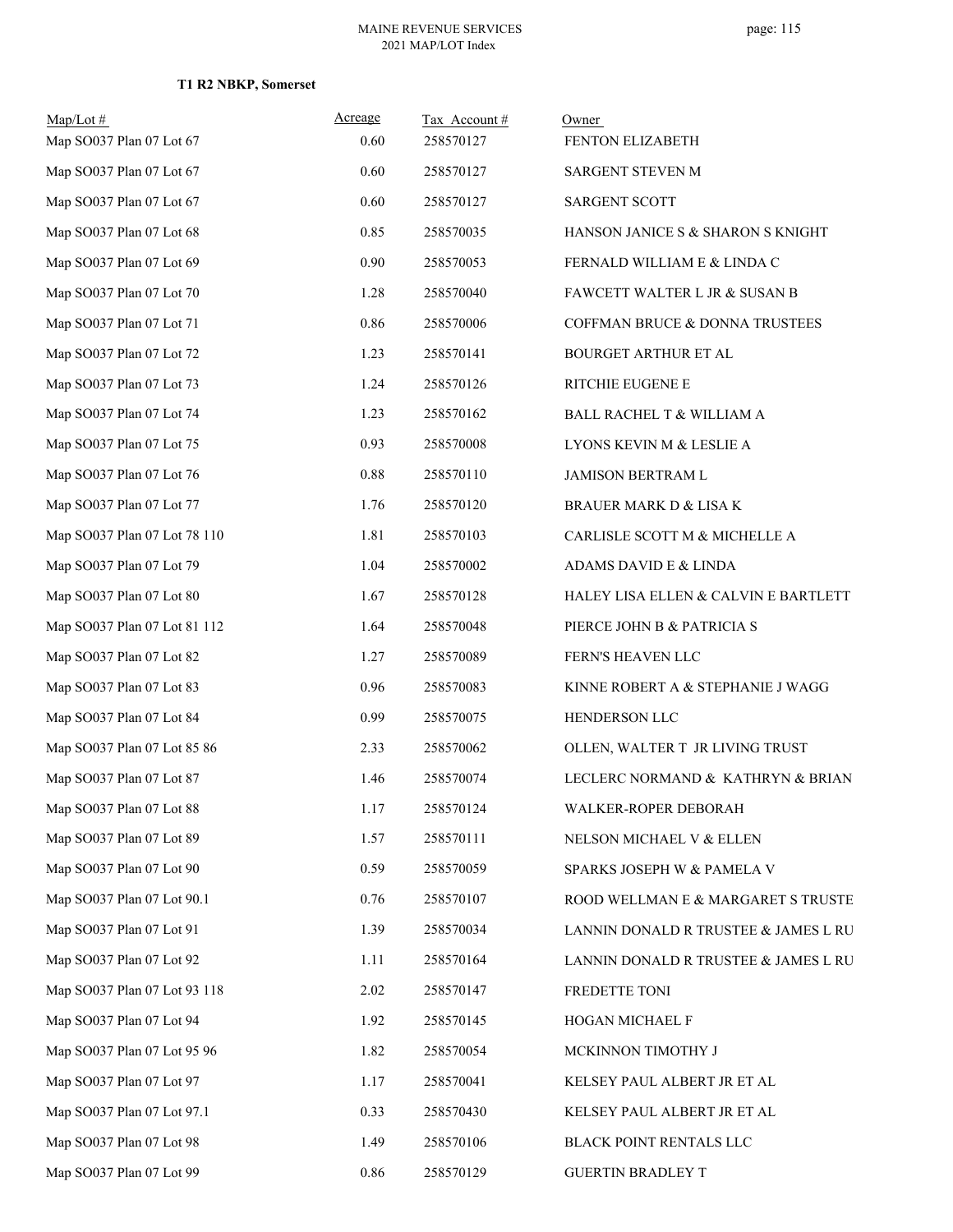| $Map/Lot \#$<br>Map SO037 Plan 07 Lot 100 | Acreage<br>1.20 | Tax Account#<br>258570105 | Owner<br>MASON STANLEY E JR         |
|-------------------------------------------|-----------------|---------------------------|-------------------------------------|
| Map SO037 Plan 07 Lot 101                 | 1.25            | 258570051                 | NORTON TROY A & BETSY C             |
| Map SO037 Plan 07 Lot 102                 | $0.80\,$        | 258570029                 | ROBERTS RICHARD J & NANCY J         |
| Map SO037 Plan 07 Lot 103                 | 0.73            | 258570097                 | LIDBACK KRIS D & DEBORAH L          |
| Map SO037 Plan 07 Lot 103.1               | 0.31            | 258570431                 | LIDBACK KRIS D & DEBORAH L          |
| Map SO037 Plan 07 Lot 104 116             | 1.04            | 258570155                 | ARMENTROUT JOHN C & NANCY L         |
| Map SO037 Plan 07 Lot 105                 | 1.02            | 258570079                 | <b>BUILD JAMES M</b>                |
| Map SO037 Plan 07 Lot 106                 | 0.88            | 258570014                 | RAVIZZA ALVIN N                     |
| Map SO037 Plan 07 Lot 106.1               | 0.31            | 258570456                 | <b>BUILD JAMES M</b>                |
| Map SO037 Plan 07 Lot 107                 | 5.76            | 258570277                 | <b>WORMAN BRAD</b>                  |
| Map SO037 Plan 07 Lot 113                 | 1.04            | 258570311                 | HAMLEN DAVID W & BARBARA L          |
| Map SO037 Plan 07 Lot 114 115             | 1.01            | 258570319                 | SARGENT STEVEN O & SHARON M TRUSTEE |
| Map SO037 Plan 07 Lot 117                 | 2.20            | 258570321                 | RITCHIE CARLA J                     |
| Map SO037 Plan 07 Lot 119                 | 10.25           | 258570330                 | WILLARD WILLIAM R SR                |
| Map SO037 Plan 08 Lot 1                   | 0.85            | 258570334                 | DONOVAN CHAD T                      |
| Map SO037 Plan 08 Lot 2                   | 2.19            | 258570341                 | RAYMOND HAROLD C & LEE I            |
| Map SO037 Plan 08 Lot 3                   | 2.96            | 258570385                 | WILLARD WILLIAM R TRUSTEE           |
| Map SO037 Plan 08 Lot 4                   | 2.60            | 258570335                 | PORTER EDWARD E & MARIE MANNING     |
| Map SO037 Plan 08 Lot 5                   | 2.26            | 258570322                 | KERBAUGH ROBERT D & RONA M          |
| Map SO037 Plan 08 Lot 6                   | 1.78            | 258570378                 | <b>LACOMBE LISA M</b>               |
| Map SO037 Plan 08 Lot 7                   | 1.25            | 258570316                 | RACKLIFF CRAIG S                    |
| Map SO037 Plan 08 Lot 8                   | 0.80            | 258570327                 | <b>TOWLE SHAWN</b>                  |
| Map SO037 Plan 08 Lot 9                   | 0.90            | 258570389                 | LIVINGSTONE MICHAEL WAYNE & CYNTHL  |
| Map SO037 Plan 08 Lot 10                  | 0.92            | 258570339                 | ALBERT NORMAN & MELISSA             |
| Map SO037 Plan 08 Lot 11                  | 1.29            | 258570337                 | MELICAN MARK C                      |
| Map SO037 Plan 08 Lot 12                  | 1.51            | 258570333                 | <b>DUVAL SHANE A</b>                |
| Map SO037 Plan 08 Lot 13                  | 2.00            | 258570324                 | BOWMAN ROBERT T SR & AMY T TRUSTEES |
| Map SO037 Plan 08 Lot 14                  | 1.86            | 258570342                 | KERBAUGH ROBERT D & RONA M          |
| Map SO037 Plan 08 Lot 15                  | 1.32            | 258570332                 | DONAHUE JOHN B & KENNETH LEFEBVRE   |
| Map SO037 Plan 08 Lot 16                  | 1.45            | 258570325                 | <b>KLINE ROY A</b>                  |
| Map SO037 Plan 08 Lot 17                  | 1.42            | 258570356                 | <b>FARLEY TIFFANY</b>               |
| Map SO037 Plan 08 Lot 18                  | 1.02            | 258570340                 | ZELONKA STEPHEN & JOAN A CARRILLO   |
| Map SO037 Plan 08 Lot 19                  | 1.37            | 258570355                 | COGSWELL TIMOTHY L & JILL           |
| Map SO037 Plan 08 Lot 20                  | 0.97            | 258570336                 | COGSWELL TIMOTHY L & JILL E         |
| Map SO037 Plan 08 Lot 21                  | 1.07            | 258570338                 | ROBINSON DANA & CYNTHIA             |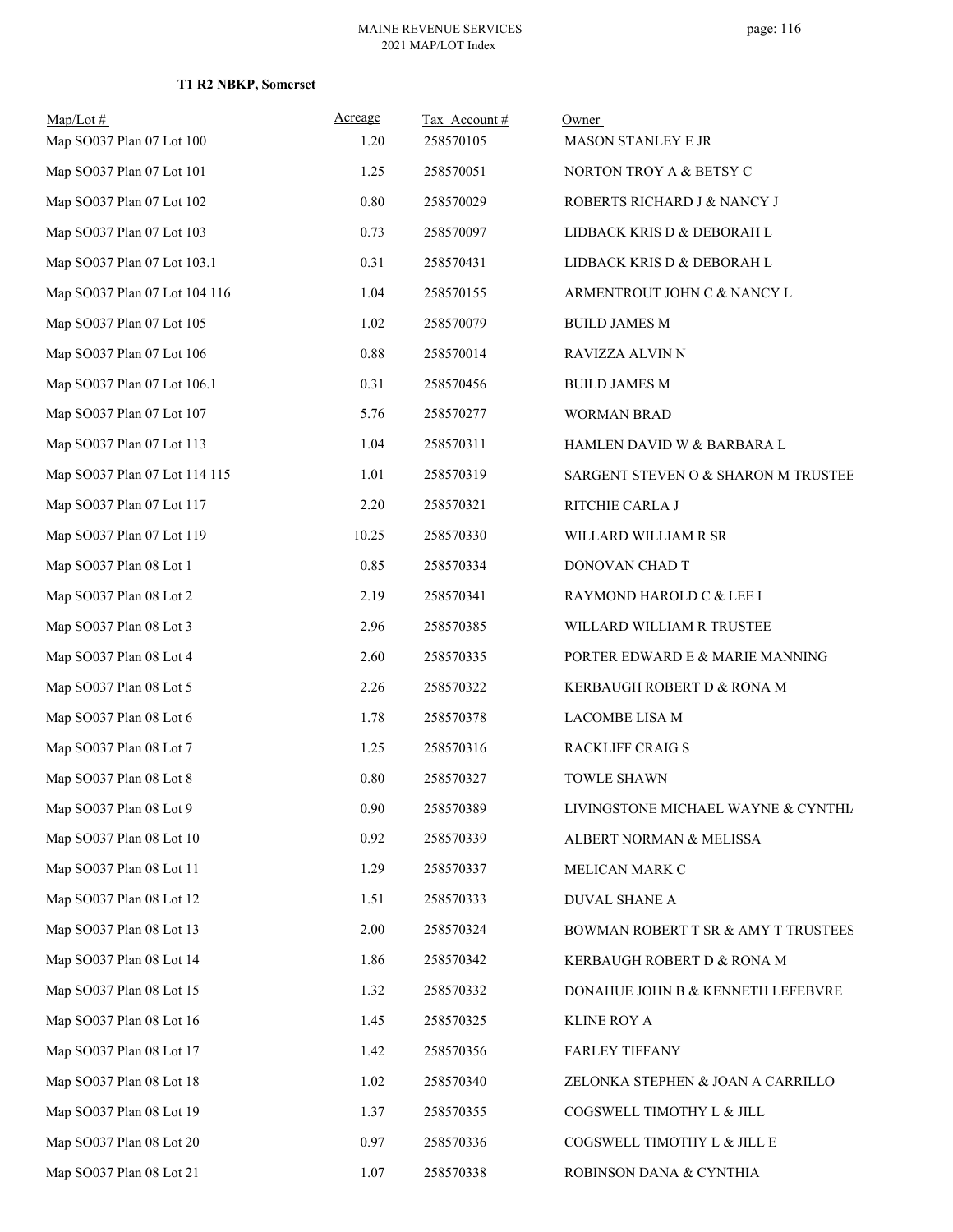| Map/Lot#<br>Map SO037 Plan 08 Lot 22 | Acreage | Tax Account#<br>258570361 | Owner                                  |
|--------------------------------------|---------|---------------------------|----------------------------------------|
|                                      | 0.88    |                           | WALSH MICHAEL T & DENISE A             |
| Map SO037 Plan 08 Lot 23             | 0.90    | 258570323                 | CORMIER JOSEPH A SR                    |
| Map SO037 Plan 08 Lot 24             | 0.90    | 258570326                 | CIANCI RAYMOND M III                   |
| Map SO037 Plan 09 Lot 1              | 1.59    | 258570357                 | LOVEJOY SCOTT                          |
| Map SO037 Plan 09 Lot 2              | 1.61    | 258570345                 | <b>GOSLING DOUGLAS A &amp; MARY C</b>  |
| Map SO037 Plan 09 Lot 3              | 1.80    | 258570348                 | LARRIVEE PAUL JR & LAURA               |
| Map SO037 Plan 10 Lot 8              | 41.07   | 258570366                 | MONTGOMERY MICHAEL W & VICTORIA L      |
| Map SO037 Plan 11 Lot 5              | 1.22    | 258570451                 | SCANNELL CAMILLE I $\&$ FRED A JR      |
| Map SO037 Plan 11 Lot 6              | 1.48    | 258570358                 | DREW GARY A & CAROLYN M                |
| Map SO037 Plan 11 Lot 7              | 1.26    | 258570471                 | <b>TESSELARI DIANE</b>                 |
| Map SO037 Plan 11 Lot 8              | 1.49    | 258570367                 | BRENNAN ROBERT III                     |
| Map SO037 Plan 11 Lot 9              | 1.70    | 258570349                 | ROBIDOUX MARK E & JACQUELINE K TRUS'   |
| Map SO037 Plan 11 Lot 10             | 1.51    | 258570350                 | <b>INGERSON DIANA</b>                  |
| Map SO037 Plan 12 Lot 1.1            | 6.20    | 258570428                 | BRASSUA LAKE OWNERS ASSOCIATION        |
| Map SO037 Plan 12 Lot 1.2            | 2.28    | 258570429                 | BRASSUA LAKE OWNERS ASSOCIATION        |
| Map SO037 Plan 12 Lot 1.3            | 5.93    | 258570427                 | BRASSUA LAKE OWNERS ASSOCIATION        |
| Map SO037 Plan 12 Lot 1.4            | 1.87    | 258570426                 | BRASSUA LAKE OWNERS ASSOCIATION        |
| Map SO037 Plan 12 Lot 1.5            | 2.17    | 258570425                 | BRASSUA LAKE OWNERS ASSOCIATION        |
| Map SO037 Plan 12 Lot 1.6            | 9.80    | 258570424                 | BRASSUA LAKE OWNERS ASSOCIATION        |
| Map SO037 Plan 12 Lot 1.7            | 24.00   | 258570368                 | BRASSUA LAKE OWNERS ASSOCIATION        |
| Map SO037 Plan 12 Lot 11.1           | 2.99    | 258570433                 | YAKUTIS PETER J & WOLFE PATRICIA J     |
| Map SO037 Plan 12 Lot 11.2           | 3.61    | 258570434                 | PINKHAM THERESA L                      |
| Map SO037 Plan 12 Lot 12             | 3.59    | 258570435                 | PEDDIE WILLIAM A & WANDA J             |
| Map SO037 Plan 12 Lot 13             | 4.32    | 258570415                 | NICHOLS JUSTIN D & ASHLEY              |
| Map SO037 Plan 12 Lot 14             | 3.76    | 258570423                 | <b>CLOUTIER THOMAS R &amp; JAYNE R</b> |
| Map SO037 Plan 12 Lot 15             | 3.20    | 258570422                 | HALL JEREMY W                          |
| Map SO037 Plan 12 Lot 16             | 2.77    | 258570404                 | RAWDING THOMAS J                       |
| Map SO037 Plan 12 Lot 17             | 2.84    | 258570421                 | KEANE JOHN P & MARYANN E               |
| Map SO037 Plan 12 Lot 18             | 2.72    | 258570414                 | MCMULLEN RANDY W & ERICA L             |
| Map SO037 Plan 12 Lot 19             | 2.33    | 258570417                 | WHITE LUKE E & AMANDA                  |
| Map SO037 Plan 12 Lot 20             | 2.68    | 258570406                 | PERKINS MICHAEL S & BRENDA M CLEMEN'   |
| Map SO037 Plan 12 Lot 21             | 3.21    | 258570411                 | MYNAHAN TIMOTHY F, BERNADETTE A & P    |
| Map SO037 Plan 12 Lot 22             | 3.59    | 258570410                 | TREMBLAY DENNIS P & KATHLEEN M         |
| Map SO037 Plan 12 Lot 23             | 3.77    | 258570395                 | RYAN MICHAEL P & CHERYL A              |
| Map SO037 Plan 12 Lot 24             | 3.83    | 258570396                 | HAYDEN WILLIAM C & MARCIA J            |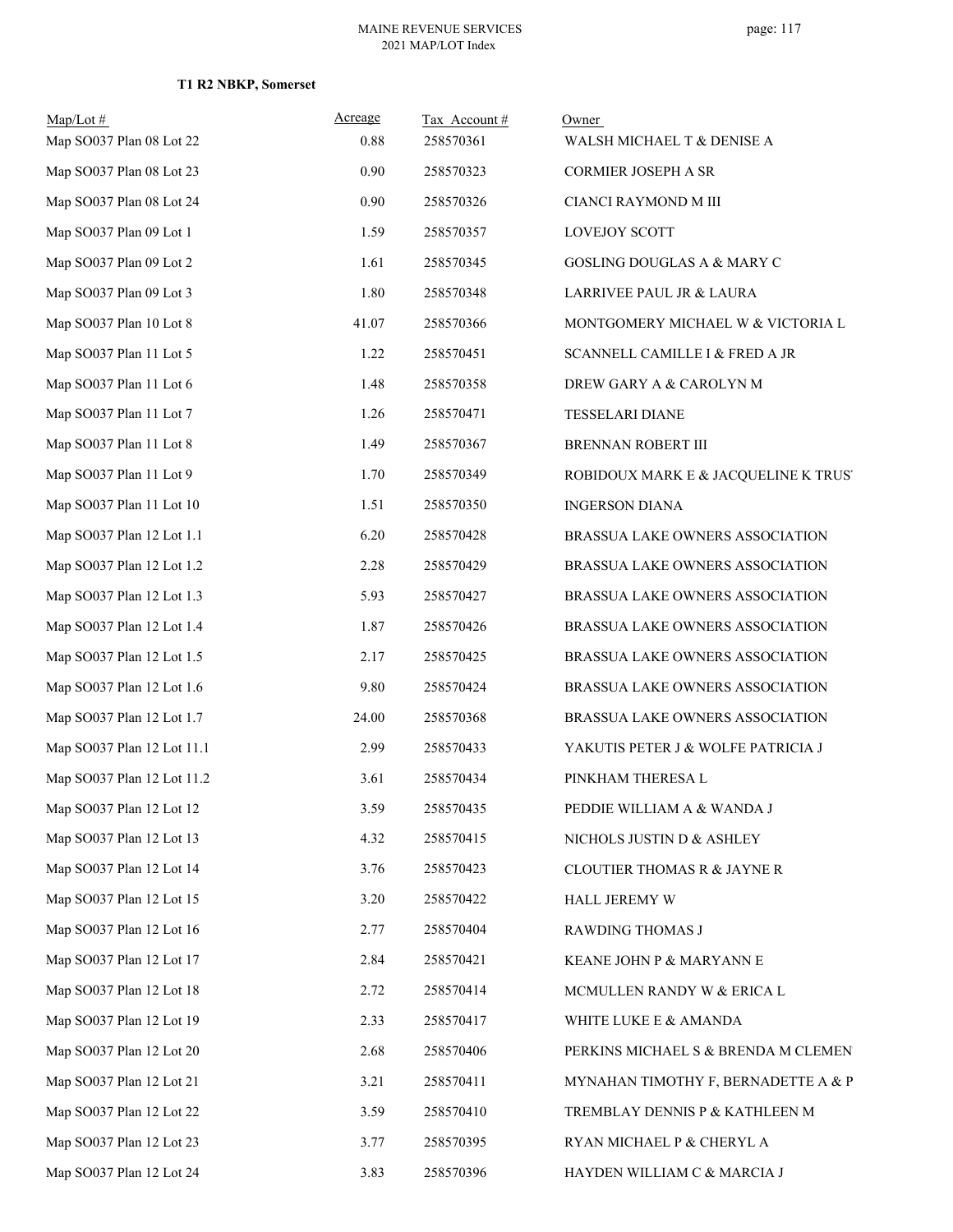| $Map/Lot \#$<br>Map SO037 Plan 12 Lot 25 26 | Acreage<br>7.11 | Tax Account#<br>258570397 | Owner<br>BUSKO JONNATHAN M & PAULINE K |
|---------------------------------------------|-----------------|---------------------------|----------------------------------------|
| Map SO037 Plan 12 Lot 27                    | 3.35            | 258570380                 | BLACKSTONE JON V & DAWNA L             |
| Map SO037 Plan 12 Lot 29 30                 | 5.86            | 258570381                 | VINAGRO JOSEPH R                       |
| Map SO037 Plan 12 Lot 31                    | 3.32            | 258570407                 | SNOWDEN BOYD A & TRACY L               |
| Map SO037 Plan 12 Lot 32                    | 3.17            | 258570412                 | PINKHAM FRED A JR & BONNIE L           |
| Map SO037 Plan 12 Lot 33                    | 2.82            | 258570403                 | ALLEY BENJAMIN J & AIMEE M             |
| Map SO037 Plan 12 Lot 34                    | 2.57            | 258570371                 | CHASSE JESSICA L                       |
| Map SO037 Plan 12 Lot 35                    | 2.23            | 258570370                 | JUSCZAK TIMOTHY J                      |
| Map SO037 Plan 12 Lot 36                    | 2.25            | 258570416                 | SYMONDS ROBERT T & KRISTINA L          |
| Map SO037 Plan 12 Lot 37                    | 2.10            | 258570405                 | HEBERT MICHAEL R & LISA C              |
| Map SO037 Plan 12 Lot 38                    | 2.08            | 258570420                 | CLARK ROBERT G & SHARON A              |
| Map SO037 Plan 12 Lot 39                    | 1.95            | 258570409                 | TRASK LEWIS K & GWENDOLYN A TRUSTEF    |
| Map SO037 Plan 12 Lot 40                    | 2.08            | 258570481                 | JONES FREDERICK B &                    |
| Map SO037 Plan 12 Lot 41                    | 2.09            | 258570408                 | <b>BAILEY BENDRIX L</b>                |
| Map SO037 Plan 12 Lot 41                    | 2.09            | 258570491                 | OLDEN DONALD E & TAMARA J              |
| Map SO037 Plan 12 Lot 42                    | 1.90            | 258570492                 | <b>QUIRK SETH A &amp; MARIELLA</b>     |
| Map SO037 Plan 12 Lot 43                    | 3.47            | 258570482                 | CADY ANDREW J & TERI A                 |
| Map SO037 Plan 12 Lot 44                    | 3.75            | 258570483                 | <b>BABIARZ JAMES G &amp; ANNA</b>      |
| Map SO037 Plan 12 Lot 45                    | 3.58            | 258570390                 | <b>GRIFFIN THOMAS E &amp; JUDITH I</b> |
| Map SO037 Plan 12 Lot 46                    | 2.41            | 258570419                 | <b>GRIFFIN THOMAS E &amp; JUDITH I</b> |
| Map SO037 Plan 12 Lot 47                    | 2.25            | 258570413                 | DYER EVERETT C II                      |
| Map SO037 Plan 12 Lot 48                    | 1.94            | 258570402                 | <b>ATTAWAY DOROTHY C &amp;</b>         |
| Map SO037 Plan 12 Lot 49                    | 2.05            | 258570394                 | ATTAWAY DOROTHY C &                    |
| Map SO037 Plan 12 Lot 50                    | 2.12            | 258570379                 | DEWINTER THEO A & DOROTHY C ATTAWA     |
| Map SO037 Plan 12 Lot 51                    | 5.40            | 258570393                 | WATSON LEWIS M III & REBECCA D         |
| Map SO037 Plan 12 Lot 52                    | 5.70            | 258570400                 | APANASENKO EUGENE & ELENA LUBINETS     |
| Map SO037 Plan 12 Lot 53                    | 4.00            | 258570401                 | VAIL LEONARD C & DEBORAH L             |
| Map SO037 Plan 12 Lot 54                    | 9.96            | 258570392                 | PARKER FRED W & CHERYL L PARKER        |
| Map SO037 Plan 13 Lot 1                     | 2.59            | 258570443                 | <b>J &amp; S HOLDINGS LLC</b>          |
| Map SO037 Plan 13 Lot 2                     | 1.35            | 258570499                 | MJG PROPERTIES LLC                     |
| Map SO037 Plan 13 Lot 3                     | 2.48            | 258570442                 | MOORE BENJAMIN C                       |
| Map SO037 Plan 13 Lot 4                     | 3.50            | 258570444                 | PETTEGROW WARREN B                     |
| Map SO037 Plan 13 Lot 5                     | 2.78            | 258570445                 | <b>HARPER JOEL S</b>                   |
| Map SO037 Plan 13 Lot 6                     | 2.11            | 258570437                 | COST CORRINE C                         |
| Map SO037 Plan 13 Lot 7                     | 3.04            | 258570462                 | MOOSEHEAD LAKE BOGGESS LLC             |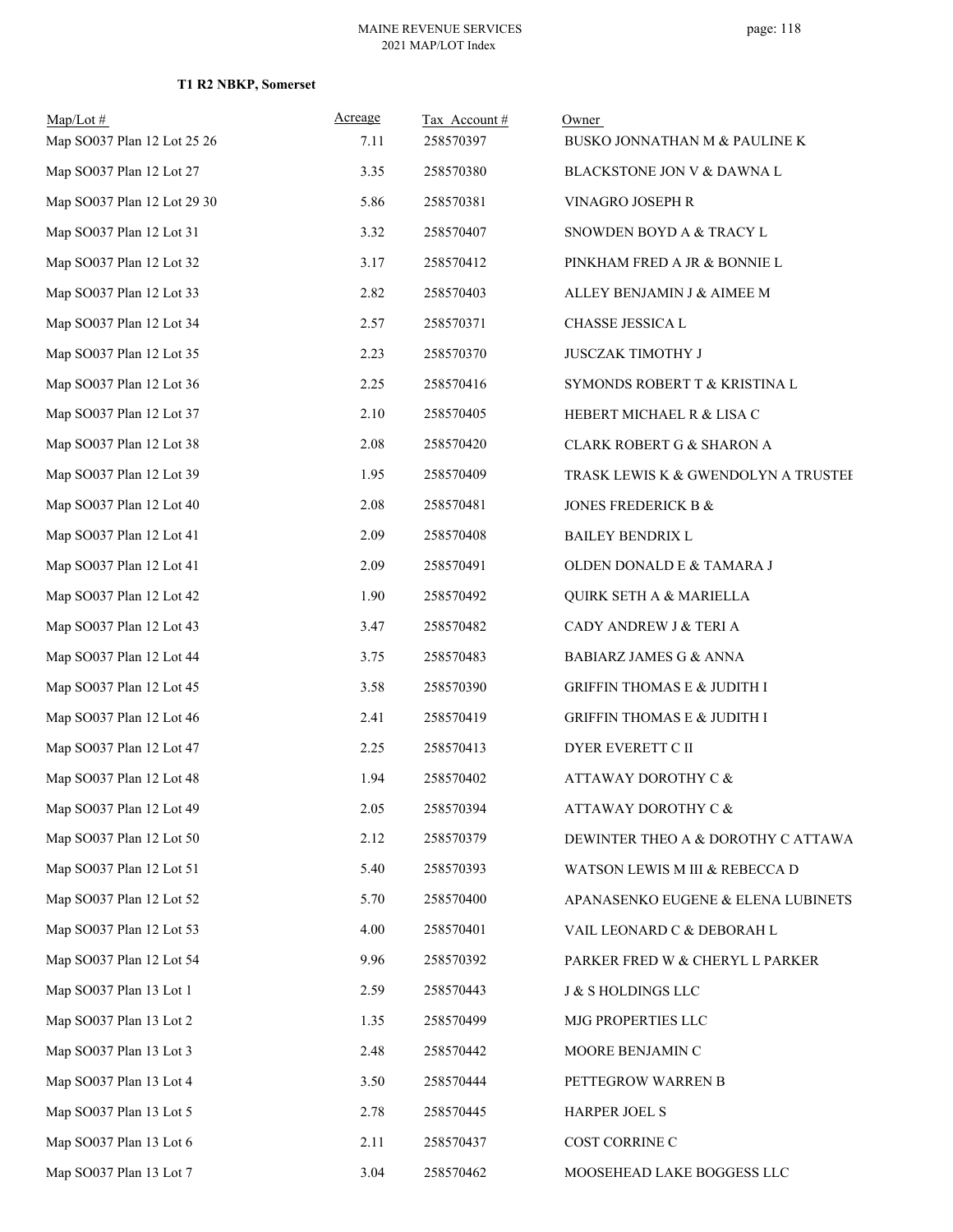| $Map/Lot \#$                | Acreage | Tax Account# | Owner                                      |
|-----------------------------|---------|--------------|--------------------------------------------|
| Map SO037 Plan 13 Lot 8     | 1.97    | 258570463    | MOOSEHEAD LAKE BOGGESS LLC                 |
| Map SO037 Plan 13 Lot 9     | 1.83    | 258570438    | <b>JOSEPH ANDREW M &amp; KATE J FOLGER</b> |
| Map SO037 Plan 13 Lot 10    | 2.12    | 258570470    | THREE JOSEPHS LLC                          |
| Map SO037 Plan 13 Lot 11    | 2.43    | 258570479    | MEDORO RALPH A & JANE                      |
| Map SO037 Plan 13 Lot 12    | 2.53    | 258570488    | MCLAUGHLIN CHRISTOPHER & DONNA             |
| Map SO037 Plan 13 Lot 13    | 2.90    | 258570498    | VIGUE ELIZABETH E & PHILIP J IV            |
| Map SO037 Plan 13 Lot 14    | 1.94    | 258570497    | BATCHELDER JASON A                         |
| Map SO037 Plan 13 Lot 15    | 2.36    | 258570493    | SHERWOOD ROBERTA G                         |
| Map SO037 Plan 13 Lot 16    | 2.18    | 258570478    | <b>SIMS JARED</b>                          |
| Map SO037 Plan 13 Lot 17    | 2.06    | 258570464    | MJG PROPERTIES LLC                         |
| Map SO037 Plan 13 Lot 18 24 | 2.41    | 258570500    | MJG PROPERTIES LLC                         |
| Map SO037 Plan 13 Lot 19    | 1.93    | 258570480    | DUARTE DOUGLAS PAUL JR & DANIEL JOHN       |
| Map SO037 Plan 13 Lot 20    | 2.76    | 258570487    | <b>GAY BARRY E</b>                         |
| Map SO037 Plan 13 Lot 21    | 2.11    | 258570477    | <b>GAY BARRY E</b>                         |
| Map SO037 Plan 13 Lot 22    | 3.00    | 258570441    | MOORE BENJAMIN C                           |
| Map SO037 Plan 13 Lot 23    | 2.07    | 258570495    | KAMM MATTHEW G & EMMA D                    |
| Map SO037 Plan 13 Lot 25    | 1.93    | 258570496    | <b>JENSEN IAN R</b>                        |
| Map SO037 Plan 13 Lot 26    | 3.77    | 258570439    | PAQUETTE JEFFREY D & BETTY L               |
| Map SO037 Plan 13 Lot 27    | 2.94    | 258570448    | UNDERHILL JERILYN ROLANDE & KENNETH        |
| Map SO037 Plan 13 Lot 28    | 2.71    | 258570449    | AMOROSO JEFFREY S & MELISSA J              |
| Map SO037 Plan 13 Lot 29    | 3.24    | 258570440    | SCHUSTER JOHN S & WENDY L SCHURGOT &       |
| Map SO037 Plan 13 Lot 30    | 2.63    | 258570450    | DELLAVALLE JOSEPH & FRANCESCO J IV         |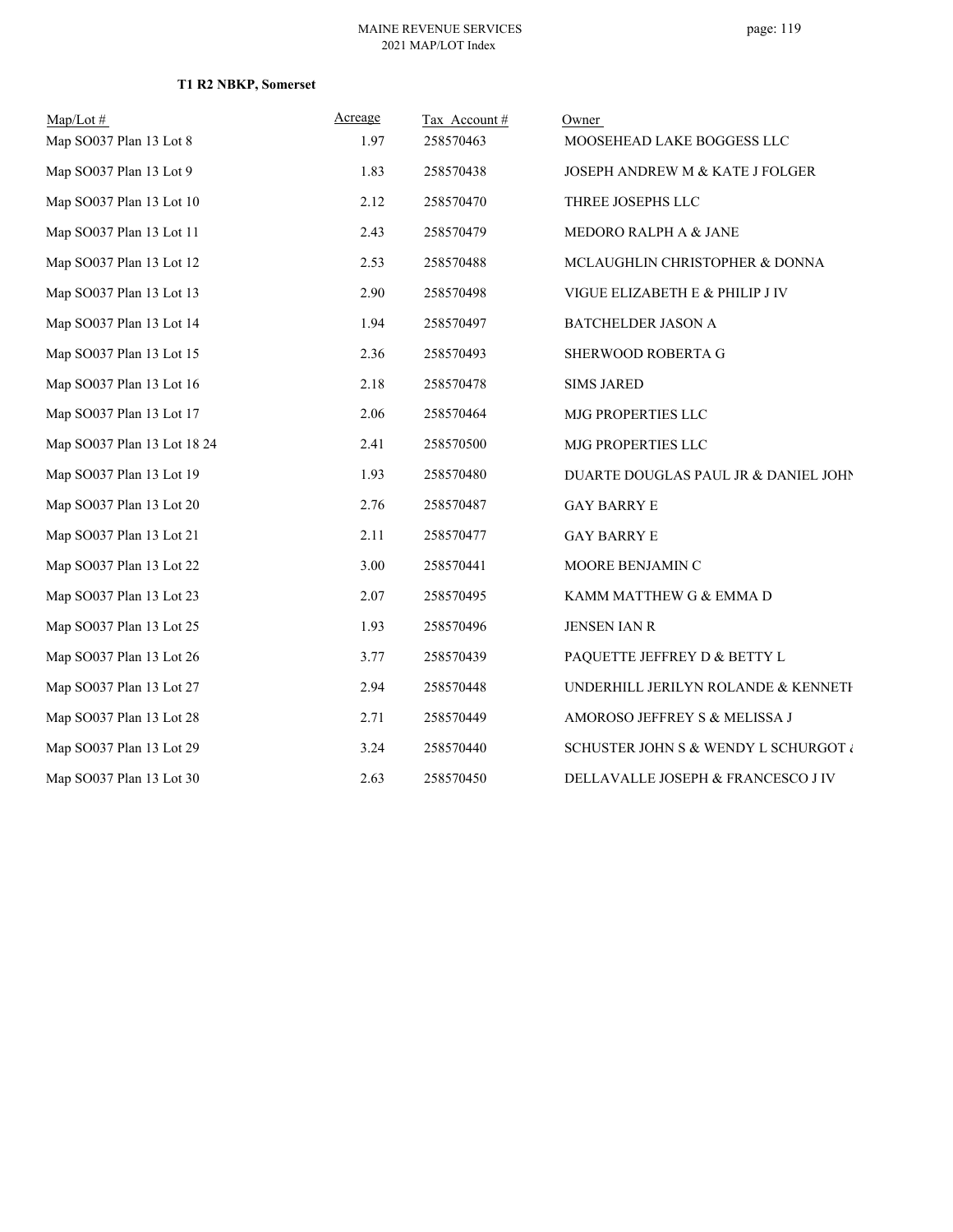| $\text{Map/Lot} \#$             | Acreage   | Tax Account # | Owner                            |
|---------------------------------|-----------|---------------|----------------------------------|
| Map SO038 Plan 01 Lot 1 3 4 5 7 | 23,754.00 | 258140005     | WEYERHAEUSER COMPANY             |
| Map SO038 Plan 01 Lot 2         | 1.155.00  | 258140001     | BROOKFIELD WHITE PINES HYDRO LLC |
| Map $SO038$ Plan 01 Lot 6       | 0.50      | 258140002     | BRASSUA BLACK POINT LLC          |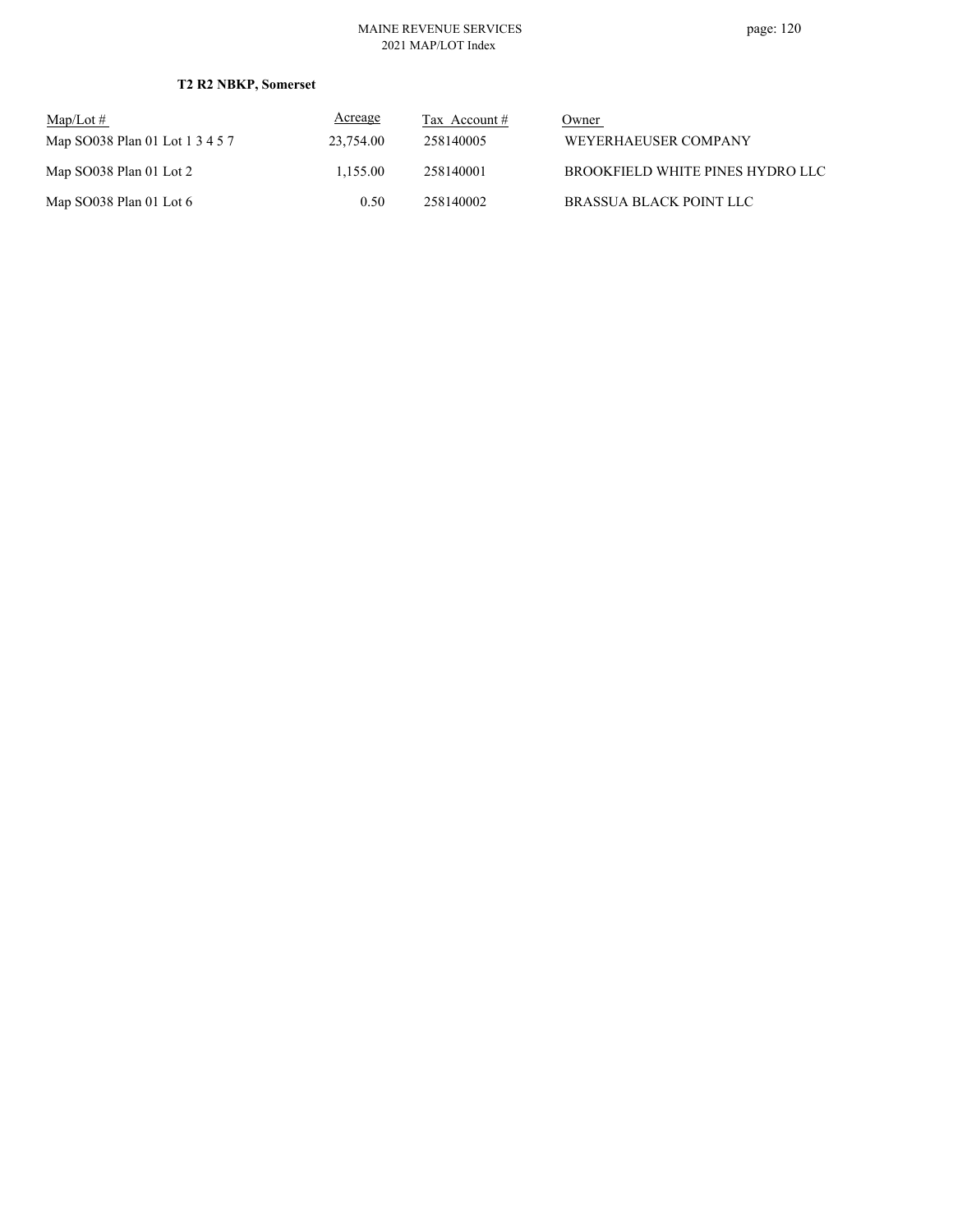| $Map/Lot \#$              | Acreage   | Tax Account # | Owner                   |
|---------------------------|-----------|---------------|-------------------------|
| Map SO039 Plan 01 Lot 1 2 | 22,596.00 | 258560002     | WEYERHAEUSER COMPANY    |
| Map $SO039$ Plan 01 Lot 3 | 0.00      | 258560001     | <b>BROCHU JOHN</b>      |
| Map SO039 Plan 01 Lot 3 4 | 1.67      | 258560005     | WEYERHAEUSER NR COMPANY |
| Map SO039 Plan 01 Lot 4   | 0.00      | 258560004     | SHELLEY WILLIAM         |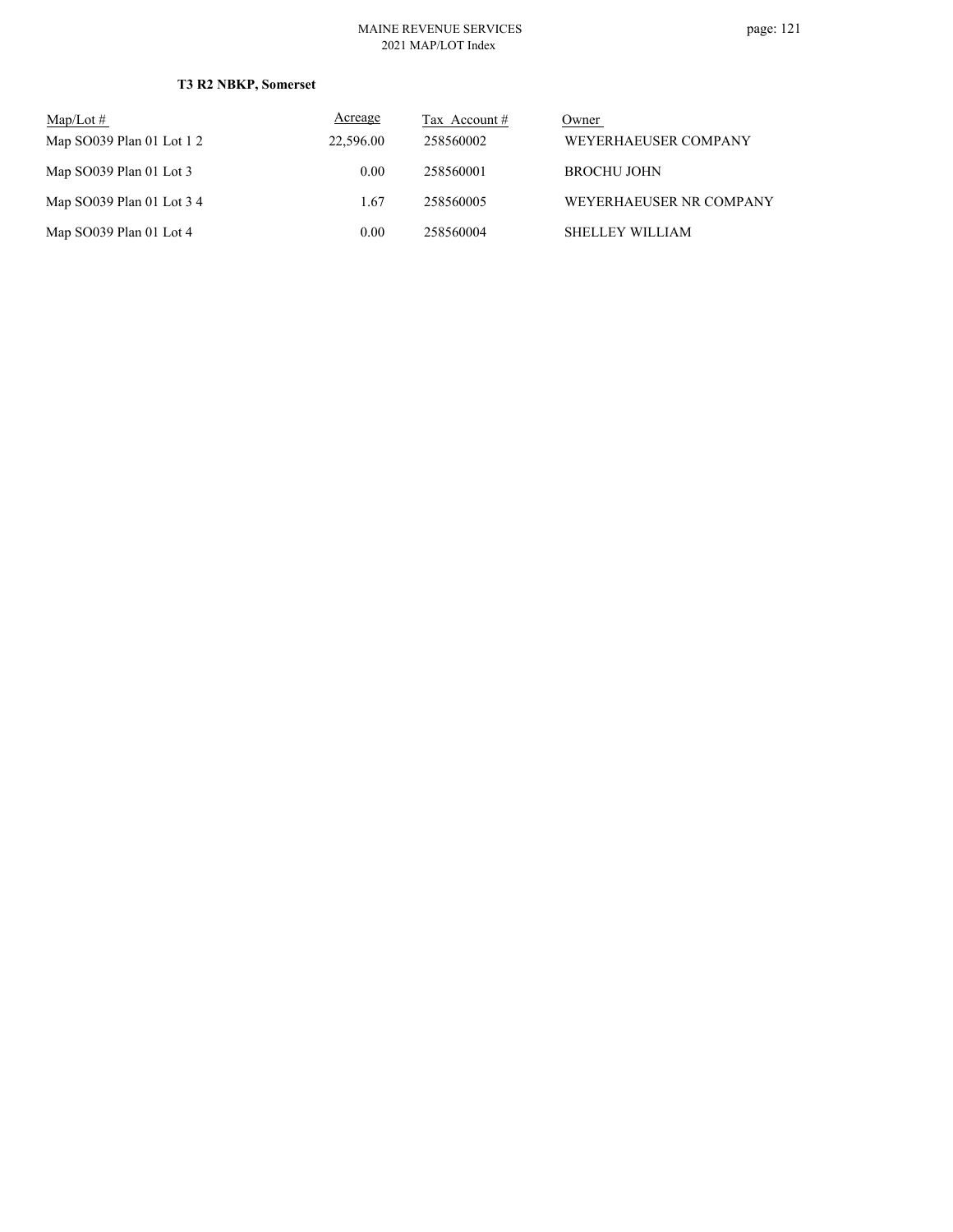| Map/Lot $#$                 | Acreage   | Tax Account $#$ | Owner                          |
|-----------------------------|-----------|-----------------|--------------------------------|
| Map SO040 Plan 01 Lot 1     | 23,604.00 | 258240001       | FRONTIER FOREST LLC            |
| Map $SO040$ Plan 01 Lot 1.1 | 1.40      | 258240005       | FIFE CHRISTOPHER R & MICHELE M |
| Map $SO040$ Plan 01 Lot 1.2 | 3.25      | 258240003       | TURNER POND CLUB INC           |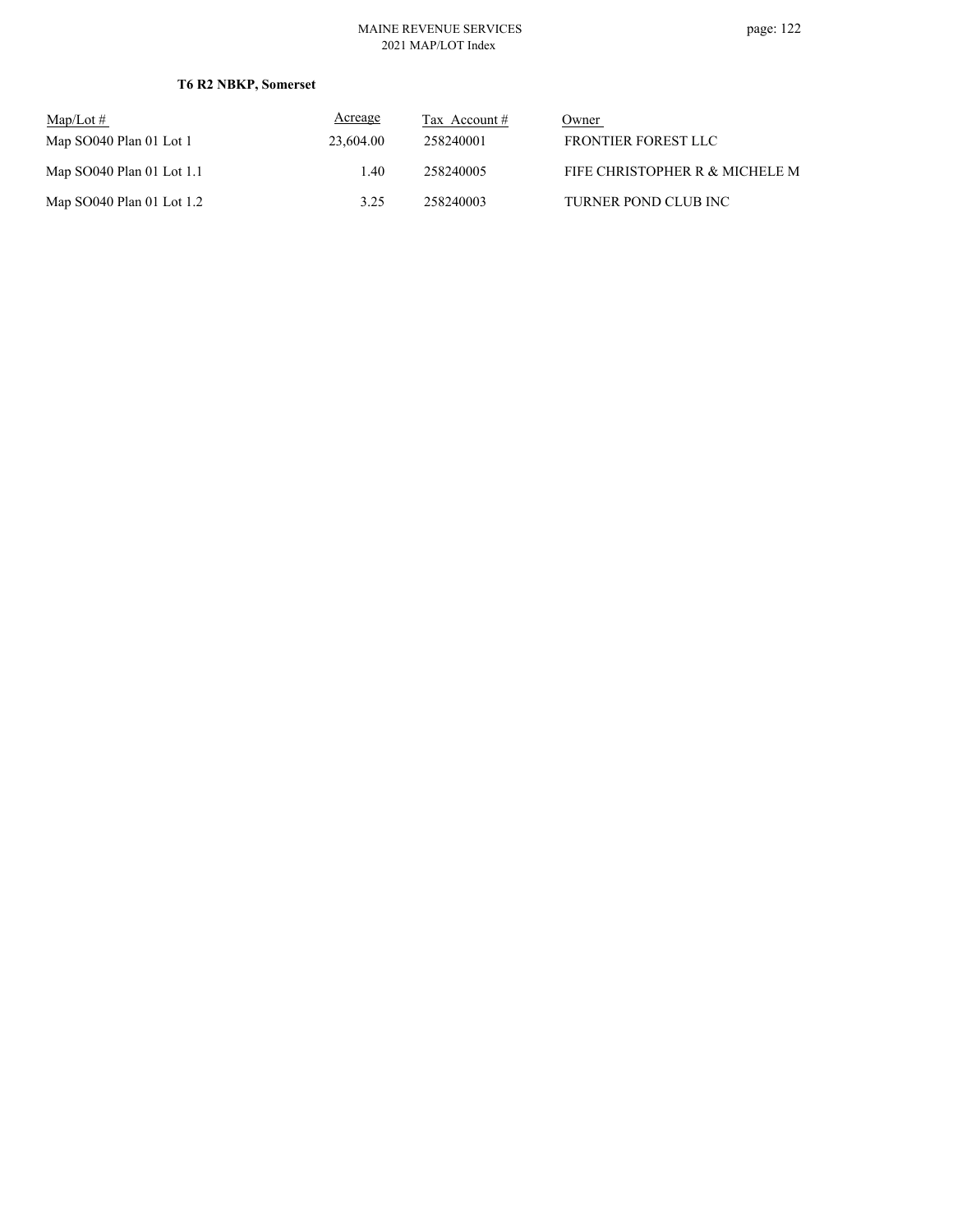# **Big W, NBKP, Somerset**

| $Map/Lot \#$<br>Map SO041 Plan 01 Lot 1 2 | Acreage<br>11,283.00 | Tax Account#<br>258100037 | Owner<br>WEYERHAEUSER COMPANY         |
|-------------------------------------------|----------------------|---------------------------|---------------------------------------|
| Map SO041 Plan 02 Lot 1                   | 13.00                | 258100009                 | CAMP CHENANGO LLC                     |
| Map SO041 Plan 02 Lot 2.1 2.2             | 12.00                | 258100014                 | FINCH HENRY L III                     |
| Map SO041 Plan 02 Lot 3                   | 10.00                | 258100016                 | <b>FINCH ANNIE R</b>                  |
| Map SO041 Plan 02 Lot 4.11                | 3.80                 | 258100045                 | TEMPLE ROGER C & JEAN C & CAROLYN T A |
| Map SO041 Plan 02 Lot 4.12 4.3            | 8.35                 | 258100028                 | <b>LEMOS DAVID W</b>                  |
| Map SO041 Plan 02 Lot 4.2                 | 4.25                 | 258100019                 | HATCH DOUGLAS W                       |
| Map SO041 Plan 02 Lot 5                   | 12.22                | 258100002                 | JINDRA JOSEF K SR                     |
| Map SO041 Plan 02 Lot 5.2                 | 1.70                 | 258100049                 | HATCH DOUGLAS W                       |
| Map SO041 Plan 02 Lot 6                   | 17.60                | 258100024                 | KOZLOSKY CHARLES & MARTHA             |
| Map SO041 Plan 02 Lot 7                   | 42.00                | 258100026                 | AGUIDEN LODGE LLC                     |
| Map SO041 Plan 02 Lot 8                   | 15.72                | 258100025                 | KENNEDY ROBERT F & JEAN E             |
| Map SO041 Plan 02 Lot 8.1                 | 3.53                 | 258100063                 | KENNEDY KAREN ANN                     |
| Map SO041 Plan 02 Lot 8.2                 | 3.86                 | 258100062                 | KENNEDY THOMAS F                      |
| Map SO041 Plan 02 Lot 8.3                 | 3.03                 | 258100061                 | KENNEDY KAREN ANN                     |
| Map SO041 Plan 02 Lot 8.4                 | 2.86                 | 258100060                 | OTTO CHERYLE ANN                      |
| Map SO041 Plan 02 Lot 9                   | 9.00                 | 258100023                 | NEWELL DONALD L & PATRICIA L          |
| Map SO041 Plan 02 Lot 10.1                | 6.68                 | 258100006                 | BERRY ROBERT L JR & TRUDITH G         |
| Map SO041 Plan 02 Lot 10.2                | 3.44                 | 258100004                 | EDGERLY MARVIN & DONNA N              |
| Map SO041 Plan 02 Lot 10.21               | 3.44                 | 258100050                 | RIITANO DOMINICK M                    |
| Map SO041 Plan 02 Lot 11                  | 22.00                | 258100012                 | COOK JAMES H & WENDY L                |
| Map SO041 Plan 02 Lot 12.1                | 4.40                 | 258100005                 | HARVEY BLAINE D & CAROL A             |
| Map SO041 Plan 02 Lot 12.2                | 5.64                 | 258100033                 | WILEY ROBIN M                         |
| Map SO041 Plan 02 Lot 13                  | 3.00                 | 258100017                 | WILEY LEWIS F JR & JEAN A             |
| Map SO041 Plan 02 Lot 14                  | 0.57                 | 258100039                 | PERRY JANICE J TRUSTEE                |
| Map SO041 Plan 02 Lot 15                  | 3.00                 | 258100035                 | HOLLIS RICHARD                        |
| Map SO041 Plan 02 Lot 16                  | 0.20                 | 258100020                 | HIGGINS JOHN Y, KATHERINE H JARBOE    |
| Map SO041 Plan 02 Lot 17                  | 0.21                 | 258100001                 | HOLLAND SHAWN W & REGINA A            |
| Map SO041 Plan 02 Lot 18                  | 0.41                 | 258100032                 | JOHNSON TARA & LANCE M; EDWARD A RU   |
| Map SO041 Plan 02 Lot 19.1 19.2           | 0.37                 | 258100003                 | HOLLIS RICHARD H                      |
| Map SO041 Plan 02 Lot 20 21               | 0.49                 | 258100021                 | HOLLIS HENRY B ET AL                  |
| Map SO041 Plan 02 Lot 22                  | 2.00                 | 258100013                 | HAMMOND GREGORY E & DEBORAH A ET A    |
| Map SO041 Plan 02 Lot 23                  | 20.00                | 258100015                 | MAINE STATE OF                        |
| Map SO041 Plan 02 Lot 23                  | 0.00                 | 258100059                 | LEWIS NORMAN E JR                     |
| Map SO041 Plan 02 Lot 24                  | 0.00                 | 258100008                 | MARKS SHARON ET AL                    |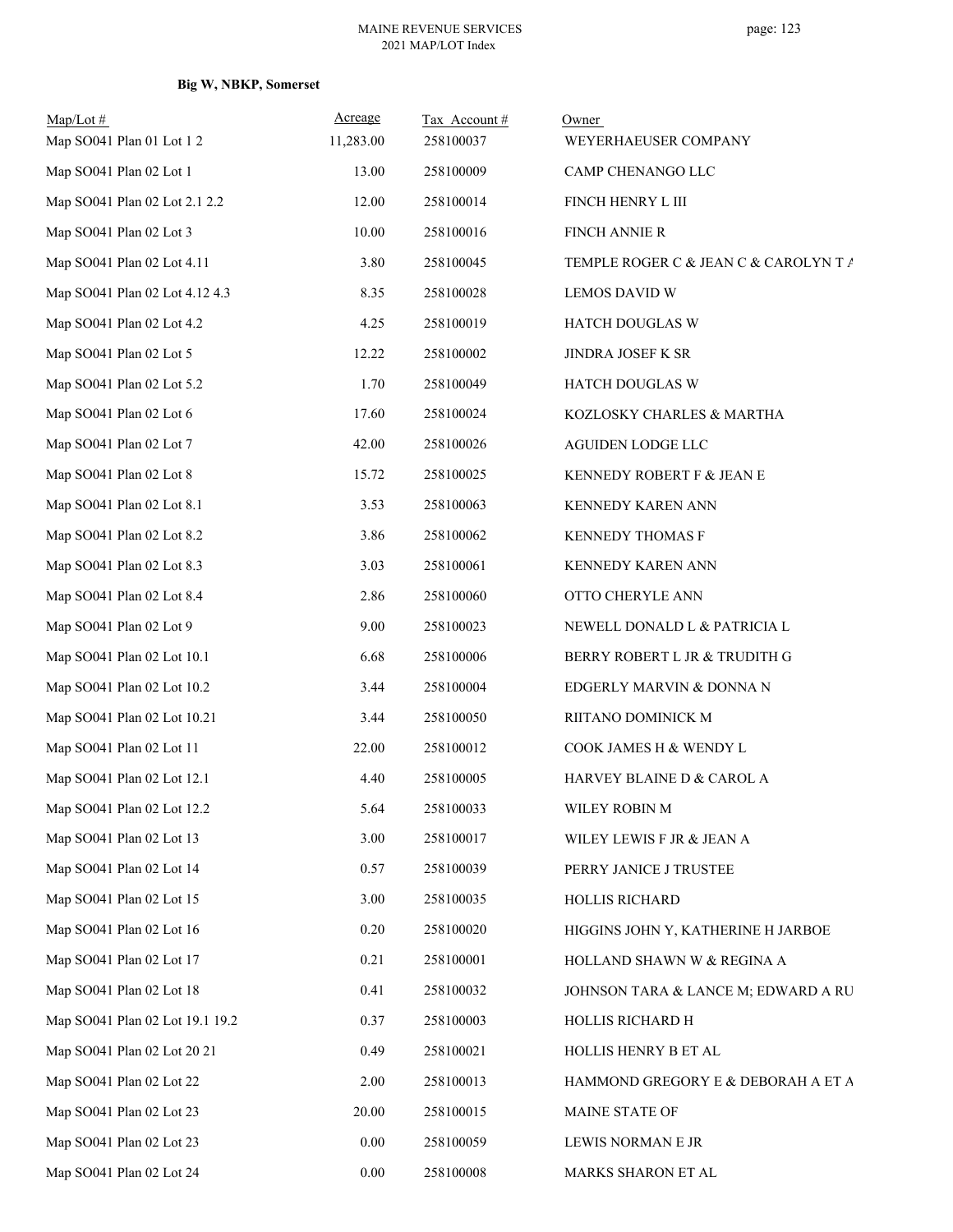# **Big W, NBKP, Somerset**

| $Map/Lot \#$                     | Acreage  | Tax Account# | Owner                                |
|----------------------------------|----------|--------------|--------------------------------------|
| Map SO041 Plan 02 Lot 24 25      | 4.44     | 258100018    | DAVIS BARBARA E                      |
| Map SO041 Plan 02 Lot 24         | 0.00     | 258100022    | PINARD JOCELYN G TRUSTEE             |
| Map SO041 Plan 02 Lot 24         | 0.00     | 258100036    | WILEY LEWIS                          |
| Map SO041 Plan 02 Lot 24         | 0.00     | 258100044    | PINARD JOCELYN G TRUSTEE             |
| Map SO041 Plan 02 Lot 24         | 0.00     | 258100048    | MACOMBER DAVID ET AL                 |
| Map SO041 Plan 02 Lot 24         | 0.00     | 258100052    | MUNROE TOM & STACEY WHITTON          |
| Map SO041 Plan 02 Lot 24         | 0.00     | 258100053    | <b>BOYLE RICHARD &amp; BARBARA</b>   |
| Map SO041 Plan 02 Lot 24         | 0.00     | 258100055    | <b>FLAGG THEODORE D</b>              |
| Map SO041 Plan 02 Lot 24         | 0.00     | 258100058    | HANSEN TIMOTHY R & THOMAS D          |
| Map SO041 Plan 02 Lot 24         | 0.00     | 258100070    | MCGILL DEBRA E                       |
| Map SO041 Plan 02 Lot 24.2       | 0.71     | 258100043    | <b>SPURR O KIRK</b>                  |
| Map SO041 Plan 02 Lot 25         | $0.00\,$ | 258100054    | <b>BOYLE RICHARD &amp; BARBARA</b>   |
| Map SO041 Plan 02 Lot 26         | 0.50     | 258100056    | PRATT BRUCE & JANET H                |
| Map SO041 Plan 02 Lot 26         | 0.50     | 258100056    | HAMMETT THEODORE M & NANCY H         |
| Map SO041 Plan 02 Lot 27.1       | 1.30     | 258100042    | WEEKS GERALD H & SANDRA L            |
| Map SO041 Plan 02 Lot 27.10      | 0.69     | 258100007    | BISHOP SANDREA L TRUSTEES            |
| Map SO041 Plan 02 Lot 27.2 27.3  | 1.03     | 258100029    | LOWIT FRANCES T & PAUL & JASON       |
| Map SO041 Plan 02 Lot 27.4 27.5  | 0.94     | 258100030    | MOODY RICHARD & CAROL ANN            |
| Map SO041 Plan 02 Lot 27.51 27.6 | 0.77     | 258100040    | NEWELL DAVID E & LINDA A             |
| Map SO041 Plan 02 Lot 27.7       | 0.52     | 258100034    | BRALEY EMILY M ET AL                 |
| Map SO041 Plan 02 Lot 27.8       | 0.52     | 258100031    | MORRISON MARY L & DAVID S & ANDREW : |
| Map SO041 Plan 02 Lot 27.9       | 0.52     | 258100041    | KENNEDY ROBERT JR & MICHAEL J MAGRI  |
| Map SO041 Plan 02 Lot 28         | 0.90     | 258100027    | LACY WILLIAM B DR & LAURA R LACY     |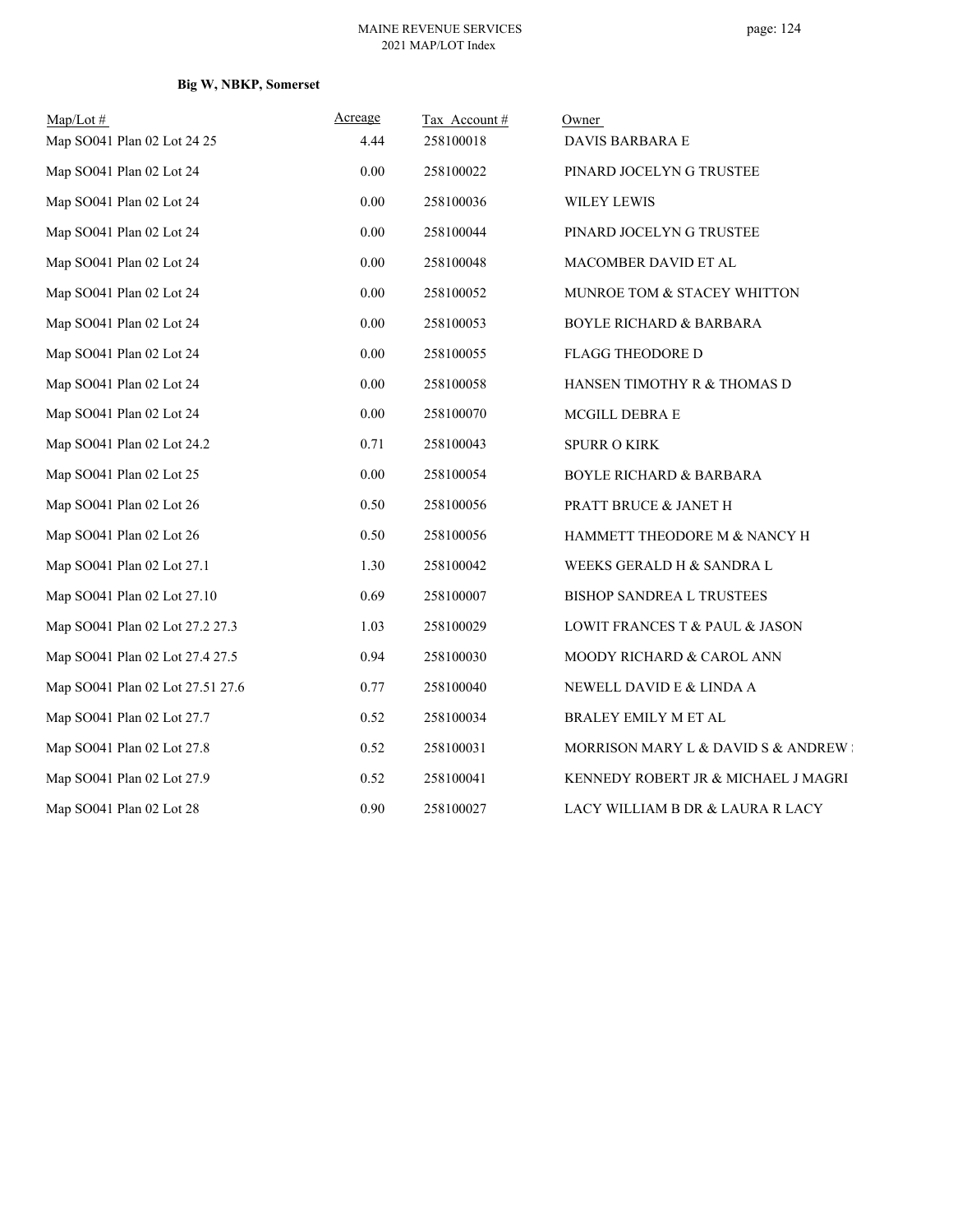# **Little W, NBKP, Somerset**

| $Map/Lot$ #                                        | <u>Acreage</u> | Tax Account# | Owner                               |
|----------------------------------------------------|----------------|--------------|-------------------------------------|
| Map SO042 Plan 01 Lot 1 1.1 1.2 2 2.2 3.1<br>44.15 | 2,709.51       | 258320030    | <b>MAINE STATE OF</b>               |
| Map SO042 Plan 01 Lot 1.3                          | 3.85           | 258320031    | CAMP LITTLE W LLC                   |
| Map SO042 Plan 01 Lot 2.1                          | 1.80           | 258320026    | SYLVESTER RICHARD N JR & JEANNINE A |
| Map SO042 Plan 01 Lot 3.2                          | 81.00          | 258320009    | MAINE STATE OF DACF                 |
| Map SO042 Plan 01 Lot 13                           | 0.92           | 258320029    | RYAN MICHAEL R & LORNA M            |
| Map SO042 Plan 01 Lot 16                           | 1.12           | 258320025    | LAMB JEFFERY P & GAIL E             |
| Map SO042 Plan 01 Lot 23                           | 0.92           | 258320021    | CAMP NORTH ASSOCIATION              |
| Map SO042 Plan 01 Lot 33                           | 0.93           | 258320023    | JONES CHRISTOPHER TRUSTEE           |
| Map SO042 Plan 01 Lot 35                           | 0.48           | 258320018    | NITSCHKE PAUL C & DIANE M           |
| Map SO042 Plan 01 Lot 36                           | 0.92           | 258320019    | 55 BIGNEY ROAD LLC                  |
| Map SO042 Plan 01 Lot 37                           | 2.20           | 258320005    | WATSON KAREN D                      |
| Map SO042 Plan 01 Lot 38                           | 2.35           | 258320033    | JONES STEPHEN L & JAN A             |
| Map $SO042$ Plan 01 Lot 48                         | 1.31           | 258320028    | STOLECKI JOHN E & KATHRYN W ARMSTRC |
| Map SO042 Plan 01 Lot 52                           | 1.00           | 258320032    | <b>BLACKWOOD MARJORIE TRUSTEE</b>   |
| Map SO042 Plan 01 Lot 56                           | 0.61           | 258320015    | WYMAN DEBORAH S TRUSTEE             |
| Map SO042 Plan 01 Lot 57                           | 0.49           | 258320002    | WYMAN DENNIS A TRUSTEE              |
| Map SO042 Plan 01 Lot 58                           | 0.46           | 258320003    | BEGIN JAMES N & DIANE M             |
| Map SO042 Plan 01 Lot 59                           | 0.83           | 258320013    | <b>HALKETT THOMAS &amp; DIANE</b>   |
| Map SO042 Plan 01 Lot 61                           | 0.62           | 258320008    | <b>SEEHUSEN PETER &amp; MELISSA</b> |
| Map $SO042$ Plan 01 Lot 62                         | 1.11           | 258320007    | MONROE MICHAEL & JOANNA             |
| Map SO042 Plan 01 Lot 64                           | 0.93           | 258320014    | <b>CASS BRADLEY A</b>               |
| Map SO042 Plan 01 Lot 74                           | 0.94           | 258320012    | <b>BELANGER LOUISE H TRUSTEE</b>    |
| Map SO042 Plan 01 Lot 84                           | 1.45           | 258320004    | RADLEY EDWARD D JR & PAMELA A       |
| Map SO042 Plan 01 Lot 94                           | 1.10           | 258320001    | KORHONEN MICHAEL DERRICK            |
| Map SO042 Plan 01 Lot 108                          | 0.98           | 258320016    | <b>BARTON MARK W</b>                |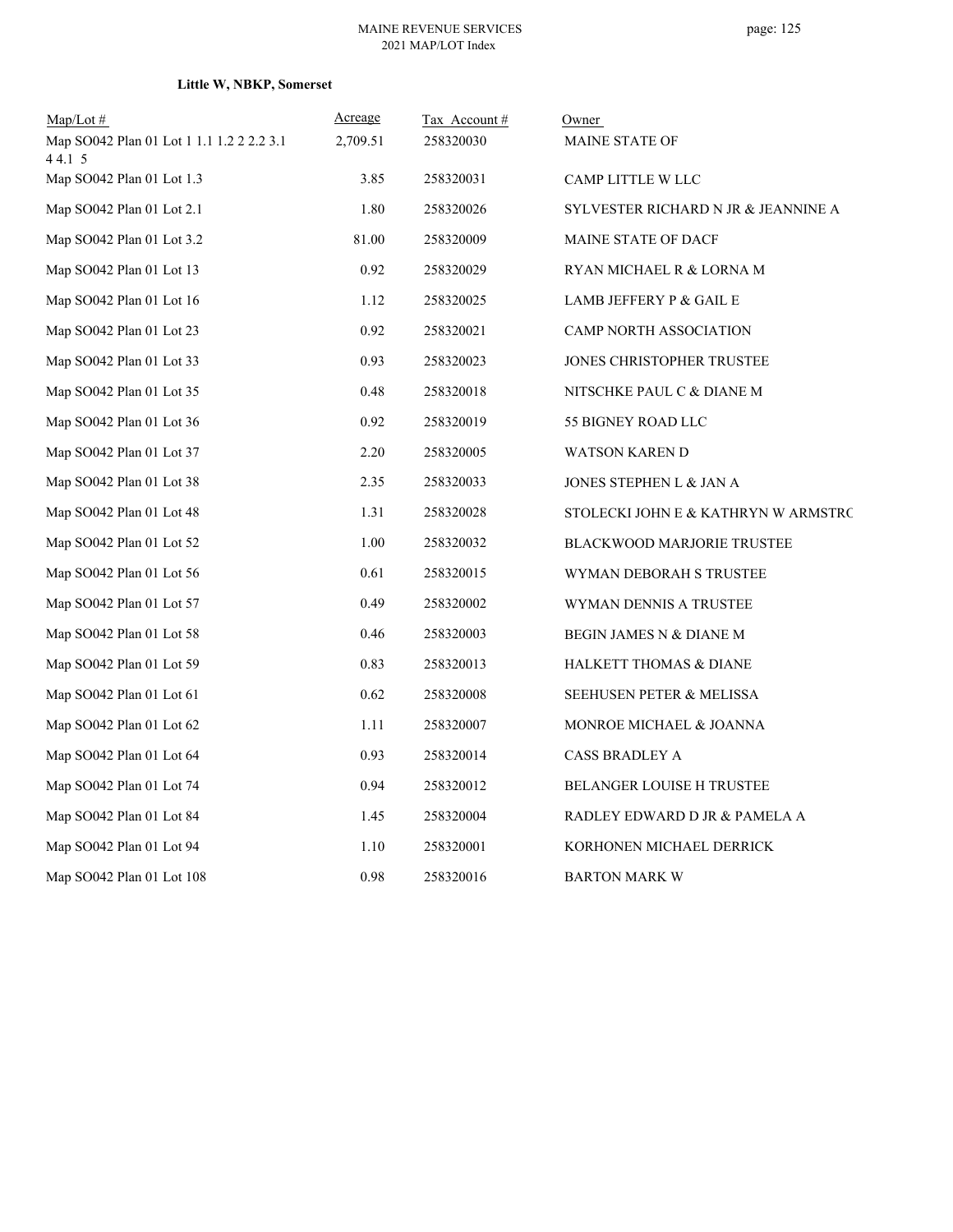| $\text{Map/Lot} \#$         | Acreage   | Tax Account $#$ | Owner                 |
|-----------------------------|-----------|-----------------|-----------------------|
| Map SO043 Plan 01 Lot 1 2 4 | 21,524.00 | 258590002       | WEYERHAEUSER COMPANY  |
| Map $SO043$ Plan 01 Lot 3   | 2.798.00  | 258590001       | <b>MAINE STATE OF</b> |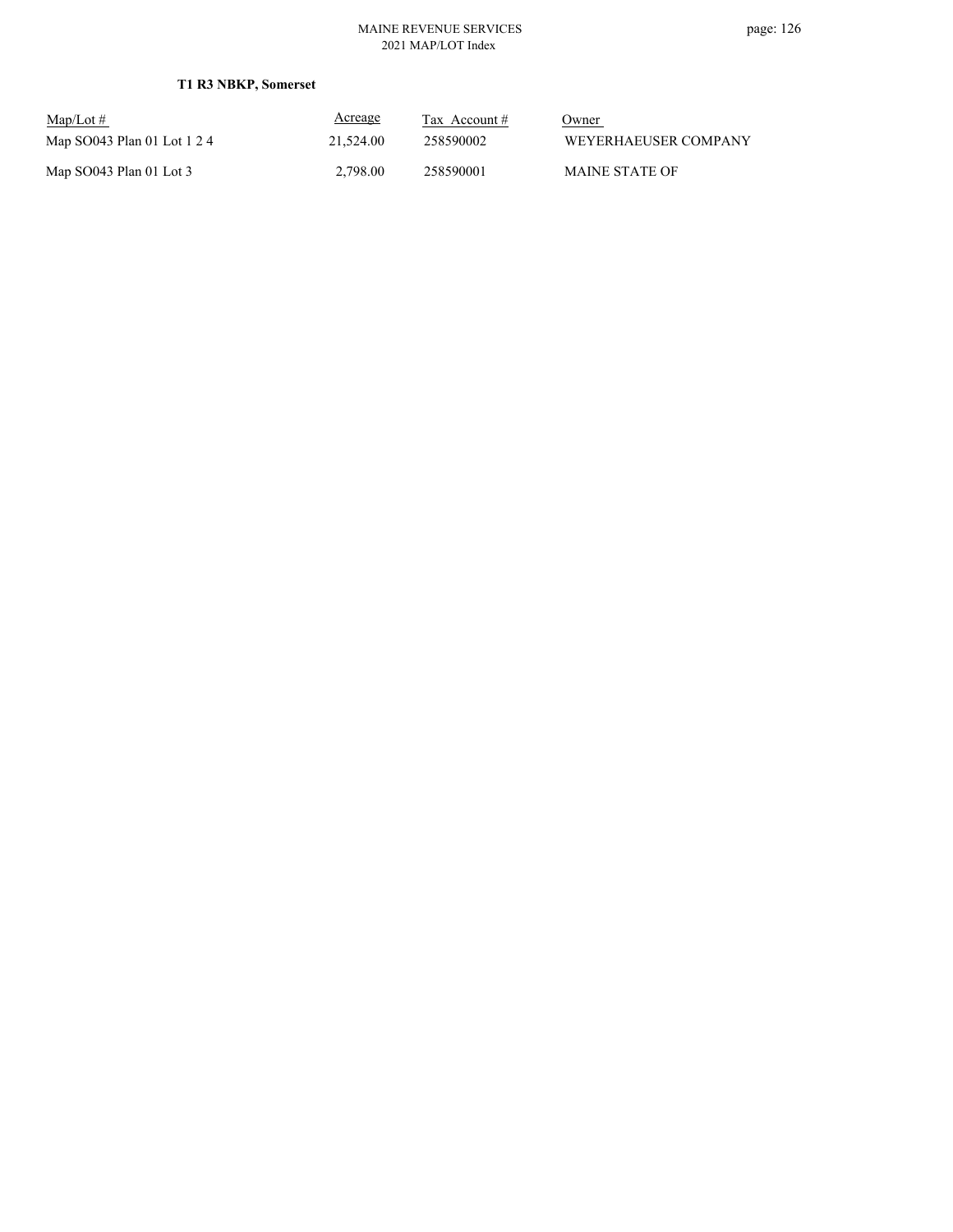### **T2 R3 NBKP, Somerset**

| $\text{Map/Lot}\,\#$               | Acreage   | Tax Account# | Owner                                |
|------------------------------------|-----------|--------------|--------------------------------------|
| Map SO044 Plan 01 Lot 1 6 7 8 9 10 | 22,409.00 | 258530006    | WEYERHAEUSER COMPANY                 |
| Map SO044 Plan 01 Lot 1.1          | 755.00    | 258530019    | <b>GREAT LAKES HYDRO AMERICA LLC</b> |
| Map SO044 Plan 01 Lot 2            | 5,993.50  | 258530002    | SANDY GRAY FOREST LLC                |
| Map SO044 Plan 01 Lot 2            | 0.00      | 258530017    | <b>CHASE ROXANNE</b>                 |
| Map SO044 Plan 01 Lot 2.1          | 45.00     | 258530020    | <b>MAINE STATE OF</b>                |
| Map SO044 Plan 01 Lot 2.2          | 123.00    | 258530021    | <b>MAINE STATE OF</b>                |
| Map SO044 Plan 01 Lot 3            | 19.98     | 258530004    | <b>CENTER POND LLC</b>               |
| Map SO044 Plan 01 Lot 4            | 0.00      | 258530001    | <b>SIMPSON MICHAEL</b>               |
| Map SO044 Plan 01 Lot 4 5          | 1.04      | 258530011    | WEYERHAEUSER COMPANY                 |
| Map SO044 Plan 01 Lot 5            | 0.00      | 258530005    | RICHARDS JEFFREY A                   |
| Map SO044 Plan 01 Lot 11           | 664.00    | 258530012    | PASSAMAQUODDY INDIAN RESERVATION     |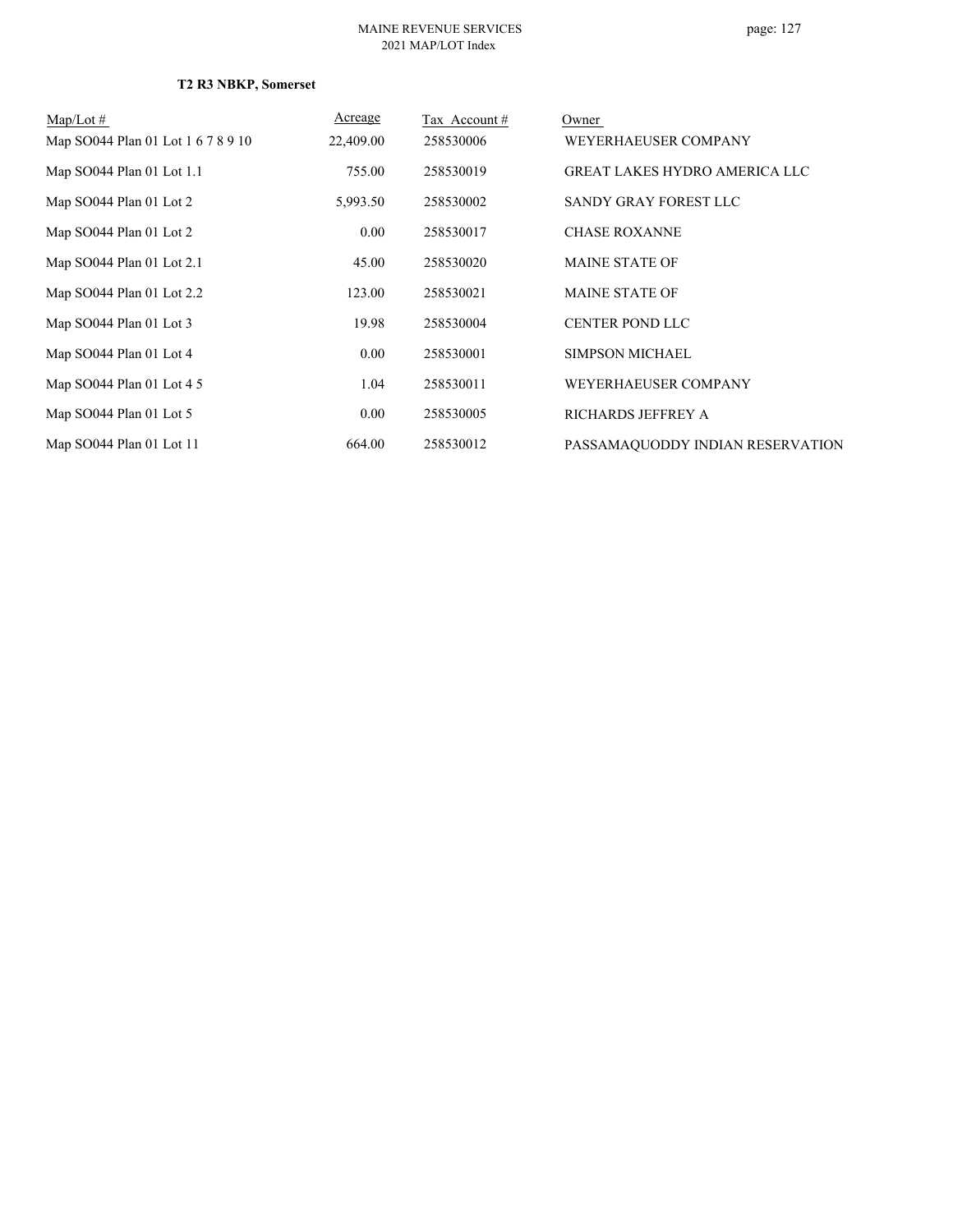### **T3 R3 NBKP, Somerset**

| $Map/Lot \#$              | Acreage   | Tax Account# | Owner                                           |
|---------------------------|-----------|--------------|-------------------------------------------------|
| Map SO045 Plan 01 Lot 1   | 6,080.00  | 258010007    | MCCRILLIS TIMBERLANDS INC                       |
| Map SO045 Plan 01 Lot 2   | 11,528.85 | 258010001    | CASSIDY TIMBERLANDS LLC ET AL                   |
| Map SO045 Plan 01 Lot 2   | 0.00      | 258010017    | <b>HUGHEY MARY</b>                              |
| Map SO045 Plan 01 Lot 2   | 0.00      | 258010020    | LACASSE LUCINDA                                 |
| Map SO045 Plan 01 Lot 2   | 0.00      | 258010021    | THIBODEAU JOHN                                  |
| Map SO045 Plan 01 Lot 2.1 | 1.10      | 258010006    | <b>BOLTON WILLIAM L &amp; NAOMI L CO-TRUSTE</b> |
| Map SO045 Plan 01 Lot 2.2 | 1.05      | 258010019    | BRANN BROOKEE & JAMES A & D JANE                |
| Map SO045 Plan 01 Lot 3   | 5,989.00  | 258010008    | PASSAMAQUODDY INDIAN RESERVATION                |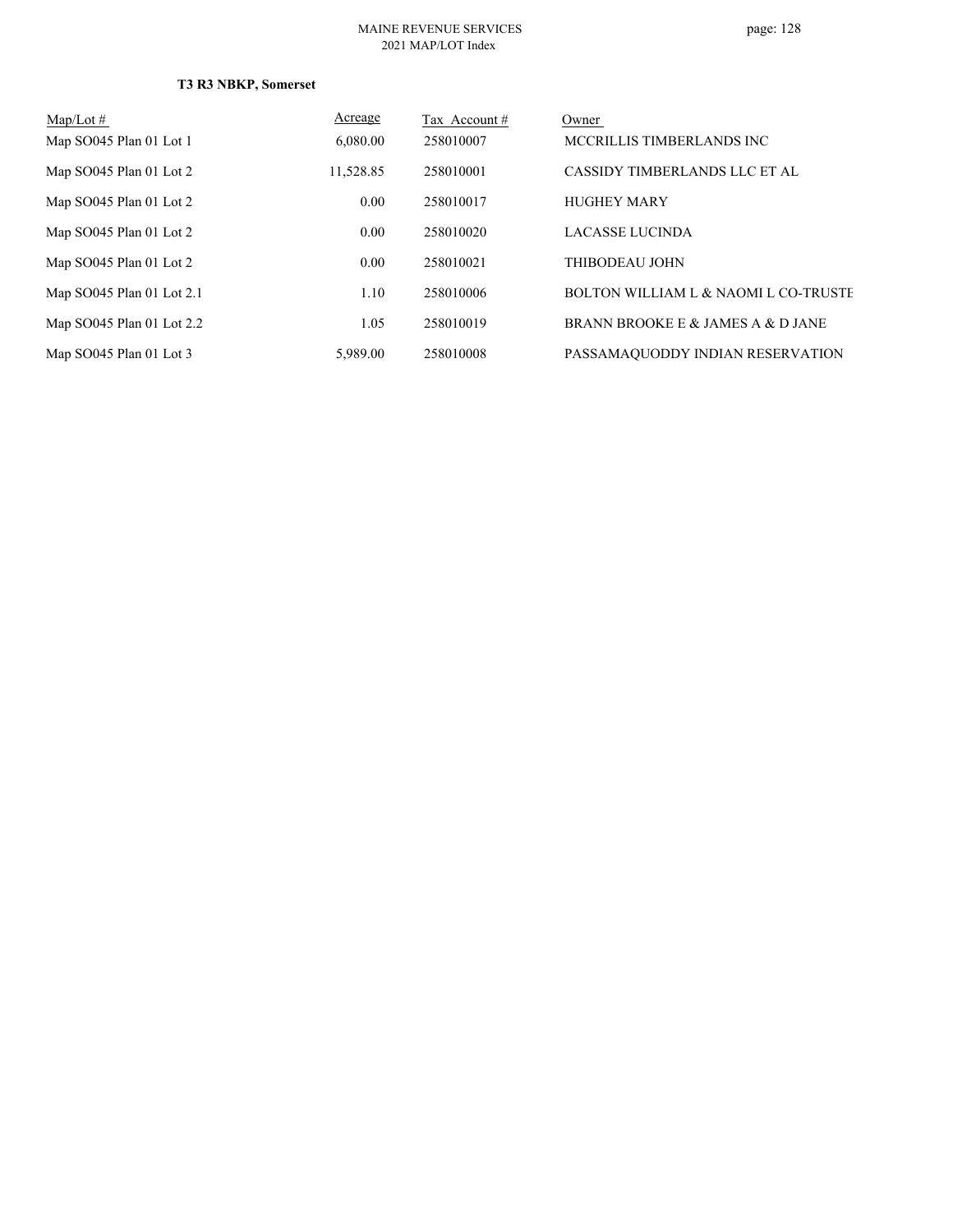### **T4 R3 NBKP, Somerset**

| $Map/Lot \#$              | Acreage   | Tax Account# | Owner                                 |
|---------------------------|-----------|--------------|---------------------------------------|
| Map SO046                 | $0.00\,$  | 258060004P   | D N LOGGING INC                       |
| Map SO046                 | $0.00\,$  | 258060006P   | H D LOGGING                           |
| Map SO046 Plan 01 Lot 1   | $0.00\,$  | 258060001p   | ROCK MAPLE SUGARHOUSE LLC             |
| Map SO046 Plan 01 Lot 1   | $0.00\,$  | 258060002P   | RODNEY BOYINGTON                      |
| Map SO046 Plan 01 Lot 1   | 22,845.00 | 258060003    | HILTON TIMBERLANDS LLC                |
| Map SO046 Plan 01 Lot 1   | $0.00\,$  | 258060003P   | OUT ON A LIMB MAPLE FARM LLC          |
| Map SO046 Plan 01 Lot 1   | $0.00\,$  | 258060007P   | TREE OF LIFE MAPLE FARM LLC           |
| Map SO046 Plan 01 Lot 1   | 8.00      | 258060012    | ROCK MAPLE SUGARHOUSE LLC             |
| Map SO046 Plan 01 Lot 1   | $0.00\,$  | 258060013    | OUT ON A LIMB MAPLE FARM LLC          |
| Map SO046 Plan 01 Lot 1   | 0.00      | 258060014    | RODNEY BOYINGTON                      |
| Map SO046 Plan 01 Lot 1   | $0.00\,$  | 258060015    | TREE OF LIFE MAPLE FARM LLC           |
| Map SO046 Plan 01 Lot 1.1 | 12.00     | 258060011    | <b>JONES POND CAMPS</b>               |
| Map SO046 Plan 01 Lot 2 3 | 165.00    | 258060008    | LUMBERT C CHARLES JR & DAVID R & KEIT |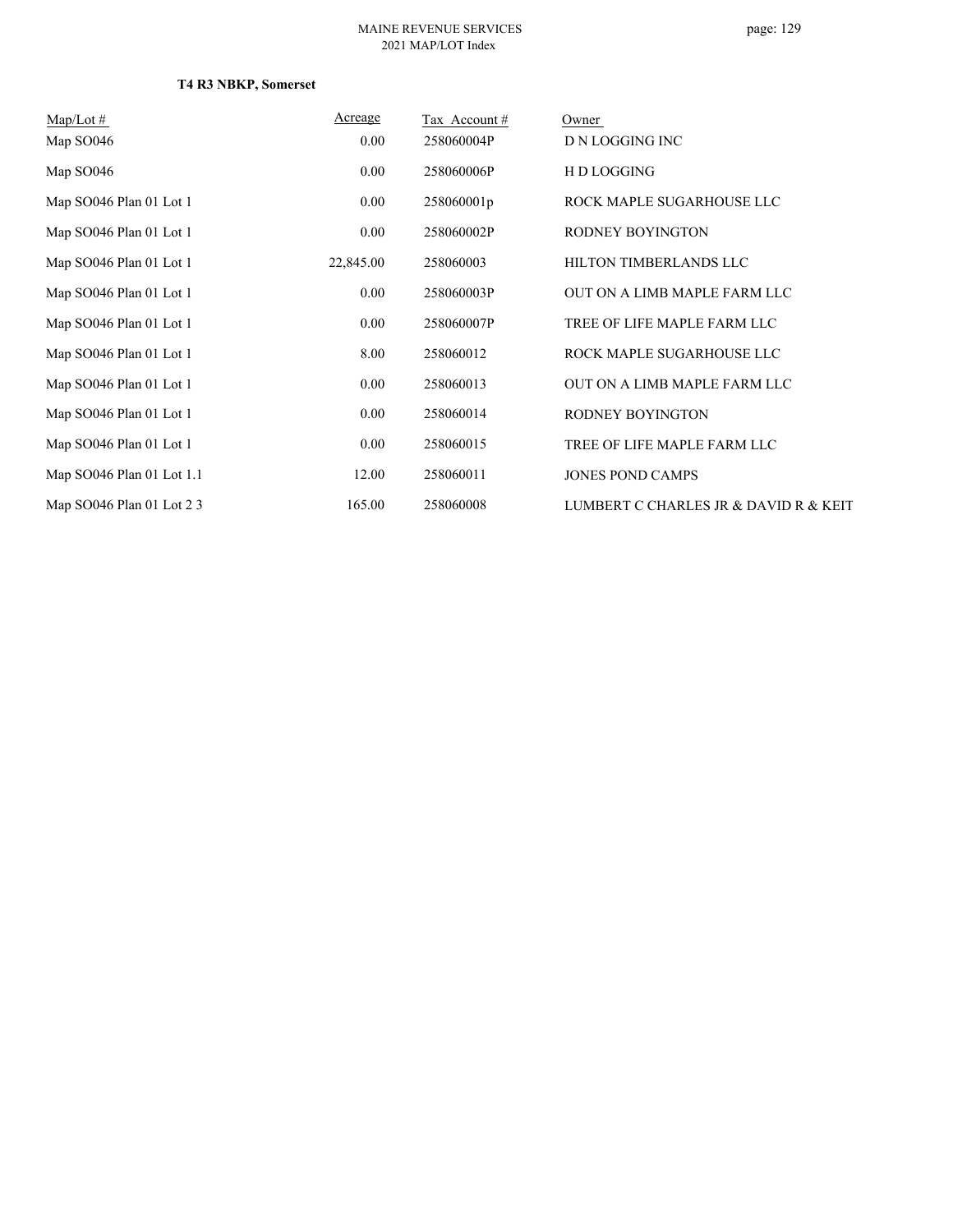|  |  |  | T5 R3 NBKP, Somerset |
|--|--|--|----------------------|
|--|--|--|----------------------|

| $Map/Lot \#$                             | Acreage   | Tax Account# | Owner                                   |
|------------------------------------------|-----------|--------------|-----------------------------------------|
| Map SO047                                | 0.00      | 258500003P   | UNITED STATES OF AMERICA                |
| Map SO047                                | 0.00      | 258500004P   | AMMEX NORTHLAND CORP                    |
| Map SO047                                | 0.00      | 258500009P   | <b>CLOUTIER JOEL &amp; LISE TANGUAY</b> |
| Map SO047                                | 0.00      | 258500010P   | RODRIGUE CLAUDE                         |
| Map SO047                                | 0.00      | 258500014P   | SCOTSMAN WILLIAM, INC                   |
| Map SO047                                | 0.00      | 258502008    | CENTRAL MAINE POWER CO                  |
| Map SO047                                | 0.00      | 258502009    | CENTRAL MAINE POWER CO                  |
| Map SO047 Plan 01 Lot 1 1.11             | 15,457.50 | 258500003    | HILTON TIMBERLANDS LLC                  |
| Map SO047 Plan 01 Lot 1                  | 0.00      | 258500009    | CLOUTIER JOEL & LISE TANGUAY            |
| Map SO047 Plan 01 Lot 1                  | 0.00      | 258500013P   | <b>CARRIER ANDRE</b>                    |
| Map SO047 Plan 01 Lot 1                  | 0.00      | 258502005    | HILTON TIMBERLANDS LLC                  |
| Map SO047 Plan 01 Lot 1.1 1.6            | 14.37     | 258502003    | RODRIGUE CLAUDE & FRANCOIS              |
| Map SO047 Plan 01 Lot 1.2                | 1.00      | 258502004    | <b>HAIGIS FRED &amp; BETSY REFNER</b>   |
| Map SO047 Plan 01 Lot 1.3 1.4 3 3.11 3.2 | 18.21     | 258502002    | UNITED STATES OF AMERICA                |
| Map SO047 Plan 01 Lot 1.5                | 2.00      | 258502007    | <b>CARRIER JOSEPH ANDRE</b>             |
| Map SO047 Plan 01 Lot 2                  | 5.56      | 258500001    | AMMEX WAREHOUSE CO INC-MAINE            |
| Map SO047 Plan 01 Lot 2.1 5.1            | 0.48      | 258502006    | UNITED STATES OF AMERICA                |
| Map SO047 Plan 01 Lot 3.1                | 1.43      | 258500005    | AMMEX WAREHOUSE CO INC-MAINE            |
| Map SO047 Plan 01 Lot 4                  | 0.50      | 258500002    | <b>GESTION DION &amp; FRERE INC</b>     |
| Map SO047 Plan 01 Lot 5                  | 2,699.68  | 258500008    | <b>MAINE STATE OF</b>                   |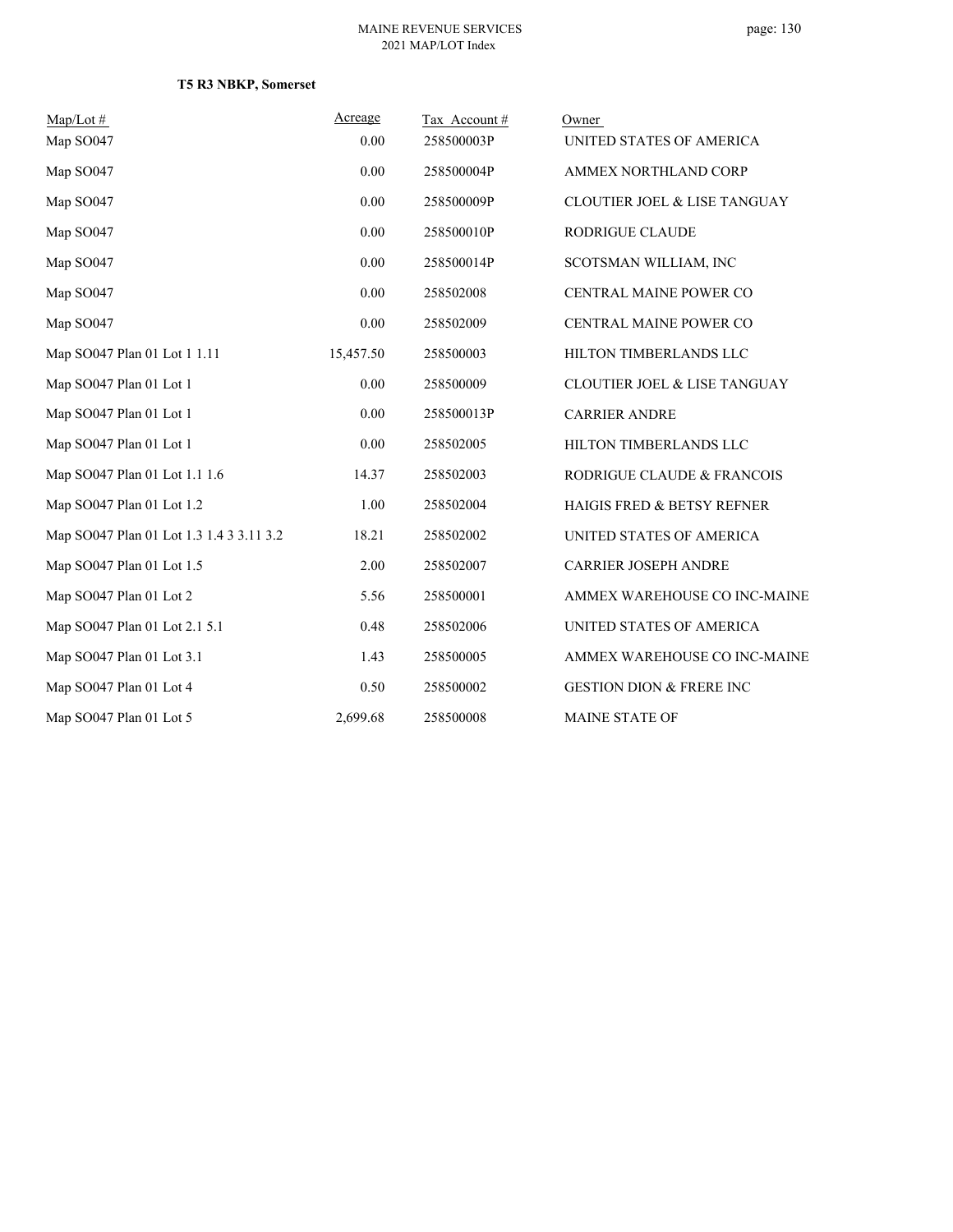### **T Seboomook R4 NBKP, Somerset**

| $Map/Lot \#$<br>Map SO048           | Acreage<br>0.00 | Tax Account #<br>258520020P | Owner<br>LEWIS NORMAN E JR           |
|-------------------------------------|-----------------|-----------------------------|--------------------------------------|
| Map SO048 Plan 01 Lot 1 2 3         | 11,764.00       | 258520006                   | SANDY GRAY FOREST LLC                |
| Map SO048 Plan 01 Lot 1             | 0.00            | 258520029                   | MAINE STATE OF                       |
| Map SO048 Plan 01 Lot 1             | 2,138.00        | 258520034                   | GREAT LAKES HYDRO AMERICA LLC        |
| Map SO048 Plan 01 Lot 1             | 0.00            | 258520039                   | LEWIS NORMAN E JR                    |
| Map SO048 Plan 01 Lot 1.1           | 0.00            | 258520028                   | <b>GREAT LAKES HYDRO AMERICA LLC</b> |
| Map SO048 Plan 01 Lot 1.2           | 33.50           | 258520036                   | MAINE STATE OF                       |
| Map SO048 Plan 01 Lot 1.3 1.4       | 284.00          | 258520035                   | <b>MAINE STATE OF</b>                |
| Map SO048 Plan 01 Lot 1.5 2.1 3.1 4 | 12,208.00       | 258520037                   | MAINE STATE OF                       |
| Map SO048 Plan 01 Lot 1.51          | 0.00            | 258520022                   | LEWIS NORMAN E JR                    |
| Map SO048 Plan 01 Lot 1.51          | 127.00          | 258520038                   | MAINE STATE OF                       |
| Map SO048 Plan 01 Lot 5             | 0.69            | 258520005                   | DUGAN JAMES F & JOYCE MCDONALD       |
| Map SO048 Plan 01 Lot 6             | 0.87            | 258520007                   | LUTHER CHARLES A &                   |
| Map SO048 Plan 01 Lot 7             | 0.89            | 258520010                   | LUTHER ELIZABETH E TRUSTEE           |
| Map SO048 Plan 01 Lot 8             | 0.90            | 258520002                   | CLEALE RALPH III & RALPH M IV &      |
| Map SO048 Plan 01 Lot 9             | 0.92            | 258520024                   | TRASK GARY R                         |
| Map SO048 Plan 01 Lot 10            | 0.00            | 258520030                   | <b>BEAUPAIN KEITH</b>                |
| Map SO048 Plan 01 Lot 10            | 1.50            | 258520040                   | SANDY GRAY FOREST LLC                |
| Map SO048 Plan 02 Lot 1             | 0.67            | 258520018                   | PRATT BRUCE & JANET H                |
| Map SO048 Plan 02 Lot 1             | 0.67            | 258520018                   | HAMMETT THEODORE M & NANCY H         |
| Map SO048 Plan 02 Lot 2             | 1.07            | 258520019                   | THURLOW DAVID SR                     |
| Map SO048 Plan 02 Lot 4             | 0.49            | 258520008                   | LAKE REGINALD E & ROCKWOOD B &       |
| Map SO048 Plan 02 Lot 5             | 0.57            | 258520009                   | LAMONTAGNE REYNOLD J & MARCIA E      |
| Map SO048 Plan 02 Lot 6             | 0.56            | 258520001                   | SWALLOW CYNTHIA J & PETER A          |
| Map SO048 Plan 02 Lot 7             | 0.62            | 258520016                   | MILLER WAYNE S & RITA A              |
| Map SO048 Plan 02 Lot 8             | 0.59            | 258520014                   | BROCHU LUKE E & PAMELA M             |
| Map SO048 Plan 02 Lot 9             | 0.52            | 258520012                   | HALLOWELL LARRY P                    |
| Map SO048 Plan 02 Lot 10            | 0.52            | 258520015                   | SCHWARTZ JOHN M                      |
| Map SO048 Plan 02 Lot 10            | 0.52            | 258520015                   | SCHWARTZ WAYNE A                     |
| Map SO048 Plan 02 Lot 11            | 0.50            | 258520004                   | <b>CULLEN DAVID F &amp; JANET L</b>  |
| Map SO048 Plan 02 Lot 12            | 0.62            | 258520003                   | <b>BROWN DOUGLAS B</b>               |
| Map SO048 Plan 02 Lot 13            | 0.58            | 258520011                   | BOYLE RICHARD L & BARBARA A          |
| Map SO048 Plan 02 Lot 14            | 0.95            | 258520013                   | BEACH JOHN G & SABRINA P             |
| Map SO048 Plan 02 Lot 15            | $0.00\,$        | 258520031                   | LABRECQUE RONALD ET AL               |
| Map SO048 Plan 02 Lot 15            | $0.00\,$        | 258520031                   | LACONTE KEVIN E                      |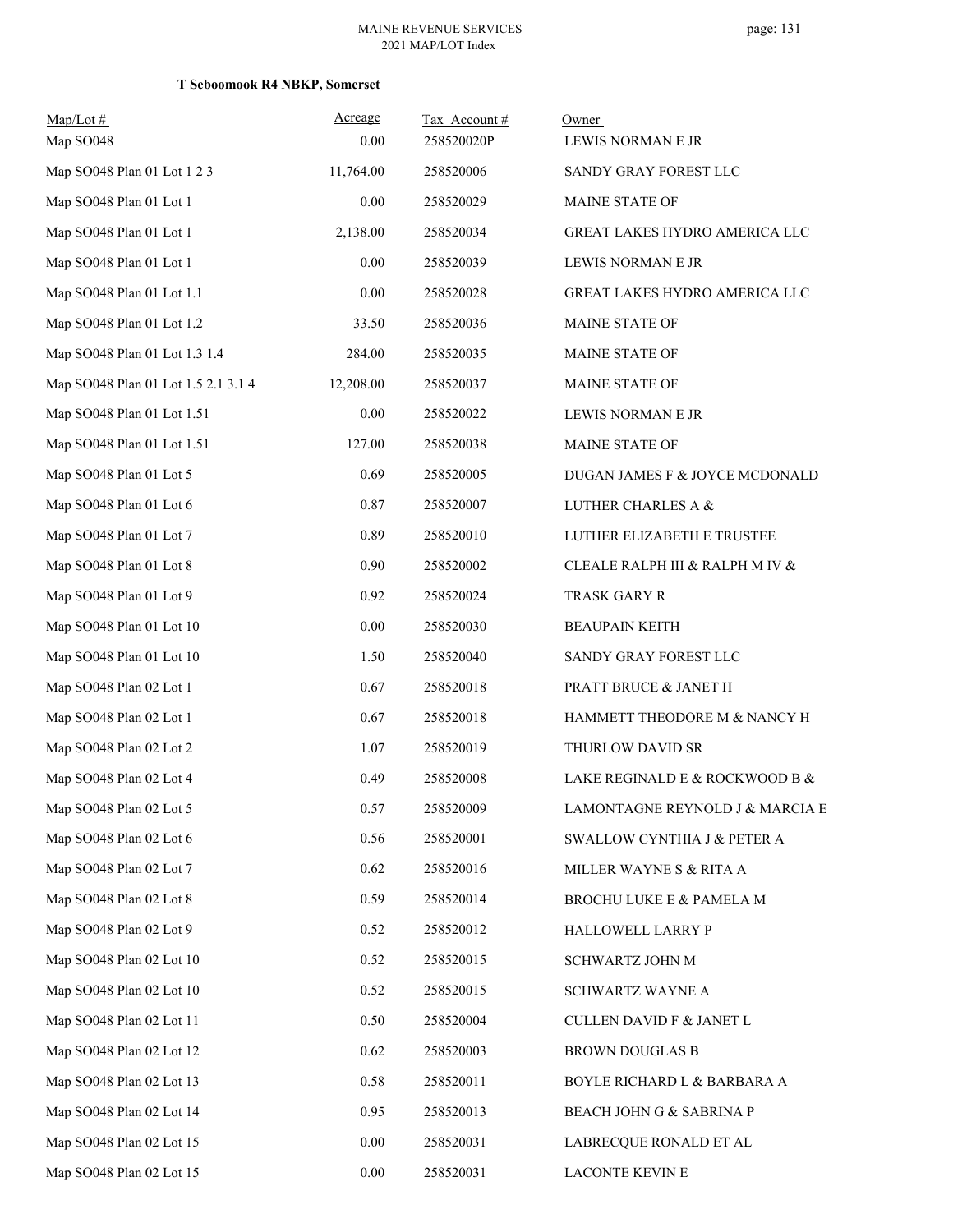### **T Seboomook R4 NBKP, Somerset**

| $Map/Lot \#$               | <u>Acreage</u> | Tax Account # | Owner                 |
|----------------------------|----------------|---------------|-----------------------|
| Map $SO048$ Plan 02 Lot 15 | 0.90           | 258520041     | SANDY GRAY FOREST LLC |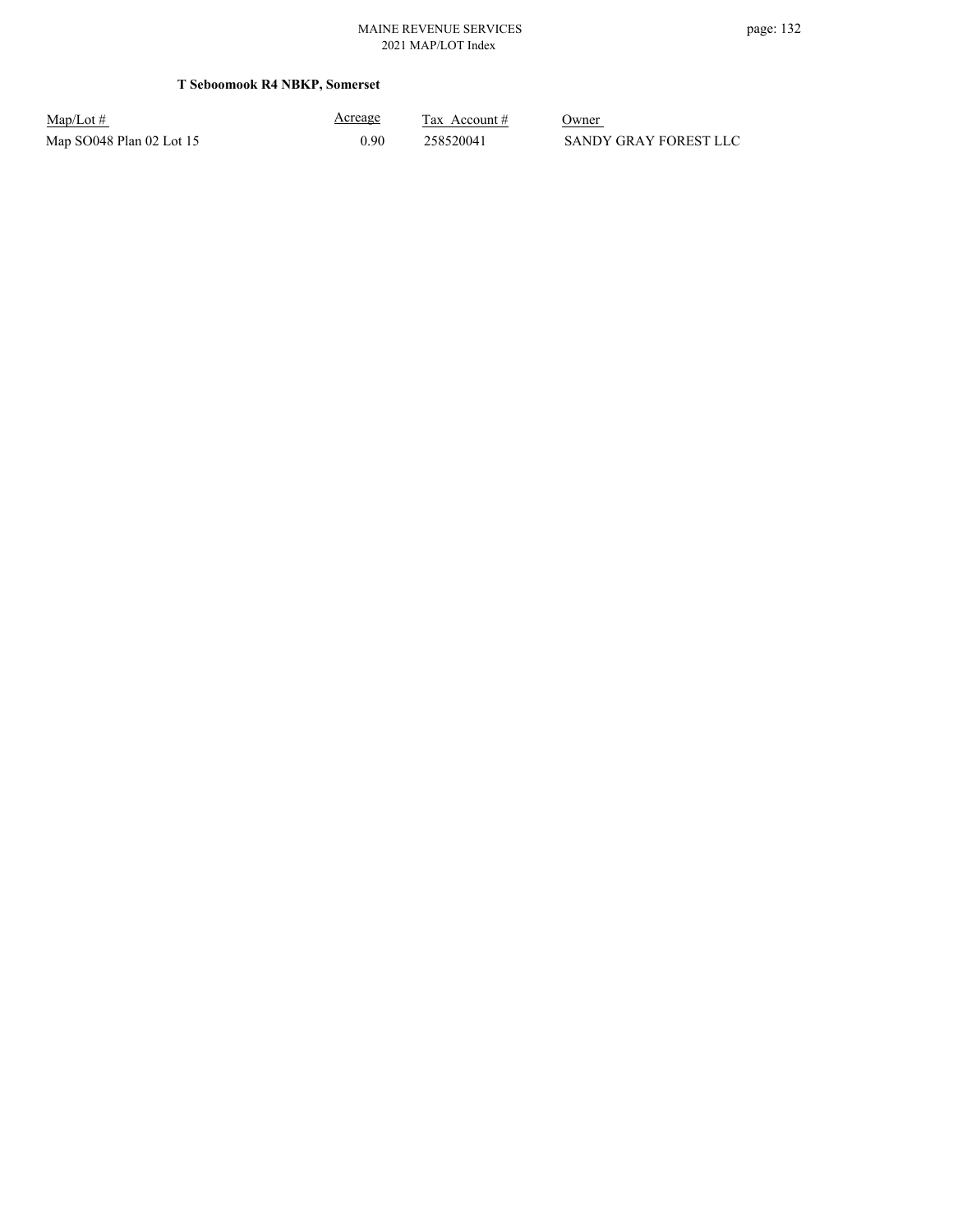| $Map/Lot \#$                                 | Acreage   | Tax Account# | Owner                                |
|----------------------------------------------|-----------|--------------|--------------------------------------|
| Map SO049 Plan 01 Lot 1 1.21 2 3 3.11 4<br>5 | 5,718.00  | 258420007    | SANDY GRAY FOREST LLC                |
| Map SO049 Plan 01 Lot 1                      | 3,878.00  | 258420024    | <b>GREAT LAKES HYDRO AMERICA LLC</b> |
| Map SO049 Plan 01 Lot 1.1 1.2 2.1 3.1        | 16,453.00 | 258420026    | <b>MAINE STATE OF</b>                |
| Map $SO(49$ Plan 01 Lot 6                    | 1.10      | 258420021    | DAY GARY J & JOYCE B                 |
| Map SO049 Plan 01 Lot 7                      | 0.83      | 258420025    | <b>SWAN FARM LLC</b>                 |
| Map SO049 Plan 01 Lot 8                      | 1.28      | 258420023    | LINEHAN PAUL C & JEANE G             |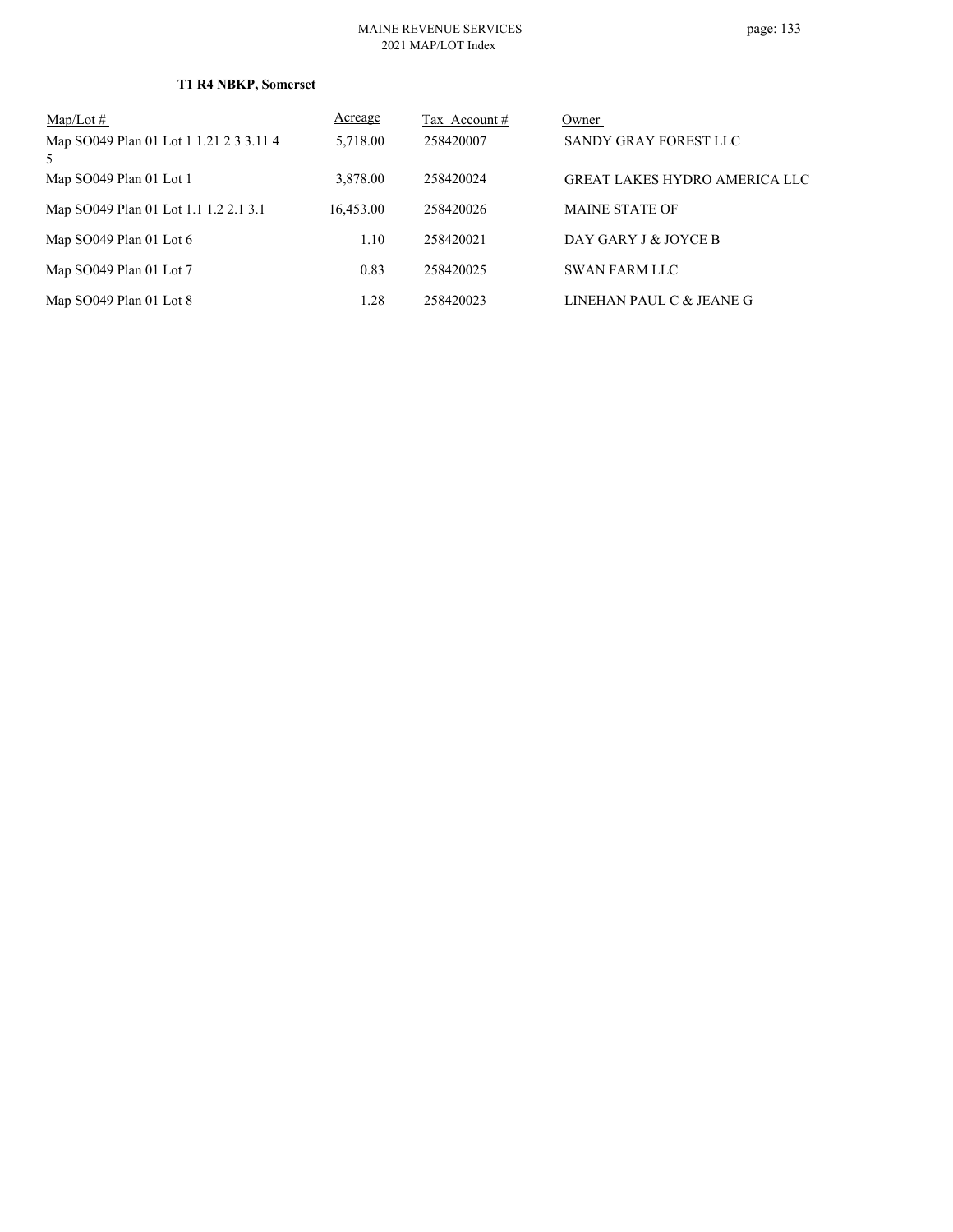### **T2 R4 NBKP, Somerset**

| $Map/Lot \#$               | Acreage   | Tax Account # | <u>Owner</u>                        |
|----------------------------|-----------|---------------|-------------------------------------|
| Map SO050 Plan 01 Lot 1    | 18,319.00 | 258410003     | SANDY GRAY FOREST LLC               |
| Map SO050 Plan 01 Lot 1    | 0.00      | 258410012     | HUBER RESOURCE CORP                 |
| Map SO050 Plan 01 Lot 1    | 0.00      | 258412001     | MAINE STATE OF (IF&W)               |
| Map SO050 Plan 01 Lot 1    | 0.00      | 258412002     | <b>MAINE STATE OF</b>               |
| Map SO050 Plan 01 Lot 1    | 0.00      | 258412003     | MAINE STATE OF                      |
| Map SO050 Plan 01 Lot 1    | 0.00      | 258412016     | MERRIWEATHER LLC                    |
| Map SO050 Plan 01 Lot 1.1  | 0.00      | 258410011     | GREAT LAKES HYDRO AMERICA LLC       |
| Map SO050 Plan 01 Lot 1.1  | 2,296.00  | 258412004     | GREAT LAKES HYDRO AMERICA LLC       |
| Map SO050 Plan 01 Lot 1.10 | 2,011.00  | 258412011     | MAINE STATE OF                      |
| Map SO050 Plan 01 Lot 1.11 | 570.00    | 258412012     | <b>MAINE STATE OF</b>               |
| Map SO050 Plan 01 Lot 1.12 | 425.00    | 258412013     | <b>MAINE STATE OF</b>               |
| Map SO050 Plan 01 Lot 1.13 | 893.00    | 258412015     | SANDY GRAY FOREST LLC               |
| Map SO050 Plan 01 Lot 1.14 | 3,197.24  | 258412014     | <b>MAINE STATE OF</b>               |
| Map SO050 Plan 01 Lot 1.2  | 1.30      | 258410005     | ROBERT W GAMMONS FAMILY IRREVOCAB   |
| Map SO050 Plan 01 Lot 1.3  | 0.00      | 258410007P    | P & M ENTERPRISES LLC               |
| Map SO050 Plan 01 Lot 1.3  | 28.80     | 258410014     | P & M ENTERPRISES LLC               |
| Map SO050 Plan 01 Lot 1.4  | 40.00     | 258412005     | <b>MAINE STATE OF</b>               |
| Map SO050 Plan 01 Lot 1.5  | 0.76      | 258412006     | <b>MAINE STATE OF</b>               |
| Map SO050 Plan 01 Lot 1.6  | 205.00    | 258412007     | <b>MAINE STATE OF</b>               |
| Map SO050 Plan 01 Lot 1.7  | 133.00    | 258412008     | <b>MAINE STATE OF</b>               |
| Map SO050 Plan 01 Lot 1.8  | 194.00    | 258412009     | <b>MAINE STATE OF</b>               |
| Map SO050 Plan 01 Lot 1.9  | 65.00     | 258412010     | <b>MAINE STATE OF</b>               |
| Map SO050 Plan 01 Lot 2    | 562.00    | 258410006     | PASSAMAQUODDY INDIAN RESERVATION    |
| Map SO050 Plan 01 Lot 3    | 0.50      | 258410010     | CARPENTER WILLIAM S                 |
| Map SO050 Plan 01 Lot 4    | 0.97      | 258410001     | COWARD JOHN & JOHN S ARNOLD TRUSTEE |
| Map SO050 Plan 01 Lot 5    | 0.93      | 258410004     | RUNCY STEPHEN R TRUSTEE             |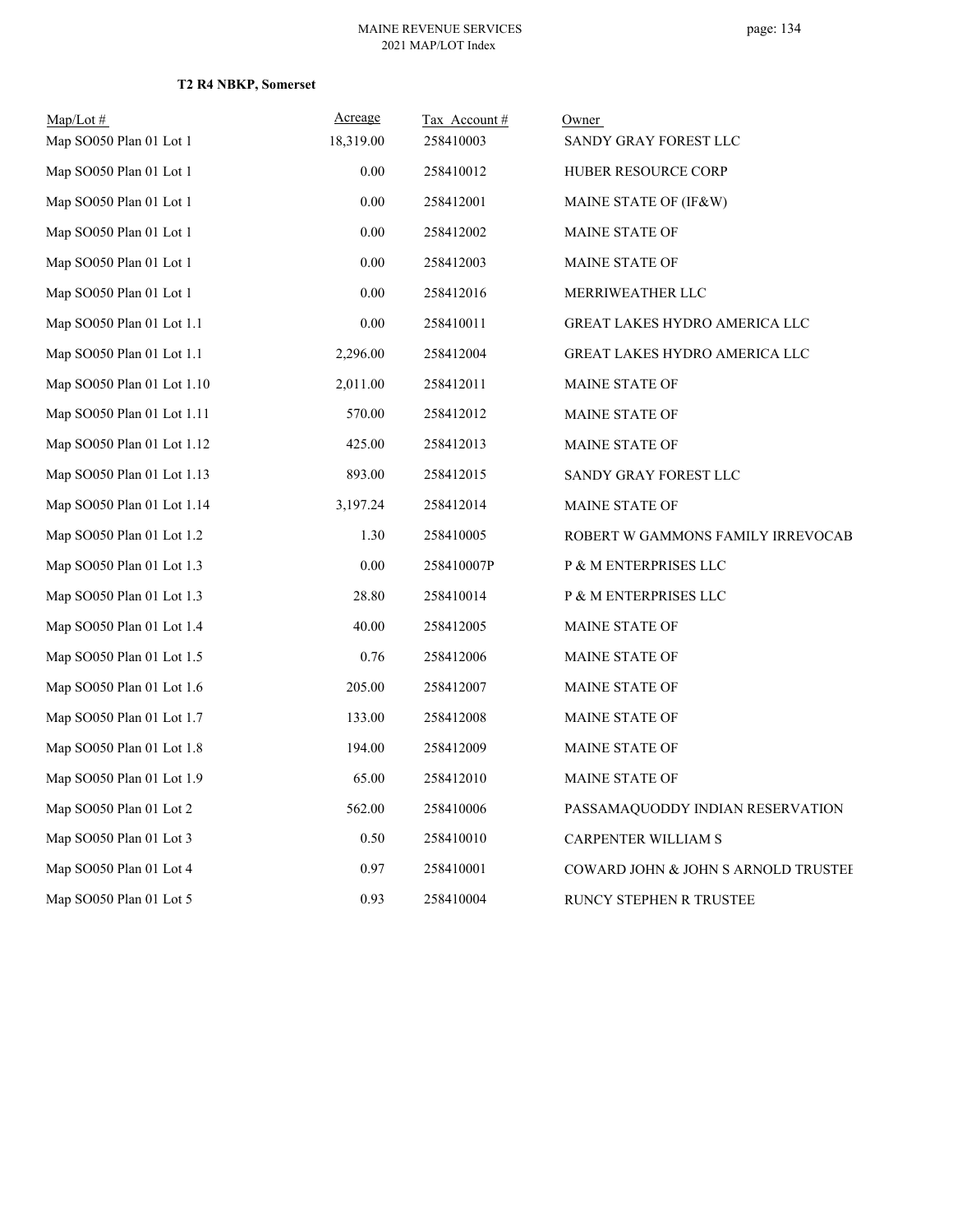### **T3 R4 NBKP, Somerset**

| $Map/Lot \#$            | Acreage   | Tax Account # | Owner                            |
|-------------------------|-----------|---------------|----------------------------------|
| Map SO051 Plan 01 Lot 1 | 0.00      | 258250001     | <b>BENNETT DANIAL</b>            |
| Map SO051 Plan 01 Lot 1 | 0.00      | 258250002     | <b>MILLER ARNOLD</b>             |
| Map SO051 Plan 01 Lot 1 | 7,756.00  | 258250003     | <b>CARRIER TIMBERLANDS LLC</b>   |
| Map SO051 Plan 01 Lot 1 | 0.00      | 258250004     | <b>CHARITY DANA</b>              |
| Map SO051 Plan 01 Lot 1 | 0.00      | 258250005     | <b>GIBSON ROBERT F</b>           |
| Map SO051 Plan 01 Lot 2 | 14,107.00 | 258250006     | MERRIWEATHER LLC                 |
| Map SO051 Plan 01 Lot 2 | 0.00      | 258250022     | <b>MAINE STATE OF</b>            |
| Map SO051 Plan 01 Lot 3 | 960.00    | 258250018     | PASSAMAQUODDY INDIAN RESERVATION |
| Map SO051 Plan 01 Lot 4 | 1.314.00  | 258250017     | PASSAMAQUODDY INDIAN RESERVATION |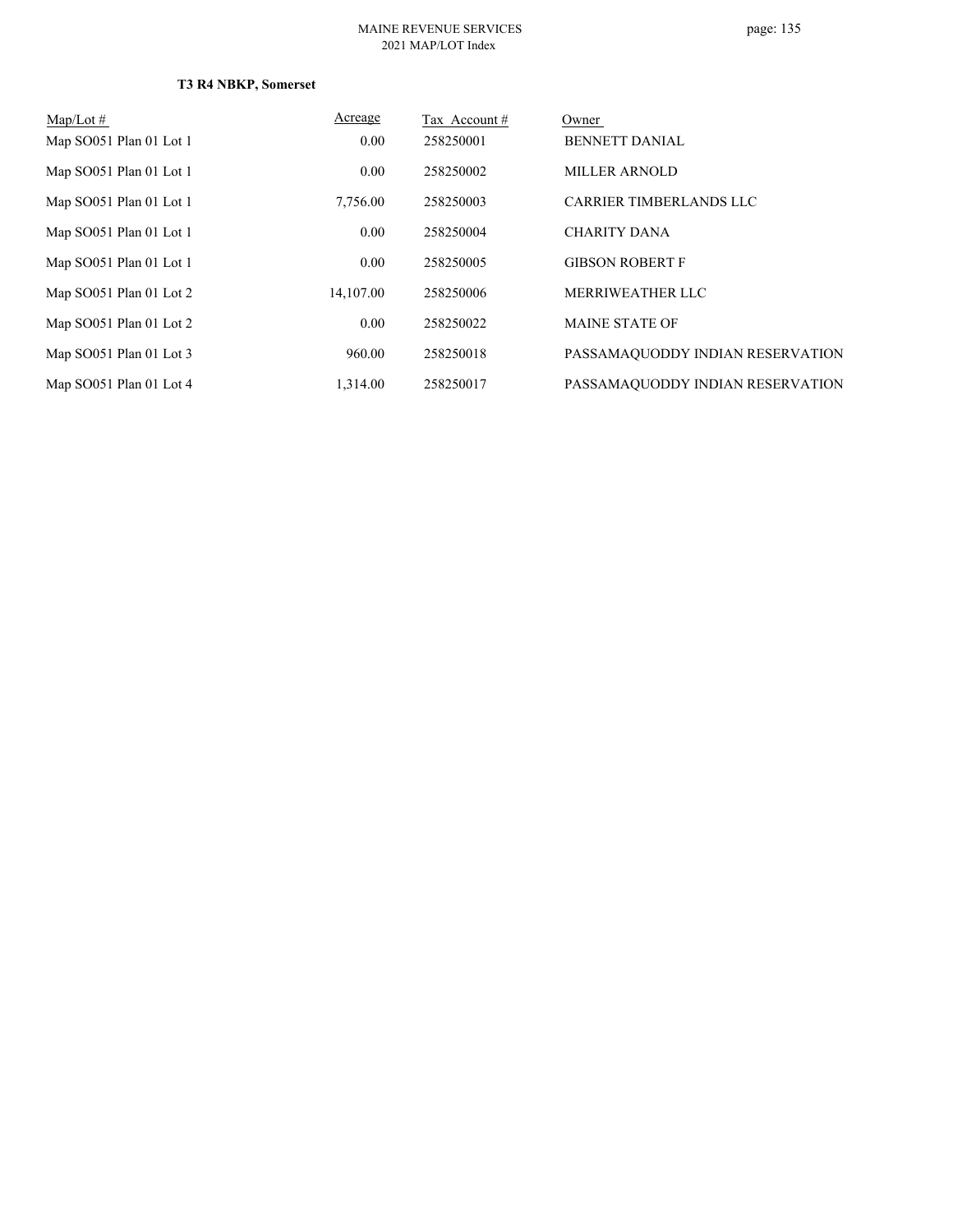### **T4 R4 NBKP, Somerset**

| $\text{Map/Lot} \#$        | Acreage   | Tax Account # | Owner                                |
|----------------------------|-----------|---------------|--------------------------------------|
| Map SO052 Plan 01 Lot 1    | 10,325.00 | 258430004     | PASSAMAQUODDY INDIAN RESERVATION     |
| Map SO052 Plan 01 Lot 1.2  | 5.531.00  | 258430001     | MERRIWEATHER LLC                     |
| Map SO052 Plan 01 Lot 1.21 | 0.00      | 258430007     | <b>GREAT LAKES HYDRO AMERICA LLC</b> |
| Map SO052 Plan 01 Lot 1.21 | 197.00    | 258430008     | <b>GREAT LAKES HYDRO AMERICA LLC</b> |
| Map SO052 Plan 01 Lot 2    | 1.607.00  | 258430005     | PASSAMAQUODDY INDIAN RESERVATION     |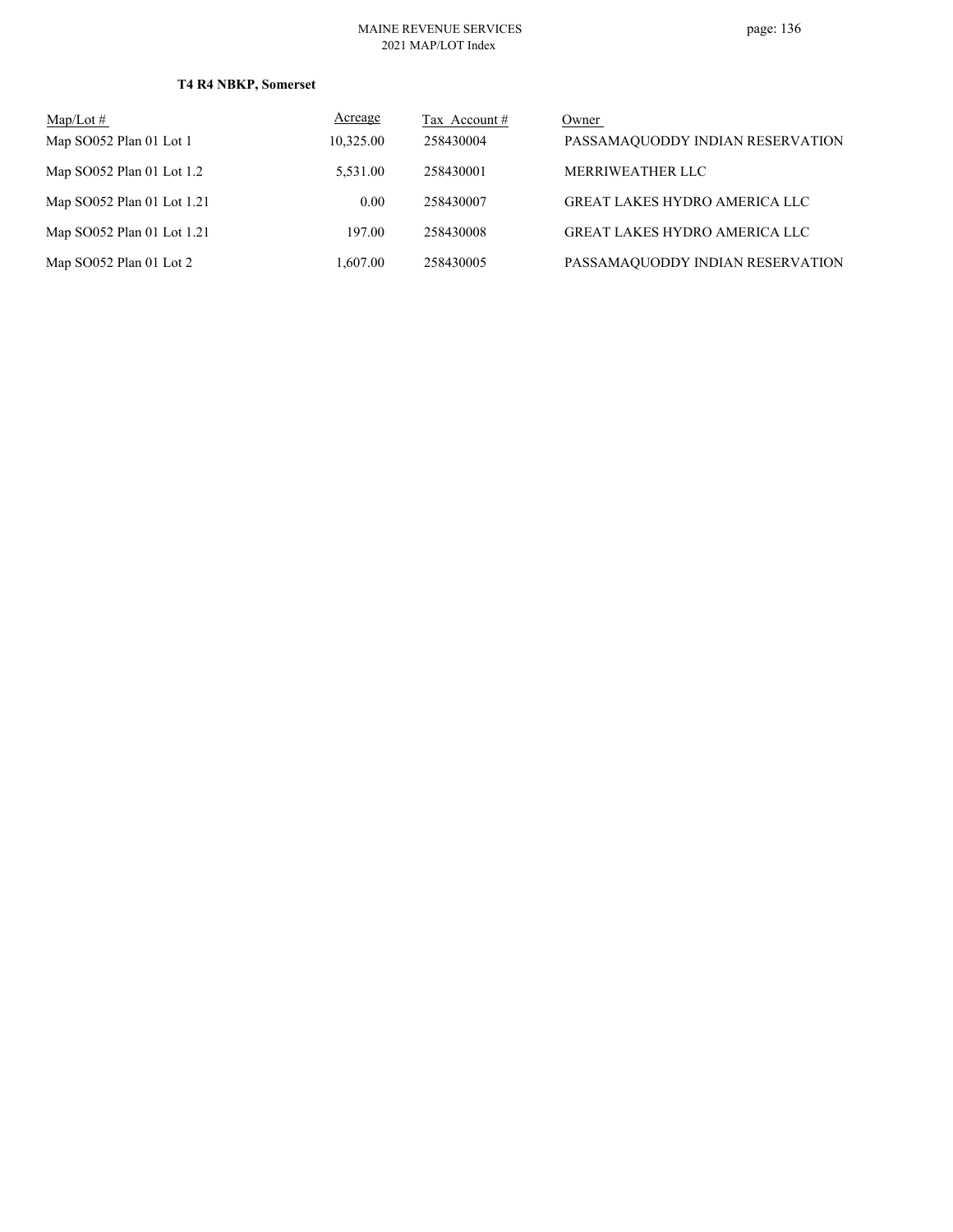### **T5 R4 NBKP, Somerset**

| $Map/Lot \#$                      | Acreage  | Tax Account# | Owner                               |
|-----------------------------------|----------|--------------|-------------------------------------|
| Map SO053 Plan 01 Lot 1.1         | 515.00   | 258110004    | <b>CARRIER TIMBERLANDS LLC</b>      |
| Map SO053 Plan 01 Lot 1.2         | 511.00   | 258110005    | CARRIER TIMBERLANDS LLC             |
| Map SO053 Plan 01 Lot 1.3 3.1 4.1 | 2,364.00 | 258110002    | <b>CARRIER TIMBERLANDS LLC</b>      |
| Map SO053 Plan 01 Lot 13          | 44.00    | 258110011    | EDES MICHAEL T & KERRY SPURLING     |
| Map SO053 Plan 01 Lot 15 16       | 85.00    | 258110009    | <b>BOIVIN DANIEL &amp; STEVEN G</b> |
| Map SO053 Plan 01 Lot 19          | 63.00    | 258110007    | <b>EDES MICHAEL T</b>               |
| Map SO053 Plan 01 Lot 20          | 44.00    | 258110008    | <b>SPURLING KERRY</b>               |
| Map SO053 Plan 01 Lot 21          | 45.00    | 258110006    | <b>SPURLING KERRY</b>               |
| Map SO053 Plan 01 Lot 22          | 46.00    | 258110010    | <b>EDES MICHAEL T</b>               |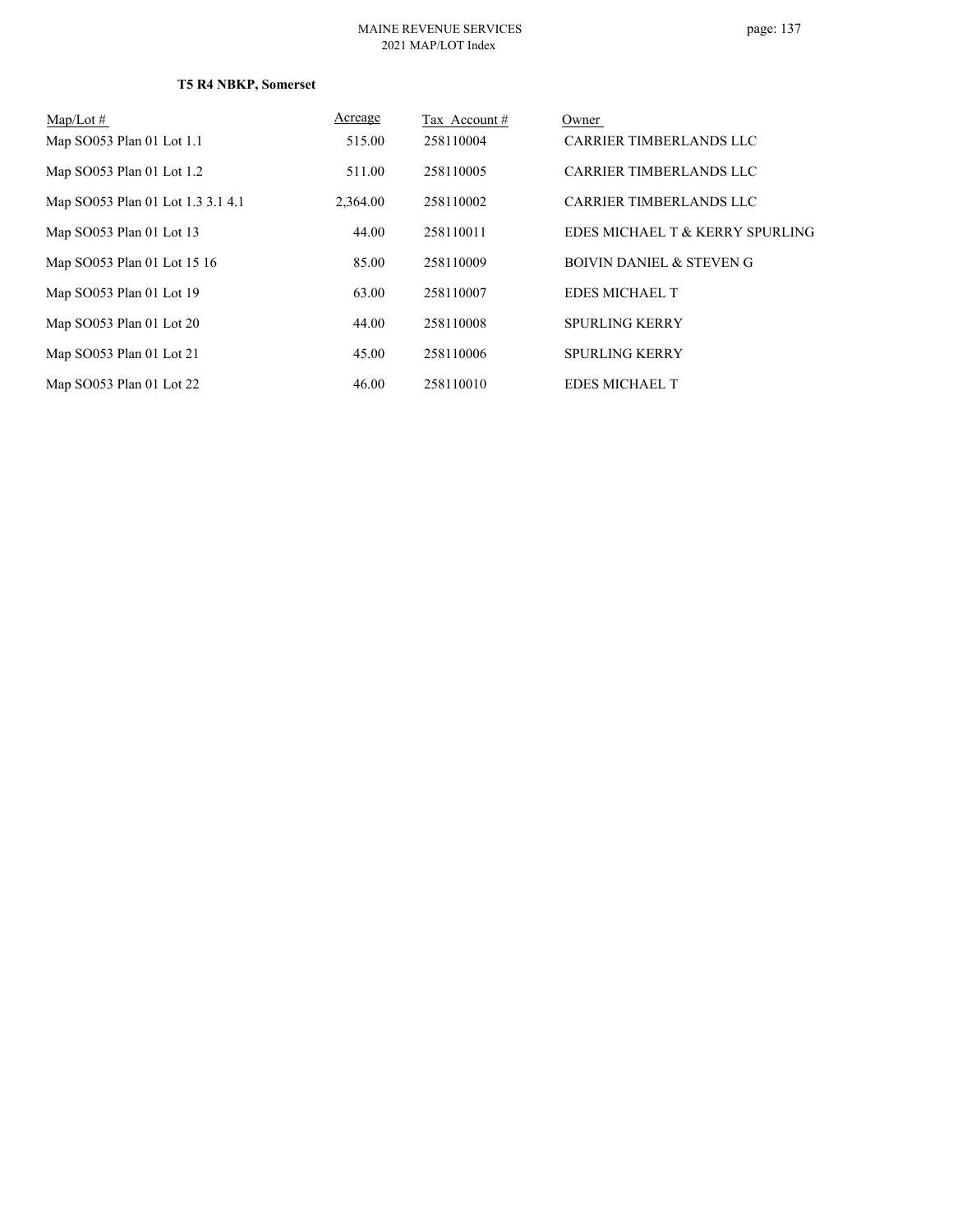### **T3 R5 NBKP, Somerset**

| $Map/Lot \#$                  | Acreage   | Tax Account # | Owner                                |
|-------------------------------|-----------|---------------|--------------------------------------|
| Map SO054 Plan 01 Lot 1.1     | 0.00      | 258200001P    | PARE JEAN CLAUDE                     |
| Map SO054 Plan 01 Lot 1.1     | 23,574.00 | 258200002     | MERRIWEATHER LLC                     |
| Map SO054 Plan 01 Lot 1.1     | 0.00      | 258200007     | PARE JEAN CLAUDE                     |
| Map SO054 Plan 01 Lot 1.2     | 10.90     | 258200001     | NOWICKI ALLAN J & DIANNE M           |
| Map SO054 Plan 01 Lot 1.3 1.4 | 0.00      | 258200005     | <b>GREAT LAKES HYDRO AMERICA LLC</b> |
| Map SO054 Plan 01 Lot 1.3 1.4 | 1.798.00  | 258200006     | <b>GREAT LAKES HYDRO AMERICA LLC</b> |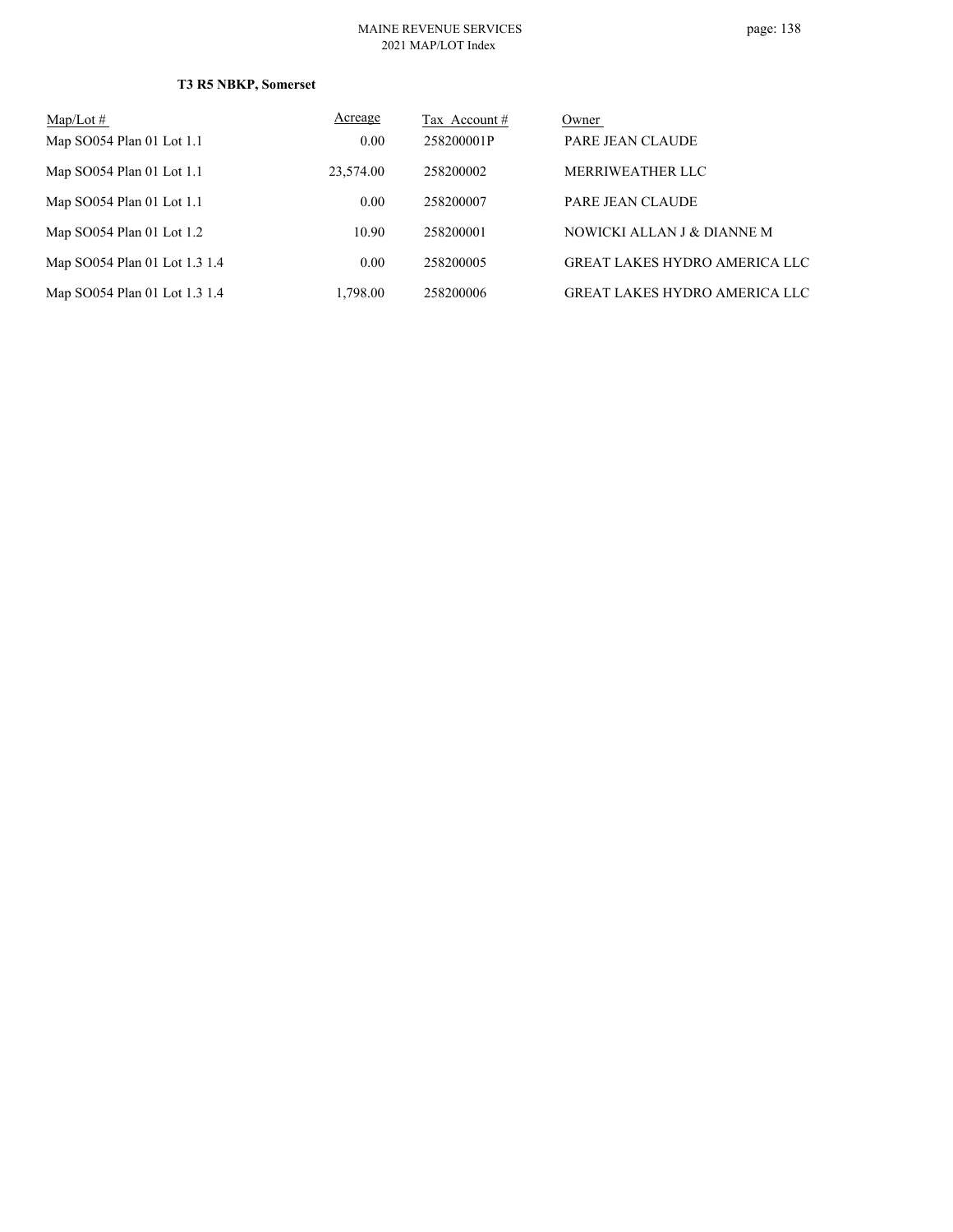### **T4 R5 NBKP, Somerset**

| $\text{Map/Lot} \#$         | <b>Acreage</b> | Tax Account $#$ | Owner                      |
|-----------------------------|----------------|-----------------|----------------------------|
| Map SO055 Plan 01 Lot 1 2.1 | 7.971.00       | 258630003       | MERRIWEATHER LLC           |
| Map SO055 Plan 01 Lot 2.2   | 11.30          | 258630001       | NOWICKI ALLAN J & DIANNE M |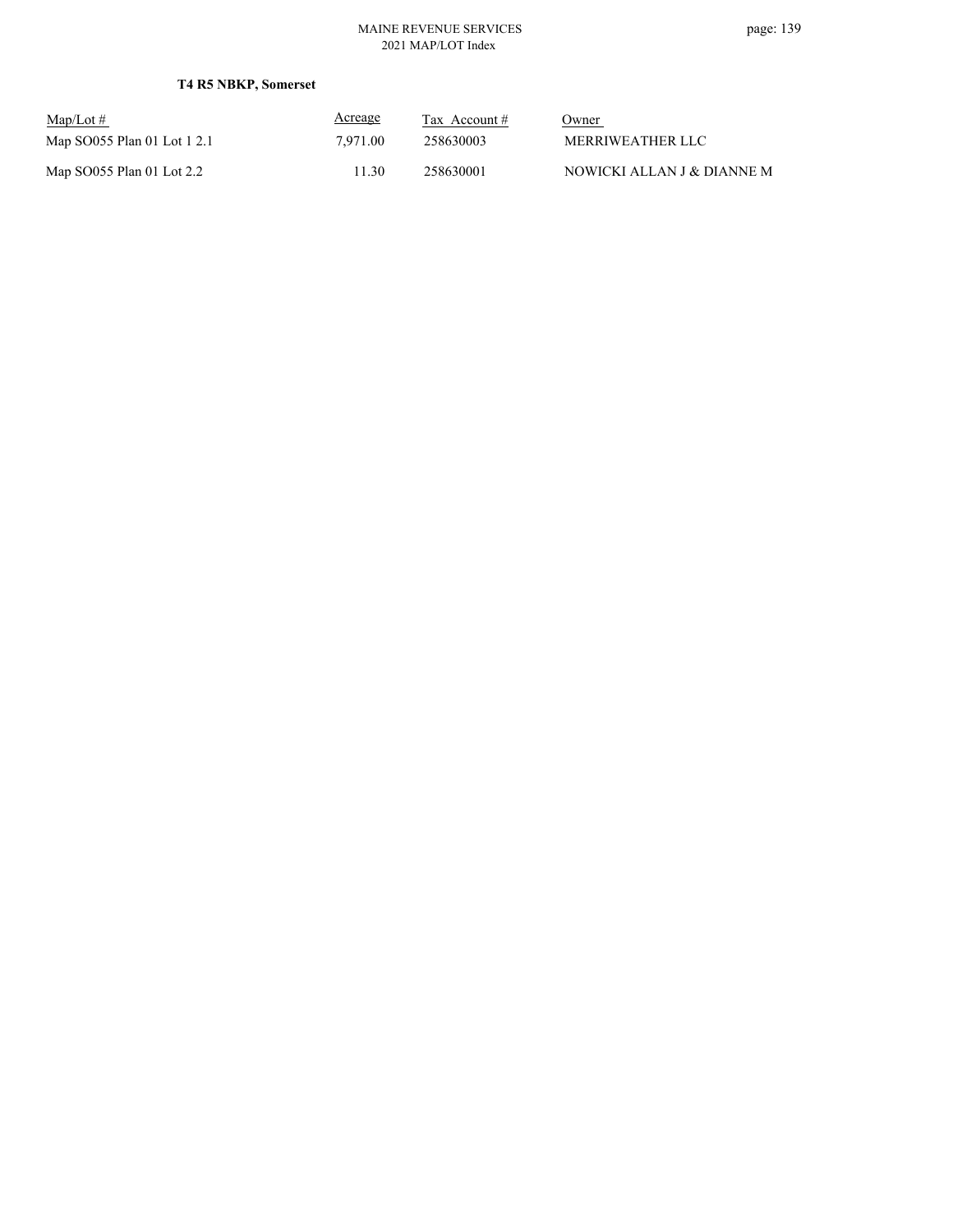### **T4 R16 WELS, Somerset**

| $Map/Lot \#$<br>Map SO056 Plan 01 Lot 1 2 | Acreage<br>9,770.92 | Tax Account#<br>258220007 | Owner<br>SANDY GRAY FOREST LLC       |
|-------------------------------------------|---------------------|---------------------------|--------------------------------------|
| Map SO056 Plan 01 Lot 1                   | 0.00                | 258220013                 | RANDALL CLINTON & JOHN PLUMMER       |
| Map SO056 Plan 02 Lot 1                   | 46.00               | 258220082                 | STRATTON BENJAMIN P & AMANDA J       |
| Map SO056 Plan 02 Lot 2                   | 44.00               | 258220034                 | TIERNEY JAMIE P ET AL                |
| Map SO056 Plan 02 Lot 3                   | 47.00               | 258220080                 | SWALLOW JEFFREY & RUSSELL STEVENS    |
| Map SO056 Plan 02 Lot 3.1                 | 1.25                | 258220021                 | JUNKINS ROBERT ET AL                 |
| Map SO056 Plan 02 Lot 3.10 3.12           | 1,871.80            | 258220059                 | <b>EVARTS GEORGE H TRUSTEE</b>       |
| Map SO056 Plan 02 Lot 3.101               | 35.00               | 258220064                 | DOLBY TIMOTHY R & MARGARET M         |
| Map SO056 Plan 02 Lot 3.1011              | 25.00               | 258220114                 | KEYSER STEPHEN L                     |
| Map SO056 Plan 02 Lot 3.1012              | 48.00               | 258220115                 | JONES NEIL J & CODY A                |
| Map SO056 Plan 02 Lot 3.102               | 54.00               | 258220063                 | RUSSELL MATTHEW & FRANKLIN           |
| Map SO056 Plan 02 Lot 3.103               | 11.00               | 258220104                 | <b>BALLARD MICHAEL</b>               |
| Map SO056 Plan 02 Lot 3.104               | 12.00               | 258220100                 | <b>BROOKS ROBERT</b>                 |
| Map SO056 Plan 02 Lot 3.105               | 33.00               | 258220109                 | <b>KEYSER STEPHEN L</b>              |
| Map SO056 Plan 02 Lot 3.11 3.111          | 524.95              | 258220023                 | DOLBY TIMOTHY R                      |
| Map SO056 Plan 02 Lot 3.121               | 47.50               | 258220060                 | <b>BROOKS LILLIAN</b>                |
| Map SO056 Plan 02 Lot 3.131               | 11.55               | 258220068                 | SLATTERY WAYNE J & JONI L            |
| Map SO056 Plan 02 Lot 3.132               | 35.80               | 258220111                 | DOLBY TIMOTHY R & MARGARET M         |
| Map SO056 Plan 02 Lot 3.14 3.161          | 44.00               | 258220073                 | KING EDWIN B & ROSE M TRUSTEES       |
| Map SO056 Plan 02 Lot 3.16 3.17           | 68.00               | 258220026                 | ROGERS KENNETH & JACQUELINE          |
| Map SO056 Plan 02 Lot 3.18                | 24.00               | 258220097                 | KESSLER HARRY & JAYSON ALLAIN        |
| Map SO056 Plan 02 Lot 3.2                 | 106.10              | 258220102                 | <b>BAKER CARL S &amp; JILL L</b>     |
| Map SO056 Plan 02 Lot 3.21                | 42.50               | 258220035                 | WATT CRAIG S & LESLIE N              |
| Map SO056 Plan 02 Lot 3.22                | 42.20               | 258220045                 | BAKER CARL S & JILL L                |
| Map SO056 Plan 02 Lot 3.23                | 29.70               | 258220049                 | HARRINGTON ANNALISA & SHAWN          |
| Map SO056 Plan 02 Lot 3.231               | 12.00               | 258220120                 | HERRICK JARED C & JOEL T WILKINSON   |
| Map SO056 Plan 02 Lot 3.24                | 85.00               | 258220050                 | THOMAS MARK                          |
| Map SO056 Plan 02 Lot 3.25                | 42.50               | 258220055                 | LANDRY ADAM L                        |
| Map SO056 Plan 02 Lot 3.26                | 42.40               | 258220054                 | MOOSE HILL TRUST                     |
| Map SO056 Plan 02 Lot 3.27                | 42.60               | 258220056                 | BENWAY JONATHON M                    |
| Map SO056 Plan 02 Lot 3.28                | 41.00               | 258220053                 | ANDERSON PAUL E                      |
| Map SO056 Plan 02 Lot 3.29                | 42.20               | 258220052                 | <b>SRH PROPERTIES</b>                |
| Map SO056 Plan 02 Lot 3.3                 | 371.50              | 258220028                 | HUGHES JASON K & KATHY J             |
| Map SO056 Plan 02 Lot 3.31                | 15.50               | 258220065                 | <b>GLIDDEN PETER A &amp; MAUREEN</b> |
| Map SO056 Plan 02 Lot 3.311               | 15.70               | 258220094                 | STROUT GEORGE H JR & ADDISON G MATTE |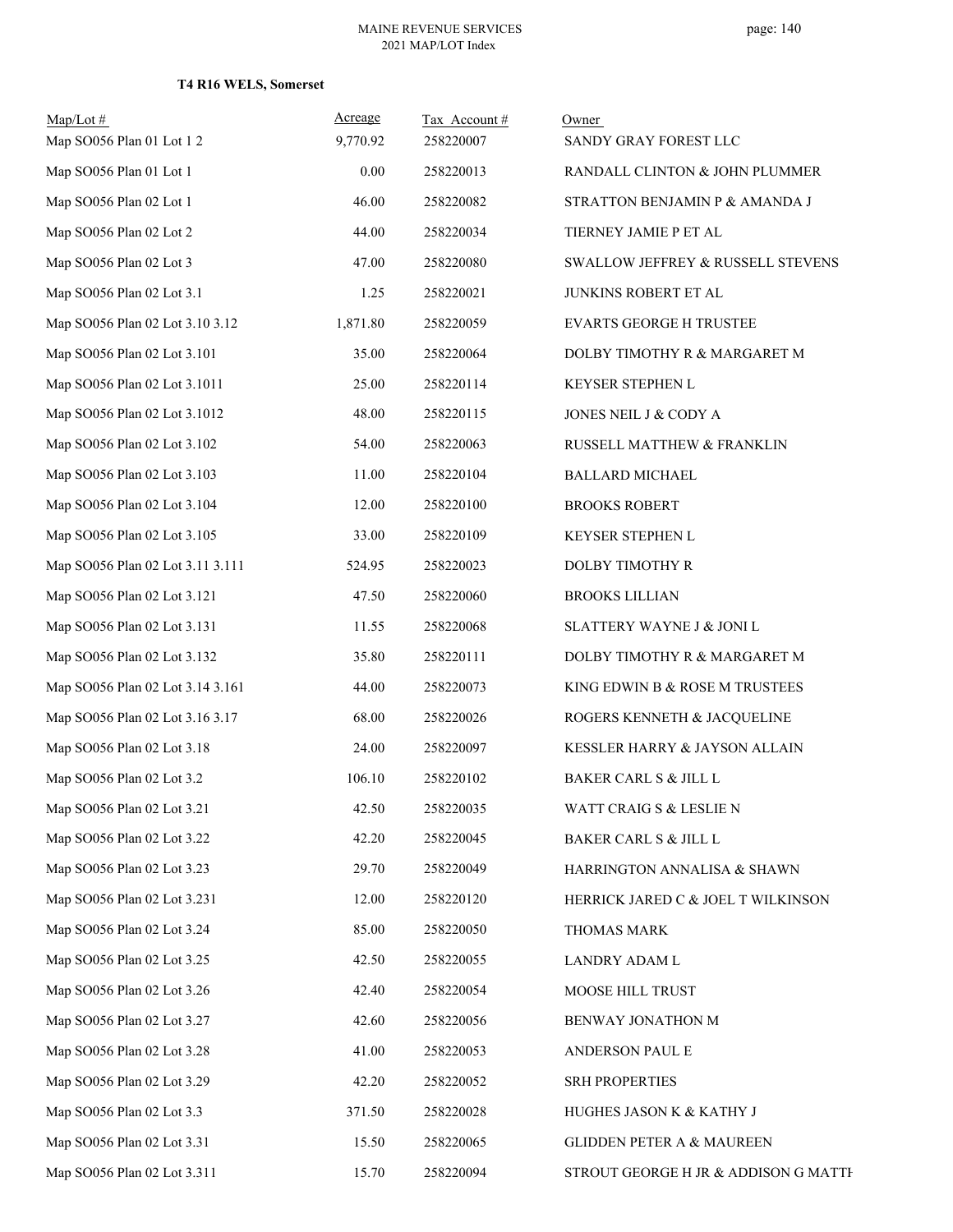### **T4 R16 WELS, Somerset**

| $Map/Lot \#$<br>Map SO056 Plan 02 Lot 3.312 | Acreage<br>7.60 | Tax Account#<br>258220103 | Owner<br>ERICKSON ROBERT E & SALLY L TRUSTEES |
|---------------------------------------------|-----------------|---------------------------|-----------------------------------------------|
| Map SO056 Plan 02 Lot 3.313                 | 349.90          | 258220112                 | REED TIMOTHY M & TINA M                       |
| Map SO056 Plan 02 Lot 3.314                 | 29.00           | 258220113                 | BAKER CARL S & JILL L                         |
| Map SO056 Plan 02 Lot 3.315                 | 2.00            | 258220117                 | LUCIANO JAMES & AMANDA                        |
| Map SO056 Plan 02 Lot 3.316                 | 12.00           | 258220121                 | <b>BABBITT BEAU</b>                           |
| Map SO056 Plan 02 Lot 3.32                  | 41.00           | 258220095                 | DYER DARRIN S & DAVID S                       |
| Map SO056 Plan 02 Lot 3.33                  | 39.50           | 258220092                 | MCINTIRE CHARLES & ELINOR ET AL               |
| Map SO056 Plan 02 Lot 3.4                   | 184.50          | 258220008                 | MONTGOMERY TIMBER CO LLC                      |
| Map SO056 Plan 02 Lot 3.41                  | 307.00          | 258220099                 | MONTGOMERY TIMBER CO LLC                      |
| Map SO056 Plan 02 Lot 3.42                  | 14.50           | 258220118                 | ROD BENDER ADVENTURES LLC                     |
| Map SO056 Plan 02 Lot 3.5                   | 115.00          | 258220101                 | DOAK ANDREW S                                 |
| Map SO056 Plan 02 Lot 3.51 3.7 3.81 3.82    | 1,249.00        | 258220027                 | BEAULIEU PAUL & MARJORIE TRUSTEES             |
| Map SO056 Plan 02 Lot 3.52 3.61             | 429.78          | 258220038                 | MILLER WARREN DAVID                           |
| Map SO056 Plan 02 Lot 3.6                   | 59.00           | 258220042                 | BOISSONEAULT GEORGE, JEFFREY, JASON &         |
| Map SO056 Plan 02 Lot 3.62                  | 53.00           | 258220051                 | KEENE STEPHEN L & GARY S                      |
| Map SO056 Plan 02 Lot 3.621 3.63            | 11.00           | 258220075                 | COLE KAREN J & ROBERT & SANDRA HAMII          |
| Map SO056 Plan 02 Lot 3.622                 | 26.40           | 258220087                 | ELSEMORE RICHARD M & KAREN J                  |
| Map SO056 Plan 02 Lot 3.63                  | 0.00            | 258220106                 | ELSEMORE RICHARD M & KAREN J                  |
| Map SO056 Plan 02 Lot 3.636                 | 5.00            | 258220098                 | FERLAND DURWARD J JR TTE                      |
| Map SO056 Plan 02 Lot 3.64                  | 19.00           | 258220079                 | FARNHAM J TYLER & HANNA MCLELLAN              |
| Map SO056 Plan 02 Lot 3.65                  | 89.00           | 258220110                 | BOISSONEAULT GEORGE, JEFFREY, JASON           |
| Map SO056 Plan 02 Lot 3.651                 | 11.00           | 258220116                 | COFFIN WADE D & WILLIAM D MCDONNELI           |
| Map SO056 Plan 02 Lot 3.66                  | 22.00           | 258220096                 | <b>GAUTREAU KEVIN S</b>                       |
| Map SO056 Plan 02 Lot 3.71 3.9              | 773.00          | 258220033                 | TYVOLL JAMES E & ANGELA J                     |
| Map SO056 Plan 02 Lot 3.83                  | 245.00          | 258220074                 | HUSSEY BENJAMIN                               |
| Map SO056 Plan 02 Lot 3.84                  | 27.10           | 258220078                 | FAYLE JEFFREY L                               |
| Map SO056 Plan 02 Lot 3.841                 | 27.10           | 258220107                 | BREEZYPOINT ENTERPRISES LLC                   |
| Map SO056 Plan 02 Lot 3.85                  | 19.40           | 258220077                 | ALTERIO BRENDON                               |
| Map SO056 Plan 02 Lot 3.851                 | 35.00           | 258220108                 | OJS ENTERPRISES LLC                           |
| Map SO056 Plan 02 Lot 3.86                  | 55.00           | 258220076                 | MURRAY STEVEN                                 |
| Map SO056 Plan 02 Lot 3.87                  | 54.00           | 258220032                 | TIBBETTS RICKY R & KIM P & JAMES E & GE       |
| Map SO056 Plan 02 Lot 4                     | 277.96          | 258220066                 | HOWARD HERBERT E & BETTY JEAN                 |
| Map SO056 Plan 02 Lot 4.1                   | 236.00          | 258220020                 | HOWARD HERBERT E & BETTY JEAN                 |
| Map SO056 Plan 02 Lot 4.11                  | 6.30            | 258220067                 | HOWARD HERBERT E & BETTY JEAN                 |
| Map SO056 Plan 02 Lot 5                     | 52.00           | 258220090                 | HURD DARRELL W & DAWN M                       |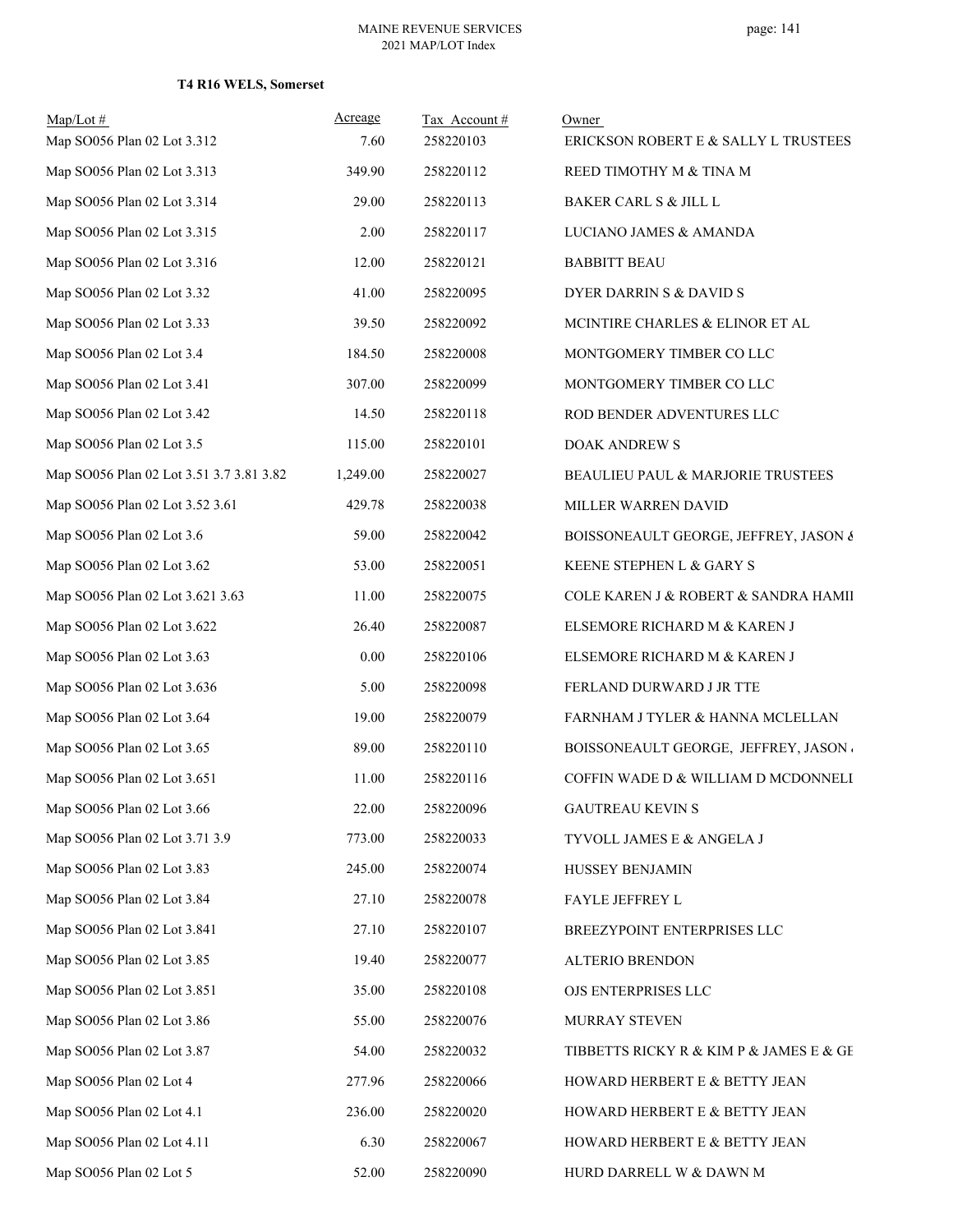### **T4 R16 WELS, Somerset**

| $Map/Lot \#$              | Acreage | Tax Account # | Owner                                    |
|---------------------------|---------|---------------|------------------------------------------|
| Map SO056 Plan 02 Lot 6   | 52.00   | 258220085     | WATERBURY ELM POND ASSOCIATION           |
| Map SO056 Plan 02 Lot 7   | 1.40    | 258220084     | AHEARN FREDERICK J & MARION E            |
| Map SO056 Plan 02 Lot 7.1 | 1.20    | 258220105     | <b>BOLLINGER JAMES, JAMES BEAR &amp;</b> |
| Map SO056 Plan 02 Lot 7.2 | 51.30   | 258220119     | LUCARELLI JAYSON R                       |
| Map SO056 Plan 02 Lot 8   | 133.70  | 258220086     | <b>GH EVARTS &amp; CO INC</b>            |
| Map SO056 Plan 02 Lot 9   | 165.20  | 258220081     | <b>HOWARD HERBERT E &amp; BETTY JEAN</b> |
| Map SO056 Plan 02 Lot 10  | 52.00   | 258220083     | SMEDBERG ROGER N JR & PETER D            |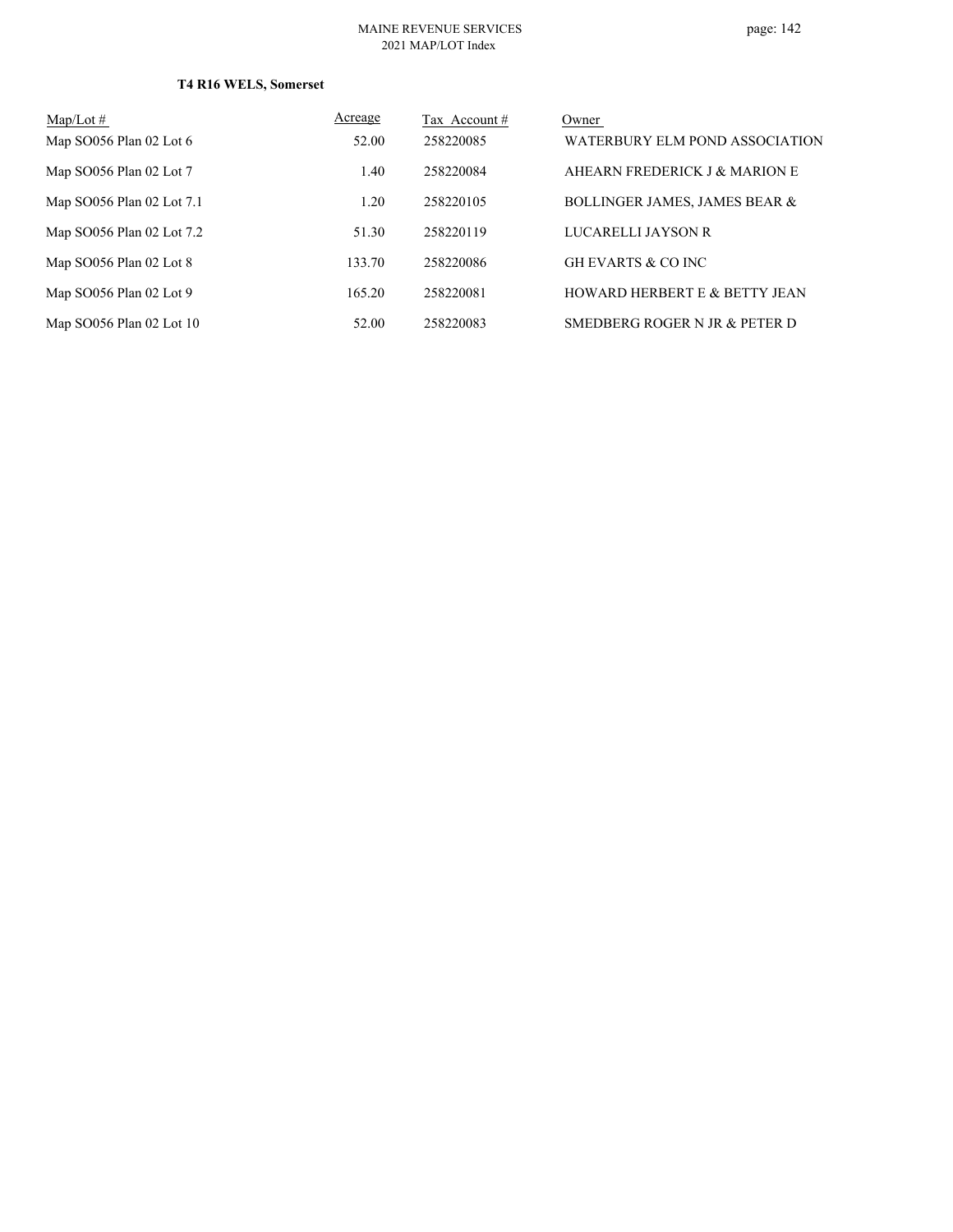### **T5 R16 WELS, Somerset**

| $Map/Lot \#$              | Acreage   | Tax Account $#$ | Owner              |
|---------------------------|-----------|-----------------|--------------------|
| Map SO057                 | 0.00      | 258460001P      | CABRAL JOSEPH J    |
| Map SO057 Plan 01 Lot 1   | 22,723.40 | 258460002       | FRESH TIMBER LLC   |
| Map SO057 Plan 01 Lot 1.1 | 8.12      | 258460001       | CABRAL JOSEPH J JR |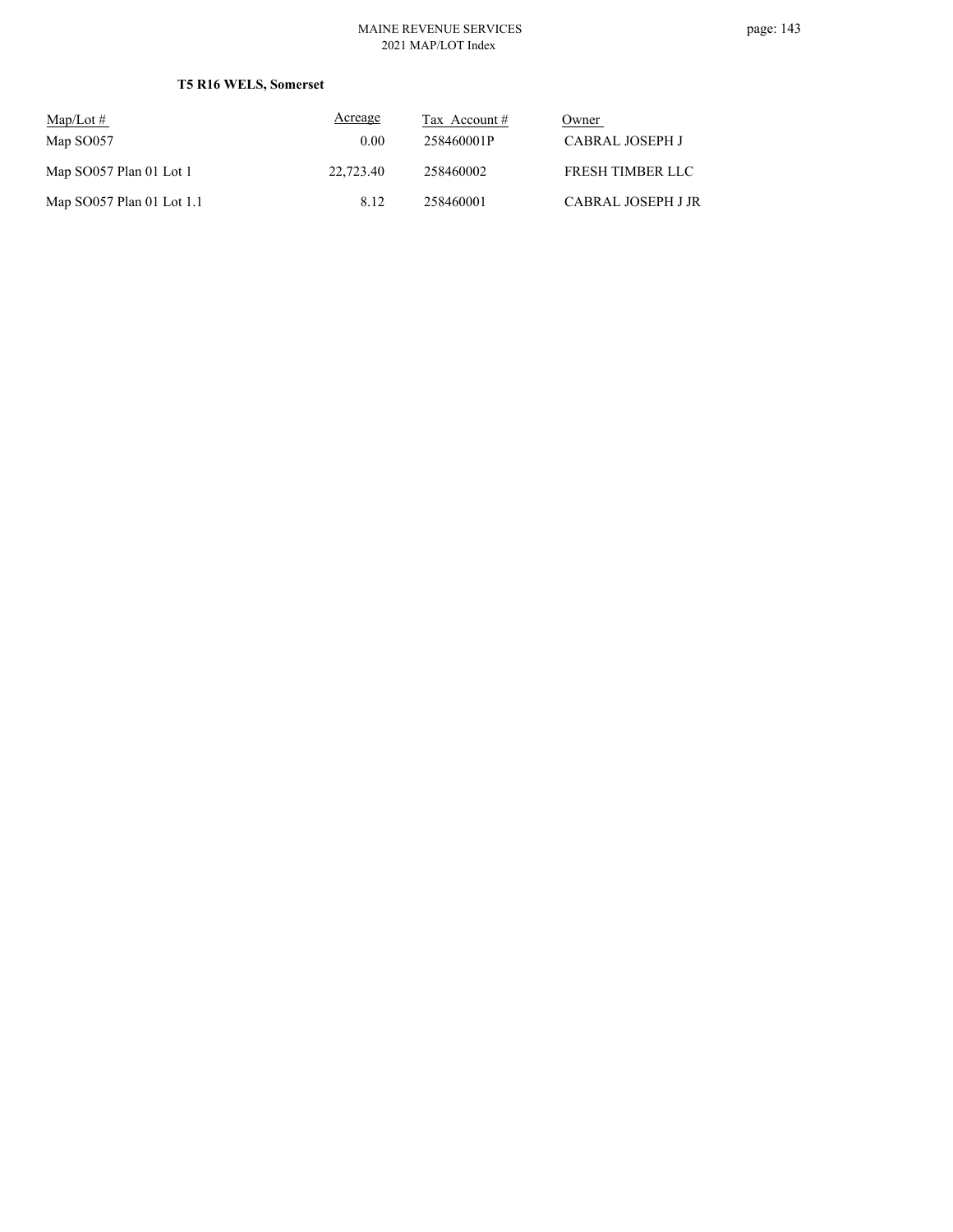**T6 R16 WELS, Somerset**

Map/Lot #  $\frac{\text{Areage}}{\text{2x} + \text{Account}}$  0wner Map SO058 Plan 01 Lot 1 24,550.40 258470001 FRESH TIMBER LLC

Acreage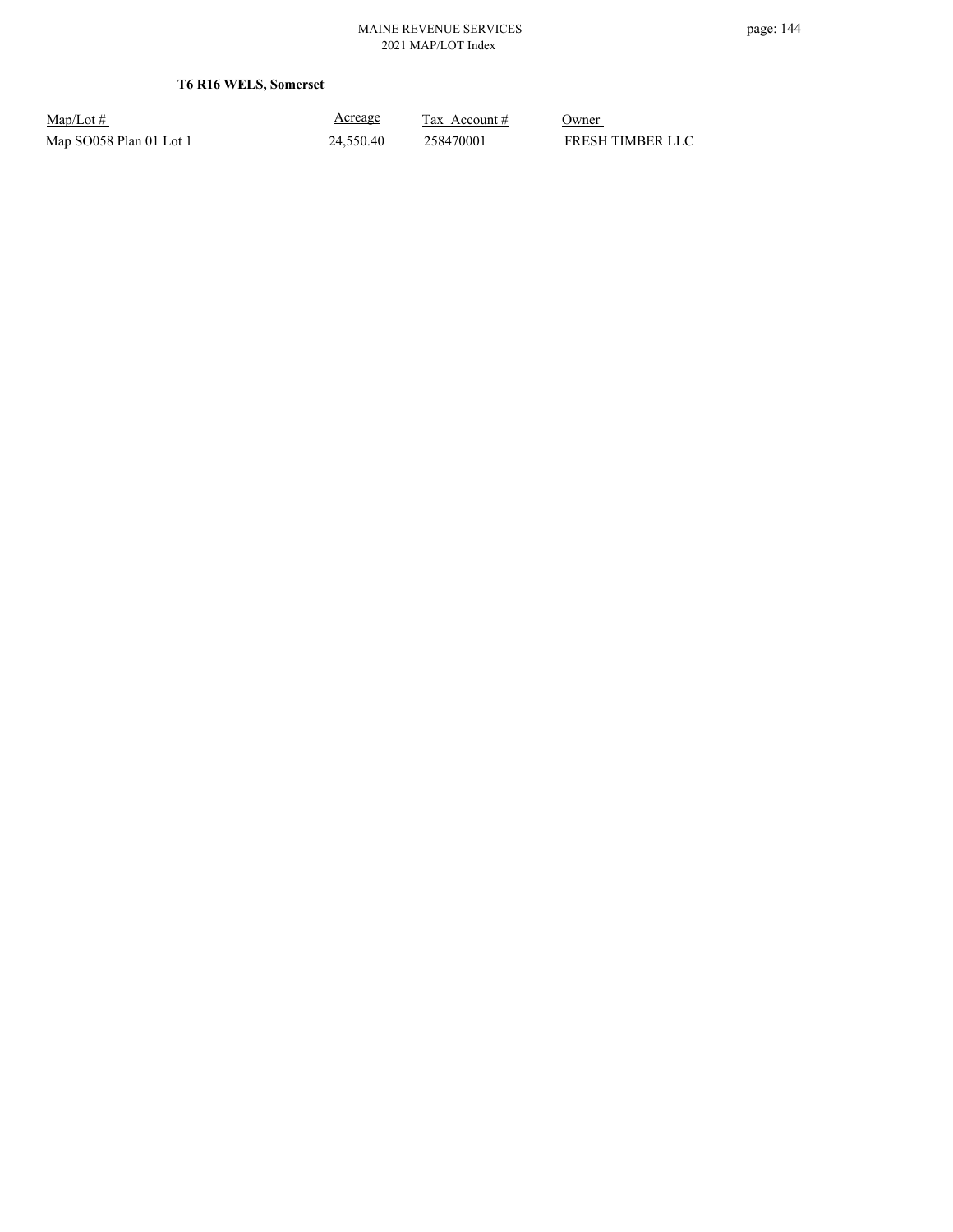### **T7 R16 WELS, Somerset**

| Map/Lot $#$                | <b>Acreage</b> | Tax Account $#$ | Owner                              |
|----------------------------|----------------|-----------------|------------------------------------|
| Map $SO(59)$ Plan 01 Lot 1 | 10.912.50      | 258730007       | CLAYTON LAKE WOODLANDS HOLDINGS LI |
| Map $SO(059$ Plan 01 Lot 1 | 0.00           | 258730011       | <b>BEAULIEU DONALD &amp; TRACY</b> |
| Map $SO(059$ Plan 01 Lot 2 | 13.971.00      | 258730001       | <b>GRISWOLD HEIRS</b>              |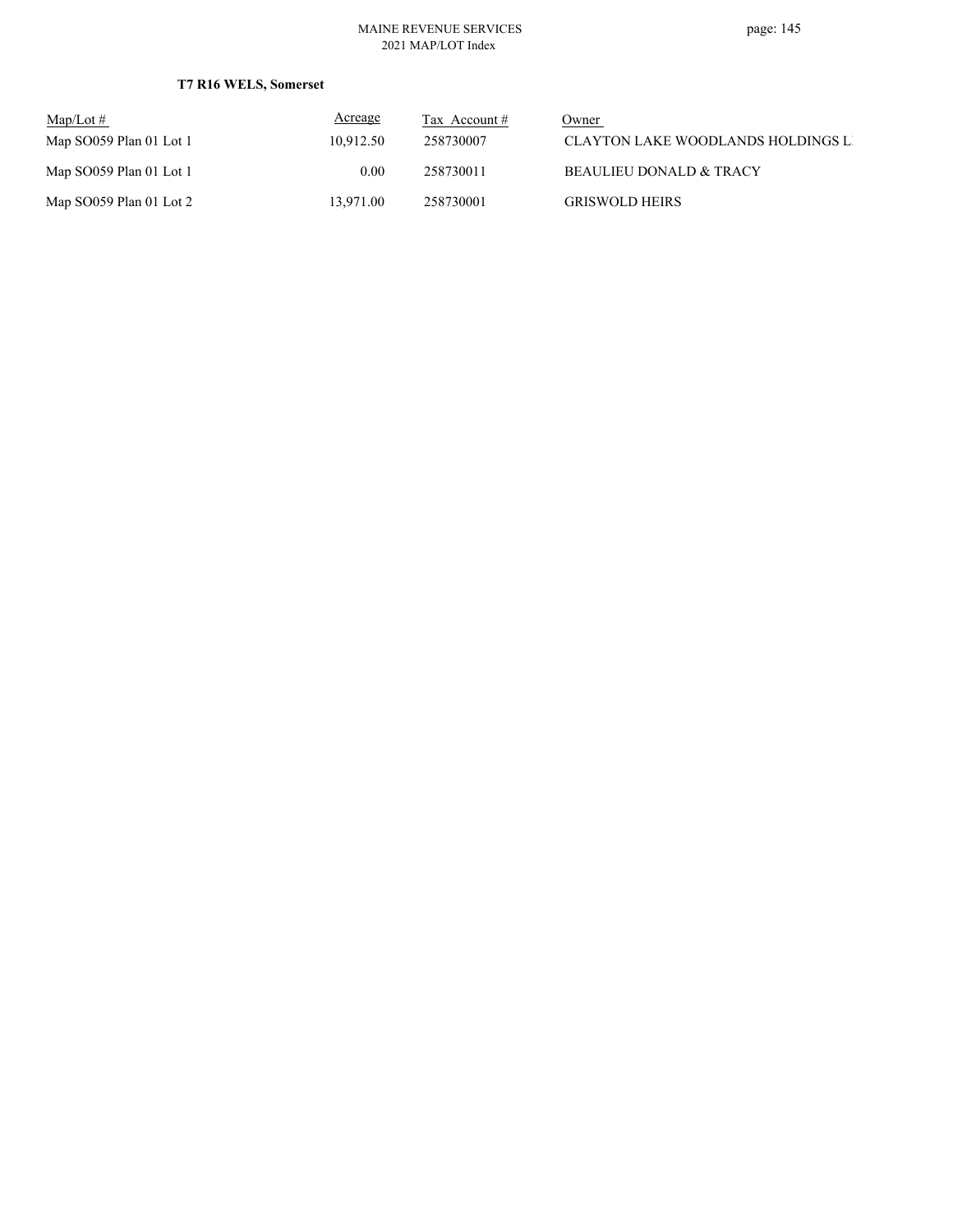### **T8 R16 WELS, Somerset**

| $Map/Lot \#$                | Acreage   | Tax Account # | Owner                                     |
|-----------------------------|-----------|---------------|-------------------------------------------|
| Map SO060 Plan 01 Lot 1     | 0.00      | 258770001     | LINCOLN MARK                              |
| Map SO060 Plan 01 Lot 1     | 23,221.06 | 258770002     | NATURE CONSERVANCY                        |
| Map SO060 Plan 01 Lot 1     | 0.00      | 258770004     | <b>HOSIE THOMAS</b>                       |
| Map SO060 Plan 01 Lot 1     | 0.00      | 258770006     | <b>NOBLE MICHAEL</b>                      |
| Map SO060 Plan 01 Lot 1     | 0.00      | 258770009     | <b>SYLVESTER WILLIAM</b>                  |
| Map $SO060$ Plan 01 Lot 1.1 | 1,359.00  | 258772002     | <b>CLAYTON LAKE WOODLANDS HOLDINGS LI</b> |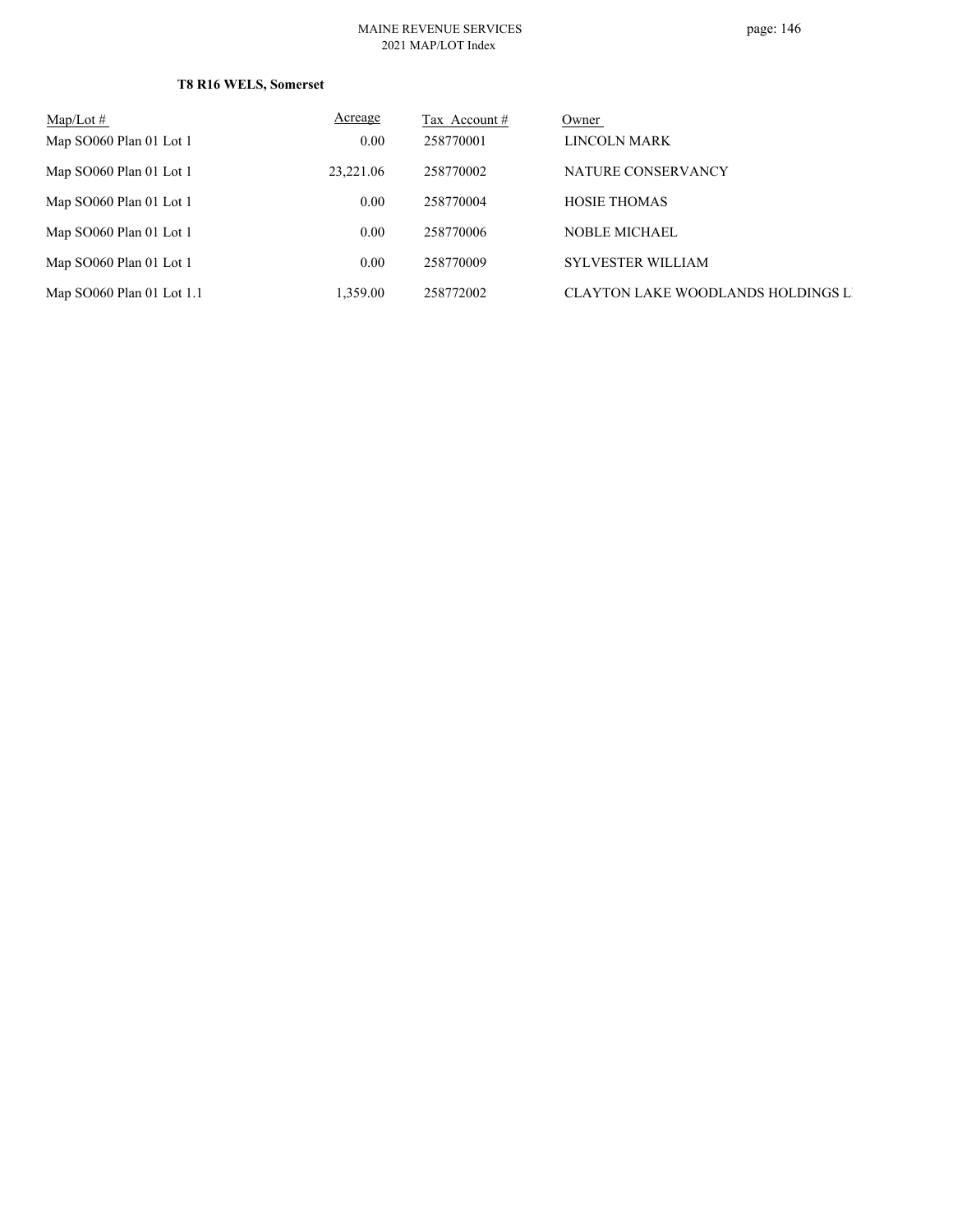### **T9 R16 WELS, Somerset**

| $\text{Map/Lot} \#$         | <b>Acreage</b> | Tax Account $#$ | Owner                              |
|-----------------------------|----------------|-----------------|------------------------------------|
| Map SO061 Plan 01 Lot 1     | 23.210.30      | 258810002       | CLAYTON LAKE WOODLANDS HOLDINGS LI |
| Map $SO061$ Plan 01 Lot 1.1 | 22.20          | 258810003       | NATURE CONSERVANCY                 |
| Map $SO061$ Plan 01 Lot 1.2 | 1.923.70       | 258810004       | THE NATURE CONSERVANCY             |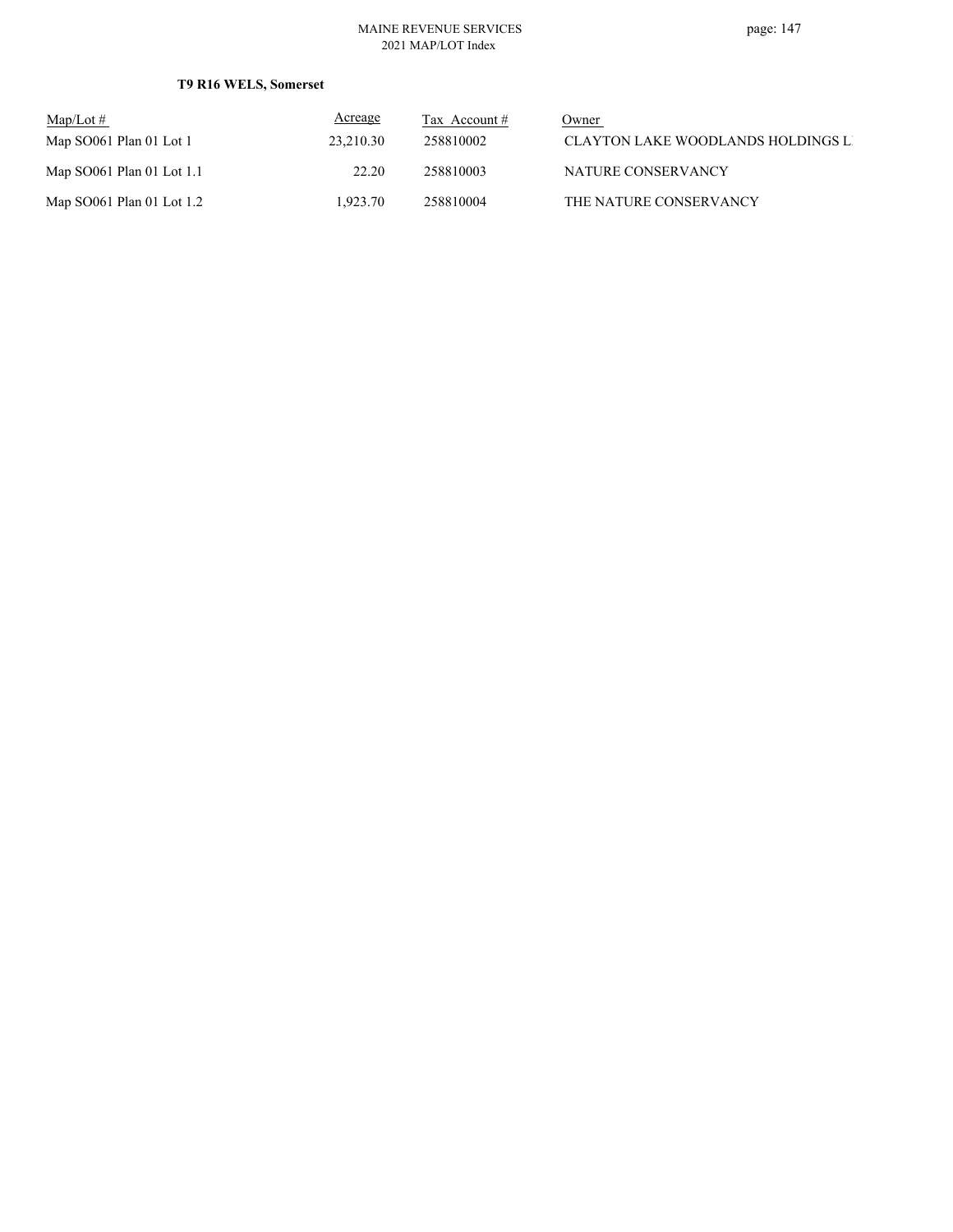### **T10 R16 WELS, Somerset**

| $Map/Lot \#$              | Acreage  | Tax Account# | Owner                                     |
|---------------------------|----------|--------------|-------------------------------------------|
| Map SO062 Plan 01 Lot 1   | 6,219.00 | 258840032    | PHILLIPS 1959 - APW LLC                   |
| Map SO062 Plan 01 Lot 1   | 0.00     | 258840034    | <b>MAINE STATE OF</b>                     |
| Map SO062 Plan 01 Lot 1.1 | 3,115.00 | 258840039    | PHILLIPS ARTICLE 8 LLC                    |
| Map SO062 Plan 01 Lot 1.2 | 1,826.00 | 258840041    | PHILLIPS 1973 - APW LLC                   |
| Map SO062 Plan 01 Lot 1.3 | 1,611.00 | 258840042    | PHILLIPS 1973 - MPC LLC                   |
| Map SO062 Plan 01 Lot 1.4 | 1,316.00 | 258840040    | PHILLIPS 1959 - MPC LLC                   |
| Map SO062 Plan 01 Lot 2   | 0.00     | 258840033    | NORTH MAINE WOOD ASSOC                    |
| Map SO062 Plan 01 Lot 2   | 797.80   | 258840036    | NATURE CONSERVANCY                        |
| Map SO062 Plan 01 Lot 2.1 | 5,420.30 | 258840038    | <b>CLAYTON LAKE WOODLANDS HOLDINGS LI</b> |
| Map SO062 Plan 01 Lot 3   | 3,478.50 | 258840037    | <b>GRISWOLD HEIRS ET AL</b>               |
| Map SO062 Plan 01 Lot 3.1 | 134.50   | 258840043    | NATURE CONSERVANCY                        |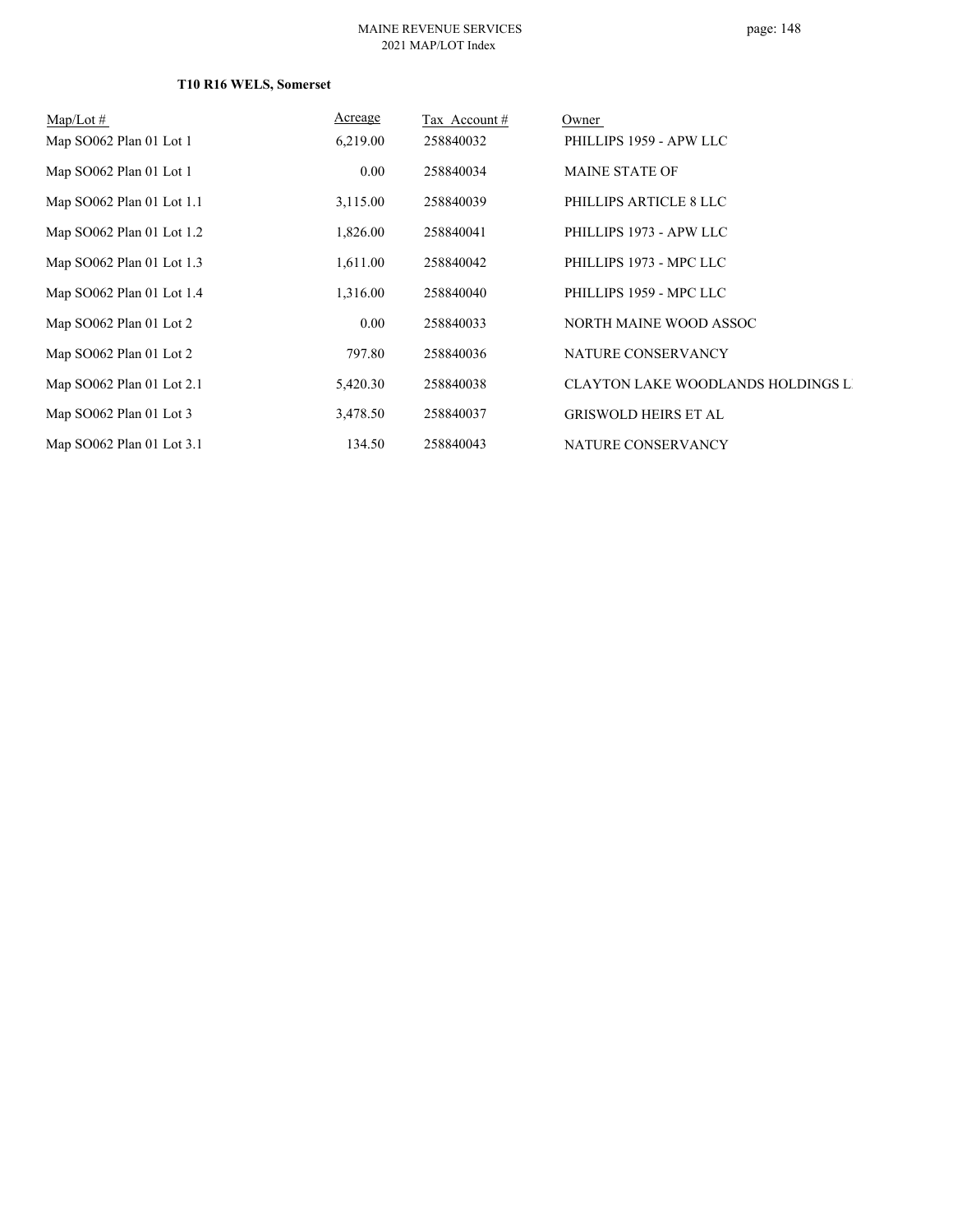page: 149

### **T4 R17 WELS, Somerset**

| $\text{Map/Lot} \#$         | Acreage   | Tax Account # | Owner                 |
|-----------------------------|-----------|---------------|-----------------------|
| Map SO063 Plan 01 Lot 1     | 20,015.00 | 258640001     | SANDY GRAY FOREST LLC |
| Map $SO063$ Plan 01 Lot 1.1 | 4.133.15  | 258640003     | <b>MAINE STATE OF</b> |
| Map SO063 Plan 01 Lot 1.2   | 37.00     | 258640002     | <b>MAINE STATE OF</b> |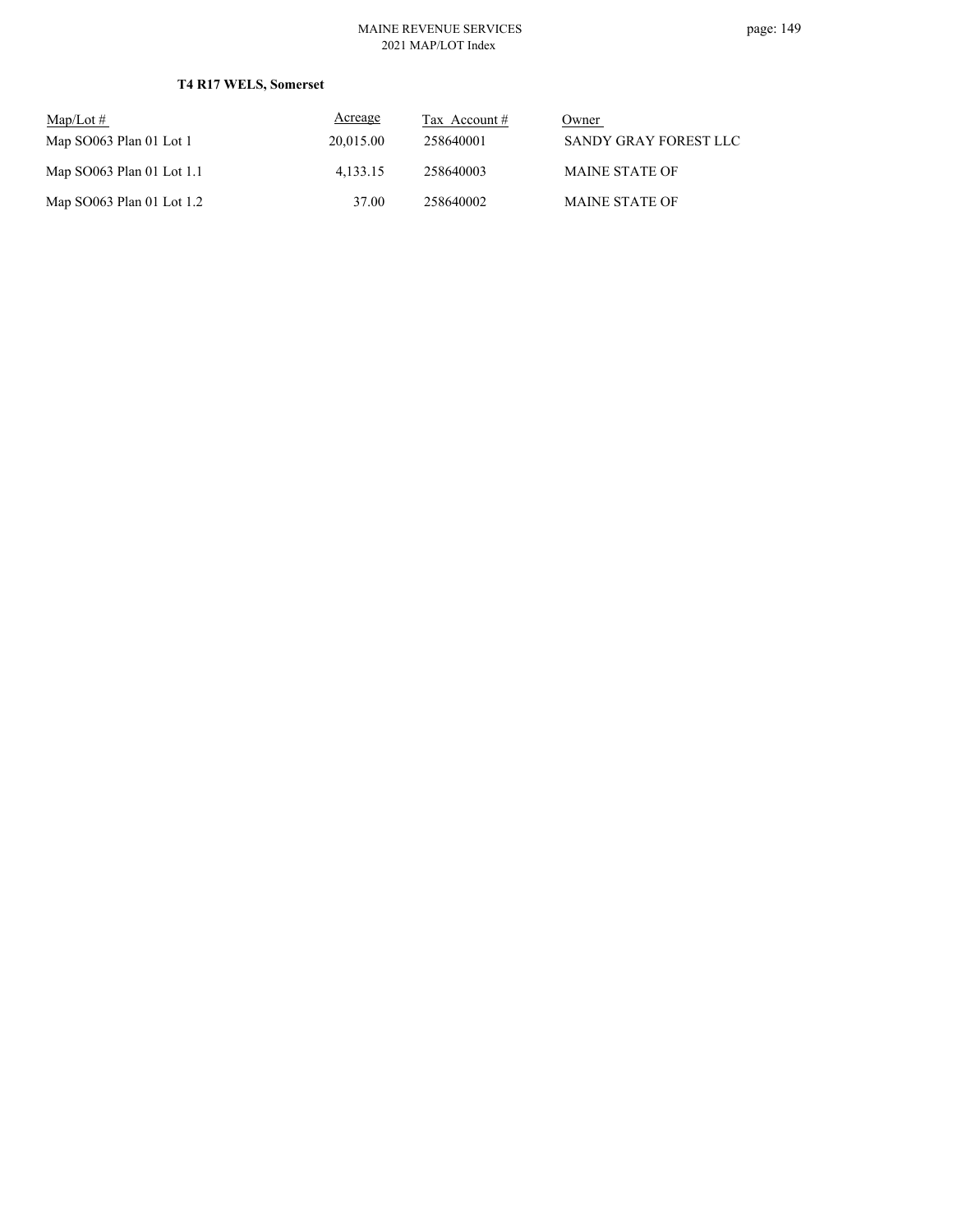### **T5 R17 WELS, Somerset**

| $\text{Map/Lot} \#$         | Acreage   | Tax Account # | Owner            |
|-----------------------------|-----------|---------------|------------------|
| Map SO064 Plan 01 Lot 1     | 22,759.00 | 258670001     | FRESH TIMBER LLC |
| Map $SO064$ Plan 01 Lot 1.1 | 6.42      | 258670002     | FRESH TIMBER LLC |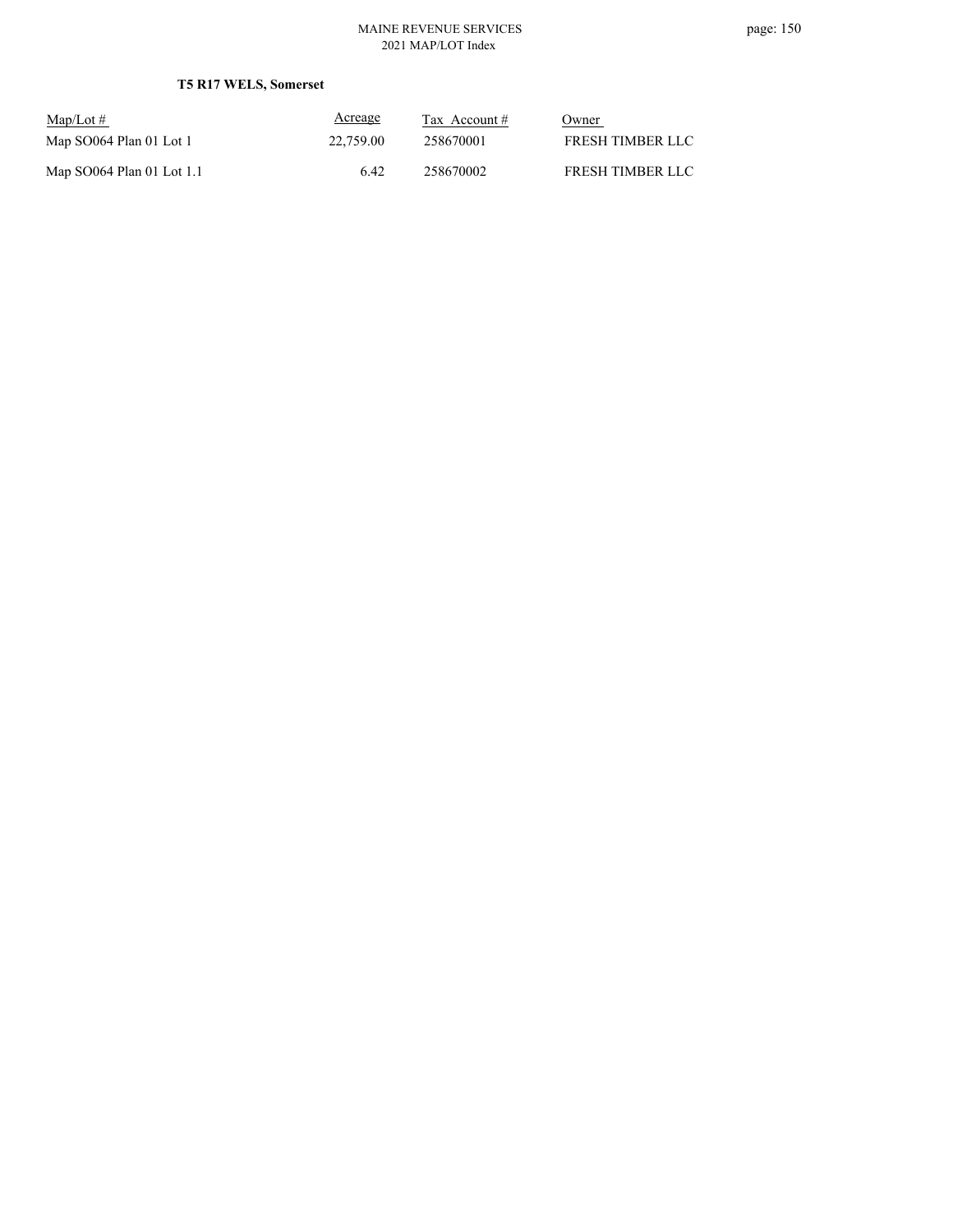### **T6 R17 WELS, Somerset**

| $Map/Lot \#$              | Acreage   | Tax Account # | Owner                   |
|---------------------------|-----------|---------------|-------------------------|
| Map SO065                 | 0.00      | 258710003P    | PELLETIER GERALD INC    |
| Map SO065 Plan 01 Lot 1   | 24,108.50 | 258710001     | <b>FRESH TIMBER LLC</b> |
| Map SO065 Plan 01 Lot 1   | 0.00      | 258710003     | PELLETIER GERALD        |
| Map SO065 Plan 01 Lot 1.1 | 15.00     | 258710004     | FRESH TIMBER LLC        |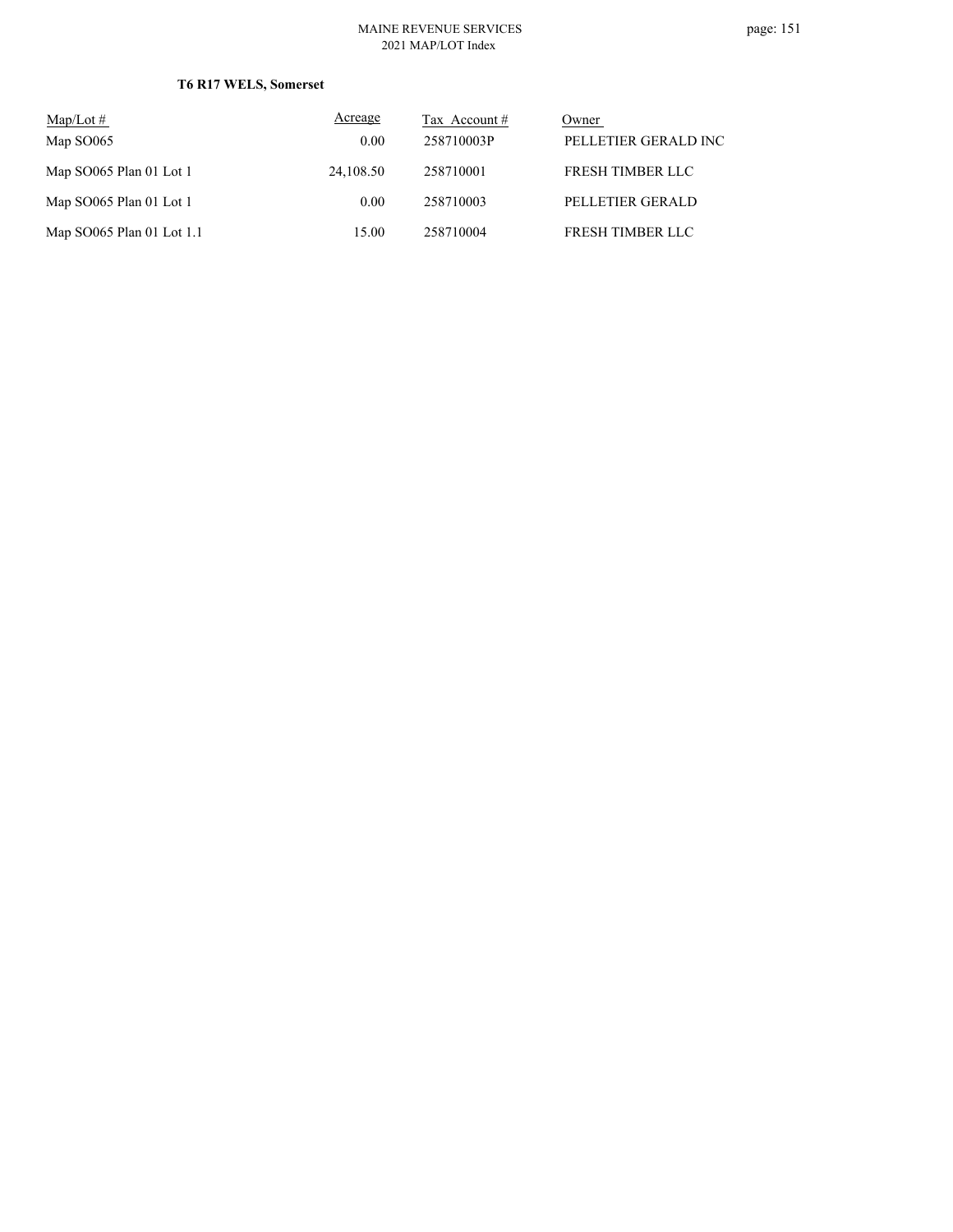# page: 152

### **T7 R17 WELS, Somerset**

| Map/Lot $#$               | Acreage   | Tax Account # | Owner                     |
|---------------------------|-----------|---------------|---------------------------|
| Map SO066 Plan 01 Lot 1   | 15,414.00 | 258740001     | TREE-STAR TIMBERLANDS LTD |
| Map SO066 Plan 01 Lot 1   | 0.00      | 258740006     | MAINE STATE OF (IF&W)     |
| Map SO066 Plan 01 Lot 1   | 0.00      | 258742001     | <b>MAINE STATE OF</b>     |
| Map SO066 Plan 01 Lot 1   | 0.00      | 258742002     | MAINE STATE OF (IF&W)     |
| Map SO066 Plan 01 Lot 1.1 | 84.00     | 258742005     | <b>MAINE STATE OF</b>     |
| Map SO066 Plan 01 Lot 1.2 | 1.566.00  | 258742003     | <b>MAINE STATE OF</b>     |
| Map SO066 Plan 01 Lot 1.3 | 4,770.00  | 258742004     | TREE-STAR TIMBERLANDS LTD |
| Map SO066 Plan 01 Lot 2   | 1.242.10  | 258740003     | NATURE CONSERVANCY        |
| Map SO066 Plan 01 Lot 2   | 0.00      | 258740007     | NATURE CONSERVANCY        |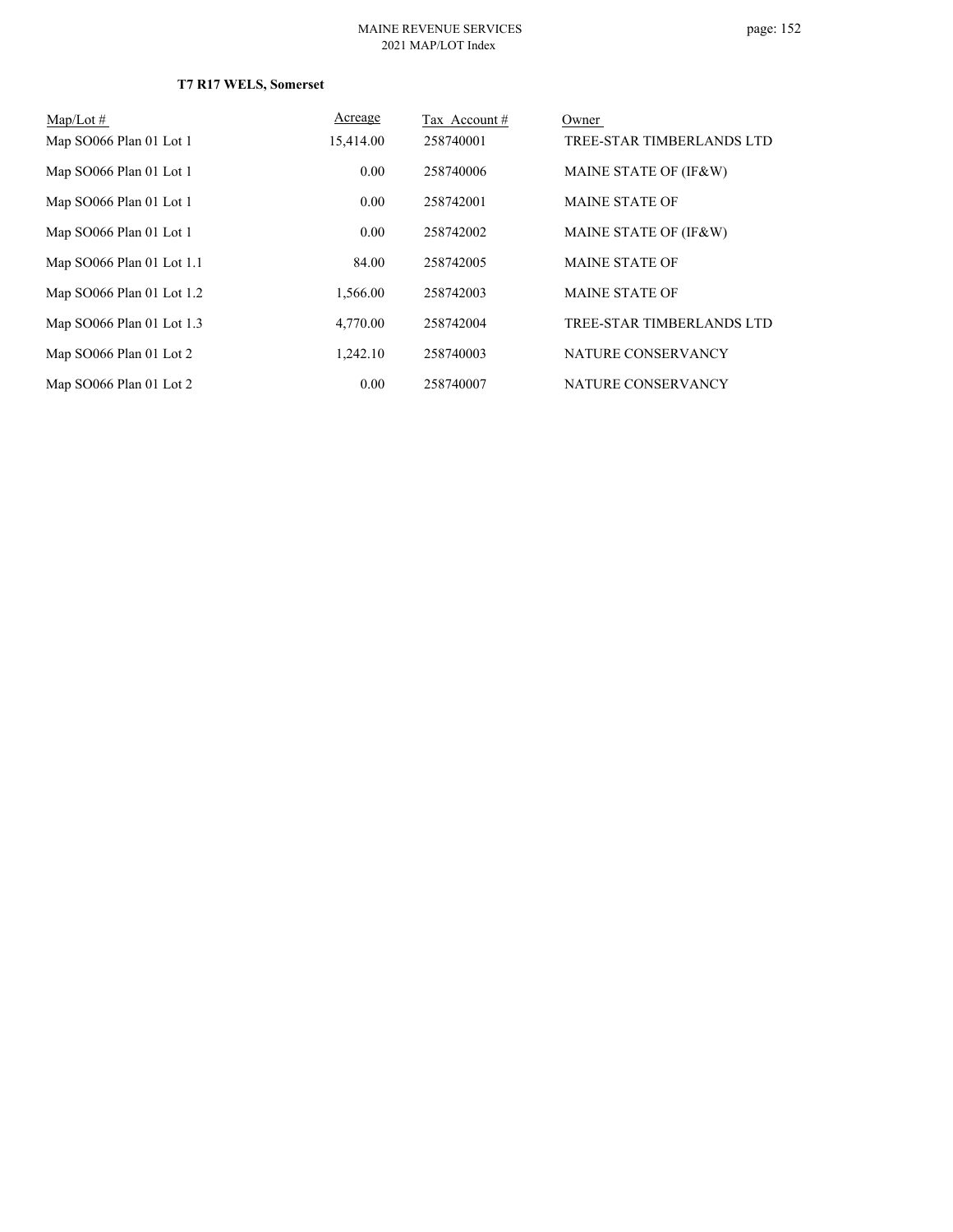### **T8 R17 WELS, Somerset**

| Map/Lot $#$                 | Acreage   | Tax Account $#$ | Owner                      |
|-----------------------------|-----------|-----------------|----------------------------|
| Map $SO067$ Plan 01 Lot 1 2 | 23,706.70 | 258780006       | NATURE CONSERVANCY         |
| Map SO067 Plan 01 Lot 1     | 0.00      | 258780008       | NATURE CONSERVANCY         |
| Map SO067 Plan 01 Lot 2     | 0.00      | 258780001       | GOLD SUGAR BUSH INC        |
| Map SO067 Plan 01 Lot 2     | 0.00      | 258780001P      | <b>GOLD SUGAR BUSH INC</b> |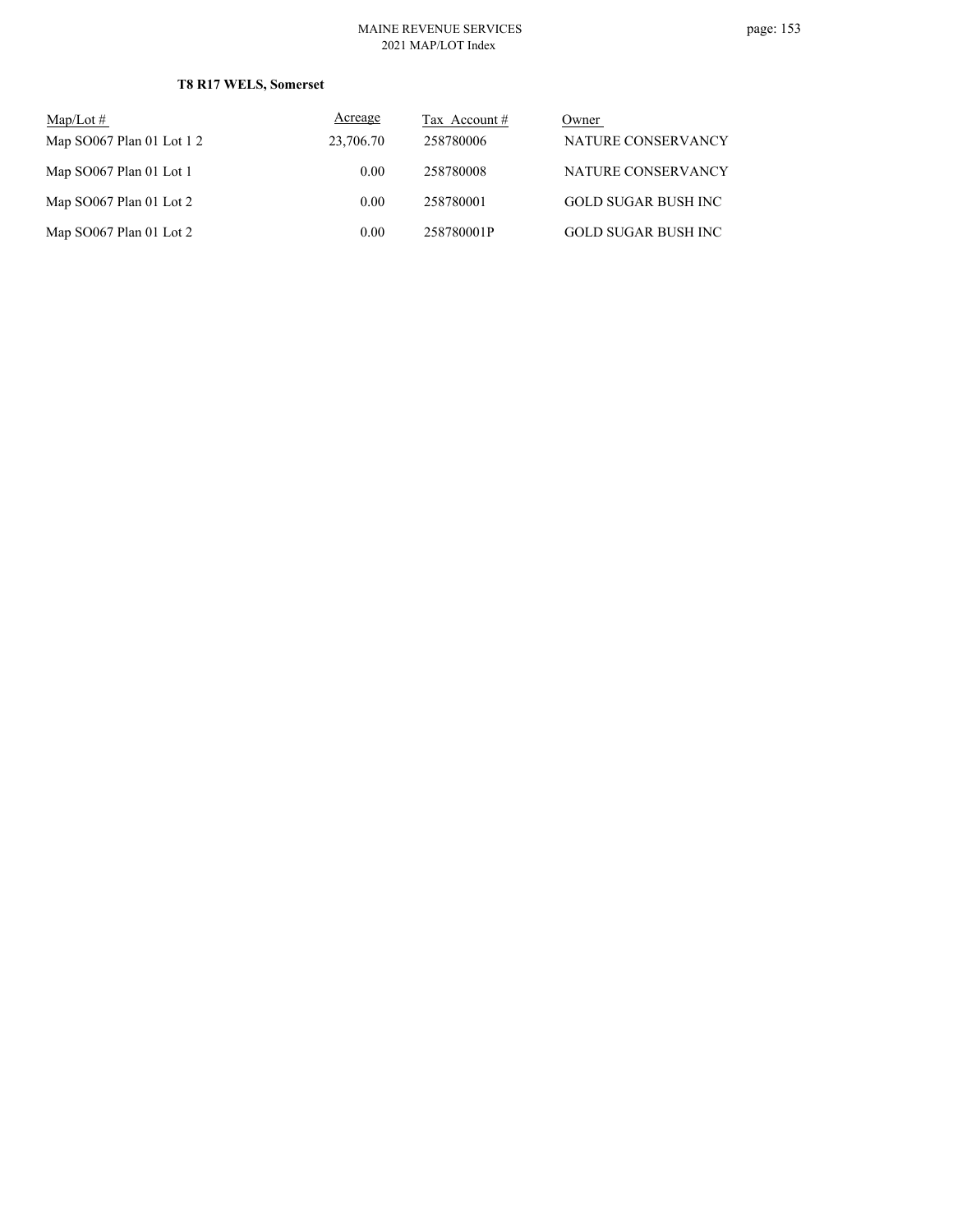### **T9 R17 WELS, Somerset**

| $Map/Lot \#$                        | <b>Acreage</b> | Tax Account $#$ | Owner                              |
|-------------------------------------|----------------|-----------------|------------------------------------|
| Map SO068 Plan 01 Lot 1 1.1 1.2 1.3 | 23,803.50      | 258820002       | NATURE CONSERVANCY                 |
| Map SO068 Plan 01 Lot 1.11 1.31     | 1.115.30       | 258820003       | CLAYTON LAKE WOODLANDS HOLDINGS LI |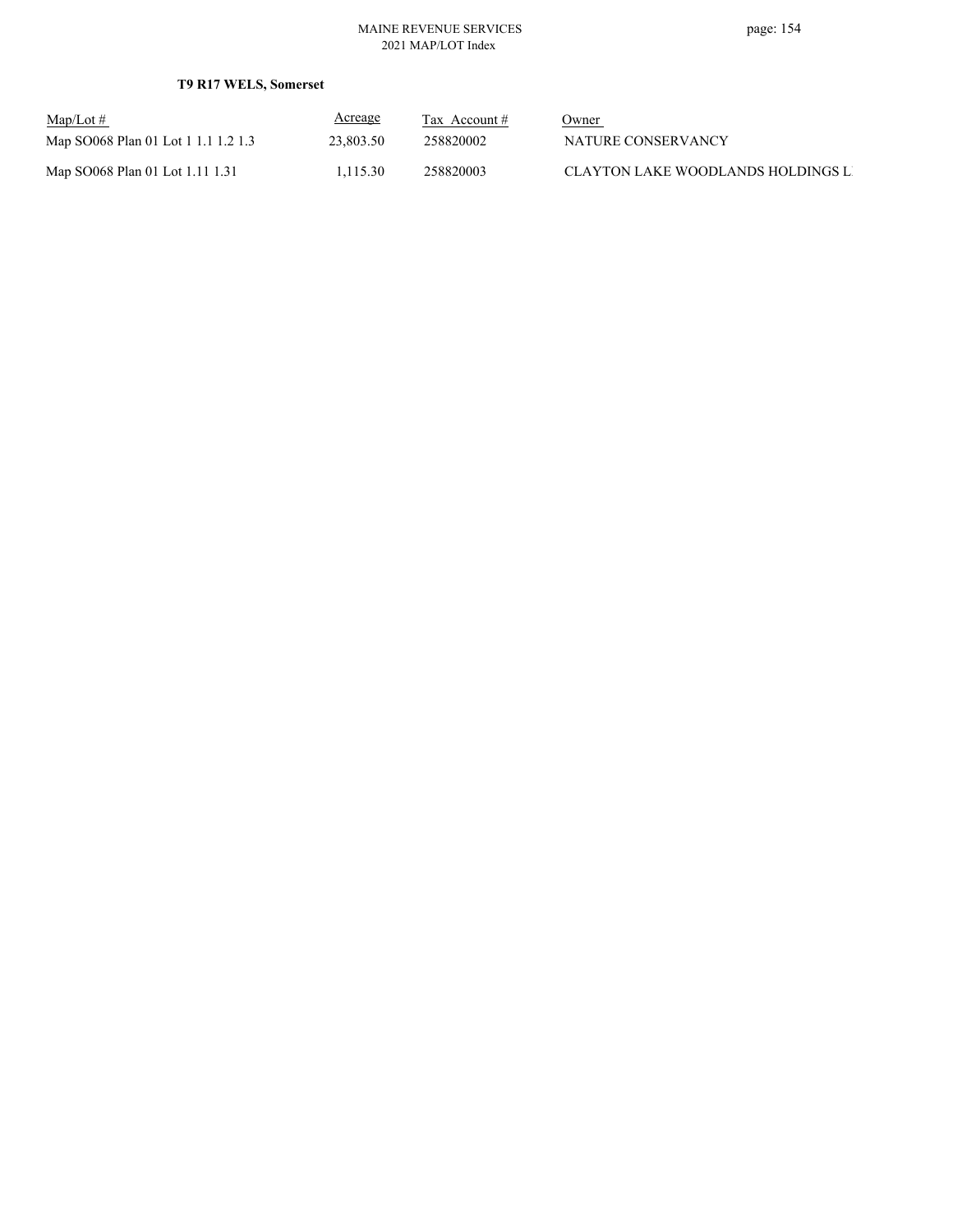### **T10 R17 WELS, Somerset**

| $Map/Lot \#$                            | Acreage   | Tax Account # | Owner                                     |
|-----------------------------------------|-----------|---------------|-------------------------------------------|
| Map SO <sub>069</sub>                   | 0.00      | 258090004P    | <b>CLAYTON LAKE WOODLANDS HOLDINGS LI</b> |
| Map SO <sub>069</sub>                   | 0.00      | 258090006P    | DAIGLE OIL CO                             |
| Map SO069 Plan 01 Lot 1 2 3 4 5 6       | 31,491.49 | 258090002     | <b>CLAYTON LAKE WOODLANDS HOLDINGS LI</b> |
| Map SO069 Plan 01 Lot 1.2 1.1 2.1 4.1 3 | 2,352.90  | 258090012     | NATURE CONSERVANCY                        |
| Map SO069 Plan 01 Lot 5                 | 0.00      | 258090005     | <b>CONIFOR INC</b>                        |
| Map SO069 Plan 01 Lot 5                 | 0.00      | 258090007p    | DAAQUAM LUMBER INC                        |
| Map SO069 Plan 01 Lot 5.1               | 469.70    | 258090011     | NATURE CONSERVANCY                        |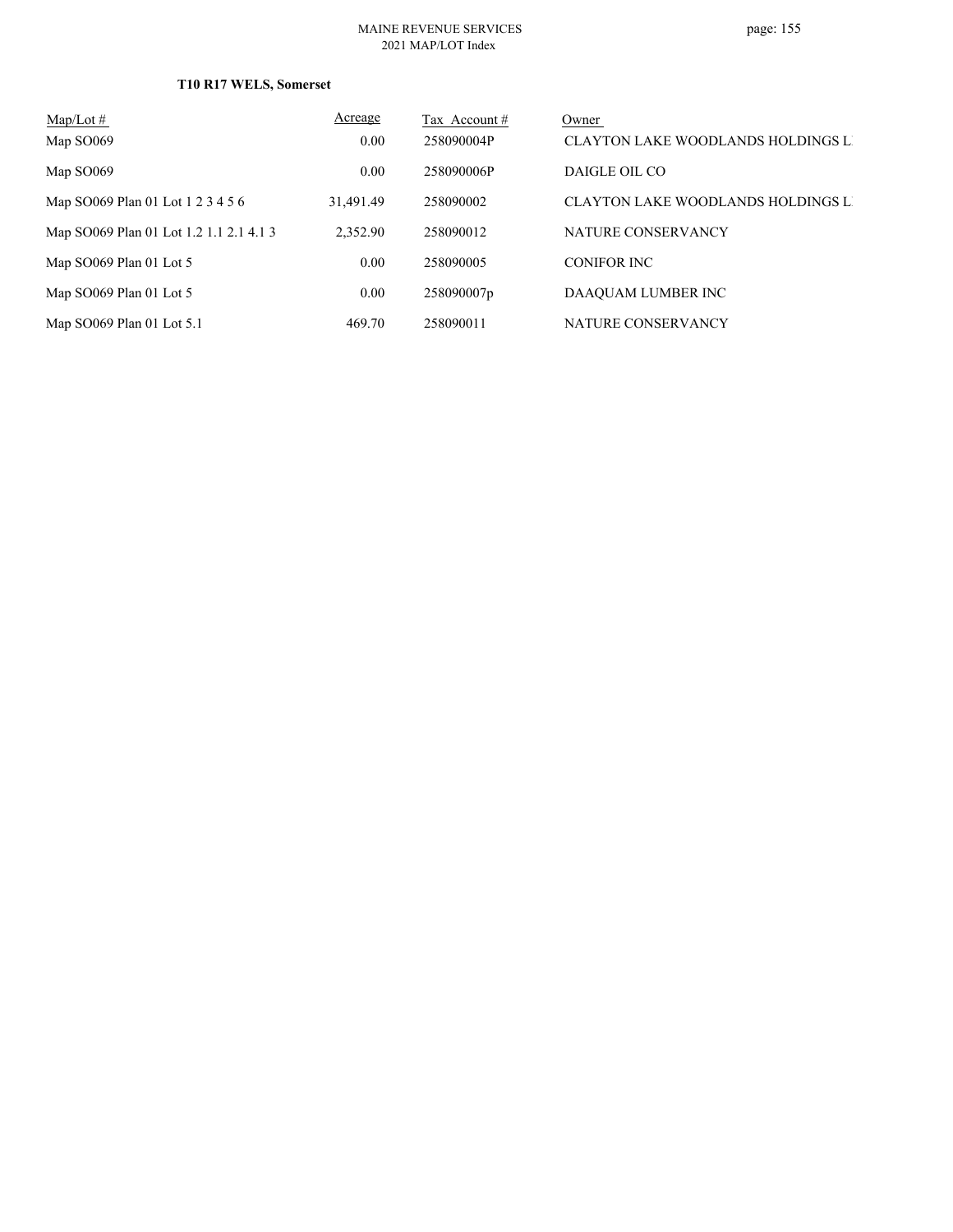### **T4 R18 WELS, Somerset**

| $Map/Lot \#$              | Acreage   | Tax Account # | Owner                 |
|---------------------------|-----------|---------------|-----------------------|
| Map SO070 Plan 01 Lot 1   | 0.00      | 258170001     | SANDY GRAY FOREST LLC |
| Map SO070 Plan 01 Lot 1   | 27.541.21 | 258170002     | SANDY GRAY FOREST LLC |
| Map SO070 Plan 01 Lot 1   | 0.00      | 258170003     | WARNER DAVID A        |
| Map $SO0$ Plan 01 Lot 1.1 | 134.00    | 258170004     | <b>MAINE STATE OF</b> |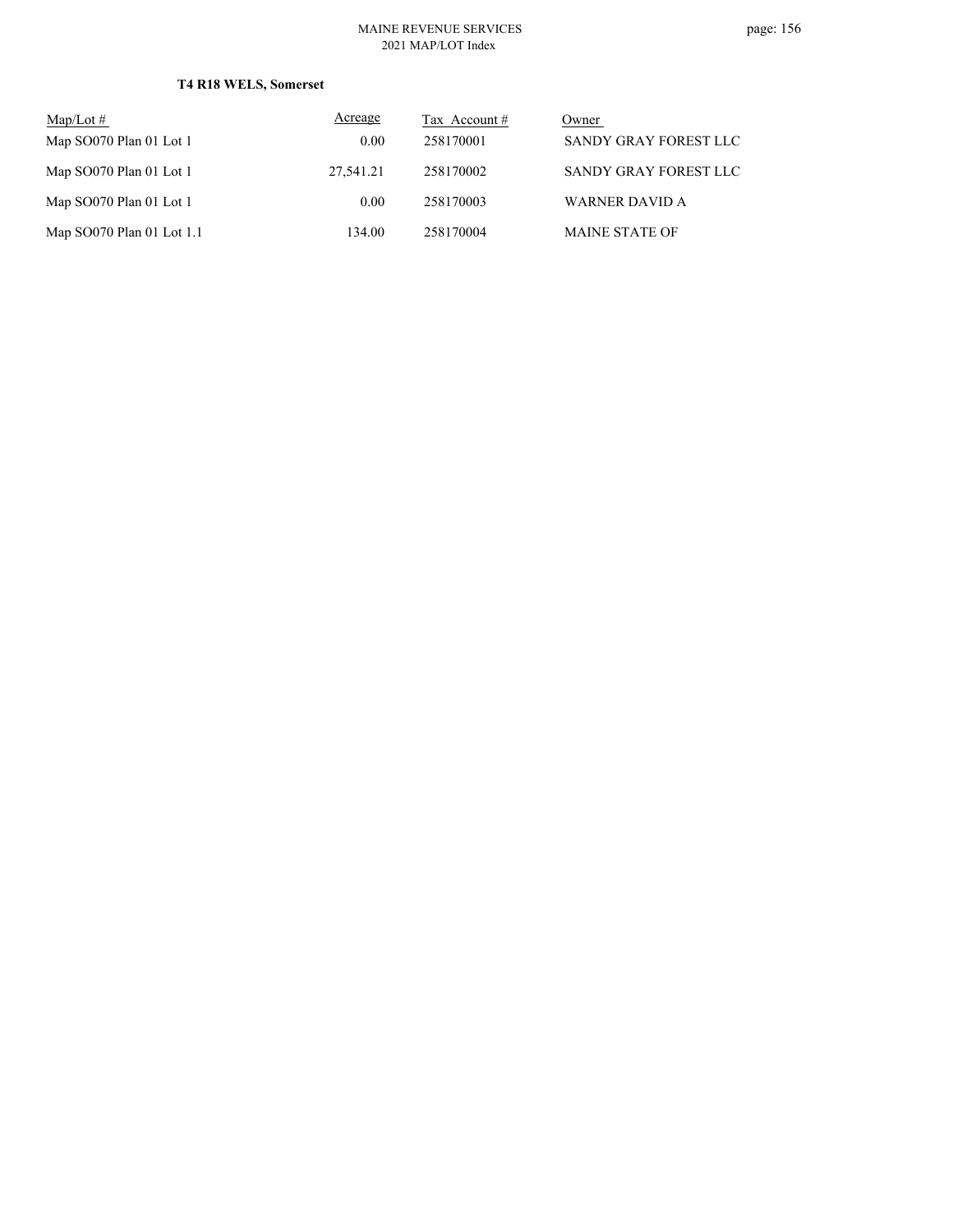**T5 R18 WELS, Somerset**

Map/Lot #  $\frac{\text{Areage}}{\text{2x} + \text{Account}}$  0wner

Acreage

Map SO071 Plan 01 Lot 1 22,900.00 258680001 TREE-STAR TIMBERLANDS LTD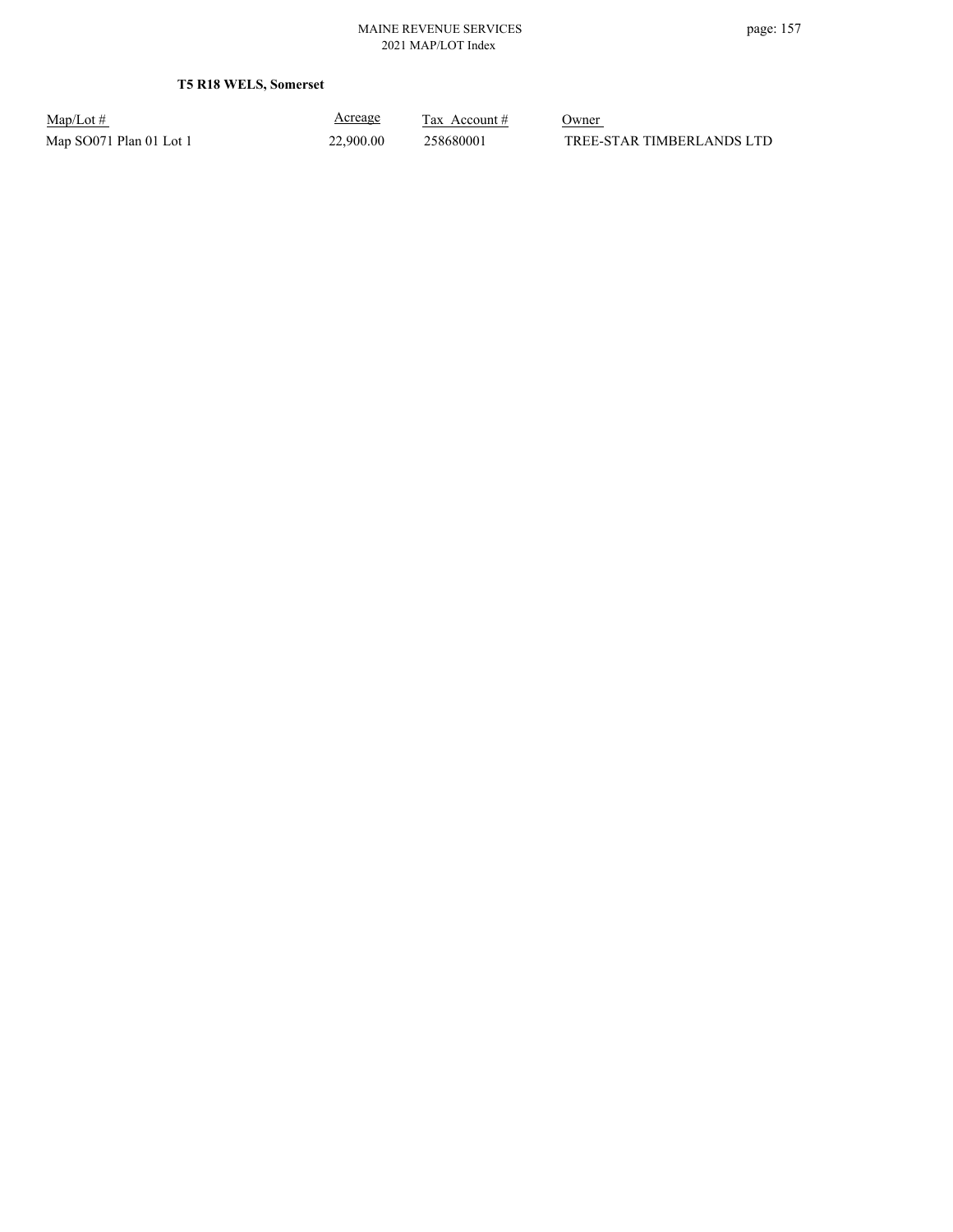**T6 R18 WELS, Somerset**

| $Map/Lot \#$            |  |
|-------------------------|--|
| Map SO072 Plan 01 Lot 1 |  |

Acreage

 $\frac{\text{Tax} \text{ Account #}}{}$  Owner 24,183.00 258720001 TREE-STAR TIMBERLANDS LTD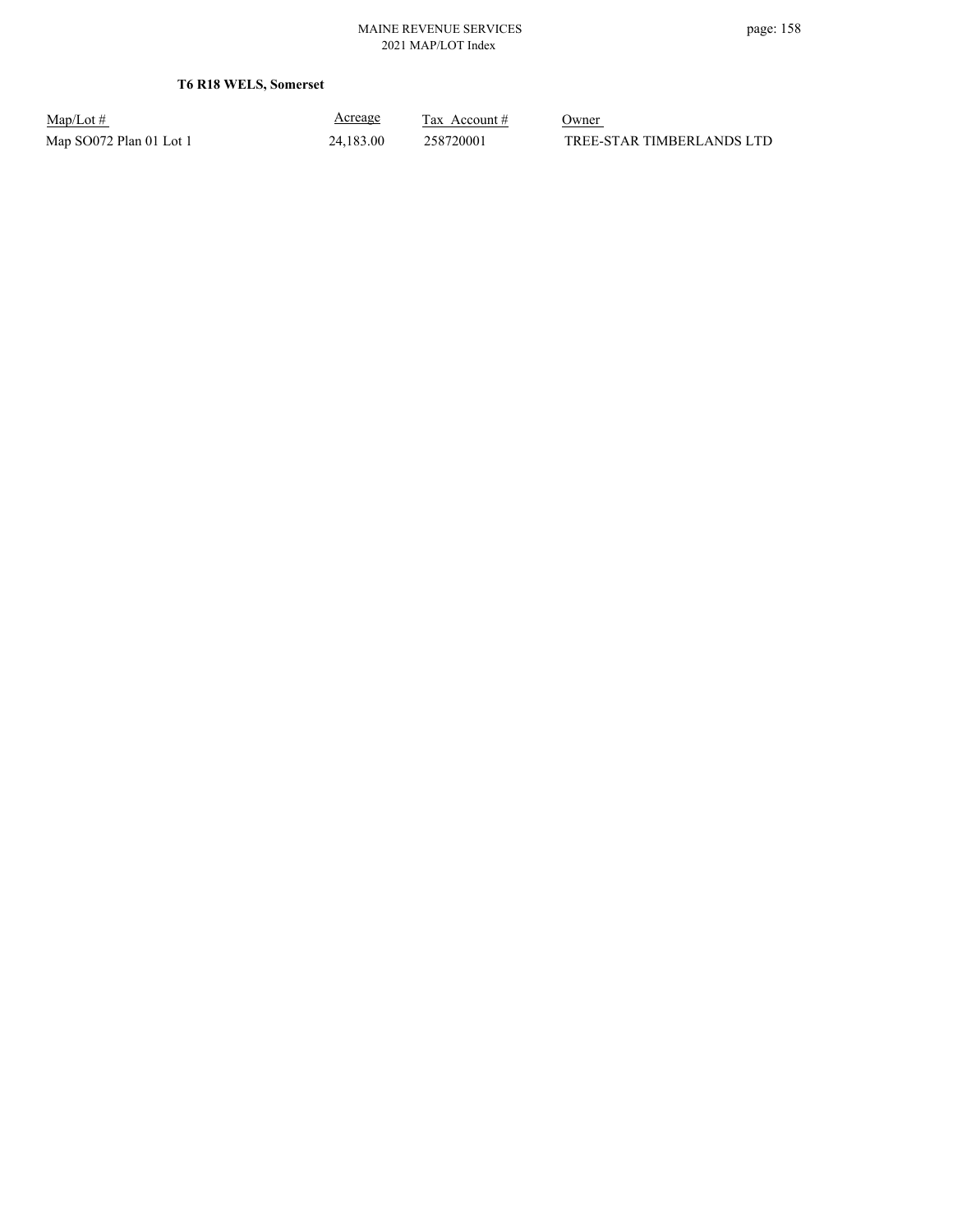### **T7 R18 WELS, Somerset**

| $Map/Lot \#$              | Acreage   | Tax Account # | Owner                     |
|---------------------------|-----------|---------------|---------------------------|
| Map SO073 Plan 01 Lot 1   | 24,857.00 | 258750001     | TREE-STAR TIMBERLANDS LTD |
| Map $SO073$ Plan 01 Lot 1 | 0.00      | 258750001P    | <b>MERCIER STEPHANE</b>   |
| Map $SO073$ Plan 01 Lot 1 | 0.00      | 258750002     | <b>MERCIER STEPHANE</b>   |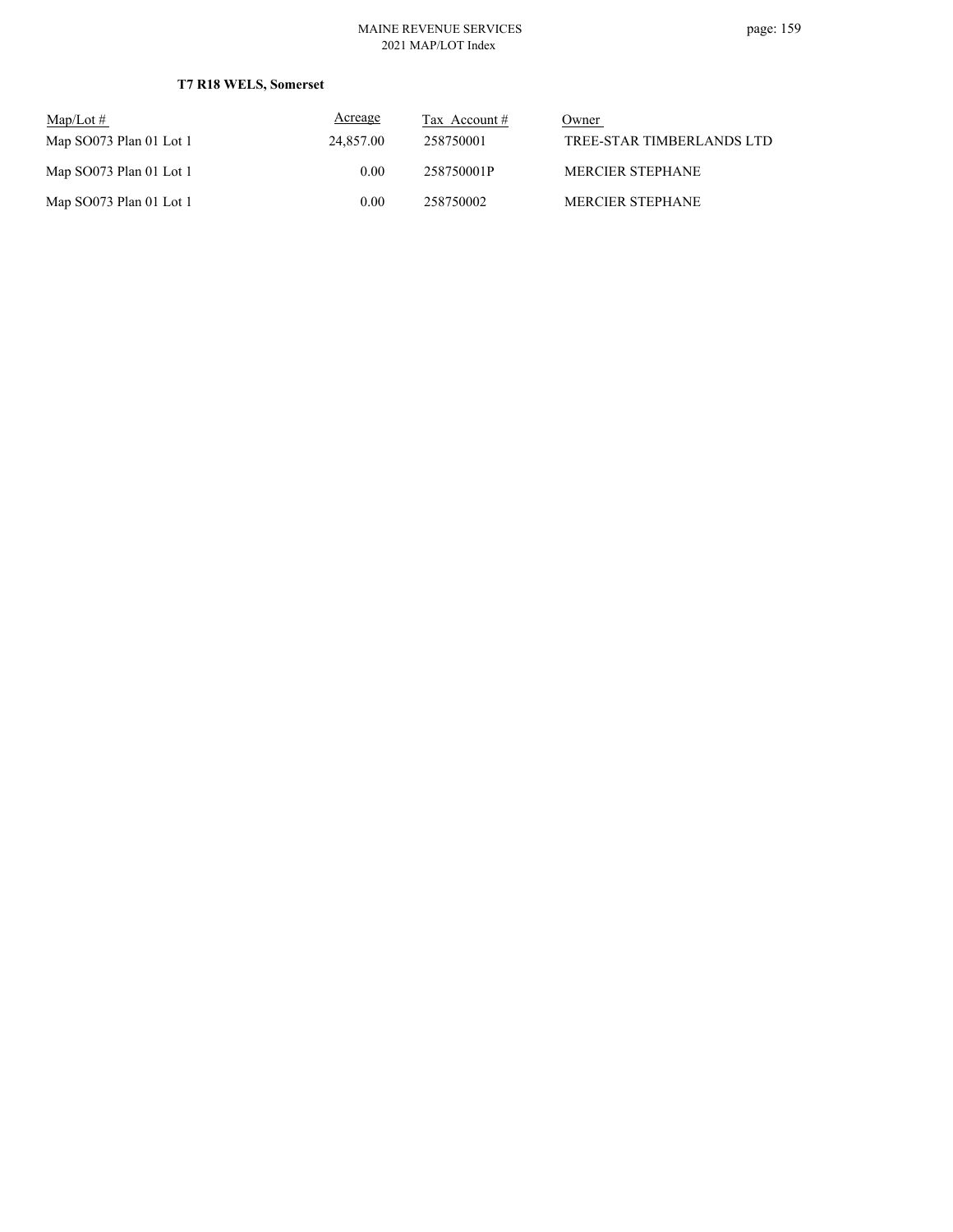### **T8 R18 WELS, Somerset**

| $Map/Lot \#$              | Acreage   | Tax Account# | Owner                          |
|---------------------------|-----------|--------------|--------------------------------|
| Map SO074                 | 0.00      | 258790001P   | <b>BRELAC INC</b>              |
| Map SO074 Plan 01 Lot 1   | 0.00      | 258790002P   | MOUNTAIN MAPLE PRODUCTS INC    |
| Map SO074 Plan 01 Lot 1   | 0.00      | 258790003    | O'NEAL TERRY & THOMAS JACOBS   |
| Map SO074 Plan 01 Lot 1   | 0.00      | 258790003P   | RPDM SUGAR CAMP INC            |
| Map SO074 Plan 01 Lot 1   | 19,905.87 | 258790009    | <b>SOLIFOR TIMBERLANDS INC</b> |
| Map SO074 Plan 01 Lot 1   | 0.00      | 258790010    | <b>BRELAC INC</b>              |
| Map SO074 Plan 01 Lot 1   | 0.00      | 258790011    | MOUNTAIN MAPLE PRODUCTS INC    |
| Map SO074 Plan 01 Lot 1.1 | 4,591.50  | 258790001    | NATURE CONSERVANCY             |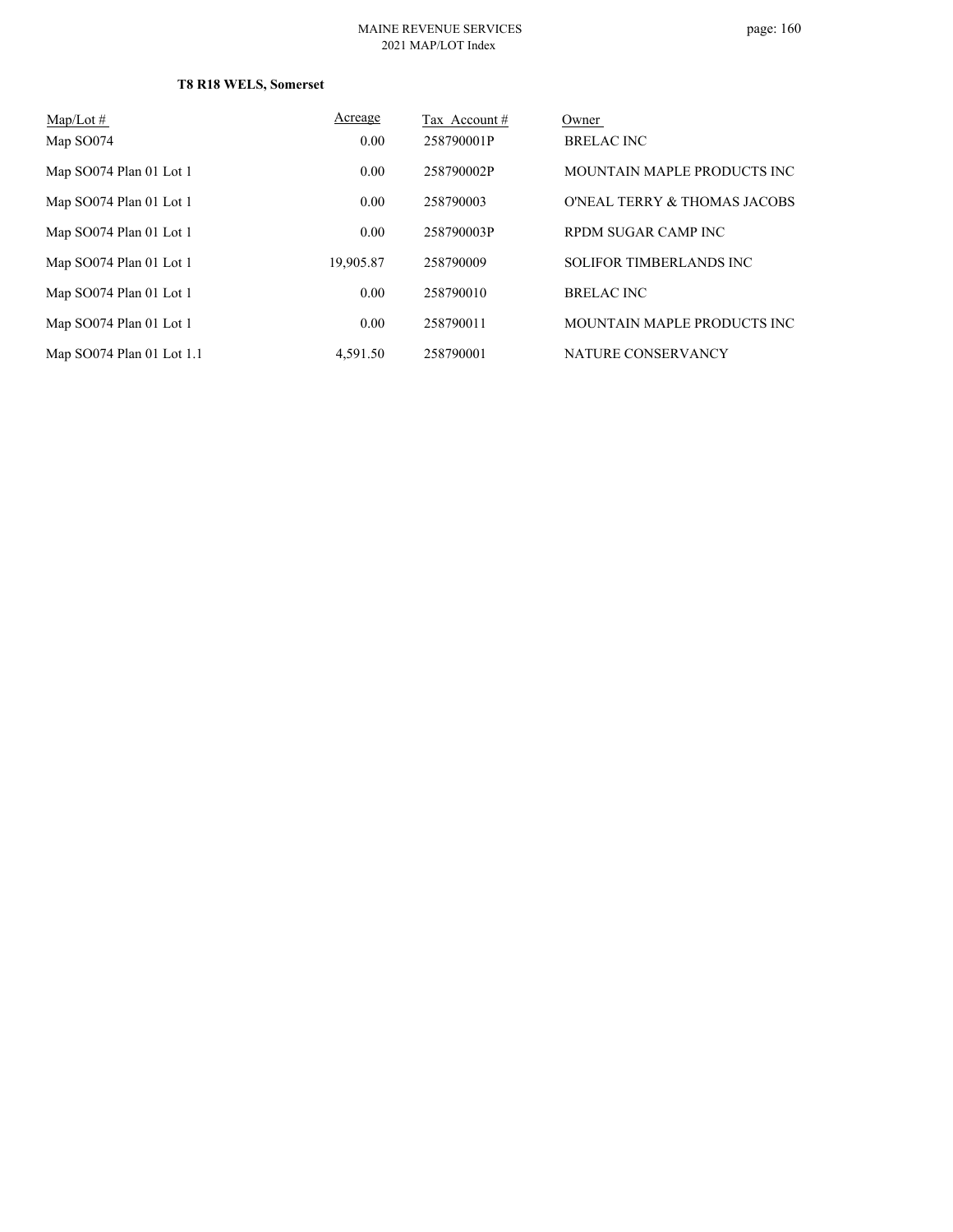### **T9 R18 WELS, Somerset**

| $\text{Map/Lot} \#$       | Acreage   | Tax Account # | Owner                   |
|---------------------------|-----------|---------------|-------------------------|
| Map SO075 Plan 01 Lot 1 2 | 15,579.20 | 258830001     | NATURE CONSERVANCY      |
| Map $SO075$ Plan 01 Lot 3 | 780.00    | 258830009     | SOLIFOR TIMBERLANDS INC |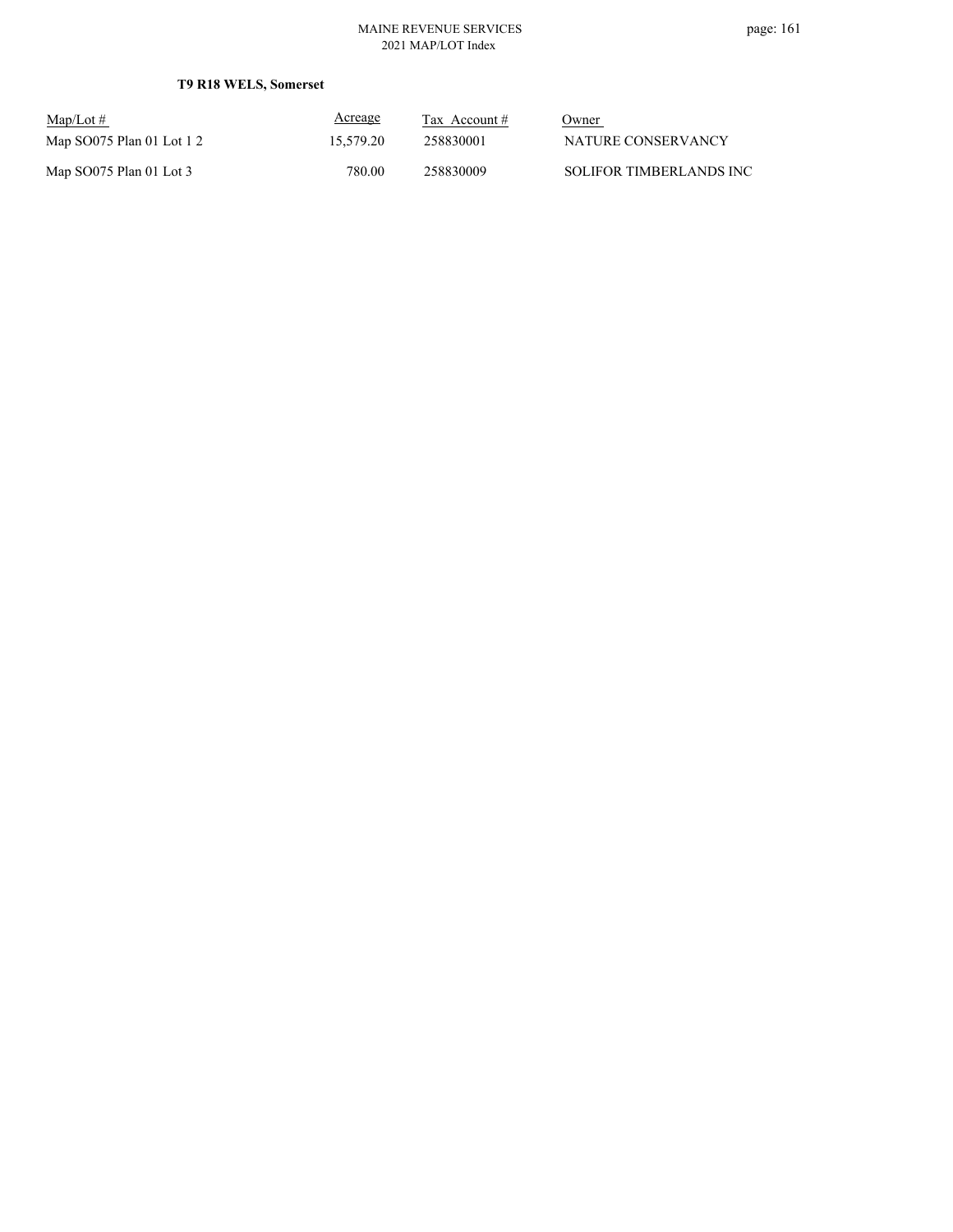### **T5 R19 WELS, Somerset**

| $\text{Map/Lot} \#$     | Acreage   | Tax Account # | Owner                 |
|-------------------------|-----------|---------------|-----------------------|
| Map SO076               | 0.00      | 258690001P    | PAQUET & SONS         |
| Map SO076               | 0.00      | 258690002P    | CARRIER SUGARBUSH LLC |
| Map SO076 Plan 01 Lot 1 | 17,374.00 | 258690001     | MERRIWEATHER LLC      |
| Map SO076 Plan 01 Lot 1 | 0.00      | 258690002     | CARRIER SUGARBUSH LLC |
| Map SO076 Plan 01 Lot 1 | 0.00      | 258690003     | PAQUET & SONS         |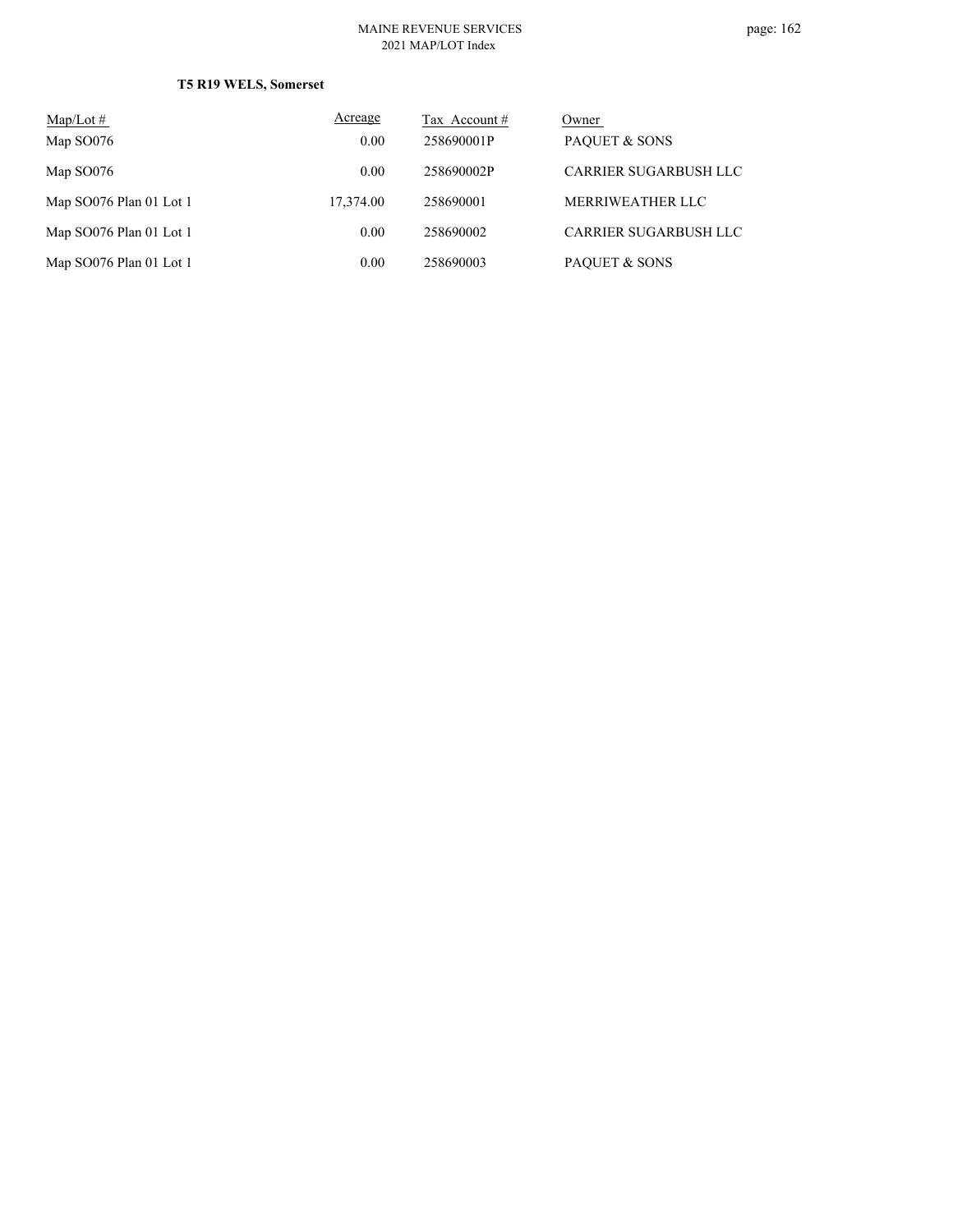### **T6 R19 WELS, Somerset**

| $Map/Lot \#$                | Acreage   | Tax Account# | Owner                                |
|-----------------------------|-----------|--------------|--------------------------------------|
| Map SO077                   | 0.00      | 258080002P   | JAE FOREST LOGGING LLC               |
| Map SO077                   | 0.00      | 258080003P   | <b>GIROUX CHRISTIAN</b>              |
| Map SO077                   | 0.00      | 258080004P   | GIROUX RENAUD & MARIO LILI MANON     |
| Map SO077                   | 0.00      | 258080008P   | POIRIER CHRISTIAN & PIERRE           |
| Map SO077                   | 0.00      | 258080010P   | <b>LARIVIERE PM</b>                  |
| Map SO077                   | 0.00      | 258080013P   | ROYS MAINE MAPLE GROVES CORP         |
| Map SO077                   | 0.00      | 258080014P   | POIRIER RICHARD & REJEANNE           |
| Map SO077                   | 0.00      | 258080016P   | <b>GIROUX VIATEUR</b>                |
| Map SO077                   | 0.00      | 258080017P   | <b>LARIVIERE PM</b>                  |
| Map SO077                   | 0.00      | 258080018P   | RODRIGUE MAPLE 1                     |
| Map SO077                   | 0.00      | 258080021P   | <b>LANDRY NELSON</b>                 |
| Map SO077                   | 0.00      | 258080023P   | SOLIFOR TIMBERLANDS INC              |
| Map SO077                   | 0.00      | 258080024P   | <b>GIROUX BENOIT &amp; ALCIDE</b>    |
| Map SO077                   | 0.00      | 258080025P   | ROYS MAPLE GROVES CORP               |
| Map SO077 Plan 01 Lot 1     | 23,656.00 | 258080002    | E & M BERNARD REAL ESTATE HOLDING IN |
| Map SO077 Plan 01 Lot 1     | 0.00      | 258080008    | JAE FOREST LOGGING LLC               |
| Map SO077 Plan 01 Lot 1     | 0.00      | 258080009    | <b>GIROUX CHRISTIAN</b>              |
| Map SO077 Plan 01 Lot 1     | 0.00      | 258080010    | GIROUX RENAUD & MANON & MARIO & LIL  |
| Map SO077 Plan 01 Lot 1     | 0.00      | 258080013    | <b>LANDRY NELSON</b>                 |
| Map SO077 Plan 01 Lot 1     | 0.00      | 258080014    | POIRIER CHRISTIAN & PIERRE           |
| Map SO077 Plan 01 Lot 1     | 0.00      | 258080016    | <b>LARIVIERE PM</b>                  |
| Map SO077 Plan 01 Lot 1     | 0.00      | 258080022    | BENOIT ERABILERE & ALCIDE GIROUX     |
| Map SO077 Plan 01 Lot 1     | 0.00      | 258080023    | <b>LARIVIERE PM</b>                  |
| Map SO077 Plan 01 Lot 1     | 0.00      | 258080024    | RODRIGUE MAPLE 1                     |
| Map SO077 Plan 01 Lot 1.1   | 0.00      | 258080007    | LARIVIERE MARTIN & JEAN PIERRE       |
| Map SO077 Plan 01 Lot 1.1   | 0.00      | 258080009P   | LARIVIERE MARTIN & JEAN PIERRE       |
| Map SO077 Plan 01 Lot 1.1   | 0.00      | 258080019    | ROYS MAINE MAPLE GROVES CORP         |
| Map SO077 Plan 01 Lot 1.1 2 | 4,593.00  | 258080027    | SOLIFOR TIMBERLANDS INC              |
| Map SO077 Plan 01 Lot 1.1   | 0.00      | 258080037    | ROYS MAPLE GROVES CORP               |
| Map SO077 Plan 01 Lot 1.1   | 0.00      | 258080039    | GIROUX BENOIT & ALCIDE               |
| Map SO077 Plan 01 Lot 1.1   | 0.00      | 258082002    | GOLD SUGAR BUSH INC                  |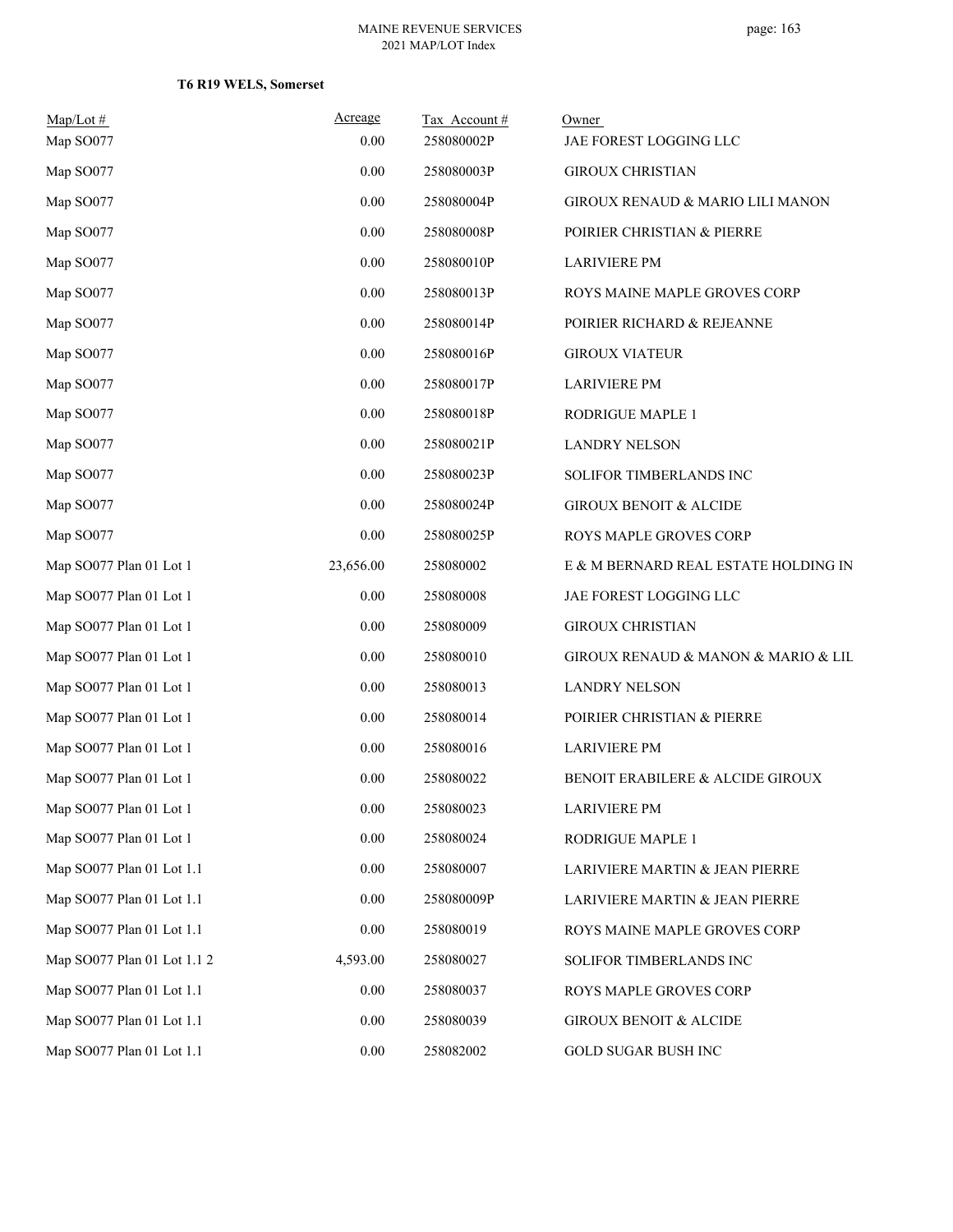### **T7 R19 WELS, Somerset**

| $Map/Lot \#$            | Acreage   | Tax Account# | Owner                            |
|-------------------------|-----------|--------------|----------------------------------|
| Map SO078               | 0.00      | 258760002P   | <b>JV SUGAR BUSH INC</b>         |
| Map SO078               | 0.00      | 258760003P   | <b>LACHANCE ERIC</b>             |
| Map SO078               | 0.00      | 258760004P   | <b>JOLIN BERNARD</b>             |
| Map SO078               | $0.00\,$  | 258760005P   | LEPAGE JEAN GUY                  |
| Map SO078               | $0.00\,$  | 258760007P   | DROUIN PAUL                      |
| Map SO078               | $0.00\,$  | 258760009P   | SCP SUGAR BUSH INC               |
| Map SO078               | 0.00      | 258760011P   | LAPOINTE LISANNE & GERMAIN AUDET |
| Map SO078               | 0.00      | 258760012P   | J V SUGAR BUSH INC               |
| Map SO078               | 0.00      | 258760013P   | QUEBEC INC 9109-1785             |
| Map SO078 Plan 01 Lot 1 | 0.00      | 258760004    | J V SUGAR BUSH INC               |
| Map SO078 Plan 01 Lot 1 | $0.00\,$  | 258760005    | JV SUGARBUSH INC                 |
| Map SO078 Plan 01 Lot 1 | $0.00\,$  | 258760006    | <b>LACHANCE ERIC</b>             |
| Map SO078 Plan 01 Lot 1 | $0.00\,$  | 258760007    | <b>JOLIN BERNARD</b>             |
| Map SO078 Plan 01 Lot 1 | 0.00      | 258760008    | LEPAGE JEAN GUY                  |
| Map SO078 Plan 01 Lot 1 | 0.00      | 258760010    | <b>DROUIN PAUL</b>               |
| Map SO078 Plan 01 Lot 1 | 0.00      | 258760011    | SCP SUGAR BUSH INC               |
| Map SO078 Plan 01 Lot 1 | 0.00      | 258760012    | POIRIER RICHARD & REJEANNE       |
| Map SO078 Plan 01 Lot 1 | 25,292.00 | 258760014    | SOLIFOR TIMBERLANDS INC          |
| Map SO078 Plan 01 Lot 1 | 0.00      | 258760014P   | J V SUGAR BUSH INC               |
| Map SO078 Plan 01 Lot 1 | $0.00\,$  | 258760016    | JV SUGARBUSH INC                 |
| Map SO078 Plan 01 Lot 1 | 0.00      | 258760017    | LAPOINTE LISANNE & GERMAIN AUDET |
| Map SO078 Plan 01 Lot 1 | 0.00      | 258760018    | QUEBEC INC 9109-1785             |
| Map SO078 Plan 01 Lot 1 | 0.00      | 258760019    | ERABLIERE GILBERT & FRERE SENC   |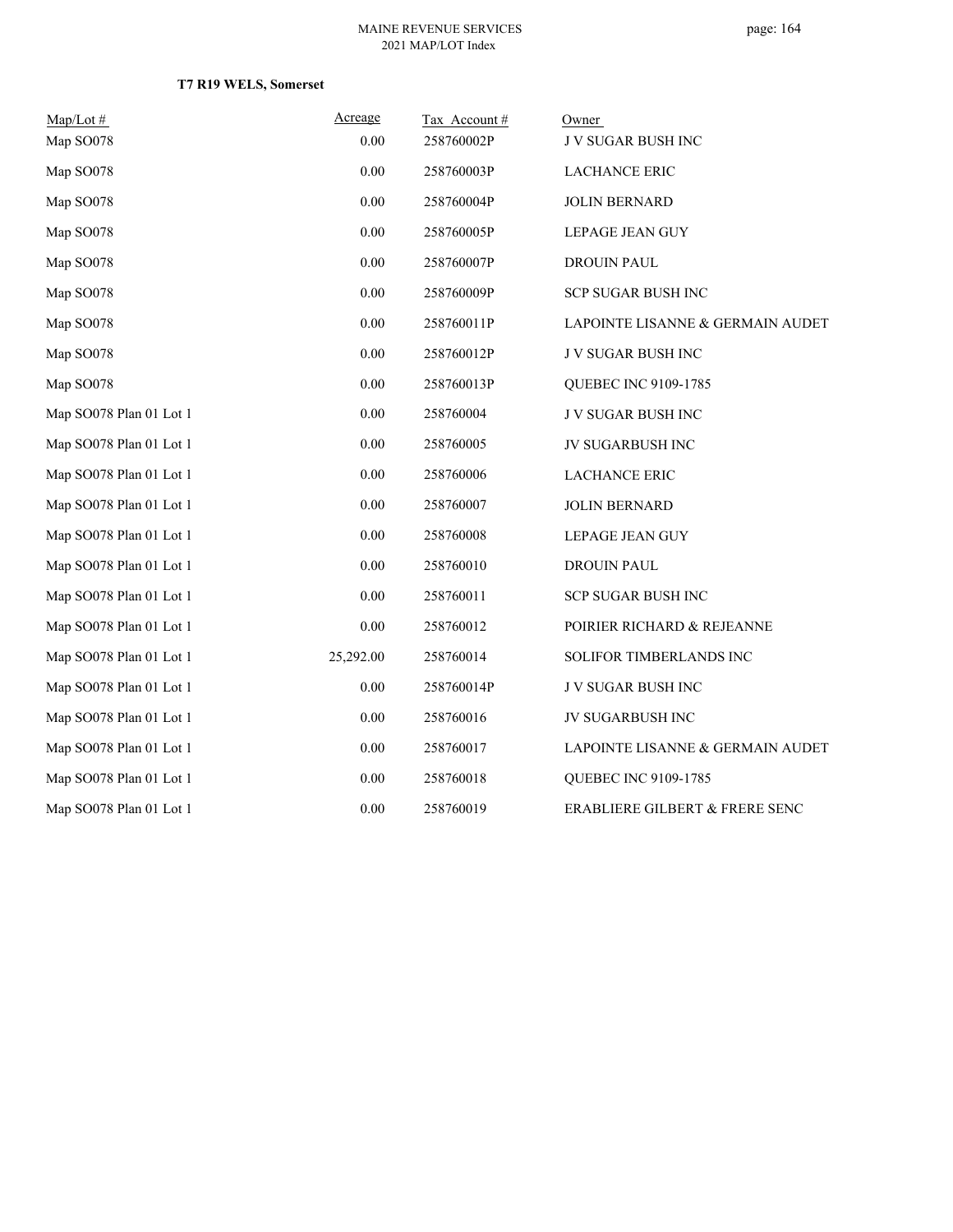### **T8 R19 WELS, Somerset**

| Map/Lot #               | Acreage   | Tax Account# | Owner                          |
|-------------------------|-----------|--------------|--------------------------------|
| Map SO079               | 0.00      | 258800002P   | <b>CAMERON GILLES</b>          |
| Map SO079               | 0.00      | 258800005P   | <b>LABONTE GERARD</b>          |
| Map SO079               | 0.00      | 258800008P   | JACTAN MAPLE PRODUCTS          |
| Map SO079               | 0.00      | 258800009P   | <b>CAMERON &amp; SONS INC</b>  |
| Map SO079               | 0.00      | 258800010P   | <b>CAMERON MARC</b>            |
| Map SO079               | 0.00      | 258800011P   | <b>ERABLIERE J V INC</b>       |
| Map SO079               | 0.00      | 258800017P   | <b>BEAUREGARD PAUL</b>         |
| Map SO079               | 0.00      | 258800023P   | <b>CAMERON RICHARD</b>         |
| Map SO079 Plan 01 Lot 1 | 0.00      | 258800004    | <b>HERBERT NATHAN</b>          |
| Map SO079 Plan 01 Lot 1 | 0.00      | 258800004    | <b>BEAUPAIN JEREMY</b>         |
| Map SO079 Plan 01 Lot 1 | 0.00      | 258800004    | <b>DANIELL SCOTT</b>           |
| Map SO079 Plan 01 Lot 1 | 0.00      | 258800004    | <b>BENWAY JONATHAN</b>         |
| Map SO079 Plan 01 Lot 1 | 0.00      | 258800004    | <b>CARD DANNY</b>              |
| Map SO079 Plan 01 Lot 1 | 0.00      | 258800005    | <b>BEAUREGARD PAUL</b>         |
| Map SO079 Plan 01 Lot 1 | 0.00      | 258800007    | <b>CAMERON RICHARD</b>         |
| Map SO079 Plan 01 Lot 1 | 0.00      | 258800009    | <b>CAMERON RICHARD</b>         |
| Map SO079 Plan 01 Lot 1 | 0.00      | 258800012    | <b>ERABLIERE JV</b>            |
| Map SO079 Plan 01 Lot 1 | 0.00      | 258800013    | CARRIER SUGARBUSH LLC          |
| Map SO079 Plan 01 Lot 1 | 0.00      | 258800014    | <b>CAMERON MARC</b>            |
| Map SO079 Plan 01 Lot 1 | 0.00      | 258800015    | <b>ERABLIERE JV</b>            |
| Map SO079 Plan 01 Lot 1 | 0.00      | 258800018    | <b>CAMERON GILLES</b>          |
| Map SO079 Plan 01 Lot 1 | 11,053.00 | 258800020    | <b>SOLIFOR TIMBERLANDS INC</b> |
| Map SO079 Plan 01 Lot 1 | 0.00      | 258800024P   | <b>GM LEBEL INC</b>            |
| Map SO079 Plan 01 Lot 1 | 0.00      | 258800027    | YOUNG JAMES & STEVE            |
| Map SO079 Plan 01 Lot 1 | 0.00      | 258802001    | <b>U S DEPT OF JUSTICE</b>     |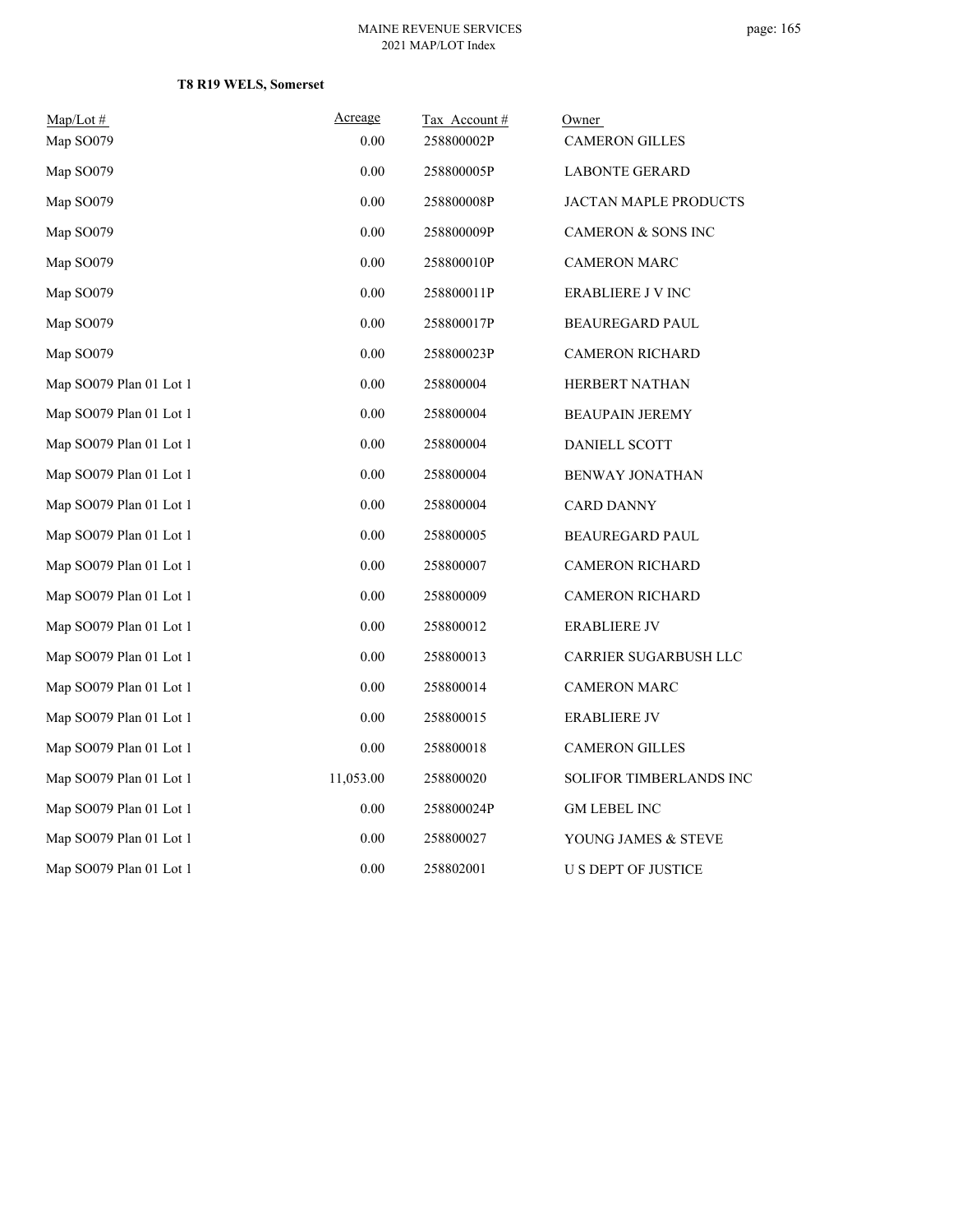### **T5 R20 WELS, Somerset**

| $Map/Lot \#$            | Acreage   | Tax Account# | Owner                             |
|-------------------------|-----------|--------------|-----------------------------------|
| Map SO080               | 0.00      | 258700003P   | TURGEON RAYMOND & CYRILLE         |
| Map SO080               | 0.00      | 258700005P   | <b>BUSQUE ENTERPRISES INC</b>     |
| Map SO080               | 0.00      | 258700006P   | PAQUET ET FILS                    |
| Map SO080 Plan 01 Lot 1 | 21,218.85 | 258700001    | MERRIWEATHER LLC                  |
| Map SO080 Plan 01 Lot 1 | 0.00      | 258700002P   | <b>TURGEON RAYMOND</b>            |
| Map SO080 Plan 01 Lot 1 | 0.00      | 258700004    | <b>GM LEBEL INC</b>               |
| Map SO080 Plan 01 Lot 1 | 0.00      | 258700004P   | LAMONTAGNE JINNY & ODETTE GILBERT |
| Map SO080 Plan 01 Lot 1 | 0.00      | 258700006    | UNITED STATES OF AMERICA          |
| Map SO080 Plan 01 Lot 1 | 0.00      | 258700007P   | POIRIER SERGE                     |
| Map SO080 Plan 01 Lot 1 | 0.00      | 258700008    | <b>TURGEON RAYMOND</b>            |
| Map SO080 Plan 01 Lot 1 | 0.00      | 258700008P   | POIRIER SERGE                     |
| Map SO080 Plan 01 Lot 1 | 0.00      | 258700009    | TURGEON RAYMOND & CYRILLE         |
| Map SO080 Plan 01 Lot 1 | 0.00      | 258700009P   | PAQUET & FAUCHER                  |
| Map SO080 Plan 01 Lot 1 | 0.00      | 258700010    | LAMONTAGNE JINNY & ODETTE GILBERT |
| Map SO080 Plan 01 Lot 1 | 0.00      | 258700012    | PAQUET ET FILS                    |
| Map SO080 Plan 01 Lot 1 | 0.00      | 258700013    | POIRIER SERGE                     |
| Map SO080 Plan 01 Lot 1 | 0.00      | 258700014    | POIRIER SERGE                     |
| Map SO080 Plan 01 Lot 1 | 0.00      | 258700015    | PAQUET & FAUCHER                  |
| Map SO080 Plan 01 Lot 1 | 0.00      | 258702001    | MAINE STATE OF (IF&W)             |
| Map SO080 Plan 01 Lot 1 | 0.00      | 258702002    | MERRIWEATHER LLC                  |
| Map SO080 Plan 01 Lot 1 | 0.00      | 258702003    | MERRIWEATHER LLC                  |
| Map SO080 Plan 01 Lot 1 | 0.00      | 258702004    | YPC FOREST ENTERPRISE INC         |
| Map SO080 Plan 01 Lot 1 | 0.00      | 258702005    | HD LOGGING                        |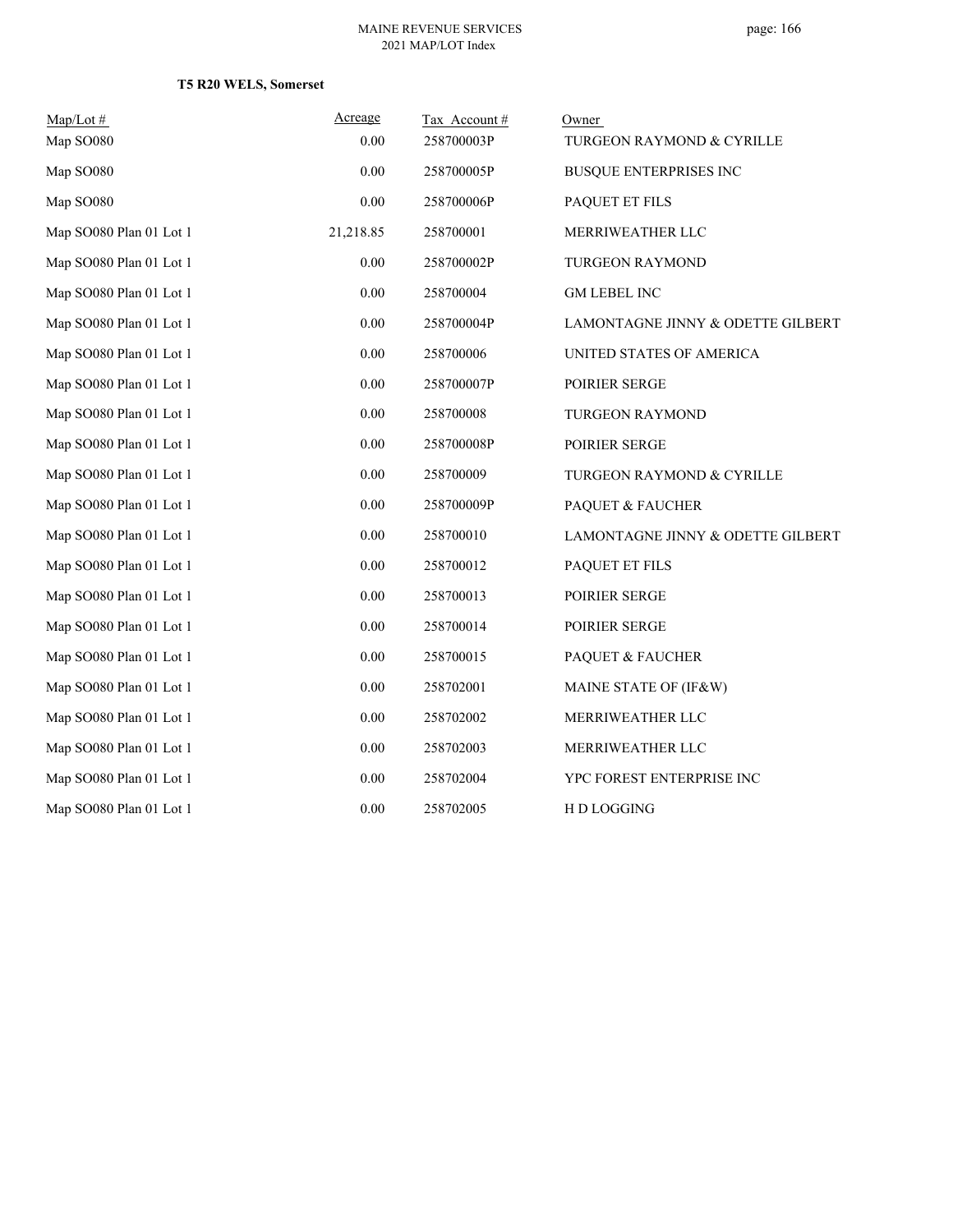|  | Concord, Somerset |
|--|-------------------|
|--|-------------------|

| $Map/Lot \#$<br>Map SO081                                       | Acreage<br>0.00 | Tax Account#<br>258180023P | Owner<br><b>HOWES EDWARD R</b>                       |
|-----------------------------------------------------------------|-----------------|----------------------------|------------------------------------------------------|
| Map SO081                                                       | 0.00            | 258180040P                 | MERRILL ROBERT E & NANCY C                           |
| Map SO081                                                       | 0.00            | 258180041P                 | <b>DIRECTV LLC</b>                                   |
| Map SO081                                                       | 0.00            | 258180042P                 | LINSLEY HAROLD RAYMOND                               |
| Map SO081 Plan 00 Lot 0                                         | 0.00            | 258182085                  | NEW ENGLAND CLEAN ENERGY CONNECT                     |
| Map SO081 Plan 01 Lot 1 9 10 Plan 02<br>Lot 2 3.1 97 99 100 102 | 9,175.00        | 258180182                  | WEYERHAEUSER COMPANY                                 |
| Map SO081 Plan 01 Lot 1                                         | 0.00            | 258180389                  | CENTRAL MAINE POWER CO                               |
| Map SO081 Plan 01 Lot 2 4                                       | 120.00          | 258180377                  | CLASSIC COUNTRY LAND LLC                             |
| Map SO081 Plan 01 Lot 2.1                                       | 11.00           | 258180076                  | CHIPMAN HENRY E & WADE R                             |
| Map SO081 Plan 01 Lot 2.11                                      | 8.00            | 258182041                  | <b>GOMEAU DAVID L SR &amp; LINDA M &amp; DAVID I</b> |
| Map SO081 Plan 01 Lot 2.2                                       | 16.00           | 258182073                  | LAMARRE RYAN D & PAMELA L                            |
| Map SO081 Plan 01 Lot 3                                         | 134.00          | 258180064                  | MCKENNEY PETER A & JOAN L                            |
| Map SO081 Plan 01 Lot 5                                         | 32.00           | 258180387                  | <b>CATES KEVIN</b>                                   |
| Map SO081 Plan 01 Lot 5.1                                       | 42.00           | 258180388                  | <b>HATFIELD ELI E</b>                                |
| Map SO081 Plan 01 Lot 6                                         | 0.30            | 258180101                  | CORRIGAN DAVID P & STEPHANIE M                       |
| Map SO081 Plan 01 Lot 7                                         | 20.00           | 258182027                  | CORRIGAN WILLIAM W                                   |
| Map SO081 Plan 01 Lot 7.1                                       | 100.00          | 258180273                  | HARRIMAN DAVID E                                     |
| Map SO081 Plan 01 Lot 7.2                                       | 20.00           | 258182026                  | CORRIGAN DAVID P & STEPHANIE M                       |
| Map SO081 Plan 01 Lot 7.3                                       | 20.00           | 258182028                  | CORRIGAN DAVID P                                     |
| Map SO081 Plan 01 Lot 7.4                                       | 20.00           | 258180100                  | <b>CORRIGAN ROBERT B</b>                             |
| Map SO081 Plan 01 Lot 8                                         | 0.80            | 258180153                  | <b>REED THOMAS W</b>                                 |
| Map SO081 Plan 01 Lot 11 12 15.1 40 44                          | 469.70          | 258180054                  | THOMPSON PETER W TRUSTEE                             |
| Map SO081 Plan 01 Lot 13                                        | 26.00           | 258180205                  | THOMPSON GENE C                                      |
| Map SO081 Plan 01 Lot 14                                        | 14.00           | 258180204                  | THOMPSON GENE C                                      |
| Map SO081 Plan 01 Lot 15                                        | 103.60          | 258180237                  | ATWOOD JOHN F                                        |
| Map SO081 Plan 01 Lot 16                                        | 5.50            | 258180362                  | JELLISON DUANE L & DENNIS R                          |
| Map SO081 Plan 01 Lot 17                                        | 149.46          | 258180390                  | SOMERSET WOODS TRUSTEES                              |
| Map SO081 Plan 01 Lot 17.1 17.2                                 | 4.14            | 258180244                  | <b>INGERSOLL ERIN W</b>                              |
| Map SO081 Plan 01 Lot 18                                        | 50.00           | 258180364                  | SOMERSET WOODS TRUSTEES                              |
| Map SO081 Plan 01 Lot 18.1                                      | 10.00           | 258180243                  | MOORE BRUCE T & DEBORAH A                            |
| Map SO081 Plan 01 Lot 19 20                                     | 56.00           | 258180165                  | MARCHUK STEPHEN W & CHRISTOPHER R                    |
| Map SO081 Plan 01 Lot 19.1 19.4                                 | 16.00           | 258180353                  | NICHOLS FRANKIE S & SHEILA L                         |
| Map SO081 Plan 01 Lot 19.1 20.1 20.2                            | 41.00           | 258182021                  | STEWARD RUSSELL & JAMES                              |
| Map SO081 Plan 01 Lot 19.3                                      | 0.00            | 258180088                  | ATWOOD LESTER III                                    |
| Map SO081 Plan 01 Lot 19.3                                      | 1.25            | 258180382                  | ATWOOD LESTER III                                    |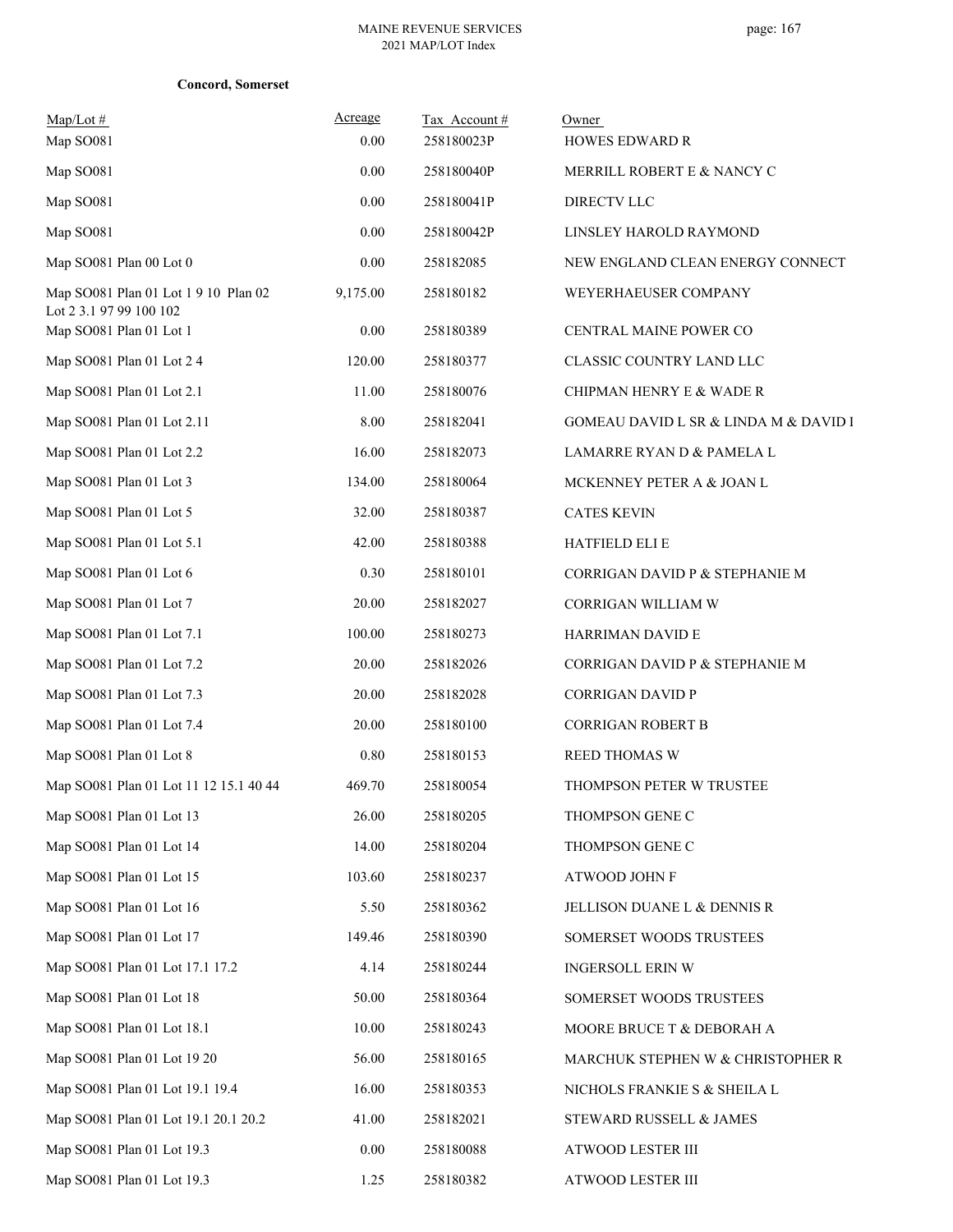| <b>Concord, Somerset</b> |  |
|--------------------------|--|
|--------------------------|--|

| $Map/Lot \#$<br>Map SO081 Plan 01 Lot 21          | Acreage<br>61.00 | Tax Account#<br>258180083 | Owner<br>MARCHUK STEPHEN W & CHRISTOPHER R |
|---------------------------------------------------|------------------|---------------------------|--------------------------------------------|
| Map SO081 Plan 01 Lot 22 22.1 22.2                | 251.60           | 258182018                 | PULLEN PAUL P & GABRIEL P                  |
| Map SO081 Plan 01 Lot 26 27 28 29.1<br>29.2 76 77 | 487.00           | 258180046                 | <b>GORDON CORREY A</b>                     |
| Map SO081 Plan 01 Lot 29 Plan 02 Lot<br>15 16     | 273.42           | 258182074                 | DAMREN THOMAS J                            |
| Map SO081 Plan 01 Lot 30                          | 45.00            | 258180014                 | MARCHUK STEPHEN W                          |
| Map SO081 Plan 01 Lot 31.1 31.2                   | 55.00            | 258180359                 | MARCHUK STEPHEN W & CHRISTOPHER R          |
| Map SO081 Plan 01 Lot 31.3                        | 54.50            | 258180360                 | MARCHUK STEPHEN W & CHRISTOPHER R          |
| Map SO081 Plan 01 Lot 31.4 31.5                   | 40.00            | 258180131                 | MARCHUK STEPHEN W & CHRISTOPHER R          |
| Map SO081 Plan 01 Lot 32                          | 11.00            | 258180168                 | ROLLINS PAUL II                            |
| Map SO081 Plan 01 Lot 32.1                        | 51.00            | 258182046                 | MARCHUK STEPHEN W & CHRISTOPHER R          |
| Map SO081 Plan 01 Lot 33                          | 60.00            | 258180009                 | ATWOOD LESTER III                          |
| Map SO081 Plan 01 Lot 34                          | 155.00           | 258180002                 | ATWOOD LESTER III                          |
| Map SO081 Plan 01 Lot 35                          | 3.00             | 258180170                 | ATWOOD LESTER III                          |
| Map SO081 Plan 01 Lot 36                          | 66.00            | 258180214                 | THOMPSON EUGENE C & VIRGINIA H             |
| Map SO081 Plan 01 Lot 37                          | 192.80           | 258180247                 | DIRIGO TIMBERLANDS & ENCHANTED HOLI        |
| Map SO081 Plan 01 Lot 37.1                        | 66.50            | 258180361                 | DIRIGO TIMBERLANDS CO                      |
| Map SO081 Plan 01 Lot 37.2 38.1                   | 5.00             | 258182045                 | MCLELLAN STEVEN J & KAREN K                |
| Map SO081 Plan 01 Lot 37.3                        | 1.70             | 258182062                 | MERRITHEW TIMOTHY J & ERICA M              |
| Map SO081 Plan 01 Lot 37.4                        | 1.40             | 258182061                 | ZUHLKE JAMES R                             |
| Map SO081 Plan 01 Lot 37.5                        | 3.90             | 258182060                 | ZUHLKE JAMES R                             |
| Map SO081 Plan 01 Lot 38                          | 8.75             | 258180245                 | MCLELLAN STEVE J & KAREN K                 |
| Map SO081 Plan 01 Lot 39                          | 26.95            | 258180246                 | <b>CASS CHARLES J</b>                      |
| Map SO081 Plan 01 Lot 39.1                        | 3.05             | 258182072                 | BAILEY JEREMY & JESSICA M                  |
| Map SO081 Plan 01 Lot 39.2                        | 10.00            | 258182084                 | <b>CASS DAVID &amp; KATHERINE</b>          |
| Map SO081 Plan 01 Lot 41                          | 2.80             | 258180227                 | PARONICH JOHN M                            |
| Map SO081 Plan 01 Lot 42                          | 1.70             | 258180091                 | <b>GIROUX RICHARD</b>                      |
| Map SO081 Plan 01 Lot 43                          | 28.00            | 258180148                 | PARKER JOHN T & GAIL K                     |
| Map SO081 Plan 01 Lot 45                          | 2.00             | 258180190                 | DAVIS BRENT J & MELISSA W                  |
| Map SO081 Plan 01 Lot 46.1                        | 65.00            | 258180093                 | THOMPSON WILLIAM A & NATALIA               |
| Map SO081 Plan 01 Lot 46.2                        | 0.39             | 258180037                 | <b>GOZDEK JOSEPH JR</b>                    |
| Map SO081 Plan 01 Lot 46.3                        | 0.34             | 258180134                 | WALKIEWICZ CRAIG TRUSTEE                   |
| Map SO081 Plan 01 Lot 46.4                        | 0.85             | 258180151                 | DIBONA RICHARD & PATRICK HAWES ET AI       |
| Map SO081 Plan 01 Lot 47                          | 145.00           | 258180215                 | THOMPSON WILLIAM A & NATALIA               |
| Map SO081 Plan 01 Lot 48                          | 10.00            | 258182004                 | BROOKFIELD WHITE PINES HYDRO LLC           |
| Map SO081 Plan 01 Lot 49 50                       | 87.77            | 258180016                 | JORDAN SCOTT A & DORIS M                   |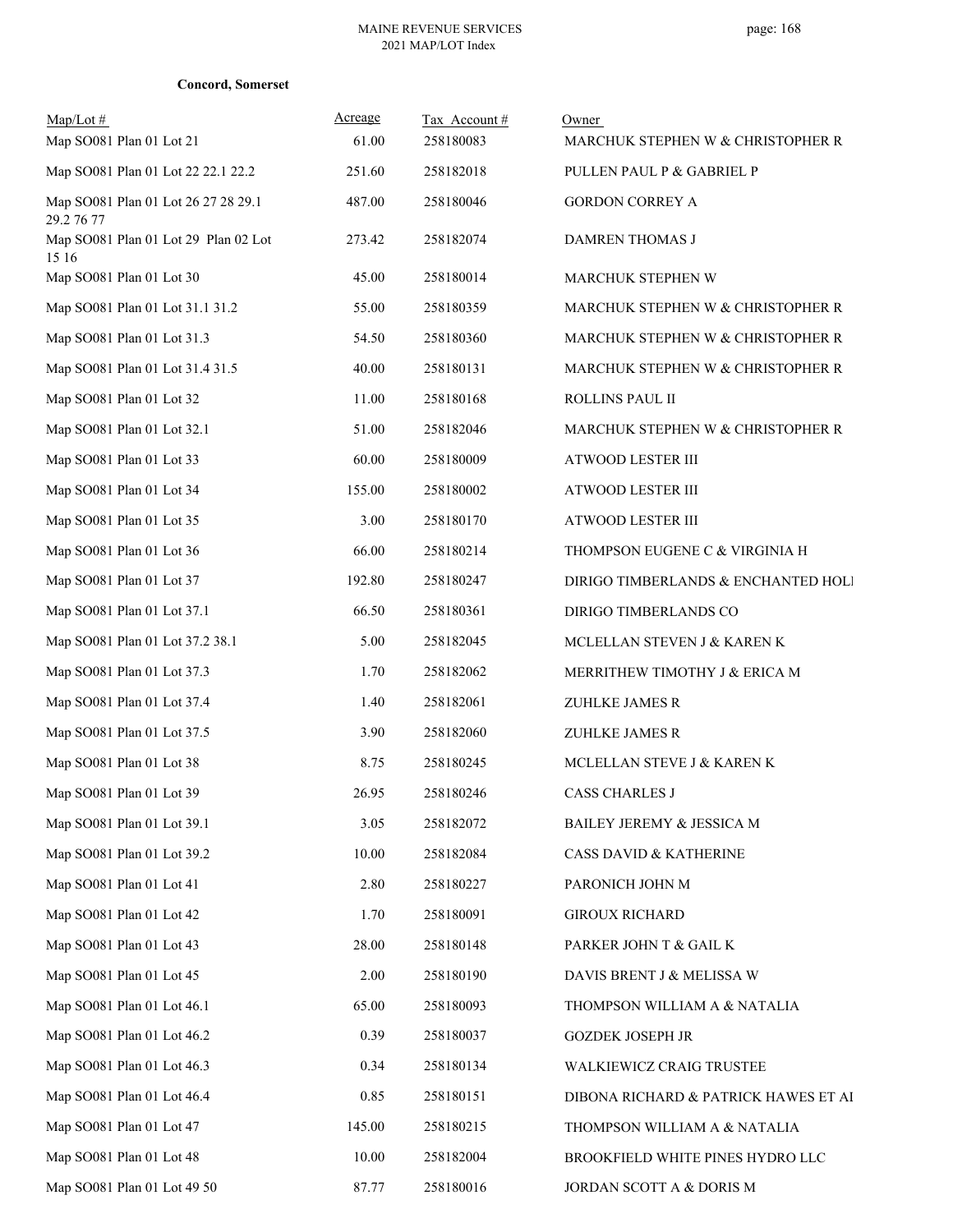|  | <b>Concord, Somerset</b> |
|--|--------------------------|
|--|--------------------------|

| $Map/Lot \#$<br>Map SO081 Plan 01 Lot 49.1 | Acreage<br>1.57 | Tax Account#<br>258182083 | Owner<br>CAIN KRISTEN FAITH         |
|--------------------------------------------|-----------------|---------------------------|-------------------------------------|
| Map SO081 Plan 01 Lot 50.1                 | 9.96            | 258180386                 | BELANGER WENDY-ANN H                |
| Map SO081 Plan 01 Lot 50.2                 | 1.30            | 258182070                 | <b>RUSSENBERGER RAYMOND E</b>       |
| Map SO081 Plan 01 Lot 51                   | 18.00           | 258180106                 | BEATRICE LAWRENCE E JR              |
| Map SO081 Plan 01 Lot 52                   | 7.50            | 258180169                 | PLOURDE DONNA R                     |
| Map SO081 Plan 01 Lot 53                   | 12.00           | 258182080                 | NEWTON WILLIAM & DEANNA             |
| Map SO081 Plan 01 Lot 54.1                 | 3.60            | 258182005                 | CONRAD SPENCER                      |
| Map SO081 Plan 01 Lot 54.11 54.2 57        | 45.99           | 258182051                 | DEVAULT EDWARD C & DIANNE M         |
| Map SO081 Plan 01 Lot 54.3 60.5            | 44.00           | 258180275                 | DONAHUE KAREN, JOSHUA & MATTHEW     |
| Map SO081 Plan 01 Lot 54.4                 | 5.75            | 258182035                 | MCLELLAN JOHN R & PATRICIA DOW WEIM |
| Map SO081 Plan 01 Lot 54.5 58              | 32.00           | 258180167                 | <b>DIRIGO TIMBERLANDS</b>           |
| Map SO081 Plan 01 Lot 54.51 58.1           | 7.50            | 258182056                 | WILKINSON SCOTT K & CARMEN M        |
| Map SO081 Plan 01 Lot 55                   | 5.13            | 258180156                 | BEATRICE LAWRENCE E & GOODEARL      |
| Map SO081 Plan 01 Lot 55.1                 | 2.87            | 258180350                 | BEATRICE LAWRENCE E                 |
| Map SO081 Plan 01 Lot 56                   | 6.45            | 258180157                 | RUSSENBERGER RAYMOND E              |
| Map SO081 Plan 01 Lot 59                   | 0.00            | 258180046P                | BELANGER RODERICK A                 |
| Map SO081 Plan 01 Lot 59                   | 64.50           | 258180269                 | <b>BELANGER DAMIEN</b>              |
| Map SO081 Plan 01 Lot 59.2                 | 5.00            | 258182050                 | <b>RAC JOHN</b>                     |
| Map SO081 Plan 01 Lot 60.1                 | 46.00           | 258180104                 | INHABITANTS OF THE TOWN OF BINGHAM  |
| Map SO081 Plan 01 Lot 60.2                 | 2.75            | 258180146                 | ATWOOD BRIAN C                      |
| Map SO081 Plan 01 Lot 60.3 60.31           | 48.00           | 258180340                 | <b>MILLER BRENT</b>                 |
| Map SO081 Plan 01 Lot 60.4                 | 44.00           | 258180274                 | FLANNERY THOMAS O & PENNY A         |
| Map SO081 Plan 01 Lot 61                   | 95.00           | 258180026                 | WOLF JEAN L                         |
| Map SO081 Plan 01 Lot 62                   | 45.20           | 258180018                 | PRATT JAY E & CARRIE A              |
| Map SO081 Plan 01 Lot 63                   | 38.47           | 258180162                 | ROLLINS GLOREE M & GAYLE C ROLLINS  |
| Map SO081 Plan 01 Lot 64                   | 154.00          | 258180117                 | GIBERSON GREGORY A & ELLEN L        |
| Map SO081 Plan 01 Lot 65 67.2              | 92.00           | 258180098                 | CORNUE SHIRLEY H TRUSTEE            |
| Map SO081 Plan 01 Lot 66 88 89             | 153.00          | 258180183                 | ZEOLLA MICHAEL JR                   |
| Map SO081 Plan 01 Lot 67.1                 | 45.00           | 258180040                 | DAVIAU JUDITH M                     |
| Map SO081 Plan 01 Lot 67.3                 | 50.00           | 258180279                 | GIBERSON GREGORY A & ELLEN L        |
| Map SO081 Plan 01 Lot 68                   | 75.00           | 258180042                 | GIBERSON GREGORY A & ELLEN L        |
| Map SO081 Plan 01 Lot 69                   | 50.00           | 258180089                 | SWIHART PATRICK E & CHRISTINE J     |
| Map SO081 Plan 01 Lot 70                   | 44.00           | 258182033                 | BLANCHARD EARL J & KATHARINE A      |
| Map SO081 Plan 01 Lot 71                   | 12.00           | 258182032                 | MACDONALD CRAIG E                   |
| Map SO081 Plan 01 Lot 72 74                | 9.00            | 258180219                 | BOWMAN GLENN C & HOLLY L            |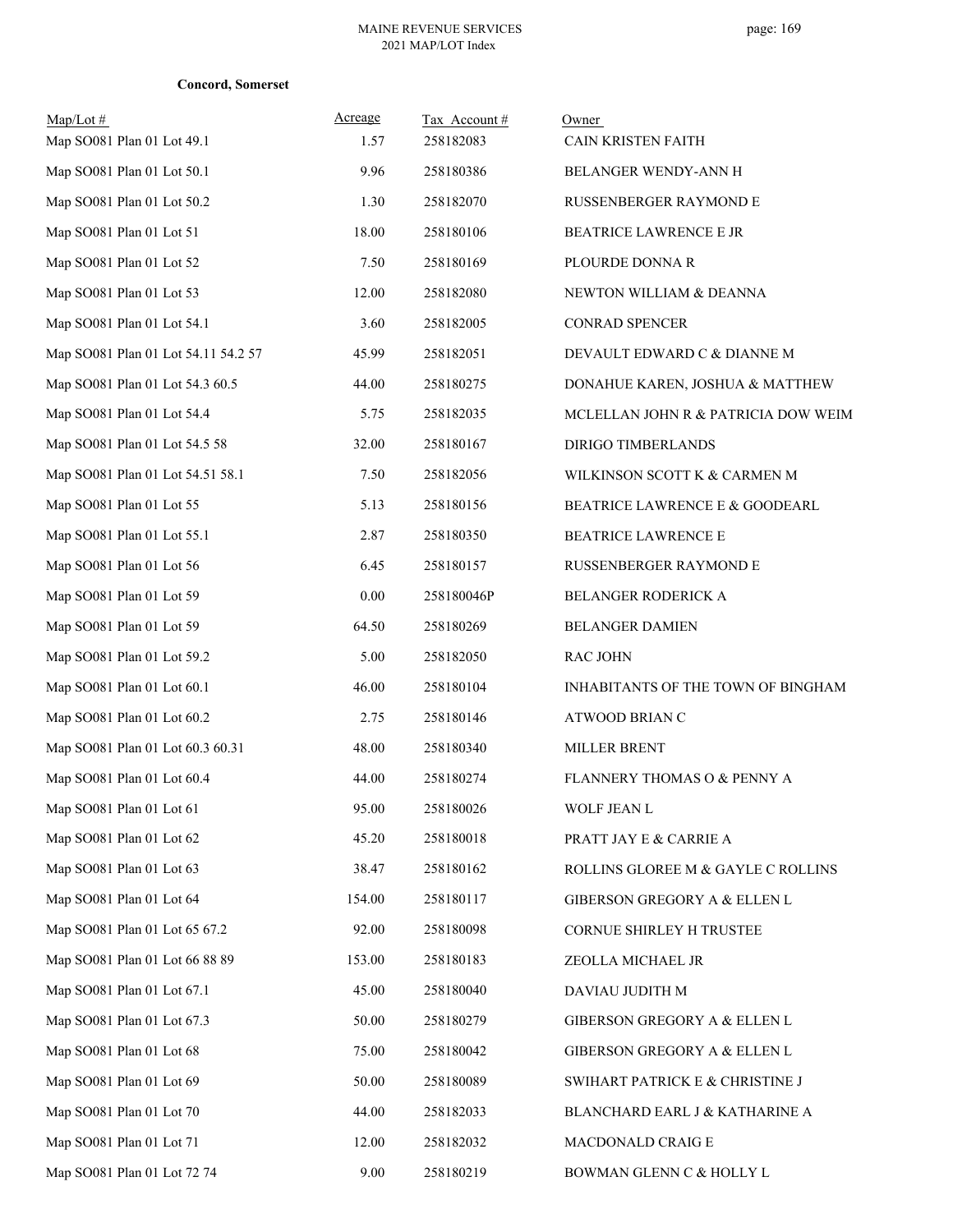|  | Concord, Somerset |
|--|-------------------|
|--|-------------------|

| $Map/Lot \#$<br>Map SO081 Plan 01 Lot 73                 | Acreage<br>24.00 | Tax Account#<br>258180200 | Owner<br>RUNDLETT WILBUR C III   |
|----------------------------------------------------------|------------------|---------------------------|----------------------------------|
| Map SO081 Plan 01 Lot 73.1                               | 24.00            | 258182038                 | RICHARDSON CARL                  |
| Map SO081 Plan 01 Lot 75 75.2                            | 59.00            | 258180203                 | SOUCIER KENNETH R & CHERYL J     |
| Map SO081 Plan 01 Lot 75.3                               | 3.59             | 258180385                 | COUTURIER LEE P & PATRICIA M     |
| Map SO081 Plan 01 Lot 75.4                               | 3.92             | 258180381                 | DOLLOFF CRYSTAL D & MARK B       |
| Map SO081 Plan 01 Lot 78                                 | 10.00            | 258180158                 | <b>MILLER DONALD</b>             |
| Map SO081 Plan 01 Lot 79                                 | 182.00           | 258182052                 | VAN HORNE PATRICIA               |
| Map SO081 Plan 01 Lot 80 81 Plan 02<br>Lot 27.1 28 33 34 | 741.00           | 258180118                 | SFERAZO JONATHAN                 |
| Map SO081 Plan 01 Lot 82 83                              | 96.30            | 258180059                 | COOL PAMELA A & JOHN B TRUSTEES  |
| Map SO081 Plan 01 Lot 82.2                               | 6.70             | 258180270                 | <b>COOL GARY L</b>               |
| Map SO081 Plan 01 Lot 84.1                               | 30.00            | 258180192                 | CARL JAMES R & LOUISE F          |
| Map SO081 Plan 01 Lot 84.2                               | 45.00            | 258180236                 | WILLIAMS FARMS INC               |
| Map SO081 Plan 01 Lot 85                                 | 4.00             | 258180047                 | CARL JAMES ET AL                 |
| Map SO081 Plan 01 Lot 86                                 | 16.00            | 258180036                 | <b>GILBERT TRAVIS E</b>          |
| Map SO081 Plan 01 Lot 87                                 | 39.00            | 258182023                 | ARCHER JEFFREY J & DONNA M       |
| Map SO081 Plan 01 Lot 87.1                               | 32.50            | 258182024                 | <b>GILBERT TRAVIS</b>            |
| Map SO081 Plan 01 Lot 87.11                              | 2.10             | 258182055                 | <b>GILBERT TRAVIS</b>            |
| Map SO081 Plan 01 Lot 88.1                               | 18.55            | 258180367                 | ZEOLLA CORREY A                  |
| Map SO081 Plan 01 Lot 89.1                               | 8.75             | 258180368                 | ZEOLLA CORREY A                  |
| Map SO081 Plan 01 Lot 90                                 | 32.13            | 258180358                 | ZEOLLA CORREY A                  |
| Map SO081 Plan 01 Lot 90.1                               | 6.00             | 258180181                 | <b>GILBERT TRAVIS</b>            |
| Map SO081 Plan 01 Lot 91                                 | 30.00            | 258180050                 | BROOKFIELD WHITE PINES HYDRO LLC |
| Map SO081 Plan 01 Lot 92                                 | 51.41            | 258180097                 | CORNUE SHIRLEY H TRUSTEE         |
| Map SO081 Plan 01 Lot 92.2                               | 2.59             | 258182010                 | VOUTOUR JOSEPH C                 |
| Map SO081 Plan 01 Lot 93                                 | 43.00            | 258180099                 | CORNUE SHIRLEY H TRUSTEE         |
| Map SO081 Plan 01 Lot 94                                 | 240.00           | 258180049                 | CENTRAL MAINE POWER CO           |
| Map SO081 Plan 01 Lot 95 96                              | 17.82            | 258180081                 | KLICKSTEIN LARRY                 |
| Map SO081 Plan 01 Lot 95.1 96.1                          | 18.52            | 258182043                 | BUCKLEY DIANE M PERSONAL REP     |
| Map SO081 Plan 01 Lot 95.11 95.2 95.21                   | 1.74             | 258180258                 | FARMER JOSHUA & TRACY            |
| Map SO081 Plan 01 Lot 97                                 | 2.40             | 258180161                 | DEVAULT EDWARD C & DIANNE M      |
| Map SO081 Plan 01 Lot 97                                 | 0.00             | 258182006                 | DEVAULT EDWARD C & DIANNE M      |
| Map SO081 Plan 01 Lot 97.1                               | 2.60             | 258182086                 | <b>HOWES EDWARD R</b>            |
| Map SO081 Plan 01 Lot 98                                 | 7.00             | 258180110                 | HOWES LETA MAE & EDWARD HOWES    |
| Map SO081 Plan 01 Lot 98.1                               | 0.00             | 258180056P                | LATER ALLEN T & NANCY B          |
| Map SO081 Plan 01 Lot 98.1                               | 1.02             | 258180262                 | LATER ALLEN T & NANCY B          |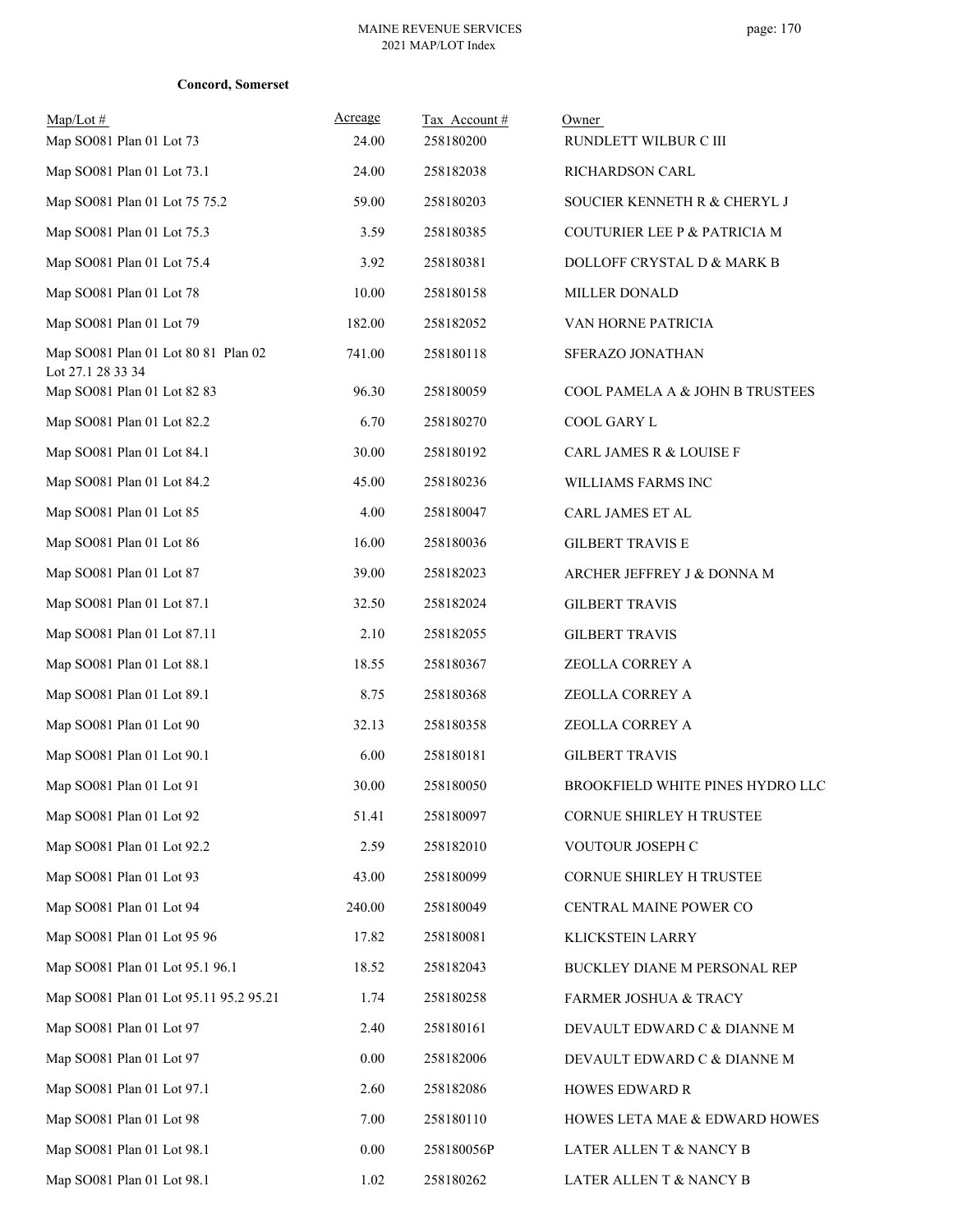|  | Concord, Somerset |
|--|-------------------|
|--|-------------------|

| $Map/Lot \#$<br>Map SO081 Plan 01 Lot 98.2 | Acreage<br>6.70 | Tax Account#<br>258180111 | Owner<br>HOWES MARGUERITE J           |
|--------------------------------------------|-----------------|---------------------------|---------------------------------------|
| Map SO081 Plan 01 Lot 99                   | 61.00           | 258182003                 | BROOKFIELD WHITE PINES HYDRO LLC      |
| Map SO081 Plan 02 Lot R/W 43               | 163.00          | 258180052                 | CENTRAL MAINE POWER CO                |
| Map SO081 Plan 02 Lot 1                    | 600.00          | 258180133                 | NICHOLS JAMES B ET AL                 |
| Map SO081 Plan 02 Lot 3.2                  | 125.00          | 258180112                 | HUGGINS KENDALL N                     |
| Map SO081 Plan 02 Lot 3.21                 | 2.00            | 258182069                 | <b>CURTIS KERRY H</b>                 |
| Map SO081 Plan 02 Lot 11.1                 | 45.00           | 258180180                 | <b>ASHBY KAREN</b>                    |
| Map SO081 Plan 02 Lot 11.2 11.21           | 1.56            | 258182042                 | <b>GILBERT TRAVIS E &amp; VALERIE</b> |
| Map SO081 Plan 02 Lot 11.22                | 1.53            | 258182040                 | <b>GILBERT TRAVIS E II</b>            |
| Map SO081 Plan 02 Lot 12                   | 23.00           | 258182017                 | MCCONNELL RAYMOND V                   |
| Map SO081 Plan 02 Lot 12.1                 | 5.00            | 258180138                 | <b>GILBERT RHONDA</b>                 |
| Map SO081 Plan 02 Lot 12.2                 | 12.56           | 258182011                 | MCCONNELL MICHAEL P & KATHLEEN M      |
| Map SO081 Plan 02 Lot 13 20 20.2           | 82.29           | 258180137                 | HUNT SEAN P & CINDY M                 |
| Map SO081 Plan 02 Lot 14.1 14.2            | 10.00           | 258180023                 | <b>WADE JULIE</b>                     |
| Map SO081 Plan 02 Lot 17                   | 73.00           | 258180045                 | CAHILL DOUGLAS O SR                   |
| Map SO081 Plan 02 Lot 17.1                 | 1.00            | 258182071                 | THIBEAULT ALBAN JOE                   |
| Map SO081 Plan 02 Lot 18 19                | 155.00          | 258182066                 | CONCORD LAND COMPANY LLC              |
| Map SO081 Plan 02 Lot 20.1                 | 2.71            | 258180278                 | LEGERE MICHAEL A TRUSTEE              |
| Map SO081 Plan 02 Lot 20.3                 | 1.00            | 258180277                 | LICKTEIG JOHN H & KEVIN R BROOKS      |
| Map SO081 Plan 02 Lot 21                   | 100.00          | 258180024                 | LICKTEIG JOHN H & KEVIN R BROOKS      |
| Map SO081 Plan 02 Lot 22                   | 50.00           | 258180238                 | <b>OLIVER DANNY</b>                   |
| Map SO081 Plan 02 Lot 23                   | 50.00           | 258180216                 | VAN HORNE PATRICIA M & LEE P COUTURII |
| Map SO081 Plan 02 Lot 24                   | 50.00           | 258180056                 | CODY JOHN F TRUSTEE                   |
| Map SO081 Plan 02 Lot 25                   | 27.00           | 258180011                 | MALLOY REGINALD H II & KATE S         |
| Map SO081 Plan 02 Lot 26                   | 66.30           | 258180013                 | ATWOOD SHAWN L & CHRISTOPHER G        |
| Map SO081 Plan 02 Lot 27.12                | 76.00           | 258182031                 | COOK RYAN P                           |
| Map SO081 Plan 02 Lot 27.2                 | 7.62            | 258180141                 | MAINE STATE OF (IF&W)                 |
| Map SO081 Plan 02 Lot 27.3                 | 10.00           | 258180142                 | MILLAY ROBERT L                       |
| Map SO081 Plan 02 Lot 29.1                 | 84.75           | 258180239                 | MELCHER HARRY H & SONS INC            |
| Map SO081 Plan 02 Lot 29.2                 | 0.25            | 258180114                 | WEBSTER BRUCE C                       |
| Map SO081 Plan 02 Lot 30                   | 73.00           | 258180028                 | <b>BINGHAM TOWN OF</b>                |
| Map SO081 Plan 02 Lot 31                   | 104.00          | 258180027                 | PARTRIDGE & KIDS CONSTRUCTION LLC     |
| Map SO081 Plan 02 Lot 32                   | 5.80            | 258180051                 | BROOKFIELD WHITE PINES HYDRO LLC      |
| Map SO081 Plan 02 Lot 35                   | 37.00           | 258180012                 | WANSER RANDY TRUSTEE                  |
| Map SO081 Plan 02 Lot 36 37                | 171.00          | 258180172                 | THOMAS LISA B ET AL                   |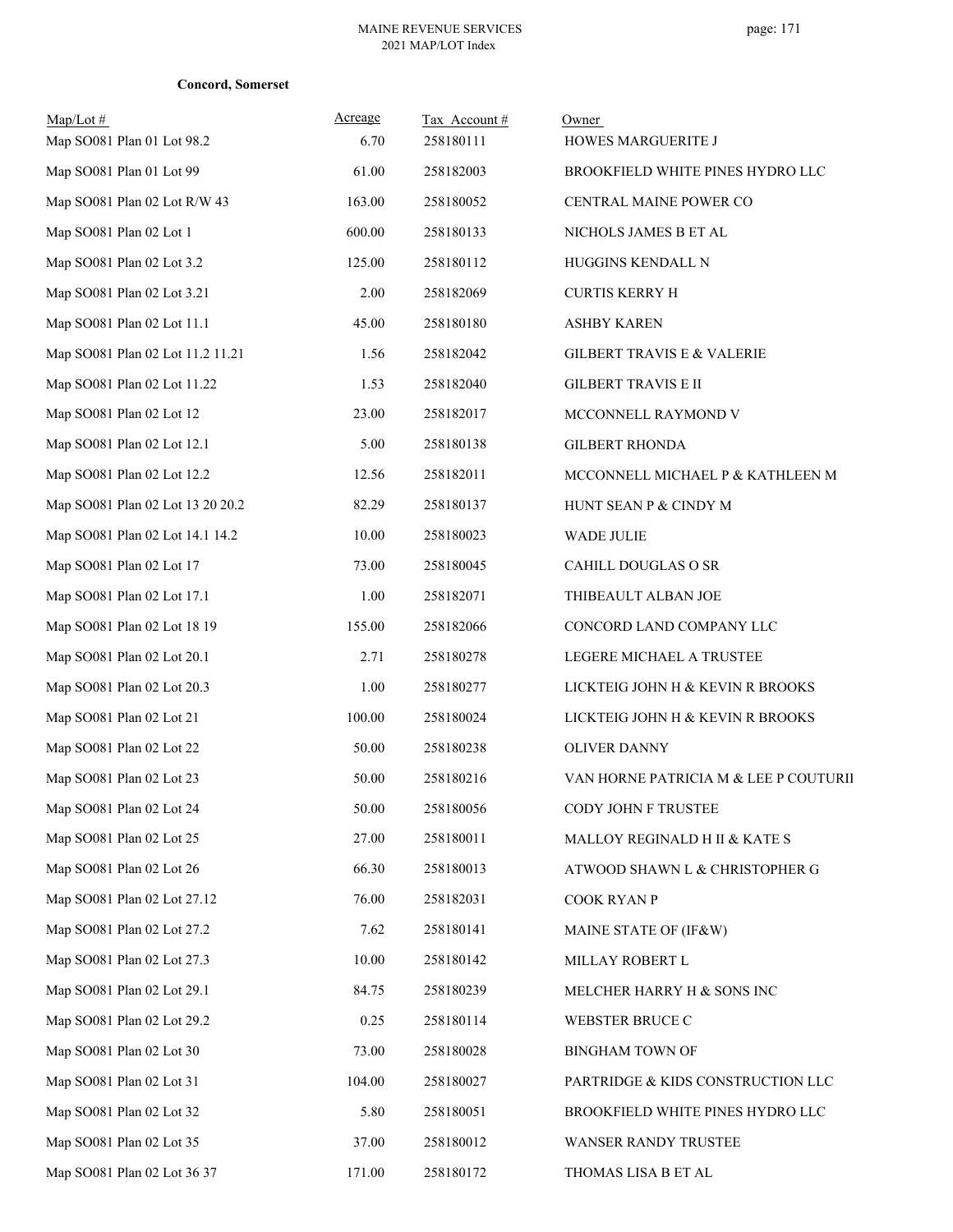|  | Concord, Somerset |
|--|-------------------|
|--|-------------------|

| $Map/Lot \#$<br>Map SO081 Plan 02 Lot 38 40 | Acreage<br>11.17 | Tax Account#<br>258180188 | Owner<br><b>KOESTER GERALD R</b>    |
|---------------------------------------------|------------------|---------------------------|-------------------------------------|
| Map SO081 Plan 02 Lot 38.1                  | 27.50            | 258180383                 | SOULE NANCY E                       |
| Map SO081 Plan 02 Lot 39 42 45              | 134.20           | 258180187                 | MILLER BLAINE N                     |
| Map SO081 Plan 02 Lot 39.1                  | 18.50            | 258180384                 | SOULE NANCY E                       |
| Map SO081 Plan 02 Lot 41.1                  | 18.70            | 258180058                 | MERRILL ROBERT E & NANCY C TRUSTEES |
| Map SO081 Plan 02 Lot 41.11 41.2            | 4.30             | 258180152                 | MENDOZA HAROLD JR                   |
| Map SO081 Plan 02 Lot 42.1                  | 0.35             | 258180251                 | MENDOZA HAROLD JR                   |
| Map SO081 Plan 02 Lot 44                    | 11.00            | 258180189                 | DEROCHE MARK                        |
| Map SO081 Plan 02 Lot 46                    | 100.00           | 258180375                 | HOWE JAMES G & JAMES L CUTTING SR   |
| Map SO081 Plan 02 Lot 46.1                  | 5.00             | 258180041                 | PEARE DEANNA L & DOUGLAS            |
| Map SO081 Plan 02 Lot 46.2                  | 100.00           | 258180380                 | HOWE JAMES G & JAMES L CUTTING SR   |
| Map SO081 Plan 02 Lot 46.21                 | 100.00           | 258182019                 | HOGAN JOHN W                        |
| Map SO081 Plan 02 Lot 48 49                 | 459.00           | 258182077                 | WEYERHAEUSER COMPANY                |
| Map SO081 Plan 02 Lot 50 51                 | 125.00           | 258180149                 | PERKINS ROBERT L & ELAINE L         |
| Map SO081 Plan 02 Lot 52 Plan 04 Lot 12     | 1.21             | 258182002                 | MAINE STATE OF                      |
| Plan 06 Lot 21                              |                  |                           |                                     |
| Map SO081 Plan 02 Lot 53                    | 25.00            | 258180213                 | THOMPSON VIRGINIA H                 |
| Map SO081 Plan 02 Lot 54                    | 33.50            | 258180128                 | DIRIGO TIMBERLANDS                  |
| Map SO081 Plan 02 Lot 54.1                  | 6.00             | 258180335                 | <b>LEMIRE JEFF</b>                  |
| Map SO081 Plan 02 Lot 54.2                  | 1.50             | 258182058                 | <b>BARKS THOMAS F</b>               |
| Map SO081 Plan 02 Lot 54.3                  | 1.02             | 258182067                 | <b>BUNT RICHARD &amp; SHARON</b>    |
| Map SO081 Plan 02 Lot 55                    | 8.00             | 258180129                 | PELLEGRINO MARK GERARD & ZOE BARRO  |
| Map SO081 Plan 02 Lot 56                    | 75.00            | 258180060                 | THOMPSON VIRGINIA H                 |
| Map SO081 Plan 02 Lot 57                    | 62.00            | 258180264                 | THOMPSON VIRGINIA H                 |
| Map SO081 Plan 02 Lot 58                    | 21.00            | 258182075                 | WEYERHAEUSER COMPANY                |
| Map SO081 Plan 02 Lot 59                    | 45.00            | 258180069                 | CARRIGAN CARI D & LUCAS T LANDRY    |
| Map SO081 Plan 02 Lot 60                    | 20.00            | 258182078                 | WEYERHAEUSER COMPANY                |
| Map SO081 Plan 02 Lot 61                    | 35.00            | 258180070                 | TEWKSBURY JAME L & DEBORAH J        |
| Map SO081 Plan 02 Lot 62                    | 3.70             | 258180372                 | ADAMS CLAY A                        |
| Map SO081 Plan 02 Lot 62.1                  | 4.30             | 258180354                 | BLODGETT LESTER E III & KAREN       |
| Map SO081 Plan 02 Lot 62.2                  | 4.55             | 258182064                 | <b>HOWE JAMES G</b>                 |
| Map SO081 Plan 02 Lot 63                    | 11.00            | 258180057                 | TREMBLAY MICHAEL R                  |
| Map SO081 Plan 02 Lot 64                    | 43.46            | 258180224                 | GIANCARIO JODY A & JOHN R           |
| Map SO081 Plan 02 Lot 64.1                  | 1.54             | 258180332                 | MARTEL KEITH                        |
| Map SO081 Plan 02 Lot 64.2                  | 35.00            | 258180336                 | GIANCARIO JODY A & JOHN R           |
| Map SO081 Plan 02 Lot 64.21                 | 5.00             | 258182048                 | CHABOT WILLIAM A & LINDA E          |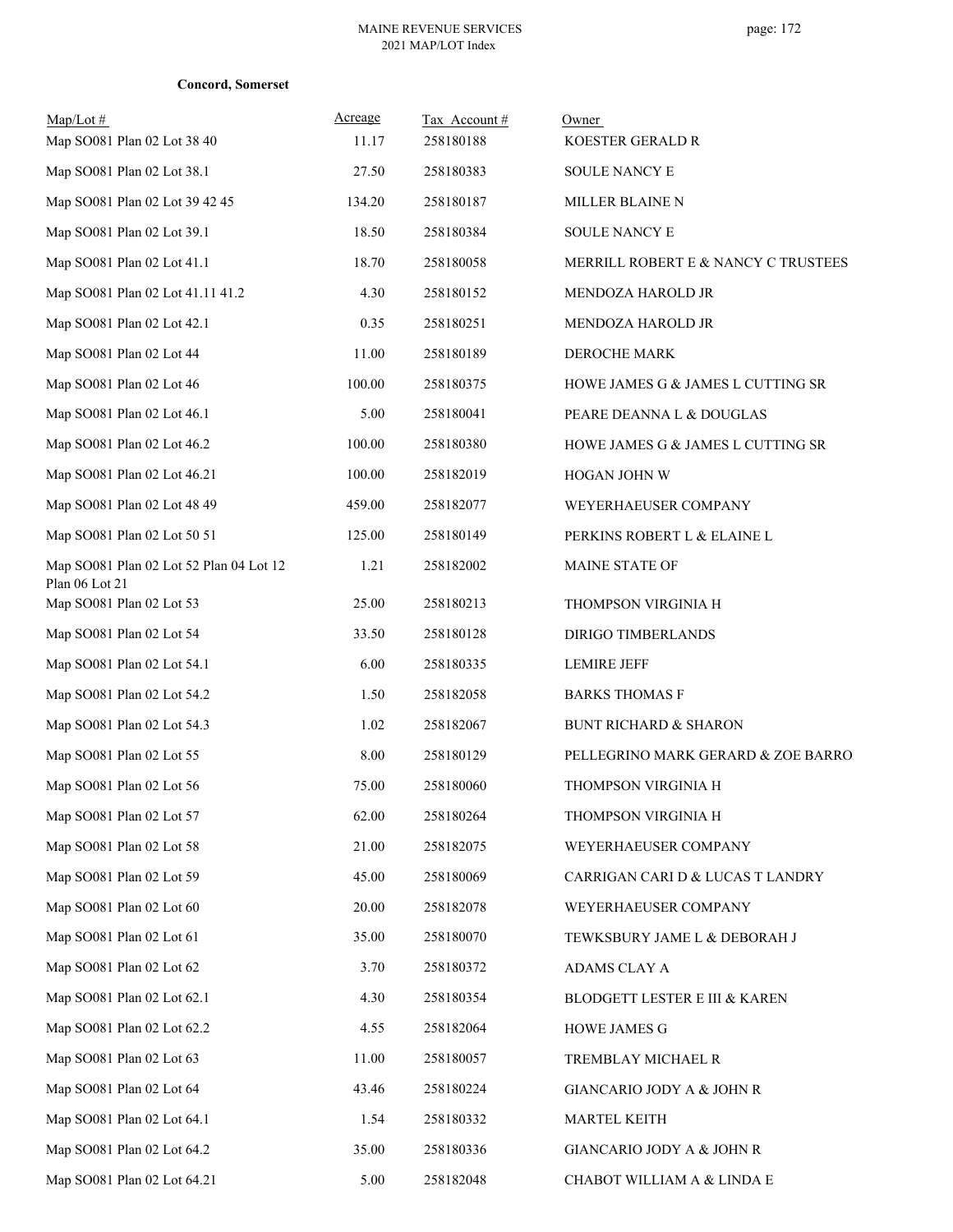|  | Concord, Somerset |
|--|-------------------|
|--|-------------------|

| $Map/Lot \#$<br>Map SO081 Plan 02 Lot 65 | Acreage<br>45.10 | Tax Account #<br>258180143 | Owner<br>LINSLEY HAROLD RAYMOND       |
|------------------------------------------|------------------|----------------------------|---------------------------------------|
| Map SO081 Plan 02 Lot 65.1               | 28.10            | 258180347                  | WADE VICTORIA J                       |
| Map SO081 Plan 02 Lot 65.11              | 3.00             | 258182012                  | HILLS DANIEL SR                       |
| Map SO081 Plan 02 Lot 65.2               | 30.50            | 258180346                  | FITZMAURICE EARL & TAMMY              |
| Map SO081 Plan 02 Lot 66                 | 57.00            | 258180212                  | THOMPSON VIRGINIA H                   |
| Map SO081 Plan 02 Lot 67                 | 40.00            | 258180150                  | LYBROOK ELOISE G ET AL                |
| Map SO081 Plan 02 Lot 68                 | 55.00            | 258180211                  | THOMPSON VIRGINIA H                   |
| Map SO081 Plan 02 Lot 69                 | 11.00            | 258182079                  | WEYERHAEUSER COMPANY                  |
| Map SO081 Plan 02 Lot 70                 | 32.50            | 258180218                  | PELLEGRINO ZOE BARROWS & MARK GERA    |
| Map SO081 Plan 02 Lot 70.1               | 2.17             | 258180300                  | SCHREMPF CARL L SR & DEBORAH E        |
| Map SO081 Plan 02 Lot 71                 | 3.00             | 258180008                  | YOUNG JASON & JEREMY                  |
| Map SO081 Plan 02 Lot 72 73              | 145.00           | 258180208                  | THOMPSON VIRGINIA H                   |
| Map SO081 Plan 02 Lot 74                 | 86.00            | 258182076                  | WEYERHAEUSER COMPANY                  |
| Map SO081 Plan 02 Lot 75 76              | 230.00           | 258180155                  | ROBINSON SETH O & CAROLYN L           |
| Map SO081 Plan 02 Lot 77 77.2            | 70.00            | 258180007                  | ROBINSON SETH & JORJA L               |
| Map SO081 Plan 02 Lot 80                 | 10.00            | 258180043                  | MALLOY CLAY                           |
| Map SO081 Plan 02 Lot 81 82              | 42.70            | 258180038                  | BOWERING DIANA & ALAN & DAWN JORDA    |
| Map SO081 Plan 02 Lot 96                 | 77.00            | 258182068                  | KEEFE WILLIAM J & MELANIE F           |
| Map SO081 Plan 02 Lot 101                | 67.50            | 258180022                  | BERRY DONALD J & CYNTHIA A            |
| Map SO081 Plan 02 Lot 103                | 100.00           | 258180102                  | HUGGINS KIMBERLEY J & STEPHANIE S FOR |
| Map SO081 Plan 02 Lot 104                | 50.00            | 258180078                  | GOODWIN WILLIAM C JR                  |
| Map SO081 Plan 03 Lot 1                  | 22.00            | 258180105                  | INHABITANTS OF THE TOWN OF BINGHAM    |
| Map SO081 Plan 03 Lot 1.1                | 1.73             | 258180257                  | DURGIN JOHN V & BILLIE JEAN           |
| Map SO081 Plan 03 Lot 2                  | 0.37             | 258180107                  | DURGIN JOHN V & BILLIE JEAN           |
| Map SO081 Plan 03 Lot 3                  | 1.88             | 258180108                  | DURGIN JOHN V & BILLIE JEAN           |
| Map SO081 Plan 03 Lot 4                  | 0.50             | 258180220                  | BISHOP CHRISTOPHER & MISTY LANE       |
| Map SO081 Plan 03 Lot 5                  | 0.55             | 258180077                  | JOHN D & PHEBE B DURGIN IRREVOCABLE . |
| Map SO081 Plan 03 Lot 6                  | 0.96             | 258180109                  | MAINE STATE OF                        |
| Map SO081 Plan 03 Lot 7                  | 0.78             | 258180092                  | MESSER ELLINGFORD L                   |
| Map SO081 Plan 03 Lot 8                  | 0.78             | 258180080                  | STEWARD LORRAINE M & WAYNE L SR       |
| Map SO081 Plan 03 Lot 9 11.1 12          | 1.47             | 258180135                  | CARTER CRAIG C & ROBERTA A            |
| Map SO081 Plan 03 Lot 10                 | 1.50             | 258180003                  | ATWOOD LESTER III                     |
| Map SO081 Plan 03 Lot 11 12.1 13         | 1.01             | 258180048                  | ABRAHAM TYLER & JACQUELINE MATHIEU    |
| Map SO081 Plan 03 Lot 14                 | 0.66             | 258180084                  | <b>GILBERT WADE A</b>                 |
| Map SO081 Plan 03 Lot 15                 | 0.36             | 258180127                  | LAGASSE ALBERT ET AL                  |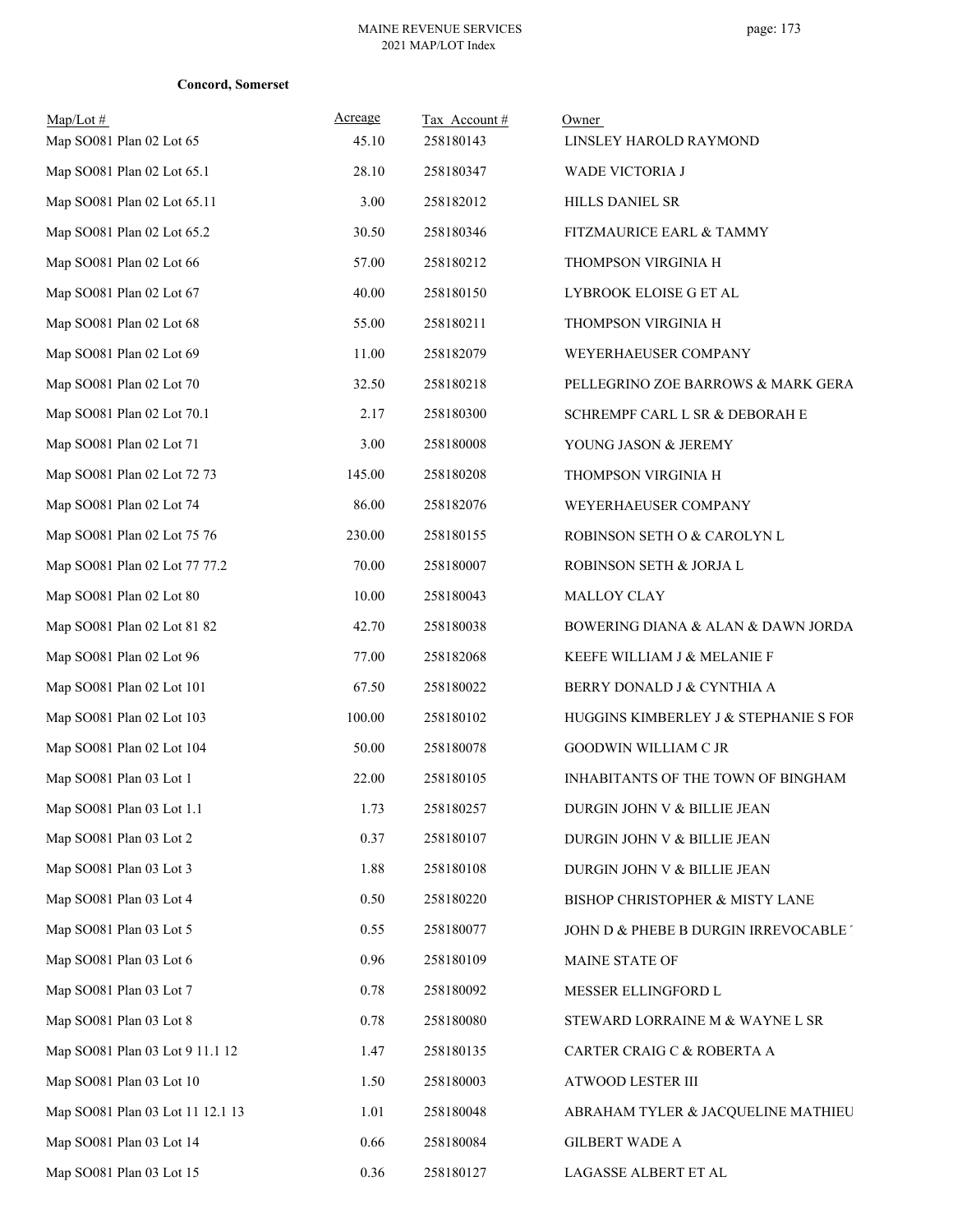### **Concord, Somerset**

| $Map/Lot \#$<br>Map SO081 Plan 03 Lot 16 | Acreage<br>2.20 | Tax Account#<br>258180132 | Owner<br>BEUCK RICHARD J & SUSAN M |
|------------------------------------------|-----------------|---------------------------|------------------------------------|
| Map SO081 Plan 03 Lot 16.1               | 0.00            | 258180051P                | HALL EARL J & PAULA M              |
| Map SO081 Plan 03 Lot 16.1               | 2.80            | 258182065                 | <b>HALL EARL J</b>                 |
| Map SO081 Plan 03 Lot 17                 | 0.55            | 258180197                 | MCDONALD CHRISTOPHER SR & ANGELA   |
| Map SO081 Plan 03 Lot 18                 | 0.67            | 258180086                 | <b>STEWARD RUSSELL</b>             |
| Map SO081 Plan 03 Lot 19                 | 0.30            | 258180087                 | TOME DAVID M & KATHY L             |
| Map SO081 Plan 03 Lot 20                 | 2.13            | 258180019                 | PRATT JAY E & CARRIE A             |
| Map SO081 Plan 03 Lot 20.1               | 1.04            | 258180345                 | MOORE LLOYD E                      |
| Map SO081 Plan 03 Lot 21                 | 0.92            | 258180017                 | <b>CONLEY GAIL</b>                 |
| Map SO081 Plan 03 Lot 21.1               | 0.55            | 258180338                 | DAVIS SHANE A & SUSAN A            |
| Map SO081 Plan 03 Lot 22                 | 0.10            | 258180020                 | PRATT JAY E                        |
| Map SO081 Plan 03 Lot 23                 | 0.83            | 258180221                 | <b>BINGHAM WATER DISTRICT</b>      |
| Map SO081 Plan 03 Lot 24                 | 7.00            | 258180163                 | ROLLINS GLOREE M & GAYLE C ROLLINS |
| Map SO081 Plan 03 Lot 25 26              | 2.30            | 258180159                 | <b>DUFFY JAMES F III</b>           |
| Map SO081 Plan 03 Lot 27                 | 5.00            | 258180029                 | <b>BINGHAM WATER DISTRICT</b>      |
| Map SO081 Plan 03 Lot 28                 | 0.05            | 258180339                 | <b>CONLEY GAIL</b>                 |
| Map SO081 Plan 03 Lot 28.1               | 0.03            | 258180342                 | MAYHEW ZACHARY A & JANET M RODZEN  |
| Map SO081 Plan 04 Lot 1.1                | 1.92            | 258180096                 | <b>MILLER KIM S</b>                |
| Map SO081 Plan 04 Lot 1.2                | 0.16            | 258180001                 | <b>BINGHAM WATER DISTRICT</b>      |
| Map SO081 Plan 04 Lot 2                  | 2.00            | 258180094                 | HILL TRACY J & LEO L & CAROLSUE B  |
| Map SO081 Plan 04 Lot 3                  | 1.00            | 258182057                 | HILL MAYNARD H & CAROLSUE B        |
| Map SO081 Plan 04 Lot 4                  | 0.38            | 258180140                 | MESSER WILLIAM H SR & BETTY ANN    |
| Map SO081 Plan 04 Lot 5 6                | 1.86            | 258180124                 | PINKHAM RONALD S SR & VICTORIA     |
| Map SO081 Plan 04 Lot 5                  | $0.00\,$        | 258182059                 | PINKHAM RONALD S SR & VICTORIA     |
| Map SO081 Plan 04 Lot 6                  | 0.00            | 258182013                 | SWIHART HENRY J                    |
| Map SO081 Plan 04 Lot 6                  | 0.00            | 258182049                 | DUNTON JESSICA D & MICHAEL THOMAS  |
| Map SO081 Plan 04 Lot 6                  | 0.00            | 258182081                 | <b>BARLOW FRED O</b>               |
| Map SO081 Plan 04 Lot 7.1                | 15.93           | 258180121                 | GIBERSON GREGORY A & ELLEN L       |
| Map SO081 Plan 04 Lot 7.2                | 0.95            | 258180240                 | HUGGINS BRUCE E & ANN S            |
| Map SO081 Plan 04 Lot 7.3 7.7            | 1.97            | 258180125                 | FRIGON WILLIAM & ROSE MARIE        |
| Map SO081 Plan 04 Lot 7.4                | 0.03            | 258180196                 | ATWOOD CLARENCE B                  |
| Map SO081 Plan 04 Lot 7.5 7.6            | 1.02            | 258180122                 | ATWOOD CLARENCE B                  |
| Map SO081 Plan 04 Lot 8                  | 0.34            | 258180079                 | CHIPMAN BRUCE P                    |
| Map SO081 Plan 04 Lot 9.1                | 2.84            | 258180120                 | CARL JAMES R, LOUISE F & JUSTIN D  |
| Map SO081 Plan 04 Lot 9.2 9.3 9.5        | 6.92            | 258180116                 | <b>BEAULIEU BARRY</b>              |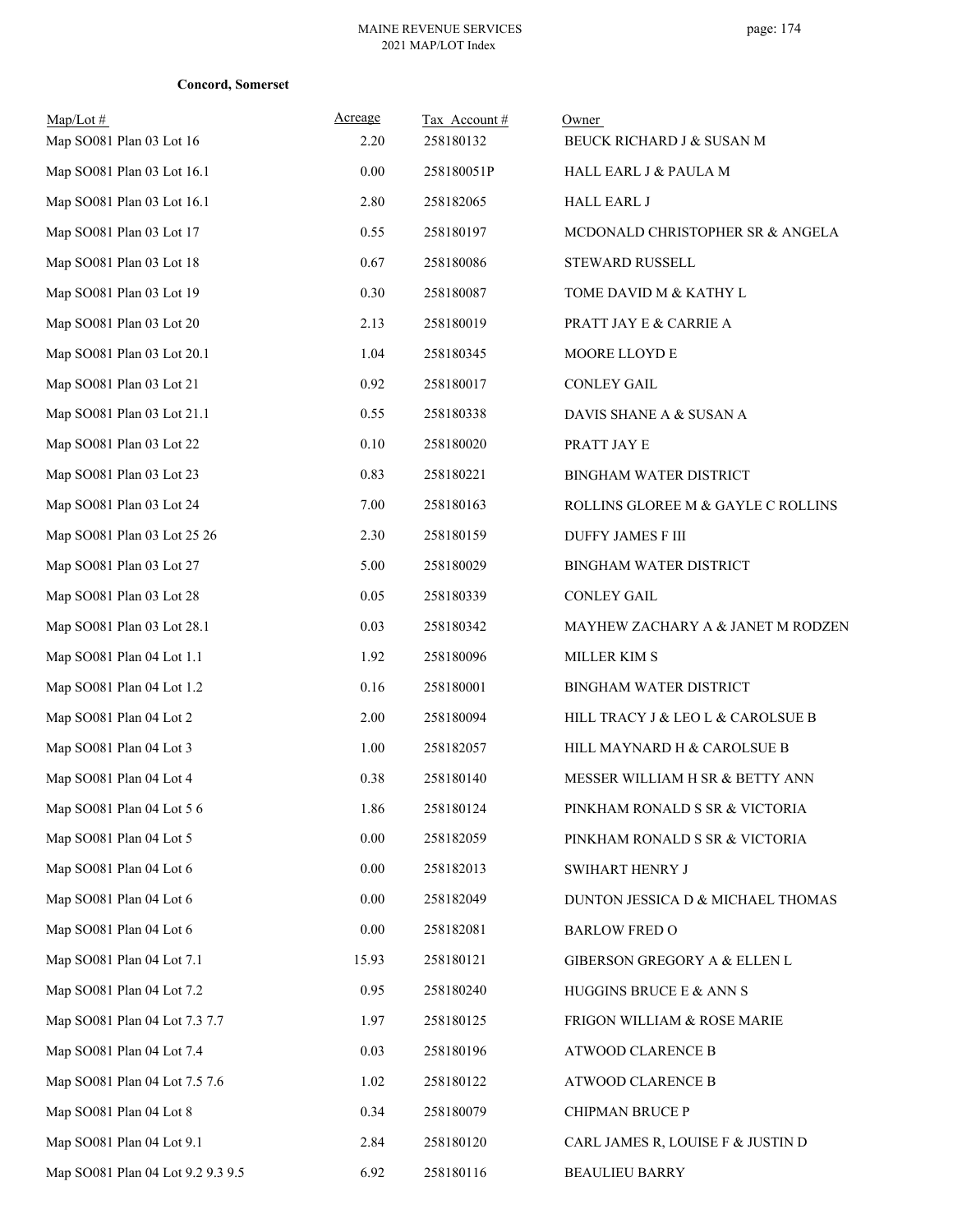|  | <b>Concord, Somerset</b> |
|--|--------------------------|
|--|--------------------------|

| $Map/Lot \#$<br>Map SO081 Plan 04 Lot 9.4 | Acreage<br>1.83 | Tax Account#<br>258180085 | Owner<br>TIBBETTS VIOLET W          |
|-------------------------------------------|-----------------|---------------------------|-------------------------------------|
| Map SO081 Plan 04 Lot 9.6                 | 1.10            | 258182047                 | SHIBLES MARK A                      |
| Map SO081 Plan 04 Lot 10                  | 2.30            | 258180202                 | <b>STUART L FRANCES</b>             |
| Map SO081 Plan 04 Lot 11                  | 0.90            | 258180147                 | SHIBLES MARK A                      |
| Map SO081 Plan 04 Lot 13 16               | 1.25            | 258180119                 | ZEOLLA CORREY A                     |
| Map SO081 Plan 04 Lot 14.1 14.2 15        | 0.62            | 258180021                 | <b>GORDON BARRY J &amp; LORI A</b>  |
| Map SO081 Plan 05 Lot 1 2                 | 85.31           | 258180330                 | ALBUIT JOSEPH E                     |
| Map SO081 Plan 05 Lot 3                   | 42.02           | 258180320                 | JEWETT SUZANNE                      |
| Map SO081 Plan 05 Lot 4                   | 45.40           | 258180314                 | ALBUIT STEPHEN D                    |
| Map SO081 Plan 05 Lot 5                   | 43.61           | 258180285                 | <b>GOLDEN DANIEL F</b>              |
| Map SO081 Plan 05 Lot 5                   | 43.61           | 258180285                 | <b>GOLDEN JAMES E</b>               |
| Map SO081 Plan 05 Lot 6                   | 40.48           | 258180324                 | WHEELER HENRY                       |
| Map SO081 Plan 05 Lot 6                   | 0.00            | 258182082                 | STEWART HOPE & KEVIN HUTCHINS       |
| Map SO081 Plan 05 Lot 7                   | 47.50           | 258180290                 | <b>KERR CYNDIS</b>                  |
| Map SO081 Plan 05 Lot 8                   | 13.30           | 258180313                 | LOCKE WILLIAM C & MURIEL            |
| Map SO081 Plan 05 Lot 8.1                 | 30.00           | 258182036                 | WHEELER HENRY A JR                  |
| Map SO081 Plan 05 Lot 9                   | 43.00           | 258180287                 | <b>BRIGHI MICHAEL C</b>             |
| Map SO081 Plan 05 Lot 10                  | 29.70           | 258180288                 | TOWNER CLIFFORD L & VIRGINIA L      |
| Map SO081 Plan 05 Lot 10.1                | 30.26           | 258182054                 | ZALLA GENE A & STEPHEN              |
| Map SO081 Plan 05 Lot 11 12               | 81.00           | 258180296                 | MILLIGAN ROBERT F & LORI A CRONK    |
| Map SO081 Plan 05 Lot 13                  | 40.00           | 258180297                 | WESSLING FRANK P & LINDA S          |
| Map SO081 Plan 05 Lot 14                  | 40.20           | 258180305                 | CYR CHRISTOPHER M & JENNA R         |
| Map SO081 Plan 05 Lot 15                  | 42.60           | 258180327                 | CYR CHRISTOPHER M & JENNA R         |
| Map SO081 Plan 05 Lot 16                  | 40.20           | 258180299                 | CYR CHRISTOPHER M & JENNA R         |
| Map SO081 Plan 05 Lot 17                  | 57.80           | 258180294                 | CYR CHRISTOPHER M & JENNA R         |
| Map SO081 Plan 05 Lot 18 19.1 20 21 22    | 214.93          | 258180366                 | CYR CHRISTOPHER M & JENNA R         |
| Map SO081 Plan 05 Lot 19                  | 40.17           | 258180295                 | CYR CHRISTOPHER M & JENNA R         |
| Map SO081 Plan 05 Lot 23                  | 43.50           | 258180318                 | STATE OWNED TAX ACQUIRED 2018       |
| Map SO081 Plan 05 Lot 24 Plan 06 Lot 4    | 37.00           | 258180309                 | BROOKS EDWARD & ANNETTE M           |
| Map SO081 Plan 05 Lot 25 Plan 06 Lot 2    | 41.00           | 258180284                 | COLPITTS CLAYTON & JUDITH           |
| Map SO081 Plan 05 Lot 26                  | 20.24           | 258180374                 | MORIN PAUL J & BARBARA E            |
| Map SO081 Plan 06 Lot 1                   | 21.58           | 258180306                 | EBNETER KERRYL ANN                  |
| Map SO081 Plan 06 Lot 3                   | 3.00            | 258180072                 | DOYLE THOMAS E TRUSTEE              |
| Map SO081 Plan 06 Lot 4.1                 | 4.20            | 258182022                 | <b>BUBAR WENDELL &amp; DAVID</b>    |
| Map SO081 Plan 06 Lot 5                   | 2.00            | 258180062                 | DEARDORFF CHARLES E & ANDREA W ET A |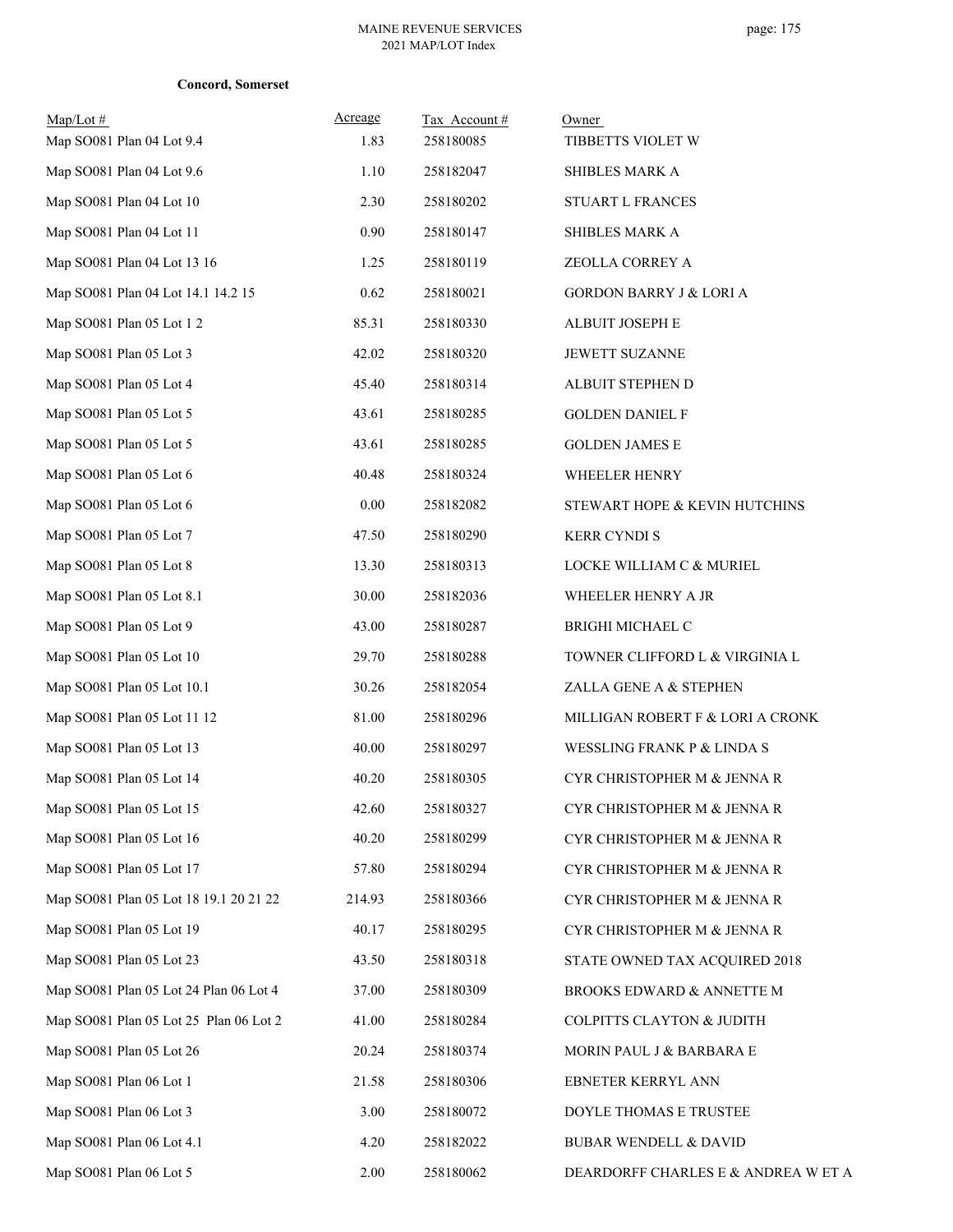|  | <b>Concord, Somerset</b> |
|--|--------------------------|
|--|--------------------------|

| $Map/Lot \#$                | Acreage | Tax Account# | Owner                              |
|-----------------------------|---------|--------------|------------------------------------|
| Map SO081 Plan 06 Lot 6     | 43.20   | 258180328    | TOWNER CLIFFORD S & KEITH E TOWNER |
| Map SO081 Plan 06 Lot 7     | 44.20   | 258180282    | TOWNER VIRGINIA L & CLIFFORD S     |
| Map SO081 Plan 06 Lot 8     | 47.00   | 258180005    | QUINN ANDREW T & JEAN L            |
| Map SO081 Plan 06 Lot 8.1   | 8.00    | 258180378    | LAGASSE MAYNARD & PAULINE          |
| Map SO081 Plan 06 Lot 9     | 44.00   | 258180311    | <b>BOWERING ALAN B</b>             |
| Map SO081 Plan 06 Lot 10    | 44.37   | 258180322    | QUINN ANDREW T & JEAN L            |
| Map SO081 Plan 06 Lot 11    | 43.19   | 258180307    | LOCKE WILLIAM C & MURIEL           |
| Map SO081 Plan 06 Lot 12    | 44.12   | 258180316    | MAHONEY MAUREEN E                  |
| Map SO081 Plan 06 Lot 13    | 41.12   | 258180289    | RYAN CHRISTOPHER C                 |
| Map SO081 Plan 06 Lot 14    | 41.99   | 258180308    | RYAN CHRISTOPHER C                 |
| Map SO081 Plan 06 Lot 15    | 10.04   | 258180298    | BENSON MAYNARD M & FERRA M KELLEY  |
| Map SO081 Plan 06 Lot 15.1  | 23.90   | 258182008    | <b>DURR JEFFREY A</b>              |
| Map SO081 Plan 06 Lot 15.11 | 10.10   | 258182063    | QUINN ANDREW T & JEAN L            |
| Map SO081 Plan 06 Lot 16    | 20.00   | 258180315    | <b>QUINN THOMAS J</b>              |
| Map SO081 Plan 06 Lot 16.1  | 20.60   | 258180356    | QUINN ANDREW T & JEAN L            |
| Map SO081 Plan 06 Lot 17    | 41.00   | 258180286    | KADZIS JOHN A & SUSAN M            |
| Map SO081 Plan 06 Lot 18    | 40.50   | 258180351    | TALBOT BENJAMIN F JR               |
| Map SO081 Plan 06 Lot 19    | 41.00   | 258180310    | QUINN ANDREW T & JEAN L            |
| Map SO081 Plan 06 Lot 20    | 43.40   | 258182053    | <b>QUINN ANDREW T &amp; JEAN L</b> |
| Map SO081 Plan 06 Lot 22    | 0.00    | 258180055P   | ZALLA GENE A & MAUREEN M           |
| Map SO081 Plan 06 Lot 22    | 40.55   | 258180283    | ZALLA GENE A & MAUREEN M           |
| Map SO081 Plan 06 Lot 23    | 22.30   | 258180319    | KELLEY FERRA & MAYNARD BENSON      |
| Map SO081 Plan 06 Lot 24    | 40.40   | 258180293    | RICKER BRUCE & COLEEN TRUSTEES     |
| Map SO081 Plan 06 Lot 25    | 40.64   | 258180329    | WHITE BOBBI JO, FURNIE A &         |
| Map SO081 Plan 06 Lot 26    | 40.21   | 258180321    | VELTRI CHARLES                     |
| Map SO081 Plan 06 Lot 27    | 44.50   | 258180326    | HARTFORD DEANE E                   |
| Map SO081 Plan 06 Lot 28    | 6.60    | 258180194    | MALLOY JANICE C                    |
| Map SO081 Plan 06 Lot 29 32 | 15.00   | 258180266    | LAMB WILLIAM L & SUSAN L           |
| Map SO081 Plan 06 Lot 30    | 45.40   | 258180312    | <b>BOWERING ALAN B</b>             |
| Map SO081 Plan 06 Lot 31    | 0.50    | 258180136    | <b>BOWERING ALAN B</b>             |
| Map SO081 Plan 06 Lot 33    | 2.00    | 258180280    | ADAMS JOSEPH                       |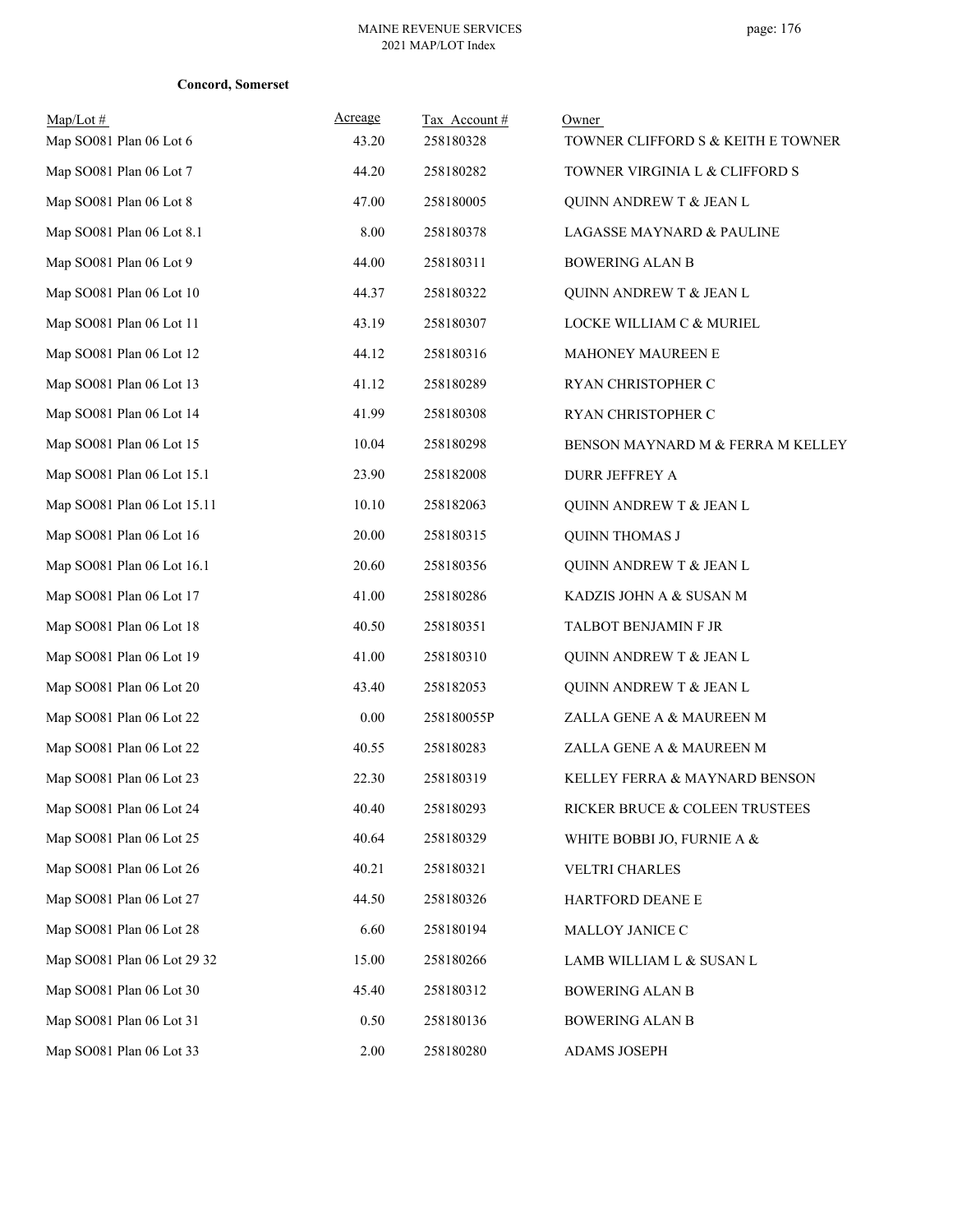### **Sandbar Tract, Somerset**

| $Map/Lot$ #<br>Map SO082         | Acreage<br>0.00 | Tax Account#<br>258480033 | Owner<br>CENTRAL MAINE POWER CO        |
|----------------------------------|-----------------|---------------------------|----------------------------------------|
| Map SO082 Plan 01 Lot 1          | 96.00           | 258480039                 | TITCOMB FAMILY REVOCABLE TRUST         |
| Map SO082 Plan 01 Lot 2          | 99.00           | 258480025                 | WEYERHAEUSER COMPANY                   |
| Map SO082 Plan 01 Lot 2.1        | 5.00            | 258480046                 | MCINERNEY CHRISTOPHER M & LINDA C      |
| Map SO082 Plan 01 Lot 2.10 2.11  | 9.00            | 258480049                 | MCINERNEY CHRISTOPHER M & LINDA C      |
| Map SO082 Plan 01 Lot 2.12 2.131 | 4.60            | 258480042                 | POOLE JOSEPH C                         |
| Map SO082 Plan 01 Lot 2.13 2.14  | 2.50            | 258480043                 | BRYAN PATRICK H & PAULA L              |
| Map SO082 Plan 01 Lot 2.15       | 3.40            | 258480053                 | CARPENITO MICHAEL H & IRINA V          |
| Map SO082 Plan 01 Lot 2.16       | 4.90            | 258480054                 | <b>LOON ENTERPRISES</b>                |
| Map SO082 Plan 01 Lot 3          | 6.00            | 258480037                 | CHAPMAN JEFFREY M                      |
| Map SO082 Plan 01 Lot 3.1        | 2.10            | 258480044                 | CONRAD JANET R & JOHN C JR             |
| Map SO082 Plan 01 Lot 4.1 4.3    | 58.90           | 258480026                 | <b>LOON ENTERPRISES</b>                |
| Map SO082 Plan 01 Lot 4.11       | 2.80            | 258480048                 | WATSON JILL A                          |
| Map SO082 Plan 01 Lot 4.12       | 3.10            | 258480047                 | <b>ABLE ENTERPRISES</b>                |
| Map SO082 Plan 01 Lot 4.13       | 4.30            | 258480051                 | ENCOUNTER ENTERPRISES LP               |
| Map SO082 Plan 01 Lot 4.14       | 5.20            | 258480052                 | RAUWOLFIA ENTERPRISES LP               |
| Map SO082 Plan 01 Lot 4.15       | 6.70            | 258480056                 | BREWER DALE A & ELLEN C                |
| Map SO082 Plan 01 Lot 4.31 6     | 13.75           | 258480041                 | CHIARELLA FAMILY PARTNERSHIP LLC       |
| Map SO082 Plan 01 Lot 5          | 225.40          | 258480014                 | HILTON TIMBERLANDS LLC                 |
| Map SO082 Plan 01 Lot 5.1        | 0.70            | 258480013                 | HILTON TIMBERLANDS LLC                 |
| Map SO082 Plan 01 Lot 5.2        | 1.00            | 258480012                 | HILTON TIMBERLANDS LLC                 |
| Map SO082 Plan 01 Lot 5.3        | 22.67           | 258480045                 | EAST MIDDLESEX CANAL LLC               |
| Map SO082 Plan 01 Lot 5.4        | 92.58           | 258480055                 | EAST MIDDLESEX CANAL LLC               |
| Map SO082 Plan 01 Lot 7          | 2.70            | 258480009                 | THE RALPH AND BARBARA CHIARELLA 199    |
| Map SO082 Plan 01 Lot 8          | 1.73            | 258480007                 | ROBERTS RANDALL W & JOANNE E TRUSTE    |
| Map SO082 Plan 01 Lot 9          | 2.77            | 258480005                 | MELROSE DENISE REVOCABLE TRUST         |
| Map SO082 Plan 01 Lot 10         | 0.51            | 258480002                 | TOWNSEND KATHRYN & CHRISTIAN           |
| Map SO082 Plan 01 Lot 11         | 0.15            | 258480017                 | INGALLS KENNETH D ET AL                |
| Map SO082 Plan 02 Lot 1          | 2.07            | 258480003                 | BURGESS GEORGE F JR & ELIZABETH J TRU! |
| Map SO082 Plan 02 Lot 2 3 4      | 2.06            | 258480011                 | TRIEHY MINA V                          |
| Map SO082 Plan 02 Lot 5          | 0.52            | 258480021                 | MORONG WAYNE P                         |
| Map SO082 Plan 02 Lot 67         | 1.03            | 258480028                 | MATTIA ALAN P & DEBORAH L              |
| Map SO082 Plan 02 Lot 8          | 0.46            | 258480010                 | MURRAY DARRYL & KATHLEEN               |
| Map SO082 Plan 03 Lot 1 30       | 5.12            | 258480030                 | DEPATIE MICHAEL V & PATRICIA M         |
| Map SO082 Plan 03 Lot 2          | 0.52            | 258480022                 | DEPATIE MICHAEL V                      |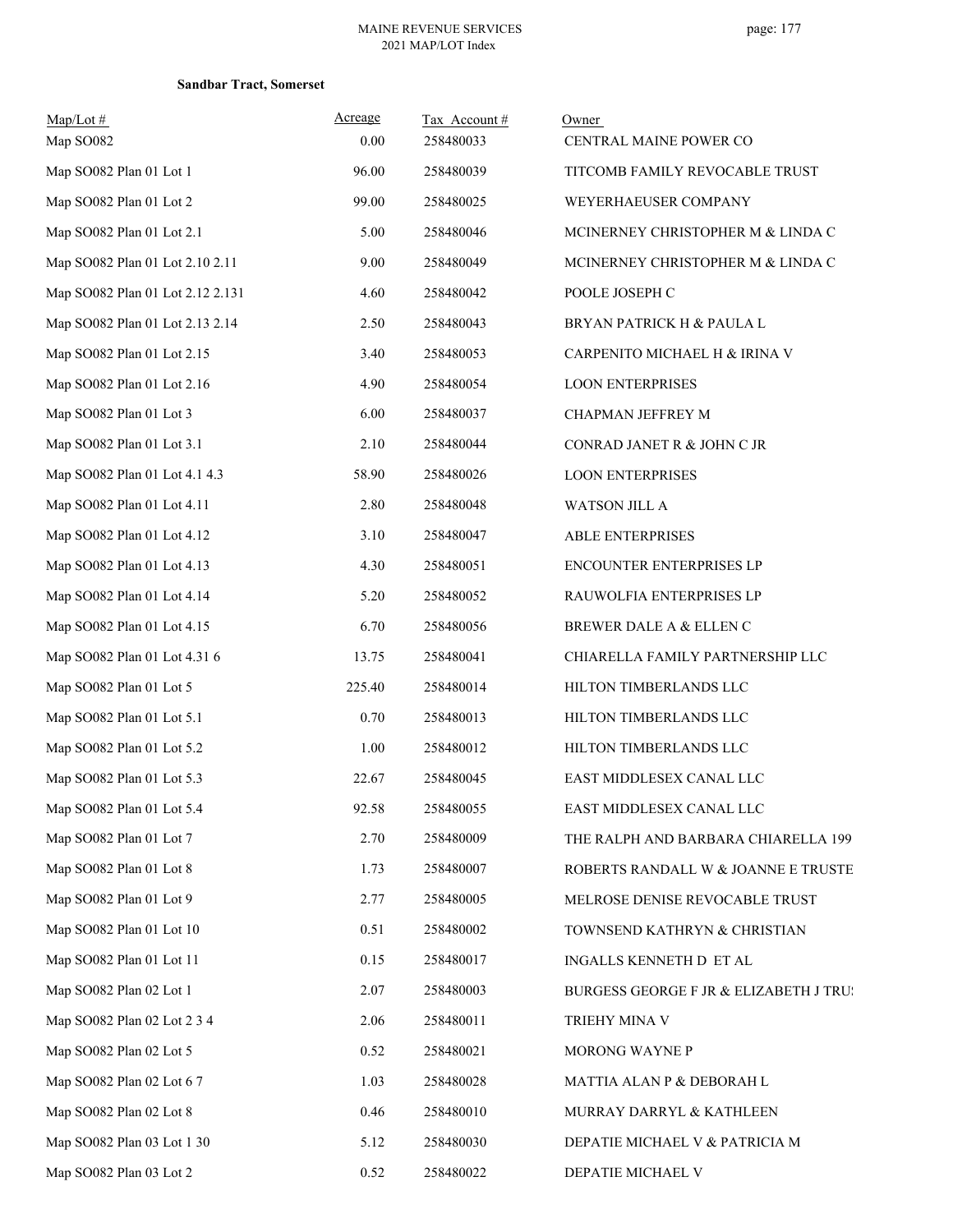### **Sandbar Tract, Somerset**

| $Map/Lot \#$                      | Acreage | Tax Account# | Owner                               |
|-----------------------------------|---------|--------------|-------------------------------------|
| Map SO082 Plan 03 Lot 3 29        | 3.83    | 258480006    | <b>STAFFORD KEVIN J</b>             |
| Map SO082 Plan 03 Lot 4 28        | 2.29    | 258480032    | <b>BALLA RALPH L &amp; RUTH H</b>   |
| Map SO082 Plan 03 Lot 5 6 26 27   | 4.72    | 258480001    | <b>MUNSEY RUSSELL E</b>             |
| Map SO082 Plan 03 Lot 7 24.1 25   | 3.14    | 258480027    | BAKAJZA GEORGE P & ANNE R EHRINGHAU |
| Map SO082 Plan 03 Lot 8           | 0.55    | 258480031    | <b>BRACKIN PHILLIP S</b>            |
| Map SO082 Plan 03 Lot 9 24        | 2.43    | 258480015    | <b>BUTZBACH DEBORAH A</b>           |
| Map SO082 Plan 03 Lot 10 23       | 2.29    | 258480018    | <b>BRACKIN PHILLIP S</b>            |
| Map SO082 Plan 03 Lot 11 12 21 22 | 4.63    | 258480016    | <b>KADETAU TRUST</b>                |
| Map SO082 Plan 03 Lot 13 20       | 2.38    | 258480008    | <b>KADETAU TRUST</b>                |
| Map SO082 Plan 03 Lot 14 19       | 2.13    | 258480004    | SMITH HOLLY & WILLIAM BAKER TRUSTEE |
| Map SO082 Plan 03 Lot 15 16 17 18 | 3.48    | 258480019    | <b>MANK MARION</b>                  |